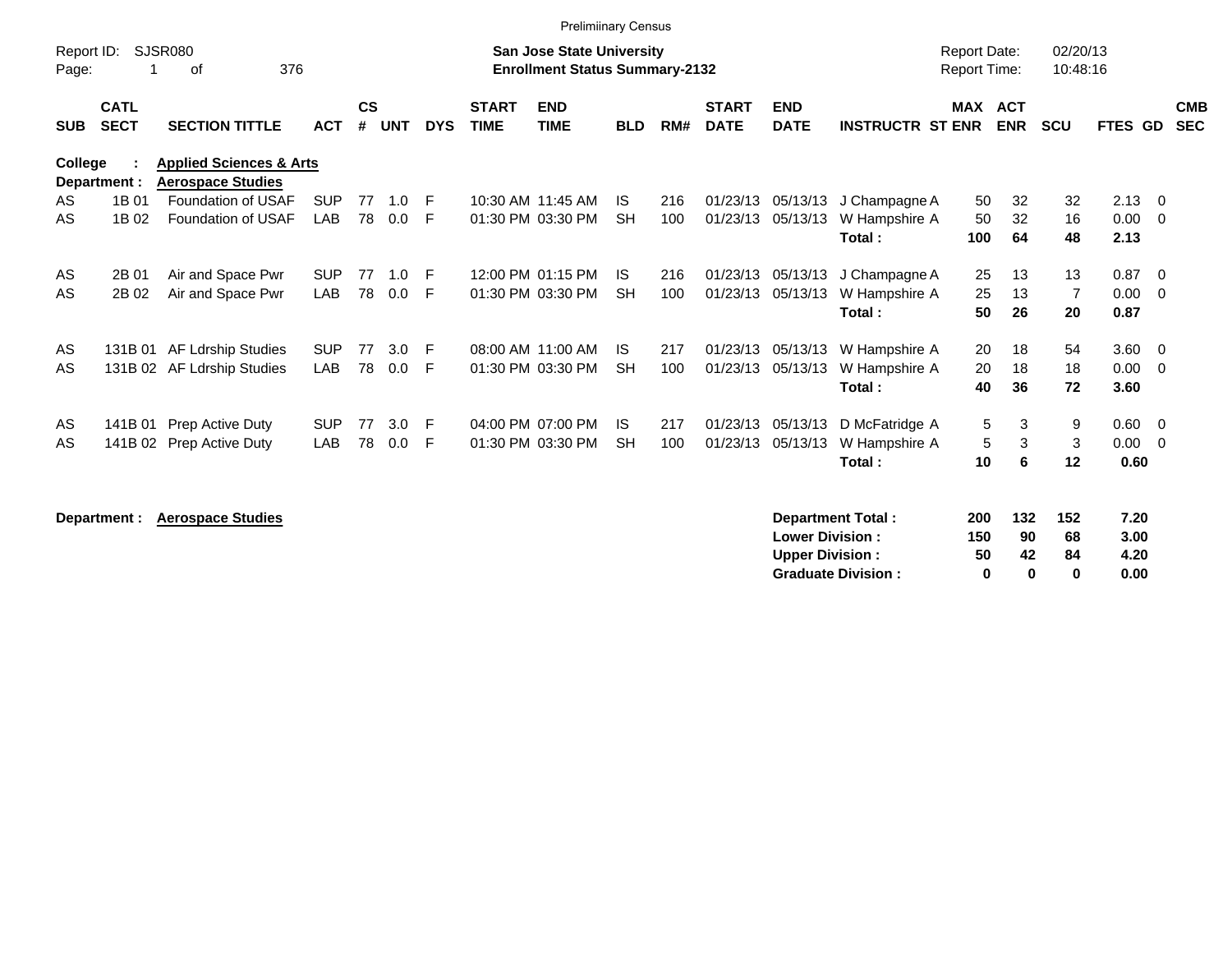|                        |                            |                                                                           |            |                    |            |              |                             | <b>Prelimiinary Census</b>                                         |            |     |                             |                            |                                 |                                     |                       |                      |                |                          |                          |
|------------------------|----------------------------|---------------------------------------------------------------------------|------------|--------------------|------------|--------------|-----------------------------|--------------------------------------------------------------------|------------|-----|-----------------------------|----------------------------|---------------------------------|-------------------------------------|-----------------------|----------------------|----------------|--------------------------|--------------------------|
| Report ID:<br>Page:    | 2                          | <b>SJSR080</b><br>376<br>οf                                               |            |                    |            |              |                             | San Jose State University<br><b>Enrollment Status Summary-2132</b> |            |     |                             |                            |                                 | <b>Report Date:</b><br>Report Time: |                       | 02/20/13<br>10:48:16 |                |                          |                          |
| <b>SUB</b>             | <b>CATL</b><br><b>SECT</b> | <b>SECTION TITTLE</b>                                                     | <b>ACT</b> | $\mathsf{cs}$<br># | <b>UNT</b> | <b>DYS</b>   | <b>START</b><br><b>TIME</b> | <b>END</b><br><b>TIME</b>                                          | <b>BLD</b> | RM# | <b>START</b><br><b>DATE</b> | <b>END</b><br><b>DATE</b>  | <b>INSTRUCTR ST ENR</b>         |                                     | MAX ACT<br><b>ENR</b> | <b>SCU</b>           | FTES GD        |                          | <b>CMB</b><br><b>SEC</b> |
| College<br>Department: |                            | <b>Applied Sciences &amp; Arts</b><br><b>Nutrition &amp; Food Science</b> |            |                    |            |              |                             |                                                                    |            |     |                             |                            |                                 |                                     |                       |                      |                |                          |                          |
| <b>NUFS</b>            | 1A 01                      | Physical Science of                                                       | <b>SEM</b> | 04                 | 3.0        | MW           |                             | 09:00 AM 10:15 AM                                                  | <b>CCB</b> | 102 |                             | 01/23/13 05/13/13 A Rowell |                                 | 35<br>A                             | 31                    | 93                   | 6.20           | $\overline{\mathbf{0}}$  |                          |
| <b>NUFS</b>            | 1A 02                      | Physical Science of                                                       | <b>SEM</b> | 04                 | 3.0        | <b>TR</b>    |                             | 09:00 AM 10:15 AM                                                  | <b>CCB</b> | 102 |                             | 01/23/13 05/13/13          | A Rowell                        | 35<br>A                             | 30                    | 90                   | 6.00           | $\overline{\phantom{0}}$ |                          |
|                        |                            |                                                                           |            |                    |            |              |                             |                                                                    |            |     |                             |                            | Total:                          | 70                                  | 61                    | 183                  | 12.20          |                          |                          |
| <b>NUFS</b>            | 801                        | Nutr Health Prof                                                          | <b>LEC</b> | 01                 | 3.0        | MW           |                             | 09:00 AM 10:15 AM                                                  | <b>IRC</b> | 306 |                             |                            | 01/23/13 05/13/13 R Freiberg    | 35<br>A                             | 28                    | 84                   | 5.60 0         |                          |                          |
| <b>NUFS</b>            | 8 0 2                      | Nutr Health Prof                                                          | <b>LEC</b> | 01                 | 3.0        | <b>TBA</b>   |                             |                                                                    |            |     |                             | 01/23/13 05/13/13          | R Freiberg<br>Total:            | 135<br>A<br>170                     | 136<br>164            | 408<br>492           | 27.25<br>32.85 | - 1                      |                          |
|                        |                            |                                                                           |            |                    |            |              |                             |                                                                    |            |     |                             |                            |                                 |                                     |                       |                      |                |                          |                          |
| <b>NUFS</b>            | 901                        | Intro Human Nutr                                                          | <b>LEC</b> | 01                 | 3.0        | <b>TR</b>    |                             | 09:00 AM 10:15 AM                                                  | CL.        | 238 |                             | 01/23/13 05/13/13          | D Stone                         | A<br>44                             | 42                    | 126                  | 8.40           | $\overline{\phantom{0}}$ |                          |
| <b>NUFS</b>            | 902                        | Intro Human Nutr                                                          | <b>LEC</b> | 01                 | 3.0        | <b>TR</b>    |                             | 10:30 AM 11:45 AM                                                  | CL.        | 238 |                             | 01/23/13 05/13/13          | D Stone                         | А<br>44                             | 45                    | 135                  | 9.00           | $\overline{\mathbf{0}}$  |                          |
| <b>NUFS</b>            | 903                        | Intro Human Nutr                                                          | <b>LEC</b> | 01                 | 3.0        | МW           |                             | 09:00 AM 10:15 AM                                                  | <b>BBC</b> | 201 |                             |                            | 01/23/13 05/13/13 K Knoblaugh A | 44                                  | 37                    | 111                  | 7.40           | - 0                      |                          |
| <b>NUFS</b>            | 904                        | Intro Human Nutr                                                          | <b>LEC</b> | 01                 | 3.0        | МW           |                             | 10:30 AM 11:45 AM                                                  | <b>BBC</b> | 201 |                             | 01/23/13 05/13/13          | K Knoblaugh A                   | 44                                  | 45                    | 135                  | 9.00           | $\overline{\phantom{0}}$ |                          |
|                        |                            |                                                                           |            |                    |            |              |                             |                                                                    |            |     |                             |                            | Total:                          | 176                                 | 169                   | 507                  | 33.80          |                          |                          |
| <b>NUFS</b>            | 16 01                      | Sci, Physio, Nutr                                                         | <b>LEC</b> | 02                 | 3.0        | <b>MW</b>    |                             | 12:00 PM 01:15 PM                                                  | <b>CCB</b> | 122 |                             | 01/23/13 05/13/13          | J Morrill                       | 35<br>A                             | 36                    | 108                  | 7.20           | $\overline{\phantom{0}}$ |                          |
| <b>NUFS</b>            | 16 02                      | Sci, Physio, Nutr                                                         | <b>LEC</b> | 02                 | 3.0        | МW           |                             | 09:00 AM 10:15 AM                                                  | CL.        | 229 |                             | 01/23/13 05/13/13          | A Reisenauer A                  | 35                                  | 36                    | 108                  | 7.20           | $\overline{\mathbf{0}}$  |                          |
| <b>NUFS</b>            | 16 03                      | Sci, Physio, Nutr                                                         | <b>LEC</b> | 02                 | 3.0        | МW           |                             | 10:30 AM 11:45 AM                                                  | CL         | 229 |                             | 01/23/13 05/13/13          | A Reisenauer A                  | 35                                  | 39                    | 117                  | 7.80           | - 0                      |                          |
| <b>NUFS</b>            | 16 04                      | Sci, Physio, Nutr                                                         | <b>LEC</b> | 02                 | 3.0        | <b>TR</b>    |                             | 12:00 PM 01:15 PM                                                  | <b>CL</b>  | 238 |                             | 01/23/13 05/13/13          | M Kim                           | 35<br>Α                             | 33                    | 99                   | $6.60$ 0       |                          |                          |
|                        |                            |                                                                           |            |                    |            |              |                             |                                                                    |            |     |                             |                            | Total:                          | 140                                 | 144                   | 432                  | 28.80          |                          |                          |
| <b>NUFS</b>            | 20 01                      | Sanitatn & Env Iss                                                        | SEM        | 04                 | 2.0        | $\mathsf T$  |                             | 03:00 PM 04:50 PM                                                  | <b>CCB</b> | 122 |                             | 01/23/13 05/13/13          | A Finkelstei                    | 30<br>A                             | 23                    | 46                   | 3.07           | 0 <sup>o</sup>           |                          |
| <b>HRTM 2001</b>       |                            | Sanitatn & Env Iss                                                        | SEM        | 04                 | 2.0        | $\mathsf{T}$ |                             | 03:00 PM 04:50 PM                                                  | <b>CCB</b> | 122 |                             | 01/23/13 05/13/13          | A Finkelstei                    | A                                   | $\mathbf 0$<br>11     | 22                   | 1.47           | $0\,C$                   |                          |
|                        |                            |                                                                           |            |                    |            |              |                             |                                                                    |            |     |                             |                            | Total:                          | 30                                  | 34                    | 68                   | 4.53           |                          |                          |
| <b>NUFS</b>            | 21 01                      | Culinary Prin & Prac                                                      | LEC        | 02 <sub>2</sub>    | 3.0        | W            |                             | 08:30 AM 10:10 AM                                                  | <b>CCB</b> | 122 |                             | 01/23/13 05/13/13          | R Larson                        | 30<br>A                             | 35                    | 70                   | 7.05           | - 1                      |                          |
| <b>NUFS</b>            | 21 02                      | <b>Culinary Prin &amp; Prac</b>                                           | LAB        | 16                 | 0.0        | W            |                             | 10:15 AM 01:00 PM                                                  | <b>CCB</b> | 125 |                             | 01/23/13 05/13/13 R Larson |                                 | 15<br>A                             | 16                    | 16                   | 0.00           | $\overline{\phantom{0}}$ |                          |
| <b>NUFS</b>            | 21 03                      | Culinary Prin & Prac                                                      | LAB        | 16                 | 0.0        | F            |                             | 09:00 AM 11:45 AM                                                  | <b>CCB</b> | 125 |                             | 01/23/13 05/13/13          | R Larson                        | 15<br>А                             | 19                    | 19                   | 0.00           | - 1                      |                          |
|                        |                            |                                                                           |            |                    |            |              |                             |                                                                    |            |     |                             |                            | Total:                          | 60                                  | 70                    | 105                  | 7.05           |                          |                          |
| NUFS 25 01             |                            | Intern Fdserv Mgmt                                                        | <b>SUP</b> |                    | 36 1.0     | <b>TBA</b>   |                             |                                                                    |            |     |                             |                            | 01/23/13 05/13/13 L Mcproud     | 20<br>A                             | 0                     | 0                    | $0.00 \t 0$    |                          |                          |
| NUFS 25 02             |                            | Intern Fdserv Mgmt                                                        | <b>SUP</b> |                    | 36 2.0     | TBA          |                             |                                                                    |            |     |                             |                            | 01/23/13 05/13/13 L Mcproud     | 20<br>A                             |                       | 2                    | $0.13 \ 0$     |                          |                          |
| NUFS 25 03             |                            | Intern Fdserv Mgmt                                                        | <b>SUP</b> |                    | 36 1.0     | TBA          |                             |                                                                    |            |     |                             | 01/23/13 05/13/13 E Brown  |                                 | Α<br>20                             | $\pmb{0}$             | 0                    | $0.00 \t 0$    |                          |                          |
| NUFS 25 04             |                            | Intern Fdserv Mgmt                                                        | <b>SUP</b> |                    | 36 2.0     | TBA          |                             |                                                                    |            |     |                             | 01/23/13 05/13/13 E Brown  |                                 | A<br>20                             | 0                     | 0                    | $0.00 \t 0$    |                          |                          |
|                        |                            |                                                                           |            |                    |            |              |                             |                                                                    |            |     |                             |                            | Total:                          | 80                                  | 1                     | $\mathbf{2}$         | 0.13           |                          |                          |
| NUFS 31 01             |                            | Prof in Nufs and Pkg LEC 02 1.0 T                                         |            |                    |            |              |                             | 01:30 PM 02:20 PM IS                                               |            | 230 |                             | 01/23/13 05/13/13 A Wagle  |                                 | 40<br>A                             | 43                    | 43                   | $2.92 \quad 3$ |                          |                          |
|                        |                            |                                                                           |            |                    |            |              |                             |                                                                    |            |     |                             |                            | Total:                          | 40                                  | 43                    | 43                   | 2.92           |                          |                          |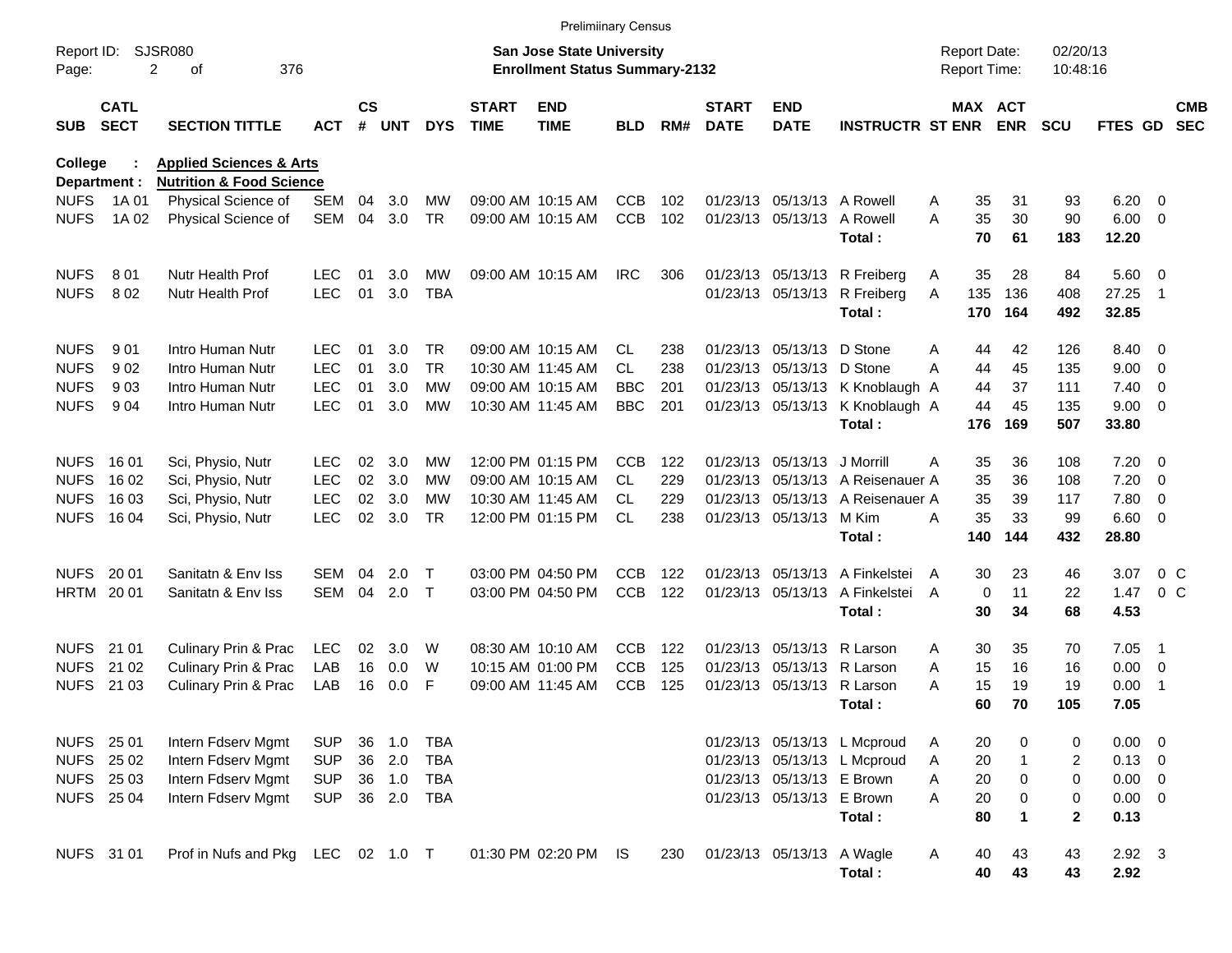|                          |                                           |                                                                                        |                                        |                |                   |                                     |                             | <b>Prelimiinary Census</b>                                                |                                 |                   |                             |                                                                                     |                                                                      |                                            |                                                                |                        |                                  |                                             |                          |
|--------------------------|-------------------------------------------|----------------------------------------------------------------------------------------|----------------------------------------|----------------|-------------------|-------------------------------------|-----------------------------|---------------------------------------------------------------------------|---------------------------------|-------------------|-----------------------------|-------------------------------------------------------------------------------------|----------------------------------------------------------------------|--------------------------------------------|----------------------------------------------------------------|------------------------|----------------------------------|---------------------------------------------|--------------------------|
| Page:                    | Report ID: SJSR080<br>3                   | 376<br>οf                                                                              |                                        |                |                   |                                     |                             | <b>San Jose State University</b><br><b>Enrollment Status Summary-2132</b> |                                 |                   |                             |                                                                                     |                                                                      | <b>Report Date:</b><br><b>Report Time:</b> |                                                                | 02/20/13<br>10:48:16   |                                  |                                             |                          |
| <b>SUB</b>               | <b>CATL</b><br><b>SECT</b>                | <b>SECTION TITTLE</b>                                                                  | <b>ACT</b>                             | <b>CS</b><br># | UNT               | <b>DYS</b>                          | <b>START</b><br><b>TIME</b> | <b>END</b><br><b>TIME</b>                                                 | <b>BLD</b>                      | RM#               | <b>START</b><br><b>DATE</b> | <b>END</b><br><b>DATE</b>                                                           | <b>INSTRUCTR ST ENR</b>                                              |                                            | <b>MAX ACT</b><br><b>ENR</b>                                   | <b>SCU</b>             | FTES GD                          |                                             | <b>CMB</b><br><b>SEC</b> |
|                          |                                           | NUFS 101A 01 Food Science<br>NUFS 101A 02 Food Science                                 | SEM                                    | 04             | 4.0               | TR                                  |                             | 10:30 AM 11:45 AM                                                         | CL.                             | 229               |                             | 01/23/13 05/13/13 R Ting                                                            |                                                                      | 36<br>A                                    | 30                                                             | 90                     | 8.07 1                           |                                             |                          |
|                          |                                           | NUFS 101A 03 Food Science                                                              | LAB<br>LAB                             | 16<br>16       | 0.0<br>0.0        | $\mathsf{T}$<br>R                   |                             | 12:00 PM 02:45 PM<br>12:00 PM 02:45 PM                                    | <b>CCB</b><br><b>CCB</b>        | 125<br>125        |                             | 01/23/13 05/13/13 R Ting<br>01/23/13 05/13/13 R Ting                                | Total:                                                               | Α<br>18<br>18<br>A<br>72                   | 16<br>14<br>60                                                 | 16<br>14<br>120        | 0.00<br>$0.00 \t 0$<br>8.07      | $\overline{\phantom{1}}$                    |                          |
|                          |                                           | NUFS 101B 01 Comp Appl for Prof                                                        | SEM                                    | 04             | 3.0               | TR                                  |                             | 12:00 PM 12:50 PM                                                         | MН                              | 321               |                             | 01/23/13 05/13/13 D Stone                                                           |                                                                      | 25<br>A                                    | 28                                                             | 56                     | 5.60 0 C                         |                                             |                          |
| HS<br><b>NUFS</b><br>HS. |                                           | 101B 01 Comp Appl for Prof<br>101B 02 Comp Appl for Prof<br>101B 02 Comp Appl for Prof | <b>SEM</b><br><b>ACT</b><br><b>ACT</b> | 04<br>13<br>13 | 3.0<br>0.0<br>0.0 | <b>TR</b><br><b>TR</b><br><b>TR</b> |                             | 12:00 PM 12:50 PM<br>01:00 PM 01:50 PM<br>01:00 PM 01:50 PM               | ΜН<br>ΜН<br>MН                  | 321<br>321<br>321 |                             | 01/23/13 05/13/13 D Stone<br>01/23/13 05/13/13 D Stone<br>01/23/13 05/13/13 D Stone |                                                                      | A<br>A<br>25<br>А                          | $\mathbf 0$<br>$\mathbf 0$<br>28<br>$\mathbf 0$<br>$\mathbf 0$ | 0<br>28<br>$\mathbf 0$ | 0.00<br>0.00<br>0.00             | 0 <sup>o</sup><br>$0\,$ C<br>0 <sup>o</sup> |                          |
|                          |                                           |                                                                                        |                                        |                |                   |                                     |                             |                                                                           |                                 |                   |                             |                                                                                     | Total:                                                               | 50                                         | 56                                                             | 84                     | 5.60                             |                                             |                          |
|                          | NUFS 103 01<br>NUFS 103 02<br>NUFS 103 03 | Food Proc & Pkg I<br>Food Proc & Pkg I<br>Food Proc & Pkg I                            | <b>SEM</b><br>LAB<br>LAB               | 04<br>16<br>16 | 3.0<br>0.0<br>0.0 | TR<br>$\mathsf{T}$<br>W             |                             | 08:00 AM 08:50 AM<br>12:00 PM 02:50 PM<br>08:00 AM 10:50 AM               | CCB<br><b>CCB</b><br><b>CCB</b> | 102<br>216<br>216 |                             | 01/23/13 05/13/13 P Belo<br>01/23/13 05/13/13 P Belo<br>01/23/13 05/13/13 P Belo    |                                                                      | 32<br>A<br>16<br>A<br>16<br>А              | 42<br>20<br>22                                                 | 84<br>20<br>22         | 8.70 6<br>0.00<br>$0.00 \quad 3$ | $\overline{\mathbf{3}}$                     |                          |
|                          |                                           |                                                                                        |                                        |                |                   |                                     |                             |                                                                           |                                 |                   |                             |                                                                                     | Total:                                                               | 64                                         | 84                                                             | 126                    | 8.70                             |                                             |                          |
|                          |                                           | NUFS 104A 01 Cultural Food<br>NUFS 104A 02 Cultural Food                               | <b>LEC</b><br><b>ACT</b>               | 02<br>09       | 3.0<br>0.0        | W<br>W                              |                             | 01:30 PM 03:10 PM<br>03:15 PM 04:55 PM                                    | CCB<br><b>CCB</b>               | 125<br>125        |                             |                                                                                     | 01/23/13 05/13/13 A Finkelstei<br>01/23/13 05/13/13 A Finkelstei     | 20<br>A<br>20<br>A                         | 31<br>31                                                       | 62<br>31               | 6.45<br>0.00 5                   | - 5                                         |                          |
| <b>NUFS</b>              | 105 01                                    | <b>Curr Issues in Nutr</b>                                                             | LEC.                                   | 01             | 3.0               | MW                                  |                             | 01:30 PM 02:45 PM                                                         | CL.                             | 238               |                             | 01/23/13 05/13/13 K Cahill                                                          | Total:                                                               | 40<br>35<br>A                              | 62<br>33                                                       | 93<br>99               | 6.45<br>6.60                     | $0\,$ C                                     |                          |
| HS                       | 105 01                                    | <b>Curr Issues in Nutr</b>                                                             | <b>LEC</b>                             | 01             | 3.0               | <b>MW</b>                           |                             | 01:30 PM 02:45 PM                                                         | CL.                             | 238               |                             | 01/23/13 05/13/13 K Cahill                                                          | Total:                                                               | A<br>35                                    | 0<br>$\overline{1}$<br>34                                      | 3<br>102               | 0.20<br>6.80                     | 0 <sup>o</sup>                              |                          |
|                          |                                           | NUFS 106A 01 Nutr in Life Span<br>NUFS 106A 02 Nutr in Life Span                       | <b>LEC</b><br><b>LEC</b>               | 02<br>02       | 3.0<br>3.0        | MW<br>TR                            |                             | 01:30 PM 02:45 PM<br>03:00 PM 04:15 PM                                    | <b>CCB</b><br>CL.               | 102<br>229        |                             | 01/23/13 05/13/13 E Brown                                                           | 01/23/13 05/13/13 L Steinberg<br>Total:                              | 35<br>A<br>35<br>A<br>70                   | 29<br>29<br>58                                                 | 87<br>87<br>174        | 5.85<br>5.90 2<br>11.75          | $\overline{\phantom{0}}$                    |                          |
|                          |                                           | NUFS 106B 01 Resrch Method NufS LEC                                                    |                                        |                | 01 2.0            | R                                   |                             | 03:00 PM 04:40 PM                                                         | CCB                             | 102               |                             |                                                                                     | 01/23/13 05/13/13 C Hollenbeck A<br>Total :                          | 30<br>30                                   | 28<br>28                                                       | 56<br>56               | $3.73 \quad 0$<br>3.73           |                                             |                          |
|                          |                                           | NUFS 108A 01 Nutr & Metab                                                              | LEC 02 3.0 TR                          |                |                   |                                     |                             |                                                                           |                                 |                   |                             |                                                                                     | 01:30 PM 02:45 PM CCB 102 01/23/13 05/13/13 C Hollenbeck A<br>Total: | 45<br>45                                   | 38<br>38                                                       | 114<br>114             | 8.00 8<br>8.00                   |                                             |                          |
|                          |                                           | NUFS 108L 01 Nutrition Lab<br>NUFS 108L 02 Nutrition Lab                               | LAB<br>LAB                             |                | 1.0<br>16 1.0 F   |                                     |                             | 09:00 AM 11:45 AM                                                         | CCB 221                         |                   |                             |                                                                                     | 01/23/13 05/13/13 K Mauldin                                          | X.<br>A<br>16                              | 0<br>0<br>14                                                   | 0<br>14                | $0.00 \t 0$<br>$0.95$ 1          |                                             |                          |
|                          |                                           | NUFS 108L 03 Nutrition Lab<br>NUFS 108L 04 Nutrition Lab                               | LAB<br>LAB                             |                | 16 1.0 F<br>1.0   |                                     |                             | 12:30 PM 03:15 PM                                                         | CCB 221                         |                   |                             |                                                                                     | 01/23/13 05/13/13 K Mauldin                                          | 16<br>A<br>Х                               | 13<br>0<br>0                                                   | 13<br>0                | $0.90$ 2<br>$0.00 \t 0$          |                                             |                          |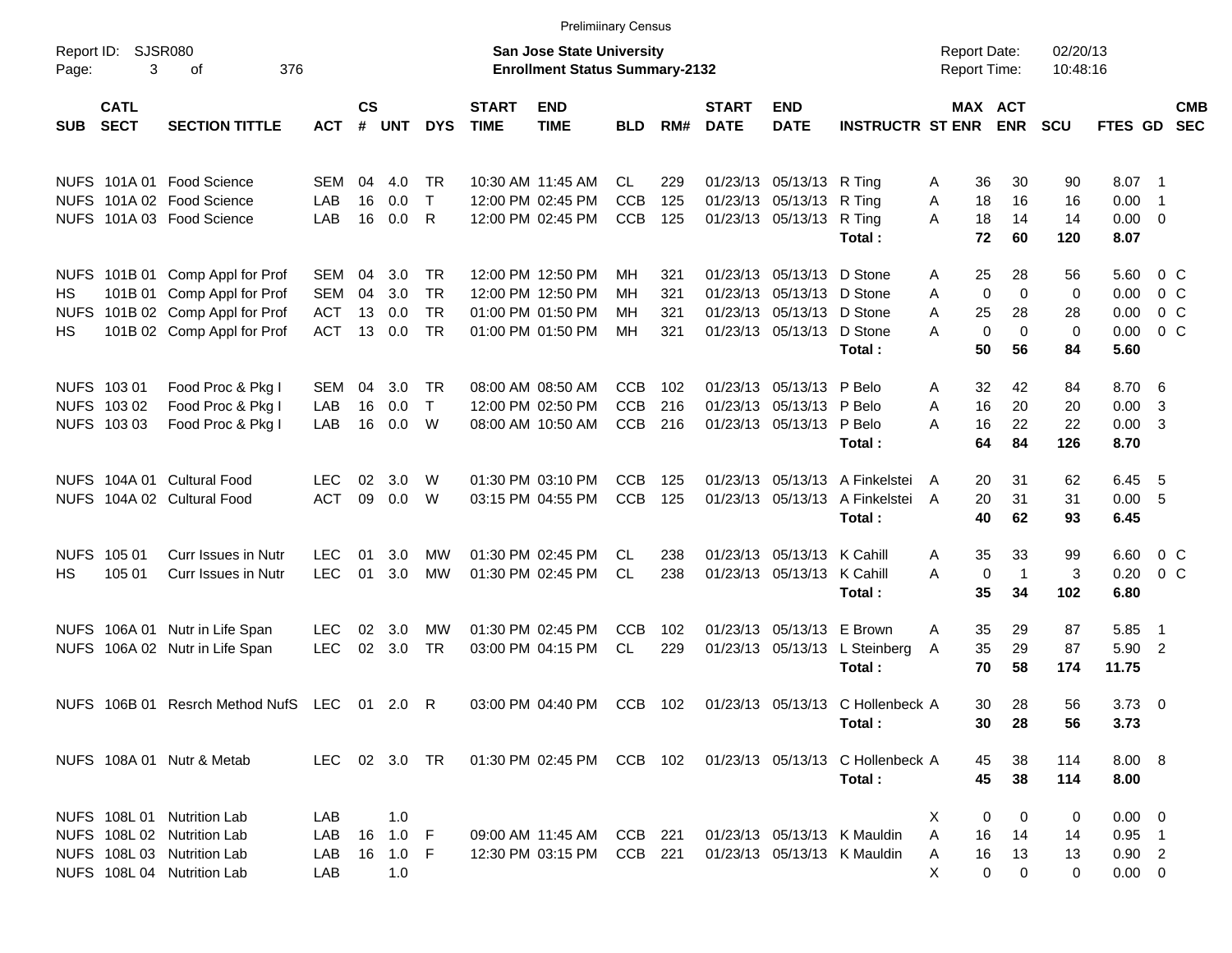|            |                            |                                                                                |                                  |                    |                   |                  |                             | <b>Prelimiinary Census</b>                                         |                          |            |                             |                                                      |                                                    |                                            |                                        |                      |                                   |                       |                          |
|------------|----------------------------|--------------------------------------------------------------------------------|----------------------------------|--------------------|-------------------|------------------|-----------------------------|--------------------------------------------------------------------|--------------------------|------------|-----------------------------|------------------------------------------------------|----------------------------------------------------|--------------------------------------------|----------------------------------------|----------------------|-----------------------------------|-----------------------|--------------------------|
| Page:      | Report ID: SJSR080<br>4    | 376<br>of                                                                      |                                  |                    |                   |                  |                             | San Jose State University<br><b>Enrollment Status Summary-2132</b> |                          |            |                             |                                                      |                                                    | <b>Report Date:</b><br><b>Report Time:</b> |                                        | 02/20/13<br>10:48:16 |                                   |                       |                          |
| <b>SUB</b> | <b>CATL</b><br><b>SECT</b> | <b>SECTION TITTLE</b>                                                          | <b>ACT</b>                       | $\mathsf{cs}$<br># | <b>UNT</b>        | <b>DYS</b>       | <b>START</b><br><b>TIME</b> | <b>END</b><br><b>TIME</b>                                          | <b>BLD</b>               | RM#        | <b>START</b><br><b>DATE</b> | <b>END</b><br><b>DATE</b>                            | <b>INSTRUCTR ST ENR</b>                            |                                            | MAX ACT<br><b>ENR</b>                  | <b>SCU</b>           | FTES GD                           |                       | <b>CMB</b><br><b>SEC</b> |
|            |                            |                                                                                |                                  |                    |                   |                  |                             |                                                                    |                          |            |                             |                                                      | Total:                                             | 32                                         | 27                                     | 27                   | 1.85                              |                       |                          |
|            |                            | NUFS 110B 01 Med Nutrition Ther<br>NUFS 110B 02 Med Nutrition Ther             | SEM<br><b>ACT</b>                | 04                 | 3.0<br>13 0.0     | м<br>W           |                             | 12:00 PM 01:50 PM<br>12:00 PM 01:40 PM                             | <b>IRC</b><br><b>IRC</b> | 306<br>306 |                             | 01/23/13 05/13/13<br>01/23/13 05/13/13               | K Sucher<br>K Sucher<br>Total:                     | 45<br>A<br>45<br>A<br>90                   | 39<br>39<br>78                         | 78<br>39<br>117      | 8.35 11<br>$0.00$ 11<br>8.35      |                       |                          |
|            | NUFS 111 01                | <b>Fdserv Prod Mgmt</b>                                                        | <b>LEC</b>                       |                    | 02 2.0 R          |                  |                             | 08:30 AM 10:10 AM                                                  | IS                       | 230        |                             | 01/23/13 05/13/13                                    | A Wagle<br>Total:                                  | 40<br>Α<br>40                              | 49<br>49                               | 98<br>98             | 6.87 10<br>6.87                   |                       |                          |
|            |                            | NUFS 111L 01 Fdserv Prod Mgmt                                                  | LAB                              |                    | 16 2.0 T          |                  |                             | 07:30 AM 01:20 PM                                                  | <b>CCB</b>               | 122        |                             | 01/23/13 05/13/13                                    | A Finkelstei<br>Total:                             | 20<br>A<br>20                              | 30<br>30                               | 60<br>60             | $4.13 \quad 4$<br>4.13            |                       |                          |
|            | NUFS 11301<br>NUFS 11302   | Fdserv Systems Mgt<br>Fdserv Systems Mgt                                       | SEM<br>LAB                       | 04                 | 3.0<br>16  0.0  R | $\top$           |                             | 10:00 AM 11:50 AM<br>10:30 AM 01:20 PM                             | IS<br><b>IS</b>          | 230<br>230 |                             | 01/23/13 05/13/13                                    | 01/23/13 05/13/13 L Mcproud<br>L Mcproud<br>Total: | 30<br>Α<br>30<br>A<br>60                   | 46<br>46<br>92                         | 92<br>46<br>138      | 9.55<br>0.007<br>9.55             | $\overline{7}$        |                          |
|            |                            | NUFS 114A 01 Comm Nutrition, Majo LEC<br>NUFS 114A 02 Comm Nutrition, Majo LEC |                                  | 03                 | 3.0<br>3.0        | МW               |                             | 10:30 AM 11:45 AM                                                  | <b>CCB</b>               | 102        |                             | 01/23/13 05/13/13                                    | K Harvey<br>Total:                                 | X<br>45<br>A<br>45                         | $\mathbf 0$<br>0<br>60<br>60           | 0<br>180<br>180      | $0.00 \t 0$<br>12.60 12<br>12.60  |                       |                          |
|            |                            | NUFS 114B 01 Comm Nutrition Non-M SEM<br>NUFS 114B 02 Comm Nutrition Non-M SEM |                                  | 04                 | 3.0<br>3.0        | MW               |                             | 02:00 PM 03:15 PM                                                  | IS                       | 230        |                             | 01/23/13 05/13/13                                    | L Sweeney<br>Total:                                | X<br>A<br>45<br>45                         | $\mathbf 0$<br>$\mathbf 0$<br>21<br>21 | 0<br>63<br>63        | $0.00 \t 0$<br>$4.20 \ 0$<br>4.20 |                       |                          |
|            | NUFS 115 01<br>NUFS 115 02 | <b>Issues in Food Tox</b><br><b>Issues in Food Tox</b>                         | <b>SEM</b><br><b>SEM</b>         | 04<br>04           | 3.0<br>3.0        | TR.<br><b>TR</b> |                             | 09:00 AM 10:15 AM<br>10:30 AM 11:45 AM                             | SН<br><b>HB</b>          | 411<br>408 |                             | 01/23/13 05/13/13 I Chou<br>01/23/13 05/13/13 I Chou | Total:                                             | 30<br>Α<br>A<br>30<br>60                   | 34<br>34<br>68                         | 102<br>102<br>204    | $6.80$ 0<br>$6.80$ 0<br>13.60     |                       |                          |
|            | NUFS 116 01<br>GERO 116 01 | Aging and Nutr<br>Aging and Nutr                                               | LEC<br><b>LEC</b>                | 02                 | 3.0<br>02 3.0     | $\top$<br>$\top$ |                             | 03:00 PM 05:45 PM<br>03:00 PM 05:45 PM                             | <b>CCB</b><br><b>CCB</b> | 102<br>102 |                             | 01/23/13 05/13/13 C Fee<br>01/23/13 05/13/13 C Fee   | Total:                                             | 40<br>Α<br>Α<br>40                         | 40<br>$\overline{c}$<br>0<br>42        | 120<br>6<br>126      | 8.00<br>0.40<br>8.40              | 0 C<br>0 <sup>o</sup> |                          |
|            | NUFS 122 01<br>NUFS 122 02 | Chem Analysis Food<br>Chem Analysis Food                                       | SEM 04 3.0 TR<br>LAB  16  0.0  W |                    |                   |                  |                             | 09:00 AM 09:50 AM<br>12:00 PM 02:50 PM                             | CCB 128<br>CCB 216       |            |                             | 01/23/13 05/13/13 P Belo<br>01/23/13 05/13/13 P Belo | Total:                                             | 16<br>Α<br>16<br>A<br>32                   | 16<br>16<br>32                         | 16<br>32<br>48       | 3.30 2<br>0.00 2<br>3.30          |                       |                          |
|            | NUFS 124 01                | Disordr Eat & Nut Th SEM 04 3.0 MW                                             |                                  |                    |                   |                  |                             | 10:30 AM 11:45 AM BBC 120                                          |                          |            |                             | 01/23/13 05/13/13 E Brown                            | Total:                                             | 40<br>A<br>40                              | 35<br>35                               | 105<br>105           | $7.00 \t 0$<br>7.00               |                       |                          |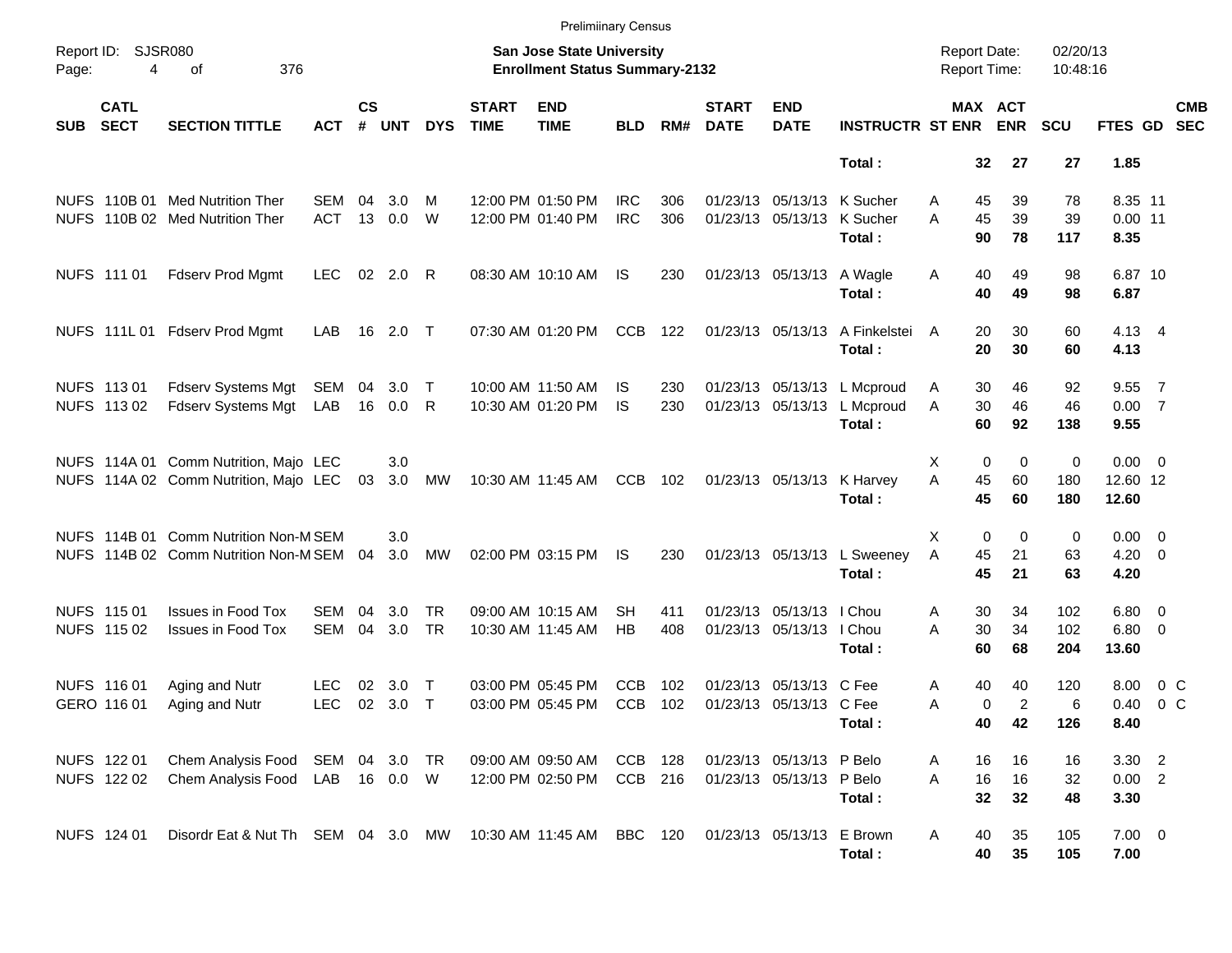|                     |                            |                          |              |                    |            |              |                             | <b>Prelimiinary Census</b>                                                |            |     |                             |                           |                                  |   |                                            |             |                      |                |                          |
|---------------------|----------------------------|--------------------------|--------------|--------------------|------------|--------------|-----------------------------|---------------------------------------------------------------------------|------------|-----|-----------------------------|---------------------------|----------------------------------|---|--------------------------------------------|-------------|----------------------|----------------|--------------------------|
| Report ID:<br>Page: | 5                          | SJSR080<br>376<br>οf     |              |                    |            |              |                             | <b>San Jose State University</b><br><b>Enrollment Status Summary-2132</b> |            |     |                             |                           |                                  |   | <b>Report Date:</b><br><b>Report Time:</b> |             | 02/20/13<br>10:48:16 |                |                          |
| <b>SUB</b>          | <b>CATL</b><br><b>SECT</b> | <b>SECTION TITTLE</b>    | <b>ACT</b>   | $\mathsf{cs}$<br># | <b>UNT</b> | <b>DYS</b>   | <b>START</b><br><b>TIME</b> | <b>END</b><br><b>TIME</b>                                                 | <b>BLD</b> | RM# | <b>START</b><br><b>DATE</b> | <b>END</b><br><b>DATE</b> | <b>INSTRUCTR ST ENR</b>          |   | MAX ACT                                    | <b>ENR</b>  | <b>SCU</b>           | <b>FTES GD</b> | <b>CMB</b><br><b>SEC</b> |
|                     | NUFS 133 01                | Food Proc & Pkg II       | <b>LEC</b>   | 02                 | 3.0        | м            |                             | 01:00 PM 02:40 PM                                                         | <b>CCB</b> | 121 | 01/23/13                    | 05/13/13                  | C Anderson                       | A | 16                                         | 28          | 56                   | 5.70           | - 2                      |
|                     | NUFS 133 02                | Food Proc & Pkg II       | ACT          | 13                 | 0.0        | M            |                             | 02:45 PM 04:25 PM                                                         | <b>CCB</b> | 121 | 01/23/13                    | 05/13/13                  | C Anderson                       | A | 16                                         | 28          | 28                   | 0.00           | -2                       |
|                     |                            |                          |              |                    |            |              |                             |                                                                           |            |     |                             |                           | Total:                           |   | 32                                         | 56          | 84                   | 5.70           |                          |
|                     | NUFS 139 01                | Hunger & Environ Nut SEM |              | 04                 | 3.0        | TR           |                             | 01:30 PM 02:45 PM                                                         | CL         | 238 | 01/23/13                    | 05/13/13                  | G Acker                          | A | 30                                         | 32          | 96                   | 6.40           | - 0                      |
|                     | NUFS 139 02                | Hunger & Environ Nut SEM |              | 04                 | 3.0        | TR           |                             | 03:00 PM 04:15 PM                                                         | CL         | 238 | 01/23/13                    | 05/13/13                  | G Acker                          | Α | 30                                         | 30          | 90                   | 6.00           | $\mathbf{0}$             |
|                     | NUFS 139 03                | Hunger & Environ Nut SEM |              | 04                 | 3.0        | MW           |                             | 09:00 AM 10:15 AM                                                         | CL         | 238 | 01/23/13                    | 05/13/13 K Cahill         |                                  | A | 30                                         | 30          | 90                   | 6.00           | $\overline{0}$           |
|                     | NUFS 139 04                | Hunger & Environ Nut SEM |              | 04                 | 3.0        | M            |                             | 05:30 PM 08:15 PM                                                         | CL         | 238 | 01/23/13                    | 05/13/13                  | K Cahill                         | A | 30                                         | 30          | 90                   | 6.00           | - 0                      |
|                     | NUFS 139 05                | Hunger & Environ Nut SEM |              | 04                 | 3.0        | Т            |                             | 05:30 PM 08:15 PM                                                         | <b>CCB</b> | 122 | 01/23/13                    | 05/13/13                  | A Whitson                        | A | 30                                         | 29          | 87                   | 5.80           | - 0                      |
| <b>NUFS</b>         | 139 06                     | Hunger & Environ Nut SEM |              | 04                 | 3.0        | W            |                             | 03:00 PM 05:45 PM                                                         | CL         | 238 | 01/23/13                    | 05/13/13                  | L Haritan                        | Α | 30                                         | 30          | 90                   | 6.00           | - 0                      |
|                     | NUFS 139 07                | Hunger & Environ Nut SEM |              | 04                 | 3.0        | MW           |                             | 12:00 PM 01:15 PM                                                         | <b>BBC</b> | 201 | 01/23/13                    |                           | 05/13/13 K Knoblaugh A           |   | 30                                         | 33          | 99                   | 6.60           | - 0                      |
|                     | NUFS 139 08                | Hunger & Environ Nut SEM |              | 04                 | 3.0        | M            |                             | 01:30 PM 04:15 PM                                                         | <b>CCB</b> | 122 | 01/23/13                    | 05/13/13                  | E MacKusick A                    |   | 30                                         | 30          | 90                   | 6.05           | $\overline{\phantom{0}}$ |
|                     | NUFS 139 09                | Hunger & Environ Nut SEM |              | 04                 | 3.0        | м            |                             | 05:30 PM 08:15 PM                                                         | <b>CCB</b> | 102 | 01/23/13                    | 05/13/13                  | E MacKusick A                    |   | 30                                         | 28          | 84                   | 5.60           | - 0                      |
| <b>NUFS</b>         | 139 10                     | Hunger & Environ Nut SEM |              | 04                 | 3.0        | TR           |                             | 12:00 PM 01:15 PM                                                         | <b>BBC</b> | 201 | 01/23/13                    |                           | 05/13/13 D Singamsett A          |   | 30                                         | 34          | 102                  | 6.80           | - 0                      |
|                     | NUFS 139 11                | Hunger & Environ Nut SEM |              | 04                 | 3.0        | TR.          |                             | 01:30 PM 02:45 PM                                                         | <b>BBC</b> | 201 | 01/23/13                    |                           | 05/13/13 D Singamsett A          |   | 30                                         | 32          | 96                   | 6.40           | 0                        |
|                     | NUFS 139 12                | Hunger & Environ Nut SEM |              | 04                 | 3.0        | R            |                             | 05:30 PM 08:15 PM                                                         | CL         | 229 | 01/23/13                    |                           | 05/13/13 S Spencer               | A | 30                                         | 22          | 66                   | 4.40           | 0                        |
| <b>NUFS</b>         | 139 13                     | Hunger & Environ Nut SEM |              | 04                 | 3.0        | Т            |                             | 05:30 PM 08:15 PM                                                         | CL         | 238 | 01/23/13                    |                           | 05/13/13 L Steinberg             | A | 30                                         | 32          | 96                   | 6.40           | - 0                      |
|                     | NUFS 139 14                | Hunger & Environ Nut SEM |              | 04                 | 3.0        | R            |                             | 05:30 PM 08:15 PM                                                         | <b>CCB</b> | 102 | 01/23/13                    |                           | 05/13/13 L Steinberg             | A | 30                                         | 25          | 75                   | 5.00           | - 0                      |
|                     | NUFS 139 17                | Hunger & Environ Nut SEM |              | 04                 | 3.0        | R            |                             | 05:30 PM 08:15 PM                                                         | <b>BBC</b> | 201 | 01/23/13                    | 05/13/13                  | A Whitson                        | A | 30                                         | 29          | 87                   | 5.80           | 0                        |
|                     | NUFS 139 19                | Hunger & Environ Nut SEM |              | 04                 | 3.0        | TR.          |                             | 01:30 PM 02:45 PM                                                         | <b>CCB</b> | 122 |                             |                           | 01/23/13 05/13/13 A Whitson      | Α | 30                                         | 29          | 87                   | 5.80           | 0                        |
| <b>NUFS</b>         | 139 21                     | Hunger & Environ Nut SEM |              |                    | 3.0        |              |                             |                                                                           |            |     |                             |                           |                                  | Х | 0                                          | $\mathbf 0$ | 0                    | 0.00           | $\overline{0}$           |
|                     | NUFS 139 22                | Hunger & Environ Nut SEM |              |                    | 3.0        |              |                             |                                                                           |            |     |                             |                           |                                  | X | 0                                          | 0           | 0                    | 0.00           | $\overline{0}$           |
|                     |                            |                          |              |                    |            |              |                             |                                                                           |            |     |                             |                           | Total:                           |   | 480                                        | 475         | 1425                 | 95.05          |                          |
|                     | NUFS 144 01                | <b>Food Culture</b>      | <b>LEC</b>   | 02                 | 3.0        | MW           |                             | 10:30 AM 11:45 AM                                                         | CL.        | 238 | 01/23/13                    | 05/13/13                  | K Cahill                         | A | 30                                         | 31          | 93                   | 6.20           | - 0                      |
|                     | NUFS 144 02                | <b>Food Culture</b>      | <b>LEC</b>   | 02                 | 3.0        | $\mathsf{T}$ |                             | 02:30 PM 05:15 PM                                                         | IS.        | 230 | 01/23/13                    | 05/13/13                  | J Kubota                         | A | 30                                         | 33          | 99                   | 6.60           | $\mathbf{0}$             |
|                     | NUFS 144 03                | <b>Food Culture</b>      | <b>LEC</b>   | 02                 | 3.0        | $\mathsf{T}$ |                             | 05:30 PM 08:15 PM                                                         | IS.        | 230 | 01/23/13                    | 05/13/13                  | J Kubota                         | A | 30                                         | 33          | 99                   | 6.60           | 0                        |
|                     | NUFS 144 04                | <b>Food Culture</b>      | <b>LEC</b>   | 02                 | 3.0        | TR           |                             | 10:30 AM 11:45 AM                                                         | <b>BBC</b> | 201 | 01/23/13                    | 05/13/13                  | D Singamsett A                   |   | 30                                         | 30          | 90                   | 6.00           | 0                        |
| <b>NUFS</b>         | 144 05                     | <b>Food Culture</b>      | <b>LEC</b>   | 02                 | 3.0        | W            |                             | 05:30 PM 08:15 PM                                                         | CL         | 229 | 01/23/13                    |                           | 05/13/13 S Spencer               | A | 30                                         | 27          | 81                   | 5.40           | $\overline{0}$           |
|                     | NUFS 144 07                | <b>Food Culture</b>      | <b>LEC</b>   |                    | 02 3.0     | TR           |                             | 10:30 AM 11:45 AM                                                         | <b>CCB</b> | 102 |                             | 01/23/13 05/13/13 A Wagle |                                  | Α | 30                                         | 36          | 108                  | 7.20           | 0                        |
|                     | NUFS 144 08                | Food Culture             | LEC          |                    | 02 3.0     | M            |                             | 03:00 PM 05:45 PM CL                                                      |            | 229 |                             | 01/23/13 05/13/13 L Wiley |                                  | Α | 30                                         | 31          | 93                   | 6.20           | $\overline{\mathbf{0}}$  |
|                     | NUFS 144 09                | Food Culture             | LEC          |                    | 02 3.0     | M            |                             | 06:00 PM 08:45 PM CL                                                      |            | 229 |                             | 01/23/13 05/13/13 L Wiley |                                  | A | 30                                         | 30          | 90                   | $6.00 \t 0$    |                          |
|                     | NUFS 144 10                | Food Culture             | <b>LEC</b>   |                    | 02 3.0 TR  |              |                             | 03:00 PM 04:15 PM CL                                                      |            | 243 |                             | 01/23/13 05/13/13 R Ting  |                                  | Α | 30                                         | 30          | 90                   | $6.00 \t 0$    |                          |
|                     |                            |                          |              |                    |            |              |                             |                                                                           |            |     |                             |                           | Total:                           |   | 270                                        | 281         | 843                  | 56.20          |                          |
|                     | NUFS 155 01                | Food Process Engrg       | LEC 02 3.0 F |                    |            |              |                             | 09:00 AM 10:40 AM CCB 121                                                 |            |     |                             |                           | 01/23/13 05/13/13 E Wilhelmsen A |   | 16                                         | 17          | 34                   | $3.40 \ 0$     |                          |
|                     | NUFS 155 02                | Food Process Engrg       | LAB 16 0.0 F |                    |            |              |                             | 11:00 AM 01:30 PM CCB 121                                                 |            |     |                             |                           | 01/23/13 05/13/13 E Wilhelmsen A |   | 16                                         | 17          | 17                   | $0.00 \t 0$    |                          |
|                     |                            |                          |              |                    |            |              |                             |                                                                           |            |     |                             |                           | Total:                           |   | 32                                         | 34          | 51                   | 3.40           |                          |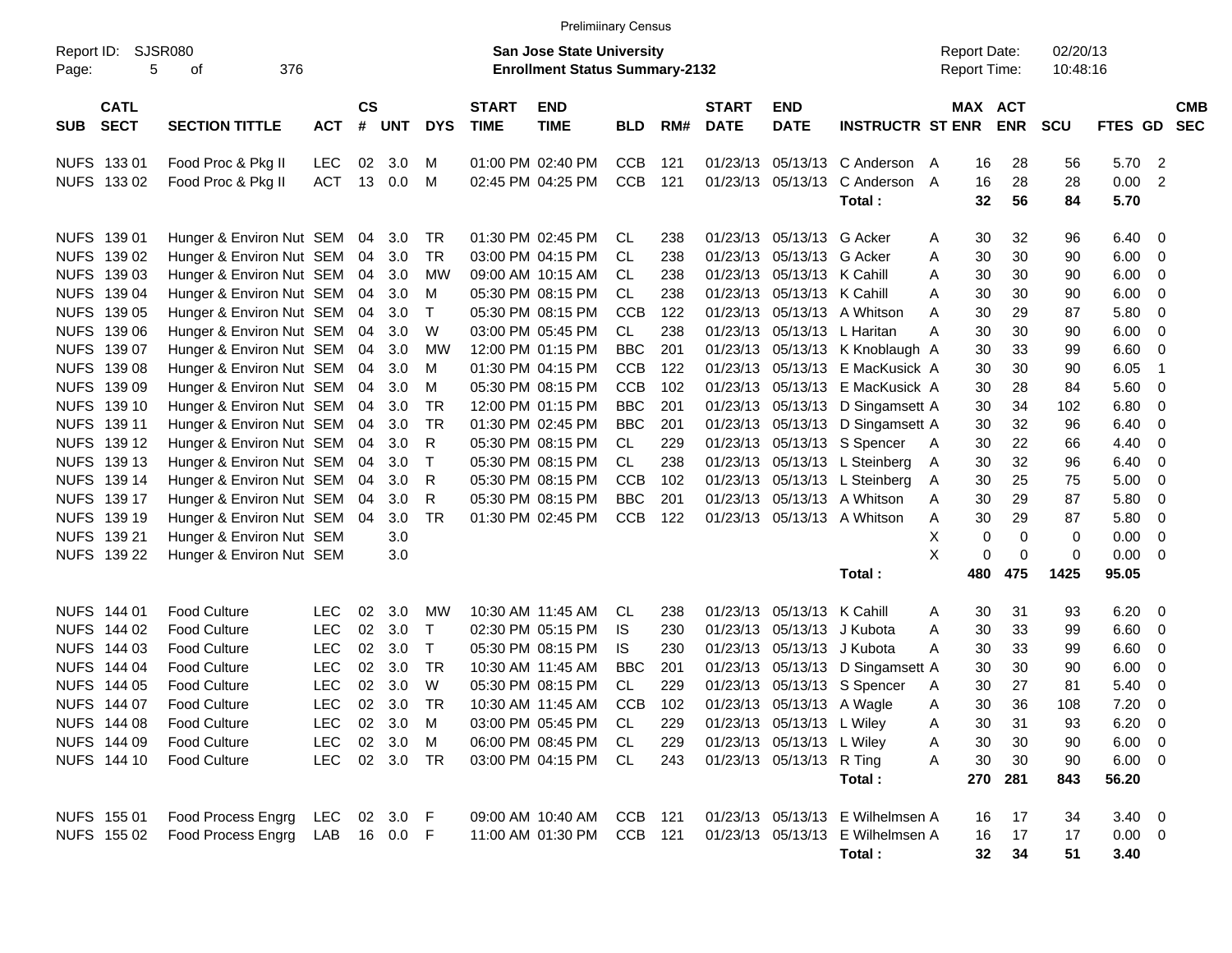|             |                |                           |              |               |            |            |              | <b>Prelimiinary Census</b>            |            |         |              |                           |                                  |                     |            |            |                |                          |            |
|-------------|----------------|---------------------------|--------------|---------------|------------|------------|--------------|---------------------------------------|------------|---------|--------------|---------------------------|----------------------------------|---------------------|------------|------------|----------------|--------------------------|------------|
| Report ID:  |                | <b>SJSR080</b>            |              |               |            |            |              | San Jose State University             |            |         |              |                           |                                  | <b>Report Date:</b> |            | 02/20/13   |                |                          |            |
| Page:       | 376<br>6<br>οf |                           |              |               |            |            |              | <b>Enrollment Status Summary-2132</b> |            |         |              |                           |                                  | <b>Report Time:</b> |            | 10:48:16   |                |                          |            |
|             | <b>CATL</b>    |                           |              | $\mathsf{cs}$ |            |            | <b>START</b> | <b>END</b>                            |            |         | <b>START</b> | <b>END</b>                |                                  | MAX ACT             |            |            |                |                          | <b>CMB</b> |
| <b>SUB</b>  | <b>SECT</b>    | <b>SECTION TITTLE</b>     | <b>ACT</b>   | #             | <b>UNT</b> | <b>DYS</b> | <b>TIME</b>  | <b>TIME</b>                           | <b>BLD</b> | RM#     | <b>DATE</b>  | <b>DATE</b>               | <b>INSTRUCTR ST ENR</b>          |                     | <b>ENR</b> | <b>SCU</b> | <b>FTES GD</b> |                          | <b>SEC</b> |
|             | NUFS 163 01    | Phys Fit + Nutrit         | <b>LEC</b>   | 02            | 3.0        | TR         |              | 10:30 AM 11:45 AM                     | <b>SH</b>  | 242     |              | 01/23/13 05/13/13 E Brown |                                  | 32<br>Α             | 18         | 54         | 3.60           | $0\,$ C                  |            |
| <b>KIN</b>  | 163 01         | Phys Fit + Nutrit         | <b>LEC</b>   | 02            | 3.0        | <b>TR</b>  |              | 10:30 AM 11:45 AM                     | SН         | 242     |              | 01/23/13 05/13/13 E Brown |                                  | 0<br>Α              | 15         | 45         | 3.00           | 0 <sup>o</sup>           |            |
| <b>NUFS</b> | 163 02         | Phys Fit + Nutrit         | <b>LEC</b>   | 02            | 3.0        | <b>TR</b>  |              | 10:30 AM 11:45 AM                     | SН         | 311     |              | 01/23/13 05/13/13 E Brown |                                  | 32<br>Α             | 20         | 60         | 4.00           | 0 <sup>o</sup>           |            |
| <b>KIN</b>  | 163 02         | Phys Fit + Nutrit         | <b>LEC</b>   | 02            | 3.0        | <b>TR</b>  |              | 10:30 AM 11:45 AM                     | <b>SH</b>  | 311     |              | 01/23/13 05/13/13 E Brown |                                  | $\mathbf 0$<br>Α    | 12         | 36         | 2.40           | $0\,$ C                  |            |
| <b>NUFS</b> | 163 03         | Phys Fit + Nutrit         | <b>LEC</b>   | 02            | 3.0        | <b>TR</b>  |              | 12:00 PM 01:15 PM                     | <b>CL</b>  | 229     |              | 01/23/13 05/13/13 E Brown |                                  | 32<br>Α             | 17         | 51         | 3.40           | 0 <sup>o</sup>           |            |
| <b>KIN</b>  | 163 03         | Phys Fit + Nutrit         | <b>LEC</b>   | 02            | 3.0        | <b>TR</b>  |              | 12:00 PM 01:15 PM                     | <b>CL</b>  | 229     |              | 01/23/13 05/13/13 E Brown |                                  | 0<br>Α              | 14         | 42         | 2.80           | 0 <sup>o</sup>           |            |
| <b>NUFS</b> | 163 04         | Phys Fit + Nutrit         | <b>LEC</b>   | 02            | 3.0        | <b>TR</b>  |              | 12:00 PM 01:15 PM                     | <b>CCB</b> | 102     |              | 01/23/13 05/13/13 E Brown |                                  | 32<br>Α             | 17         | 51         | 3.40           | 0 <sup>o</sup>           |            |
| <b>KIN</b>  | 163 04         | Phys Fit + Nutrit         | <b>LEC</b>   | 02            | 3.0        | <b>TR</b>  |              | 12:00 PM 01:15 PM                     | <b>CCB</b> | 102     |              | 01/23/13 05/13/13 E Brown |                                  | 0<br>Α              | 16         | 48         | 3.20           | 0 <sup>o</sup>           |            |
| <b>NUFS</b> | 163 05         | Phys Fit + Nutrit         | <b>LEC</b>   | 02            | 3.0        | <b>MW</b>  |              | 09:00 AM 10:15 AM                     | IS         | 230     |              | 01/23/13 05/13/13 A Bloom |                                  | 32<br>Α             | 19         | 57         | 3.80           | 0 <sup>o</sup>           |            |
| <b>KIN</b>  | 163 05         | Phys Fit + Nutrit         | <b>LEC</b>   | 02            | 3.0        | MW         |              | 09:00 AM 10:15 AM                     | IS         | 230     |              | 01/23/13 05/13/13 A Bloom |                                  | 0<br>Α              | 14         | 42         | 2.80           | 0 <sup>o</sup>           |            |
| <b>NUFS</b> | 163 06         | Phys Fit + Nutrit         | <b>LEC</b>   | 02            | 3.0        | MW         |              | 09:00 AM 10:15 AM                     | <b>CL</b>  | 222     |              | 01/23/13 05/13/13 A Bloom |                                  | 32<br>Α             | 19         | 57         | 3.80           | 0 <sup>o</sup>           |            |
| <b>KIN</b>  | 163 06         | Phys Fit + Nutrit         | <b>LEC</b>   | 02            | 3.0        | MW         |              | 09:00 AM 10:15 AM                     | <b>CL</b>  | 222     |              | 01/23/13 05/13/13 A Bloom |                                  | 0<br>Α              | 17         | 51         | 3.45           | 1 C                      |            |
| <b>NUFS</b> | 16307          | Phys Fit + Nutrit         | <b>LEC</b>   | 02            | 3.0        | MW         |              | 10:30 AM 11:45 AM                     | <b>SH</b>  | 347     |              | 01/23/13 05/13/13 A Bloom |                                  | 32<br>Α             | 18         | 54         | 3.60           | 0 <sup>o</sup>           |            |
| <b>KIN</b>  | 163 07         | Phys Fit + Nutrit         | <b>LEC</b>   | 02            | 3.0        | MW         |              | 10:30 AM 11:45 AM                     | SН         | 347     |              | 01/23/13 05/13/13 A Bloom |                                  | 0<br>Α              | 14         | 42         | 2.80           | 0 <sup>o</sup>           |            |
| <b>NUFS</b> | 163 08         | Phys Fit + Nutrit         | <b>LEC</b>   | 02            | 3.0        | MW         |              | 10:30 AM 11:45 AM                     | MH         | 223     |              |                           | 01/23/13 05/13/13 K Moreno       | 32<br>Α             | 9          | 27         | 1.80           | 0 <sup>o</sup>           |            |
| <b>KIN</b>  | 163 08         | Phys Fit + Nutrit         | <b>LEC</b>   | 02            | 3.0        | MW         |              | 10:30 AM 11:45 AM                     | MH         | 223     |              |                           | 01/23/13 05/13/13 K Moreno       | $\mathbf 0$<br>Α    | 22         | 66         | 4.40           | 0 <sup>o</sup>           |            |
| <b>NUFS</b> | 163 09         | Phys Fit + Nutrit         | <b>LEC</b>   | 02            | 3.0        | MW         |              | 12:00 PM 01:15 PM                     | CL.        | 229     |              | 01/23/13 05/13/13 R Ryan  |                                  | 32<br>Α             | 19         | 57         | 3.80           | 0 <sup>o</sup>           |            |
| <b>KIN</b>  | 163 09         | Phys Fit + Nutrit         | <b>LEC</b>   | 02            | 3.0        | MW         |              | 12:00 PM 01:15 PM                     | <b>CL</b>  | 229     |              | 01/23/13 05/13/13 R Ryan  |                                  | 0<br>A              | 13         | 39         | 2.60           | 0 <sup>o</sup>           |            |
| <b>NUFS</b> | 163 10         | Phys Fit + Nutrit         | <b>LEC</b>   | 02            | 3.0        | MW         |              | 12:00 PM 01:15 PM                     | <b>CL</b>  | 238     |              | 01/23/13 05/13/13 R Ryan  |                                  | 32<br>Α             | 16         | 48         | 3.20           | 0 <sup>o</sup>           |            |
| <b>KIN</b>  | 163 10         | Phys Fit + Nutrit         | <b>LEC</b>   | 02            | 3.0        | MW         |              | 12:00 PM 01:15 PM                     | <b>CL</b>  | 238     |              | 01/23/13 05/13/13 R Ryan  |                                  | 0<br>Α              | 17         | 51         | 3.40           | 0 <sup>o</sup>           |            |
| <b>NUFS</b> | 163 11         | Phys Fit + Nutrit         | <b>LEC</b>   | 02            | 3.0        | MW         |              | 01:30 PM 02:45 PM                     | <b>CL</b>  | 229     |              | 01/23/13 05/13/13 R Ryan  |                                  | 32<br>Α             | 12         | 36         | 2.40           | 0 <sup>o</sup>           |            |
| <b>KIN</b>  | 163 11         | Phys Fit + Nutrit         | <b>LEC</b>   | 02            | 3.0        | MW         |              | 01:30 PM 02:45 PM                     | CL         | 229     |              | 01/23/13 05/13/13 R Ryan  |                                  | 0<br>Α              | 22         | 66         | 4.45           | 1 C                      |            |
| <b>NUFS</b> | 163 12         | Phys Fit + Nutrit         | <b>LEC</b>   | 02            | 3.0        | MW         |              | 01:30 PM 02:45 PM                     | <b>BBC</b> | 201     |              | 01/23/13 05/13/13 R Ryan  |                                  | 32<br>Α             | 11         | 33         | 2.20           | $0\,C$                   |            |
| KIN.        | 163 12         | Phys Fit + Nutrit         | <b>LEC</b>   | 02            | 3.0        | MW         |              | 01:30 PM 02:45 PM                     | <b>BBC</b> | 201     |              | 01/23/13 05/13/13         | R Ryan                           | 0<br>Α              | 20         | 60         | 4.00           | 0 <sup>o</sup>           |            |
|             |                |                           |              |               |            |            |              |                                       |            |         |              |                           | Total:                           | 384                 | 391        | 1173       | 78.30          |                          |            |
|             | NUFS 180 01    | <b>Individual Studies</b> | <b>SUP</b>   | 36            | 1.0        | TBA        |              |                                       |            |         |              |                           | 01/23/13 05/13/13 C Hollenbeck A | 20                  | 2          | 2          | $0.13 \ 0$     |                          |            |
|             | NUFS 180 02    | <b>Individual Studies</b> | <b>SUP</b>   | 36            | 2.0        | <b>TBA</b> |              |                                       |            |         |              |                           | 01/23/13 05/13/13 C Hollenbeck A | 20                  | 1          | 2          | 0.13           | $\overline{\phantom{0}}$ |            |
|             | NUFS 180 03    | <b>Individual Studies</b> | <b>SUP</b>   | 36            | 3.0        | <b>TBA</b> |              |                                       |            |         | 01/23/13     |                           | 05/13/13 C Hollenbeck A          | 20                  | 0          | 0          | 0.00           | $\overline{\mathbf{0}}$  |            |
|             | NUFS 180 04    | <b>Individual Studies</b> | <b>SUP</b>   | 36            | 1.0        | <b>TBA</b> |              |                                       |            |         |              |                           | 01/23/13 05/13/13 L Mcproud      | 20<br>A             | $\Omega$   | 0          | 0.00           | $\overline{\mathbf{0}}$  |            |
|             | NUFS 180 05    | <b>Individual Studies</b> | <b>SUP</b>   | 36            | 2.0        | TBA        |              |                                       |            |         |              |                           | 01/23/13 05/13/13 L Mcproud      | 20<br>A             | 0          | 0          | $0.00 \t 0$    |                          |            |
|             | NUFS 180 06    | <b>Individual Studies</b> | <b>SUP</b>   | 36            | 3.0        | TBA        |              |                                       |            |         |              |                           | 01/23/13 05/13/13 L Mcproud      | 20<br>A             | 0          | 0          | $0.00 \t 0$    |                          |            |
|             | NUFS 180 07    | <b>Individual Studies</b> | <b>SUP</b>   |               | 36 2.0     | TBA        |              |                                       |            |         |              | 01/23/13 05/13/13 P Belo  |                                  | 20<br>Α             |            | 2          | $0.13 \ 0$     |                          |            |
|             | NUFS 180 08    | <b>Individual Studies</b> | <b>SUP</b>   |               | 36 1.0     | TBA        |              |                                       |            |         |              | 01/23/13 05/13/13 E Brown |                                  | 20<br>Α             | 0          | 0          | $0.00 \t 0$    |                          |            |
|             | NUFS 180 09    | <b>Individual Studies</b> | <b>SUP</b>   |               | 36 2.0     | TBA        |              |                                       |            |         |              | 01/23/13 05/13/13 E Brown |                                  | 20<br>Α             | 0          | 0          | $0.00 \t 0$    |                          |            |
|             | NUFS 180 10    | <b>Individual Studies</b> | <b>SUP</b>   |               |            | 36 3.0 TBA |              |                                       |            |         |              | 01/23/13 05/13/13 E Brown |                                  | 36<br>Α             | 0          | 0          | $0.00 \t 0$    |                          |            |
|             |                |                           |              |               |            |            |              |                                       |            |         |              |                           | Total:                           | 216                 | 4          | 6          | 0.40           |                          |            |
|             | NUFS 191 01    | Nutr Counseling           | LEC 03 1.0 F |               |            |            |              | 12:30 PM 02:10 PM                     |            | CCB 122 |              | 01/23/13 05/13/13 E Herb  |                                  | 25<br>A             | 27         | 27         | $1.85 \t3$     |                          |            |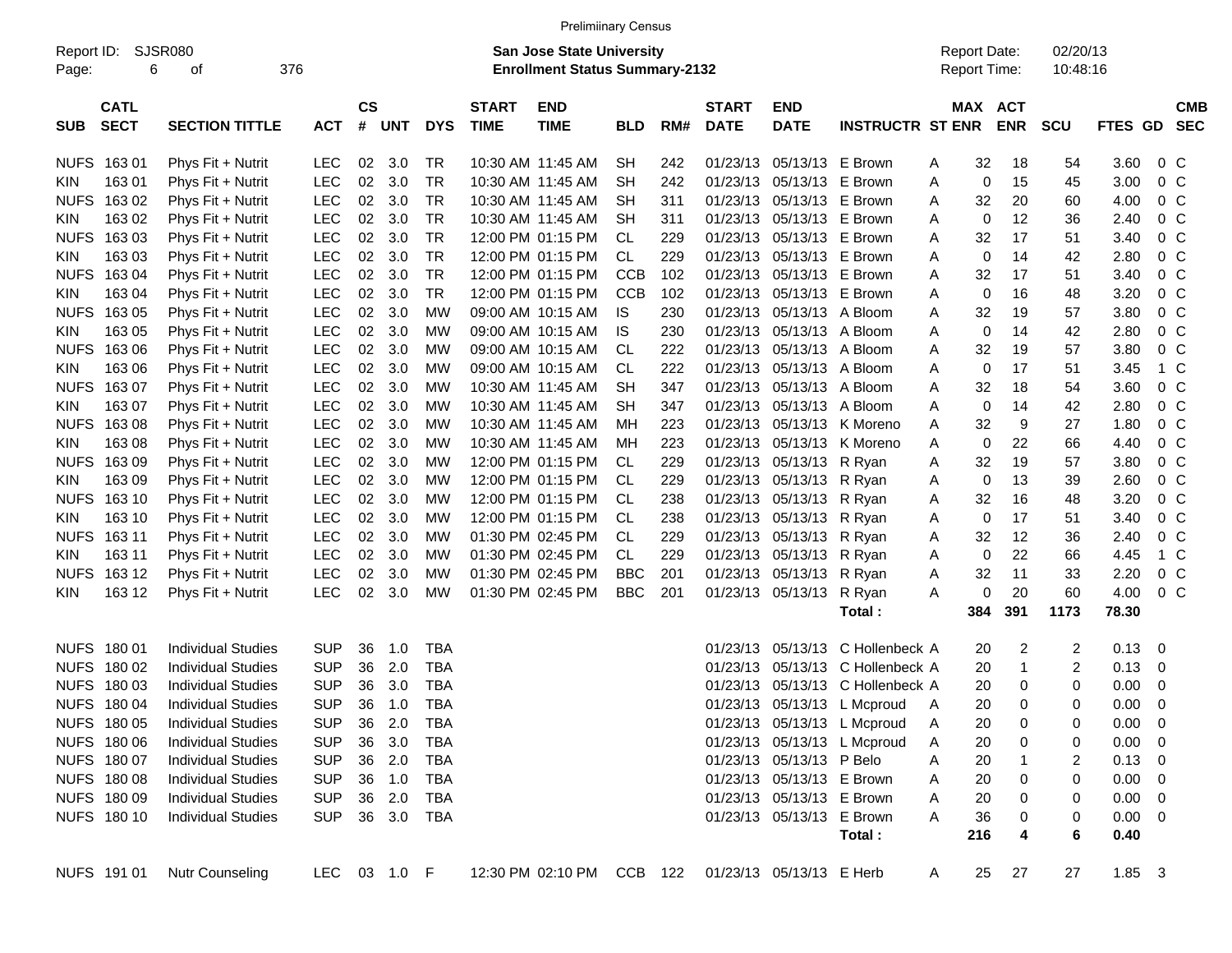|             |                                      |                                  |               |       |            |                             |                           | <b>Prelimiinary Census</b>                                                |     |                             |                           |                           |                             |         |                                            |                |                      |                |                          |  |
|-------------|--------------------------------------|----------------------------------|---------------|-------|------------|-----------------------------|---------------------------|---------------------------------------------------------------------------|-----|-----------------------------|---------------------------|---------------------------|-----------------------------|---------|--------------------------------------------|----------------|----------------------|----------------|--------------------------|--|
| Page:       | Report ID: SJSR080<br>$\overline{7}$ | 376<br>of                        |               |       |            |                             |                           | <b>San Jose State University</b><br><b>Enrollment Status Summary-2132</b> |     |                             |                           |                           |                             |         | <b>Report Date:</b><br><b>Report Time:</b> |                | 02/20/13<br>10:48:16 |                |                          |  |
| <b>SUB</b>  | <b>CATL</b><br><b>SECT</b>           | <b>ACT</b>                       | $\mathsf{cs}$ | # UNT | <b>DYS</b> | <b>START</b><br><b>TIME</b> | <b>END</b><br><b>TIME</b> | <b>BLD</b>                                                                | RM# | <b>START</b><br><b>DATE</b> | <b>END</b><br><b>DATE</b> | <b>INSTRUCTR ST ENR</b>   |                             | MAX ACT | <b>ENR</b>                                 | <b>SCU</b>     | FTES GD SEC          |                | <b>CMB</b>               |  |
|             |                                      |                                  |               |       |            |                             |                           |                                                                           |     |                             |                           |                           | Total:                      |         | 25                                         | 27             | 27                   | 1.85           |                          |  |
|             | NUFS 192 01                          | Fld Exp NufS/Pkg                 | <b>SUP</b>    | 36    | 2.0        | <b>TBA</b>                  |                           |                                                                           |     |                             |                           |                           | 01/23/13 05/13/13 L Mcproud | A       | 40                                         | 33             | 66                   | 4.40 0         |                          |  |
|             | NUFS 192 02                          | Fld Exp NufS/Pkg                 | <b>SUP</b>    | 36    | 3.0        | <b>TBA</b>                  |                           |                                                                           |     |                             | 01/23/13                  |                           | 05/13/13 L Mcproud          | A       | 20                                         | 0              | 0                    | 0.00           | $\overline{\mathbf{0}}$  |  |
|             | NUFS 192 03                          | Fld Exp NufS/Pkg                 | <b>SUP</b>    | 36    | 4.0        | <b>TBA</b>                  |                           |                                                                           |     |                             |                           |                           | 01/23/13 05/13/13 L Mcproud | A       | 20                                         | 3              | 12                   | 0.80           | - 0                      |  |
|             | NUFS 192 04                          | Fld Exp NufS/Pkg                 | <b>SUP</b>    | 36    | 5.0        | <b>TBA</b>                  |                           |                                                                           |     |                             |                           |                           | 01/23/13 05/13/13 L Mcproud | Α       | 20                                         | 0              | 0                    | 0.00           | - 0                      |  |
|             | NUFS 192 05                          | Fld Exp NufS/Pkg                 | <b>SUP</b>    | 36    | 6.0        | <b>TBA</b>                  |                           |                                                                           |     |                             |                           |                           | 01/23/13 05/13/13 L Mcproud | Α       | 20                                         | 0              | 0                    | 0.00           | - 0                      |  |
|             | NUFS 192 06                          | Fld Exp NufS/Pkg                 | <b>SUP</b>    | 36    | 1.0        | <b>TBA</b>                  |                           |                                                                           |     |                             |                           |                           | 01/23/13 05/13/13 L Mcproud | A       | 20                                         | $\mathbf{1}$   | $\mathbf{1}$         | 0.07           | - 0                      |  |
|             | NUFS 192 07                          | Fld Exp NufS/Pkg                 | <b>SUP</b>    | 36    | 2.0        | <b>TBA</b>                  |                           |                                                                           |     |                             |                           | 01/23/13 05/13/13 E Brown |                             | A       | 20                                         | 5              | 10                   | 0.67           | $\overline{\phantom{0}}$ |  |
|             |                                      |                                  |               |       |            |                             |                           |                                                                           |     |                             |                           |                           | Total:                      |         | 160                                        | 42             | 89                   | 5.93           |                          |  |
|             | NUFS 216 01                          | Sem Fd Chem & Pkgy SEM 05 3.0 R  |               |       |            |                             |                           | 03:00 PM 05:45 PM                                                         | CCB | 122                         | 01/23/13 05/13/13         |                           | P Belo<br>Total:            | Α       | 18<br>18                                   | 8<br>8         | 24<br>24             | 2.00 8<br>2.00 |                          |  |
|             |                                      | NUFS 219B 01 Adv Nutr and Metab  | <b>SEM</b>    |       | 3.0        |                             |                           |                                                                           |     |                             |                           |                           |                             | X       | 0                                          | 0              | 0                    | 0.00 0         |                          |  |
|             |                                      |                                  |               |       |            |                             |                           |                                                                           |     |                             |                           |                           | Total:                      |         | 0                                          | $\mathbf 0$    | 0                    | 0.00           |                          |  |
|             | NUFS 220A 01 Adv Mnt                 |                                  | SEM 05        |       | 3.0        | M                           |                           | 06:00 PM 08:45 PM                                                         | CCB | 122                         |                           | 01/23/13 05/13/13         | H Kiehl                     | A       | 18                                         | 7              | 21                   | 1.604          |                          |  |
|             |                                      |                                  |               |       |            |                             |                           |                                                                           |     |                             |                           |                           | Total:                      |         | 18                                         | $\overline{7}$ | 21                   | 1.60           |                          |  |
|             |                                      | NUFS 280A 01 Dietetic Internship | <b>SUP</b>    | 25    | 1.0        | <b>TBA</b>                  |                           |                                                                           |     |                             | 01/23/13                  | 05/13/13 K Sucher         |                             | A       | 20                                         | 7              | 7                    | 0.57           | - 6                      |  |
|             |                                      | NUFS 280A 02 Dietetic Internship | <b>SUP</b>    | 25    | 3.0        | <b>TBA</b>                  |                           |                                                                           |     |                             | 01/23/13                  |                           | 05/13/13 K Sucher           | Α       | 20                                         | 0              | 0                    | 0.00           | - 0                      |  |
| <b>NUFS</b> |                                      | 280A 03 Dietetic Internship      | <b>SUP</b>    | 25    | 6.0        | <b>TBA</b>                  |                           |                                                                           |     |                             | 01/23/13                  |                           | 05/13/13 K Sucher           | Α       | 20                                         | 0              | 0                    | 0.00           | - 0                      |  |
|             |                                      | NUFS 280A 04 Dietetic Internship | <b>SUP</b>    | 25    | 9.0        | <b>TBA</b>                  |                           |                                                                           |     |                             | 01/23/13                  |                           | 05/13/13 K Sucher           | A       | 20                                         | 0              | 0                    | 0.00           | - 0                      |  |
|             |                                      | NUFS 280A 05 Dietetic Internship | <b>SUP</b>    |       | 25 12.0    | <b>TBA</b>                  |                           |                                                                           |     |                             | 01/23/13                  |                           | 05/13/13 K Sucher           | A       | 20                                         | 0              | 0                    | 0.00           | - 0                      |  |
|             |                                      | NUFS 280A 06 Dietetic Internship | <b>SUP</b>    | 25    | - 6.0      | <b>TBA</b>                  |                           |                                                                           |     |                             | 01/23/13                  |                           | 05/13/13 M Freedman A       |         | 20                                         | 0              | 0                    | 0.00           | - 0                      |  |
| <b>NUFS</b> |                                      | 280A 07 Dietetic Internship      | <b>SUP</b>    |       | 25 12.0    | <b>TBA</b>                  |                           |                                                                           |     |                             | 01/23/13                  |                           | 05/13/13 M Freedman A       |         | 20                                         | 0              | 0                    | 0.00           | - 0                      |  |
| <b>NUFS</b> |                                      | 280A 08 Dietetic Internship      | <b>SUP</b>    | 25    | - 6.0      | <b>TBA</b>                  |                           |                                                                           |     |                             | 01/23/13                  |                           | 05/13/13 L Mcproud          | A       | 20                                         | 0              | 0                    | 0.00           | - 0                      |  |
| <b>NUFS</b> |                                      | 280A 09 Dietetic Internship      | <b>SUP</b>    |       | 25 12.0    | <b>TBA</b>                  |                           |                                                                           |     |                             | 01/23/13                  |                           | 05/13/13 L Mcproud          | Α       | 20                                         | 0              | 0                    | 0.00           | - 0                      |  |
|             |                                      | NUFS 280A 10 Dietetic Internship | <b>SUP</b>    | 25    | 6.0        | <b>TBA</b>                  |                           |                                                                           |     |                             |                           | 01/23/13 05/13/13 R Ryan  |                             | Α       | 20                                         | 1              | 6                    | 0.50           | - 1                      |  |
|             |                                      | NUFS 280A 11 Dietetic Internship | <b>SUP</b>    |       | 25 12.0    | TBA                         |                           |                                                                           |     |                             |                           | 01/23/13 05/13/13 R Ryan  |                             | Α       | 20                                         | 0              | 0                    | $0.00 \t 0$    |                          |  |
|             |                                      | NUFS 280A 12 Dietetic Internship | <b>SUP</b>    |       | 25 6.0     | TBA                         |                           |                                                                           |     |                             |                           | 01/23/13 05/13/13 A Wagle |                             | A       | 20                                         | 0              | 0                    | 0.00 0         |                          |  |
|             |                                      | NUFS 280A 13 Dietetic Internship | <b>SUP</b>    |       | 25 12.0    | TBA                         |                           |                                                                           |     |                             |                           | 01/23/13 05/13/13 A Wagle |                             | Α       | 20                                         | 0              | 0                    | $0.00 \t 0$    |                          |  |
|             |                                      | NUFS 280A 14 Dietetic Internship | <b>SUP</b>    |       | 25 6.0     | TBA                         |                           |                                                                           |     |                             |                           |                           | 01/23/13 05/13/13 K Mauldin | Α       | 20                                         | 0              | 0                    | $0.00 \t 0$    |                          |  |
|             |                                      | NUFS 280A 15 Dietetic Internship | <b>SUP</b>    |       | 25 12.0    | TBA                         |                           |                                                                           |     |                             |                           |                           | 01/23/13 05/13/13 K Mauldin | Α       | 20                                         | 2              | 24                   | $2.00$ 2       |                          |  |
|             |                                      | NUFS 280A 16 Dietetic Internship | <b>SUP</b>    |       | 25 1.0     | TBA                         |                           |                                                                           |     |                             |                           |                           | 01/23/13 05/13/13 K Mauldin | A       | 20                                         | 0              | 0                    | $0.00 \t 0$    |                          |  |
|             |                                      | NUFS 280A 17 Dietetic Internship | <b>SUP</b>    |       | 25 1.0 TBA |                             |                           |                                                                           |     |                             |                           | 01/23/13 05/13/13 R Ryan  |                             | Α       | 20                                         | 0              | 0                    | $0.00 \t 0$    |                          |  |
|             |                                      |                                  |               |       |            |                             |                           |                                                                           |     |                             |                           |                           | Total:                      |         | 340                                        | 10             | 37                   | 3.07           |                          |  |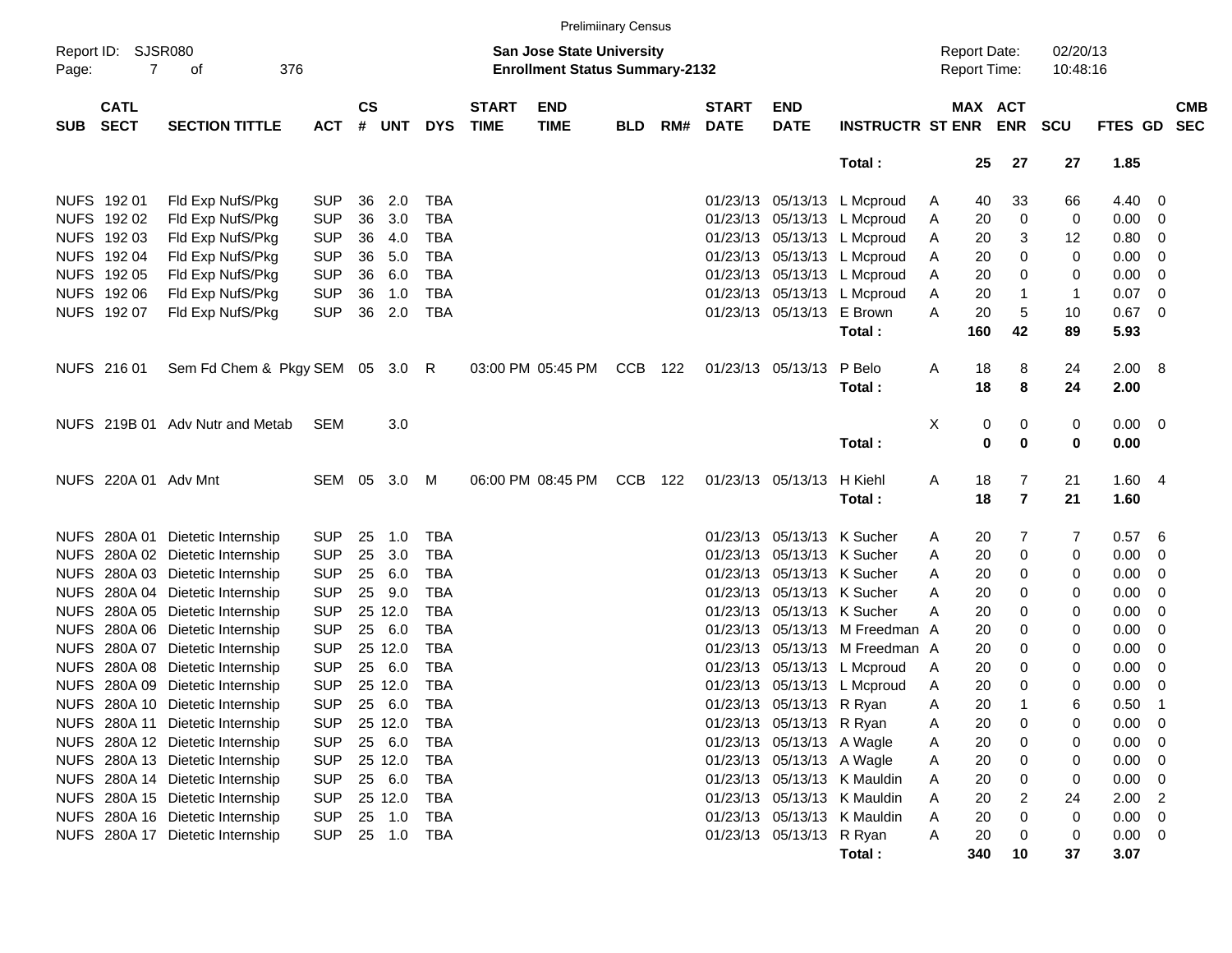| Report ID:<br>Page: | 8                          | <b>SJSR080</b><br>οf   | 376 |            |                    |                |            |                             | <b>San Jose State University</b><br><b>Enrollment Status Summary-2132</b> |            |     |                             |                           |                                  |   | <b>Report Date:</b><br>Report Time: |            | 02/20/13<br>10:48:16 |                |    |                          |
|---------------------|----------------------------|------------------------|-----|------------|--------------------|----------------|------------|-----------------------------|---------------------------------------------------------------------------|------------|-----|-----------------------------|---------------------------|----------------------------------|---|-------------------------------------|------------|----------------------|----------------|----|--------------------------|
| <b>SUB</b>          | <b>CATL</b><br><b>SECT</b> | <b>SECTION TITTLE</b>  |     | <b>ACT</b> | $\mathsf{cs}$<br># | <b>UNT</b>     | <b>DYS</b> | <b>START</b><br><b>TIME</b> | <b>END</b><br><b>TIME</b>                                                 | <b>BLD</b> | RM# | <b>START</b><br><b>DATE</b> | <b>END</b><br><b>DATE</b> | <b>INSTRUCTR ST ENR</b>          |   | MAX ACT                             | <b>ENR</b> | <b>SCU</b>           | <b>FTES GD</b> |    | <b>CMB</b><br><b>SEC</b> |
|                     | NUFS 298 01                | <b>Special Studies</b> |     | <b>SUP</b> | 25                 | 1.0            | TBA        |                             |                                                                           |            |     | 01/23/13                    | 05/13/13                  | P Belo                           | A | 10                                  | -1         | -1                   | 0.08           | -1 |                          |
|                     | NUFS 298 02                | <b>Special Studies</b> |     | <b>SUP</b> | 25                 | 2.0            | <b>TBA</b> |                             |                                                                           |            |     | 01/23/13                    | 05/13/13                  | P Belo                           | Α | 10                                  | 0          | 0                    | 0.00           | 0  |                          |
|                     | NUFS 298 03                | <b>Special Studies</b> |     | <b>SUP</b> | 25                 | 3.0            | TBA        |                             |                                                                           |            |     | 01/23/13                    | 05/13/13                  | P Belo                           | A | 10                                  | 0          | 0                    | 0.00           | 0  |                          |
|                     | NUFS 298 04                | <b>Special Studies</b> |     | <b>SUP</b> | 25                 | 1.0            | TBA        |                             |                                                                           |            |     | 01/23/13                    | 05/13/13                  | E Brown                          | A | 10                                  | -1         | -1                   | 0.08           | -1 |                          |
|                     | NUFS 298 05                | <b>Special Studies</b> |     | <b>SUP</b> | 25                 | 2.0            | <b>TBA</b> |                             |                                                                           |            |     | 01/23/13                    | 05/13/13                  | E Brown                          | A | 10                                  | -1         | 2                    | 0.17           | -1 |                          |
|                     | NUFS 298 06                | <b>Special Studies</b> |     | <b>SUP</b> | 25                 | 3.0            | <b>TBA</b> |                             |                                                                           |            |     | 01/23/13                    | 05/13/13                  | E Brown                          | A | 10                                  | 0          | 0                    | 0.00           | 0  |                          |
|                     | NUFS 298 07                | <b>Special Studies</b> |     | <b>SUP</b> | 25                 | 1.0            | TBA        |                             |                                                                           |            |     | 01/23/13                    |                           | 05/13/13 M Freedman A            |   | 10                                  | 0          | 0                    | 0.00           | 0  |                          |
|                     | NUFS 298 08                | <b>Special Studies</b> |     | <b>SUP</b> | 25                 | 2.0            | TBA        |                             |                                                                           |            |     | 01/23/13                    |                           | 05/13/13 M Freedman A            |   | 10                                  | 0          | 0                    | 0.00           | 0  |                          |
|                     | NUFS 298 09                | <b>Special Studies</b> |     | <b>SUP</b> | 25                 | 3.0            | TBA        |                             |                                                                           |            |     | 01/23/13                    |                           | 05/13/13 M Freedman A            |   | 10                                  | 0          | 0                    | 0.00           | 0  |                          |
|                     | NUFS 298 10                | <b>Special Studies</b> |     | <b>SUP</b> | 25                 | 1.0            | <b>TBA</b> |                             |                                                                           |            |     | 01/23/13                    |                           | 05/13/13 C Hollenbeck A          |   | 10                                  | -1         | -1                   | 0.08           | -1 |                          |
|                     | <b>NUFS 298 11</b>         | <b>Special Studies</b> |     | <b>SUP</b> | 25                 | 2.0            | TBA        |                             |                                                                           |            |     | 01/23/13                    |                           | 05/13/13 C Hollenbeck A          |   | 10                                  | 0          | 0                    | 0.00           | 0  |                          |
|                     | NUFS 298 12                | <b>Special Studies</b> |     | <b>SUP</b> | 25                 | 3.0            | TBA        |                             |                                                                           |            |     | 01/23/13                    |                           | 05/13/13 C Hollenbeck A          |   | 10                                  | -1         | 3                    | 0.25           | -1 |                          |
|                     | NUFS 298 13                | <b>Special Studies</b> |     | <b>SUP</b> | 25                 | 1.0            | TBA        |                             |                                                                           |            |     | 01/23/13                    |                           | 05/13/13 K Mauldin               | A | 10                                  | 0          | 0                    | 0.00           | 0  |                          |
|                     | NUFS 298 14                | <b>Special Studies</b> |     | <b>SUP</b> | 25                 | 2.0            | <b>TBA</b> |                             |                                                                           |            |     | 01/23/13                    |                           | 05/13/13 K Mauldin               | A | 10                                  | 0          | 0                    | 0.00           | 0  |                          |
|                     | NUFS 298 15                | <b>Special Studies</b> |     | <b>SUP</b> | 25                 | 3.0            | TBA        |                             |                                                                           |            |     | 01/23/13                    |                           | 05/13/13 K Mauldin               | A | 10                                  | 0          | 0                    | 0.00           | 0  |                          |
| <b>NUFS</b>         | 298 16                     | <b>Special Studies</b> |     | <b>SUP</b> | 25                 | 1.0            | TBA        |                             |                                                                           |            |     | 01/23/13                    |                           | 05/13/13 L Mcproud               | A | 10                                  | 4          | 4                    | 0.33           | 4  |                          |
|                     | NUFS 298 17                | <b>Special Studies</b> |     | <b>SUP</b> | 25                 | 2.0            | TBA        |                             |                                                                           |            |     | 01/23/13                    |                           | 05/13/13 L Mcproud               | A | 10                                  | 0          | 0                    | 0.00           | 0  |                          |
|                     | NUFS 298 18                | <b>Special Studies</b> |     | <b>SUP</b> | 25                 | 3.0            | <b>TBA</b> |                             |                                                                           |            |     | 01/23/13                    |                           | 05/13/13 L Mcproud               | A | 10                                  | 0          | 0                    | 0.00           | 0  |                          |
|                     | NUFS 298 19                | <b>Special Studies</b> |     | <b>SUP</b> | 25                 | 1.0            | TBA        |                             |                                                                           |            |     | 01/23/13                    | 05/13/13 K Sucher         |                                  | A | 10                                  | 0          | 0                    | 0.00           | 0  |                          |
|                     | <b>NUFS 298 20</b>         | <b>Special Studies</b> |     | <b>SUP</b> | 25                 | 2.0            | TBA        |                             |                                                                           |            |     | 01/23/13                    | 05/13/13 K Sucher         |                                  | A | 10                                  | -1         | 2                    | 0.17           | -1 |                          |
|                     | NUFS 298 21                | <b>Special Studies</b> |     | <b>SUP</b> | 25                 | 3.0            | TBA        |                             |                                                                           |            |     | 01/23/13                    | 05/13/13 K Sucher         |                                  | A | 10                                  | 0          | 0                    | 0.00           | 0  |                          |
|                     | <b>NUFS 298 22</b>         | <b>Special Studies</b> |     | <b>SUP</b> | 25                 | 1.0            | TBA        |                             |                                                                           |            |     | 01/23/13                    | 05/13/13 A Wagle          |                                  | A | 10                                  | 0          | 0                    | 0.00           | 0  |                          |
|                     | <b>NUFS 298 23</b>         | <b>Special Studies</b> |     | <b>SUP</b> | 25                 | 2.0            | TBA        |                             |                                                                           |            |     | 01/23/13                    | 05/13/13 A Wagle          |                                  | A | 10                                  | 2          | 4                    | 0.33           | 2  |                          |
|                     | NUFS 298 24                | <b>Special Studies</b> |     | <b>SUP</b> | 25                 | 3.0            | TBA        |                             |                                                                           |            |     | 01/23/13                    | 05/13/13 A Wagle          |                                  | A | 10                                  | -1         | 3                    | 0.25           | -1 |                          |
|                     | <b>NUFS 298 25</b>         | <b>Special Studies</b> |     | <b>SUP</b> | 25                 | 1.0            | TBA        |                             |                                                                           |            |     | 01/23/13                    |                           | 05/13/13 F Yambrach A            |   | 10                                  | 2          | 2                    | 0.17           | 2  |                          |
|                     | <b>NUFS 298 26</b>         | <b>Special Studies</b> |     | <b>SUP</b> | 25                 | 2.0            | TBA        |                             |                                                                           |            |     | 01/23/13                    |                           | 05/13/13 F Yambrach A            |   | 10                                  | 0          | 0                    | 0.00           | 0  |                          |
|                     | NUFS 298 27                | <b>Special Studies</b> |     | <b>SUP</b> | 25                 | 3.0            | TBA        |                             |                                                                           |            |     | 01/23/13                    | 05/13/13                  | F Yambrach A                     |   | 10                                  | 2          | 6                    | 0.50           | 2  |                          |
|                     |                            |                        |     |            |                    |                |            |                             |                                                                           |            |     |                             |                           | Total:                           |   | 270                                 | 17         | 29                   | 2.42           |    |                          |
|                     | NUFS 299 01                | Mas Thesis or Proj     |     | <b>SUP</b> | 25                 | 1.0            | TBA        |                             |                                                                           |            |     | 01/23/13                    | 05/13/13                  | P Belo                           | A | 10                                  | 0          | 0                    | 0.00           | 0  |                          |
|                     | NUFS 299 02                | Mas Thesis or Proj     |     | <b>SUP</b> | 25                 | 2.0            | TBA        |                             |                                                                           |            |     | 01/23/13                    | 05/13/13 P Belo           |                                  | A | 10                                  | 0          | 0                    | 0.00           | 0  |                          |
|                     | NUFS 299 03                | Mas Thesis or Proj     |     | <b>SUP</b> |                    | 25 3.0         | TBA        |                             |                                                                           |            |     |                             | 01/23/13 05/13/13 P Belo  |                                  | A | 10                                  | 0          |                      | 0.00           | 0  |                          |
|                     | NUFS 299 04                | Mas Thesis or Proj     |     | <b>SUP</b> | 25                 | 1.0            | TBA        |                             |                                                                           |            |     |                             |                           | 01/23/13 05/13/13 M Freedman A   |   | 10                                  | 0          |                      | 0.00           | 0  |                          |
|                     | NUFS 299 05                | Mas Thesis or Proj     |     | <b>SUP</b> |                    | 25 2.0         | TBA        |                             |                                                                           |            |     |                             |                           | 01/23/13 05/13/13 M Freedman A   |   | 10                                  | 0          | 0                    | 0.00           | 0  |                          |
|                     | NUFS 299 06                | Mas Thesis or Proj     |     | <b>SUP</b> |                    | 25 3.0         | TBA        |                             |                                                                           |            |     |                             |                           | 01/23/13 05/13/13 M Freedman A   |   | 10                                  | 0          |                      | 0.00           | 0  |                          |
|                     | NUFS 299 07                | Mas Thesis or Proj     |     | <b>SUP</b> |                    | 25 1.0         | TBA        |                             |                                                                           |            |     |                             |                           | 01/23/13 05/13/13 C Hollenbeck A |   | 10                                  |            |                      | 0.08           |    |                          |
|                     | NUFS 299 08                | Mas Thesis or Proj     |     | <b>SUP</b> |                    | 25 2.0         | TBA        |                             |                                                                           |            |     |                             |                           | 01/23/13 05/13/13 C Hollenbeck A |   | 10                                  | 0          | 0                    | 0.00           | 0  |                          |
|                     | NUFS 299 09                | Mas Thesis or Proj     |     | SUP        |                    | 25 3.0         | TBA        |                             |                                                                           |            |     |                             |                           | 01/23/13 05/13/13 C Hollenbeck A |   | 10                                  | 0          | 0                    | 0.00           | 0  |                          |
|                     | NUFS 299 10                | Mas Thesis or Proj     |     |            |                    | SUP 25 1.0 TBA |            |                             |                                                                           |            |     |                             |                           | 01/23/13 05/13/13 F Yambrach A   |   | 10                                  | 0          | 0                    | 0.00           | 0  |                          |

Prelimiinary Census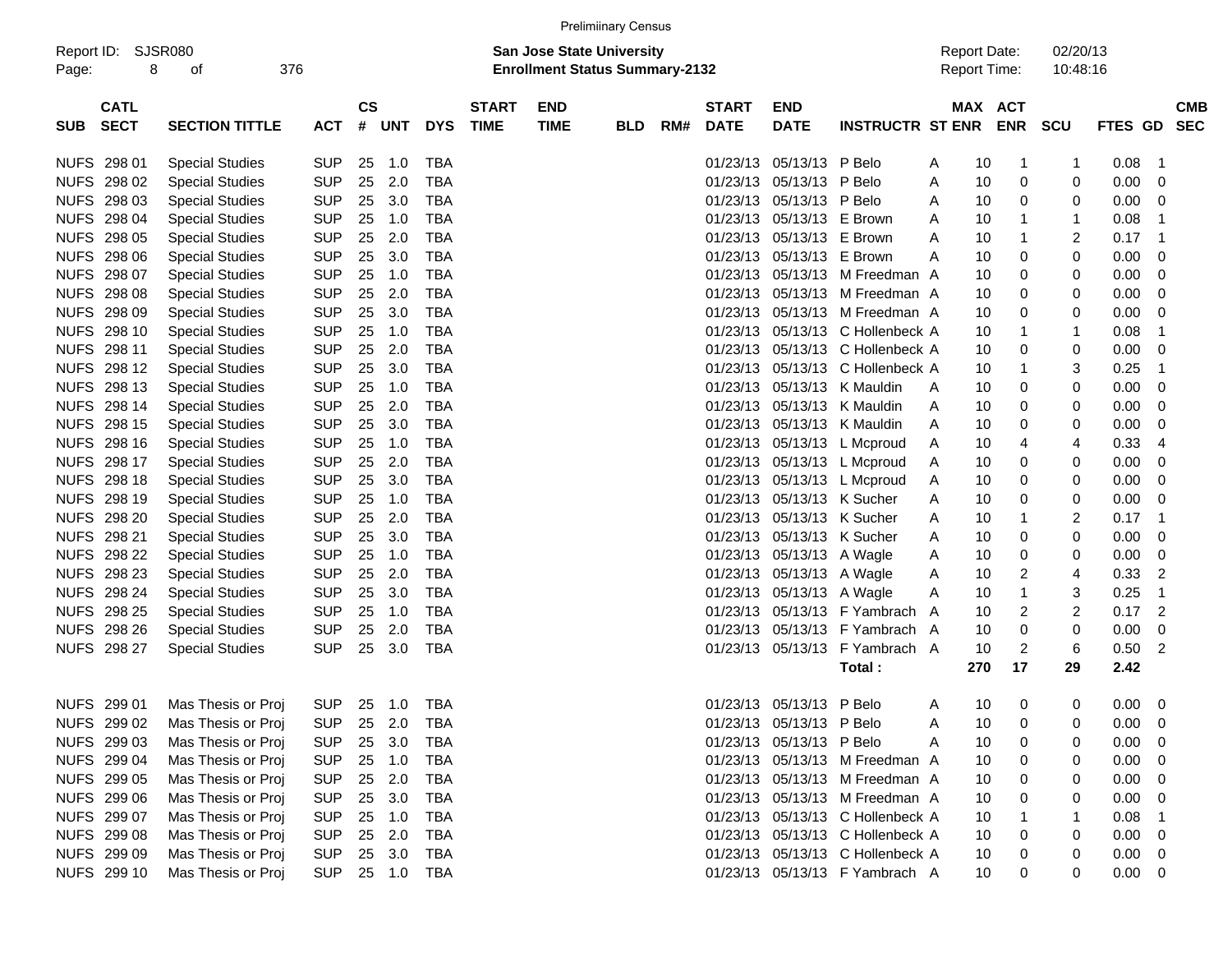|                                                                                  |                                                          |                                                                                                                                                                     |                                                                                  |                            |                                           |                                                                           |                             | <b>Prelimiinary Census</b>                                                       |                                     |                          |                                  |                                                                                  |                                                                                                                                                              |                  |                                         |                                                    |                                                  |                                                                       |                                                                                                 |                          |
|----------------------------------------------------------------------------------|----------------------------------------------------------|---------------------------------------------------------------------------------------------------------------------------------------------------------------------|----------------------------------------------------------------------------------|----------------------------|-------------------------------------------|---------------------------------------------------------------------------|-----------------------------|----------------------------------------------------------------------------------|-------------------------------------|--------------------------|----------------------------------|----------------------------------------------------------------------------------|--------------------------------------------------------------------------------------------------------------------------------------------------------------|------------------|-----------------------------------------|----------------------------------------------------|--------------------------------------------------|-----------------------------------------------------------------------|-------------------------------------------------------------------------------------------------|--------------------------|
| Report ID:<br>Page:                                                              | <b>SJSR080</b><br>9                                      | 376<br>οf                                                                                                                                                           |                                                                                  |                            |                                           |                                                                           |                             | <b>San Jose State University</b><br><b>Enrollment Status Summary-2132</b>        |                                     |                          |                                  |                                                                                  |                                                                                                                                                              |                  | <b>Report Date:</b><br>Report Time:     |                                                    | 02/20/13<br>10:48:16                             |                                                                       |                                                                                                 |                          |
| <b>SUB</b>                                                                       | <b>CATL</b><br><b>SECT</b>                               | <b>SECTION TITTLE</b>                                                                                                                                               | <b>ACT</b>                                                                       | $\mathsf{cs}$<br>#         | <b>UNT</b>                                | <b>DYS</b>                                                                | <b>START</b><br><b>TIME</b> | <b>END</b><br><b>TIME</b>                                                        | <b>BLD</b>                          | RM#                      | <b>START</b><br><b>DATE</b>      | <b>END</b><br><b>DATE</b>                                                        | <b>INSTRUCTR ST ENR</b>                                                                                                                                      |                  | MAX ACT                                 | <b>ENR</b>                                         | <b>SCU</b>                                       | <b>FTES GD</b>                                                        |                                                                                                 | <b>CMB</b><br><b>SEC</b> |
|                                                                                  | NUFS 299 11<br>NUFS 299 12                               | Mas Thesis or Proj<br>Mas Thesis or Proj                                                                                                                            | <b>SUP</b><br><b>SUP</b>                                                         | 25<br>25                   | 2.0<br>3.0                                | <b>TBA</b><br><b>TBA</b>                                                  |                             |                                                                                  |                                     |                          |                                  | 01/23/13 05/13/13                                                                | 01/23/13 05/13/13 F Yambrach A<br>F Yambrach A<br>Total:                                                                                                     |                  | 10<br>10<br>120                         | 0<br>0<br>$\mathbf 1$                              | 0<br>0<br>$\mathbf 1$                            | 0.00<br>0.00<br>0.08                                                  | $\overline{\phantom{0}}$<br>$\overline{\mathbf{0}}$                                             |                          |
| <b>PKG</b>                                                                       | 107 01<br>NUFS 107 01                                    | Prin of Packaging<br>Prin of Packaging                                                                                                                              | <b>LEC</b><br><b>LEC</b>                                                         | 02<br>02                   | 3.0<br>3.0                                | M<br>M                                                                    |                             | 05:00 PM 07:45 PM<br>05:00 PM 07:45 PM                                           | IS.<br><b>IS</b>                    | 230<br>230               |                                  | 01/23/13 05/13/13                                                                | 01/23/13 05/13/13 F Yambrach A<br>F Yambrach A<br>Total:                                                                                                     |                  | 30<br>0<br>30                           | 34<br>10<br>44                                     | 102<br>30<br>132                                 | 6.80<br>2.00<br>8.80                                                  | $0\,C$<br>0 <sup>C</sup>                                                                        |                          |
| <b>PKG</b><br><b>PKG</b>                                                         |                                                          | 141B 01 Pkg Materials II<br>NUFS 141B 01 Pkg Materials II<br>141B 02 Pkg Materials II<br>NUFS 141B 02 Pkg Materials II                                              | <b>LEC</b><br><b>LEC</b><br><b>ACT</b><br><b>ACT</b>                             | 02<br>02<br>07<br>07       | 3.0<br>3.0<br>0.0<br>0.0                  | M<br>M<br>W<br>W                                                          |                             | 10:30 AM 12:10 PM<br>10:30 AM 12:10 PM<br>10:30 AM 12:10 PM<br>10:30 AM 12:10 PM | IS.<br><b>IS</b><br>IS<br><b>IS</b> | 115<br>115<br>114<br>114 | 01/23/13                         | 01/23/13 05/13/13<br>05/13/13<br>01/23/13 05/13/13                               | F Yambrach A<br>F Yambrach A<br>F Yambrach A<br>01/23/13 05/13/13 F Yambrach A<br>Total:                                                                     |                  | 20<br>0<br>20<br>0<br>40                | 21<br>$\overline{1}$<br>21<br>$\overline{1}$<br>44 | 42<br>$\overline{2}$<br>21<br>$\mathbf{1}$<br>66 | 4.25<br>0.20<br>0.00<br>0.00<br>4.45                                  | 1 C<br>$0\,C$<br>1 C<br>0 <sup>C</sup>                                                          |                          |
| <b>PKG</b><br><b>NUFS</b><br><b>PKG</b>                                          | 158 01<br>158 01<br>158 02<br>NUFS 158 02                | Protective Pkg Dsgn<br>Protective Pkg Dsgn<br>Protective Pkg Dsgn<br>Protective Pkg Dsgn                                                                            | LEC<br><b>LEC</b><br><b>ACT</b><br><b>ACT</b>                                    | 02<br>02<br>07<br>07       | 3.0<br>3.0<br>0.0<br>0.0                  | $\top$<br>$\top$<br>R<br>R                                                |                             | 05:00 PM 06:40 PM<br>05:00 PM 06:40 PM<br>05:00 PM 06:40 PM<br>05:00 PM 06:40 PM | IS.<br>IS<br>IS<br><b>IS</b>        | 115<br>115<br>114<br>114 |                                  | 01/23/13 05/13/13<br>01/23/13 05/13/13<br>01/23/13 05/13/13<br>01/23/13 05/13/13 | E Tang<br>E Tang<br>E Tang<br>E Tang<br>Total:                                                                                                               | A<br>Α<br>Α<br>Α | 20<br>0<br>24<br>0<br>44                | 15<br>$\overline{2}$<br>15<br>$\overline{2}$<br>34 | 30<br>4<br>15<br>$\overline{2}$<br>51            | 3.10<br>0.40<br>0.00<br>0.00<br>3.50                                  | 2 C<br>0 <sup>C</sup><br>2 C<br>0 <sup>C</sup>                                                  |                          |
| <b>PKG</b><br><b>PKG</b>                                                         | 170 01<br>NUFS 170 01<br>170 02<br>NUFS 170 02           | Pkg Develmt and Mgt LEC<br>Pkg Develmt and Mgt LEC<br>Pkg Develmt and Mgt ACT<br>Pkg Develmt and Mgt ACT                                                            |                                                                                  | 02<br>02<br>07<br>07       | 3.0<br>3.0<br>0.0<br>0.0                  | Т<br>$\top$<br>R<br>R                                                     |                             | 01:30 PM 03:10 PM<br>01:30 PM 03:10 PM<br>01:30 PM 03:10 PM<br>01:30 PM 03:10 PM | IS.<br>IS<br>IS<br><b>IS</b>        | 115<br>115<br>114<br>114 | 01/23/13                         | 01/23/13 05/13/13<br>05/13/13<br>01/23/13 05/13/13                               | F Yambrach A<br>F Yambrach A<br>F Yambrach A<br>01/23/13 05/13/13 F Yambrach A<br>Total:                                                                     |                  | 20<br>0<br>20<br>0<br>40                | 13<br>$\mathbf 0$<br>13<br>0<br>26                 | 26<br>0<br>13<br>0<br>39                         | 2.70<br>0.00<br>0.00<br>0.00<br>2.70                                  | 2 C<br>0 <sup>C</sup><br>2 C<br>$0\,C$                                                          |                          |
| <b>PKG</b><br><b>PKG</b><br><b>PKG</b><br><b>PKG</b><br><b>PKG</b><br><b>PKG</b> | 180 01<br>180 02<br>180 03<br>180 04<br>180 05<br>180 06 | <b>Individual Studies</b><br><b>Individual Studies</b><br>Individual Studies<br><b>Individual Studies</b><br><b>Individual Studies</b><br><b>Individual Studies</b> | <b>SUP</b><br><b>SUP</b><br><b>SUP</b><br><b>SUP</b><br><b>SUP</b><br><b>SUP</b> | 36<br>36<br>36<br>36<br>36 | 1.0<br>2.0<br>3.0<br>4.0<br>5.0<br>36 6.0 | <b>TBA</b><br><b>TBA</b><br><b>TBA</b><br><b>TBA</b><br>TBA<br><b>TBA</b> |                             |                                                                                  |                                     |                          | 01/23/13<br>01/23/13<br>01/23/13 | 05/13/13<br>05/13/13<br>05/13/13                                                 | F Yambrach A<br>F Yambrach A<br>F Yambrach A<br>01/23/13 05/13/13 F Yambrach A<br>01/23/13 05/13/13 F Yambrach A<br>01/23/13 05/13/13 F Yambrach A<br>Total: |                  | 20<br>20<br>20<br>20<br>20<br>20<br>120 | 0<br>0<br>0<br>0<br>0<br>0<br>0                    | 0<br>0<br>0<br>0<br>0<br>0<br>0                  | 0.00<br>0.00<br>0.00<br>0.00<br>$0.00 \quad 0$<br>$0.00 \t 0$<br>0.00 | $\overline{\mathbf{0}}$<br>$\overline{\mathbf{0}}$<br>$\overline{\mathbf{0}}$<br>$\overline{0}$ |                          |
|                                                                                  | Department :                                             | <b>Nutrition &amp; Food Science</b>                                                                                                                                 |                                                                                  |                            |                                           |                                                                           |                             |                                                                                  |                                     |                          |                                  | <b>Lower Division:</b><br><b>Upper Division:</b>                                 | <b>Department Total:</b><br><b>Graduate Division:</b>                                                                                                        |                  | 766<br>2783<br>766                      | 4315 3141<br>686<br>2412<br>43                     | 7965<br>1832<br>6021<br>112                      | 536.68<br>122.28<br>405.23<br>9.17                                    |                                                                                                 |                          |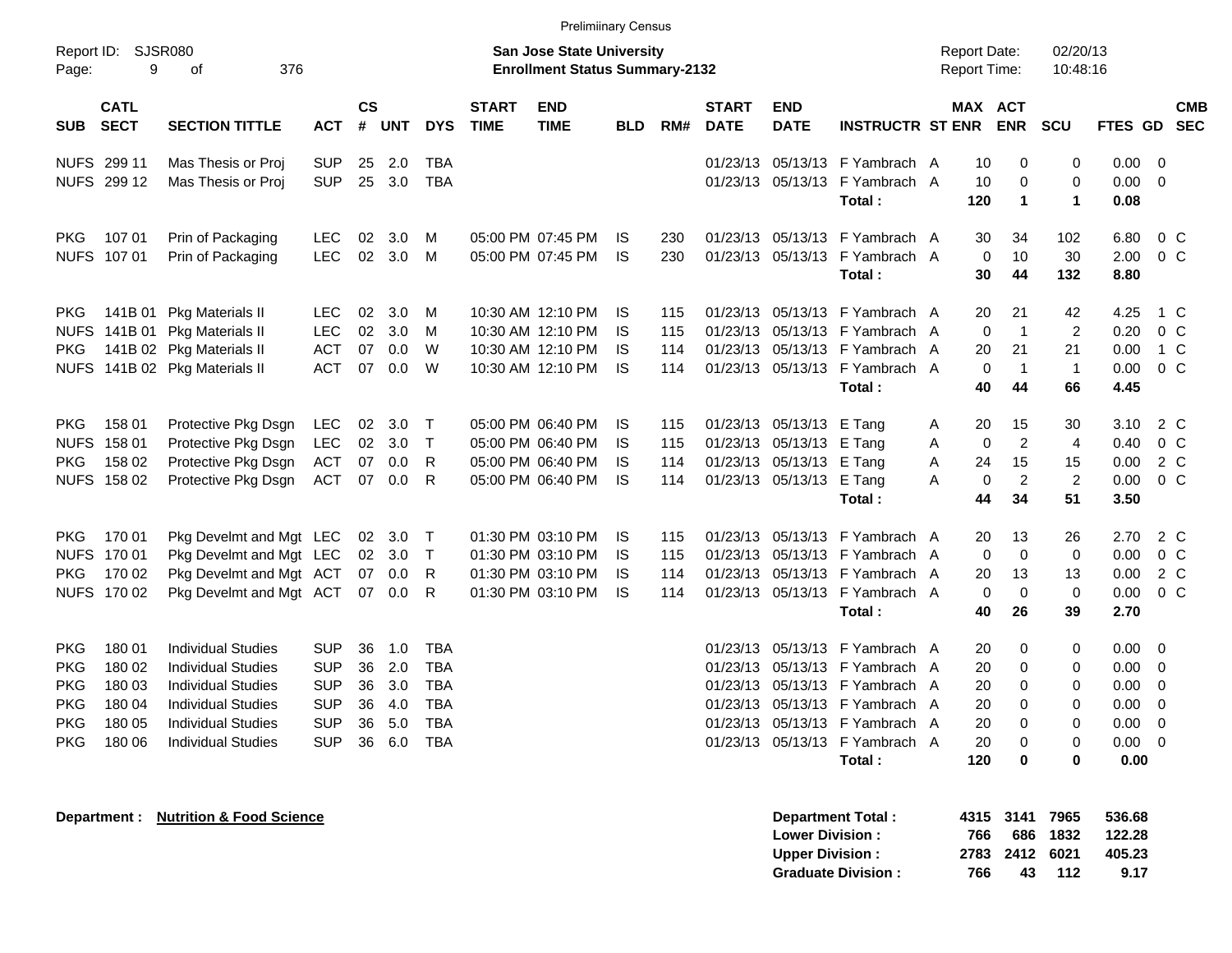|            |                            |                                    |                |                    |            |                |                             | <b>Prelimiinary Census</b>            |            |     |                             |                           |                                 |   |                     |                |            |                |                |                          |
|------------|----------------------------|------------------------------------|----------------|--------------------|------------|----------------|-----------------------------|---------------------------------------|------------|-----|-----------------------------|---------------------------|---------------------------------|---|---------------------|----------------|------------|----------------|----------------|--------------------------|
| Report ID: |                            | <b>SJSR080</b>                     |                |                    |            |                |                             | San Jose State University             |            |     |                             |                           |                                 |   | <b>Report Date:</b> |                | 02/20/13   |                |                |                          |
| Page:      | 10                         | 376<br>οf                          |                |                    |            |                |                             | <b>Enrollment Status Summary-2132</b> |            |     |                             |                           |                                 |   | Report Time:        |                | 10:48:16   |                |                |                          |
| <b>SUB</b> | <b>CATL</b><br><b>SECT</b> | <b>SECTION TITTLE</b>              | <b>ACT</b>     | $\mathsf{cs}$<br># | <b>UNT</b> | <b>DYS</b>     | <b>START</b><br><b>TIME</b> | <b>END</b><br><b>TIME</b>             | <b>BLD</b> | RM# | <b>START</b><br><b>DATE</b> | <b>END</b><br><b>DATE</b> | <b>INSTRUCTR ST ENR</b>         |   | MAX ACT             | ENR            | <b>SCU</b> | <b>FTES GD</b> |                | <b>CMB</b><br><b>SEC</b> |
| College    |                            | <b>Applied Sciences &amp; Arts</b> |                |                    |            |                |                             |                                       |            |     |                             |                           |                                 |   |                     |                |            |                |                |                          |
|            | Department :               | <b>Health Science</b>              |                |                    |            |                |                             |                                       |            |     |                             |                           |                                 |   |                     |                |            |                |                |                          |
|            | GERO 107 01                | Aging and Society                  | <b>LEC</b>     | 02                 | 3.0        | м              |                             | 06:00 PM 08:45 PM                     | HВ         | 407 |                             | 01/23/13 05/13/13 V Silva |                                 | Α | 40                  | 8              | 24         | 1.60           | 0 <sup>o</sup> |                          |
|            | SCWK 107 01                | Aging and Society                  | <b>LEC</b>     | 02                 | 3.0        | M              |                             | 06:00 PM 08:45 PM                     | HВ         | 407 |                             | 01/23/13 05/13/13 V Silva |                                 | A | 0                   | 4              | 12         | 0.80           | 0 <sup>o</sup> |                          |
| SOCI       | 107 01                     | Aging and Society                  | <b>LEC</b>     | 02                 | 3.0        | м              |                             | 06:00 PM 08:45 PM                     | HВ         | 407 |                             | 01/23/13 05/13/13 V Silva |                                 | Α | $\mathbf 0$         | 13             | 39         | 2.60           | 0 <sup>o</sup> |                          |
| HS.        | 107 01                     | Aging and Society                  | <b>LEC</b>     | 02                 | 3.0        | м              |                             | 06:00 PM 08:45 PM                     | HВ         | 407 |                             | 01/23/13 05/13/13 V Silva |                                 | А | $\mathbf 0$         | 15             | 45         | 3.00           | 0 <sup>o</sup> |                          |
|            | GERO 107 02                | Aging and Society                  | <b>LEC</b>     | 02                 | 3.0        | <b>TR</b>      |                             | 12:00 PM 01:15 PM                     | ΜН         | 324 |                             |                           | 01/23/13 05/13/13 B Grosvenor   | A | 35                  | 13             | 39         | 2.60           | $0\,C$         |                          |
|            | SCWK 107 02                | Aging and Society                  | <b>LEC</b>     | 02                 | 3.0        | <b>TR</b>      |                             | 12:00 PM 01:15 PM                     | ΜН         | 324 |                             |                           | 01/23/13 05/13/13 B Grosvenor A |   | $\Omega$            | $\overline{c}$ | 6          | 0.40           | 0 <sup>o</sup> |                          |
| SOCI       | 10702                      | Aging and Society                  | <b>LEC</b>     | 02                 | 3.0        | <b>TR</b>      |                             | 12:00 PM 01:15 PM                     | ΜН         | 324 |                             |                           | 01/23/13 05/13/13 B Grosvenor A |   | 0                   | 11             | 33         | 2.20           | $0\,C$         |                          |
| HS.        | 107 02                     | Aging and Society                  | <b>LEC</b>     | 02                 | 3.0        | <b>TR</b>      |                             | 12:00 PM 01:15 PM                     | ΜН         | 324 |                             |                           | 01/23/13 05/13/13 B Grosvenor A |   | $\mathbf 0$         | 12             | 36         | 2.40           | $0\,C$         |                          |
|            | GERO 107 03                | Aging and Society                  | <b>LEC</b>     | 02                 | 3.0        | Τ              |                             | 03:00 PM 05:45 PM                     | CL.        | 324 |                             | 01/23/13 05/13/13 V Silva |                                 | A | 35                  | 8              | 24         | 1.65           |                | 1 C                      |
|            | SCWK 107 03                | Aging and Society                  | <b>LEC</b>     | 02                 | 3.0        | $\top$         |                             | 03:00 PM 05:45 PM                     | <b>CL</b>  | 324 |                             | 01/23/13 05/13/13 V Silva |                                 | A | $\Omega$            | 3              | 9          | 0.60           | 0 <sup>o</sup> |                          |
| SOCI       | 107 03                     | Aging and Society                  | <b>LEC</b>     | 02                 | 3.0        | $\top$         |                             | 03:00 PM 05:45 PM                     | CL.        | 324 |                             | 01/23/13 05/13/13 V Silva |                                 | Α | 0                   | $\overline{7}$ | 21         | 1.40           | $0\,C$         |                          |
| HS         | 107 03                     | Aging and Society                  | <b>LEC</b>     | 02                 | 3.0        | $\mathsf{T}$   |                             | 03:00 PM 05:45 PM                     | <b>CL</b>  | 324 |                             | 01/23/13 05/13/13 V Silva |                                 | A | 0                   | 15             | 45         | 3.00           | 0 <sup>o</sup> |                          |
|            |                            |                                    |                |                    |            |                |                             |                                       |            |     |                             |                           | Total:                          |   | 110                 | 111            | 333        | 22.25          |                |                          |
|            | GERO 117 01                | Soc Pol Serv Aging                 | <b>LEC</b>     | 02                 | 3.0        | W              |                             | 06:00 PM 08:45 PM                     | SН         | 239 |                             | 01/23/13 05/13/13         | J McCabe                        | Α | 40                  | 18             | 54         | 3.60           | 0 <sup>o</sup> |                          |
| HS         | 11701                      | Soc Pol Serv Aging                 | <b>LEC</b>     | 02                 | 3.0        | W              |                             | 06:00 PM 08:45 PM                     | SН         | 239 |                             | 01/23/13 05/13/13         | J McCabe                        | Α | 0                   | 22             | 66         | 4.40           | 0 <sup>o</sup> |                          |
|            | GERO 117 02                | Soc Pol Serv Aging                 | <b>LEC</b>     | 02                 | 3.0        | Τ              |                             | 03:00 PM 05:45 PM                     | CL.        | 225 |                             | 01/23/13 05/13/13         | B Grossman A                    |   | 40                  | 9              | 27         | 1.80           | $0\,C$         |                          |
| HS.        | 11702                      | Soc Pol Serv Aging                 | <b>LEC</b>     | 02                 | 3.0        | $\top$         |                             | 03:00 PM 05:45 PM                     | <b>CL</b>  | 225 |                             | 01/23/13 05/13/13         | B Grossman A                    |   | $\mathbf 0$         | 9              | 27         | 1.80           | 0 <sup>o</sup> |                          |
|            |                            |                                    |                |                    |            |                |                             |                                       |            |     |                             |                           | Total:                          |   | 80                  | 58             | 174        | 11.60          |                |                          |
|            | GERO 118 01                | Long Term Care                     | <b>LEC</b>     |                    | 3.0        |                |                             |                                       |            |     |                             |                           |                                 | X | 0                   | 0              | 0          | $0.00 \t 0$    |                |                          |
| HS.        | 118 01                     | Long Term Care                     | LEC            |                    | 3.0        |                |                             |                                       |            |     |                             |                           |                                 | X | 0                   | 0              | 0          | $0.00 \t 0$    |                |                          |
|            |                            |                                    |                |                    |            |                |                             |                                       |            |     |                             |                           | Total:                          |   | $\bf{0}$            | 0              | 0          | 0.00           |                |                          |
|            | GERO 133 01                | Gero Field Work                    | <b>SUP</b>     | 36                 | 3.0        | <b>TBA</b>     |                             |                                       |            |     |                             | 01/23/13 05/13/13         | B Grossman A                    |   | 10                  | 2              | 6          | 0.40           | 0 <sup>o</sup> |                          |
| SOCI       | 13301                      | Gero Field Work                    | <b>SUP</b>     | 36                 | 3.0        | <b>TBA</b>     |                             |                                       |            |     |                             | 01/23/13 05/13/13         | B Grossman A                    |   | 0                   | 0              | 0          | 0.00           | 0 <sup>o</sup> |                          |
|            |                            |                                    |                |                    |            |                |                             |                                       |            |     |                             |                           | Total:                          |   | 10                  | $\mathbf{2}$   | 6          | 0.40           |                |                          |
|            | GERO 180 01                | <b>Indiv Studies</b>               |                |                    |            | SUP 25 3.0 TBA |                             |                                       |            |     |                             |                           | 01/23/13 05/13/13 B Grossman A  |   | 20                  |                | 3          | $0.20 \ 0$     |                |                          |
|            | GERO 180 02                | <b>Indiv Studies</b>               |                |                    |            | SUP 25 3.0 TBA |                             |                                       |            |     |                             |                           | 01/23/13 05/13/13 B Grossman A  |   | 10                  | 0              | 0          | $0.00 \t 0$    |                |                          |
|            |                            |                                    |                |                    |            |                |                             |                                       |            |     |                             |                           | Total:                          |   | 30                  | $\mathbf 1$    | 3          | 0.20           |                |                          |
|            |                            |                                    |                |                    |            |                |                             |                                       |            |     |                             |                           |                                 |   |                     |                |            |                |                |                          |
|            | GERO 298 01                | <b>Special Project</b>             | SUP 25 3.0 TBA |                    |            |                |                             |                                       |            |     |                             | 01/23/13 05/13/13         |                                 | A | 10                  | 0              | 0          | $0.00 \t 0$    |                |                          |
|            |                            |                                    |                |                    |            |                |                             |                                       |            |     |                             |                           | Total:                          |   | 10                  | $\mathbf 0$    | 0          | 0.00           |                |                          |
| HS         | 1 0 1                      | <b>Understand Health</b>           | LEC 02 3.0 MW  |                    |            |                |                             | 09:00 AM 10:15 AM                     | HB.        | 407 |                             |                           | 01/23/13 05/13/13 M McCarthy A  |   | 35                  | 35             | 105        | $7.00 \t 0$    |                |                          |
| HS         | 1 0 2                      | <b>Understand Health</b>           |                |                    |            | LEC 02 3.0 MW  |                             | 10:30 AM 11:45 AM                     | HB.        | 407 |                             |                           | 01/23/13 05/13/13 M McCarthy A  |   | 35                  | 38             | 114        | 7.60 0         |                |                          |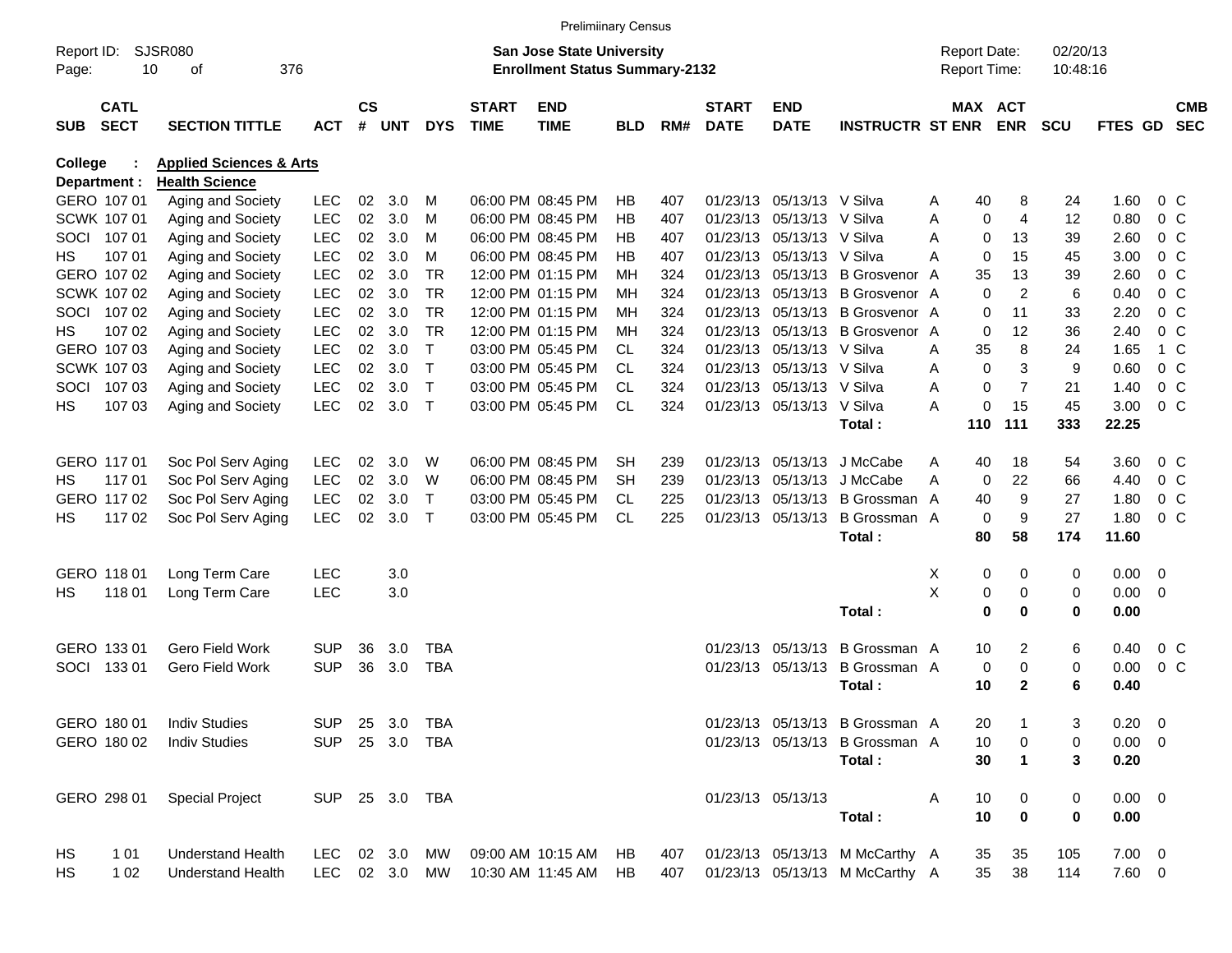|                     |                            |                          |               |                    |            |            |                             | <b>Prelimiinary Census</b>                                                |            |     |                             |                            |                                    |   |     |                                     |                      |             |                          |                          |
|---------------------|----------------------------|--------------------------|---------------|--------------------|------------|------------|-----------------------------|---------------------------------------------------------------------------|------------|-----|-----------------------------|----------------------------|------------------------------------|---|-----|-------------------------------------|----------------------|-------------|--------------------------|--------------------------|
| Report ID:<br>Page: | 11                         | SJSR080<br>376<br>οf     |               |                    |            |            |                             | <b>San Jose State University</b><br><b>Enrollment Status Summary-2132</b> |            |     |                             |                            |                                    |   |     | <b>Report Date:</b><br>Report Time: | 02/20/13<br>10:48:16 |             |                          |                          |
| <b>SUB</b>          | <b>CATL</b><br><b>SECT</b> | <b>SECTION TITTLE</b>    | <b>ACT</b>    | $\mathsf{cs}$<br># | <b>UNT</b> | <b>DYS</b> | <b>START</b><br><b>TIME</b> | <b>END</b><br><b>TIME</b>                                                 | <b>BLD</b> | RM# | <b>START</b><br><b>DATE</b> | <b>END</b><br><b>DATE</b>  | <b>INSTRUCTR ST ENR</b>            |   |     | MAX ACT<br><b>ENR</b>               | <b>SCU</b>           | FTES GD     |                          | <b>CMB</b><br><b>SEC</b> |
| HS                  | 1 0 3                      | <b>Understand Health</b> | <b>LEC</b>    | 02                 | 3.0        | MW         |                             | 12:00 PM 01:15 PM                                                         | НB         | 407 | 01/23/13                    | 05/13/13                   | M McCarthy                         | A | 35  | 36                                  | 108                  | 7.20        | 0                        |                          |
| HS.                 | 1 0 5                      | <b>Understand Health</b> | <b>LEC</b>    | 02                 | 3.0        | TR         |                             | 09:00 AM 10:15 AM                                                         | ΗB         | 407 | 01/23/13                    | 05/13/13                   | L Mai                              | Α | 35  | 36                                  | 108                  | 7.20        | 0                        |                          |
| HS                  | 1 0 6                      | <b>Understand Health</b> | <b>LEC</b>    | 02                 | 3.0        | <b>TR</b>  |                             | 10:30 AM 11:45 AM                                                         | НB         | 407 | 01/23/13                    | 05/13/13 L Mai             |                                    | A | 35  | 39                                  | 117                  | 7.80        | 0                        |                          |
| HS                  | 1 0 7                      | <b>Understand Health</b> | <b>LEC</b>    | 02                 | 3.0        | <b>TR</b>  |                             | 12:00 PM 01:15 PM                                                         | НB         | 407 | 01/23/13                    | 05/13/13 L Mai             |                                    | A | 35  | 36                                  | 108                  | 7.20        | 0                        |                          |
| HS                  | 1 0 8                      | <b>Understand Health</b> | <b>LEC</b>    | 02                 | 3.0        | <b>TR</b>  |                             | 01:30 PM 02:45 PM                                                         | HB         | 407 | 01/23/13                    | 05/13/13                   | J Jones                            | A | 35  | 31                                  | 93                   | 6.20        | 0                        |                          |
| HS                  | 1 0 9                      | <b>Understand Health</b> | <b>LEC</b>    | 02                 | 3.0        | <b>TR</b>  |                             | 10:30 AM 11:45 AM                                                         | CL         | 324 |                             | 01/23/13 05/13/13 J Jones  |                                    | Α | 35  | 35                                  | 105                  | 7.00        | 0                        |                          |
| HS                  | 1 10                       | <b>Understand Health</b> | <b>LEC</b>    |                    | 3.0        |            |                             |                                                                           |            |     |                             |                            |                                    | X | 0   | $\mathbf 0$                         | 0                    | 0.00        | 0                        |                          |
| HS                  | 1 1 1                      | <b>Understand Health</b> | <b>LEC</b>    |                    | 3.0        |            |                             |                                                                           |            |     |                             |                            |                                    | X | 0   | 0                                   | 0                    | 0.00        | 0                        |                          |
| НS                  | 1 1 3                      | <b>Understand Health</b> | <b>LEC</b>    |                    | 3.0        |            |                             |                                                                           |            |     |                             |                            |                                    | X | 0   | 0                                   | 0                    | 0.00        | 0                        |                          |
| HS.                 | 1 14                       | <b>Understand Health</b> | <b>LEC</b>    |                    | 3.0        |            |                             |                                                                           |            |     |                             |                            |                                    | X | 0   | $\mathbf 0$                         | 0                    | 0.00        | 0                        |                          |
|                     |                            |                          |               |                    |            |            |                             |                                                                           |            |     |                             |                            | Total:                             |   | 280 | 286                                 | 858                  | 57.20       |                          |                          |
| HS                  | 15 01                      | Human Life Span          | <b>LEC</b>    | 02                 | 3.0        | M          |                             | 03:00 PM 05:45 PM                                                         | CL         | 324 | 01/23/13                    | 05/13/13                   | A Buckner-Ca A                     |   | 35  | 29                                  | 87                   | 5.80        | 0 <sup>o</sup>           |                          |
| <b>GERO</b>         | 15 01                      | Human Life Span          | <b>LEC</b>    | 02                 | 3.0        | M          |                             | 03:00 PM 05:45 PM                                                         | CL.        | 324 | 01/23/13                    | 05/13/13                   | A Buckner-Ca A                     |   | 0   | $\overline{c}$                      | 6                    | 0.40        | 0 <sup>o</sup>           |                          |
| <b>HRTM</b>         | 15 01                      | Human Life Span          | <b>LEC</b>    | 02                 | 3.0        | M          |                             | 03:00 PM 05:45 PM                                                         | CL         | 324 | 01/23/13                    | 05/13/13                   | A Buckner-Ca A                     |   | 0   | 2                                   | 6                    | 0.40        | 0 <sup>o</sup>           |                          |
| HS                  | 15 02                      | Human Life Span          | <b>LEC</b>    | 02                 | 3.0        | <b>TR</b>  |                             | 12:00 PM 01:15 PM                                                         | <b>CL</b>  | 324 | 01/23/13                    |                            | 05/13/13 F Noonis                  | A | 35  | 31                                  | 93                   | 6.20        | 0 <sup>o</sup>           |                          |
| GERO                | 15 02                      | Human Life Span          | <b>LEC</b>    | 02                 | 3.0        | <b>TR</b>  |                             | 12:00 PM 01:15 PM                                                         | <b>CL</b>  | 324 | 01/23/13                    |                            | 05/13/13 F Noonis                  | A | 0   | 0                                   | 0                    | 0.00        | 0 <sup>o</sup>           |                          |
| <b>HRTM</b>         | 15 02                      | Human Life Span          | <b>LEC</b>    | 02                 | 3.0        | <b>TR</b>  |                             | 12:00 PM 01:15 PM                                                         | <b>CL</b>  | 324 | 01/23/13                    |                            | 05/13/13 F Noonis                  | A | 0   | 5                                   | 15                   | 1.00        | 0 <sup>o</sup>           |                          |
| HS.                 | 15 03                      | Human Life Span          | <b>LEC</b>    | 02                 | 3.0        | <b>TR</b>  |                             | 12:00 PM 01:15 PM                                                         | SH         | 242 | 01/23/13                    | 05/13/13                   | B Grossman A                       |   | 35  | 23                                  | 69                   | 4.60        | 0 <sup>o</sup>           |                          |
| GERO 1503           |                            | Human Life Span          | <b>LEC</b>    | 02                 | 3.0        | <b>TR</b>  |                             | 12:00 PM 01:15 PM                                                         | <b>SH</b>  | 242 | 01/23/13                    | 05/13/13                   | B Grossman A                       |   | 0   | $\overline{7}$                      | 21                   | 1.40        | 0 <sup>o</sup>           |                          |
| <b>HRTM</b>         | 15 03                      | Human Life Span          | <b>LEC</b>    | 02                 | 3.0        | <b>TR</b>  |                             | 12:00 PM 01:15 PM                                                         | <b>SH</b>  | 242 | 01/23/13                    | 05/13/13                   | B Grossman A                       |   | 0   | 5                                   | 15                   | 1.00        | 0 <sup>o</sup>           |                          |
| HS.                 | 15 04                      | Human Life Span          | <b>LEC</b>    | 02                 | 3.0        | <b>MW</b>  |                             | 03:00 PM 04:15 PM                                                         | SH         | 242 | 01/23/13                    |                            | 05/13/13 V Hoffman                 | A | 35  | 24                                  | 72                   | 4.80        | 0 <sup>o</sup>           |                          |
| GERO 1504           |                            | Human Life Span          | <b>LEC</b>    | 02                 | 3.0        | МW         |                             | 03:00 PM 04:15 PM                                                         | <b>SH</b>  | 242 | 01/23/13                    |                            | 05/13/13 V Hoffman                 | A | 0   | $\mathbf 1$                         | 3                    | 0.20        | 0 <sup>o</sup>           |                          |
| <b>HRTM</b>         | 15 04                      | Human Life Span          | <b>LEC</b>    | 02                 | 3.0        | МW         |                             | 03:00 PM 04:15 PM                                                         | <b>SH</b>  | 242 | 01/23/13                    |                            | 05/13/13 V Hoffman                 | A | 0   | 6                                   | 18                   | 1.20        | 0 <sup>o</sup>           |                          |
| HS.                 | 15 05                      | Human Life Span          | <b>LEC</b>    | 02                 | 3.0        | <b>TR</b>  |                             | 01:30 PM 02:45 PM                                                         | IS.        | 113 | 01/23/13                    |                            | 05/13/13 F Noonis                  | Α | 40  | 33                                  | 99                   | 6.60        | 0 <sup>o</sup>           |                          |
| GERO 15 05          |                            | Human Life Span          | <b>LEC</b>    | 02                 | 3.0        | <b>TR</b>  |                             | 01:30 PM 02:45 PM                                                         | IS.        | 113 | 01/23/13                    |                            | 05/13/13 F Noonis                  | A | 0   | $\mathbf{1}$                        | 3                    | 0.20        | 0 <sup>o</sup>           |                          |
| <b>HRTM</b>         | 15 05                      | Human Life Span          | <b>LEC</b>    | 02                 | 3.0        | <b>TR</b>  |                             | 01:30 PM 02:45 PM                                                         | IS         | 113 |                             | 01/23/13 05/13/13 F Noonis |                                    | A | 0   | 2                                   | 6                    | 0.40        | 0 <sup>o</sup>           |                          |
| HS                  | 15 06                      | Human Life Span          | <b>LEC</b>    |                    | 3.0        |            |                             |                                                                           |            |     |                             |                            |                                    | X | 0   | 0                                   | 0                    | 0.00        | 0                        |                          |
| GERO                | 15 06                      | Human Life Span          | <b>LEC</b>    |                    | 3.0        |            |                             |                                                                           |            |     |                             |                            |                                    | X | 0   | 0                                   | 0                    | 0.00        | 0                        |                          |
| <b>HRTM 1506</b>    |                            | Human Life Span          | <b>LEC</b>    |                    | 3.0        |            |                             |                                                                           |            |     |                             |                            |                                    | X | 0   | $\Omega$                            | 0                    | 0.00        | 0                        |                          |
| HS                  | 15 08                      | Human Life Span          | <b>LEC</b>    |                    | 02 3.0     | TR         |                             | 01:30 PM 02:45 PM                                                         | МH         | 222 |                             | 01/23/13 05/13/13 S Ash    |                                    | A | 35  | 30                                  | 90                   | 6.00        | $0\,$ C                  |                          |
| GERO 1508           |                            | Human Life Span          | <b>LEC</b>    |                    | 02 3.0     | TR         |                             | 01:30 PM 02:45 PM                                                         | MН         | 222 |                             | 01/23/13 05/13/13 S Ash    |                                    | A | 0   | $\boldsymbol{0}$                    | 0                    | 0.00        | 0 <sup>o</sup>           |                          |
| HRTM 1508           |                            | Human Life Span          | <b>LEC</b>    | 02                 | 3.0        | TR         |                             | 01:30 PM 02:45 PM                                                         | МH         | 222 |                             | 01/23/13 05/13/13 S Ash    |                                    | Α | 0   | 6                                   | 18                   | 1.20        | $0\,$ C                  |                          |
| HS                  | 15 09                      | Human Life Span          | <b>LEC</b>    |                    | 3.0        |            |                             |                                                                           |            |     |                             |                            |                                    | X | 0   | 0                                   | 0                    | 0.00        | 0                        |                          |
| GERO 1509           |                            | Human Life Span          | <b>LEC</b>    |                    | 3.0        |            |                             |                                                                           |            |     |                             |                            |                                    | Χ | 0   | 0                                   | 0                    | 0.00        | - 0                      |                          |
|                     | HRTM 1509                  | Human Life Span          | <b>LEC</b>    |                    | 3.0        |            |                             |                                                                           |            |     |                             |                            |                                    | X | 0   | 0                                   | 0                    | 0.00        | $\overline{\phantom{0}}$ |                          |
|                     |                            |                          |               |                    |            |            |                             |                                                                           |            |     |                             |                            | Total:                             |   |     | 215 207                             | 621                  | 41.40       |                          |                          |
| HS                  | 67 01                      | Intro Health Stat        | LEC 01 3.0 MW |                    |            |            |                             | 09:00 AM 10:15 AM SH                                                      |            |     |                             |                            | 242 01/23/13 05/13/13 S Stoddard A |   | 25  | 25                                  | 75                   | $5.00 \t 0$ |                          |                          |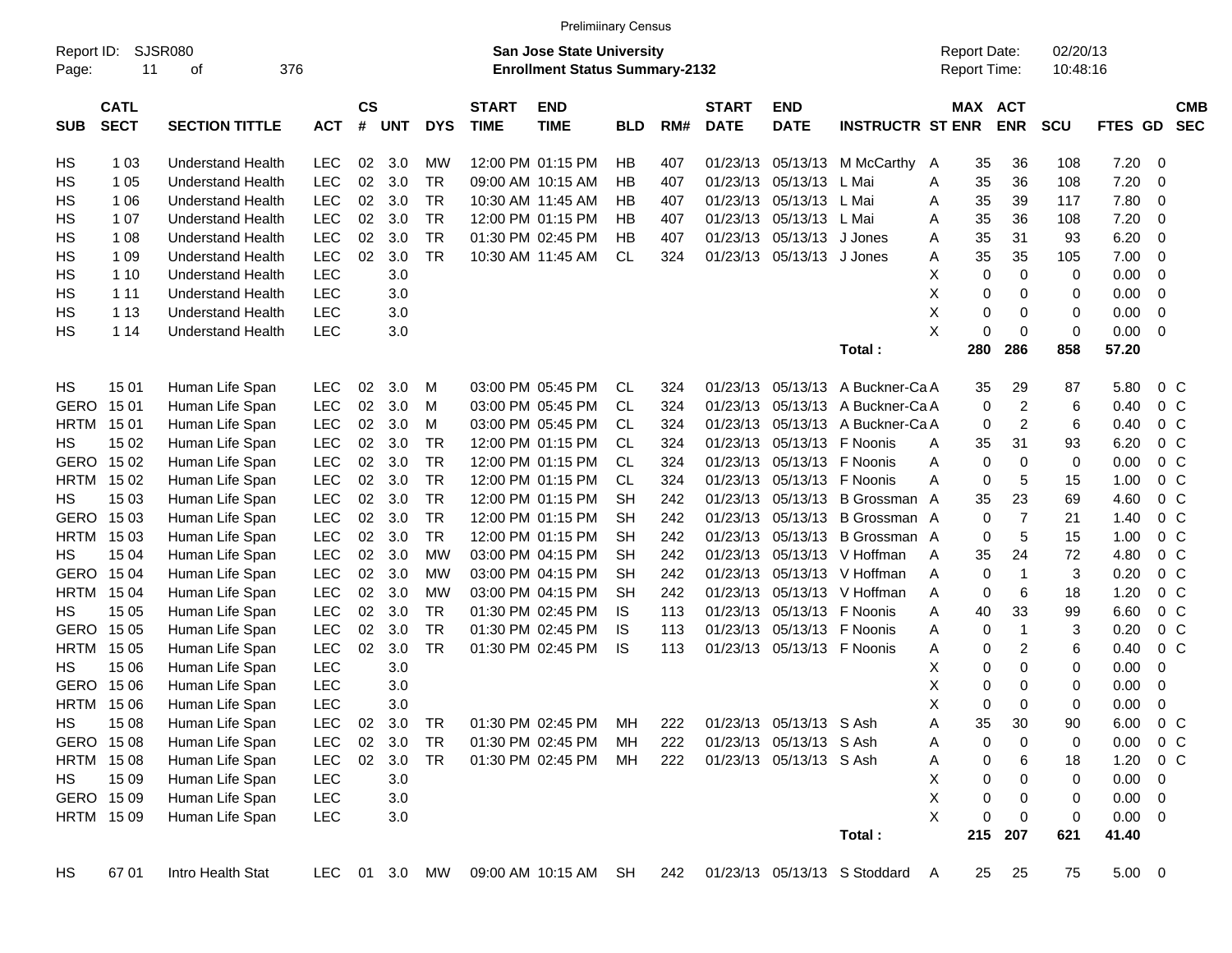|                     |                            |                           |            |                    |            |            |                             | <b>Prelimiinary Census</b>                                                |            |     |                             |                            |                                |                                     |             |                       |                      |                |                         |                          |
|---------------------|----------------------------|---------------------------|------------|--------------------|------------|------------|-----------------------------|---------------------------------------------------------------------------|------------|-----|-----------------------------|----------------------------|--------------------------------|-------------------------------------|-------------|-----------------------|----------------------|----------------|-------------------------|--------------------------|
| Report ID:<br>Page: | 12                         | SJSR080<br>376<br>οf      |            |                    |            |            |                             | <b>San Jose State University</b><br><b>Enrollment Status Summary-2132</b> |            |     |                             |                            |                                | <b>Report Date:</b><br>Report Time: |             |                       | 02/20/13<br>10:48:16 |                |                         |                          |
| <b>SUB</b>          | <b>CATL</b><br><b>SECT</b> | <b>SECTION TITTLE</b>     | <b>ACT</b> | $\mathsf{cs}$<br># | <b>UNT</b> | <b>DYS</b> | <b>START</b><br><b>TIME</b> | <b>END</b><br><b>TIME</b>                                                 | <b>BLD</b> | RM# | <b>START</b><br><b>DATE</b> | <b>END</b><br><b>DATE</b>  | <b>INSTRUCTR ST ENR</b>        |                                     |             | MAX ACT<br><b>ENR</b> | <b>SCU</b>           | FTES GD        |                         | <b>CMB</b><br><b>SEC</b> |
| HS                  | 67 02                      | Intro Health Stat         | <b>LEC</b> | 01                 | 3.0        | МW         |                             | 10:30 AM 11:45 AM                                                         | SН         | 242 | 01/23/13                    | 05/13/13                   | S Stoddard                     | Α                                   | 25          | 28                    | 84                   | 5.60           | $\overline{0}$          |                          |
| HS                  | 6703                       | Intro Health Stat         | <b>LEC</b> | 01                 | 3.0        | <b>TR</b>  |                             | 09:00 AM 10:15 AM                                                         | <b>SH</b>  | 242 | 01/23/13                    | 05/13/13                   | E Houts                        | A                                   | 25          | 16                    | 48                   | 3.25           | $\overline{\mathbf{1}}$ |                          |
| HS                  | 67 04                      | Intro Health Stat         | <b>LEC</b> | 01                 | 3.0        | <b>TR</b>  |                             | 12:00 PM 01:15 PM                                                         | IS         | 215 | 01/23/13                    | 05/13/13                   | E Houts                        | Α                                   | 25          | 21                    | 63                   | 4.20           | 0                       |                          |
| HS                  | 67 05                      | Intro Health Stat         | <b>LEC</b> | 01                 | 3.0        | <b>MW</b>  |                             | 12:00 PM 01:15 PM                                                         | CL         | 324 |                             | 01/23/13 05/13/13          | S Paterson                     | Α                                   | 25          | 19                    | 57                   | 3.80           | 0                       |                          |
| HS                  | 6706                       | Intro Health Stat         | <b>LEC</b> |                    | 3.0        |            |                             |                                                                           |            |     |                             |                            |                                | Χ                                   | $\mathbf 0$ | $\mathbf 0$           | 0                    | 0.00           | 0                       |                          |
| НS                  | 6708                       | Intro Health Stat         | <b>LEC</b> | 01                 | 3.0        | <b>TBA</b> |                             |                                                                           |            |     |                             | 01/23/13 05/13/13          | R Martinez                     | Α                                   | 25          | 15                    | 45                   | 3.00           | 0                       |                          |
| HS                  | 67 09                      | Intro Health Stat         | <b>LEC</b> |                    | 3.0        |            |                             |                                                                           |            |     |                             |                            |                                | X                                   | 0           | $\mathbf 0$           | $\mathbf 0$          | 0.00           | 0                       |                          |
|                     |                            |                           |            |                    |            |            |                             |                                                                           |            |     |                             |                            | Total:                         |                                     | 150         | 124                   | 372                  | 24.85          |                         |                          |
| <b>HS</b>           | 102 01                     | <b>Hlth Team Building</b> | <b>LEC</b> | 02                 | 3.0        | M          |                             | 03:00 PM 05:45 PM                                                         | <b>BBC</b> | 225 |                             | 01/23/13 05/13/13          | F Noonis                       | A                                   | 30          | 27                    | 81                   | 5.40           | $0\,$ C                 |                          |
|                     | GERO 102 01                | <b>Hlth Team Building</b> | <b>LEC</b> | 02                 | 3.0        | M          |                             | 03:00 PM 05:45 PM                                                         | <b>BBC</b> | 225 | 01/23/13                    | 05/13/13                   | F Noonis                       | Α                                   | 0           | 0                     | 0                    | 0.00           | 0 <sup>o</sup>          |                          |
| HS                  | 102 02                     | <b>Hlth Team Building</b> | <b>LEC</b> | 02                 | 3.0        | W          |                             | 06:00 PM 08:45 PM                                                         | <b>HB</b>  | 407 | 01/23/13                    | 05/13/13                   | J Ferris                       | Α                                   | 30          | 21                    | 63                   | 4.20           | 0 <sup>o</sup>          |                          |
|                     | GERO 102 02                | <b>Hlth Team Building</b> | <b>LEC</b> | 02                 | 3.0        | W          |                             | 06:00 PM 08:45 PM                                                         | HB         | 407 | 01/23/13                    | 05/13/13                   | J Ferris                       | Α                                   | 0           | 0                     | 0                    | 0.00           | 0 <sup>o</sup>          |                          |
| НS                  | 102 03                     | <b>Hlth Team Building</b> | <b>LEC</b> | 02                 | 3.0        | W          |                             | 06:00 PM 08:45 PM                                                         | CL         | 324 | 01/23/13                    | 05/13/13                   | D Yamaguchi A                  |                                     | 30          | 23                    | 69                   | 4.60           | 0 <sup>o</sup>          |                          |
|                     | GERO 102 03                | <b>Hlth Team Building</b> | <b>LEC</b> | 02                 | 3.0        | W          |                             | 06:00 PM 08:45 PM                                                         | CL         | 324 | 01/23/13                    | 05/13/13                   | D Yamaguchi A                  |                                     | 0           | $\mathbf 0$           | 0                    | 0.00           | 0 <sup>o</sup>          |                          |
| НS                  | 102 04                     | <b>Hlth Team Building</b> | <b>LEC</b> | 02                 | 3.0        | M          |                             | 03:00 PM 05:45 PM                                                         | <b>SH</b>  | 345 | 01/23/13                    | 05/13/13                   | K Roe                          | Α                                   | 30          | 26                    | 78                   | 5.20           | 0 <sup>o</sup>          |                          |
|                     | GERO 102 04                | <b>Hlth Team Building</b> | LEC        | 02                 | 3.0        | M          |                             | 03:00 PM 05:45 PM                                                         | <b>SH</b>  | 345 | 01/23/13                    | 05/13/13                   | K Roe                          | Α                                   | 0           | $\mathbf 0$           | 0                    | 0.00           | 0 <sup>o</sup>          |                          |
| НS                  | 102 05                     | <b>Hlth Team Building</b> | <b>LEC</b> |                    | 3.0        |            |                             |                                                                           |            |     |                             |                            |                                | х                                   | 0           | 0                     | 0                    | 0.00           | 0                       |                          |
|                     | GERO 102 05                | <b>Hlth Team Building</b> | <b>LEC</b> |                    | 3.0        |            |                             |                                                                           |            |     |                             |                            |                                | Χ                                   | 0           | 0                     | 0                    | 0.00           | 0                       |                          |
| НS                  | 102 06                     | <b>Hlth Team Building</b> | <b>LEC</b> |                    | 3.0        |            |                             |                                                                           |            |     |                             |                            |                                | Χ                                   | 0           | 0                     | 0                    | 0.00           | 0                       |                          |
|                     | GERO 102 06                | <b>Hlth Team Building</b> | LEC        |                    | 3.0        |            |                             |                                                                           |            |     |                             |                            |                                | Χ                                   | 0           | 0                     | 0                    | 0.00           | 0                       |                          |
| НS                  | 102 07                     | <b>Hlth Team Building</b> | LEC        |                    | 3.0        |            |                             |                                                                           |            |     |                             |                            |                                | X                                   | 0           | 0                     | 0                    | 0.00           | 0                       |                          |
|                     | GERO 102 07                | <b>Hith Team Building</b> | LEC        |                    | 3.0        |            |                             |                                                                           |            |     |                             |                            |                                | X                                   | 0           | $\mathbf 0$           | 0                    | 0.00           | 0                       |                          |
|                     |                            |                           |            |                    |            |            |                             |                                                                           |            |     |                             |                            | Total:                         |                                     | 120         | 97                    | 291                  | 19.40          |                         |                          |
| HS                  | 104 01                     | Com Hlth Promo            | <b>LEC</b> | 02                 | 3.0        | MW         |                             | 01:30 PM 02:45 PM                                                         | <b>BBC</b> | 204 |                             | 01/23/13 05/13/13          | R Rinck<br>Total:              | Α                                   | 100<br>100  | 107<br>107            | 321<br>321           | 21.40<br>21.40 | $\overline{\mathbf{0}}$ |                          |
| HS                  | 145 01                     | Com Mental Health         | <b>LEC</b> | 03                 | 3.0        | W          |                             | 06:00 PM 08:45 PM                                                         | CL         | 216 | 01/23/13                    | 05/13/13                   | M McCarthy A                   |                                     | 30          | 11                    | 33                   | 2.25           | 1 C                     |                          |
| <b>PSYC</b>         | 145 01                     | <b>Com Mental Health</b>  | <b>LEC</b> | 03                 | 3.0        | W          |                             | 06:00 PM 08:45 PM                                                         | CL         | 216 |                             | 01/23/13 05/13/13          | M McCarthy A                   |                                     | 0           | 10                    | 30                   | 2.00           | 0 <sup>o</sup>          |                          |
|                     | SOCI 145 01                | Com Mental Health         | <b>LEC</b> |                    | 03 3.0     | W          |                             | 06:00 PM 08:45 PM                                                         | CL         | 216 |                             |                            | 01/23/13 05/13/13 M McCarthy A |                                     | 0           | 5                     | 15                   | 1.00           | $0\,C$                  |                          |
|                     |                            |                           |            |                    |            |            |                             |                                                                           |            |     |                             |                            | Total:                         |                                     | 30          | 26                    | 78                   | 5.25           |                         |                          |
| HS                  | 158 01                     | Hlth Comm Tech            | <b>LEC</b> |                    | 01 3.0     | $\top$     |                             | 03:00 PM 04:50 PM                                                         | SH         | 100 |                             | 01/23/13 05/13/13 F Strona |                                | A                                   | 80          | 75                    | 150                  | 15.00 0        |                         |                          |
| HS                  | 158 02                     | Hith Comm Tech            | SEM 05 0.0 |                    |            | $\top$     |                             | 05:00 PM 05:50 PM                                                         | <b>SH</b>  | 100 |                             | 01/23/13 05/13/13 F Strona |                                | A                                   | 80          | 75                    | 75                   | $0.00 \t 0$    |                         |                          |
|                     |                            |                           |            |                    |            |            |                             |                                                                           |            |     |                             |                            | Total:                         |                                     | 160         | 150                   | 225                  | 15.00          |                         |                          |
| HS                  | 159 01                     | Hith Prgm Planning        | <b>LEC</b> |                    | 01 3.0     | MW         |                             | 01:30 PM 02:20 PM                                                         | МH         | 223 |                             | 01/23/13 05/13/13 K Roe    |                                | A                                   | 25          | 26                    | 52                   | $5.20 \ 0$     |                         |                          |
| <b>HS</b>           | 159 02                     | Hith Prgm Planning        | SEM 05 0.0 |                    |            | MW         |                             | 02:30 PM 02:55 PM                                                         | МH         | 223 |                             | 01/23/13 05/13/13 K Roe    |                                | A                                   | 25          | 26                    | 26                   | $0.00 \t 0$    |                         |                          |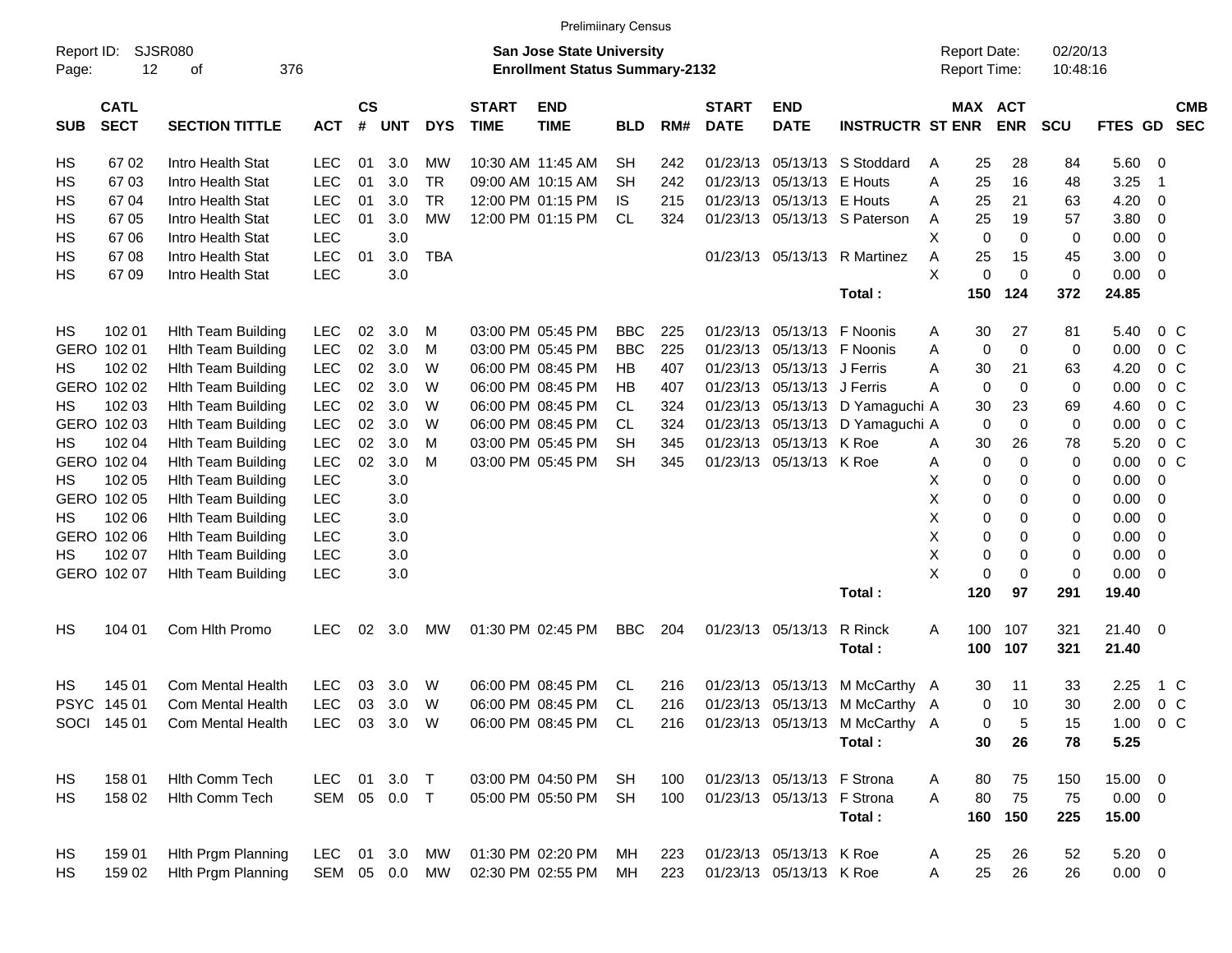|                     |                            |                             |            |                    |            |            |                             | <b>Prelimiinary Census</b>                                                |                 |     |                             |                            |                                 |   |                                            |             |                      |             |                          |                          |
|---------------------|----------------------------|-----------------------------|------------|--------------------|------------|------------|-----------------------------|---------------------------------------------------------------------------|-----------------|-----|-----------------------------|----------------------------|---------------------------------|---|--------------------------------------------|-------------|----------------------|-------------|--------------------------|--------------------------|
| Report ID:<br>Page: | 13                         | <b>SJSR080</b><br>376<br>оf |            |                    |            |            |                             | <b>San Jose State University</b><br><b>Enrollment Status Summary-2132</b> |                 |     |                             |                            |                                 |   | <b>Report Date:</b><br><b>Report Time:</b> |             | 02/20/13<br>10:48:16 |             |                          |                          |
| <b>SUB</b>          | <b>CATL</b><br><b>SECT</b> | <b>SECTION TITTLE</b>       | <b>ACT</b> | $\mathsf{cs}$<br># | <b>UNT</b> | <b>DYS</b> | <b>START</b><br><b>TIME</b> | <b>END</b><br><b>TIME</b>                                                 | <b>BLD</b>      | RM# | <b>START</b><br><b>DATE</b> | <b>END</b><br><b>DATE</b>  | <b>INSTRUCTR ST ENR</b>         |   | MAX ACT                                    | <b>ENR</b>  | <b>SCU</b>           | FTES GD     |                          | <b>CMB</b><br><b>SEC</b> |
| HS                  | 159 03                     | Hith Prgm Planning          | LEC        | 01                 | 3.0        | МW         |                             | 01:30 PM 02:20 PM                                                         | <b>SH</b>       | 313 | 01/23/13                    | 05/13/13                   | A Buckner-Ca A                  |   | 25                                         | 26          | 52                   | 5.20        | - 0                      |                          |
| HS                  | 159 04                     | Hith Prgm Planning          | <b>SEM</b> | 05                 | 0.0        | МW         |                             | 02:30 PM 02:55 PM                                                         | <b>SH</b>       | 313 | 01/23/13                    | 05/13/13                   | A Buckner-Ca A                  |   | 25                                         | 26          | 26                   | 0.00        | 0                        |                          |
| HS                  | 159 05                     | Hith Prgm Planning          | <b>LEC</b> | 01                 | 3.0        | МW         |                             | 01:30 PM 02:20 PM                                                         | HB              | 407 | 01/23/13                    | 05/13/13                   | L Chavarria                     | A | 25                                         | 26          | 52                   | 5.20        | 0                        |                          |
| HS                  | 159 06                     | Hith Prgm Planning          | <b>SEM</b> | 05                 | 0.0        | МW         |                             | 02:30 PM 02:55 PM                                                         | HB              | 407 | 01/23/13                    | 05/13/13                   | L Chavarria                     | Α | 25                                         | 26          | 26                   | 0.00        | 0                        |                          |
| HS                  | 159 07                     | Hith Prgm Planning          | <b>LEC</b> |                    | 3.0        |            |                             |                                                                           |                 |     |                             |                            |                                 | X | 0                                          | $\mathbf 0$ | 0                    | 0.00        | 0                        |                          |
| HS                  | 159 08                     | Hith Prgm Planning          | <b>SEM</b> |                    | 0.0        |            |                             |                                                                           |                 |     |                             |                            |                                 | X | 0                                          | 0           | 0                    | 0.00        | $\mathbf 0$              |                          |
|                     |                            |                             |            |                    |            |            |                             |                                                                           |                 |     |                             |                            | Total:                          |   | 150                                        | 156         | 234                  | 15.60       |                          |                          |
| HS                  | 161 01                     | Epidemiology                | <b>LEC</b> | 01                 | 3.0        | W          |                             | 03:00 PM 04:50 PM                                                         | <b>ENG</b>      | 401 | 01/23/13                    | 05/13/13                   | M Worthen                       | A | 25                                         | 28          | 56                   | 5.60        | - 0                      |                          |
| HS                  | 161 02                     | Epidemiology                | <b>SEM</b> | 05                 | 0.0        | W          |                             | 05:00 PM 05:50 PM                                                         | <b>ENG</b>      | 401 | 01/23/13                    | 05/13/13                   | M Worthen                       | Α | 25                                         | 28          | 28                   | 0.00        | 0                        |                          |
| HS                  | 161 03                     | Epidemiology                | <b>LEC</b> | 01                 | 3.0        | W          |                             | 03:00 PM 04:50 PM                                                         | CL              | 243 | 01/23/13                    | 05/13/13                   | A Sapp                          | Α | 25                                         | 26          | 52                   | 5.20        | 0                        |                          |
| HS                  | 161 04                     | Epidemiology                | <b>SEM</b> | 05                 | 0.0        | W          |                             | 05:00 PM 05:50 PM                                                         | CL.             | 243 | 01/23/13                    | 05/13/13                   | J Pham                          | Α | 25                                         | 26          | 26                   | 0.00        | 0                        |                          |
| HS                  | 161 05                     | Epidemiology                | LEC        | 01                 | 3.0        | W          |                             | 03:00 PM 04:50 PM                                                         | <b>SH</b>       | 345 | 01/23/13                    | 05/13/13                   | L Baldwin                       | Α | 25                                         | 25          | 50                   | 5.00        | 0                        |                          |
| HS                  | 161 06                     | Epidemiology                | <b>SEM</b> | 05                 | 0.0        | W          |                             | 05:00 PM 05:50 PM                                                         | <b>SH</b>       | 345 | 01/23/13                    | 05/13/13                   | L Baldwin                       | Α | 25                                         | 25          | 25                   | 0.00        | 0                        |                          |
| HS                  | 161 07                     | Epidemiology                | <b>LEC</b> | 01                 | 3.0        |            |                             |                                                                           |                 |     | 01/23/13                    | 05/13/13                   |                                 | Х | 0                                          | 0           | 0                    | 0.00        | 0                        |                          |
| HS                  | 161 08                     | Epidemiology                | <b>SEM</b> |                    | 0.0        |            |                             |                                                                           |                 |     |                             |                            |                                 | Х | 0                                          | 0           | 0                    | 0.00        | 0                        |                          |
| HS                  | 161 11                     | Epidemiology                | <b>LEC</b> | 01                 | 3.0        | M          |                             | 03:00 PM 04:50 PM                                                         | <b>BBC</b>      | 022 | 01/23/13                    | 05/13/13                   | A Sapp                          | Α | 25                                         | 25          | 50                   | 5.00        | 0                        |                          |
| HS                  | 161 12                     | Epidemiology                | <b>SEM</b> | 05                 | 0.0        | M          |                             | 05:00 PM 05:50 PM                                                         | <b>BBC</b>      | 022 | 01/23/13                    | 05/13/13                   | A Sapp                          | Α | 25                                         | 25          | 25                   | 0.00        | 0                        |                          |
| НS                  | 161 13                     | Epidemiology                | LEC        | 01                 | 3.0        | M          |                             | 03:00 PM 04:50 PM                                                         | <b>BBC</b>      | 121 | 01/23/13                    | 05/13/13                   | L Baldwin                       | Α | 25                                         | 26          | 52                   | 5.25        | $\overline{\mathbf{1}}$  |                          |
| HS                  | 161 14                     | Epidemiology                | <b>SEM</b> | 05                 | 0.0        | M          |                             | 05:00 PM 05:50 PM                                                         | <b>BBC</b>      | 223 | 01/23/13                    | 05/13/13                   | L Baldwin                       | А | 20                                         | 26          | 26                   | 0.00        | $\overline{\mathbf{1}}$  |                          |
|                     |                            |                             |            |                    |            |            |                             |                                                                           |                 |     |                             |                            | Total:                          |   | 245                                        | 260         | 390                  | 26.05       |                          |                          |
| HS                  | 162 01                     | Health Org & Admin          | LEC        | 02                 | 3.0        | <b>TR</b>  |                             | 01:30 PM 02:45 PM                                                         | CL              | 324 | 01/23/13                    | 05/13/13                   | R Olaisen                       | A | 40                                         | 32          | 96                   | 6.40        | - 0                      |                          |
| HS                  | 162 02                     | Health Org & Admin          | LEC        | 02                 | 3.0        | W          |                             | 06:00 PM 08:45 PM                                                         | MН              | 324 | 01/23/13                    | 05/13/13                   | A Santiago                      | Α | 40                                         | 32          | 96                   | 6.40        | 0                        |                          |
| HS                  | 162 04                     | Health Org & Admin          | <b>LEC</b> | 02                 | 3.0        | W          |                             | 03:00 PM 05:45 PM                                                         | <b>BBC</b>      | 022 | 01/23/13                    | 05/13/13                   | C Cherney                       | Α | 40                                         | 39          | 117                  | 7.80        | 0                        |                          |
|                     |                            |                             |            |                    |            |            |                             |                                                                           |                 |     |                             |                            | Total:                          |   | 120                                        | 103         | 309                  | 20.60       |                          |                          |
| HS                  | 164 01                     | Hith & Soc Mrkting          | <b>LEC</b> | 01                 | 3.0        | M          |                             | 03:00 PM 04:50 PM                                                         | <b>SH</b>       | 100 | 01/23/13                    | 05/13/13                   | D Perales                       | A | 75                                         | 78          | 156                  | 15.60       | 0                        |                          |
| HS                  | 164 02                     | Hith & Soc Mrkting          | <b>SEM</b> | 05                 | 0.0        | M          |                             | 05:00 PM 05:50 PM                                                         | <b>SPXC 211</b> |     | 01/23/13                    | 05/13/13                   | D Perales                       | A | 25                                         | 28          | 28                   | 0.00        | 0                        |                          |
| HS                  | 164 03                     | Hith & Soc Mrkting          | <b>SEM</b> | 05                 | 0.0        | M          |                             | 05:00 PM 05:50 PM                                                         | <b>SH</b>       | 444 | 01/23/13                    | 05/13/13                   | D Perales                       | Α | 25                                         | 25          | 25                   | 0.00        | 0                        |                          |
| HS                  | 164 04                     | Hith & Soc Mrkting          | SEM 05 0.0 |                    |            | M          |                             | 05:00 PM 05:50 PM                                                         | BBC 126         |     |                             |                            | 01/23/13 05/13/13 D Perales     | A | 25                                         | 25          | 25                   | $0.00 \t 0$ |                          |                          |
|                     |                            |                             |            |                    |            |            |                             |                                                                           |                 |     |                             |                            | Total:                          |   | 150                                        | 156         | 234                  | 15.60       |                          |                          |
| HS                  | 165 01                     | <b>Hlth Professional</b>    | <b>LEC</b> | 01                 | 3.0        | M          |                             | 06:00 PM 07:50 PM                                                         | SH              | 411 |                             | 01/23/13 05/13/13 l Cantos |                                 | A | 30                                         | 26          | 52                   | 5.20        | $\overline{\phantom{0}}$ |                          |
| HS                  | 165 02                     | <b>Hith Professional</b>    | <b>SEM</b> | 05                 | 0.0        | M          |                             | 08:00 PM 08:50 PM                                                         | <b>SH</b>       | 411 |                             | 01/23/13 05/13/13 I Cantos |                                 | Α | 30                                         | 26          | 26                   | $0.00 \t 0$ |                          |                          |
| HS                  | 165 03                     | <b>Hith Professional</b>    | <b>LEC</b> | 01                 | 3.0        | M          |                             | 06:00 PM 07:50 PM                                                         | <b>SH</b>       | 444 |                             |                            | 01/23/13 05/13/13 A Mukherjea A |   | 30                                         | 24          | 48                   | 4.80 0      |                          |                          |
| HS                  | 165 04                     | <b>Hlth Professional</b>    | <b>SEM</b> | 05                 | 0.0        | M          |                             | 08:00 PM 08:50 PM                                                         | <b>SH</b>       | 444 |                             |                            | 01/23/13 05/13/13 A Mukherjea A |   | 30                                         | 24          | 24                   | 0.00        | $\overline{0}$           |                          |
| HS                  | 165 05                     | <b>Hlth Professional</b>    | <b>LEC</b> | 01                 | 3.0        | M          |                             | 06:00 PM 07:50 PM                                                         | CL              | 216 |                             | 01/23/13 05/13/13          | B Grossman A                    |   | 30                                         | 25          | 50                   | $5.00 \t 0$ |                          |                          |
| HS                  | 165 06                     | <b>Hith Professional</b>    | SEM 05 0.0 |                    |            | M          |                             | 08:00 PM 08:50 PM                                                         | CL.             | 216 |                             |                            | 01/23/13 05/13/13 B Grossman A  |   | 30                                         | 25          | 25                   | $0.00 \t 0$ |                          |                          |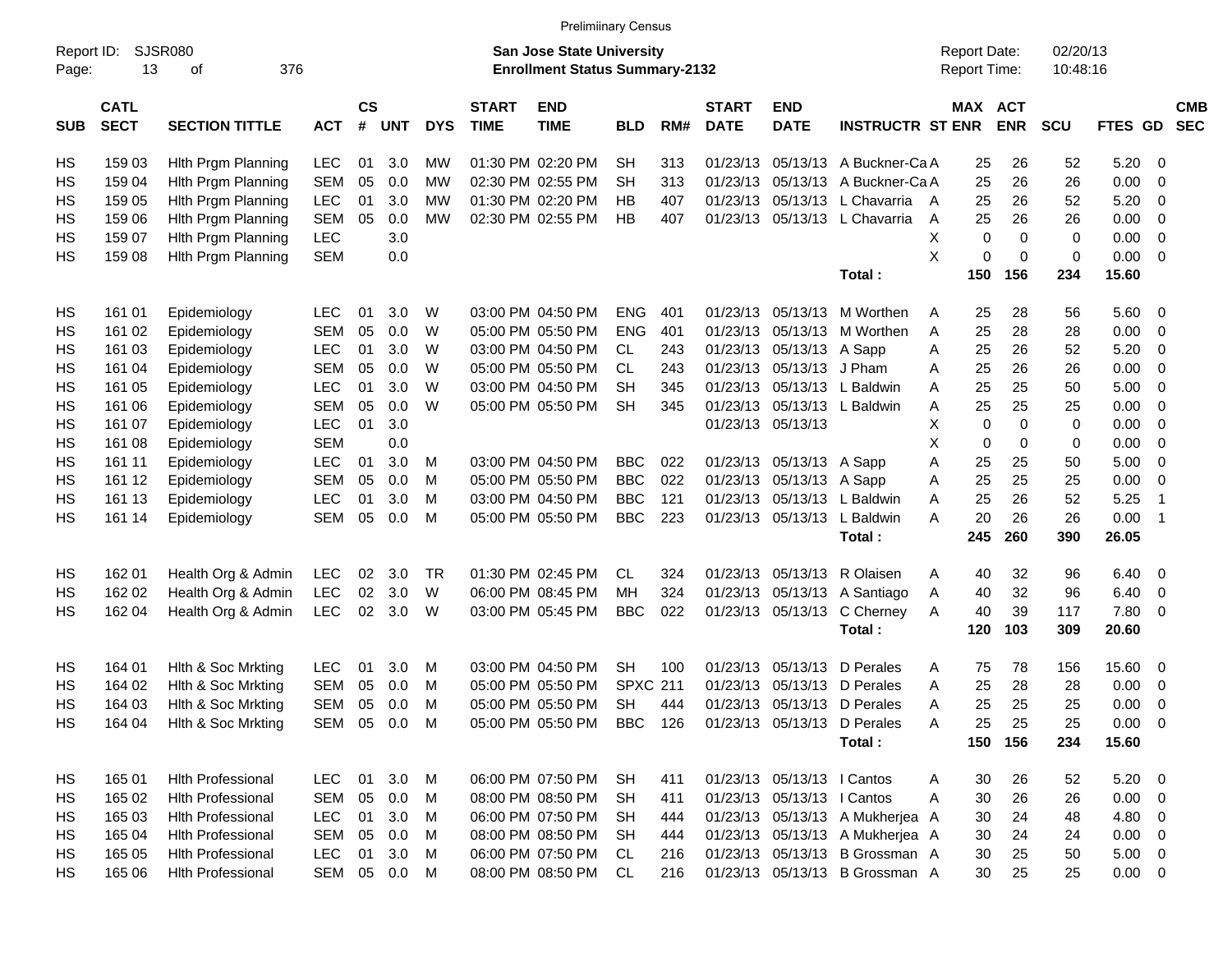|                     |                            |                             |            |                    |            |            |                             | <b>Prelimiinary Census</b>                                                |            |       |                             |                            |                                  |                                     |             |                      |                  |                            |                          |
|---------------------|----------------------------|-----------------------------|------------|--------------------|------------|------------|-----------------------------|---------------------------------------------------------------------------|------------|-------|-----------------------------|----------------------------|----------------------------------|-------------------------------------|-------------|----------------------|------------------|----------------------------|--------------------------|
| Report ID:<br>Page: | 14                         | <b>SJSR080</b><br>376<br>οf |            |                    |            |            |                             | <b>San Jose State University</b><br><b>Enrollment Status Summary-2132</b> |            |       |                             |                            |                                  | <b>Report Date:</b><br>Report Time: |             | 02/20/13<br>10:48:16 |                  |                            |                          |
| <b>SUB</b>          | <b>CATL</b><br><b>SECT</b> | <b>SECTION TITTLE</b>       | <b>ACT</b> | $\mathsf{cs}$<br># | <b>UNT</b> | <b>DYS</b> | <b>START</b><br><b>TIME</b> | <b>END</b><br><b>TIME</b>                                                 | <b>BLD</b> | RM#   | <b>START</b><br><b>DATE</b> | <b>END</b><br><b>DATE</b>  | <b>INSTRUCTR ST ENR</b>          | <b>MAX ACT</b>                      | <b>ENR</b>  | <b>SCU</b>           | FTES GD          |                            | <b>CMB</b><br><b>SEC</b> |
|                     |                            |                             |            |                    |            |            |                             |                                                                           |            |       |                             |                            | Total:                           |                                     | 180 150     | 225                  | 15.00            |                            |                          |
| HS                  |                            | 166A 01 Field Exp Sem       | SEM        | 05                 | 3.0        | F          |                             | 09:00 AM 11:45 AM                                                         | CL         | 324   |                             | 01/23/13 05/13/13          | I Cantos<br>Total:               | Α<br>45<br>45                       | 23<br>23    | 69<br>69             | $4.60$ 0<br>4.60 |                            |                          |
| HS                  |                            | 166B 01 Field Exp Hlth Sci  | <b>SUP</b> | 36                 | 3.0        | TBA        |                             |                                                                           |            |       |                             |                            | 01/23/13 05/13/13 H Mora-Torre A | 12                                  | 11          | 33                   | $2.20 \t 0$      |                            |                          |
| HS                  |                            | 166B 02 Field Exp Hlth Sci  | <b>SUP</b> | 36                 | 3.0        | <b>TBA</b> |                             |                                                                           |            |       |                             |                            | 01/23/13 05/13/13 H Mora-Torre A | 12                                  | 11          | 33                   | 2.20             | $\overline{\phantom{0}}$   |                          |
| HS                  |                            | 166B 03 Field Exp Hlth Sci  | <b>SUP</b> | 36                 | 3.0        | <b>TBA</b> |                             |                                                                           |            |       |                             | 01/23/13 05/13/13          |                                  | 12<br>A                             | 0           | 0                    | 0.00             | $\overline{\phantom{0}}$   |                          |
| HS                  |                            | 166B 04 Field Exp Hlth Sci  | <b>SUP</b> | 36                 | 3.0        | <b>TBA</b> |                             |                                                                           |            |       |                             | 01/23/13 05/13/13          |                                  | 12<br>A                             | $\mathbf 0$ | 0                    | $0.00 \t 0$      |                            |                          |
|                     |                            |                             |            |                    |            |            |                             |                                                                           |            |       |                             |                            | Total:                           | 48                                  | 22          | 66                   | 4.40             |                            |                          |
| HS                  | 167 01                     | <b>Biostatistics</b>        | LEC.       | 01                 | 3.0        | TR         |                             | 12:00 PM 01:15 PM                                                         | WSQ        | 109   |                             | 01/23/13 05/13/13 J Pham   |                                  | 125<br>A                            | 121         | 242                  | 24.25            | - 1                        |                          |
| HS                  | 167 02                     | <b>Biostatistics</b>        | <b>SEM</b> | 05                 | 0.0        | $\top$     |                             | 03:15 PM 04:30 PM                                                         | MН         | 321   |                             | 01/23/13 05/13/13 J Pham   |                                  | 25<br>Α                             | 21          | 21                   | $0.00 \t 0$      |                            |                          |
| HS                  | 16703                      | <b>Biostatistics</b>        | <b>SEM</b> | 05                 | 0.0        | W          |                             | 12:00 PM 01:15 PM                                                         | MН         | 321   |                             | 01/23/13 05/13/13 J Pham   |                                  | 25<br>A                             | 26          | 26                   | $0.00 \t 0$      |                            |                          |
| НS                  | 167 04                     | <b>Biostatistics</b>        | <b>SEM</b> | 05                 | 0.0        | $\top$     |                             | 02:00 PM 03:15 PM                                                         | MН         | 321   |                             | 01/23/13 05/13/13 J Pham   |                                  | 25<br>A                             | 25          | 25                   | $0.00 \t 0$      |                            |                          |
| НS                  | 167 05                     | <b>Biostatistics</b>        | <b>SEM</b> | 05                 | 0.0        | R          |                             | 03:15 PM 04:30 PM                                                         | MН         | 321   |                             | 01/23/13 05/13/13 J Pham   |                                  | A<br>25                             | 25          | 25                   | 0.00             | $\overline{\phantom{0}}$   |                          |
| НS                  | 167 06                     | <b>Biostatistics</b>        | <b>SEM</b> | 05                 | 0.0        | R          |                             | 02:00 PM 03:15 PM                                                         | МH         | 321   |                             | 01/23/13 05/13/13 J Pham   |                                  | 25<br>A                             | 24          | 24                   | 0.00             | $\overline{\phantom{1}}$   |                          |
|                     |                            |                             |            |                    |            |            |                             |                                                                           |            |       |                             |                            | Total:                           | 250                                 | 242         | 363                  | 24.25            |                            |                          |
| HS                  | 171 02                     | Managed Hith Care           | <b>LEC</b> |                    | 02 3.0 T   |            |                             | 03:00 PM 05:45 PM                                                         | <b>BBC</b> | 326   |                             | 01/23/13 05/13/13          | D Metz                           | 60<br>Α                             | 61          | 183                  | $12.20 \t 0$     |                            |                          |
|                     |                            |                             |            |                    |            |            |                             |                                                                           |            |       |                             |                            | Total:                           | 60                                  | 61          | 183                  | 12.20            |                            |                          |
| HS                  | 17201                      | Contemp Env Hith            | <b>LEC</b> | 02                 | 3.0        | MW         |                             | 12:00 PM 01:15 PM                                                         | MН         | 324   |                             | 01/23/13 05/13/13          | J Denver                         | 30<br>Α                             | 29          | 87                   | 5.80 0           |                            |                          |
| HS.                 | 172 02                     | Contemp Env Hith            | <b>LEC</b> | 02                 | 3.0        | т          |                             | 06:00 PM 08:45 PM                                                         | CL.        | 324   |                             | 01/23/13 05/13/13 A Chan   |                                  | 30<br>A                             | 16          | 48                   | 3.20             | $\overline{\phantom{0}}$   |                          |
| НS                  | 172 03                     | Contemp Env Hith            | <b>LEC</b> | 02                 | 3.0        | <b>MW</b>  |                             | 01:30 PM 02:45 PM                                                         | <b>SH</b>  | 242   |                             | 01/23/13 05/13/13 J Denver |                                  | 30<br>Α                             | 31          | 93                   | 6.20             | $\overline{\mathbf{0}}$    |                          |
| НS                  | 172 04                     | Contemp Env Hith            | <b>LEC</b> |                    | 3.0        |            |                             |                                                                           |            |       |                             |                            |                                  | X<br>$\mathbf 0$                    | $\mathbf 0$ | 0                    | $0.00 \t 0$      |                            |                          |
|                     |                            |                             |            |                    |            |            |                             |                                                                           |            |       |                             |                            | Total:                           | 90                                  | 76          | 228                  | 15.20            |                            |                          |
| HS                  | 180 01                     | <b>Indiv Studies</b>        | <b>SUP</b> | 36                 | 1.0        | <b>TBA</b> |                             |                                                                           |            |       |                             | 01/23/13 05/13/13          | E Mamary                         | 10<br>Α                             | 1           | 1                    | 0.08             | $\overline{\phantom{1}}$   |                          |
| НS                  | 180 03                     | <b>Indiv Studies</b>        | <b>SUP</b> | 36                 | 2.0        | МW         |                             | 11:30 AM 01:00 PM                                                         |            |       |                             | 01/23/13 05/13/13          |                                  | 15<br>Α                             | $\Omega$    | 0                    | $0.00 \t 0$      |                            |                          |
| HS                  | 180 04                     | <b>Indiv Studies</b>        | <b>SUP</b> | 36                 | 1.0        | TBA        |                             |                                                                           |            |       |                             |                            | 01/23/13 05/13/13 J Gacutan-Ga A | 20                                  | 4           | 4                    | 0.27             | $\overline{\mathbf{0}}$    |                          |
| HS                  | 180 05                     | <b>Indiv Studies</b>        | <b>SUP</b> |                    | 36 2.0     | TBA        |                             |                                                                           |            |       |                             |                            | 01/23/13 05/13/13 J Gacutan-Ga A | 12                                  | 10          | 20                   | 1.40             | $\overline{\phantom{0}}^2$ |                          |
| HS                  | 180 06                     | <b>Indiv Studies</b>        | <b>SUP</b> |                    | 36 3.0     | TBA        |                             |                                                                           |            |       |                             | 01/23/13 05/13/13 R Rinck  |                                  | 15<br>Α                             | 14          | 42                   | 2.80 0           |                            |                          |
| HS                  | 180 07                     | <b>Indiv Studies</b>        | <b>SUP</b> |                    | 36 3.0     | TBA        |                             |                                                                           |            |       |                             | 01/23/13 05/13/13          |                                  | 10<br>Α                             | 0           | 0                    | $0.00 \t 0$      |                            |                          |
| HS                  | 180 08                     | <b>Indiv Studies</b>        | <b>SUP</b> | 36                 | 3.0        | TBA        |                             |                                                                           |            |       |                             | 01/23/13 05/13/13          |                                  | 15<br>А                             | 0           | 0                    | $0.00 \t 0$      |                            |                          |
| HS                  | 180 09                     | <b>Indiv Studies</b>        | <b>SUP</b> |                    | 36 1.0     | TBA        |                             |                                                                           |            |       |                             | 01/23/13 05/13/13          |                                  | 10<br>А                             | 0           | 0                    | $0.00 \t 0$      |                            |                          |
| HS                  | 180 10                     | <b>Indiv Studies</b>        | <b>SUP</b> | 36                 | 1.0        | TBA        |                             |                                                                           |            |       |                             | 01/23/13 05/13/13          |                                  | А<br>25                             | 0           | 0                    | $0.00 \t 0$      |                            |                          |
| HS                  | 180 11                     | <b>Indiv Studies</b>        | <b>SUP</b> |                    | 36 3.0     | TR         |                             | 01:30 PM 02:45 PM                                                         | BBC        | - 126 |                             |                            | 01/23/13 05/13/13 M Worthen      | A<br>20                             | 15          | 45                   | $3.00 \ 0$       |                            |                          |
|                     |                            |                             |            |                    |            |            |                             |                                                                           |            |       |                             |                            | Total:                           | 152                                 | 44          | 112                  | 7.55             |                            |                          |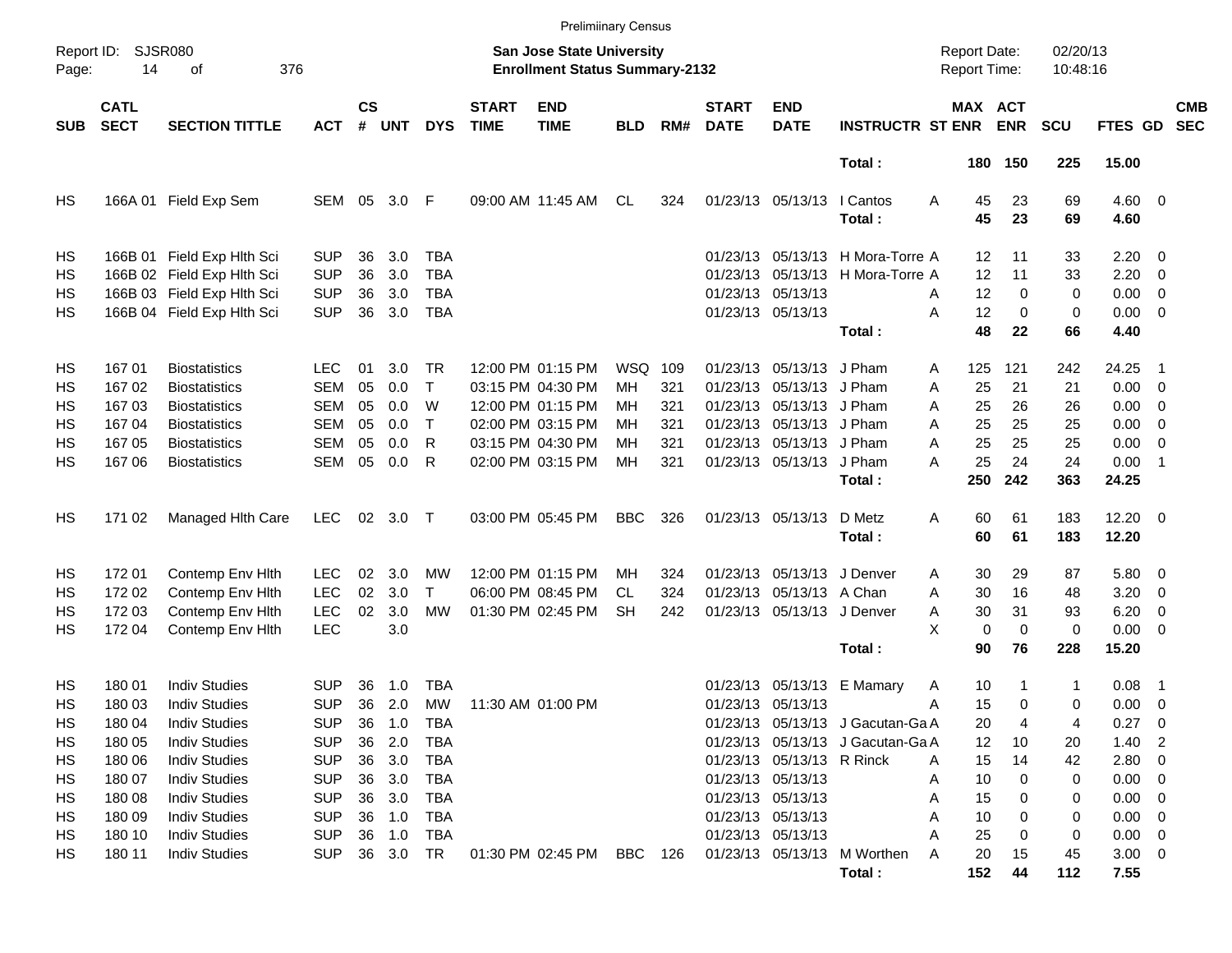|                |                            |                                               |                          |                |               |                                            |                             | <b>Prelimiinary Census</b>                                         |                 |     |                             |                                        |                                            |                                            |                                      |                      |                                            |                           |
|----------------|----------------------------|-----------------------------------------------|--------------------------|----------------|---------------|--------------------------------------------|-----------------------------|--------------------------------------------------------------------|-----------------|-----|-----------------------------|----------------------------------------|--------------------------------------------|--------------------------------------------|--------------------------------------|----------------------|--------------------------------------------|---------------------------|
| Page:          | Report ID: SJSR080<br>15   | 376<br>of                                     |                          |                |               |                                            |                             | San Jose State University<br><b>Enrollment Status Summary-2132</b> |                 |     |                             |                                        |                                            | <b>Report Date:</b><br><b>Report Time:</b> |                                      | 02/20/13<br>10:48:16 |                                            |                           |
| <b>SUB</b>     | <b>CATL</b><br><b>SECT</b> | <b>SECTION TITTLE</b>                         | <b>ACT</b>               | <b>CS</b><br># | <b>UNT</b>    | <b>DYS</b>                                 | <b>START</b><br><b>TIME</b> | <b>END</b><br><b>TIME</b>                                          | <b>BLD</b>      | RM# | <b>START</b><br><b>DATE</b> | <b>END</b><br><b>DATE</b>              | <b>INSTRUCTR ST ENR ENR</b>                |                                            | MAX ACT                              | <b>SCU</b>           |                                            | <b>CMB</b><br>FTES GD SEC |
| HS             | 262 01                     | Health Care Org                               | <b>LEC</b>               |                | 02 2.0 R      |                                            |                             | 06:00 PM 08:45 PM                                                  | <b>SPXC 211</b> |     |                             |                                        | 01/23/13 05/13/13 R Mcclinton- A<br>Total: | 30<br>30                                   | 19<br>19                             | 38<br>38             | 3.17 19<br>3.17                            |                           |
| HS             | 265 01                     | Env Health                                    | <b>LEC</b>               |                | 01 3.0        | M                                          |                             | 03:00 PM 05:45 PM                                                  | <b>SH</b>       | 239 |                             |                                        | 01/23/13 05/13/13 E Mamary<br>Total:       | 35<br>Α<br>35                              | 33<br>33                             | 99<br>99             | 8.25 33<br>8.25                            |                           |
| HS             | 267 01                     | Cmp Pub Healt Sta                             | SEM 05 3.0 R             |                |               |                                            |                             | 03:00 PM 05:45 PM                                                  | MH              | 332 |                             | 01/23/13 05/13/13                      | J Pham<br>Total:                           | 35<br>Α<br>35                              | 19<br>19                             | 57<br>57             | 4.75 19<br>4.75                            |                           |
| HS             | 269 01                     | App Data Analysis                             | <b>LEC</b>               |                | 02 3.0 W      |                                            |                             | 06:00 PM 08:45 PM                                                  | CL              | 111 |                             |                                        | 01/23/13 05/13/13 E Mamary<br>Total:       | 25<br>Α<br>25                              | 25<br>25                             | 75<br>75             | 6.25 25<br>6.25                            |                           |
| HS             | 272 01                     | Hth Prom Plan Eval                            | SEM 05 3.0 W             |                |               |                                            |                             | 06:00 PM 08:45 PM                                                  | <b>CCB</b>      | 101 |                             | 01/23/13 05/13/13                      | D Perales<br>Total:                        | 28<br>Α<br>28                              | 24<br>24                             | 72<br>72             | 6.00 24<br>6.00                            |                           |
| HS             | 277 01                     | Multi Com Health Pro SEM 05 3.0               |                          |                |               | M                                          |                             | 06:00 PM 08:45 PM                                                  | CL.             | 111 |                             | 01/23/13 05/13/13                      | K Roe<br>Total:                            | 35<br>Α<br>35                              | 21<br>21                             | 63<br>63             | 5.25 21<br>5.25                            |                           |
| HS             |                            | 291A 01 Fldwrk Seminar                        | SEM 04 1.0 T             |                |               |                                            |                             | 06:00 PM 08:45 PM                                                  | <b>BBC</b>      | 126 |                             |                                        | 01/23/13 05/13/13 L Chavarria<br>Total:    | 31<br>A<br>31                              | 19<br>19                             | 19<br>19             | 1.58 19<br>1.58                            |                           |
| HS             |                            | 291E 01 Work Exper Synth                      | SEM 05 2.0 T             |                |               |                                            |                             | 06:00 PM 08:45 PM                                                  | <b>BBC</b>      | 002 |                             |                                        | 01/23/13 05/13/13 L Chavarria<br>Total:    | 20<br>A<br>20                              | 15<br>15                             | 30<br>30             | 2.50 15<br>2.50                            |                           |
| HS             | 293 01                     | Public Health Leader                          | LEC                      |                | 02  2.0  W    |                                            |                             | 03:00 PM 05:45 PM                                                  | CL.             | 225 |                             |                                        | 01/23/13 05/13/13 A Demers<br>Total:       | 25<br>A<br>25                              | 25<br>25                             | 50<br>50             | 4.17 25<br>4.17                            |                           |
| HS<br>HS<br>HS | 298 01<br>298 02           | Spec Study<br>Spec Study<br>298 03 Spec Study | <b>SUP</b><br><b>SUP</b> | 25             | 3.0<br>25 3.0 | <b>TBA</b><br><b>TBA</b><br>SUP 25 3.0 TBA |                             |                                                                    |                 |     |                             | 01/23/13 05/13/13<br>01/23/13 05/13/13 | 01/23/13 05/13/13 E Mamary<br>Total:       | 12<br>A<br>12<br>Α<br>Α<br>12<br>36        | $\mathbf 1$<br>0<br>0<br>$\mathbf 1$ | 3<br>0<br>0<br>3     | 0.25<br>$0.00 \t 0$<br>$0.00 \t 0$<br>0.25 | $\overline{\phantom{1}}$  |
| HS             | 299 01                     | Master's Thesis                               | SUP 25 3.0 TBA           |                |               |                                            |                             |                                                                    |                 |     |                             | 01/23/13 05/13/13                      | Total:                                     | A                                          | $\frac{5}{5}$<br>0<br>$\mathbf 0$    | 0<br>0               | $0.00 \t 0$<br>0.00                        |                           |
|                |                            | Department : Health Science                   |                          |                |               |                                            |                             |                                                                    |                 |     |                             |                                        | <b>Department Total:</b>                   |                                            | 3090 2663 6201                       |                      | 422.17                                     |                           |

**Lower Division : 645 617 1851 123.45**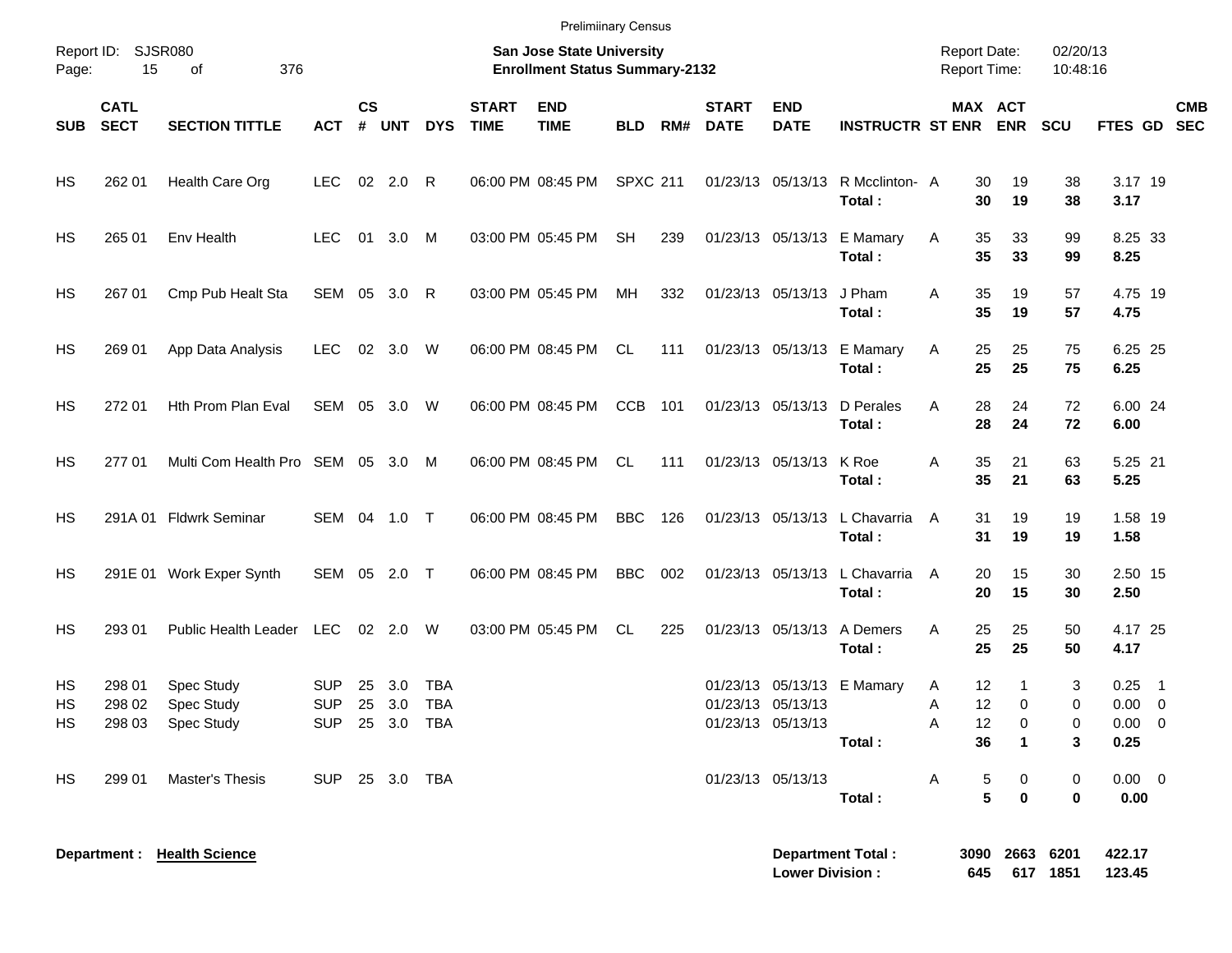|                     |                            |                       |         |                  |            |                             |                                                                           | <b>Prelimiinary Census</b> |     |                             |                           |                                                     |                                     |             |                      |                 |            |
|---------------------|----------------------------|-----------------------|---------|------------------|------------|-----------------------------|---------------------------------------------------------------------------|----------------------------|-----|-----------------------------|---------------------------|-----------------------------------------------------|-------------------------------------|-------------|----------------------|-----------------|------------|
| Report ID:<br>Page: | 16                         | SJSR080<br>of         | 376     |                  |            |                             | <b>San Jose State University</b><br><b>Enrollment Status Summary-2132</b> |                            |     |                             |                           |                                                     | Report Date:<br><b>Report Time:</b> |             | 02/20/13<br>10:48:16 |                 |            |
| <b>SUB</b>          | <b>CATL</b><br><b>SECT</b> | <b>SECTION TITTLE</b> | $ACT$ # | СS<br><b>UNT</b> | <b>DYS</b> | <b>START</b><br><b>TIME</b> | <b>END</b><br><b>TIME</b>                                                 | <b>BLD</b>                 | RM# | <b>START</b><br><b>DATE</b> | <b>END</b><br><b>DATE</b> | <b>INSTRUCTR ST ENR</b>                             | <b>MAX ACT</b>                      | <b>ENR</b>  | scu                  | FTES GD SEC     | <b>CMB</b> |
|                     |                            |                       |         |                  |            |                             |                                                                           |                            |     |                             |                           | <b>Upper Division:</b><br><b>Graduate Division:</b> | 2130<br>315                         | 1845<br>201 | 3844<br>506          | 256.55<br>42.17 |            |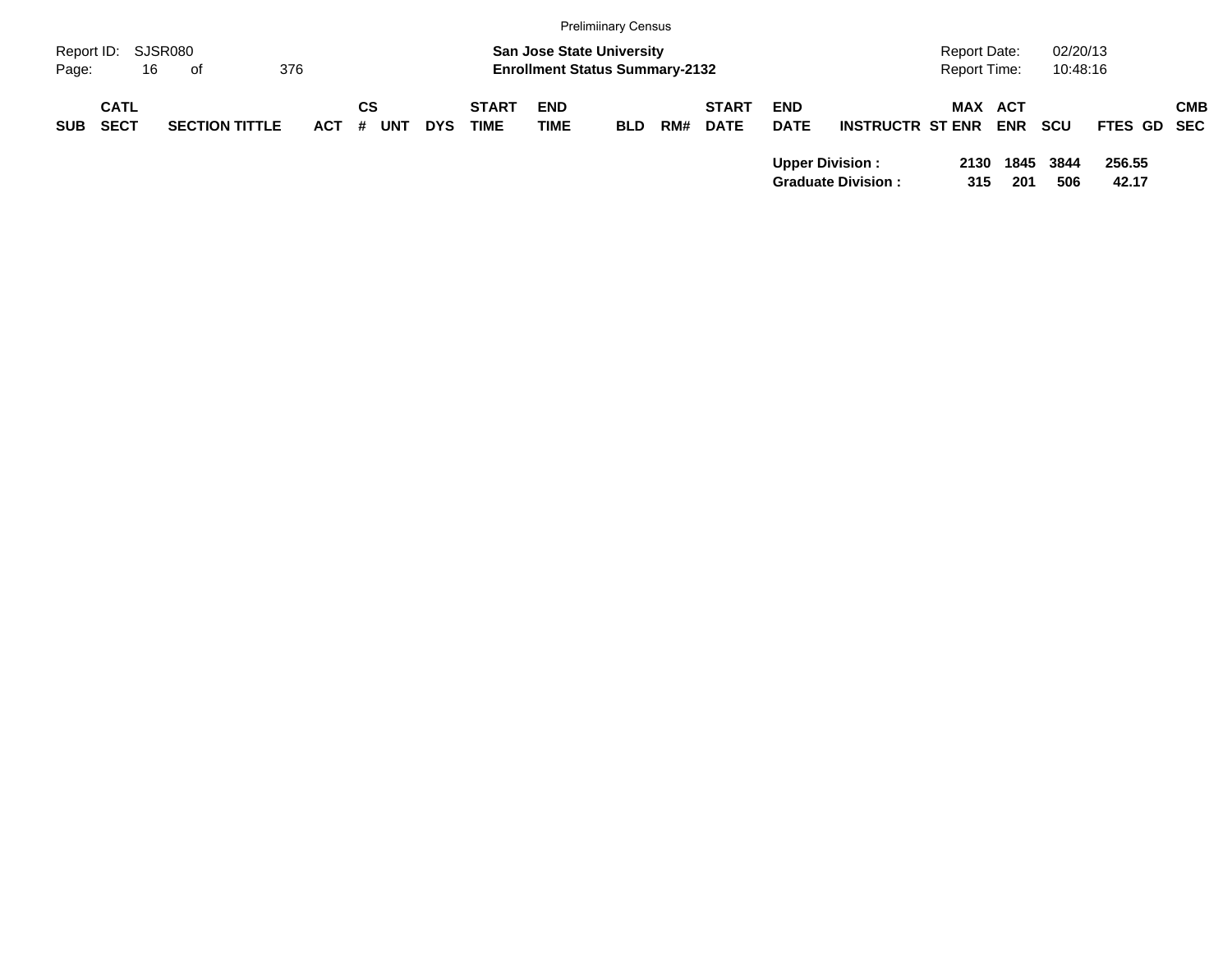|                     |                            |                                    |            |                        |       |              |                             | <b>Prelimiinary Census</b>                                                |            |     |                             |                            |                         |   |                                            |                |                      |                |                |                          |
|---------------------|----------------------------|------------------------------------|------------|------------------------|-------|--------------|-----------------------------|---------------------------------------------------------------------------|------------|-----|-----------------------------|----------------------------|-------------------------|---|--------------------------------------------|----------------|----------------------|----------------|----------------|--------------------------|
| Report ID:<br>Page: | 17                         | SJSR080<br>οf                      | 376        |                        |       |              |                             | <b>San Jose State University</b><br><b>Enrollment Status Summary-2132</b> |            |     |                             |                            |                         |   | <b>Report Date:</b><br><b>Report Time:</b> |                | 02/20/13<br>10:48:16 |                |                |                          |
| <b>SUB</b>          | <b>CATL</b><br><b>SECT</b> | <b>SECTION TITTLE</b>              | <b>ACT</b> | $\mathbf{c}\mathbf{s}$ | # UNT | <b>DYS</b>   | <b>START</b><br><b>TIME</b> | <b>END</b><br><b>TIME</b>                                                 | <b>BLD</b> | RM# | <b>START</b><br><b>DATE</b> | <b>END</b><br><b>DATE</b>  | <b>INSTRUCTR ST ENR</b> |   | MAX ACT                                    | <b>ENR</b>     | <b>SCU</b>           | <b>FTES GD</b> |                | <b>CMB</b><br><b>SEC</b> |
| <b>College</b>      |                            | <b>Applied Sciences &amp; Arts</b> |            |                        |       |              |                             |                                                                           |            |     |                             |                            |                         |   |                                            |                |                      |                |                |                          |
|                     | Department :               | <b>Health Professions</b>          |            |                        |       |              |                             |                                                                           |            |     |                             |                            |                         |   |                                            |                |                      |                |                |                          |
|                     |                            | HPRF 100W 01 Writing Workshop      | SEM 04     |                        | 3.0   | TR           |                             | 09:00 AM 10:15 AM                                                         | CL.        | 324 | 01/23/13                    | 05/13/13                   | E Chiu                  | A | 25                                         | 11             | 33                   | 2.20           | $0\,$ C        |                          |
| HS.                 |                            | 100W 01 Writing Workshop           | SEM        | 04                     | 3.0   | TR           |                             | 09:00 AM 10:15 AM                                                         | <b>CL</b>  | 324 | 01/23/13                    | 05/13/13 E Chiu            |                         | Α | 0                                          | 3              | 9                    | 0.60           | 0 <sup>o</sup> |                          |
|                     |                            | NURS 100W 01 Writing Workshop      | SEM        | 04                     | 3.0   | TR           |                             | 09:00 AM 10:15 AM                                                         | CL.        | 324 | 01/23/13                    | 05/13/13 E Chiu            |                         | Α | 0                                          | 7              | 21                   | 1.40           | $0\,$ C        |                          |
|                     |                            | NUFS 100W 01 Writing Workshop      | SEM        | 04                     | 3.0   | TR           |                             | 09:00 AM 10:15 AM                                                         | CL.        | 324 | 01/23/13                    | 05/13/13 E Chiu            |                         | Α | 0                                          | 2              | 6                    | 0.40           | $0\,$ C        |                          |
|                     |                            | OCTH 100W 01 Writing Workshop      | SEM        | 04                     | 3.0   | TR           |                             | 09:00 AM 10:15 AM                                                         | <b>CL</b>  | 324 | 01/23/13                    | 05/13/13 E Chiu            |                         | Α | 0                                          | 2              | 6                    | 0.40           | $0\,$ C        |                          |
| <b>HPRF</b>         |                            | 100W 02 Writing Workshop           | SEM        | 04                     | 3.0   | <b>TR</b>    |                             | 10:30 AM 11:45 AM                                                         | IS         | 215 | 01/23/13                    | 05/13/13                   | B Grosvenor A           |   | 25                                         | 6              | 18                   | 1.20           | $0\,$ C        |                          |
| HS.                 |                            | 100W 02 Writing Workshop           | SEM        | 04                     | 3.0   | TR           |                             | 10:30 AM 11:45 AM                                                         | IS         | 215 | 01/23/13                    | 05/13/13                   | B Grosvenor A           |   | 0                                          | 13             | 39                   | 2.60           | $0\,$ C        |                          |
|                     |                            | NURS 100W 02 Writing Workshop      | SEM        | 04                     | 3.0   | <b>TR</b>    |                             | 10:30 AM 11:45 AM                                                         | IS         | 215 | 01/23/13                    | 05/13/13                   | B Grosvenor A           |   | 0                                          | 6              | 18                   | 1.20           | $0\,$ C        |                          |
|                     |                            | NUFS 100W 02 Writing Workshop      | SEM        | 04                     | 3.0   | <b>TR</b>    |                             | 10:30 AM 11:45 AM                                                         | IS         | 215 | 01/23/13                    | 05/13/13                   | B Grosvenor A           |   | 0                                          | 0              | 0                    | 0.00           | $0\,$ C        |                          |
|                     |                            | OCTH 100W 02 Writing Workshop      | SEM        | 04                     | 3.0   | TR           |                             | 10:30 AM 11:45 AM                                                         | IS         | 215 | 01/23/13                    | 05/13/13                   | B Grosvenor A           |   | 0                                          | 0              | 0                    | 0.00           | $0\,$ C        |                          |
| <b>HPRF</b>         |                            | 100W 03 Writing Workshop           | SEM        | 04                     | 3.0   | <b>TR</b>    |                             | 01:30 PM 02:45 PM                                                         | IS         | 215 |                             | 01/23/13 05/13/13 L Jacoby |                         | A | 25                                         | 8              | 24                   | 1.60           | $0\,$ C        |                          |
| HS.                 |                            | 100W 03 Writing Workshop           | SEM        | 04                     | 3.0   | <b>TR</b>    |                             | 01:30 PM 02:45 PM                                                         | IS         | 215 |                             | 01/23/13 05/13/13 L Jacoby |                         | A | 0                                          | 5              | 15                   | 1.00           | $0\,$ C        |                          |
|                     |                            | NURS 100W 03 Writing Workshop      | SEM        | 04                     | 3.0   | TR           |                             | 01:30 PM 02:45 PM                                                         | IS         | 215 |                             | 01/23/13 05/13/13 L Jacoby |                         | A | 0                                          | 4              | 12                   | 0.80           | $0\,$ C        |                          |
|                     |                            | NUFS 100W 03 Writing Workshop      | SEM        | 04                     | 3.0   | TR           |                             | 01:30 PM 02:45 PM                                                         | IS         | 215 |                             | 01/23/13 05/13/13 L Jacoby |                         | A | 0                                          | 0              | 0                    | 0.00           | $0\,$ C        |                          |
|                     |                            | OCTH 100W 03 Writing Workshop      | SEM        | 04                     | 3.0   | <b>TR</b>    |                             | 01:30 PM 02:45 PM                                                         | IS         | 215 |                             | 01/23/13 05/13/13 L Jacoby |                         | A | 0                                          | $\mathbf 1$    | 3                    | 0.20           | $0\,$ C        |                          |
| <b>HPRF</b>         |                            | 100W 04 Writing Workshop           | SEM        | 04                     | 3.0   | MW           |                             | 01:30 PM 02:45 PM                                                         | IS         | 215 | 01/23/13                    | 05/13/13 N Clinch          |                         | Α | 25                                         | 7              | 21                   | 1.40           | $0\,$ C        |                          |
| HS.                 |                            | 100W 04 Writing Workshop           | SEM        | 04                     | 3.0   | MW           |                             | 01:30 PM 02:45 PM                                                         | IS         | 215 | 01/23/13                    | 05/13/13 N Clinch          |                         | Α | 0                                          | 4              | 12                   | 0.80           | $0\,$ C        |                          |
|                     |                            | NURS 100W 04 Writing Workshop      | SEM        | 04                     | 3.0   | MW           |                             | 01:30 PM 02:45 PM                                                         | IS         | 215 | 01/23/13                    | 05/13/13 N Clinch          |                         | Α | 0                                          | $\mathbf 1$    | 3                    | 0.20           | $0\,$ C        |                          |
|                     |                            | NUFS 100W 04 Writing Workshop      | SEM        | 04                     | 3.0   | MW           |                             | 01:30 PM 02:45 PM                                                         | IS         | 215 | 01/23/13                    | 05/13/13 N Clinch          |                         | Α | 0                                          | 2              | 6                    | 0.40           | $0\,$ C        |                          |
|                     |                            | OCTH 100W 04 Writing Workshop      | SEM        | 04                     | 3.0   | MW           |                             | 01:30 PM 02:45 PM                                                         | IS         | 215 | 01/23/13                    | 05/13/13 N Clinch          |                         | Α | 0                                          | $\overline{1}$ | 3                    | 0.20           | 0 <sup>o</sup> |                          |
| <b>HPRF</b>         |                            | 100W 05 Writing Workshop           | SEM        | 04                     | 3.0   | MW           |                             | 12:00 PM 01:15 PM                                                         | IS         | 215 | 01/23/13                    | 05/13/13 E Chiu            |                         | Α | 25                                         | 10             | 30                   | 2.00           | $0\,$ C        |                          |
| HS.                 |                            | 100W 05 Writing Workshop           | SEM        | 04                     | 3.0   | MW           |                             | 12:00 PM 01:15 PM                                                         | IS         | 215 | 01/23/13                    | 05/13/13                   | E Chiu                  | Α | 0                                          | 12             | 36                   | 2.40           | $0\,$ C        |                          |
|                     |                            | NURS 100W 05 Writing Workshop      | SEM        | 04                     | 3.0   | MW           |                             | 12:00 PM 01:15 PM                                                         | IS         | 215 | 01/23/13                    | 05/13/13 E Chiu            |                         | Α | 0                                          | $\overline{c}$ | 6                    | 0.40           | $0\,$ C        |                          |
| <b>NUFS</b>         |                            | 100W 05 Writing Workshop           | SEM        | 04                     | 3.0   | MW           |                             | 12:00 PM 01:15 PM                                                         | IS         | 215 | 01/23/13                    | 05/13/13 E Chiu            |                         | Α | 0                                          | 0              | 0                    | 0.00           | $0\,$ C        |                          |
| OCTH                |                            | 100W 05 Writing Workshop           | SEM        | 04                     | 3.0   | <b>MW</b>    |                             | 12:00 PM 01:15 PM                                                         | IS         | 215 |                             | 01/23/13 05/13/13 E Chiu   |                         | Α | 0                                          | $\mathbf 1$    | 3                    | 0.20           | 0 <sup>o</sup> |                          |
| <b>HPRF</b>         |                            | 100W 06 Writing Workshop           | SEM        |                        | 3.0   |              |                             |                                                                           |            |     |                             |                            |                         | х | 0                                          | 0              | 0                    | 0.00           | 0              |                          |
| HS.                 |                            | 100W 06 Writing Workshop           | SEM        |                        | 3.0   |              |                             |                                                                           |            |     |                             |                            |                         | х | 0                                          | 0              | 0                    | 0.00           | 0              |                          |
|                     |                            | NURS 100W 06 Writing Workshop      | SEM        |                        | 3.0   |              |                             |                                                                           |            |     |                             |                            |                         | X | 0                                          | 0              | 0                    | 0.00           | - 0            |                          |
|                     |                            | NUFS 100W 06 Writing Workshop      | <b>SEM</b> |                        | 3.0   |              |                             |                                                                           |            |     |                             |                            |                         | Χ | 0                                          | 0              | 0                    | 0.00           | $\mathbf 0$    |                          |
|                     |                            | OCTH 100W 06 Writing Workshop      | SEM        |                        | 3.0   |              |                             |                                                                           |            |     |                             |                            |                         | Χ | 0                                          | 0              | 0                    | 0.00           | 0              |                          |
|                     |                            | HPRF 100W 08 Writing Workshop      | SEM 04     |                        | 3.0   | $\top$       |                             | 03:00 PM 05:45 PM                                                         | IS.        | 215 |                             | 01/23/13 05/13/13 N Clinch |                         | Α | 25                                         | 6              | 18                   | 1.20           | 0 C            |                          |
| HS                  |                            | 100W 08 Writing Workshop           | SEM 04     |                        | 3.0   | $\top$       |                             | 03:00 PM 05:45 PM                                                         | IS         | 215 |                             | 01/23/13 05/13/13 N Clinch |                         | A | 0                                          | $\overline{7}$ | 21                   | 1.40           | $0\,$ C        |                          |
|                     |                            | NURS 100W 08 Writing Workshop      | SEM 04     |                        | 3.0   | $\top$       |                             | 03:00 PM 05:45 PM                                                         | IS.        | 215 |                             | 01/23/13 05/13/13 N Clinch |                         | A | 0                                          | 3              | 9                    | 0.60           | $0\,$ C        |                          |
|                     |                            | NUFS 100W 08 Writing Workshop      | SEM 04     |                        | 3.0   | $\top$       |                             | 03:00 PM 05:45 PM                                                         | IS.        | 215 |                             | 01/23/13 05/13/13 N Clinch |                         | A | 0                                          |                | 3                    | 0.20           | $0\,$ C        |                          |
|                     |                            | OCTH 100W 08 Writing Workshop      | SEM 04     |                        | 3.0   | $\mathsf{T}$ |                             | 03:00 PM 05:45 PM                                                         | IS.        | 215 |                             | 01/23/13 05/13/13 N Clinch |                         | Α | 0                                          | $\mathbf 1$    | 3                    | 0.20           | $0\,$ C        |                          |
|                     |                            | HPRF 100W 09 Writing Workshop      | SEM        |                        | 3.0   |              |                             |                                                                           |            |     |                             |                            |                         | х | 0                                          | 0              | 0                    | 0.00           | 0              |                          |
| HS                  |                            | 100W 09 Writing Workshop           | SEM        |                        | 3.0   |              |                             |                                                                           |            |     |                             |                            |                         | X | 0                                          | 0              | 0                    | $0.00 \t 0$    |                |                          |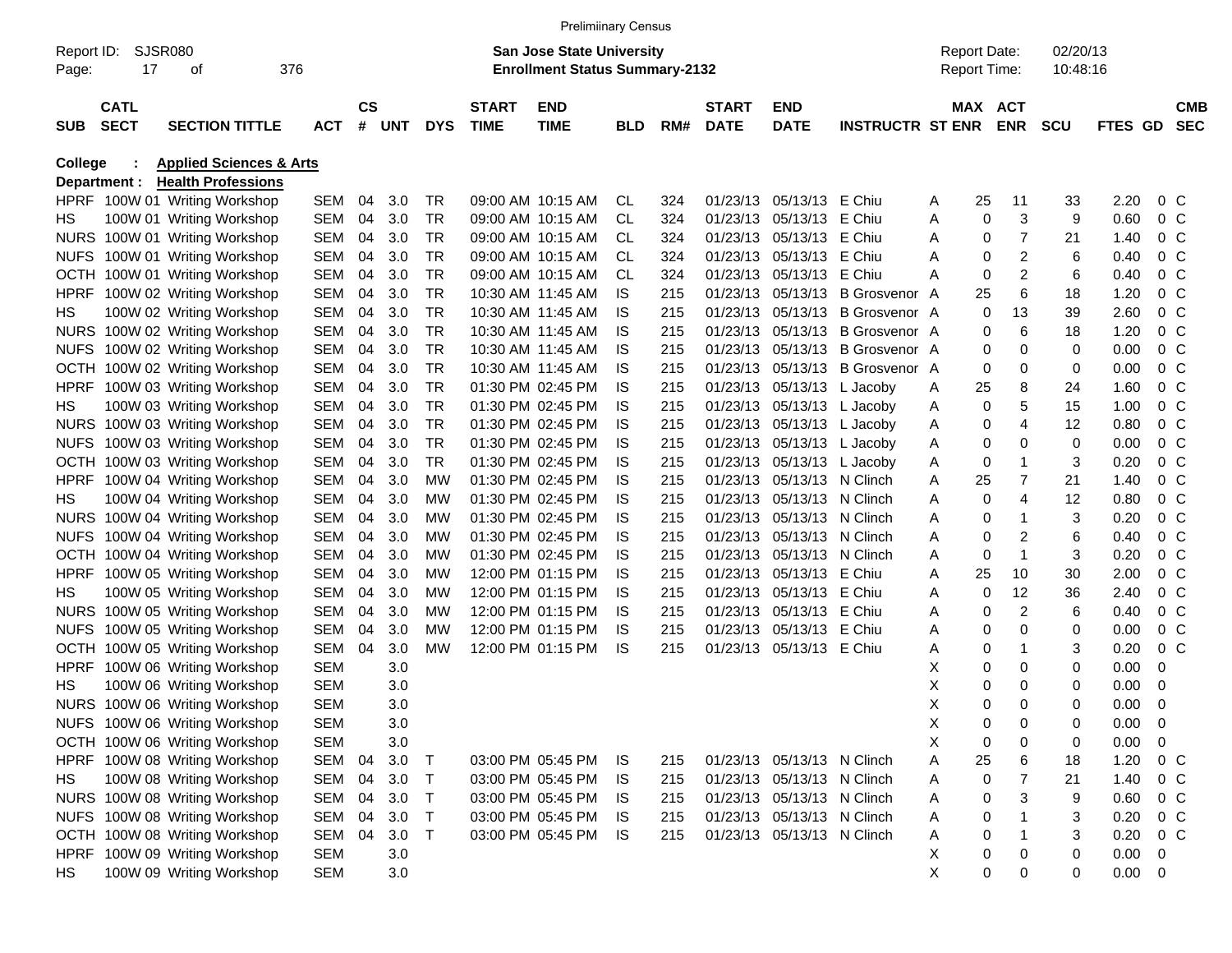|                                          |                               |            |                |            |              |                             | <b>Prelimiinary Census</b>                                                |            |     |                             |                           |                            |                                     |                              |                      |          |                |                          |
|------------------------------------------|-------------------------------|------------|----------------|------------|--------------|-----------------------------|---------------------------------------------------------------------------|------------|-----|-----------------------------|---------------------------|----------------------------|-------------------------------------|------------------------------|----------------------|----------|----------------|--------------------------|
| Report ID:<br>18<br>Page:                | <b>SJSR080</b><br>οf          | 376        |                |            |              |                             | <b>San Jose State University</b><br><b>Enrollment Status Summary-2132</b> |            |     |                             |                           |                            | <b>Report Date:</b><br>Report Time: |                              | 02/20/13<br>10:48:16 |          |                |                          |
| <b>CATL</b><br><b>SECT</b><br><b>SUB</b> | <b>SECTION TITTLE</b>         | <b>ACT</b> | <b>CS</b><br># | <b>UNT</b> | <b>DYS</b>   | <b>START</b><br><b>TIME</b> | <b>END</b><br><b>TIME</b>                                                 | <b>BLD</b> | RM# | <b>START</b><br><b>DATE</b> | <b>END</b><br><b>DATE</b> | <b>INSTRUCTR ST ENR</b>    |                                     | <b>MAX ACT</b><br><b>ENR</b> | <b>SCU</b>           | FTES GD  |                | <b>CMB</b><br><b>SEC</b> |
|                                          | NURS 100W 09 Writing Workshop | <b>SEM</b> |                | 3.0        |              |                             |                                                                           |            |     |                             |                           |                            | Х                                   | 0<br>0                       | 0                    | 0.00     | - 0            |                          |
|                                          | NUFS 100W 09 Writing Workshop | <b>SEM</b> |                | 3.0        |              |                             |                                                                           |            |     |                             |                           |                            | Χ                                   | 0<br>0                       | 0                    | 0.00     | 0              |                          |
|                                          | OCTH 100W 09 Writing Workshop | <b>SEM</b> |                | 3.0        |              |                             |                                                                           |            |     |                             |                           |                            | X                                   | 0<br>0                       | 0                    | 0.00     | 0              |                          |
| <b>HPRF</b>                              | 100W 11 Writing Workshop      | SEM        | 04             | 3.0        | $\top$       |                             | 03:00 PM 05:45 PM                                                         | <b>SH</b>  | 242 |                             | 01/23/13 05/13/13         | M Bondi                    | Α                                   | 25<br>9                      | 27                   | 1.80     | 0 <sup>o</sup> |                          |
| HS                                       | 100W 11 Writing Workshop      | SEM        | 04             | 3.0        | $\mathsf T$  |                             | 03:00 PM 05:45 PM                                                         | <b>SH</b>  | 242 | 01/23/13                    | 05/13/13                  | M Bondi                    | Α                                   | 0<br>4                       | 12                   | 0.80     | 0 <sup>o</sup> |                          |
|                                          | NURS 100W 11 Writing Workshop | SEM        | 04             | 3.0        | $\mathsf T$  |                             | 03:00 PM 05:45 PM                                                         | SН         | 242 | 01/23/13                    | 05/13/13                  | M Bondi                    | Α                                   | 7<br>0                       | 21                   | 1.40     | 0 <sup>o</sup> |                          |
|                                          | NUFS 100W 11 Writing Workshop | <b>SEM</b> | 04             | 3.0        | $\top$       |                             | 03:00 PM 05:45 PM                                                         | SН         | 242 | 01/23/13                    | 05/13/13                  | M Bondi                    | Α                                   | 0<br>2                       | 6                    | 0.40     | 0 <sup>o</sup> |                          |
|                                          | OCTH 100W 11 Writing Workshop | <b>SEM</b> | 04             | 3.0        | $\mathsf{T}$ |                             | 03:00 PM 05:45 PM                                                         | SН         | 242 | 01/23/13                    | 05/13/13                  | M Bondi                    | Α                                   | 0<br>0                       | 0                    | 0.00     | 0 <sup>o</sup> |                          |
| <b>HPRF</b>                              | 100W 12 Writing Workshop      | SEM        | 04             | 3.0        | $\mathsf T$  |                             | 06:00 PM 08:45 PM                                                         | <b>HB</b>  | 407 | 01/23/13                    | 05/13/13                  | M Bondi                    | Α                                   | 13<br>25                     | 39                   | 2.65     | 1 C            |                          |
| HS                                       | 100W 12 Writing Workshop      | <b>SEM</b> | 04             | 3.0        | $\mathsf{T}$ |                             | 06:00 PM 08:45 PM                                                         | <b>HB</b>  | 407 | 01/23/13                    | 05/13/13                  | M Bondi                    | Α                                   | 0<br>6                       | 18                   | 1.20     | 0 <sup>o</sup> |                          |
|                                          | NURS 100W 12 Writing Workshop | <b>SEM</b> | 04             | 3.0        | $\mathsf{T}$ |                             | 06:00 PM 08:45 PM                                                         | <b>HB</b>  | 407 | 01/23/13                    | 05/13/13                  | M Bondi                    | Α                                   | 0<br>5                       | 15                   | 1.00     | 0 <sup>o</sup> |                          |
|                                          | NUFS 100W 12 Writing Workshop | SEM        | 04             | 3.0        | $\mathsf{T}$ |                             | 06:00 PM 08:45 PM                                                         | <b>HB</b>  | 407 | 01/23/13                    | 05/13/13                  | M Bondi                    | Α                                   | 0<br>0                       | 0                    | 0.00     | 0 <sup>o</sup> |                          |
|                                          | OCTH 100W 12 Writing Workshop | <b>SEM</b> | 04             | 3.0        | $\mathsf{T}$ |                             | 06:00 PM 08:45 PM                                                         | <b>HB</b>  | 407 | 01/23/13                    | 05/13/13                  | M Bondi                    | Α                                   | 0<br>0                       | 0                    | 0.00     | 0 <sup>o</sup> |                          |
| <b>HPRF</b>                              | 100W 13 Writing Workshop      | <b>SEM</b> | 04             | 3.0        | W            |                             | 03:00 PM 05:45 PM                                                         | SН         | 315 | 01/23/13                    | 05/13/13 S Ash            |                            | Α                                   | 25<br>3                      | 9                    | 0.60     | 0 <sup>o</sup> |                          |
| HS                                       | 100W 13 Writing Workshop      | SEM        | 04             | 3.0        | W            |                             | 03:00 PM 05:45 PM                                                         | SН         | 315 | 01/23/13                    | 05/13/13                  | S Ash                      | Α                                   | 0<br>14                      | 42                   | 2.80     | 0 <sup>o</sup> |                          |
|                                          | NURS 100W 13 Writing Workshop | SEM        | 04             | 3.0        | W            |                             | 03:00 PM 05:45 PM                                                         | SН         | 315 | 01/23/13                    | 05/13/13                  | S Ash                      | Α                                   | 0<br>4                       | 12                   | 0.80     | 0 <sup>o</sup> |                          |
|                                          | NUFS 100W 13 Writing Workshop | <b>SEM</b> | 04             | 3.0        | W            |                             | 03:00 PM 05:45 PM                                                         | <b>SH</b>  | 315 | 01/23/13                    | 05/13/13                  | S Ash                      | Α                                   | 0<br>3                       | 9                    | 0.60     | 0 <sup>o</sup> |                          |
|                                          | OCTH 100W 13 Writing Workshop | SEM        | 04             | 3.0        | W            |                             | 03:00 PM 05:45 PM                                                         | SН         | 315 | 01/23/13                    | 05/13/13                  | S Ash                      | Α                                   | 0<br>$\mathbf 1$             | 3                    | 0.20     | 0 <sup>o</sup> |                          |
| <b>HPRF</b>                              | 100W 14 Writing Workshop      | SEM        | 04             | 3.0        | М            |                             | 03:00 PM 05:45 PM                                                         | CL.        | 243 | 01/23/13                    | 05/13/13                  | S Ash                      | Α                                   | 25<br>2                      | 6                    | 0.40     | 0 <sup>o</sup> |                          |
| HS                                       | 100W 14 Writing Workshop      | SEM        | 04             | 3.0        | М            |                             | 03:00 PM 05:45 PM                                                         | CL.        | 243 | 01/23/13                    | 05/13/13                  | S Ash                      | Α                                   | 17<br>0                      | 51                   | 3.40     | 0 <sup>o</sup> |                          |
|                                          | NURS 100W 14 Writing Workshop | SEM        | 04             | 3.0        | М            |                             | 03:00 PM 05:45 PM                                                         | СL         | 243 | 01/23/13                    | 05/13/13                  | S Ash                      | Α                                   | 0<br>0                       | 0                    | 0.00     | 0 <sup>o</sup> |                          |
|                                          | NUFS 100W 14 Writing Workshop | SEM        | 04             | 3.0        | М            |                             | 03:00 PM 05:45 PM                                                         | CL.        | 243 | 01/23/13                    | 05/13/13                  | S Ash                      | Α                                   | 0<br>4                       | 12                   | 0.80     | 0 <sup>o</sup> |                          |
|                                          | OCTH 100W 14 Writing Workshop | SEM        | 04             | 3.0        | М            |                             | 03:00 PM 05:45 PM                                                         | CL.        | 243 | 01/23/13                    | 05/13/13                  | S Ash                      | Α                                   | 0<br>0                       | $\mathbf 0$          | 0.00     | 0 <sup>o</sup> |                          |
| <b>HPRF</b>                              | 100W 15 Writing Workshop      | SEM        | 04             | 3.0        | М            |                             | 03:00 PM 05:45 PM                                                         | <b>BBC</b> | 128 | 01/23/13                    | 05/13/13                  | M Duphily                  | Α                                   | 25<br>11                     | 33                   | 2.20     | 0 <sup>o</sup> |                          |
| HS                                       | 100W 15 Writing Workshop      | SEM        | 04             | 3.0        | М            |                             | 03:00 PM 05:45 PM                                                         | <b>BBC</b> | 128 | 01/23/13                    | 05/13/13                  | M Duphily                  | Α                                   | 3<br>0                       | 9                    | 0.60     | 0 <sup>o</sup> |                          |
|                                          | NURS 100W 15 Writing Workshop | SEM        | 04             | 3.0        | М            |                             | 03:00 PM 05:45 PM                                                         | <b>BBC</b> | 128 | 01/23/13                    | 05/13/13                  | M Duphily                  | Α                                   | 2<br>0                       | 6                    | 0.40     | $0\,$ C        |                          |
|                                          | NUFS 100W 15 Writing Workshop | SEM        | 04             | 3.0        | М            |                             | 03:00 PM 05:45 PM                                                         | <b>BBC</b> | 128 | 01/23/13                    | 05/13/13                  | M Duphily                  | Α                                   | 0<br>3                       | 9                    | 0.60     | $0\,$ C        |                          |
|                                          | OCTH 100W 15 Writing Workshop | <b>SEM</b> | 04             | 3.0        | М            |                             | 03:00 PM 05:45 PM                                                         | <b>BBC</b> | 128 |                             | 01/23/13 05/13/13         | M Duphily                  | Α                                   | 0<br>0                       | 0                    | 0.00     | $0\,$ C        |                          |
|                                          |                               |            |                |            |              |                             |                                                                           |            |     |                             |                           | Total:                     | 275                                 | 239                          | 717                  | 47.85    |                |                          |
| HPRF 134 01                              | Comp Alt Health               | LEC        |                | 02 3.0     | R            |                             | 06:00 PM 08:45 PM                                                         | <b>SH</b>  | 348 |                             | 01/23/13 05/13/13 C Fee   |                            | Α                                   | 40<br>-1                     | 3                    | 0.20     | $0\,$ C        |                          |
| NUFS 134 01                              | Comp Alt Health               | <b>LEC</b> |                | 02 3.0 R   |              |                             | 06:00 PM 08:45 PM                                                         | <b>SH</b>  | 348 |                             | 01/23/13 05/13/13 C Fee   |                            | Α                                   | 37<br>0                      | 111                  | 7.45 1 C |                |                          |
|                                          |                               |            |                |            |              |                             |                                                                           |            |     |                             |                           | Total:                     |                                     | 40<br>38                     | 114                  | 7.65     |                |                          |
| HPRF 135 01                              | <b>Hith Multiculture</b>      | <b>LEC</b> | 03             | 3.0        | TR           |                             | 09:00 AM 10:15 AM                                                         | MН         | 324 |                             |                           | 01/23/13 05/13/13 D Murphy | A                                   | 30<br>4                      | 12                   | 0.80     | $0\,$ C        |                          |
| 135 01<br>HS                             | <b>Hith Multiculture</b>      | <b>LEC</b> | 03             | 3.0        | <b>TR</b>    |                             | 09:00 AM 10:15 AM                                                         | МH         | 324 |                             |                           | 01/23/13 05/13/13 D Murphy | Α                                   | 19<br>0                      | 57                   | 3.80     | $0\,$ C        |                          |
| NUFS 135 01                              | <b>Hith Multiculture</b>      | <b>LEC</b> | 03             | 3.0        | <b>TR</b>    |                             | 09:00 AM 10:15 AM                                                         | МH         | 324 |                             |                           | 01/23/13 05/13/13 D Murphy | Α                                   | 0<br>4                       | 12                   | 0.80     | $0\,$ C        |                          |
| NURS 135 01                              | <b>Hith Multiculture</b>      | LEC        | 03             | 3.0        | <b>TR</b>    |                             | 09:00 AM 10:15 AM                                                         | МH         | 324 |                             |                           | 01/23/13 05/13/13 D Murphy | Α                                   | 0                            | 3                    | 0.20     | $0\,C$         |                          |
| OCTH 135 01                              | <b>Hlth Multiculture</b>      | LEC        |                | 03 3.0 TR  |              |                             | 09:00 AM 10:15 AM                                                         | МH         | 324 |                             |                           | 01/23/13 05/13/13 D Murphy | A                                   | 0<br>2                       | 6                    | 0.40 0 C |                |                          |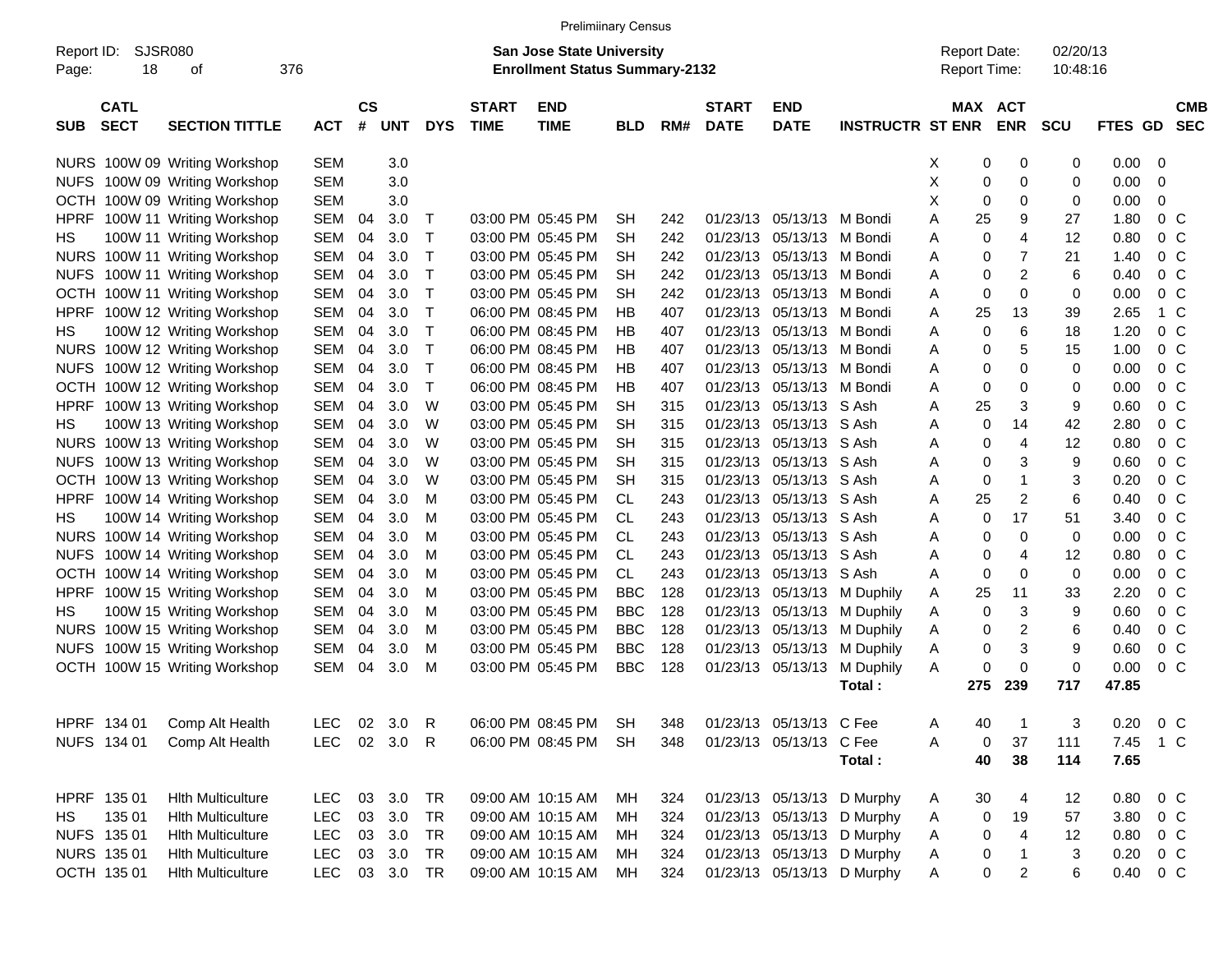|                     |                            |                             |            |                |            |              |                             | <b>Prelimiinary Census</b>                                         |            |     |                             |                            |                                 |                                            |                |                      |                 |                          |
|---------------------|----------------------------|-----------------------------|------------|----------------|------------|--------------|-----------------------------|--------------------------------------------------------------------|------------|-----|-----------------------------|----------------------------|---------------------------------|--------------------------------------------|----------------|----------------------|-----------------|--------------------------|
| Report ID:<br>Page: | 19                         | <b>SJSR080</b><br>376<br>οf |            |                |            |              |                             | San Jose State University<br><b>Enrollment Status Summary-2132</b> |            |     |                             |                            |                                 | <b>Report Date:</b><br><b>Report Time:</b> |                | 02/20/13<br>10:48:16 |                 |                          |
| <b>SUB</b>          | <b>CATL</b><br><b>SECT</b> | <b>SECTION TITTLE</b>       | <b>ACT</b> | <b>CS</b><br># | <b>UNT</b> | <b>DYS</b>   | <b>START</b><br><b>TIME</b> | <b>END</b><br><b>TIME</b>                                          | <b>BLD</b> | RM# | <b>START</b><br><b>DATE</b> | <b>END</b><br><b>DATE</b>  | <b>INSTRUCTR ST ENR</b>         | MAX ACT                                    | <b>ENR</b>     | <b>SCU</b>           | FTES GD         | <b>CMB</b><br><b>SEC</b> |
| HPRF                | 135 02                     | <b>Hith Multiculture</b>    | LEC        | 03             | 3.0        | $\top$       |                             | 06:00 PM 08:45 PM                                                  | <b>SH</b>  | 242 |                             |                            | 01/23/13 05/13/13 A Mukherjea A | 30                                         | 7              | 21                   | 1.40            | 0 <sup>o</sup>           |
| HS                  | 135 02                     | <b>Hith Multiculture</b>    | <b>LEC</b> | 03             | 3.0        | $\mathsf{T}$ |                             | 06:00 PM 08:45 PM                                                  | <b>SH</b>  | 242 |                             |                            | 01/23/13 05/13/13 A Mukherjea A | 0                                          | 19             | 57                   | 3.80            | 0 <sup>o</sup>           |
| <b>NUFS</b>         | 135 02                     | <b>Hith Multiculture</b>    | LEC        | 03             | 3.0        | $\top$       |                             | 06:00 PM 08:45 PM                                                  | SН         | 242 |                             | 01/23/13 05/13/13          | A Mukherjea A                   | 0                                          | 4              | 12                   | 0.80            | $0\,$ C                  |
|                     | NURS 135 02                | <b>Hith Multiculture</b>    | LEC        | 03             | 3.0        | $\top$       |                             | 06:00 PM 08:45 PM                                                  | <b>SH</b>  | 242 |                             |                            | 01/23/13 05/13/13 A Mukherjea A | 0                                          | 0              | 0                    | 0.00            | 0 <sup>o</sup>           |
|                     | OCTH 135 02                | <b>Hith Multiculture</b>    | <b>LEC</b> | 03             | 3.0        | $\top$       |                             | 06:00 PM 08:45 PM                                                  | <b>SH</b>  | 242 |                             |                            | 01/23/13 05/13/13 A Mukherjea   | 0<br>A                                     | 1              | 3                    | 0.20            | 0 <sup>o</sup>           |
| <b>HPRF</b>         | 135 03                     | <b>Hith Multiculture</b>    | <b>LEC</b> | 03             | 3.0        | W            |                             | 06:00 PM 08:45 PM                                                  | <b>SH</b>  | 242 |                             | 01/23/13 05/13/13 J Kaiser |                                 | 30<br>Α                                    | 2              | 6                    | 0.40            | 0 <sup>o</sup>           |
| HS.                 | 135 03                     | <b>Hith Multiculture</b>    | <b>LEC</b> | 03             | 3.0        | W            |                             | 06:00 PM 08:45 PM                                                  | <b>SH</b>  | 242 |                             | 01/23/13 05/13/13 J Kaiser |                                 | 0<br>Α                                     | 18             | 54                   | 3.60            | 0 <sup>o</sup>           |
| <b>NUFS</b>         | 135 03                     | <b>Hith Multiculture</b>    | <b>LEC</b> | 03             | 3.0        | W            |                             | 06:00 PM 08:45 PM                                                  | SН         | 242 |                             | 01/23/13 05/13/13 J Kaiser |                                 | 0<br>Α                                     | 2              | 6                    | 0.40            | 0 <sup>o</sup>           |
|                     | NURS 135 03                | <b>Hith Multiculture</b>    | <b>LEC</b> | 03             | 3.0        | W            |                             | 06:00 PM 08:45 PM                                                  | <b>SH</b>  | 242 |                             | 01/23/13 05/13/13 J Kaiser |                                 | 0<br>Α                                     | 0              | 0                    | 0.00            | 0 <sup>o</sup>           |
|                     | OCTH 135 03                | <b>Hith Multiculture</b>    | <b>LEC</b> | 03             | 3.0        | W            |                             | 06:00 PM 08:45 PM                                                  | <b>SH</b>  | 242 |                             | 01/23/13 05/13/13 J Kaiser |                                 | 0<br>Α                                     | 8              | 24                   | 1.60            | 0 <sup>o</sup>           |
| <b>HPRF</b>         | 135 04                     | <b>Hith Multiculture</b>    | <b>LEC</b> | 03             | 3.0        | W            |                             | 03:00 PM 05:45 PM                                                  | МH         | 324 |                             | 01/23/13 05/13/13 J Kaiser |                                 | 30<br>Α                                    | 9              | 27                   | 1.80            | 0 <sup>o</sup>           |
| HS.                 | 135 04                     | <b>Hith Multiculture</b>    | <b>LEC</b> | 03             | 3.0        | W            |                             | 03:00 PM 05:45 PM                                                  | МH         | 324 |                             | 01/23/13 05/13/13 J Kaiser |                                 | 0<br>Α                                     | 14             | 42                   | 2.85            | 1 C                      |
| <b>NUFS</b>         | 135 04                     | <b>Hith Multiculture</b>    | <b>LEC</b> | 03             | 3.0        | W            |                             | 03:00 PM 05:45 PM                                                  | МH         | 324 |                             | 01/23/13 05/13/13 J Kaiser |                                 | 0<br>Α                                     | 4              | 12                   | 0.80            | 0 <sup>o</sup>           |
|                     | <b>NURS 135 04</b>         | <b>Hith Multiculture</b>    | <b>LEC</b> | 03             | 3.0        | W            |                             | 03:00 PM 05:45 PM                                                  | МH         | 324 |                             | 01/23/13 05/13/13 J Kaiser |                                 | 0<br>Α                                     | 1              | 3                    | 0.20            | 0 <sup>o</sup>           |
|                     | OCTH 135 04                | <b>Hith Multiculture</b>    | <b>LEC</b> | 03             | 3.0        | W            |                             | 03:00 PM 05:45 PM                                                  | MН         | 324 |                             | 01/23/13 05/13/13 J Kaiser |                                 | 0<br>Α                                     | 4              | 12                   | 0.80            | 0 <sup>o</sup>           |
| <b>HPRF</b>         |                            | <b>Hith Multiculture</b>    | <b>LEC</b> | 03             | 3.0        | <b>TR</b>    |                             | 12:00 PM 01:15 PM                                                  | МH         | 222 |                             | 01/23/13 05/13/13 M Allen  |                                 | 30                                         | 9              | 27                   | 1.80            | 0 <sup>o</sup>           |
|                     | 135 05                     |                             |            |                |            |              |                             |                                                                    |            |     |                             |                            |                                 | Α                                          |                |                      |                 |                          |
| HS.                 | 135 05                     | <b>Hith Multiculture</b>    | <b>LEC</b> | 03             | 3.0        | <b>TR</b>    |                             | 12:00 PM 01:15 PM                                                  | MН         | 222 |                             | 01/23/13 05/13/13 M Allen  |                                 | 0<br>Α                                     | 17             | 51                   | 3.40            | 0 <sup>o</sup>           |
| <b>NUFS</b>         | 135 05                     | <b>Hith Multiculture</b>    | <b>LEC</b> | 03             | 3.0        | <b>TR</b>    |                             | 12:00 PM 01:15 PM                                                  | MН         | 222 |                             | 01/23/13 05/13/13 M Allen  |                                 | 0<br>Α                                     | 4              | 12                   | 0.85            | 1 C                      |
|                     | NURS 135 05                | <b>Hith Multiculture</b>    | <b>LEC</b> | 03             | 3.0        | <b>TR</b>    |                             | 12:00 PM 01:15 PM                                                  | MН         | 222 |                             | 01/23/13 05/13/13 M Allen  |                                 | 0<br>Α                                     | 0              | 0                    | 0.00            | 0 <sup>o</sup>           |
|                     | OCTH 135 05                | <b>Hith Multiculture</b>    | <b>LEC</b> | 03             | 3.0        | <b>TR</b>    |                             | 12:00 PM 01:15 PM                                                  | MН         | 222 |                             | 01/23/13 05/13/13 M Allen  |                                 | 0<br>Α                                     | 0              | 0                    | 0.00            | 0 <sup>o</sup>           |
| <b>HPRF</b>         | 135 06                     | <b>Hith Multiculture</b>    | <b>LEC</b> | 03             | 3.0        | <b>TR</b>    |                             | 01:30 PM 02:45 PM                                                  | <b>SH</b>  | 239 |                             | 01/23/13 05/13/13 M Allen  |                                 | 30<br>Α                                    | 5              | 15                   | 1.00            | 0 <sup>o</sup>           |
| HS.                 | 135 06                     | <b>Hith Multiculture</b>    | <b>LEC</b> | 03             | 3.0        | <b>TR</b>    |                             | 01:30 PM 02:45 PM                                                  | <b>SH</b>  | 239 |                             | 01/23/13 05/13/13 M Allen  |                                 | 0<br>Α                                     | 17             | 51                   | 3.40            | 0 <sup>o</sup>           |
| <b>NUFS</b>         | 135 06                     | <b>Hith Multiculture</b>    | <b>LEC</b> | 03             | 3.0        | <b>TR</b>    |                             | 01:30 PM 02:45 PM                                                  | <b>SH</b>  | 239 |                             | 01/23/13 05/13/13 M Allen  |                                 | 0<br>Α                                     | 2              | 6                    | 0.40            | 0 <sup>o</sup>           |
|                     | NURS 135 06                | <b>Hith Multiculture</b>    | LEC        | 03             | 3.0        | <b>TR</b>    |                             | 01:30 PM 02:45 PM                                                  | <b>SH</b>  | 239 |                             | 01/23/13 05/13/13 M Allen  |                                 | 0<br>Α                                     | 0              | 0                    | 0.00            | 0 <sup>o</sup>           |
|                     | OCTH 135 06                | <b>Hith Multiculture</b>    | LEC        | 03             | 3.0        | TR           |                             | 01:30 PM 02:45 PM                                                  | <b>SH</b>  | 239 |                             | 01/23/13 05/13/13 M Allen  |                                 | 0<br>Α                                     | 4              | 12                   | 0.80            | 0 <sup>o</sup>           |
| <b>HPRF</b>         | 135 07                     | <b>Hith Multiculture</b>    | <b>LEC</b> | 03             | 3.0        | F            |                             | 09:00 AM 11:45 AM                                                  | <b>SH</b>  | 242 |                             | 01/23/13 05/13/13 M Allen  |                                 | Α<br>30                                    | 3              | 9                    | 0.60            | 0 <sup>o</sup>           |
| HS.                 | 135 07                     | <b>Hith Multiculture</b>    | LEC        | 03             | 3.0        | F            |                             | 09:00 AM 11:45 AM                                                  | <b>SH</b>  | 242 |                             | 01/23/13 05/13/13 M Allen  |                                 | 0<br>Α                                     | 8              | 24                   | 1.60            | 0 <sup>o</sup>           |
|                     | NUFS 135 07                | <b>Hith Multiculture</b>    | LEC        | 03             | 3.0        | F            |                             | 09:00 AM 11:45 AM                                                  | <b>SH</b>  | 242 |                             | 01/23/13 05/13/13 M Allen  |                                 | 0<br>Α                                     | 5              | 15                   | 1.05            | 1 C                      |
|                     | NURS 135 07                | <b>Hith Multiculture</b>    | LEC        | 03             | 3.0        | F            |                             | 09:00 AM 11:45 AM                                                  | <b>SH</b>  | 242 |                             | 01/23/13 05/13/13          | M Allen                         | 0<br>Α                                     | 0              | 0                    | 0.00            | 0 <sup>o</sup>           |
|                     | OCTH 135 07                | <b>Hith Multiculture</b>    | LEC        | 03             | 3.0        | F            |                             | 09:00 AM 11:45 AM                                                  | <b>SH</b>  | 242 |                             | 01/23/13 05/13/13 M Allen  |                                 | 0<br>Α                                     | $\overline{7}$ | 21                   | 1.40            | $0\,C$                   |
|                     |                            |                             |            |                |            |              |                             |                                                                    |            |     |                             |                            | Total:                          |                                            | 210 204        | 612                  | 40.95           |                          |
|                     | HPRF 180 01                | <b>Individual Studies</b>   | <b>SUP</b> | 36             | 1.0        | <b>TBA</b>   |                             |                                                                    |            |     |                             | 01/23/13 05/13/13          |                                 | 0<br>Α                                     | 0              | 0                    | $0.00 \t 0$     |                          |
|                     | HPRF 180 02                | <b>Individual Studies</b>   | <b>SUP</b> | 36             | 1.0        | TBA          |                             |                                                                    |            |     |                             | 01/23/13 05/13/13          |                                 | $10$<br>Α                                  | 0              | 0                    | $0.00 \t 0$     |                          |
|                     | HPRF 180 03                | <b>Individual Studies</b>   | <b>SUP</b> |                | 36 2.0     | TBA          |                             |                                                                    |            |     |                             | 01/23/13 05/13/13          |                                 | Α<br>5                                     | 0              | 0                    | $0.00 \t 0$     |                          |
|                     |                            |                             |            |                |            |              |                             |                                                                    |            |     |                             |                            | Total:                          | 15                                         | 0              | 0                    | 0.00            |                          |
|                     | HPRF 295 01                | Research Methodology SEM    |            |                | 3.0        |              |                             |                                                                    |            |     |                             |                            |                                 | X<br>0                                     | 0              | 0                    | $0.00 \t 0$     |                          |
|                     | NUFS 295 01                | Research Methodology SEM    |            |                | 3.0        |              |                             |                                                                    |            |     |                             |                            |                                 | X<br>$\pmb{0}$                             | $\mathbf 0$    | 0                    | $0.00\quad$ $0$ |                          |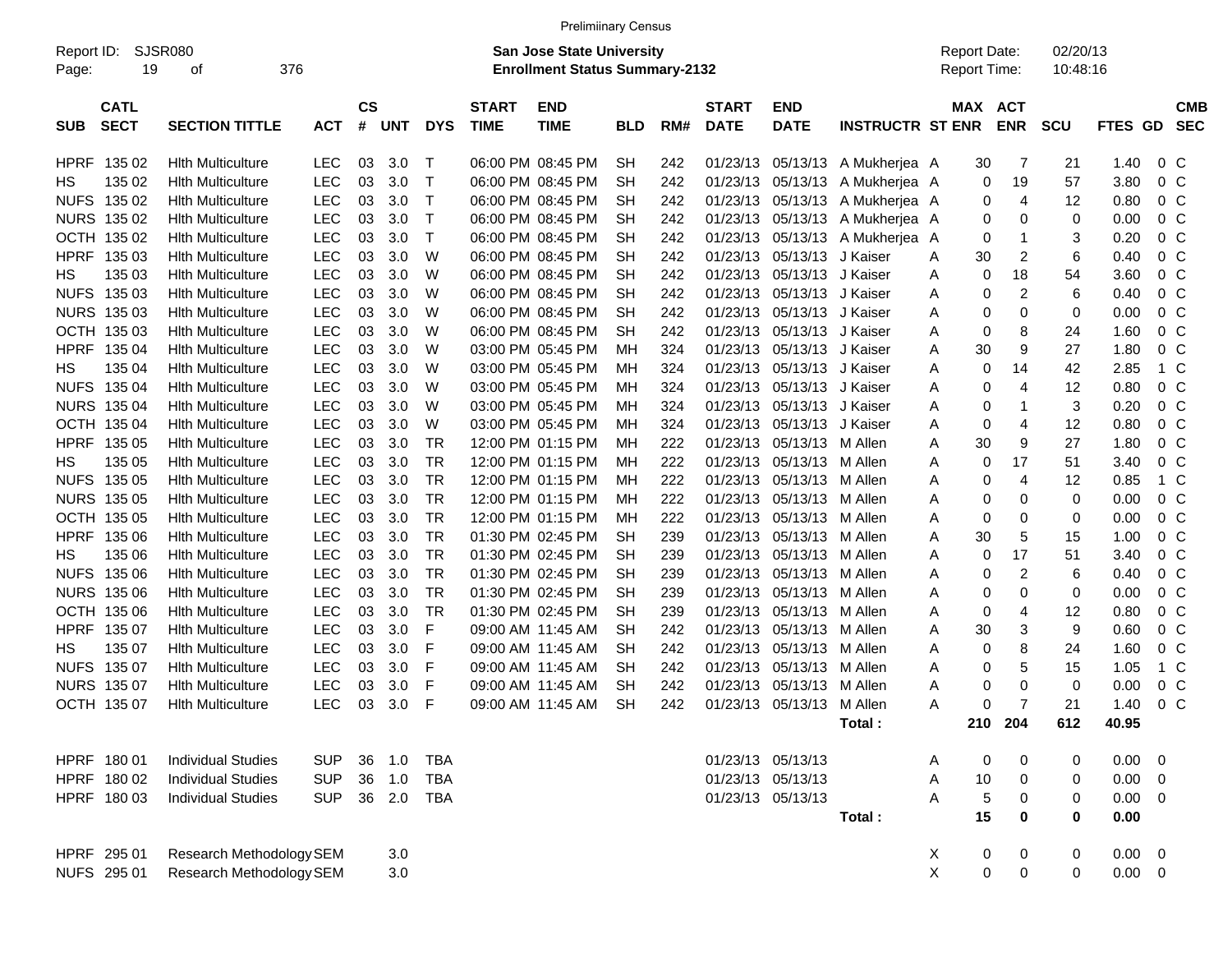|                     |                            |                                                      |            |                       |            |                             |                    | <b>Prelimiinary Census</b>                                                |     |                             |                           |                                                                                                           |                                            |                                                                                  |                                     |                                          |                          |
|---------------------|----------------------------|------------------------------------------------------|------------|-----------------------|------------|-----------------------------|--------------------|---------------------------------------------------------------------------|-----|-----------------------------|---------------------------|-----------------------------------------------------------------------------------------------------------|--------------------------------------------|----------------------------------------------------------------------------------|-------------------------------------|------------------------------------------|--------------------------|
| Report ID:<br>Page: | 20                         | SJSR080<br>376<br>οf                                 |            |                       |            |                             |                    | <b>San Jose State University</b><br><b>Enrollment Status Summary-2132</b> |     |                             |                           |                                                                                                           | <b>Report Date:</b><br><b>Report Time:</b> |                                                                                  | 02/20/13<br>10:48:16                |                                          |                          |
| <b>SUB</b>          | <b>CATL</b><br><b>SECT</b> | <b>SECTION TITTLE</b>                                | <b>ACT</b> | CS<br><b>UNT</b><br># | <b>DYS</b> | <b>START</b><br><b>TIME</b> | <b>END</b><br>TIME | <b>BLD</b>                                                                | RM# | <b>START</b><br><b>DATE</b> | <b>END</b><br><b>DATE</b> | <b>INSTRUCTR ST ENR</b>                                                                                   |                                            | MAX ACT<br><b>ENR</b>                                                            | <b>SCU</b>                          | FTES GD                                  | <b>CMB</b><br><b>SEC</b> |
| <b>HS</b>           | 295 01<br>NURS 295 01      | Research Methodology SEM<br>Research Methodology SEM |            | 3.0<br>3.0            |            |                             |                    |                                                                           |     |                             |                           | Total:                                                                                                    | X.<br>X                                    | $\mathbf 0$<br>$\mathbf{0}$<br>$\mathbf 0$<br>$\overline{0}$<br>0<br>$\mathbf 0$ | $\mathbf{0}$<br>$\overline{0}$<br>0 | $0.00 \quad 0$<br>$0.00 \quad 0$<br>0.00 |                          |
|                     | Department :               | <b>Health Professions</b>                            |            |                       |            |                             |                    |                                                                           |     |                             |                           | <b>Department Total:</b><br><b>Lower Division:</b><br><b>Upper Division:</b><br><b>Graduate Division:</b> | 540<br>540                                 | 481<br>0<br>$\mathbf{0}$<br>481<br>$\mathbf 0$<br>0                              | 1443<br>$\mathbf 0$<br>1443<br>0    | 96.45<br>0.00<br>96.45<br>0.00           |                          |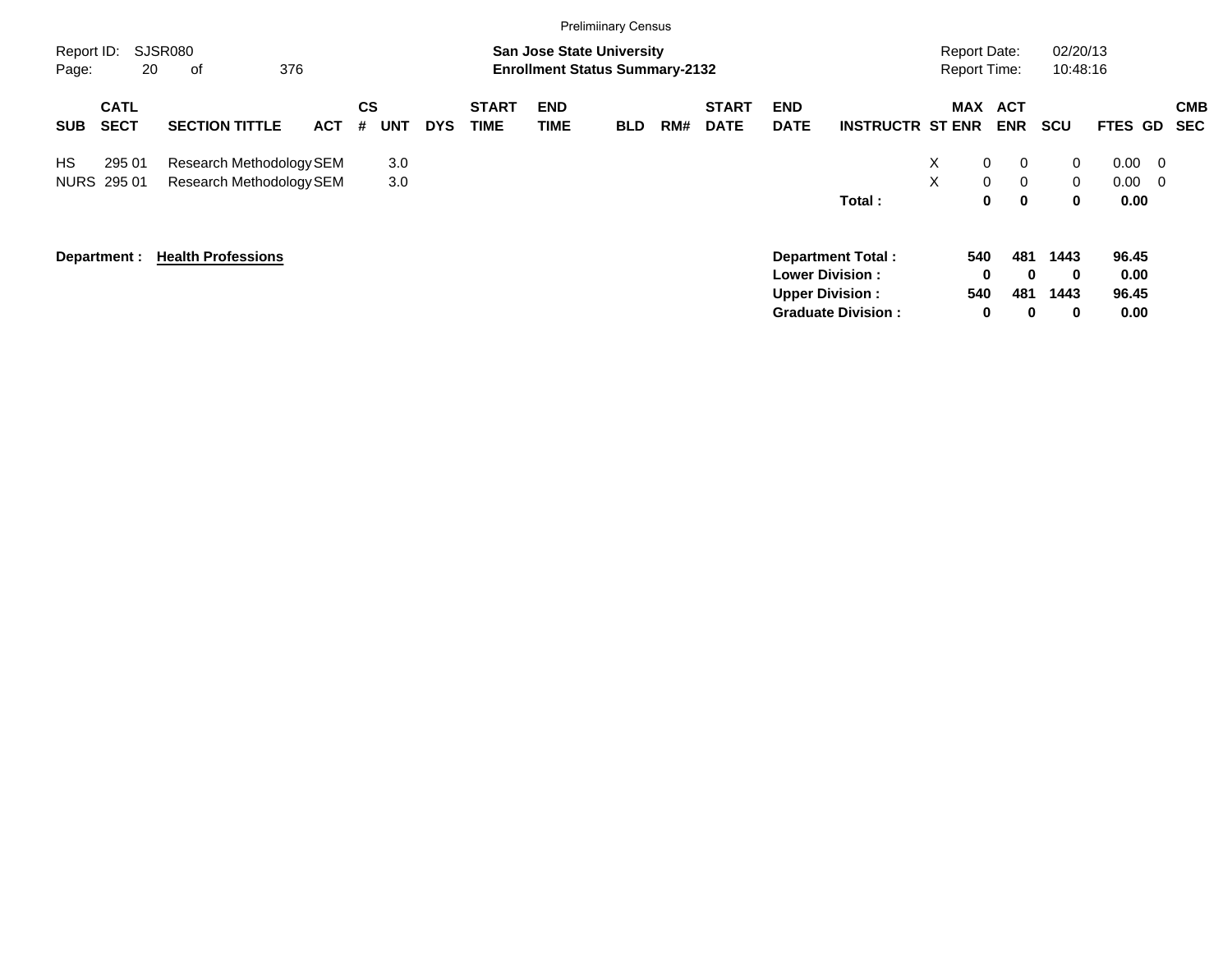|                     |                            |                                                 |               |                    |            |            |                             | <b>Prelimiinary Census</b>                                         |                 |     |                             |                            |                                                                                   |                                            |                        |                      |                        |                |                          |
|---------------------|----------------------------|-------------------------------------------------|---------------|--------------------|------------|------------|-----------------------------|--------------------------------------------------------------------|-----------------|-----|-----------------------------|----------------------------|-----------------------------------------------------------------------------------|--------------------------------------------|------------------------|----------------------|------------------------|----------------|--------------------------|
| Report ID:<br>Page: | 21                         | <b>SJSR080</b><br>376<br>оf                     |               |                    |            |            |                             | San Jose State University<br><b>Enrollment Status Summary-2132</b> |                 |     |                             |                            |                                                                                   | <b>Report Date:</b><br><b>Report Time:</b> |                        | 02/20/13<br>10:48:16 |                        |                |                          |
| <b>SUB</b>          | <b>CATL</b><br><b>SECT</b> | <b>SECTION TITTLE</b>                           | <b>ACT</b>    | $\mathsf{cs}$<br># | <b>UNT</b> | <b>DYS</b> | <b>START</b><br><b>TIME</b> | <b>END</b><br><b>TIME</b>                                          | BLD             | RM# | <b>START</b><br><b>DATE</b> | <b>END</b><br><b>DATE</b>  | <b>INSTRUCTR ST ENR</b>                                                           |                                            | MAX ACT<br><b>ENR</b>  | <b>SCU</b>           | FTES GD                |                | <b>CMB</b><br><b>SEC</b> |
| College             |                            | <b>Applied Sciences &amp; Arts</b>              |               |                    |            |            |                             |                                                                    |                 |     |                             |                            |                                                                                   |                                            |                        |                      |                        |                |                          |
|                     | Department :               | <b>Hospitaliy, Recr, Tourism Mgmt</b>           |               |                    |            |            |                             |                                                                    |                 |     |                             |                            |                                                                                   |                                            |                        |                      |                        |                |                          |
| <b>HRTM</b> 101     |                            | Intro Hospitality                               | <b>LEC</b>    | 02                 | 3.0        | MW         |                             | 10:30 AM 11:45 AM                                                  | <b>SPXC 209</b> |     |                             | 01/23/13 05/13/13          | K Sullivan                                                                        | 55<br>Α                                    | 49                     | 147                  | 9.80                   | $\overline{0}$ |                          |
| HRTM                | 1 0 2                      | Intro Hospitality                               | <b>LEC</b>    | 02                 | 3.0        | <b>TR</b>  |                             | 09:00 AM 10:15 AM                                                  | <b>SPXC 209</b> |     |                             | 01/23/13 05/13/13          | K Sullivan<br>Total:                                                              | 55<br>А<br>110                             | 31<br>80               | 93<br>240            | 6.20<br>16.00          | $\mathbf{0}$   |                          |
| <b>HRTM 1001</b>    |                            | <b>Creat Meaning Life</b>                       | <b>LEC</b>    | 02                 | 3.0        | MW         |                             | 10:30 AM 11:45 AM                                                  | CL.             | 302 |                             |                            | 01/23/13 05/13/13 R BandyopadhA                                                   | 50                                         | 49                     | 147                  | 9.80                   | $\overline{0}$ |                          |
|                     | HRTM 1002                  | Creat Meaning Life                              | <b>LEC</b>    | 02                 | 3.0        | <b>TBA</b> |                             |                                                                    |                 |     |                             |                            | 01/23/13 05/13/13 M Duphily                                                       | 45<br>A                                    | 45                     | 135                  | 9.00                   | 0              |                          |
|                     | HRTM 1003                  | Creat Meaning Life                              | <b>LEC</b>    |                    | 3.0        |            |                             |                                                                    |                 |     |                             |                            |                                                                                   | X.                                         | 0<br>$\mathbf 0$       | 0                    | 0.00                   | 0              |                          |
|                     | HRTM 1004                  | <b>Creat Meaning Life</b>                       | <b>LEC</b>    | 02                 | 3.0        | TR.        |                             | 09:00 AM 10:15 AM                                                  | CL.             | 302 |                             | 01/23/13 05/13/13 P Toney  |                                                                                   | 50<br>Α                                    | 49                     | 147                  | 9.80                   | 0              |                          |
|                     | HRTM 1005                  | Creat Meaning Life                              | <b>LEC</b>    | 02                 | 3.0        | МW         |                             | 10:30 AM 11:45 AM                                                  | CL              | 324 |                             | 01/23/13 05/13/13 L Levine |                                                                                   | 50<br>Α                                    | 48                     | 144                  | 9.60                   | 0              |                          |
|                     | HRTM 1006                  | Creat Meaning Life                              | <b>LEC</b>    | 02                 | 3.0        | <b>TR</b>  |                             | 10:30 AM 11:45 AM                                                  | МH              | 324 |                             | 01/23/13 05/13/13          | H Joyner<br>Total:                                                                | 50<br>А<br>245                             | 53<br>244              | 159<br>732           | 10.60<br>48.80         | $\overline{0}$ |                          |
|                     | <b>HRTM 1101</b>           | <b>Restaurant Mgmt</b>                          | <b>LEC</b>    | 02                 | 3.0        | MW         |                             | 03:00 PM 04:15 PM                                                  | <b>SPXC 209</b> |     |                             | 01/23/13 05/13/13          | R Larson<br>Total:                                                                | 55<br>A<br>55                              | 43<br>43               | 129<br>129           | $8.60 \quad 0$<br>8.60 |                |                          |
| HRTM 1201           |                            | Cost Ctrl Hosp                                  | <b>SEM</b>    | 04                 | 3.0        | MW         |                             | 01:30 PM 02:45 PM                                                  | CL.             | 302 |                             |                            | 01/23/13 05/13/13 T Thompson A                                                    | 55                                         | 58                     | 174                  | 11.60                  | $0\,C$         |                          |
|                     | NUFS 1201                  | Cost Ctrl Hosp                                  | <b>SEM</b>    | 04                 | 3.0        | <b>MW</b>  |                             | 01:30 PM 02:45 PM                                                  | <b>CL</b>       | 302 |                             |                            | 01/23/13 05/13/13 T Thompson A<br>Total:                                          | 55                                         | 0<br>$\mathbf 0$<br>58 | 0<br>174             | 0.00<br>11.60          | 0 <sup>o</sup> |                          |
| <b>HRTM 2301</b>    |                            | <b>Culinary Concepts</b>                        | <b>LEC</b>    | 02                 | 3.0        | м          |                             | 03:00 PM 03:50 PM                                                  | <b>SPXC 047</b> |     |                             | 01/23/13 05/13/13          | A Finkelstei                                                                      | 25<br>A                                    | 26                     | 26                   | 5.20                   | $0\,$ C        |                          |
| <b>NUFS</b>         | 23 01                      | <b>Culinary Concepts</b>                        | <b>LEC</b>    | 02                 | 3.0        | м          |                             | 03:00 PM 03:50 PM                                                  | <b>SPXC 047</b> |     |                             |                            | 01/23/13 05/13/13 A Finkelstei                                                    | A                                          | $\mathbf 0$<br>5       | 5                    | 1.00                   | 0 <sup>o</sup> |                          |
|                     | HRTM 23 02                 | <b>Culinary Concepts</b>                        | LAB           | 16                 | 0.0        | м          |                             | 04:00 PM 05:45 PM                                                  | <b>SPXC 047</b> |     |                             |                            | 01/23/13 05/13/13 A Finkelstei                                                    | 25<br>A                                    | 26                     | 52                   | 0.00                   | 0 <sup>o</sup> |                          |
|                     | NUFS 23 02                 | <b>Culinary Concepts</b>                        | LAB           | 16                 | 0.0        | M          |                             | 04:00 PM 05:45 PM                                                  | SPXC 047        |     |                             |                            | 01/23/13 05/13/13 A Finkelstei<br>Total:                                          | A<br>50                                    | 5<br>$\mathbf 0$<br>62 | 10<br>93             | 0.00<br>6.20           | 0 <sup>o</sup> |                          |
|                     | <b>HRTM 6501</b>           | Seminar in HSPM                                 | <b>LEC</b>    | 02                 | 1.0        | W          |                             | 12:00 PM 01:15 PM                                                  | <b>SPXC 209</b> |     |                             | 01/23/13 05/13/13          | A Southwell<br>Total:                                                             | 60<br>A<br>60                              | 57<br>57               | 57<br>57             | $3.80\ 0$<br>3.80      |                |                          |
|                     | <b>HRTM 9001</b>           | Rec Parks Tourism                               |               |                    |            |            |                             |                                                                    |                 |     |                             |                            | LEC 02 3.0 MW 10:30 AM 11:45 AM BBC 322 01/23/13 05/13/13 B Grosvenor A<br>Total: | 55<br>55                                   | 61<br>61               | 183<br>183           | $12.20 \t 0$<br>12.20  |                |                          |
|                     |                            |                                                 |               |                    |            |            |                             |                                                                    |                 |     |                             |                            |                                                                                   |                                            |                        |                      |                        |                |                          |
|                     |                            | HRTM 97A 01 Event Planning                      | LEC 02 3.0 TR |                    |            |            |                             | 12:00 PM 01:15 PM SPXC 209                                         |                 |     |                             | 01/23/13 05/13/13 P Toney  |                                                                                   | 40<br>A                                    | 34                     | 68                   | $6.80$ 0               |                |                          |
|                     |                            | HRTM 97A 02 Event Planning                      | ACT 11 0.0 F  |                    |            |            |                             | 12:00 PM 02:45 PM                                                  | <b>SPXC 209</b> |     |                             | 01/23/13 05/13/13 P Toney  | Total:                                                                            | A<br>40<br>80                              | 34<br>68               | 34<br>102            | $0.00 \t 0$<br>6.80    |                |                          |
|                     |                            | HRTM 97B 01 Special Events in HR LEC 01 3.0 TBA |               |                    |            |            |                             |                                                                    |                 |     |                             | 01/23/13 05/13/13 R Larson | Total:                                                                            | 35<br>A<br>35                              | 30<br>30               | 90<br>90             | $6.00 \t 0$<br>6.00    |                |                          |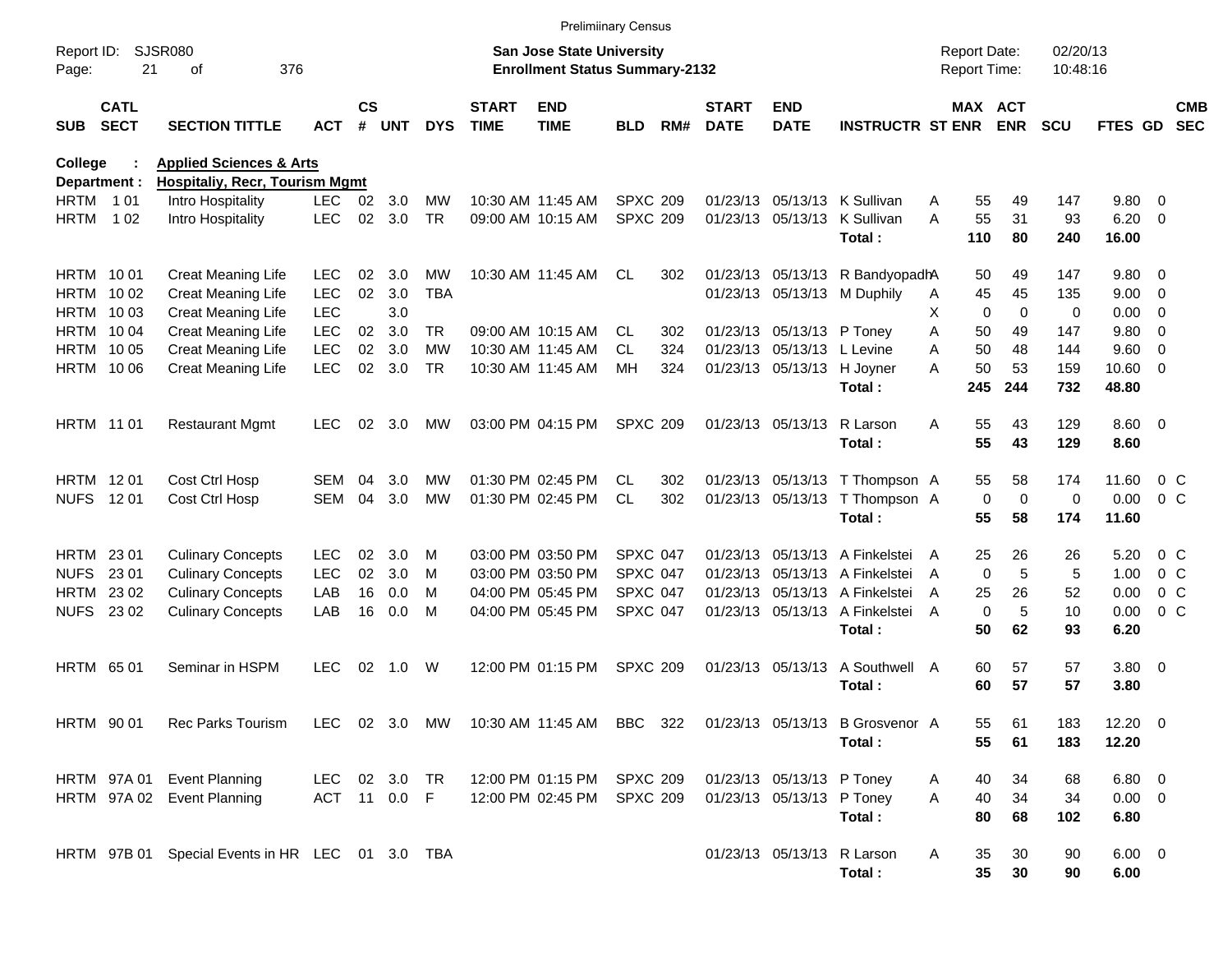|                                   |                            |                                                                                                                                  |                                        |                      |                          |                              |                             |                                                                                  | <b>Prelimiinary Census</b>                                               |            |                             |                                                                                    |                                                                          |                                            |                             |                             |                                                             |                          |
|-----------------------------------|----------------------------|----------------------------------------------------------------------------------------------------------------------------------|----------------------------------------|----------------------|--------------------------|------------------------------|-----------------------------|----------------------------------------------------------------------------------|--------------------------------------------------------------------------|------------|-----------------------------|------------------------------------------------------------------------------------|--------------------------------------------------------------------------|--------------------------------------------|-----------------------------|-----------------------------|-------------------------------------------------------------|--------------------------|
| Report ID:<br>Page:               | SJSR080<br>22              | 376<br>οf                                                                                                                        |                                        |                      |                          |                              |                             | <b>San Jose State University</b><br><b>Enrollment Status Summary-2132</b>        |                                                                          |            |                             |                                                                                    |                                                                          | <b>Report Date:</b><br><b>Report Time:</b> |                             | 02/20/13<br>10:48:16        |                                                             |                          |
| <b>SUB</b>                        | <b>CATL</b><br><b>SECT</b> | <b>SECTION TITTLE</b>                                                                                                            | <b>ACT</b>                             | <b>CS</b><br>#       | <b>UNT</b>               | <b>DYS</b>                   | <b>START</b><br><b>TIME</b> | <b>END</b><br><b>TIME</b>                                                        | <b>BLD</b>                                                               | RM#        | <b>START</b><br><b>DATE</b> | <b>END</b><br><b>DATE</b>                                                          | <b>INSTRUCTR ST ENR</b>                                                  | MAX ACT                                    | <b>ENR</b>                  | <b>SCU</b>                  | <b>FTES GD</b>                                              | <b>CMB</b><br><b>SEC</b> |
|                                   |                            | HRTM 100W 01 Writing Workshop<br>HRTM 100W 02 Writing Workshop<br>HRTM 100W 03 Writing Workshop<br>HRTM 100W 04 Writing Workshop | SEM<br><b>SEM</b><br><b>SEM</b><br>SEM | 04<br>04<br>04<br>04 | 3.0<br>3.0<br>3.0<br>3.0 | TR.<br>МW<br>MW<br><b>TR</b> |                             | 01:30 PM 02:45 PM<br>10:30 AM 11:45 AM<br>01:30 PM 02:45 PM<br>10:30 AM 11:45 AM | <b>SPXC 211</b><br><b>SPXC 211</b><br><b>SPXC 211</b><br><b>SPXC 211</b> |            |                             | 01/23/13 05/13/13 M Lange<br>01/23/13 05/13/13 M Lange<br>01/23/13 05/13/13 S Ross | 01/23/13 05/13/13 R BandyopadhA<br>Total:                                | 25<br>25<br>A<br>25<br>A<br>25<br>A<br>100 | 26<br>28<br>26<br>24<br>104 | 78<br>84<br>78<br>72<br>312 | $5.20 \ 0$<br>$5.60$ 0<br>$5.20 \t 0$<br>$4.80\ 0$<br>20.80 |                          |
| HRTM 102 01<br>HRTM 102 02        |                            | Hotel & Lodging Op<br>Hotel & Lodging Op                                                                                         | <b>LEC</b><br><b>LEC</b>               | 02<br>02             | 3.0<br>3.0               | R<br>MW                      |                             | 06:00 PM 08:45 PM<br>10:30 AM 11:45 AM                                           | <b>SPXC 209</b><br>MH                                                    | 324        |                             |                                                                                    | 01/23/13 05/13/13 B Ratcliffe<br>01/23/13 05/13/13 A Southwell<br>Total: | 45<br>A<br>45<br>A<br>90                   | 29<br>43<br>72              | 87<br>129<br>216            | 5.80 0<br>$8.60 \quad 0$<br>14.40                           |                          |
| HRTM 104 01                       |                            | <b>Hospitality Mktg</b>                                                                                                          | <b>LEC</b>                             |                      | 02 3.0                   | TR                           |                             | 01:30 PM 02:45 PM                                                                | CL                                                                       | 302        |                             | 01/23/13 05/13/13 Y Huang                                                          | Total:                                                                   | 50<br>Α<br>50                              | 46<br>46                    | 138<br>138                  | $9.20 \ 0$<br>9.20                                          |                          |
| <b>HRTM 105 01</b><br>HRTM 105 02 |                            | Finance in HSPM<br>Finance in HSPM                                                                                               | <b>LEC</b><br><b>LEC</b>               | 02<br>02             | 3.0<br>3.0               | МW<br><b>TR</b>              |                             | 01:30 PM 02:45 PM<br>01:30 PM 02:45 PM                                           | <b>BBC</b><br><b>SPXC 209</b>                                            | 125        |                             | 01/23/13 05/13/13 T Yen<br>01/23/13 05/13/13 T Yen                                 | Total:                                                                   | 35<br>A<br>50<br>A<br>85                   | 40<br>51<br>91              | 120<br>153<br>273           | $8.00 \t 0$<br>$10.20 \t 0$<br>18.20                        |                          |
| HRTM 107 01                       |                            | Legal Hospitality                                                                                                                | LEC                                    |                      | 02 3.0 M                 |                              |                             | 06:00 PM 08:45 PM                                                                | <b>SPXC 209</b>                                                          |            |                             | 01/23/13 05/13/13                                                                  | J Dworak<br>Total:                                                       | 50<br>A<br>50                              | 55<br>55                    | 165<br>165                  | $11.00 \t 0$<br>11.00                                       |                          |
| HRTM 108 01                       |                            | <b>HSPM Info Sys</b>                                                                                                             | <b>LEC</b>                             |                      | 02 3.0                   | TBA                          |                             |                                                                                  |                                                                          |            |                             | 01/23/13 05/13/13 P Wey                                                            | Total:                                                                   | 55<br>Α<br>55                              | 56<br>56                    | 168<br>168                  | $11.25$ 1<br>11.25                                          |                          |
| HRTM 110 01                       |                            | Leisure, Life                                                                                                                    | <b>LEC</b>                             |                      | 02 3.0                   | <b>TR</b>                    |                             | 10:30 AM 11:45 AM                                                                | <b>SPXC 209</b>                                                          |            |                             | 01/23/13 05/13/13 R Virden                                                         | Total:                                                                   | 50<br>A<br>50                              | 51<br>51                    | 153<br>153                  | $10.20 \t 0$<br>10.20                                       |                          |
| <b>HRTM 11101</b><br>HRTM 111 02  |                            | Leis Cult & Ident<br>Leis Cult & Ident                                                                                           | <b>LEC</b><br><b>LEC</b>               | 02<br>02             | 3.0<br>3.0               | <b>TR</b><br>MW              |                             | 01:30 PM 02:45 PM<br>01:30 PM 02:45 PM                                           | <b>BBC</b><br><b>SH</b>                                                  | 103<br>434 |                             | 01/23/13 05/13/13 S Ross<br>01/23/13 05/13/13 L Levine                             | Total :                                                                  | 50<br>A<br>40<br>Α<br>90                   | 44<br>40<br>84              | 132<br>120<br>252           | $8.80\ 0$<br>$8.00 \t 0$<br>16.80                           |                          |
| HRTM 132 01                       |                            | Rec Program Plan                                                                                                                 |                                        |                      |                          |                              |                             | LEC 02 3.0 MW 09:00 AM 10:15 AM SPXC 209                                         |                                                                          |            |                             | 01/23/13 05/13/13 L Levine                                                         | Total:                                                                   | 40<br>A<br>40                              | 41<br>41                    | 123<br>123                  | 8.20 0<br>8.20                                              |                          |
| HRTM 134 01<br>HRTM 134 02        |                            | HR Management<br>HR Management                                                                                                   | LEC<br>LEC                             |                      | 02 3.0 T<br>02 3.0 TR    |                              |                             | 06:00 PM 08:45 PM<br>10:30 AM 11:45 AM                                           | ENG 331                                                                  |            |                             | DMH 149B 01/23/13 05/13/13 D Muela                                                 | 01/23/13 05/13/13 A Southwell<br>Total:                                  | 45<br>A<br>50<br>A<br>95                   | 24<br>31<br>55              | 72<br>93<br>165             | 4.80 0<br>$6.20 \quad 0$<br>11.00                           |                          |
| HRTM 136 01                       |                            | Rec & Park Admin                                                                                                                 | LEC 02 3.0 TR                          |                      |                          |                              |                             | 09:00 AM 10:15 AM BBC 201                                                        |                                                                          |            |                             |                                                                                    | 01/23/13 05/13/13 S Dowling                                              | 50<br>A                                    | 38                          | 114                         | 7.60 0                                                      |                          |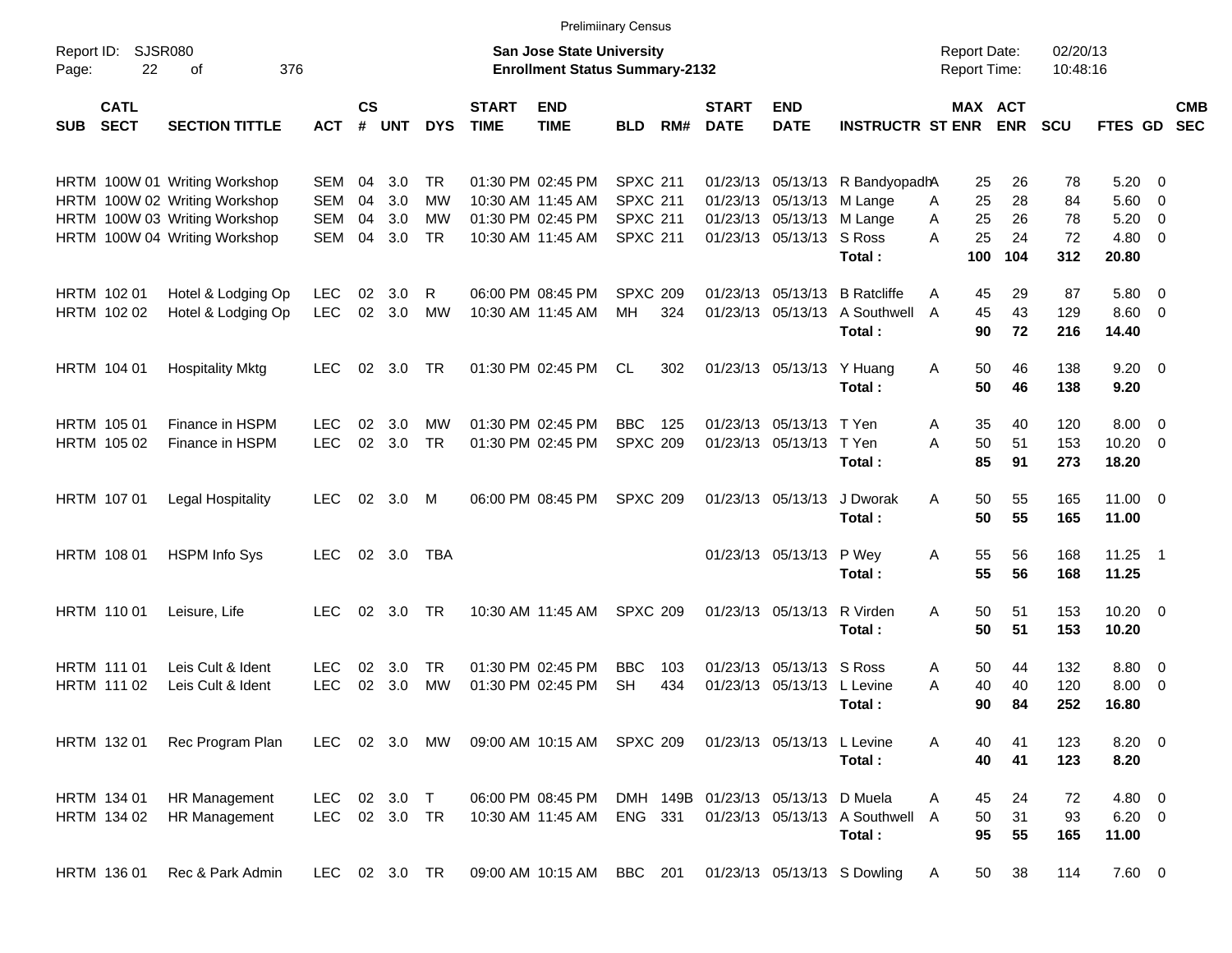|            |                            |                                                          |                                   |                    |            |             |                             | <b>Prelimiinary Census</b>                                         |                          |            |                             |                                                          |                                |                                            |                |                      |                                   |                          |
|------------|----------------------------|----------------------------------------------------------|-----------------------------------|--------------------|------------|-------------|-----------------------------|--------------------------------------------------------------------|--------------------------|------------|-----------------------------|----------------------------------------------------------|--------------------------------|--------------------------------------------|----------------|----------------------|-----------------------------------|--------------------------|
| Page:      | Report ID: SJSR080<br>23   | 376<br>of                                                |                                   |                    |            |             |                             | San Jose State University<br><b>Enrollment Status Summary-2132</b> |                          |            |                             |                                                          |                                | <b>Report Date:</b><br><b>Report Time:</b> |                | 02/20/13<br>10:48:16 |                                   |                          |
| <b>SUB</b> | <b>CATL</b><br><b>SECT</b> | <b>SECTION TITTLE</b>                                    | <b>ACT</b>                        | $\mathsf{cs}$<br># | <b>UNT</b> | <b>DYS</b>  | <b>START</b><br><b>TIME</b> | <b>END</b><br><b>TIME</b>                                          | <b>BLD</b>               | RM#        | <b>START</b><br><b>DATE</b> | <b>END</b><br><b>DATE</b>                                | <b>INSTRUCTR ST ENR</b>        | MAX ACT                                    | <b>ENR</b>     | <b>SCU</b>           | <b>FTES GD</b>                    | <b>CMB</b><br><b>SEC</b> |
|            |                            |                                                          |                                   |                    |            |             |                             |                                                                    |                          |            |                             |                                                          | Total:                         | 50                                         | 38             | 114                  | 7.60                              |                          |
|            | HRTM 140 01                | Mtg, Conv & Event                                        | <b>LEC</b>                        |                    | 02 3.0     | TR          |                             | 03:00 PM 04:15 PM                                                  | <b>BBC</b>               | 201        |                             | 01/23/13 05/13/13                                        | K Sullivan<br>Total:           | 50<br>A<br>50                              | 58<br>58       | 174<br>174           | 11.60 0<br>11.60                  |                          |
|            | HRTM 142 01                | <b>Tradeshow Mgnt</b>                                    | <b>LEC</b>                        | 02                 | 3.0        | W           |                             | 06:00 PM 08:45 PM                                                  | CL                       | 302        |                             | 01/23/13 05/13/13                                        | M McMinn<br>Total:             | 55<br>A<br>55                              | 54<br>54       | 162<br>162           | 10.80 0<br>10.80                  |                          |
|            | HRTM 148 01<br>HRTM 148 02 | Wine Appreciation<br>Wine Appreciation                   | <b>LEC</b><br><b>LEC</b>          | 02<br>02           | 3.0<br>3.0 | м<br>$\top$ |                             | 05:00 PM 07:45 PM<br>06:00 PM 08:45 PM                             | <b>BBC</b><br><b>BBC</b> | 326<br>201 |                             | 01/23/13 05/13/13 S Orvis<br>01/23/13 05/13/13 S Orvis   | Total:                         | 45<br>A<br>45<br>A<br>90                   | 44<br>43<br>87 | 132<br>129<br>261    | 8.80 0<br>$8.60 \quad 0$<br>17.40 |                          |
|            | HRTM 153 01                | Youth Development                                        | <b>LEC</b>                        |                    | 02 3.0     | W           |                             | 06:00 PM 08:45 PM                                                  | <b>SH</b>                | 345        |                             | 01/23/13 05/13/13                                        | R Volker<br>Total:             | 40<br>A<br>40                              | 33<br>33       | 99<br>99             | $6.60$ 0<br>6.60                  |                          |
|            | <b>HRTM 154 01</b>         | Revenue Management LEC 02 3.0 TR                         |                                   |                    |            |             |                             | 09:00 AM 10:15 AM                                                  | МH                       | 520        |                             | 01/23/13 05/13/13                                        | Y Huang<br>Total:              | 50<br>Α<br>50                              | 52<br>52       | 156<br>156           | $10.40 \quad 0$<br>10.40          |                          |
|            | HRTM 155 01                | Outdoor Rec System LEC 02 3.0 TR                         |                                   |                    |            |             |                             | 01:30 PM 02:45 PM                                                  | CL                       | 229        |                             | 01/23/13 05/13/13                                        | R Virden<br>Total:             | 50<br>A<br>50                              | 26<br>26       | 78<br>78             | $5.20 \ 0$<br>5.20                |                          |
|            | HRTM 156 01                | Princ Sust Trav Tour                                     | <b>LEC</b>                        |                    | 02 3.0 TR  |             |                             | 03:00 PM 04:15 PM                                                  | <b>SPXC 209</b>          |            |                             | 01/23/13 05/13/13                                        | R BandyopadhA<br>Total:        | 50<br>50                                   | 37<br>37       | 111<br>111           | $7.40 \quad 0$<br>7.40            |                          |
|            | HRTM 160 01                | Res & Eval in Rec                                        | <b>LEC</b>                        |                    | 03 3.0     | TR          |                             | 10:30 AM 11:45 AM                                                  | DMH 234                  |            |                             | 01/23/13 05/13/13                                        | R BandyopadhA<br>Total:        | 55<br>55                                   | 51<br>51       | 153<br>153           | $10.20 \t 0$<br>10.20             |                          |
|            |                            | HRTM 170A 01 Pre-Intern Workshp                          | <b>LEC</b>                        |                    | 02 1.0 M   |             |                             | 12:00 PM 01:15 PM                                                  | SPXC 047                 |            |                             | 01/23/13 05/13/13                                        | R Virden<br>Total:             | 35<br>A<br>35                              | 25<br>25       | 25<br>25             | $1.67$ 0<br>1.67                  |                          |
|            |                            | HRTM 170B 01 Intern in Rec<br>HRTM 170B 02 Intern in Rec | SUP 36 4.0 TBA<br>SUP 36 10.0 TBA |                    |            |             |                             |                                                                    |                          |            |                             | 01/23/13 05/13/13 R Virden<br>01/23/13 05/13/13 R Virden | Total:                         | 35<br>Α<br>35<br>Α<br>70                   | 0<br>6<br>6    | 0<br>60<br>60        | $0.00 \t 0$<br>$4.00 \ 0$<br>4.00 |                          |
|            |                            | HRTM 170C 01 Intern in TR<br>HRTM 170C 02 Intern in TR   | SUP 36 4.0 TBA<br>SUP 36 10.0 TBA |                    |            |             |                             |                                                                    |                          |            |                             | 01/23/13 05/13/13 S Ross<br>01/23/13 05/13/13 S Ross     | Total:                         | 35<br>A<br>35<br>A<br>70                   | 0<br>4<br>4    | 0<br>40<br>40        | $0.00 \t 0$<br>$2.67$ 0<br>2.67   |                          |
|            | HRTM 175 01                | Entrepreneur                                             | SEM 04 3.0 T                      |                    |            |             |                             | 06:00 PM 08:45 PM                                                  | DMH 161                  |            |                             |                                                          | 01/23/13 05/13/13 T Thompson A | 55                                         | 58             | 174                  | 11.60 0                           |                          |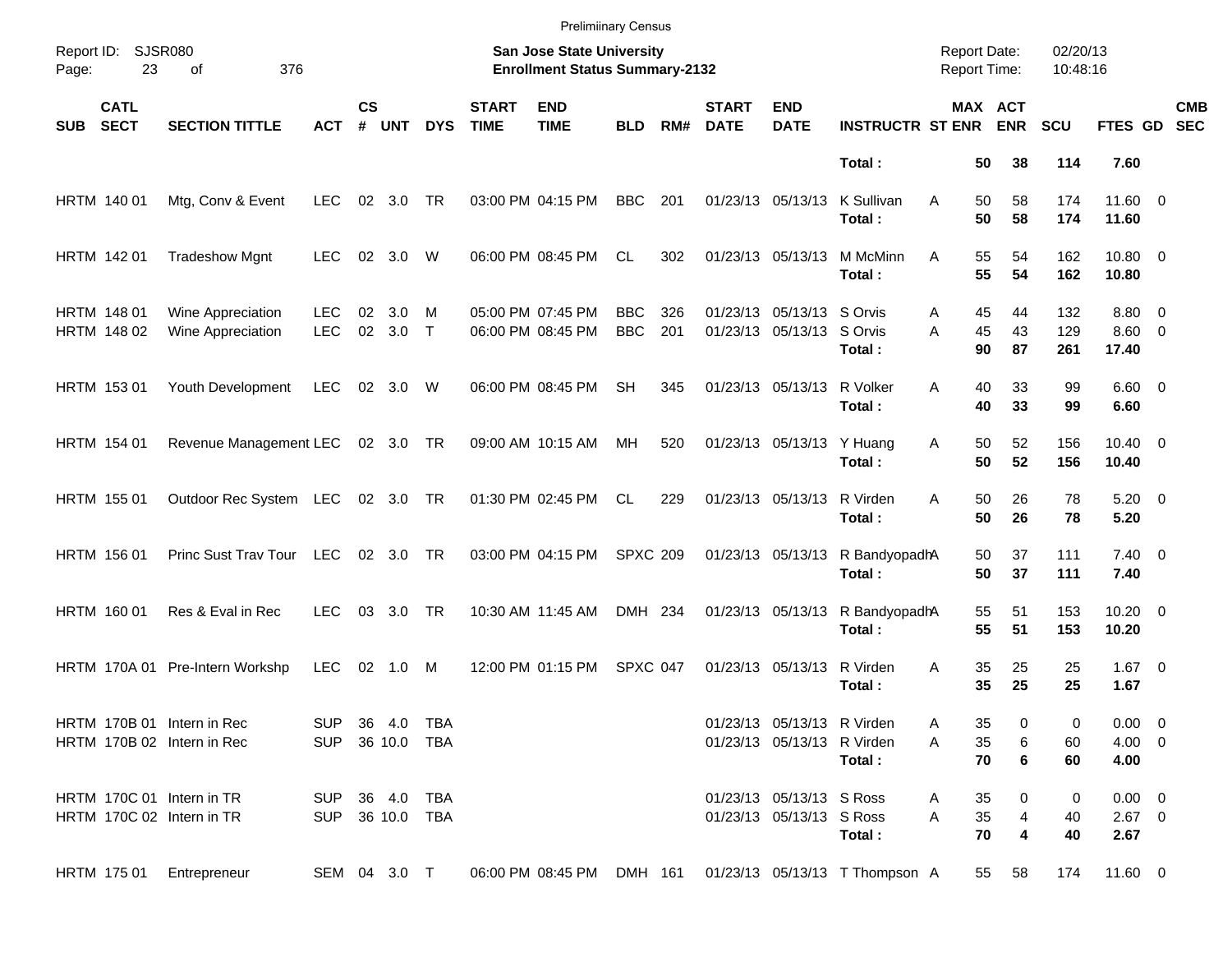|            |                            |                             |                |                    |            |            |                             | <b>Prelimiinary Census</b>                                         |            |     |                             |                            |                                 |                                            |                       |                      |                |         |            |
|------------|----------------------------|-----------------------------|----------------|--------------------|------------|------------|-----------------------------|--------------------------------------------------------------------|------------|-----|-----------------------------|----------------------------|---------------------------------|--------------------------------------------|-----------------------|----------------------|----------------|---------|------------|
| Page:      | Report ID: SJSR080<br>24   | 376<br>of                   |                |                    |            |            |                             | San Jose State University<br><b>Enrollment Status Summary-2132</b> |            |     |                             |                            |                                 | <b>Report Date:</b><br><b>Report Time:</b> |                       | 02/20/13<br>10:48:16 |                |         |            |
| <b>SUB</b> | <b>CATL</b><br><b>SECT</b> | <b>SECTION TITTLE</b>       | <b>ACT</b>     | $\mathsf{cs}$<br># | UNT        | <b>DYS</b> | <b>START</b><br><b>TIME</b> | <b>END</b><br><b>TIME</b>                                          | <b>BLD</b> | RM# | <b>START</b><br><b>DATE</b> | <b>END</b><br><b>DATE</b>  | <b>INSTRUCTR ST ENR</b>         |                                            | MAX ACT<br><b>ENR</b> | <b>SCU</b>           | FTES GD SEC    |         | <b>CMB</b> |
|            |                            |                             |                |                    |            |            |                             |                                                                    |            |     |                             |                            | Total:                          | 55                                         | 58                    | 174                  | 11.60          |         |            |
|            | HRTM 180 01                | <b>Indiv Study</b>          | <b>SUP</b>     | 36                 | 1.0        | TBA        |                             |                                                                    |            |     |                             | 01/23/13 05/13/13 T Yen    |                                 | 25<br>A                                    | 1                     | 1                    | $0.07 \quad 0$ |         |            |
|            | HRTM 180 02                | <b>Indiv Study</b>          | <b>SUP</b>     | 36                 | 2.0        | <b>TBA</b> |                             |                                                                    |            |     |                             | 01/23/13 05/13/13 T Yen    |                                 | 25<br>Α                                    | $\mathbf 0$           | 0                    | $0.00 \t 0$    |         |            |
|            | HRTM 180 03                | <b>Indiv Study</b>          | <b>SUP</b>     | 36                 | 3.0        | <b>TBA</b> |                             |                                                                    |            |     |                             | 01/23/13 05/13/13 T Yen    |                                 | A<br>25                                    | 10                    | 30                   | $2.00 \t 0$    |         |            |
|            |                            |                             |                |                    |            |            |                             |                                                                    |            |     |                             |                            | Total:                          | 75                                         | 11                    | 31                   | 2.07           |         |            |
|            | HRTM 184 01                | Directed Reading            | <b>SUP</b>     | 36                 | 1.0        | TBA        |                             |                                                                    |            |     |                             | 01/23/13 05/13/13 R Virden |                                 | 25<br>A                                    | 0                     | 0                    | $0.00 \t 0$    |         |            |
|            | HRTM 184 02                | Directed Reading            | <b>SUP</b>     | 36                 | 2.0        | <b>TBA</b> |                             |                                                                    |            |     |                             | 01/23/13 05/13/13 R Virden |                                 | A<br>25                                    | 0                     | 0                    | $0.00 \t 0$    |         |            |
|            | HRTM 184 03                | Directed Reading            | <b>SUP</b>     | 36                 | 3.0        | <b>TBA</b> |                             |                                                                    |            |     |                             | 01/23/13 05/13/13 R Virden |                                 | 25<br>A                                    | $\mathbf{3}$          | 9                    | $0.60 \quad 0$ |         |            |
|            |                            |                             |                |                    |            |            |                             |                                                                    |            |     |                             |                            | Total:                          | 75                                         | 3                     | 9                    | 0.60           |         |            |
|            | HRTM 185 01                | Leis Rec & Aging            | <b>LEC</b>     | 02                 | 3.0        | W          |                             | 03:00 PM 05:45 PM                                                  | <b>BBC</b> | 326 |                             |                            | 01/23/13 05/13/13 B Grosvenor A | 40                                         | 46                    | 138                  | 9.20           | $0\,$ C |            |
|            | GERO 185 01                | Leis Rec & Aging            | <b>LEC</b>     |                    | 02 3.0 W   |            |                             | 03:00 PM 05:45 PM                                                  | <b>BBC</b> | 326 |                             |                            | 01/23/13 05/13/13 B Grosvenor A |                                            | 3<br>0                | 9                    | 0.60           | $0\,$ C |            |
|            |                            |                             |                |                    |            |            |                             |                                                                    |            |     |                             |                            | Total:                          | 40                                         | 49                    | 147                  | 9.80           |         |            |
|            | HRTM 186 01                | <b>Strategic Mgmt</b>       | <b>LEC</b>     |                    | 02 3.0     | МW         |                             | 12:00 PM 01:15 PM                                                  | <b>BBC</b> | 322 |                             |                            | 01/23/13 05/13/13 T Thompson A  | 55                                         | 55                    | 165                  | $11.00 \t 0$   |         |            |
|            |                            |                             |                |                    |            |            |                             |                                                                    |            |     |                             |                            | Total:                          | 55                                         | 55                    | 165                  | 11.00          |         |            |
|            |                            | HRTM 191A 01 Intern Level 1 | <b>SUP</b>     |                    | 36 2.0     | <b>TBA</b> |                             |                                                                    |            |     |                             |                            | 01/23/13 05/13/13 A Southwell A | 60                                         | 46                    | 92                   | $6.13 \quad 0$ |         |            |
|            |                            |                             |                |                    |            |            |                             |                                                                    |            |     |                             |                            | Total:                          | 60                                         | 46                    | 92                   | 6.13           |         |            |
|            |                            | HRTM 191B 01 Intern Level 2 | <b>SUP</b>     |                    | 36 3.0     | <b>TBA</b> |                             |                                                                    |            |     |                             | 01/23/13 05/13/13          | K Sullivan                      | 60<br>A                                    | 66                    | 198                  | $13.20 \t 0$   |         |            |
|            |                            |                             |                |                    |            |            |                             |                                                                    |            |     |                             |                            | Total:                          | 60                                         | 66                    | 198                  | 13.20          |         |            |
|            | HRTM 194 01                | <b>Advanced TR Pract</b>    | <b>LEC</b>     |                    | 3.0        |            |                             |                                                                    |            |     |                             |                            |                                 | Х                                          | 0<br>0                | 0                    | $0.00 \t 0$    |         |            |
|            | HRTM 194 02                | <b>Advanced TR Pract</b>    | <b>LEC</b>     | 02                 | $3.0$ T    |            |                             | 03:00 PM 05:45 PM                                                  | <b>SH</b>  | 346 |                             | 01/23/13 05/13/13 S Ross   |                                 | A<br>45                                    | 44                    | 132                  | 8.80 0         |         |            |
|            |                            |                             |                |                    |            |            |                             |                                                                    |            |     |                             |                            | Total:                          | 45                                         | 44                    | 132                  | 8.80           |         |            |
|            | HRTM 196 01                | <b>Practicum RecThrp</b>    | SUP            |                    | 36 1.0 TBA |            |                             |                                                                    |            |     |                             | 01/23/13 05/13/13 S Ross   |                                 | 30<br>A                                    | 17                    | 17                   | $1.13 \ 0$     |         |            |
|            |                            |                             |                |                    |            |            |                             |                                                                    |            |     |                             |                            | Total:                          |                                            | 30<br>17              | 17                   | 1.13           |         |            |
|            | HRTM 197 01                | Facil Procs in TR           | LEC            |                    | 02 3.0 M   |            |                             | 03:00 PM 04:15 PM                                                  | CL.        | 222 |                             | 01/23/13 05/13/13 S Ross   |                                 | 45<br>A                                    | 43                    | 86                   | $8.60$ 0       |         |            |
|            | HRTM 197 02                | Facil Procs in TR           | ACT 11 0.0 M   |                    |            |            |                             | 04:30 PM 05:45 PM                                                  | МH         | 520 |                             | 01/23/13 05/13/13 S Ross   |                                 | 45<br>A                                    | 43                    | 43                   | $0.00 \t 0$    |         |            |
|            |                            |                             |                |                    |            |            |                             |                                                                    |            |     |                             |                            | Total:                          | 90                                         | 86                    | 129                  | 8.60           |         |            |
|            | HRTM 270 01                | Graduate Internship         | SUP 25 3.0 TBA |                    |            |            |                             |                                                                    |            |     |                             | 01/23/13 05/13/13 R Virden |                                 | 25<br>A                                    | 0                     | 0                    | $0.00 \t 0$    |         |            |
|            |                            |                             |                |                    |            |            |                             |                                                                    |            |     |                             |                            | Total:                          | 25                                         | 0                     | 0                    | 0.00           |         |            |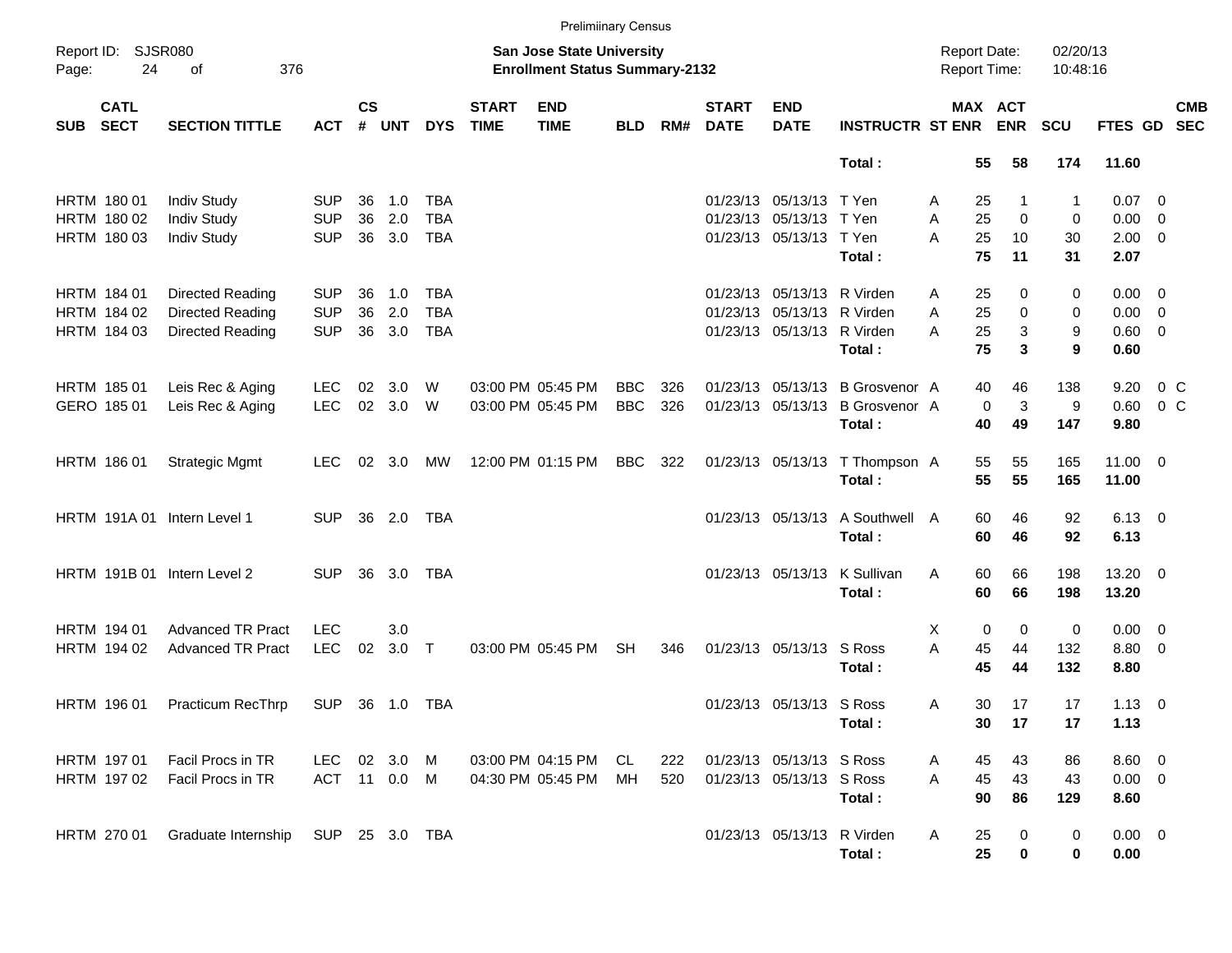|                     |                            |                                             |            |                |            |            |                             | <b>Prelimiinary Census</b>                                                |            |     |                             |                                                  |                                                       |   |                           |                                 |                           |                                    |                          |                          |
|---------------------|----------------------------|---------------------------------------------|------------|----------------|------------|------------|-----------------------------|---------------------------------------------------------------------------|------------|-----|-----------------------------|--------------------------------------------------|-------------------------------------------------------|---|---------------------------|---------------------------------|---------------------------|------------------------------------|--------------------------|--------------------------|
| Report ID:<br>Page: | 25                         | SJSR080<br>376<br>оf                        |            |                |            |            |                             | <b>San Jose State University</b><br><b>Enrollment Status Summary-2132</b> |            |     |                             |                                                  |                                                       |   | <b>Report Date:</b>       | <b>Report Time:</b>             | 02/20/13<br>10:48:16      |                                    |                          |                          |
| <b>SUB</b>          | <b>CATL</b><br><b>SECT</b> | <b>SECTION TITTLE</b>                       | <b>ACT</b> | <b>CS</b><br># | <b>UNT</b> | <b>DYS</b> | <b>START</b><br><b>TIME</b> | <b>END</b><br><b>TIME</b>                                                 | <b>BLD</b> | RM# | <b>START</b><br><b>DATE</b> | <b>END</b><br><b>DATE</b>                        | <b>INSTRUCTR ST ENR</b>                               |   | <b>MAX</b>                | <b>ACT</b><br><b>ENR</b>        | <b>SCU</b>                | FTES GD                            |                          | <b>CMB</b><br><b>SEC</b> |
|                     | <b>HRTM 298 01</b>         | <b>Spec Studies</b>                         | <b>SUP</b> | 36             | 3.0        | TBA        |                             |                                                                           |            |     | 01/23/13                    | 05/13/13                                         | R Virden<br>Total:                                    | A | 25<br>25                  | $\overline{0}$<br>$\mathbf 0$   | 0<br>0                    | 0.00<br>0.00                       | $\overline{\phantom{0}}$ |                          |
|                     | <b>HRTM 299 01</b>         | <b>Masters Thesis</b>                       | <b>SUP</b> | 25             | 6.0        | TBA        |                             |                                                                           |            |     | 01/23/13                    | 05/13/13                                         | R Virden<br>Total:                                    | A | 25<br>25                  | $\overline{0}$<br>$\mathbf{0}$  | 0<br>0                    | 0.00<br>0.00                       | $\overline{\phantom{0}}$ |                          |
|                     |                            | Department : Hospitaliy, Recr, Tourism Mgmt |            |                |            |            |                             |                                                                           |            |     |                             | <b>Lower Division:</b><br><b>Upper Division:</b> | <b>Department Total:</b><br><b>Graduate Division:</b> |   | 2775<br>745<br>1955<br>75 | 2264<br>703<br>1561<br>$\bf{0}$ | 6292<br>1800<br>4492<br>0 | 419.52<br>120.00<br>299.52<br>0.00 |                          |                          |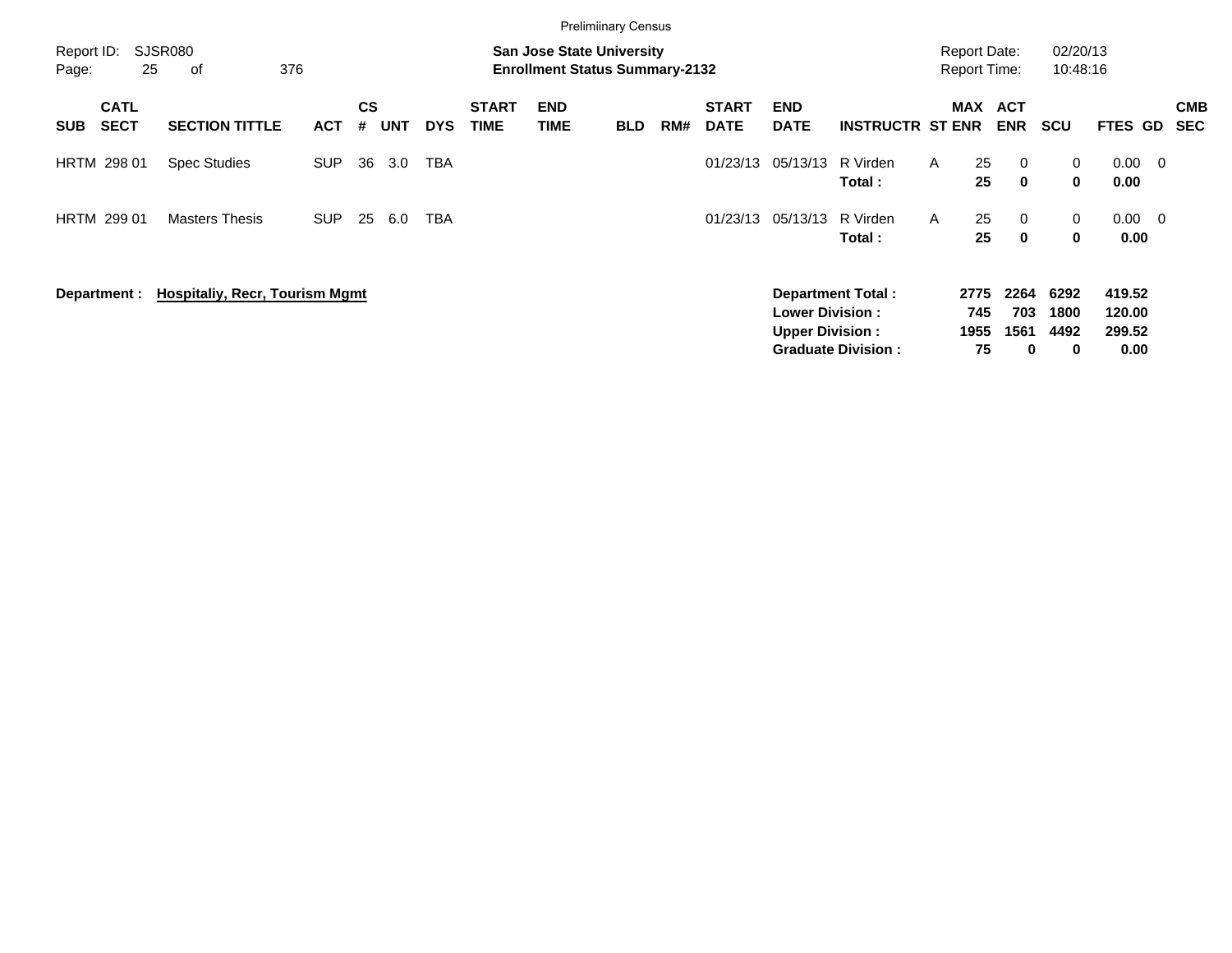|                                |                            |                                                                                  |                    |           |               |            |                             | <b>Prelimiinary Census</b>                                                |                    |      |                             |                            |                                       |                                            |                            |                      |                            |                          |
|--------------------------------|----------------------------|----------------------------------------------------------------------------------|--------------------|-----------|---------------|------------|-----------------------------|---------------------------------------------------------------------------|--------------------|------|-----------------------------|----------------------------|---------------------------------------|--------------------------------------------|----------------------------|----------------------|----------------------------|--------------------------|
| Report ID:<br>Page:            | 26                         | SJSR080<br>376<br>οf                                                             |                    |           |               |            |                             | <b>San Jose State University</b><br><b>Enrollment Status Summary-2132</b> |                    |      |                             |                            |                                       | <b>Report Date:</b><br><b>Report Time:</b> |                            | 02/20/13<br>10:48:16 |                            |                          |
| <b>SUB</b>                     | <b>CATL</b><br><b>SECT</b> | <b>SECTION TITTLE</b>                                                            | <b>ACT</b>         | <b>CS</b> | # UNT         | <b>DYS</b> | <b>START</b><br><b>TIME</b> | <b>END</b><br><b>TIME</b>                                                 | <b>BLD</b>         | RM#  | <b>START</b><br><b>DATE</b> | <b>END</b><br><b>DATE</b>  | <b>INSTRUCTR ST ENR ENR</b>           |                                            | MAX ACT                    | <b>SCU</b>           | FTES GD                    | <b>CMB</b><br><b>SEC</b> |
| <b>College</b><br>Department : |                            | <b>Applied Sciences &amp; Arts</b><br><b>Journalism &amp; Mass Communication</b> |                    |           |               |            |                             |                                                                           |                    |      |                             |                            |                                       |                                            |                            |                      |                            |                          |
| ADV<br>ADV                     | 91 01<br>91 02             | Intro Advertising<br>Intro Advertising                                           | LEC.<br><b>LEC</b> | 02        | 3.0<br>3.0    | MW         |                             | 01:30 PM 02:45 PM                                                         | DBH 133            |      |                             |                            | 01/23/13 05/13/13 J Delacruz          | A<br>70<br>X<br>0                          | 70<br>$\mathbf 0$<br>70    | 210<br>0             | 14.00<br>$0.00 \t 0$       | - 0                      |
| ADV                            | 11601                      | Spartan Daily Ad Sta ACT 20 3.0                                                  |                    |           |               |            |                             | MTWR01:30 PM 04:15 PM                                                     | DBH                | 209I |                             | 01/23/13 05/13/13          | Total:<br>T Hendrick                  | 70<br>25<br>A                              | 10                         | 210<br>30            | 14.00<br>$2.00 \t 0$       |                          |
| ADV                            | 121 01                     | Consumer Advertising LEC 02 3.0 T                                                |                    |           |               |            |                             | 06:00 PM 08:45 PM                                                         | DBH 133            |      |                             | 01/23/13 05/13/13          | Total:<br>S Eckstone                  | 25<br>30<br>A                              | 10<br>31                   | 30<br>93             | 2.00<br>$6.25$ 1           |                          |
| ADV                            | 122 01                     | Bus-to-Bus Advertisi                                                             | SEM                |           | 04 3.0        | МW         |                             | 12:00 PM 01:15 PM                                                         | DBH 225            |      |                             | 01/23/13 05/13/13          | Total:<br><b>G</b> Coakley            | 30<br>30<br>A                              | 31<br>25                   | 93<br>75             | 6.25<br>5.05               | - 1                      |
| ADV                            | 123 01                     | Brdcast & New Media SEM 04                                                       |                    |           | 3.0           | M          |                             | 06:00 PM 08:45 PM                                                         | DBH 226            |      |                             | 01/23/13 05/13/13          | Total:<br>S Eckstone                  | 30<br>40<br>A                              | 25<br>27                   | 75<br>81             | 5.05<br>$5.40 \ 0$         |                          |
| ADV                            | 124 01                     | Copywriting                                                                      | <b>SEM</b>         |           | 3.0           |            |                             |                                                                           |                    |      |                             |                            | Total:                                | 40<br>X<br>0                               | 27<br>$\Omega$             | 81<br>0              | 5.40<br>$0.00 \quad 0$     |                          |
| ADV                            | 124 02                     | Copywriting                                                                      | <b>SEM</b>         | 04        | 3.0           | MW         |                             | 12:00 PM 01:15 PM                                                         | DBH                | 225  |                             | 01/23/13 05/13/13          | J Delacruz<br>Total:                  | 30<br>Α<br>30                              | 17<br>17                   | 51<br>51             | $3.40 \quad 0$<br>3.40     |                          |
| ADV                            | 125 01                     | Ad Layout & Prod                                                                 | <b>SEM</b>         | 04        | 3.0           | TR         |                             | 04:30 PM 05:45 PM                                                         | DBH 222            |      |                             | 01/23/13 05/13/13          | J Delacruz<br>Total:                  | 25<br>A<br>25                              | 23<br>23                   | 69<br>69             | $4.60 \ 0$<br>4.60         |                          |
| ADV                            | 126 01                     | Media Planning & Buy SEM 04 3.0 TR                                               |                    |           |               |            |                             | 04:30 PM 05:45 PM                                                         | DBH 202            |      |                             | 01/23/13 05/13/13          | T Hendrick<br>Total:                  | 30<br>A<br>30                              | 20<br>20                   | 60<br>60             | $4.00 \ 0$<br>4.00         |                          |
| ADV                            | 128 01                     | Integrtd Mktg Comm                                                               | SEM 04             |           | 3.0           | M          |                             | 06:00 PM 08:45 PM                                                         | DBH                | 202  |                             | 01/23/13 05/13/13          | T Hendrick<br>Total:                  | 30<br>A<br>30                              | 19<br>19                   | 57<br>57             | $3.80\ 0$<br>3.80          |                          |
| ADV                            | 129 01                     | <b>Campaigns Mgmt</b>                                                            | SEM 04 3.0 TR      |           |               |            |                             | 10:30 AM 11:45 AM DBH 202                                                 |                    |      |                             |                            | 01/23/13 05/13/13 G Coakley<br>Total: | 30<br>A<br>30                              | 33<br>33                   | 99<br>99             | $6.60$ 0<br>6.60           |                          |
|                                | JOUR 61 02<br>JOUR 61 03   | Prnt/Mag and Online<br>Prnt/Mag and Online                                       | LEC<br><b>LEC</b>  | 02        | 02 3.0<br>3.0 | МW<br>MW   |                             | 12:00 PM 01:15 PM                                                         | DBH 213<br>DBH 222 |      |                             | 01/23/13 05/13/13 T Ulrich | 01/23/13 05/13/13 D Nichols           | 20<br>A<br>25                              | 19<br>26                   | 57<br>78             | 3.80 0<br>$5.20 \ 0$       |                          |
|                                | JOUR 61 04<br>JOUR 61 05   | Prnt/Mag and Online<br>Prnt/Mag and Online                                       | <b>LEC</b><br>LEC  |           | 3.0<br>3.0    |            |                             | 12:00 PM 01:15 PM                                                         |                    |      |                             |                            |                                       | A<br>X<br>0<br>Χ<br>0                      | $\mathbf 0$<br>$\mathbf 0$ | 0<br>0               | $0.00 \t 0$<br>$0.00 \t 0$ |                          |
|                                | JOUR 61 06                 | Prnt/Mag and Online                                                              | LEC                |           | 02 3.0 TR     |            |                             | 01:30 PM 02:45 PM                                                         | DBH 224            |      |                             |                            | 01/23/13 05/13/13 R Nichols           | 30<br>A                                    | 23                         | 69                   | 4.60 0                     |                          |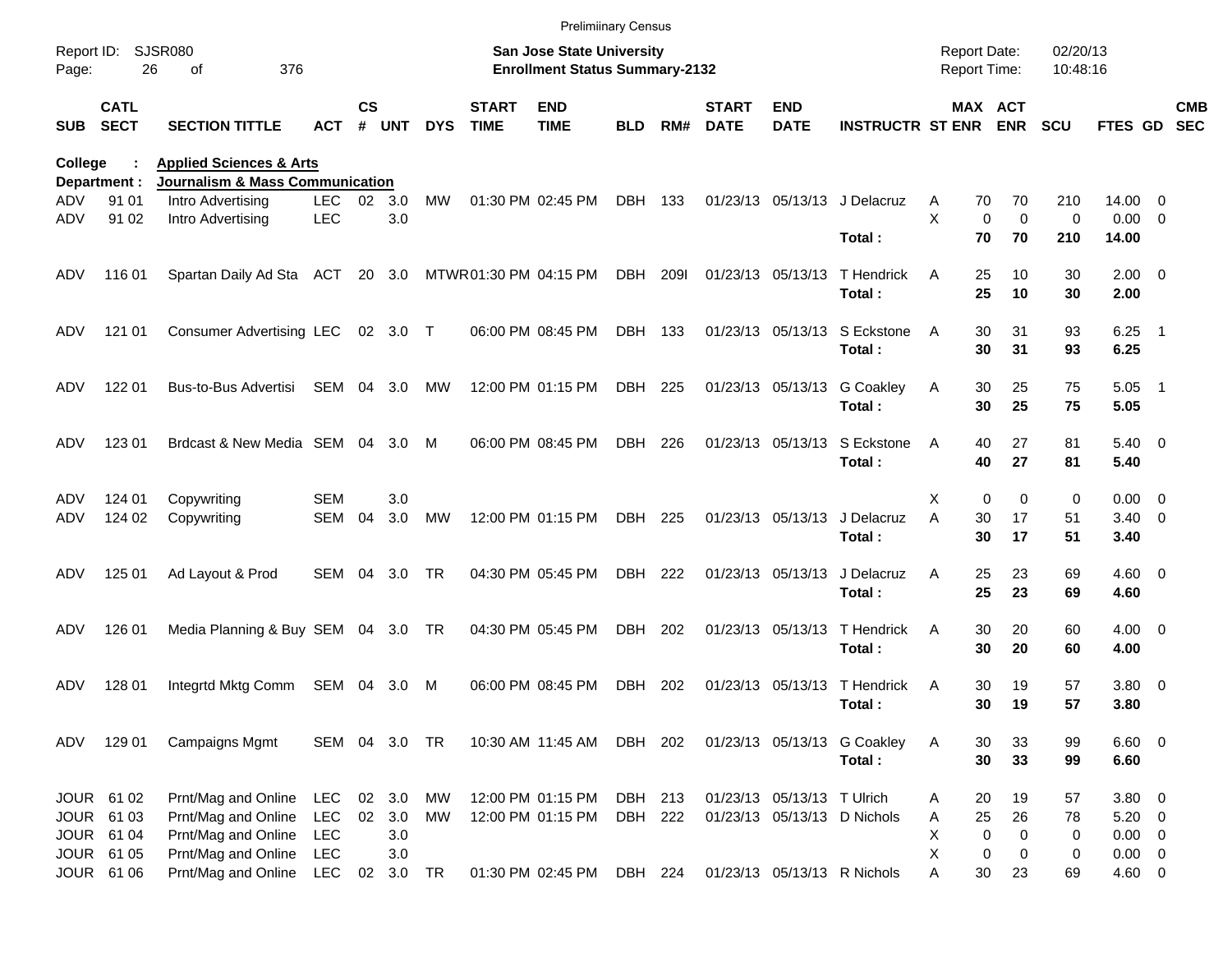|            |                            |                                       |            |                    |            |            |                             | <b>Prelimiinary Census</b>                                         |            |     |                             |                            |                                          |   |                                            |                       |                      |                     |                          |
|------------|----------------------------|---------------------------------------|------------|--------------------|------------|------------|-----------------------------|--------------------------------------------------------------------|------------|-----|-----------------------------|----------------------------|------------------------------------------|---|--------------------------------------------|-----------------------|----------------------|---------------------|--------------------------|
| Page:      | Report ID: SJSR080<br>27   | 376<br>of                             |            |                    |            |            |                             | San Jose State University<br><b>Enrollment Status Summary-2132</b> |            |     |                             |                            |                                          |   | <b>Report Date:</b><br><b>Report Time:</b> |                       | 02/20/13<br>10:48:16 |                     |                          |
| <b>SUB</b> | <b>CATL</b><br><b>SECT</b> | <b>SECTION TITTLE</b>                 | ACT        | $\mathsf{cs}$<br># | <b>UNT</b> | <b>DYS</b> | <b>START</b><br><b>TIME</b> | <b>END</b><br><b>TIME</b>                                          | <b>BLD</b> | RM# | <b>START</b><br><b>DATE</b> | <b>END</b><br><b>DATE</b>  | <b>INSTRUCTR ST ENR</b>                  |   |                                            | MAX ACT<br><b>ENR</b> | <b>SCU</b>           | FTES GD             | <b>CMB</b><br><b>SEC</b> |
|            |                            |                                       |            |                    |            |            |                             |                                                                    |            |     |                             |                            | Total:                                   |   | 75                                         | 68                    | 204                  | 13.60               |                          |
|            | JOUR 95 01                 | Digital News Photo                    | <b>LEC</b> | 03                 | 3.0        | TR         |                             | 10:30 AM 11:45 AM                                                  | DBH        |     | 209B 01/23/13 05/13/13      |                            | D Cheers<br>Total:                       | A | 20<br>20                                   | 18<br>18              | 54<br>54             | $3.60 \ 0$<br>3.60  |                          |
|            |                            | JOUR 132A 01 News/Online Reportin LEC |            |                    | 02 3.0 TR  |            |                             | 01:30 PM 02:45 PM                                                  | <b>SH</b>  | 434 |                             | 01/23/13 05/13/13          | S Fosdick<br>Total:                      | A | 50<br>50                                   | 24<br>24              | 72<br>72             | $4.80$ 0<br>4.80    |                          |
|            |                            | JOUR 132B 02 Electronic Media Rep LEC |            |                    | 3.0        |            |                             |                                                                    |            |     |                             |                            | Total:                                   | Χ | 0<br>$\bf{0}$                              | 0<br>$\bf{0}$         | 0<br>0               | $0.00 \t 0$<br>0.00 |                          |
|            | JOUR 133 01                | <b>Editing/News Mgmt</b>              | SEM 04     |                    | 3.0 T      |            |                             | 06:00 PM 08:45 PM                                                  | DBH 224    |     |                             | 01/23/13 05/13/13          | W Tillinghas A<br>Total:                 |   | 30<br>30                                   | 21<br>21              | 63<br>63             | $4.20 \ 0$<br>4.20  |                          |
|            | JOUR 135 01                | Rep/Editing & Mgmt                    | ACT        | 20                 | 1.0        |            | MTWR01:30 PM 04:15 PM       |                                                                    | DBH        | 209 |                             |                            | 01/23/13 05/13/13 K Komenich A           |   | 30                                         | 1                     | 1                    | $0.07$ 0            |                          |
|            | JOUR 135 02                | Rep/Editing & Mgmt                    | <b>ACT</b> | 20                 | 2.0        |            | MTWR 01:30 PM 04:15 PM      |                                                                    | <b>DBH</b> | 209 |                             |                            | 01/23/13 05/13/13 K Komenich A           |   | 30                                         | $\mathbf 0$           | 0                    | $0.00 \t 0$         |                          |
|            | JOUR 135 03                | Rep/Editing & Mgmt                    | ACT        |                    | 20 3.0     |            | MTWR01:30 PM 04:15 PM       |                                                                    | DBH        | 209 |                             |                            | 01/23/13 05/13/13 K Komenich A<br>Total: |   | 30<br>90                                   | 16<br>17              | 16<br>17             | $3.20 \ 0$<br>3.27  |                          |
|            | JOUR 136 01                | Newspaper and Mag D&EC                |            |                    | 02 3.0 TR  |            |                             | 04:30 PM 05:45 PM                                                  | DBH 213    |     |                             | 01/23/13 05/13/13          | <b>T</b> Mitchell<br>Total:              | A | 20<br>20                                   | 19<br>19              | 57<br>57             | $3.85$ 1<br>3.85    |                          |
|            | JOUR 153 01                | Magazine Wrtng & Edi SEM 04 3.0 TR    |            |                    |            |            |                             | 10:30 AM 11:45 AM                                                  | DBH 213    |     |                             | 01/23/13 05/13/13 T Ulrich | Total:                                   | A | 20<br>20                                   | 16<br>16              | 48<br>48             | $3.25$ 1<br>3.25    |                          |
|            | JOUR 155 01                | Mag Edtg & Prod                       | SEM        | 04                 | 3.0        | <b>TR</b>  |                             | 01:30 PM 02:45 PM                                                  | DBH 213    |     |                             | 01/23/13 05/13/13 T Ulrich |                                          | Α | 20                                         | 14                    | 28                   | $2.80 \t 0$         |                          |
|            | JOUR 155 02                | Mag Edtg & Prod                       | <b>ACT</b> |                    | 0.0        |            |                             |                                                                    |            |     |                             |                            |                                          | Χ | $\mathbf 0$                                | $\mathbf 0$           | 0                    | $0.00 \t 0$         |                          |
|            | JOUR 155 03                | Mag Edtg & Prod                       | <b>ACT</b> | 12                 | 0.0        | <b>TR</b>  |                             | 03:00 PM 04:15 PM                                                  | DBH 213    |     |                             | 01/23/13 05/13/13 T Ulrich |                                          | A | 20                                         | 14                    | 14                   | $0.00 \t 0$         |                          |
|            |                            |                                       |            |                    |            |            |                             |                                                                    |            |     |                             |                            | Total:                                   |   | 40                                         | 28                    | 42                   | 2.80                |                          |
|            | JOUR 164 01                | Electronic News/TV                    | SEM        |                    | 3.0        |            |                             |                                                                    |            |     |                             |                            |                                          | х | 0                                          | 0                     | 0                    | $0.00 \t 0$         |                          |
|            | JOUR 164 02                | <b>Electronic News/TV</b>             | <b>ACT</b> |                    | 0.0        |            |                             |                                                                    |            |     |                             |                            |                                          | Χ | 0                                          | 0                     | 0                    | $0.00 \t 0$         |                          |
|            |                            |                                       |            |                    |            |            |                             |                                                                    |            |     |                             |                            | Total:                                   |   | $\mathbf 0$                                | 0                     | 0                    | 0.00                |                          |
|            | JOUR 165 01                | <b>TV News Staff</b>                  | ACT        |                    | 20 1.0     |            | MTWE 12:00 PM 03:00 PM      |                                                                    | DBH 221    |     |                             |                            | 01/23/13 05/13/13 L LaCuesta             | A | 25                                         | 2                     | 2                    | $0.13 \ 0$          |                          |
|            | JOUR 165 02                | <b>TV News Staff</b>                  | ACT        |                    | 20 2.0     |            | MTWE 12:00 PM 03:00 PM      |                                                                    | DBH 221    |     |                             |                            | 01/23/13 05/13/13 L LaCuesta             | A | 25                                         | 0                     | 0                    | $0.00 \t 0$         |                          |
|            | JOUR 165 03                | <b>TV News Staff</b>                  | ACT        |                    | 20 3.0     |            | MTWE 12:00 PM 03:00 PM      |                                                                    | DBH 221    |     |                             |                            | 01/23/13 05/13/13 L LaCuesta             | A | 25                                         | 22                    | 22                   | $4.40 \quad 0$      |                          |
|            |                            |                                       |            |                    |            |            |                             |                                                                    |            |     |                             |                            | Total:                                   |   | 75                                         | 24                    | 24                   | 4.53                |                          |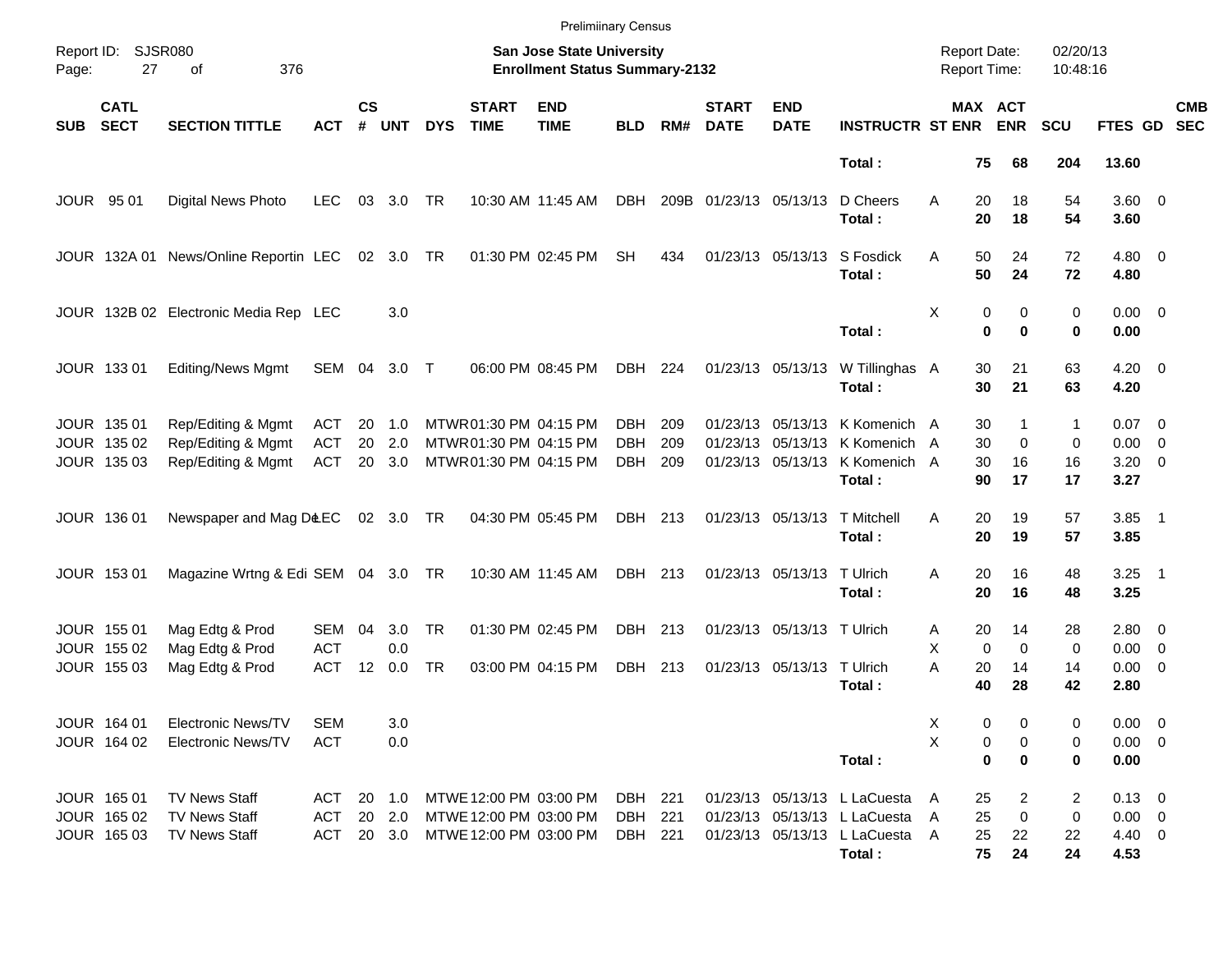|                                          |                                |            |                    |        |            |                             | <b>Prelimiinary Census</b>                                                |            |     |                             |                           |                                |   |                     |                       |                      |                     |                          |            |
|------------------------------------------|--------------------------------|------------|--------------------|--------|------------|-----------------------------|---------------------------------------------------------------------------|------------|-----|-----------------------------|---------------------------|--------------------------------|---|---------------------|-----------------------|----------------------|---------------------|--------------------------|------------|
| Report ID:<br>28<br>Page:                | SJSR080<br>376<br>оf           |            |                    |        |            |                             | <b>San Jose State University</b><br><b>Enrollment Status Summary-2132</b> |            |     |                             |                           |                                |   | <b>Report Date:</b> | <b>Report Time:</b>   | 02/20/13<br>10:48:16 |                     |                          |            |
| <b>CATL</b><br><b>SECT</b><br><b>SUB</b> | <b>SECTION TITTLE</b>          | <b>ACT</b> | $\mathsf{cs}$<br># | UNT    | <b>DYS</b> | <b>START</b><br><b>TIME</b> | <b>END</b><br><b>TIME</b>                                                 | <b>BLD</b> | RM# | <b>START</b><br><b>DATE</b> | <b>END</b><br><b>DATE</b> | <b>INSTRUCTR ST ENR</b>        |   |                     | MAX ACT<br><b>ENR</b> | <b>SCU</b>           | FTES GD SEC         |                          | <b>CMB</b> |
| JOUR 166 01                              | Audio/Video Stream             | <b>SEM</b> | 04                 | 3.0    | TR         |                             | 10:30 AM 11:45 AM                                                         | <b>DBH</b> | 226 |                             | 01/23/13 05/13/13 R Craig |                                | Α | 40                  | 16                    | 32                   | $3.20 \ 0$          |                          |            |
| JOUR 166 02                              | Audio/Video Stream             | <b>ACT</b> | 12                 | 0.0    | <b>TR</b>  |                             | 12:00 PM 01:15 PM                                                         | <b>DBH</b> | 226 |                             | 01/23/13 05/13/13         | R Craig<br>Total:              | A | 40<br>80            | 16<br>32              | 16<br>48             | $0.00 \t 0$<br>3.20 |                          |            |
| MCOM 6301                                | New Media                      | LEC        | 02                 | 3.0    | МW         |                             | 01:30 PM 02:45 PM                                                         | DBH.       | 226 |                             |                           | 01/23/13 05/13/13 D Cheers     | Α | 40                  | 24                    | 72                   | 4.80 0              |                          |            |
| MCOM 63 02                               | New Media                      | <b>LEC</b> | 02                 | 3.0    | МW         |                             | 03:00 PM 04:15 PM                                                         | <b>DBH</b> | 226 | 01/23/13                    |                           | 05/13/13 D Cheers              | A | 40                  | 17                    | 51                   | 3.40                | $\overline{\mathbf{0}}$  |            |
| MCOM 63 03                               | New Media                      | <b>LEC</b> | 02                 | 3.0    | МW         |                             | 04:30 PM 05:45 PM                                                         | <b>DBH</b> | 226 | 01/23/13                    |                           | 05/13/13 K Komenich            | A | 40                  | 33                    | 99                   | 6.60                | $\overline{\phantom{0}}$ |            |
| MCOM 63 04                               | New Media                      | <b>LEC</b> | 02                 | 3.0    | <b>TR</b>  |                             | 03:00 PM 04:15 PM                                                         | <b>DBH</b> | 226 |                             |                           | 01/23/13 05/13/13 D Cheers     | Α | 40                  | 17                    | 51                   | 3.40                | $\overline{\phantom{0}}$ |            |
| MCOM 63 05                               | New Media                      | LEC        |                    | 3.0    |            |                             |                                                                           |            |     |                             |                           |                                | X | 0                   | $\mathbf 0$           | 0                    | $0.00 \t 0$         |                          |            |
|                                          |                                |            |                    |        |            |                             |                                                                           |            |     |                             |                           | Total:                         |   | 160                 | 91                    | 273                  | 18.20               |                          |            |
| MCOM 70 01                               | Vis Comm Mod Media LEC         |            | 03                 | 3.0    | МW         |                             | 12:00 PM 01:15 PM                                                         | DBH        | 133 |                             |                           | 01/23/13 05/13/13 K Komenich   | A | 70                  | 27                    | 81                   | $5.40 \ 0$          |                          |            |
| MCOM 70 02                               | Vis Comm Mod Media LEC         |            |                    | 3.0    |            |                             |                                                                           |            |     |                             |                           |                                | х | 0                   | $\mathbf 0$           | 0                    | 0.00                | $\overline{\mathbf{0}}$  |            |
| <b>MCOM 7003</b>                         | Vis Comm Mod Media LEC         |            | 03                 | 3.0    | <b>TR</b>  |                             | 12:00 PM 01:15 PM                                                         | DBH 133    |     |                             |                           | 01/23/13 05/13/13 D Nichols    | A | 70                  | 62                    | 186                  | 12.40 0             |                          |            |
|                                          |                                |            |                    |        |            |                             |                                                                           |            |     |                             |                           | Total:                         |   | 140                 | 89                    | 267                  | 17.80               |                          |            |
| MCOM 72 01                               | Mcom & Society                 | LEC        | 02                 | 3.0    | TR         |                             | 01:30 PM 02:45 PM                                                         | DBH        | 225 |                             |                           | 01/23/13 05/13/13 D Nichols    | A | 30                  | 28                    | 84                   | 5.60 0              |                          |            |
| <b>MCOM 7203</b>                         | Mcom & Society                 | <b>LEC</b> |                    | 3.0    |            |                             |                                                                           |            |     |                             |                           |                                | Χ | $\mathbf 0$         | 0                     | 0                    | 0.00                | $\overline{\phantom{0}}$ |            |
| <b>MCOM 7204</b>                         | Mcom & Society                 | LEC        | 02                 | 3.0    | <b>TR</b>  |                             | 10:30 AM 11:45 AM                                                         | <b>DBH</b> | 133 |                             |                           | 01/23/13 05/13/13 D Nichols    | Α | 70                  | 51                    | 153                  | 10.20               | 0                        |            |
| MCOM 72 08                               | Mcom & Society                 | <b>LEC</b> | 02                 | 3.0    | MW         |                             | 10:30 AM 11:45 AM                                                         | DBH        | 133 |                             | 01/23/13 05/13/13 R Craig |                                | Α | 70                  | 66                    | 198                  | 13.20               | $\overline{\mathbf{0}}$  |            |
| <b>MCOM 7209</b>                         | Mcom & Society                 | <b>LEC</b> |                    | 3.0    |            |                             |                                                                           |            |     |                             |                           |                                | Χ | $\mathbf 0$         | $\mathbf 0$           | 0                    | 0.00                | $\overline{\phantom{0}}$ |            |
| MCOM 72 10                               | Mcom & Society                 | LEC        | 02                 | 3.0    | МW         |                             | 09:00 AM 10:15 AM                                                         | DBH 133    |     |                             | 01/23/13 05/13/13 M Cabot |                                | A | 70                  | 27                    | 81                   | 5.40                | $\overline{\phantom{0}}$ |            |
|                                          |                                |            |                    |        |            |                             |                                                                           |            |     |                             |                           | Total:                         |   | 240                 | 172                   | 516                  | 34.40               |                          |            |
|                                          | MCOM 100W 01 Wrtg Wkhp in Comm | SEM        | 04                 | 3.0    | МW         |                             | 01:30 PM 02:45 PM                                                         | DBH.       | 224 | 01/23/13                    |                           | 05/13/13 C Fernald             | A | 30                  | 24                    | 72                   | 4.80 0              |                          |            |
|                                          | MCOM 100W 02 Wrtg Wkhp in Comm | <b>SEM</b> | 04                 | 3.0    | МW         |                             | 03:00 PM 04:15 PM                                                         | <b>DBH</b> | 222 | 01/23/13                    |                           | 05/13/13 C Fernald             | A | 25                  | 19                    | 57                   | 3.80                | $\overline{\phantom{0}}$ |            |
|                                          | MCOM 100W 04 Wrtg Wkhp in Comm | <b>SEM</b> | 04                 | 3.0    | <b>TR</b>  |                             | 09:00 AM 10:15 AM                                                         | <b>DBH</b> | 222 |                             |                           | 01/23/13 05/13/13 D Nichols    | Α | 25                  | 25                    | 75                   | 5.00                | $\overline{\mathbf{0}}$  |            |
|                                          | MCOM 100W 07 Wrtg Wkhp in Comm | <b>SEM</b> |                    | 3.0    |            |                             |                                                                           |            |     |                             |                           |                                | Χ | $\mathbf 0$         | 0                     | 0                    | 0.00                | $\overline{\mathbf{0}}$  |            |
|                                          | MCOM 100W 08 Wrtg Wkhp in Comm | <b>SEM</b> | 04                 | 3.0    | <b>TR</b>  |                             | 03:00 PM 04:15 PM                                                         | DBH        | 224 |                             |                           | 01/23/13 05/13/13 R Nichols    | Α | 30                  | 22                    | 66                   | 4.40                | $\overline{\mathbf{0}}$  |            |
|                                          | MCOM 100W 09 Wrtg Wkhp in Comm | <b>SEM</b> |                    | 3.0    |            |                             |                                                                           |            |     |                             |                           |                                | Χ | 0                   | $\Omega$              | 0                    | 0.00                | $\overline{\phantom{0}}$ |            |
|                                          |                                |            |                    |        |            |                             |                                                                           |            |     |                             |                           | Total:                         |   | 110                 | 90                    | 270                  | 18.00               |                          |            |
| MCOM 101 01                              | Media Law & Ethics             | LEC        | 03                 | 3.0    | МW         |                             | 09:00 AM 10:15 AM                                                         | DBH 226    |     |                             |                           | 01/23/13 05/13/13 L Sokoloff   | A | 40                  | 37                    | 111                  | $7.40 \ 0$          |                          |            |
| MCOM 101 02                              | Media Law & Ethics             | LEC        |                    | 3.0    |            |                             |                                                                           |            |     |                             |                           |                                | X | 0                   | $\mathbf 0$           | 0                    | $0.00 \t 0$         |                          |            |
| MCOM 101 03                              | Media Law & Ethics             | LEC        |                    | 03 3.0 | <b>MW</b>  |                             | 12:00 PM 01:15 PM                                                         | DBH 225    |     |                             |                           | 01/23/13 05/13/13 D Tillinghas | Α | 30                  | 29                    | 87                   | 5.80 0              |                          |            |
| MCOM 101 07                              | Media Law & Ethics             | <b>LEC</b> |                    | 3.0    |            |                             |                                                                           |            |     |                             |                           |                                | Χ | $\mathbf 0$         | 0                     | 0                    | $0.00 \t 0$         |                          |            |
| MCOM 101 08                              | Media Law & Ethics             | LEC        | 03                 | 3.0    | W          |                             | 06:00 PM 08:45 PM                                                         | DBH 226    |     |                             |                           | 01/23/13 05/13/13 D Tillinghas | A | 40                  | 18                    | 54                   | 3.60 0              |                          |            |
|                                          |                                |            |                    |        |            |                             |                                                                           |            |     |                             |                           | Total:                         |   | 110                 | 84                    | 252                  | 16.80               |                          |            |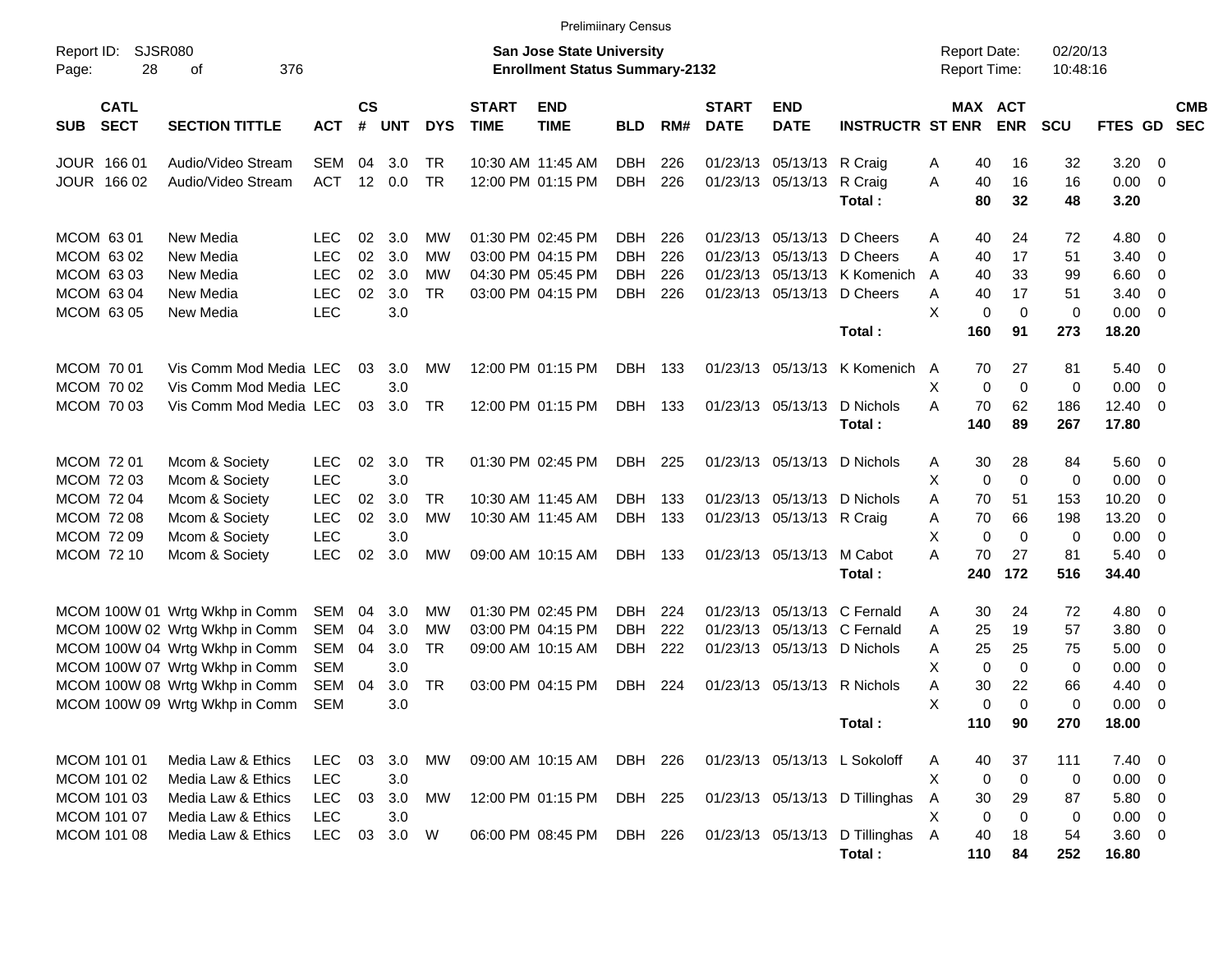|                                           |                                                                      |                                        |                    |                   |                                        |                             | <b>Prelimiinary Census</b>                                         |            |     |                             |                                                                                        |                                            |                                            |                                                    |                      |                                                   |                          |            |
|-------------------------------------------|----------------------------------------------------------------------|----------------------------------------|--------------------|-------------------|----------------------------------------|-----------------------------|--------------------------------------------------------------------|------------|-----|-----------------------------|----------------------------------------------------------------------------------------|--------------------------------------------|--------------------------------------------|----------------------------------------------------|----------------------|---------------------------------------------------|--------------------------|------------|
| Report ID: SJSR080<br>29<br>Page:         | 376<br>of                                                            |                                        |                    |                   |                                        |                             | San Jose State University<br><b>Enrollment Status Summary-2132</b> |            |     |                             |                                                                                        |                                            | <b>Report Date:</b><br><b>Report Time:</b> |                                                    | 02/20/13<br>10:48:16 |                                                   |                          |            |
| <b>CATL</b><br><b>SECT</b><br>SUB         | <b>SECTION TITTLE</b>                                                | <b>ACT</b>                             | $\mathsf{cs}$<br># | <b>UNT</b>        | <b>DYS</b>                             | <b>START</b><br><b>TIME</b> | <b>END</b><br><b>TIME</b>                                          | <b>BLD</b> | RM# | <b>START</b><br><b>DATE</b> | <b>END</b><br><b>DATE</b>                                                              | <b>INSTRUCTR ST ENR</b>                    |                                            | MAX ACT<br><b>ENR</b>                              | <b>SCU</b>           | FTES GD SEC                                       |                          | <b>CMB</b> |
| MCOM 104 02                               | Mass Comm Research SEM 04 3.0                                        |                                        |                    |                   | TR                                     |                             | 04:30 PM 05:45 PM                                                  | DBH        | 224 |                             | 01/23/13 05/13/13                                                                      | W Tillinghas A<br>Total:                   |                                            | 30<br>28<br>30<br>28                               | 84<br>84             | 5.60 0<br>5.60                                    |                          |            |
| MCOM 106 01<br>MCOM 106 02                | Global Mass Comm<br>Global Mass Comm                                 | <b>LEC</b><br><b>LEC</b>               | 02                 | 3.0<br>3.0        | MW                                     |                             | 03:00 PM 04:15 PM                                                  | DBH        | 202 |                             | 01/23/13 05/13/13                                                                      | D Tillinghas<br>Total:                     | Х<br>A<br>30<br>30                         | $\mathbf 0$<br>0<br>15<br>15                       | 0<br>45<br>45        | $0.00 \t 0$<br>$3.00 \ 0$<br>3.00                 |                          |            |
| MCOM 111 01                               | Internship                                                           | SEM 06 3.0                             |                    |                   | <b>TBA</b>                             |                             |                                                                    |            |     |                             | 01/23/13 05/13/13                                                                      | M Cabot<br>Total:                          | 100<br>A<br>100                            | 58<br>58                                           | 174<br>174           | 11.60 0<br>11.60                                  |                          |            |
| MCOM 139 01                               | Specialized Wrtg                                                     | SEM 04                                 |                    | 3.0               | W                                      |                             | 06:00 PM 08:45 PM                                                  | DBH        | 133 |                             | 01/23/13 05/13/13                                                                      | M Brito<br>Total:                          | A                                          | 50<br>34<br>50<br>34                               | 102<br>102           | $6.80$ 0<br>6.80                                  |                          |            |
| MCOM 180 01<br>MCOM 180 02<br>MCOM 180 03 | <b>Indiv Studies</b><br><b>Indiv Studies</b><br><b>Indiv Studies</b> | <b>SUP</b><br><b>SUP</b><br><b>SUP</b> | 36<br>36<br>36     | 1.0<br>2.0<br>3.0 | <b>TBA</b><br><b>TBA</b><br><b>TBA</b> |                             |                                                                    |            |     |                             | 01/23/13 05/13/13 R Rucker<br>01/23/13 05/13/13 R Rucker<br>01/23/13 05/13/13 R Rucker | Total:                                     | A<br>40<br>Α<br>A<br>40<br>120             | 38<br>40<br>$\overline{c}$<br>15<br>55             | 38<br>4<br>45<br>87  | $2.53$ 0<br>$0.30$ 1<br>3.05<br>5.88              | $\overline{\phantom{1}}$ |            |
| MCOM 181A 01                              | Special Topic: Prof                                                  | <b>SEM</b>                             |                    | 1.0               |                                        |                             |                                                                    |            |     |                             |                                                                                        | Total:                                     | х                                          | 0<br>0<br>$\bf{0}$<br>0                            | 0<br>0               | $0.00 \t 0$<br>0.00                               |                          |            |
| MCOM 192 10<br>MCOM 192 20<br>MCOM 192 30 | Int'l Program Studie<br>Int'l Program Studie<br>Int'l Program Studie | <b>LEC</b><br><b>LEC</b><br><b>LEC</b> |                    | 1.0<br>2.0<br>3.0 |                                        |                             |                                                                    |            |     |                             |                                                                                        | Total:                                     | X<br>Χ<br>X                                | 0<br>0<br>0<br>0<br>0<br>0<br>$\bf{0}$<br>$\bf{0}$ | 0<br>0<br>0<br>0     | $0.00 \t 0$<br>$0.00 \t 0$<br>$0.00 \t 0$<br>0.00 |                          |            |
|                                           | MCOM 199B 01 Ad & PR Agency II                                       | LAB                                    | 15                 | 3.0               |                                        | MTWR03:00 PM 04:15 PM       |                                                                    | DBH        | 225 |                             | 01/23/13 05/13/13                                                                      | C Disalvo<br>Total:                        | 30<br>Α<br>30                              | 25<br>25                                           | 75<br>75             | $5.00 \t 0$<br>5.00                               |                          |            |
| MCOM 260 01                               | Strategic Comm                                                       | <b>LEC</b>                             |                    | 03 3.0 T          |                                        |                             | 06:00 PM 08:45 PM                                                  | DBH        | 226 |                             |                                                                                        | 01/23/13 05/13/13 J Delacruz<br>Total:     | Α                                          | 30<br>9<br>30<br>9                                 | 27<br>27             | $2.15$ 7<br>2.15                                  |                          |            |
| MCOM 270 01                               | Comm Law & Policy SEM 05 3.0 M                                       |                                        |                    |                   |                                        |                             | 06:00 PM 08:45 PM                                                  | DBH 107    |     |                             |                                                                                        | 01/23/13 05/13/13 D Tillinghas A<br>Total: |                                            | 17<br>20<br>17<br>20                               | 51<br>51             | 4.20 16<br>4.20                                   |                          |            |
| MCOM 285 01                               | New Media TechnologySEM 05 3.0 R                                     |                                        |                    |                   |                                        |                             | 06:00 PM 08:45 PM                                                  | DBH 226    |     |                             | 01/23/13 05/13/13                                                                      | K Komenich A<br>Total:                     |                                            | 13<br>30<br>30<br>13                               | 39<br>39             | 3.25 13<br>3.25                                   |                          |            |
| MCOM 295 01                               | Mass Comm Research SEM 05 3.0 W                                      |                                        |                    |                   |                                        |                             | 06:00 PM 08:45 PM DBH 107                                          |            |     |                             |                                                                                        | 01/23/13 05/13/13 W Tillinghas A           |                                            | 15<br>20                                           | 45                   | 3.75 15                                           |                          |            |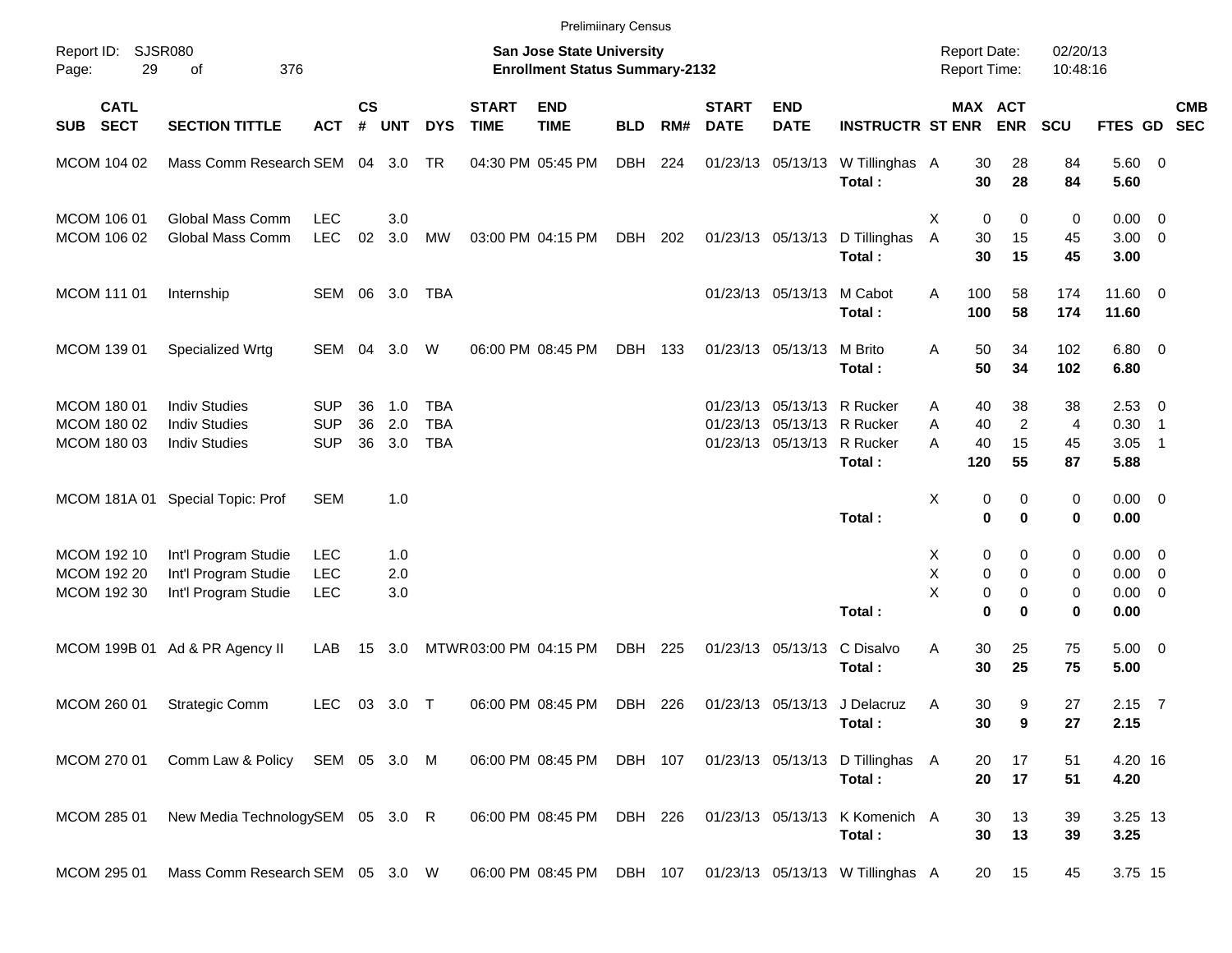|            | <b>Prelimiinary Census</b><br>SJSR080<br><b>Report Date:</b><br>02/20/13<br>Report ID:<br><b>San Jose State University</b> |                                 |            |                    |            |              |                             |                                       |            |     |                             |                                                  |                             |   |                     |                       |                          |                            |                          |
|------------|----------------------------------------------------------------------------------------------------------------------------|---------------------------------|------------|--------------------|------------|--------------|-----------------------------|---------------------------------------|------------|-----|-----------------------------|--------------------------------------------------|-----------------------------|---|---------------------|-----------------------|--------------------------|----------------------------|--------------------------|
| Page:      | 30                                                                                                                         | 376<br>of                       |            |                    |            |              |                             | <b>Enrollment Status Summary-2132</b> |            |     |                             |                                                  |                             |   | Report Time:        |                       | 10:48:16                 |                            |                          |
| <b>SUB</b> | <b>CATL</b><br><b>SECT</b>                                                                                                 | <b>SECTION TITTLE</b>           | <b>ACT</b> | $\mathsf{cs}$<br># | <b>UNT</b> | <b>DYS</b>   | <b>START</b><br><b>TIME</b> | <b>END</b><br><b>TIME</b>             | <b>BLD</b> | RM# | <b>START</b><br><b>DATE</b> | <b>END</b><br><b>DATE</b>                        | <b>INSTRUCTR ST ENR</b>     |   |                     | MAX ACT<br><b>ENR</b> | <b>SCU</b>               | <b>FTES GD</b>             | <b>CMB</b><br><b>SEC</b> |
|            |                                                                                                                            |                                 |            |                    |            |              |                             |                                       |            |     |                             |                                                  | Total:                      |   | 20                  | 15                    | 45                       | 3.75                       |                          |
|            | MCOM 298 01                                                                                                                | SP Studies M C                  | <b>SUP</b> | 25                 | 3.0        | <b>TBA</b>   |                             |                                       |            |     |                             |                                                  | 01/23/13 05/13/13 S Fosdick | Α | 25                  | 5                     | 15                       | 1.25                       | -5                       |
|            | MCOM 298 02                                                                                                                | SP Studies M C                  | <b>SUP</b> | 25                 | 6.0        | <b>TBA</b>   |                             |                                       |            |     |                             |                                                  | 01/23/13 05/13/13 S Fosdick | A | 25                  | $\mathbf 0$           | $\mathbf 0$              | 0.00                       | - 0                      |
|            |                                                                                                                            |                                 |            |                    |            |              |                             |                                       |            |     |                             |                                                  | Total:                      |   | 50                  | 5                     | 15                       | 1.25                       |                          |
|            | MCOM 299 01                                                                                                                | <b>Mass Comm Thesis</b>         | <b>SUP</b> | 25                 | 3.0        | <b>TBA</b>   |                             |                                       |            |     |                             |                                                  | 01/23/13 05/13/13 S Fosdick | Α | 25                  | 0                     | 0                        | 0.00                       | - 0                      |
|            | MCOM 299 02                                                                                                                | <b>Mass Comm Thesis</b>         | <b>SUP</b> | 25                 | 6.0        | <b>TBA</b>   |                             |                                       |            |     | 01/23/13 05/13/13           |                                                  |                             | A | 25                  | $\mathbf 0$           | 0                        | 0.00                       | - 0                      |
|            |                                                                                                                            |                                 |            |                    |            |              |                             |                                       |            |     |                             |                                                  | Total:                      |   | 50                  | $\bf{0}$              | $\bf{0}$                 | 0.00                       |                          |
| <b>PR</b>  | 99 01                                                                                                                      | Contempory PR                   | <b>SEM</b> |                    | 3.0        |              |                             |                                       |            |     |                             |                                                  |                             | Х | 0                   | 0                     | 0                        | 0.00                       | - 0                      |
| <b>PR</b>  | 99 04                                                                                                                      | Contempory PR                   | <b>SEM</b> |                    | 3.0        |              |                             |                                       |            |     |                             |                                                  |                             | X | $\mathbf 0$         | $\mathbf 0$           | 0                        | 0.00                       | - 0                      |
| PR.        | 99 05                                                                                                                      | Contempory PR                   | SEM        | 04                 | 3.0        | <b>TR</b>    |                             | 03:00 PM 04:15 PM                     | DBH 133    |     |                             | 01/23/13 05/13/13                                | M Cabot                     | A | 70                  | 35                    | 105                      | 7.00                       | $\overline{0}$           |
|            |                                                                                                                            |                                 |            |                    |            |              |                             |                                       |            |     |                             |                                                  | Total:                      |   | 70                  | 35                    | 105                      | 7.00                       |                          |
| <b>PR</b>  | 190 01                                                                                                                     | Media Writing                   | <b>SEM</b> | 04                 | 3.0        | <b>MW</b>    |                             | 10:30 AM 11:44 AM                     | DBH        | 222 |                             | 01/23/13 05/13/13                                | C Disalvo                   | A | 25                  | 26                    | 78                       | 5.20                       | - 0                      |
| PR.        | 190 02                                                                                                                     | Media Writing                   | <b>SEM</b> | 04                 | 3.0        | <b>TR</b>    |                             | 10:30 AM 11:45 AM                     | DBH        | 222 |                             | 01/23/13 05/13/13                                | K Martinelli                | A | 25                  | 29                    | 87                       | 5.80                       | - 0                      |
|            |                                                                                                                            |                                 |            |                    |            |              |                             |                                       |            |     |                             |                                                  | Total:                      |   | 50                  | 55                    | 165                      | 11.00                      |                          |
| <b>PR</b>  | 191 01                                                                                                                     | <b>Strategic Writing</b>        | <b>SEM</b> | 04                 | 3.0        | TR.          |                             | 01:30 PM 02:45 PM                     | DBH        | 222 |                             | 01/23/13 05/13/13                                | K Martinelli                | A | 25                  | 26                    | 78                       | 5.20                       | - 0                      |
| PR.        | 191 02                                                                                                                     | <b>Strategic Writing</b>        | <b>SEM</b> | 04                 | 3.0        | $\mathsf{T}$ |                             | 06:00 PM 08:45 PM                     | DBH        | 222 |                             | 01/23/13 05/13/13                                | M Cabot                     | A | 25                  | 27                    | 81                       | 5.40                       | - 0                      |
|            |                                                                                                                            |                                 |            |                    |            |              |                             |                                       |            |     |                             |                                                  | Total:                      |   | 50                  | 53                    | 159                      | 10.60                      |                          |
| <b>PR</b>  | 192 01                                                                                                                     | <b>Case Studies</b>             | SEM        | 04                 | 3.0        | МW           |                             | 10:30 AM 11:45 AM                     | DBH        | 202 |                             | 01/23/13 05/13/13                                | K Martinelli                | A | 30                  | 32                    | 96                       | 6.40                       | - 0                      |
| <b>PR</b>  | 192 02                                                                                                                     | <b>Case Studies</b>             | <b>SEM</b> |                    | 3.0        |              |                             |                                       |            |     |                             |                                                  |                             | X | $\mathbf 0$         | $\Omega$              | 0                        | 0.00                       | - 0                      |
| <b>PR</b>  | 192 03                                                                                                                     | <b>Case Studies</b>             | <b>SEM</b> | 04                 | 3.0        | <b>MW</b>    |                             | 01:30 PM 02:45 PM                     | DBH        | 222 |                             | 01/23/13 05/13/13                                | K Martinelli                | A | 30                  | 30                    | 90                       | 6.00                       | - 0                      |
|            |                                                                                                                            |                                 |            |                    |            |              |                             |                                       |            |     |                             |                                                  | Total:                      |   | 60                  | 62                    | 186                      | 12.40                      |                          |
| <b>PR</b>  | 193 01                                                                                                                     | Special Event Manage SEM 04 3.0 |            |                    |            | МW           |                             | 01:30 PM 02:45 PM                     | DBH        | 202 |                             | 01/23/13 05/13/13                                | C Disalvo                   | A | 30                  | 24                    | 72                       | 4.80                       | - 0                      |
|            |                                                                                                                            |                                 |            |                    |            |              |                             |                                       |            |     |                             |                                                  | Total:                      |   | 30                  | 24                    | 72                       | 4.80                       |                          |
| PR.        | 199 01                                                                                                                     | Campaign Mgmt                   | <b>SEM</b> |                    | 3.0        |              |                             |                                       |            |     |                             |                                                  |                             | Χ | 0                   | 0                     | 0                        | 0.00                       | - 0                      |
| <b>PR</b>  | 199 02                                                                                                                     | Campaign Mgmt                   | SEM        | 05                 | 3.0        | MW           |                             | 04:30 PM 05:45 PM                     | DBH 222    |     |                             | 01/23/13 05/13/13                                | C Disalvo                   | A | 25                  | 28                    | 84                       | 5.60                       | - 0                      |
|            |                                                                                                                            |                                 |            |                    |            |              |                             |                                       |            |     |                             |                                                  | Total:                      |   | 25                  | 28                    | 84                       | 5.60                       |                          |
|            | Department :                                                                                                               | Journalism & Mass Communication |            |                    |            |              |                             |                                       |            |     |                             | <b>Lower Division:</b><br><b>Upper Division:</b> | <b>Department Total:</b>    |   | 2445<br>775<br>1470 | 1599<br>543           | 4547<br>1629<br>997 2741 | 311.28<br>108.60<br>188.08 |                          |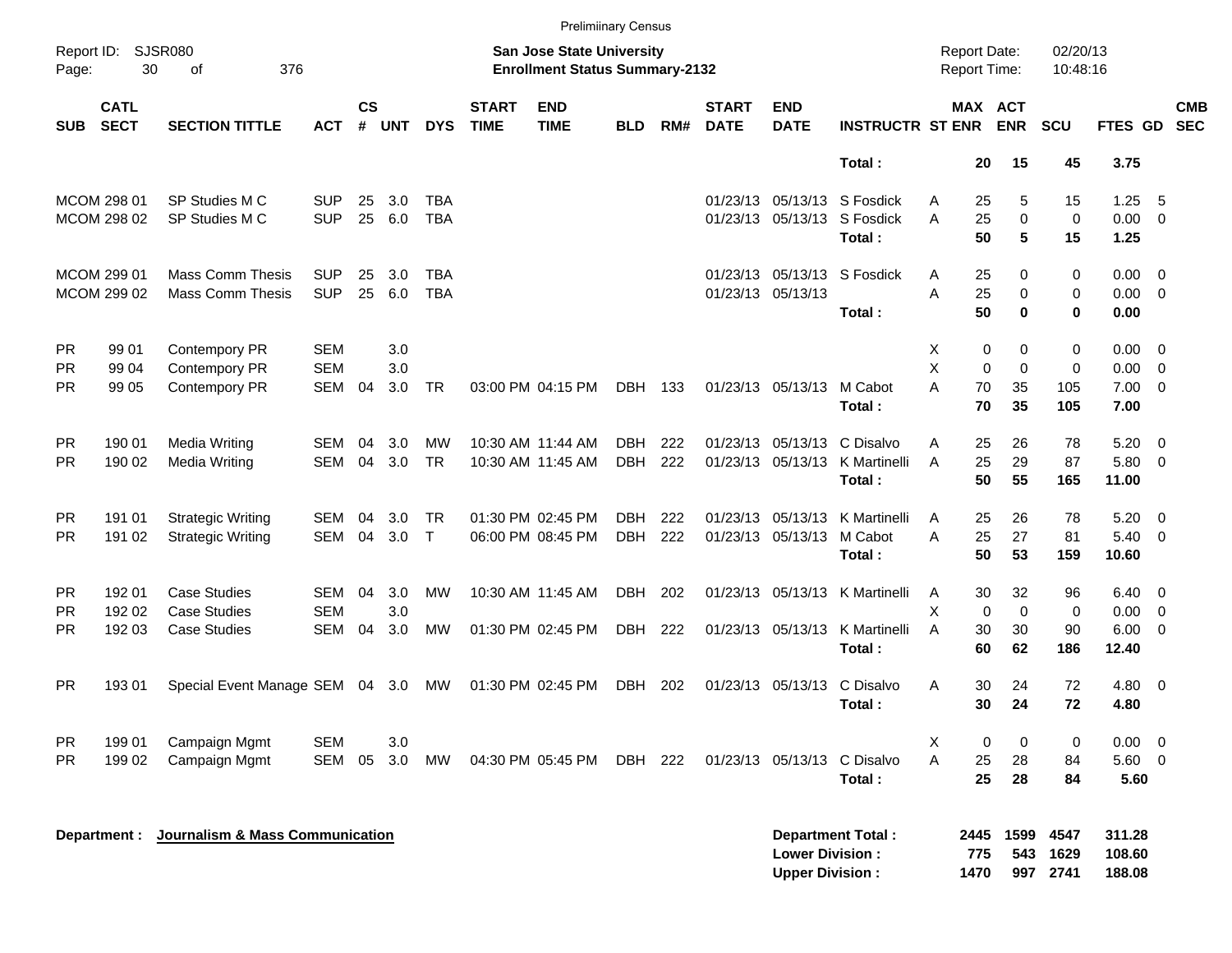|                             |                            |    |    |                       |            |         |            |            |                             |                    | <b>Prelimiinary Census</b>                                                |     |                             |                           |                         |                                     |            |                      |             |            |
|-----------------------------|----------------------------|----|----|-----------------------|------------|---------|------------|------------|-----------------------------|--------------------|---------------------------------------------------------------------------|-----|-----------------------------|---------------------------|-------------------------|-------------------------------------|------------|----------------------|-------------|------------|
| Report ID: SJSR080<br>Page: |                            | 31 | of |                       | 376        |         |            |            |                             |                    | <b>San Jose State University</b><br><b>Enrollment Status Summary-2132</b> |     |                             |                           |                         | <b>Report Date:</b><br>Report Time: |            | 02/20/13<br>10:48:16 |             |            |
| <b>SUB</b>                  | <b>CATL</b><br><b>SECT</b> |    |    | <b>SECTION TITTLE</b> | <b>ACT</b> | CS<br># | <b>UNT</b> | <b>DYS</b> | <b>START</b><br><b>TIME</b> | <b>END</b><br>TIME | <b>BLD</b>                                                                | RM# | <b>START</b><br><b>DATE</b> | <b>END</b><br><b>DATE</b> | <b>INSTRUCTR ST ENR</b> | MAX ACT                             | <b>ENR</b> | <b>SCU</b>           | FTES GD SEC | <b>CMB</b> |

**Graduate Division : 200 59 177 14.60**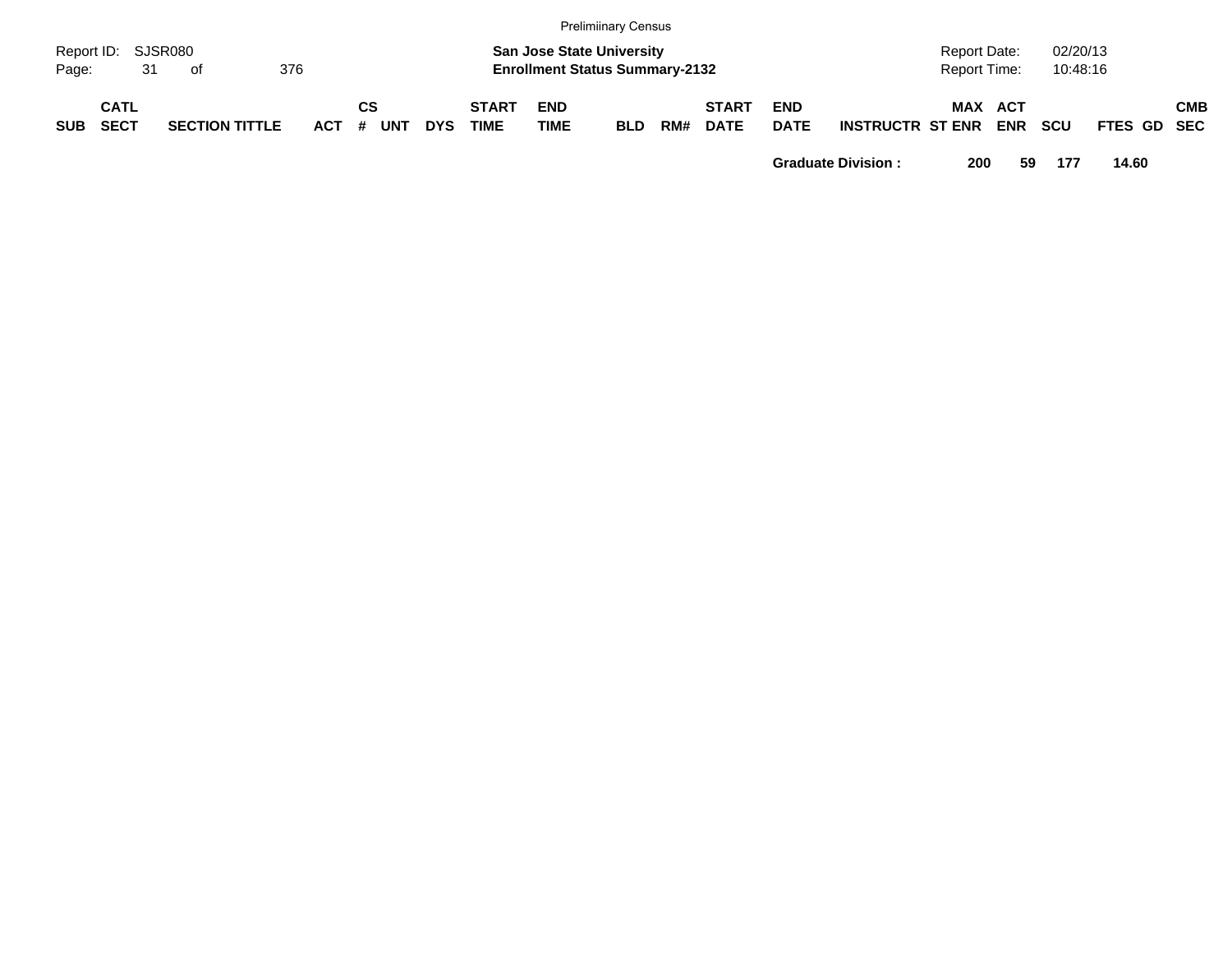|                     |                            |                                    |                |                |     |               |                             | <b>Prelimiinary Census</b>                                         |                 |     |                             |                            |                                  |                                     |                         |                      |                       |                          |                          |
|---------------------|----------------------------|------------------------------------|----------------|----------------|-----|---------------|-----------------------------|--------------------------------------------------------------------|-----------------|-----|-----------------------------|----------------------------|----------------------------------|-------------------------------------|-------------------------|----------------------|-----------------------|--------------------------|--------------------------|
| Report ID:<br>Page: | 32                         | SJSR080<br>376<br>οf               |                |                |     |               |                             | San Jose State University<br><b>Enrollment Status Summary-2132</b> |                 |     |                             |                            |                                  | <b>Report Date:</b><br>Report Time: |                         | 02/20/13<br>10:48:16 |                       |                          |                          |
| <b>SUB</b>          | <b>CATL</b><br><b>SECT</b> | <b>SECTION TITTLE</b>              | <b>ACT</b>     | <b>CS</b><br># | UNT | <b>DYS</b>    | <b>START</b><br><b>TIME</b> | <b>END</b><br><b>TIME</b>                                          | <b>BLD</b>      | RM# | <b>START</b><br><b>DATE</b> | <b>END</b><br><b>DATE</b>  | <b>INSTRUCTR ST ENR</b>          |                                     | MAX ACT<br><b>ENR</b>   | <b>SCU</b>           | FTES GD               |                          | <b>CMB</b><br><b>SEC</b> |
| <b>College</b>      |                            | <b>Applied Sciences &amp; Arts</b> |                |                |     |               |                             |                                                                    |                 |     |                             |                            |                                  |                                     |                         |                      |                       |                          |                          |
|                     | Department :               | <b>Justice Studies</b>             |                |                |     |               |                             |                                                                    |                 |     |                             |                            |                                  |                                     |                         |                      |                       |                          |                          |
| FS                  | 162 01                     | <b>FS Applications</b>             | SEM            | 04             | 3.0 | <b>TR</b>     |                             | 01:30 PM 02:20 PM                                                  | <b>SH</b>       | 347 |                             | 01/23/13 05/13/13 M Juno   |                                  | A                                   | 45<br>35                | 70                   | $7.00 \t 0$           |                          |                          |
| FS                  | 162 02                     | <b>FS Applications</b>             | <b>ACT</b>     |                | 0.0 |               |                             |                                                                    |                 |     |                             |                            |                                  | X                                   | $\Omega$<br>$\mathbf 0$ | $\mathbf 0$          | 0.00                  | $\overline{\phantom{0}}$ |                          |
| FS                  | 162 03                     | <b>FS Applications</b>             | <b>ACT</b>     | 07             | 0.0 | $\mathsf{T}$  |                             | 03:30 PM 05:30 PM                                                  | <b>BBC</b>      | 021 |                             | 01/23/13 05/13/13          | M Juno<br>Total:                 | A                                   | 45<br>35<br>90<br>70    | 35<br>105            | $0.00 \t 0$<br>7.00   |                          |                          |
| FS                  | 16303                      | Fingerprint Sci                    | SEM            | 05             | 3.0 | <b>TR</b>     |                             | 02:30 PM 03:20 PM                                                  | <b>SH</b>       | 347 |                             | 01/23/13 05/13/13 M Juno   |                                  | A                                   | 45<br>36                | 72                   | $7.20 \t 0$           |                          |                          |
| FS                  | 163 04                     | Fingerprint Sci                    | <b>ACT</b>     |                | 0.0 |               |                             |                                                                    |                 |     |                             |                            |                                  | X                                   | $\Omega$<br>$\mathbf 0$ | $\mathbf 0$          | $0.00 \t 0$           |                          |                          |
| FS                  | 163 05                     | Fingerprint Sci                    | <b>ACT</b>     | 07             | 0.0 | R             |                             | 03:30 PM 05:30 PM                                                  | <b>CL</b>       | 303 |                             | 01/23/13 05/13/13          | M Juno<br>Total:                 | A                                   | 36<br>45<br>90<br>72    | 36<br>108            | $0.00 \t 0$<br>7.20   |                          |                          |
| <b>FS</b>           | 169 01                     | <b>FS Senior Seminar</b>           | <b>SEM</b>     | 05             | 3.0 | W             |                             | 03:00 PM 05:45 PM                                                  | <b>SPXC 211</b> |     |                             | 01/23/13 05/13/13          | S Lee<br>Total:                  | A                                   | 25<br>17<br>25<br>17    | 51<br>51             | $3.40 \ 0$<br>3.40    |                          |                          |
|                     |                            |                                    |                |                |     |               |                             |                                                                    |                 |     |                             |                            |                                  |                                     |                         |                      |                       |                          |                          |
| JS.                 | 10 01                      | Intro Just Stud                    | <b>LEC</b>     | 01             | 3.0 | МW            |                             | 01:30 PM 02:45 PM                                                  | <b>SH</b>       | 100 |                             | 01/23/13 05/13/13          | D Dexheimer A<br>Total:          | 120                                 | 120 111<br>111          | 333<br>333           | $22.20 \t 0$<br>22.20 |                          |                          |
| JS.                 | 25 01                      | Intro HR & Justice                 | <b>LEC</b>     | 02             | 3.0 | MW            |                             | 09:00 AM 10:15 AM                                                  | <b>BBC</b>      | 102 |                             | 01/23/13 05/13/13          | W Armaline<br>Total:             | A                                   | 60<br>54<br>60<br>54    | 162<br>162           | 10.80 0<br>10.80      |                          |                          |
| JS                  |                            | 100W 01 Writing Workshop           | SEM            | 04             | 3.0 | <b>TBA</b>    |                             |                                                                    |                 |     |                             | 01/23/13 05/13/13 J Lee    |                                  | A                                   | 25<br>16                | 48                   | $3.20 \ 0$            |                          |                          |
| JS.                 |                            | 100W 02 Writing Workshop           | <b>SEM</b>     |                | 3.0 |               |                             |                                                                    |                 |     |                             |                            |                                  | X                                   | $\Omega$<br>$\mathbf 0$ | 0                    | $0.00 \t 0$           |                          |                          |
| JS.                 |                            | 100W 03 Writing Workshop           | <b>SEM</b>     | 04             | 3.0 | <b>MW</b>     |                             | 09:00 AM 10:15 AM                                                  | <b>SPXC 211</b> |     |                             |                            | 01/23/13 05/13/13 D Dreyfuss     | A                                   | 23<br>25                | 69                   | 4.60                  | - 0                      |                          |
| JS.                 |                            | 100W 04 Writing Workshop           | <b>SEM</b>     | 04             | 3.0 | MW            |                             | 03:00 PM 04:15 PM                                                  | <b>BBC</b>      | 126 |                             | 01/23/13 05/13/13 S Rivera |                                  | A                                   | 25<br>21                | 63                   | 4.20                  | $\overline{0}$           |                          |
| <b>JS</b>           |                            | 100W 05 Writing Workshop           | <b>SEM</b>     | 04             | 3.0 | <b>TR</b>     |                             | 09:00 AM 10:15 AM                                                  | <b>SPXC 211</b> |     |                             |                            | 01/23/13 05/13/13 H Peterson     | A                                   | 25<br>26                | 78                   | 5.20                  | - 0                      |                          |
| JS.                 |                            | 100W 06 Writing Workshop           | <b>SEM</b>     |                | 3.0 |               |                             |                                                                    |                 |     |                             |                            |                                  | X                                   | $\Omega$<br>$\Omega$    | 0                    | 0.00                  | $\overline{\mathbf{0}}$  |                          |
| JS.                 |                            | 100W 07 Writing Workshop           | <b>SEM</b>     | 04             | 3.0 | $\mathsf{T}$  |                             | 05:30 PM 08:15 PM                                                  | <b>SPXC 211</b> |     |                             | 01/23/13 05/13/13 M Juno   | Total:                           | A<br>125                            | 25<br>25<br>111         | 75<br>333            | $5.00 \t 0$<br>22.20  |                          |                          |
| JS                  | 101 01                     | <b>Critical Issues</b>             |                |                |     | LEC 01 3.0 MW |                             | 01:30 PM 02:45 PM MH 523                                           |                 |     |                             | 01/23/13 05/13/13 E Adams  |                                  | Α                                   | 42<br>45                | 126                  | 8.40 0                |                          |                          |
| JS                  | 101 02                     | <b>Critical Issues</b>             | LEC 01 3.0 TBA |                |     |               |                             |                                                                    |                 |     |                             | 01/23/13 05/13/13 S Kil    |                                  | A                                   | 45<br>28                | 84                   | $5.60$ 0              |                          |                          |
|                     |                            |                                    |                |                |     |               |                             |                                                                    |                 |     |                             |                            | Total:                           |                                     | 90<br>70                | 210                  | 14.00                 |                          |                          |
| <b>JS</b>           | 102 01                     | Police and Society                 |                |                |     | LEC 02 3.0 TR |                             | 01:30 PM 02:45 PM MH                                               |                 | 520 |                             |                            | 01/23/13 05/13/13 C Vera Sanch A |                                     | 60<br>55                | 165                  | 11.00 0               |                          |                          |
|                     |                            |                                    |                |                |     |               |                             |                                                                    |                 |     |                             |                            | Total:                           |                                     | 60<br>55                | 165                  | 11.00                 |                          |                          |
| JS                  | 114 01                     | Research Methods                   | LEC            |                |     | 02 3.0 TBA    |                             |                                                                    |                 |     |                             | 01/23/13 05/13/13 J Lee    |                                  | A                                   | 30<br>27                | 81                   | $5.40\ 0$             |                          |                          |
| JS                  | 114 02                     | <b>Research Methods</b>            | <b>LEC</b>     |                | 3.0 |               |                             |                                                                    |                 |     |                             |                            |                                  | X                                   | $\mathbf 0$<br>0        | 0                    | $0.00 \t 0$           |                          |                          |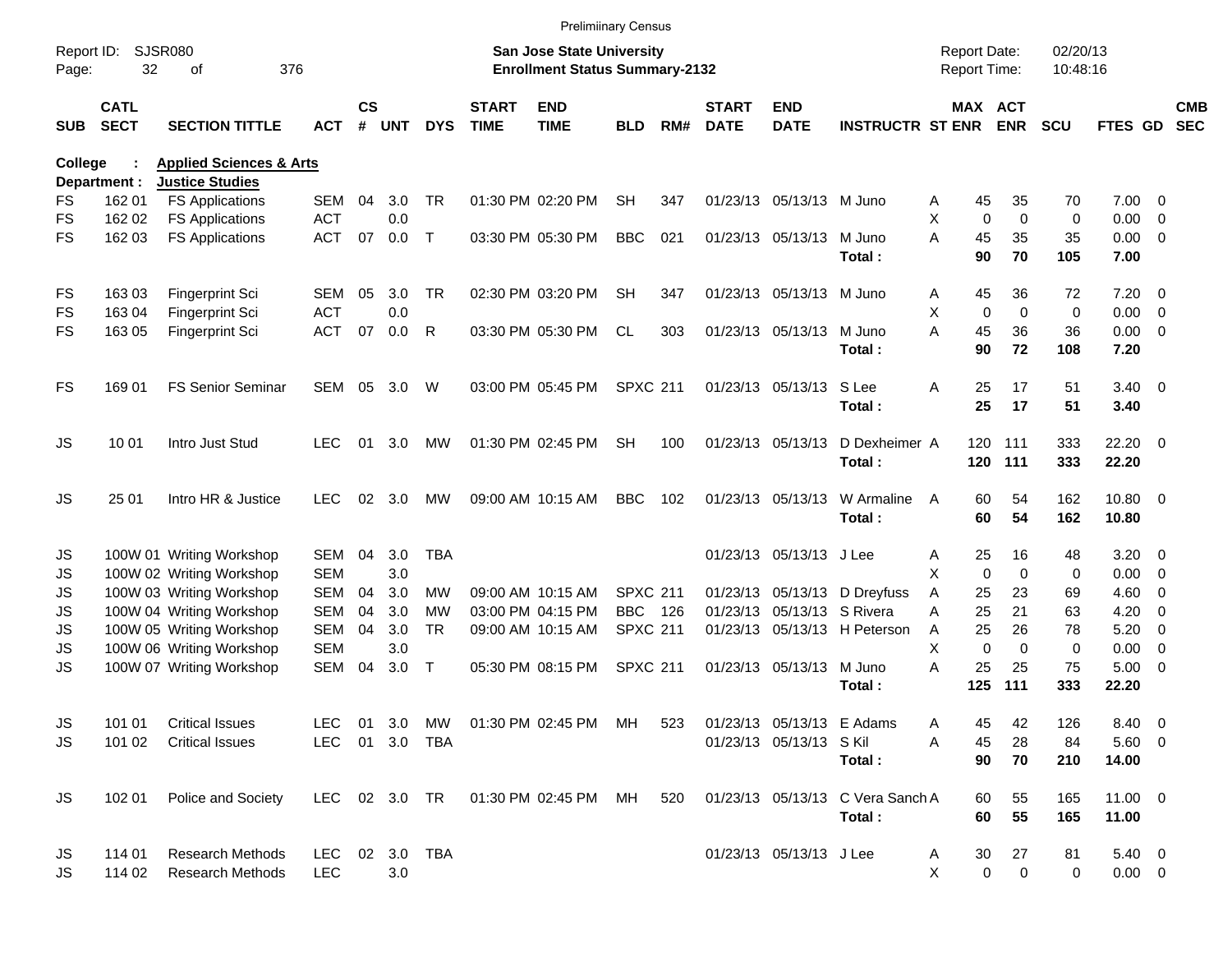| Report ID:<br>Page:  | 33                                   | SJSR080<br>376<br>οf                                                                                         |                          |                    |                                        |                       |                             | <b>San Jose State University</b><br><b>Enrollment Status Summary-2132</b> |                 |            |                             |                            |                                                                                            | <b>Report Date:</b><br><b>Report Time:</b>     |                            | 02/20/13<br>10:48:16                   |                                                 |                                                                                 |                          |
|----------------------|--------------------------------------|--------------------------------------------------------------------------------------------------------------|--------------------------|--------------------|----------------------------------------|-----------------------|-----------------------------|---------------------------------------------------------------------------|-----------------|------------|-----------------------------|----------------------------|--------------------------------------------------------------------------------------------|------------------------------------------------|----------------------------|----------------------------------------|-------------------------------------------------|---------------------------------------------------------------------------------|--------------------------|
| <b>SUB</b>           | <b>CATL</b><br><b>SECT</b>           | <b>SECTION TITTLE</b>                                                                                        | <b>ACT</b>               | $\mathsf{cs}$<br># | <b>UNT</b>                             | <b>DYS</b>            | <b>START</b><br><b>TIME</b> | <b>END</b><br><b>TIME</b>                                                 | <b>BLD</b>      | RM#        | <b>START</b><br><b>DATE</b> | <b>END</b><br><b>DATE</b>  | <b>INSTRUCTR ST ENR</b>                                                                    | MAX ACT                                        | <b>ENR</b>                 | <b>SCU</b>                             | <b>FTES GD</b>                                  |                                                                                 | <b>CMB</b><br><b>SEC</b> |
| JS                   | 114 03                               | <b>Research Methods</b>                                                                                      | <b>LEC</b>               |                    | 02 3.0                                 | TR                    |                             | 09:00 AM 10:15 AM                                                         | <b>ENG</b>      | 401        |                             | 01/23/13 05/13/13 D Harris | Total:                                                                                     | Α<br>30<br>60                                  | 32<br>59                   | 96<br>177                              | $6.40 \quad 0$<br>11.80                         |                                                                                 |                          |
| JS                   | 122 01                               | Drugs & Society                                                                                              | <b>LEC</b>               | 01                 | 3.0                                    | МW                    |                             | 10:30 AM 11:45 AM                                                         | <b>SPXC 068</b> |            |                             | 01/23/13 05/13/13          | D Shannon<br>Total:                                                                        | A<br>45<br>45                                  | 49<br>49                   | 147<br>147                             | 9.80 0<br>9.80                                  |                                                                                 |                          |
| JS                   | 123 01                               | <b>Terrorism &amp; Security</b>                                                                              | LEC                      | 02                 | 3.0                                    | W                     |                             | 03:00 PM 05:45 PM                                                         | <b>BBC</b>      | 106        |                             | 01/23/13 05/13/13          | P Carr<br>Total:                                                                           | Α<br>45<br>45                                  | 55<br>55                   | 165<br>165                             | $11.00 \t 0$<br>11.00                           |                                                                                 |                          |
| JS<br>JS             | 127 01<br>127 02                     | Imm and Justice<br>Imm and Justice                                                                           | <b>LEC</b><br><b>LEC</b> | 02                 | 3.0<br>3.0                             | <b>TR</b>             |                             | 01:30 PM 02:45 PM                                                         | CL.             | 202        |                             | 01/23/13 05/13/13 S Kil    | Total:                                                                                     | Χ<br>0<br>A<br>45<br>45                        | 0<br>17<br>17              | 0<br>51<br>51                          | $0.00 \quad 0$<br>$3.40 \ 0$<br>3.40            |                                                                                 |                          |
| JS                   | 129 01                               | Intl Crime & Dev                                                                                             | <b>LEC</b>               | 02                 | 3.0                                    | МW                    |                             | 12:00 PM 01:15 PM                                                         | MН              | 520        |                             | 01/23/13 05/13/13          | E Adams<br>Total:                                                                          | Α<br>45<br>45                                  | 27<br>27                   | 81<br>81                               | $5.40 \ 0$<br>5.40                              |                                                                                 |                          |
| JS                   | 131 01                               | Intervntn/Mediatn                                                                                            | <b>LEC</b>               | 02                 | 3.0                                    | МW                    |                             | 10:30 AM 11:45 AM                                                         | <b>SH</b>       | 434        |                             | 01/23/13 05/13/13          | J McClure<br>Total:                                                                        | Α<br>45<br>45                                  | 44<br>44                   | 132<br>132                             | 8.80 0<br>8.80                                  |                                                                                 |                          |
| JS<br>JS<br>JS<br>JS | 132 01<br>132 02<br>132 03<br>132 04 | Race Gender Inequali LEC<br>Race Gender Inequali LEC<br>Race Gender Inequali LEC<br>Race Gender Inequali LEC |                          | 02                 | $02 \quad 3.0$<br>02 3.0<br>3.0<br>3.0 | TR<br>W<br><b>TBA</b> |                             | 09:00 AM 10:15 AM<br>05:30 PM 08:15 PM                                    | MН<br>MН        | 523<br>523 | 01/23/13                    |                            | 01/23/13 05/13/13 D Dreyfuss<br>05/13/13 D Kameda<br>01/23/13 05/13/13 V Herrera<br>Total: | A<br>45<br>A<br>45<br>45<br>A<br>X<br>0<br>135 | 43<br>32<br>43<br>0<br>118 | 129<br>96<br>129<br>$\mathbf 0$<br>354 | $8.60 \quad 0$<br>6.40<br>8.60<br>0.00<br>23.60 | $\overline{\phantom{0}}$<br>$\overline{\mathbf{0}}$<br>$\overline{\phantom{0}}$ |                          |
| JS<br>JS             | 136 01<br>136 02                     | Famly & Comm ViolencLEC<br>Famly & Comm ViolencLEC                                                           |                          |                    | 02 3.0<br>02 3.0                       | МW<br><b>MW</b>       |                             | 03:00 PM 04:15 PM<br>10:30 AM 11:45 AM                                    | MН<br>MН        | 523<br>520 | 01/23/13                    | 01/23/13 05/13/13 M Lowell | 05/13/13 D Kameda<br>Total:                                                                | 45<br>A<br>A<br>45<br>90                       | 38<br>44<br>82             | 114<br>132<br>246                      | $7.60 \t 0$<br>8.80<br>16.40                    | $\overline{\phantom{0}}$                                                        |                          |
| JS                   | 13701                                | Collaborative Respon LEC                                                                                     |                          | 02                 | 3.0                                    | M                     |                             | 03:00 PM 05:45 PM                                                         | SН              | 315        |                             | 01/23/13 05/13/13 M Lowell | Total:                                                                                     | A<br>25<br>25                                  | 18<br>18                   | 54<br>54                               | 3.75<br>3.75                                    | $\overline{\mathbf{3}}$                                                         |                          |
| JS                   | 140 01                               | <b>RCP</b>                                                                                                   | LEC 02 3.0 TR            |                    |                                        |                       |                             | 03:00 PM 04:15 PM MH                                                      |                 |            |                             |                            | 222 01/23/13 05/13/13 M Stevenson A<br>Total:                                              | 25<br>25                                       | 24<br>24                   | 72<br>72                               | $4.80\ 0$<br>4.80                               |                                                                                 |                          |
| JS                   | 143 01                               | Evidence & Proced                                                                                            | LEC 02 3.0 TR            |                    |                                        |                       |                             | 01:30 PM 02:45 PM DH                                                      |                 | 415        |                             |                            | 01/23/13 05/13/13 H Peterson A<br>Total:                                                   | 45<br>45                                       | 40<br>40                   | 120<br>120                             | $8.00 \t 0$<br>8.00                             |                                                                                 |                          |
| JS                   | 144 01                               | <b>Criminal Law</b>                                                                                          |                          |                    |                                        |                       |                             |                                                                           |                 |            |                             |                            | LEC 02 3.0 TR 10:30 AM 11:45 AM MH 520 01/23/13 05/13/13 H Peterson A                      | 50                                             | 49                         | 147                                    | $9.80\ 0$                                       |                                                                                 |                          |

Prelimiinary Census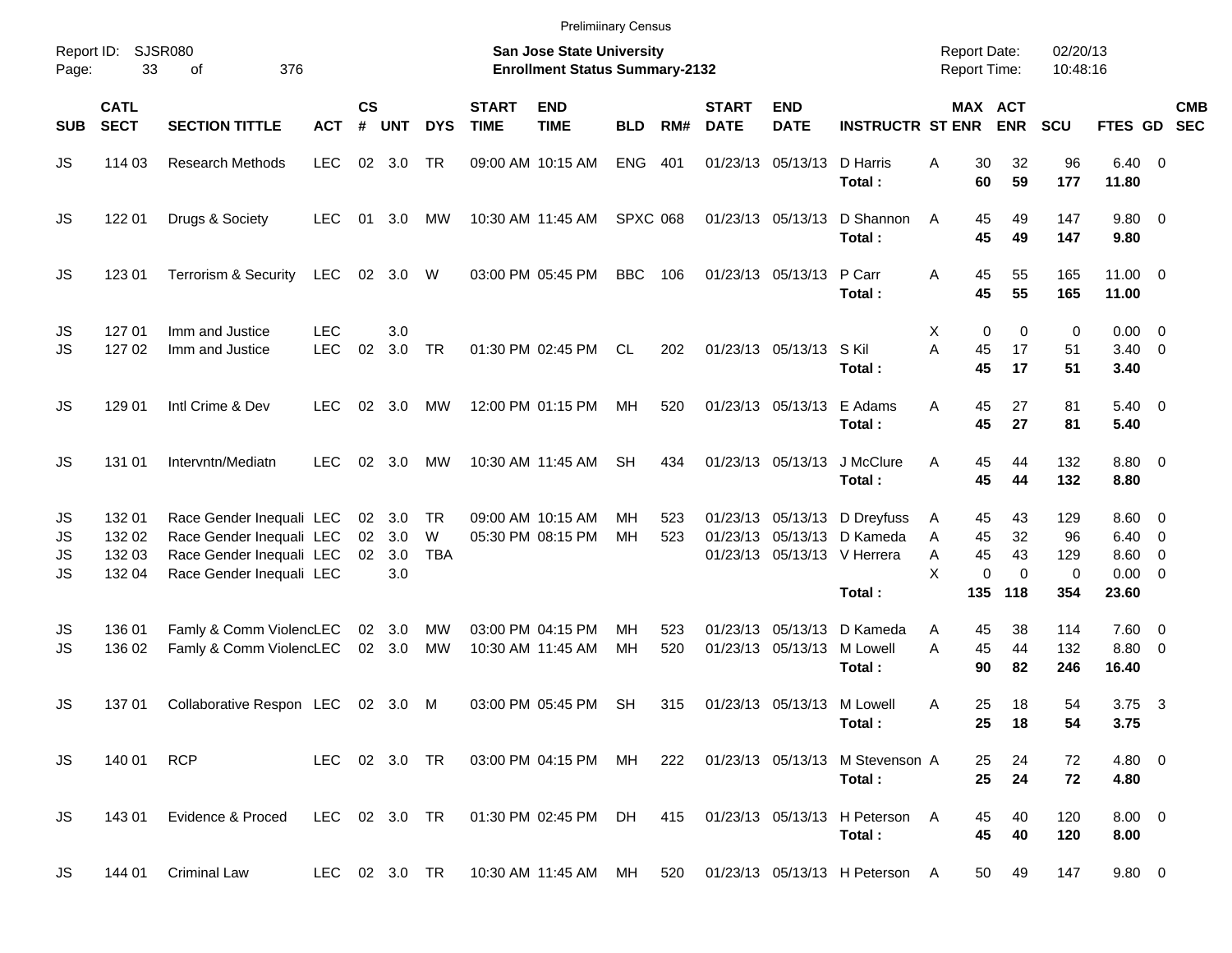|            |                            |                                                        |                          |                    |            |                 |                             | <b>Prelimiinary Census</b>                                         |                  |            |                             |                                        |                                           |                                            |                       |                      |                                       |                          |                          |
|------------|----------------------------|--------------------------------------------------------|--------------------------|--------------------|------------|-----------------|-----------------------------|--------------------------------------------------------------------|------------------|------------|-----------------------------|----------------------------------------|-------------------------------------------|--------------------------------------------|-----------------------|----------------------|---------------------------------------|--------------------------|--------------------------|
| Page:      | Report ID: SJSR080<br>34   | 376<br>of                                              |                          |                    |            |                 |                             | San Jose State University<br><b>Enrollment Status Summary-2132</b> |                  |            |                             |                                        |                                           | <b>Report Date:</b><br><b>Report Time:</b> |                       | 02/20/13<br>10:48:16 |                                       |                          |                          |
| <b>SUB</b> | <b>CATL</b><br><b>SECT</b> | <b>SECTION TITTLE</b>                                  | <b>ACT</b>               | $\mathsf{cs}$<br># | <b>UNT</b> | <b>DYS</b>      | <b>START</b><br><b>TIME</b> | <b>END</b><br><b>TIME</b>                                          | <b>BLD</b>       | RM#        | <b>START</b><br><b>DATE</b> | <b>END</b><br><b>DATE</b>              | <b>INSTRUCTR ST ENR</b>                   |                                            | MAX ACT<br><b>ENR</b> | <b>SCU</b>           | FTES GD                               |                          | <b>CMB</b><br><b>SEC</b> |
|            |                            |                                                        |                          |                    |            |                 |                             |                                                                    |                  |            |                             |                                        | Total:                                    | 50                                         | 49                    | 147                  | 9.80                                  |                          |                          |
| JS<br>JS   | 145 01<br>145 02           | <b>White Collar Crime</b><br><b>White Collar Crime</b> | LEC<br><b>LEC</b>        | 02<br>02           | 3.0<br>3.0 | <b>MW</b><br>R  |                             | 12:00 PM 01:15 PM<br>05:30 PM 08:15 PM                             | MН<br>MH         | 523<br>523 |                             | 01/23/13 05/13/13<br>01/23/13 05/13/13 | D Kameda<br>C Hebert<br>Total:            | 45<br>A<br>45<br>A<br>90                   | 41<br>19<br>60        | 123<br>57<br>180     | 8.20<br>$3.80\ 0$<br>12.00            | $\overline{\phantom{0}}$ |                          |
| JS         | 150 01                     | Gender and Crime                                       | <b>LEC</b>               |                    | 3.0        |                 |                             |                                                                    |                  |            |                             |                                        | Total:                                    | Χ<br>0                                     | 0<br>0<br>$\bf{0}$    | 0<br>0               | $0.00 \t 0$<br>0.00                   |                          |                          |
| JS<br>JS   | 151 01<br>151 02           | Crim Theory<br>Crim Theory                             | <b>LEC</b><br><b>LEC</b> | 02<br>02           | 3.0<br>3.0 | МW<br><b>TR</b> |                             | 09:00 AM 10:15 AM<br>01:30 PM 02:45 PM                             | MН<br><b>BBC</b> | 523<br>326 |                             | 01/23/13 05/13/13<br>01/23/13 05/13/13 | D Dexheimer A<br>D Kameda<br>Total:       | 45<br>45<br>A<br>90                        | 45<br>17<br>62        | 135<br>51<br>186     | $9.00 \t 0$<br>$3.40 \ 0$<br>12.40    |                          |                          |
| JS<br>JS   | 152 01<br>152 02           | Juv Delinquency<br>Juv Delinquency                     | <b>LEC</b><br><b>LEC</b> | 02<br>02           | 3.0<br>3.0 | <b>TBA</b><br>M |                             | 05:30 PM 08:15 PM                                                  | <b>SH</b>        | 100        |                             | 01/23/13 05/13/13<br>01/23/13 05/13/13 | J Lee<br>D Dreyfuss<br>Total:             | 45<br>Α<br>45<br>A<br>90                   | 37<br>43<br>80        | 111<br>129<br>240    | 7.45<br>$8.60$ 0<br>16.05             | $\overline{\phantom{1}}$ |                          |
| JS         | 153 01                     | Crime/Life course                                      | <b>LEC</b>               |                    | 3.0        |                 |                             |                                                                    |                  |            |                             |                                        | Total:                                    | Χ<br>$\bf{0}$                              | 0<br>0<br>$\bf{0}$    | 0<br>0               | $0.00 \t 0$<br>0.00                   |                          |                          |
| JS         | 155 01                     | Victimology                                            | <b>LEC</b>               |                    | 02 3.0     | TR              |                             | 12:00 PM 01:15 PM                                                  | MH               | 523        |                             | 01/23/13 05/13/13                      | V Herrera<br>Total:                       | 45<br>Α<br>45                              | 53<br>53              | 159<br>159           | $10.60 \t 0$<br>10.60                 |                          |                          |
| JS         | 156 01                     | Gngs, Crim & Just                                      | <b>LEC</b>               |                    | 02 3.0 TR  |                 |                             | 10:30 AM 11:45 AM                                                  | <b>SH</b>        | 120        |                             | 01/23/13 05/13/13                      | C Hebert<br>Total:                        | 45<br>Α<br>45                              | 47<br>47              | 141<br>141           | $9.40 \quad 0$<br>9.40                |                          |                          |
| JS         | 157 01                     | Deviance & Justice                                     | <b>LEC</b>               | 02                 | 3.0        | <b>TR</b>       |                             | 01:30 PM 02:45 PM                                                  | <b>SH</b>        | 100        |                             | 01/23/13 05/13/13                      | C Hebert<br>Total:                        | Α<br>45<br>45                              | 16<br>16              | 48<br>48             | $3.20 \ 0$<br>3.20                    |                          |                          |
| JS         | 158 01                     | <b>Prison Community</b>                                | <b>LEC</b>               |                    | 02 3.0     | MW              |                             | 10:30 AM 11:45 AM                                                  | МH               | 523        |                             |                                        | 01/23/13 05/13/13 D Dexheimer A<br>Total: | 45<br>45                                   | 48<br>48              | 144<br>144           | 9.60 0<br>9.60                        |                          |                          |
| JS<br>JS   | 171 01<br>171 02           | HR and Justice<br>HR and Justice                       | LEC<br>LEC 02 3.0 TR     |                    | 02 3.0 MW  |                 |                             | 03:00 PM 04:15 PM<br>12:00 PM 01:15 PM                             | MН<br>МH         | 520<br>520 |                             | 01/23/13 05/13/13 N Perry              | 01/23/13 05/13/13 D Shannon<br>Total:     | 45<br>A<br>45<br>A<br>90                   | 46<br>47<br>93        | 138<br>141<br>279    | $9.20 \ 0$<br>$9.40 \quad 0$<br>18.60 |                          |                          |
| JS         | 179 01                     | HR Pract and Sem                                       |                          |                    |            |                 |                             | LEC 02 3.0 MW 01:30 PM 02:45 PM SH                                 |                  | 347        |                             |                                        | 01/23/13 05/13/13 W Armaline A<br>Total:  | 25<br>25                                   | 10<br>10              | 30<br>30             | $2.00 \t 0$<br>2.00                   |                          |                          |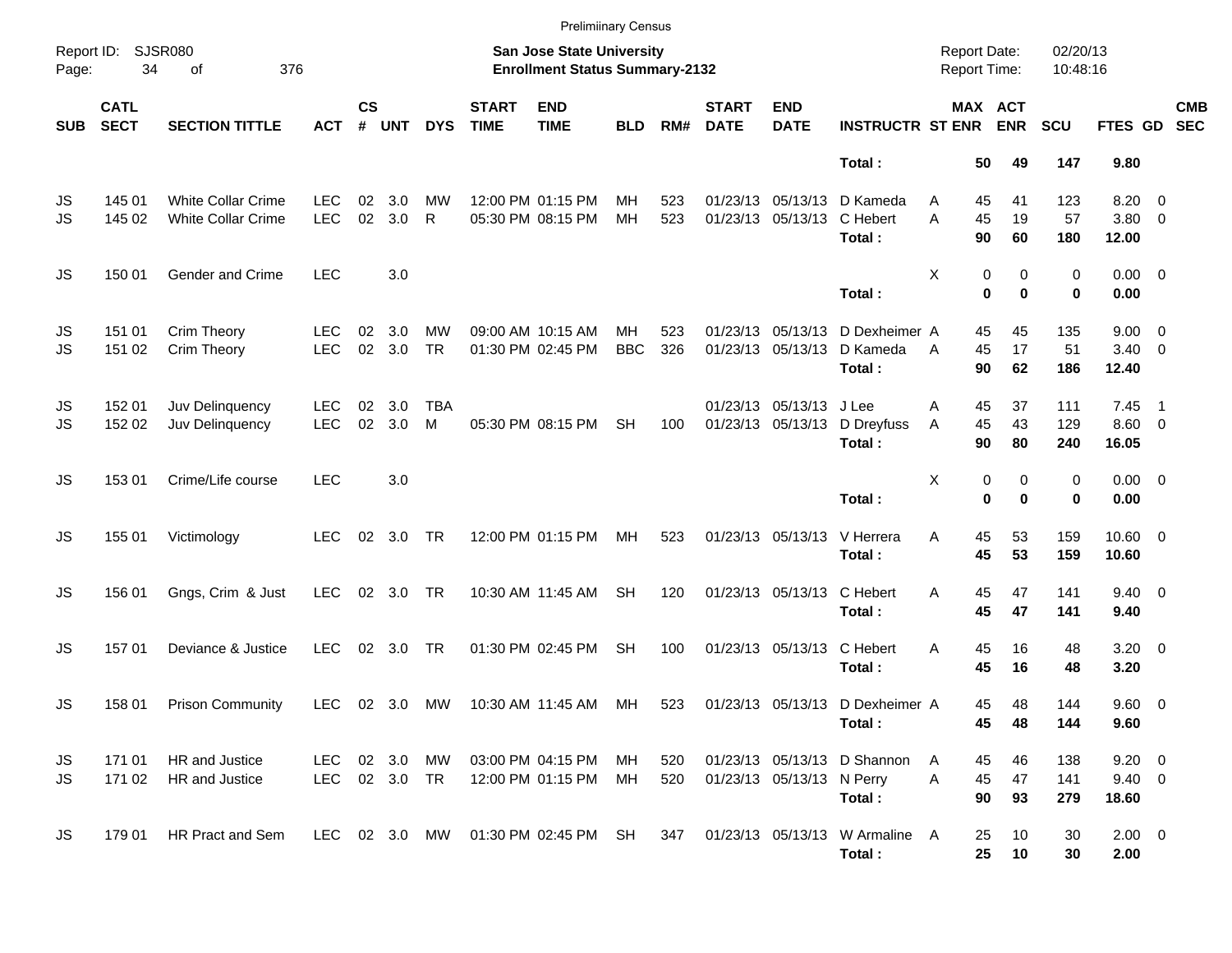| <b>Prelimiinary Census</b> |                            |                         |            |                                                                           |            |            |                             |                           |            |     |                             |                            |                                            |   |    |                       |              |             |                         |                          |
|----------------------------|----------------------------|-------------------------|------------|---------------------------------------------------------------------------|------------|------------|-----------------------------|---------------------------|------------|-----|-----------------------------|----------------------------|--------------------------------------------|---|----|-----------------------|--------------|-------------|-------------------------|--------------------------|
| Report ID:<br>Page:        | 35                         | SJSR080<br>376<br>οf    |            | <b>San Jose State University</b><br><b>Enrollment Status Summary-2132</b> |            |            |                             |                           |            |     |                             |                            | <b>Report Date:</b><br><b>Report Time:</b> |   |    | 02/20/13<br>10:48:16  |              |             |                         |                          |
| <b>SUB</b>                 | <b>CATL</b><br><b>SECT</b> | <b>SECTION TITTLE</b>   | <b>ACT</b> | $\mathsf{cs}$<br>#                                                        | <b>UNT</b> | <b>DYS</b> | <b>START</b><br><b>TIME</b> | <b>END</b><br><b>TIME</b> | <b>BLD</b> | RM# | <b>START</b><br><b>DATE</b> | <b>END</b><br><b>DATE</b>  | <b>INSTRUCTR ST ENR</b>                    |   |    | MAX ACT<br><b>ENR</b> | <b>SCU</b>   | FTES GD     |                         | <b>CMB</b><br><b>SEC</b> |
| JS                         | 180 01                     | <b>Indiv Studies</b>    | <b>SUP</b> | 36                                                                        | 1.0        | <b>TBA</b> |                             |                           |            |     | 01/23/13                    | 05/13/13                   | R Roberg                                   | Α | 5  | -1                    | $\mathbf{1}$ | 0.07        | - 0                     |                          |
| JS                         | 180 02                     | <b>Indiv Studies</b>    | <b>SUP</b> | 36                                                                        | 2.0        | <b>TBA</b> |                             |                           |            |     | 01/23/13                    | 05/13/13                   | R Roberg                                   | Α | 5  | 0                     | 0            | 0.00        | 0                       |                          |
| JS                         | 180 03                     | <b>Indiv Studies</b>    | <b>SUP</b> | 36                                                                        | 3.0        | <b>TBA</b> |                             |                           |            |     | 01/23/13                    | 05/13/13                   | R Roberg                                   | Α | 5  | 3                     | 9            | 0.60        | 0                       |                          |
|                            |                            |                         |            |                                                                           |            |            |                             |                           |            |     |                             |                            | Total:                                     |   | 15 | 4                     | 10           | 0.67        |                         |                          |
| JS                         | 181 01                     | Internship in JS        | <b>SUP</b> | 36                                                                        | 3.0        | <b>TBA</b> |                             |                           |            |     | 01/23/13                    | 05/13/13                   | W Armaline                                 | A | 10 | 11                    | 33           | 2.20        | - 0                     |                          |
| JS                         | 181 02                     | Internship in JS        | <b>SUP</b> | 36                                                                        | 6.0        | <b>TBA</b> |                             |                           |            |     | 01/23/13                    | 05/13/13                   | W Armaline                                 | A | 2  | $\mathbf 0$           | 0            | 0.00        | 0                       |                          |
| JS                         | 181 03                     | Internship in JS        | <b>SUP</b> | 36                                                                        | 3.0        | <b>TBA</b> |                             |                           |            |     | 01/23/13                    | 05/13/13                   | A De Giorgi                                | A | 10 | 10                    | 30           | 2.00        | 0                       |                          |
| JS                         | 181 04                     | Internship in JS        | <b>SUP</b> | 36                                                                        | 6.0        | <b>TBA</b> |                             |                           |            |     | 01/23/13                    | 05/13/13                   | A De Giorgi                                | A | 2  | 0                     | 0            | 0.00        | 0                       |                          |
| JS                         | 181 05                     | Internship in JS        | <b>SUP</b> | 36                                                                        | 3.0        | <b>TBA</b> |                             |                           |            |     | 01/23/13                    | 05/13/13                   | D Harris                                   | A | 10 | 10                    | 30           | 2.00        | 0                       |                          |
| JS                         | 181 06                     | Internship in JS        | <b>SUP</b> | 36                                                                        | 6.0        | <b>TBA</b> |                             |                           |            |     | 01/23/13                    | 05/13/13                   | D Harris                                   | A | 2  | 0                     | 0            | 0.00        | $\mathbf 0$             |                          |
| JS                         | 181 07                     | Internship in JS        | <b>SUP</b> | 36                                                                        | 3.0        | <b>TBA</b> |                             |                           |            |     | 01/23/13                    | 05/13/13                   | S Kil                                      | A | 10 | 11                    | 33           | 2.20        | 0                       |                          |
| JS                         | 181 08                     | Internship in JS        | <b>SUP</b> | 36                                                                        | 6.0        | <b>TBA</b> |                             |                           |            |     | 01/23/13                    | 05/13/13                   | S Kil                                      | A | 2  | 0                     | 0            | 0.00        | 0                       |                          |
| JS                         | 181 09                     | Internship in JS        | <b>SUP</b> | 36                                                                        | 3.0        | <b>TBA</b> |                             |                           |            |     | 01/23/13                    | 05/13/13                   | J Lee                                      | A | 10 | 10                    | 30           | 2.00        | 0                       |                          |
| JS                         | 181 10                     | Internship in JS        | <b>SUP</b> | 36                                                                        | 6.0        | <b>TBA</b> |                             |                           |            |     | 01/23/13                    | 05/13/13                   | J Lee                                      | A | 2  | $\mathbf 0$           | 0            | 0.00        | $\mathbf 0$             |                          |
| JS                         | 181 11                     | Internship in JS        | <b>SUP</b> | 36                                                                        | 3.0        | <b>TBA</b> |                             |                           |            |     | 01/23/13                    | 05/13/13                   | C Hebert                                   | A | 10 | 11                    | 33           | 2.20        | 0                       |                          |
| JS                         | 181 12                     | Internship in JS        | <b>SUP</b> | 36                                                                        | 6.0        | <b>TBA</b> |                             |                           |            |     | 01/23/13                    | 05/13/13                   | C Hebert                                   | A | 2  | $\mathbf 0$           | 0            | 0.00        | 0                       |                          |
| JS                         | 181 13                     | Internship in JS        | <b>SUP</b> | 36                                                                        | 3.0        | <b>TBA</b> |                             |                           |            |     | 01/23/13                    | 05/13/13                   | S Lee                                      | A | 10 | 12                    | 36           | 2.40        | 0                       |                          |
| JS                         | 181 14                     | Internship in JS        | <b>SUP</b> | 36                                                                        | 6.0        | <b>TBA</b> |                             |                           |            |     | 01/23/13                    | 05/13/13 S Lee             |                                            | Α | 2  | $\mathbf 0$           | 0            | 0.00        | $\mathbf 0$             |                          |
| JS                         | 181 15                     | Internship in JS        | <b>SUP</b> | 36                                                                        | 3.0        | <b>TBA</b> |                             |                           |            |     | 01/23/13                    |                            | 05/13/13 C Vera Sanch A                    |   | 10 | 11                    | 33           | 2.20        | $\mathbf 0$             |                          |
| <b>JS</b>                  | 181 16                     | Internship in JS        | <b>SUP</b> | 36                                                                        | 6.0        | <b>TBA</b> |                             |                           |            |     | 01/23/13                    | 05/13/13                   | C Vera Sanch A                             |   | 2  | 0                     | $\mathbf 0$  | 0.00        | $\overline{0}$          |                          |
|                            |                            |                         |            |                                                                           |            |            |                             |                           |            |     |                             |                            | Total:                                     |   | 96 | 86                    | 258          | 17.20       |                         |                          |
| JS                         | 184 01                     | <b>Directed Reading</b> | <b>SUP</b> | 36                                                                        | 1.0        | <b>TBA</b> |                             |                           |            |     | 01/23/13                    | 05/13/13                   | R Roberg                                   | A | 5  | 0                     | 0            | 0.00        | - 0                     |                          |
| JS                         | 184 02                     | <b>Directed Reading</b> | <b>SUP</b> | 36                                                                        | 2.0        | <b>TBA</b> |                             |                           |            |     | 01/23/13                    | 05/13/13                   | R Roberg                                   | Α | 5  | 0                     | 0            | 0.00        | 0                       |                          |
| JS                         | 184 03                     | Directed Reading        | <b>SUP</b> | 36                                                                        | 3.0        | <b>TBA</b> |                             |                           |            |     | 01/23/13                    | 05/13/13                   | R Roberg                                   | Α | 5  | 0                     | 0            | 0.00        | $\overline{\mathbf{0}}$ |                          |
|                            |                            |                         |            |                                                                           |            |            |                             |                           |            |     |                             |                            | Total:                                     |   | 15 | $\mathbf 0$           | 0            | 0.00        |                         |                          |
| JS                         | 18501                      | <b>Special Topics</b>   | LEC        | 03                                                                        | 3.0        | TR         |                             | 03:00 PM 04:15 PM         | MН         | 520 | 01/23/13                    | 05/13/13                   | N Perry                                    | A | 45 | 15                    | 45           | 3.00        | 0                       |                          |
| JS                         | 185 02                     | <b>Special Topics</b>   | <b>LEC</b> | 03                                                                        | 3.0        | R          |                             | 05:30 PM 08:15 PM         | MН         | 520 | 01/23/13                    | 05/13/13                   | E Sills                                    | Α | 45 | 28                    | 84           | 5.60        | 0                       |                          |
| JS                         | 185 03                     | <b>Special Topics</b>   | <b>LEC</b> |                                                                           | 3.0        |            |                             |                           |            |     |                             |                            |                                            | X | 0  | 0                     | 0            | $0.00 \t 0$ |                         |                          |
|                            |                            |                         |            |                                                                           |            |            |                             |                           |            |     |                             |                            | Total:                                     |   | 90 | 43                    | 129          | 8.60        |                         |                          |
| JS                         | 18901                      | Sen Sem Cont Prob       | SEM 05     |                                                                           | 3.0        | MW         |                             | 09:00 AM 10:15 AM         | MН         | 324 |                             | 01/23/13 05/13/13 E Adams  |                                            | A | 25 | 18                    | 54           | $3.60 \ 0$  |                         |                          |
| JS                         | 18902                      | Sen Sem Cont Prob       | SEM        |                                                                           | 05 3.0     | MW         |                             | 01:30 PM 02:45 PM         | HB         | 408 |                             |                            | 01/23/13 05/13/13 A De Giorgi              | A | 25 | 21                    | 63           | $4.20 \ 0$  |                         |                          |
| JS                         | 18903                      | Sen Sem Cont Prob       | <b>SEM</b> |                                                                           | 3.0        |            |                             |                           |            |     |                             |                            |                                            | X | 0  | 0                     | 0            | $0.00 \t 0$ |                         |                          |
| JS                         | 18904                      | Sen Sem Cont Prob       | <b>SEM</b> | 05                                                                        | 3.0        | TR         |                             | 01:30 PM 02:45 PM         | DH         | 219 |                             |                            | 01/23/13 05/13/13 M Correia                | Α | 25 | 16                    | 48           | $3.20 \ 0$  |                         |                          |
| JS                         | 18905                      | Sen Sem Cont Prob       | SEM        | 05                                                                        | 3.0        | <b>TR</b>  |                             | 09:00 AM 10:15 AM         | <b>ENG</b> | 338 |                             |                            | 01/23/13 05/13/13 C Vera Sanch A           |   | 25 | 17                    | 51           | $3.40 \ 0$  |                         |                          |
| JS                         | 18906                      | Sen Sem Cont Prob       | SEM 05 3.0 |                                                                           |            | R          |                             | 04:30 PM 07:15 PM         | CL         | 218 |                             | 01/23/13 05/13/13 D Harris |                                            | A | 25 | 18                    | 54           | $3.60\ 0$   |                         |                          |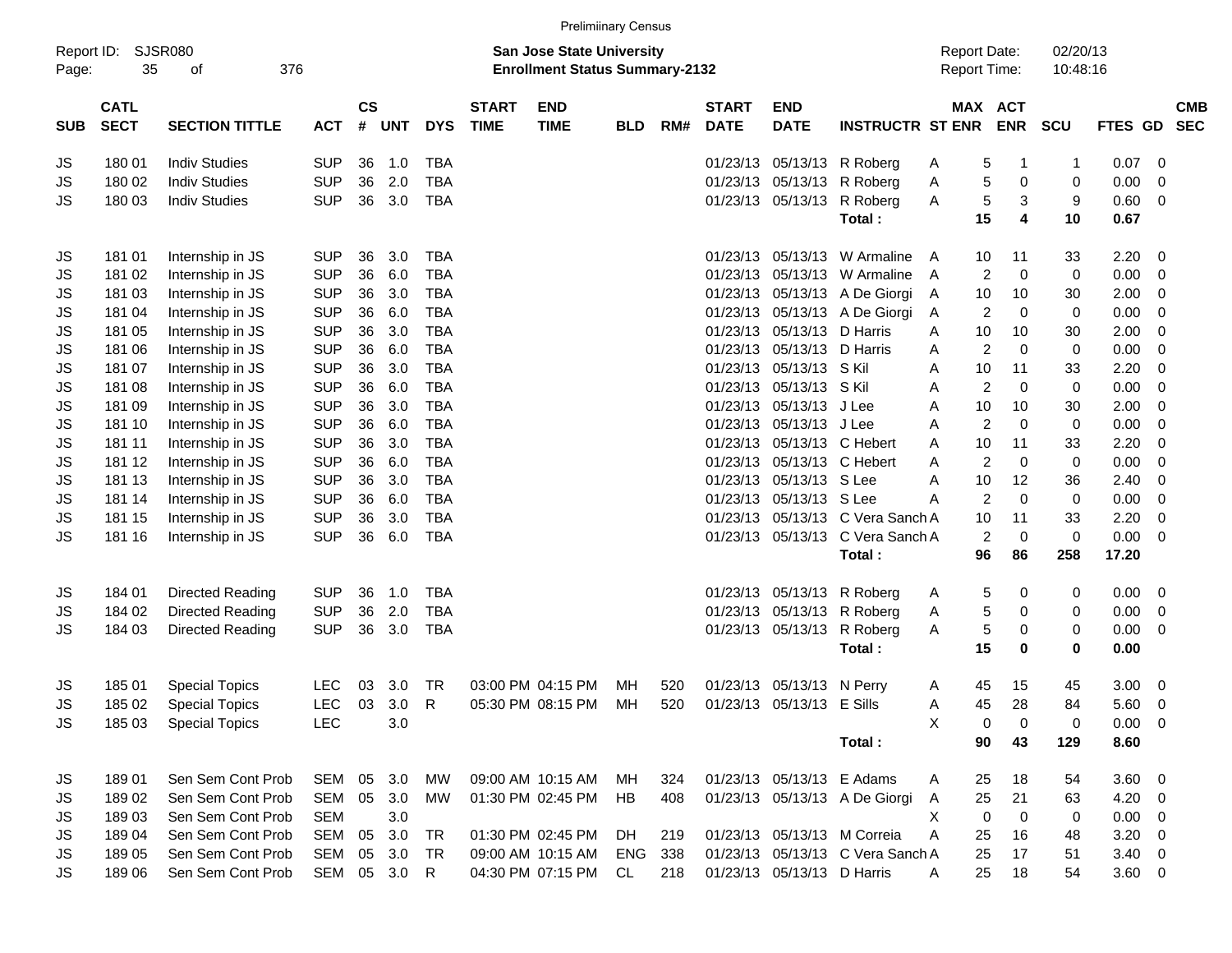| Report ID:<br>Page:                       | 36                                   | <b>SJSR080</b><br>376<br>0f                                                                  |                                                      | <b>Prelimiinary Census</b><br><b>San Jose State University</b><br><b>Enrollment Status Summary-2132</b> |                          |                                        |                             |                           |            |     |                             |                           |                                                                                                  | <b>Report Date:</b><br><b>Report Time:</b>       |                                                                                    | 02/20/13<br>10:48:16            |                                                    |                                  |
|-------------------------------------------|--------------------------------------|----------------------------------------------------------------------------------------------|------------------------------------------------------|---------------------------------------------------------------------------------------------------------|--------------------------|----------------------------------------|-----------------------------|---------------------------|------------|-----|-----------------------------|---------------------------|--------------------------------------------------------------------------------------------------|--------------------------------------------------|------------------------------------------------------------------------------------|---------------------------------|----------------------------------------------------|----------------------------------|
| <b>SUB</b>                                | <b>CATL</b><br><b>SECT</b>           | <b>SECTION TITTLE</b>                                                                        | <b>ACT</b>                                           | <b>CS</b><br>#                                                                                          | <b>UNT</b>               | <b>DYS</b>                             | <b>START</b><br><b>TIME</b> | <b>END</b><br><b>TIME</b> | <b>BLD</b> | RM# | <b>START</b><br><b>DATE</b> | <b>END</b><br><b>DATE</b> | <b>INSTRUCTR ST ENR</b>                                                                          |                                                  | MAX ACT<br><b>ENR</b>                                                              | SCU                             | <b>FTES GD</b>                                     | <b>CMB</b><br><b>SEC</b>         |
|                                           |                                      |                                                                                              |                                                      |                                                                                                         |                          |                                        |                             |                           |            |     |                             |                           | Total:                                                                                           | 125                                              | 90                                                                                 | 270                             | 18.00                                              |                                  |
| JS                                        | 203 01                               | Sem Stats Just                                                                               | SEM                                                  | 05                                                                                                      | 3.0                      | -R                                     |                             | 04:30 PM 07:15 PM         | CL.        | 129 |                             | 01/23/13 05/13/13         | A Pedneault A<br>Total:                                                                          | 15<br>15                                         | 5<br>5                                                                             | 15<br>15                        | 1.25<br>1.25                                       | - 5                              |
| JS                                        | 204 01                               | JS Org Beh & Chge                                                                            | <b>SEM</b>                                           | 05                                                                                                      | 3.0                      | M                                      |                             | 04:30 PM 07:15 PM         | <b>CL</b>  | 129 |                             | 01/23/13 05/13/13         | R Roberg<br>Total:                                                                               | 15<br>Α<br>15                                    | $\overline{7}$<br>$\overline{7}$                                                   | 21<br>21                        | $1.75$ 7<br>1.75                                   |                                  |
| <b>JS</b>                                 | 205 01                               | Law and Courts                                                                               | <b>SEM</b>                                           |                                                                                                         | 06 3.0                   | $\top$                                 |                             | 04:30 PM 07:15 PM         | CL         | 127 |                             | 01/23/13 05/13/13         | H Peterson<br>Total:                                                                             | 15<br>A<br>15                                    | $\overline{4}$<br>$\overline{\mathbf{4}}$                                          | 12<br>12                        | 1.004<br>1.00                                      |                                  |
| <b>JS</b>                                 | 288 01                               | Sem in Spec Topics                                                                           | SEM                                                  | 05                                                                                                      | 3.0                      | W                                      |                             | 04:30 PM 07:15 PM         | <b>SH</b>  | 444 |                             | 01/23/13 05/13/13         | A Platt<br>Total:                                                                                | A<br>15<br>15                                    | $\overline{7}$<br>$\overline{7}$                                                   | 21<br>21                        | $1.75$ 7<br>1.75                                   |                                  |
| <b>JS</b>                                 | 289 01                               | Adv Sem in Jus                                                                               | <b>SEM</b>                                           | 05                                                                                                      | 3.0                      | M                                      |                             | 04:30 PM 07:15 PM         | CL.        | 131 |                             | 01/23/13 05/13/13         | A De Giorgi<br>Total:                                                                            | 15<br>A<br>15                                    | 9<br>9                                                                             | 27<br>27                        | 2.25<br>2.25                                       | - 9                              |
| JS<br><b>JS</b>                           | 297 01<br>297 02                     | Prgm Eval Proj<br>Prgm Eval Proj                                                             | <b>SUP</b><br><b>SUP</b>                             | 25                                                                                                      | 3.0<br>3.0               | R                                      |                             | 04:30 PM 07:15 PM         | CL.        | 131 |                             | 01/23/13 05/13/13         | S Kil<br>Total:                                                                                  | 15<br>Α<br>X<br>0<br>15                          | 8<br>$\mathbf 0$<br>8                                                              | 24<br>$\mathbf 0$<br>24         | 2.00 8<br>$0.00 \t 0$<br>2.00                      |                                  |
| JS<br><b>JS</b><br><b>JS</b><br><b>JS</b> | 298 01<br>298 02<br>298 03<br>298 04 | <b>Special Study</b><br><b>Special Study</b><br><b>Special Study</b><br><b>Special Study</b> | <b>SUP</b><br><b>SUP</b><br><b>SUP</b><br><b>SUP</b> | 25<br>25<br>25                                                                                          | 1.0<br>2.0<br>3.0<br>1.0 | <b>TBA</b><br><b>TBA</b><br><b>TBA</b> |                             |                           |            |     |                             |                           | 01/23/13 05/13/13 R Roberg<br>01/23/13 05/13/13 R Roberg<br>01/23/13 05/13/13 R Roberg<br>Total: | $\overline{\mathbf{c}}$<br>Α<br>A<br>A<br>Χ<br>9 | 0<br>$\overline{c}$<br>$\mathbf 0$<br>5<br>$\overline{4}$<br>0<br>$\mathbf 0$<br>4 | 0<br>0<br>12<br>$\pmb{0}$<br>12 | $0.00 \t 0$<br>0.00<br>1.00<br>$0.00 \t 0$<br>1.00 | $\overline{0}$<br>$\overline{4}$ |
| <b>JS</b>                                 | 299 01                               | <b>Masters Thesis</b>                                                                        | <b>SUP</b>                                           |                                                                                                         | 25 3.0                   | TBA                                    |                             |                           |            |     |                             | 01/23/13 05/13/13         | R Roberg<br>Total:                                                                               | А<br>5<br>5                                      | $\overline{c}$<br>$\overline{2}$                                                   | $\,6$<br>6                      | $0.50$ 2<br>0.50                                   |                                  |
|                                           | Department :                         | <b>Justice Studies</b>                                                                       |                                                      |                                                                                                         |                          |                                        |                             |                           |            |     |                             | <b>Lower Division:</b>    | <b>Department Total:</b>                                                                         | 2325<br>180                                      | 1880<br>165                                                                        | 5425<br>495                     | 364.17<br>33.00                                    |                                  |

**Upper Division : 2041 1669 4792 319.67 Graduate Division : 104 46 138 11.50**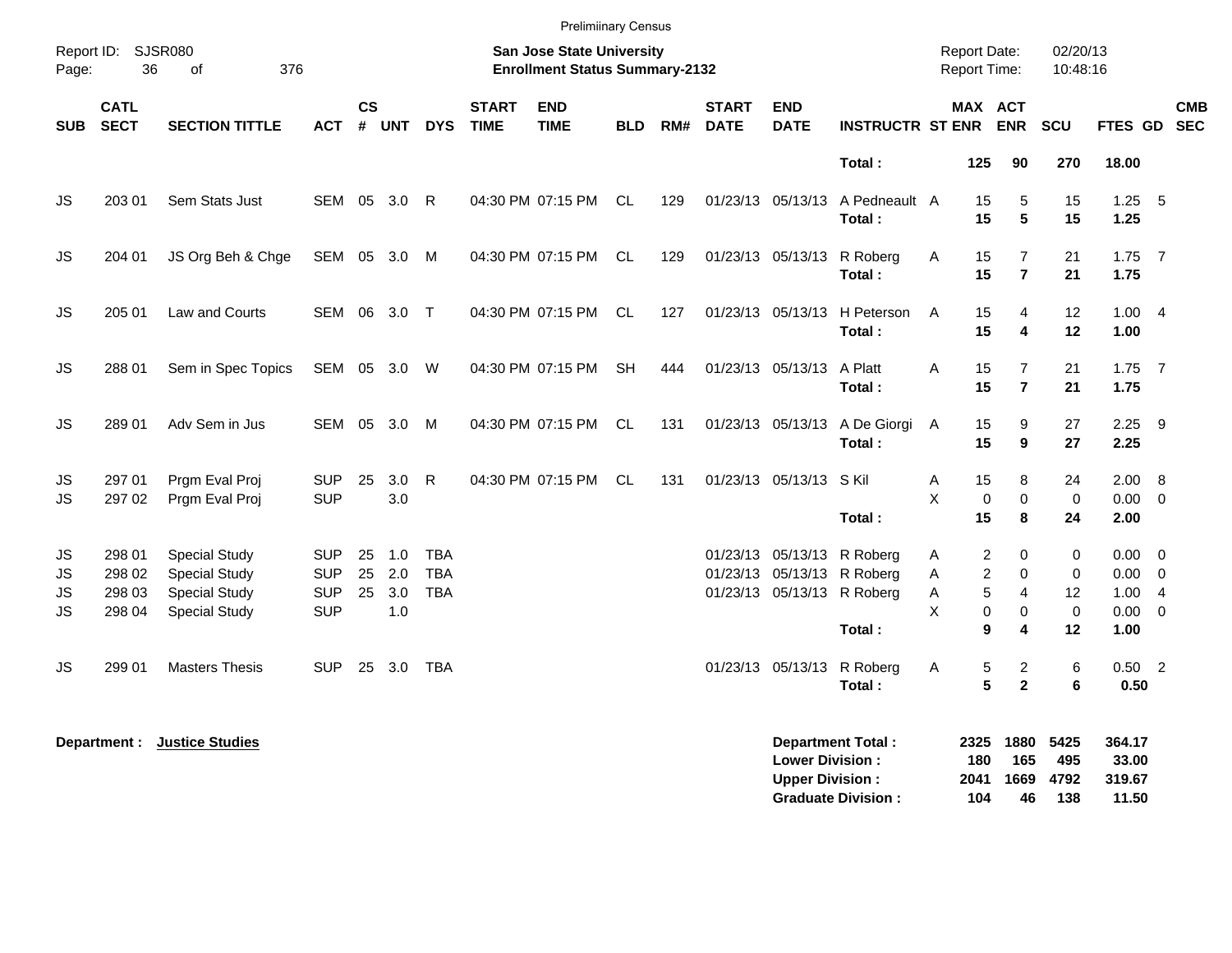|             |                            |                                                 |                |                    |            |            |                             |                                                                           | <b>Prelimiinary Census</b> |     |                             |                            |                                 |                     |                |                       |                      |                 |                         |            |
|-------------|----------------------------|-------------------------------------------------|----------------|--------------------|------------|------------|-----------------------------|---------------------------------------------------------------------------|----------------------------|-----|-----------------------------|----------------------------|---------------------------------|---------------------|----------------|-----------------------|----------------------|-----------------|-------------------------|------------|
| Page:       | Report ID: SJSR080<br>37   | 376<br>of                                       |                |                    |            |            |                             | <b>San Jose State University</b><br><b>Enrollment Status Summary-2132</b> |                            |     |                             |                            |                                 | <b>Report Date:</b> |                | Report Time:          | 02/20/13<br>10:48:16 |                 |                         |            |
| SUB         | <b>CATL</b><br><b>SECT</b> | <b>SECTION TITTLE</b>                           | <b>ACT</b>     | $\mathsf{cs}$<br># | <b>UNT</b> | <b>DYS</b> | <b>START</b><br><b>TIME</b> | <b>END</b><br><b>TIME</b>                                                 | <b>BLD</b>                 | RM# | <b>START</b><br><b>DATE</b> | <b>END</b><br><b>DATE</b>  | <b>INSTRUCTR ST ENR</b>         |                     |                | MAX ACT<br><b>ENR</b> | <b>SCU</b>           | FTES GD SEC     |                         | <b>CMB</b> |
| College     |                            | <b>Applied Sciences &amp; Arts</b>              |                |                    |            |            |                             |                                                                           |                            |     |                             |                            |                                 |                     |                |                       |                      |                 |                         |            |
|             | Department :               | <b>Library &amp; Information Science</b>        |                |                    |            |            |                             |                                                                           |                            |     |                             |                            |                                 |                     |                |                       |                      |                 |                         |            |
|             | LIBR 200 01                | Info & Society                                  | SEM 05 3.0 TBA |                    |            |            |                             |                                                                           |                            |     |                             | 01/23/13 05/13/13 Z Liu    | Total:                          | A                   | 25<br>25       | 20<br>20              | 60<br>60             | 4.95 19<br>4.95 |                         |            |
| <b>LIBR</b> | 202 01                     | Info Retrieval                                  | <b>SEM</b>     | 05                 | 3.0        | <b>TBA</b> |                             |                                                                           |                            |     |                             | 01/23/13 05/13/13 J Kemp   |                                 | A                   | 25             | 28                    | 84                   | 7.00 28         |                         |            |
| <b>LIBR</b> | 202 02                     | Info Retrieval                                  | <b>SEM</b>     |                    | 05 3.0     | TBA        |                             |                                                                           |                            |     |                             | 01/23/13 05/13/13 S Strum  |                                 | A                   | 12             | 11                    | 33                   | 2.70 10         |                         |            |
|             |                            |                                                 |                |                    |            |            |                             |                                                                           |                            |     |                             |                            | Total:                          |                     | 37             | 39                    | 117                  | 9.70            |                         |            |
| <b>LIBR</b> | 204 01                     | Info Orgn & Mgmt                                | SEM            | 05                 | 3.0        | <b>TBA</b> |                             |                                                                           |                            |     |                             |                            | 01/23/13 05/13/13 C Sawyer      | A                   | 25             | 24                    | 72                   | 6.00 24         |                         |            |
| <b>LIBR</b> | 204 02                     | Info Orgn & Mgmt                                | SEM            | 05                 | 3.0        | <b>TBA</b> |                             |                                                                           |                            |     |                             | 01/23/13 05/13/13 R Boyd   |                                 | Α                   | 20             | 20                    | 60                   | 5.00 20         |                         |            |
| LIBR.       | 204 03                     | Info Orgn & Mgmt                                | SEM            |                    | 05 3.0     | TBA        |                             |                                                                           |                            |     |                             | 01/23/13 05/13/13 S Alman  |                                 | A                   | 16             | 14                    | 42                   | 3.50 14         |                         |            |
|             |                            |                                                 |                |                    |            |            |                             |                                                                           |                            |     |                             |                            | Total:                          |                     | 61             | 58                    | 174                  | 14.50           |                         |            |
| <b>LIBR</b> | 210 01                     | Reference Info Servi                            | SEM            | 05                 | 3.0        | <b>TBA</b> |                             |                                                                           |                            |     |                             |                            | 01/23/13 05/13/13 S Tschabrun A |                     | 30             | 27                    | 81                   | 6.75 27         |                         |            |
| LIBR.       | 210 02                     | Reference Info Servi                            | SEM            |                    | 05 3.0     | TBA        |                             |                                                                           |                            |     |                             | 01/23/13 05/13/13 S Tash   |                                 | A                   | 30             | 29                    | 87                   | 7.25 29         |                         |            |
|             |                            |                                                 |                |                    |            |            |                             |                                                                           |                            |     |                             |                            | Total:                          |                     | 60             | 56                    | 168                  | 14.00           |                         |            |
| <b>LIBR</b> | 220 01                     | Rsc & Info Prof & Di                            | SEM            | 05                 | 3.0        | <b>TBA</b> |                             |                                                                           |                            |     |                             |                            | 01/23/13 05/13/13 S Gaffney     | A                   | 11             | 8                     | 8                    | 2.00            | $_{\rm 8}$              |            |
| <b>LIBR</b> | 220 02                     | Rsc & Info Prof & Di                            | <b>SEM</b>     |                    | 3.0        |            |                             |                                                                           |                            |     |                             |                            |                                 | Х                   | 0              | 0                     | 0                    | 0.00            | - 0                     |            |
| <b>LIBR</b> | 220 03                     | Rsc & Info Prof & Di                            | <b>SEM</b>     |                    | 3.0        |            |                             |                                                                           |                            |     |                             |                            |                                 | X                   | 0              | 0                     | 0                    | 0.00            | $\overline{0}$          |            |
| <b>LIBR</b> | 220 04                     | Rsc & Info Prof & Di                            | <b>SEM</b>     | 05                 | 3.0        | <b>TBA</b> |                             |                                                                           |                            |     |                             | 01/23/13 05/13/13 J Bodart |                                 | Α                   | 11             | 2                     | 2                    | 0.50            | $\overline{2}$          |            |
| <b>LIBR</b> | 220 05                     | Rsc & Info Prof & Di                            | SEM            |                    | 3.0        |            |                             |                                                                           |                            |     |                             |                            |                                 | X                   | 0              | 0                     | 0                    | 0.00            | $\overline{0}$          |            |
| <b>LIBR</b> | 220 06                     | Rsc & Info Prof & Di                            | <b>SEM</b>     |                    | 3.0        |            |                             |                                                                           |                            |     |                             |                            |                                 | X                   | 0              | 0                     | 0                    | 0.00            | $\overline{\mathbf{0}}$ |            |
|             |                            |                                                 |                |                    |            |            |                             |                                                                           |                            |     |                             |                            | Total:                          |                     | 22             | 10                    | 10                   | 2.50            |                         |            |
| LIBR.       | 221 01                     | Gov Info Sources                                | <b>SEM</b>     |                    | 3.0        |            |                             |                                                                           |                            |     |                             |                            |                                 | Х                   | 0              | 0                     | 0                    | $0.00 \t 0$     |                         |            |
|             |                            |                                                 |                |                    |            |            |                             |                                                                           |                            |     |                             |                            | Total:                          |                     | 0              | $\mathbf 0$           | 0                    | 0.00            |                         |            |
| LIBR.       | 230 01                     | Iss Acad Libs                                   | <b>SUP</b>     |                    | 36 3.0     | TBA        |                             |                                                                           |                            |     |                             | 01/23/13 05/13/13 T Gilman |                                 | Α                   | 30             | 14                    | 42                   | 3.50 14         |                         |            |
|             |                            |                                                 |                |                    |            |            |                             |                                                                           |                            |     |                             |                            | Total:                          |                     |                | 30 14                 | 42                   | 3.50            |                         |            |
|             |                            | LIBR 231 01 Iss Spec Libs & Info SUP 36 3.0 TBA |                |                    |            |            |                             |                                                                           |                            |     |                             |                            | 01/23/13 05/13/13 S Brewsaugh A |                     | 11             | 6                     | 18                   | 1.506           |                         |            |
|             |                            |                                                 |                |                    |            |            |                             |                                                                           |                            |     |                             |                            | Total:                          |                     | 11             | $6\phantom{1}6$       | 18                   | 1.50            |                         |            |
|             | LIBR 232 01                | Iss Publ Libs                                   | SUP 36 3.0 TBA |                    |            |            |                             |                                                                           |                            |     |                             | 01/23/13 05/13/13 R Ozoh   |                                 | A                   | 11             | 11                    | 33                   | 2.75 11         |                         |            |
|             |                            |                                                 |                |                    |            |            |                             |                                                                           |                            |     |                             |                            | Total:                          |                     | 11             | 11                    | 33                   | 2.75            |                         |            |
|             | LIBR 233 01                | School Media Cent                               | <b>SEM</b>     |                    | 3.0        |            |                             |                                                                           |                            |     |                             |                            |                                 | X                   | $\overline{0}$ | $\overline{0}$        | 0                    | $0.00 \t 0$     |                         |            |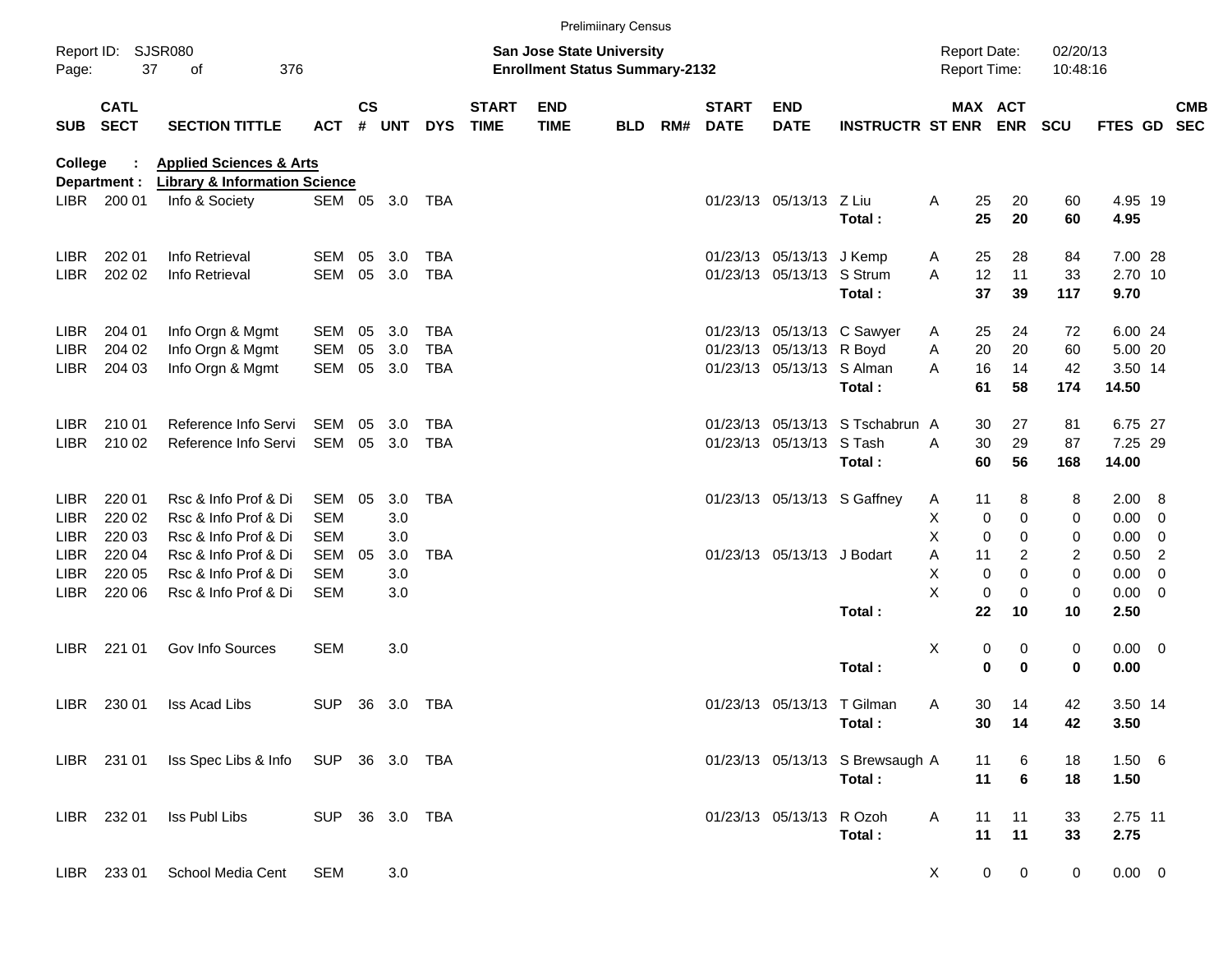|             |                            |                                     |                |                    |        |                |                             |                                                                           | <b>Prelimiinary Census</b> |     |                             |                            |                                  |                     |                            |                      |                |            |
|-------------|----------------------------|-------------------------------------|----------------|--------------------|--------|----------------|-----------------------------|---------------------------------------------------------------------------|----------------------------|-----|-----------------------------|----------------------------|----------------------------------|---------------------|----------------------------|----------------------|----------------|------------|
| Page:       | Report ID: SJSR080<br>38   | 376<br>of                           |                |                    |        |                |                             | <b>San Jose State University</b><br><b>Enrollment Status Summary-2132</b> |                            |     |                             |                            |                                  | <b>Report Date:</b> | <b>Report Time:</b>        | 02/20/13<br>10:48:16 |                |            |
| SUB         | <b>CATL</b><br><b>SECT</b> | <b>SECTION TITTLE</b>               | <b>ACT</b>     | $\mathsf{cs}$<br># | UNT    | <b>DYS</b>     | <b>START</b><br><b>TIME</b> | <b>END</b><br><b>TIME</b>                                                 | <b>BLD</b>                 | RM# | <b>START</b><br><b>DATE</b> | <b>END</b><br><b>DATE</b>  | INSTRUCTR ST ENR ENR SCU         |                     | MAX ACT                    |                      | FTES GD SEC    | <b>CMB</b> |
|             |                            |                                     |                |                    |        |                |                             |                                                                           |                            |     |                             |                            | Total:                           |                     | 0<br>0                     | 0                    | 0.00           |            |
| LIBR.       | 240 01                     | Info Tech Tools & Ap SEM            |                |                    | 05 3.0 | TBA            |                             |                                                                           |                            |     |                             | 01/23/13 05/13/13 R Dean   |                                  | A                   | 30<br>26                   | 78                   | 6.50 26        |            |
| LIBR        | 240 02                     | Info Tech Tools & Ap SEM 05 3.0 TBA |                |                    |        |                |                             |                                                                           |                            |     |                             | 01/23/13 05/13/13 S Wile   |                                  | A                   | 14<br>11                   | 33                   | 2.75 11        |            |
|             |                            |                                     |                |                    |        |                |                             |                                                                           |                            |     |                             |                            | Total:                           |                     | 44<br>37                   | 111                  | 9.25           |            |
|             | LIBR 241 01                | <b>Library Automation</b>           | SEM 05 3.0 TBA |                    |        |                |                             |                                                                           |                            |     |                             | 01/23/13 05/13/13 T Dickey |                                  | Α                   | 6<br>11                    | 18                   | 1.50 6         |            |
|             |                            |                                     |                |                    |        |                |                             |                                                                           |                            |     |                             |                            | Total:                           |                     | 6<br>11                    | 18                   | 1.50           |            |
|             | LIBR 242 01                | Database Mgmt                       | SEM 05 3.0 TBA |                    |        |                |                             |                                                                           |                            |     |                             | 01/23/13 05/13/13 G Liu    |                                  | Α                   | 11<br>12                   | 36                   | 3.00 12        |            |
|             |                            |                                     |                |                    |        |                |                             |                                                                           |                            |     |                             |                            | Total:                           |                     | 11<br>12                   | 36                   | 3.00           |            |
| LIBR        | 244 01                     | Online Searching                    | SEM 05 3.0 TBA |                    |        |                |                             |                                                                           |                            |     |                             | 01/23/13 05/13/13 J Bedord |                                  | Α                   | 30<br>18                   | 54                   | 4.50 18        |            |
|             |                            |                                     |                |                    |        |                |                             |                                                                           |                            |     |                             |                            | Total:                           |                     | 30<br>18                   | 54                   | 4.50           |            |
| LIBR        | 245 01                     | Adv online Searching SEM            |                |                    | 3.0    |                |                             |                                                                           |                            |     |                             |                            |                                  | х                   | 0<br>0                     | 0                    | $0.00 \t 0$    |            |
|             |                            |                                     |                |                    |        |                |                             |                                                                           |                            |     |                             |                            | Total:                           |                     | $\mathbf 0$<br>$\mathbf 0$ | 0                    | 0.00           |            |
| <b>LIBR</b> | 246 01                     | Inf Tech Tools App A SEM            |                |                    | 05 3.0 | TBA            |                             |                                                                           |                            |     |                             |                            | 01/23/13 05/13/13 E McAulay      | A                   | 11<br>4                    | 4                    | 1.004          |            |
| <b>LIBR</b> | 246 02                     | Inf Tech Tools App A SEM            |                | 05                 | 3.0    | <b>TBA</b>     |                             |                                                                           |                            |     |                             | 01/23/13 05/13/13 S Perry  |                                  | Α                   | 11<br>9                    | 9                    | $2.25$ 9       |            |
| <b>LIBR</b> | 246 03                     | Inf Tech Tools App A SEM            |                |                    | 05 3.0 | TBA            |                             |                                                                           |                            |     |                             | 01/23/13 05/13/13 S Perry  |                                  | Α                   | $\overline{c}$<br>11       | $\overline{2}$       | $0.50$ 2       |            |
| <b>LIBR</b> | 246 04                     | Inf Tech Tools App A SEM            |                |                    | 05 3.0 | TBA            |                             |                                                                           |                            |     |                             |                            | 01/23/13 05/13/13 D Christians   | A                   | 11<br>11                   | 11                   | 2.75 11        |            |
| <b>LIBR</b> | 246 05                     | Inf Tech Tools App A SEM            |                |                    | 05 3.0 | <b>TBA</b>     |                             |                                                                           |                            |     |                             | 01/23/13 05/13/13 H Chen   |                                  | A                   | 11<br>6                    | 6                    | 1.50 6         |            |
| LIBR        | 246 06                     | Inf Tech Tools App A SEM            |                |                    | 05 3.0 | TBA            |                             |                                                                           |                            |     |                             | 01/23/13 05/13/13 S Brown  | Total:                           | A                   | 11<br>6<br>66<br>38        | 6<br>38              | 1.50 6<br>9.50 |            |
|             |                            |                                     |                |                    |        |                |                             |                                                                           |                            |     |                             |                            |                                  |                     |                            |                      |                |            |
| LIBR        | 247 01                     | Voc Design                          | SEM 05 3.0 TBA |                    |        |                |                             |                                                                           |                            |     |                             | 01/23/13 05/13/13          | J Weedman A                      |                     | 8<br>11                    | 24                   | 2.00 8         |            |
|             |                            |                                     |                |                    |        |                |                             |                                                                           |                            |     |                             |                            | Total:                           |                     | 8<br>11                    | 24                   | 2.00           |            |
| LIBR        | 248 01                     | Beg Cat & Class                     | SEM 05 3.0 TBA |                    |        |                |                             |                                                                           |                            |     |                             |                            | 01/23/13 05/13/13 D Goetting     | A                   | 17<br>30                   | 51                   | 4.25 17        |            |
|             |                            | LIBR 248 02 Beg Cat & Class         | SEM 05 3.0 TBA |                    |        |                |                             |                                                                           |                            |     |                             | 01/23/13 05/13/13 G Cotton |                                  | Α                   | 30<br>11                   | 33                   | 2.75 11        |            |
|             |                            |                                     |                |                    |        |                |                             |                                                                           |                            |     |                             |                            | Total:                           |                     | 60<br>28                   | 84                   | 7.00           |            |
|             | LIBR 250 01                | Instr Dsgn Info Prof                | SEM 05 3.0 TBA |                    |        |                |                             |                                                                           |                            |     |                             |                            | 01/23/13 05/13/13 D Loertscher A |                     | 11<br>3                    | 9                    | $0.75$ 3       |            |
| LIBR        | 250 02                     | Instr Dsgn Info Prof                | SEM            |                    | 05 3.0 | TBA            |                             |                                                                           |                            |     |                             |                            | 01/23/13 05/13/13 D Kovacs       | A                   | 8<br>11                    | 24                   | 2.00 8         |            |
| LIBR        | 250 03                     | Instr Dsgn Info Prof                |                |                    |        | SEM 05 3.0 TBA |                             |                                                                           |                            |     |                             | 01/23/13 05/13/13 M Harlan |                                  | A                   | $\overline{7}$<br>11       | 21                   | $1.75$ 7       |            |
|             |                            |                                     |                |                    |        |                |                             |                                                                           |                            |     |                             |                            | Total:                           |                     | 33<br>18                   | 54                   | 4.50           |            |
|             | LIBR 251 01                | Web Usability                       |                |                    |        | SEM 05 3.0 TBA |                             |                                                                           |                            |     |                             | 01/23/13 05/13/13 J Kemp   |                                  | A                   | 11<br>9                    | 27                   | $2.25$ 9       |            |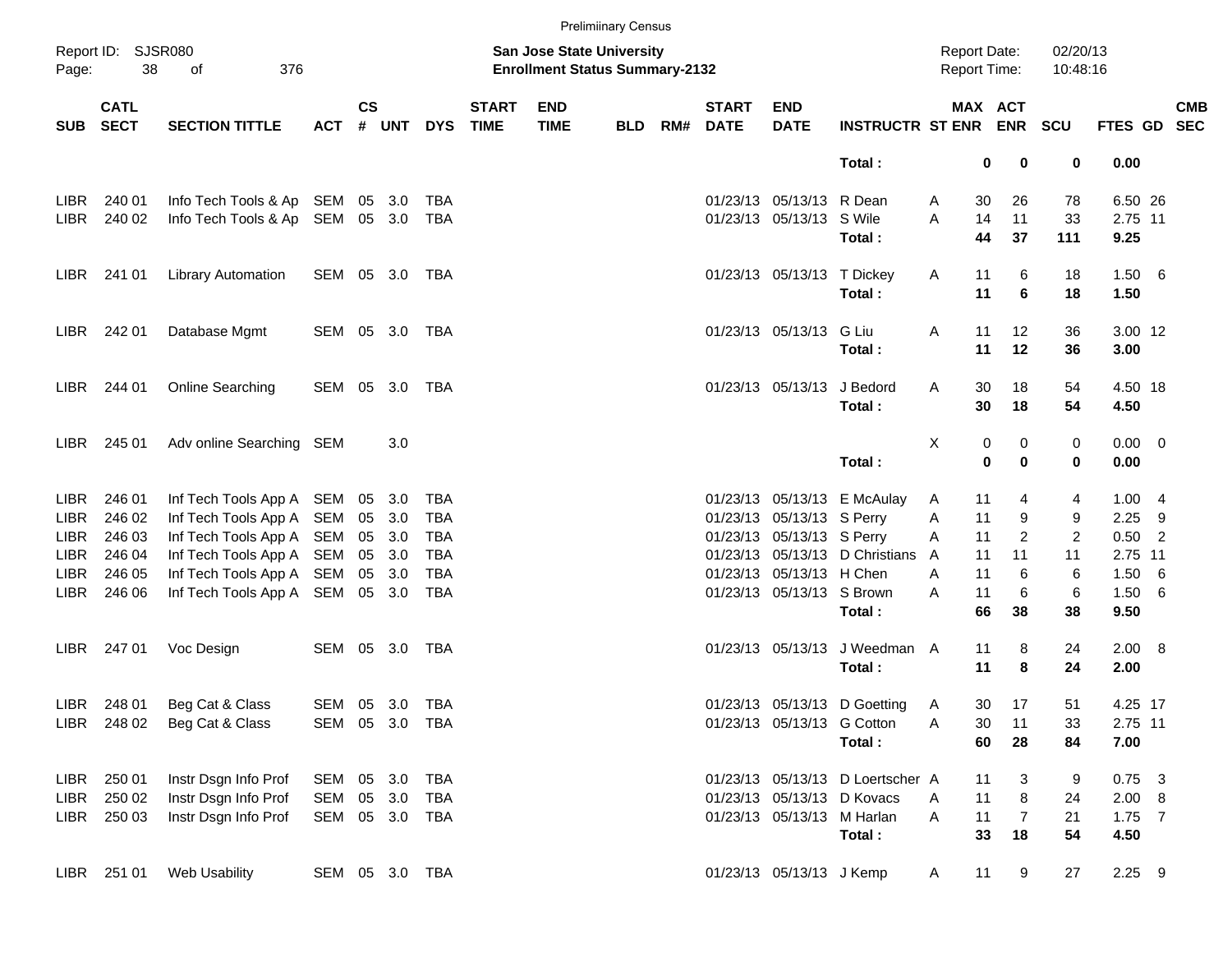|       |                                       |                                                  |                                  |                    |            |            |                             |                                                                    | <b>Prelimiinary Census</b> |     |                             |                            |                                            |                                            |                              |                      |                              |                           |
|-------|---------------------------------------|--------------------------------------------------|----------------------------------|--------------------|------------|------------|-----------------------------|--------------------------------------------------------------------|----------------------------|-----|-----------------------------|----------------------------|--------------------------------------------|--------------------------------------------|------------------------------|----------------------|------------------------------|---------------------------|
| Page: | Report ID: SJSR080<br>39<br>376<br>of |                                                  |                                  |                    |            |            |                             | San Jose State University<br><b>Enrollment Status Summary-2132</b> |                            |     |                             |                            |                                            | <b>Report Date:</b><br><b>Report Time:</b> |                              | 02/20/13<br>10:48:16 |                              |                           |
|       | <b>CATL</b><br>SUB SECT               | <b>SECTION TITTLE</b>                            | <b>ACT</b>                       | $\mathsf{cs}$<br># | <b>UNT</b> | <b>DYS</b> | <b>START</b><br><b>TIME</b> | <b>END</b><br><b>TIME</b>                                          | <b>BLD</b>                 | RM# | <b>START</b><br><b>DATE</b> | <b>END</b><br><b>DATE</b>  | <b>INSTRUCTR ST ENR ENR SCU</b>            |                                            | MAX ACT                      |                      |                              | <b>CMB</b><br>FTES GD SEC |
|       |                                       |                                                  |                                  |                    |            |            |                             |                                                                    |                            |     |                             |                            | Total:                                     | 11                                         | 9                            | 27                   | 2.25                         |                           |
|       | LIBR 256 01                           | Archv & Mnscpt                                   | SEM 05 3.0 TBA                   |                    |            |            |                             |                                                                    |                            |     |                             |                            | 01/23/13 05/13/13 D DeLorenzo A<br>Total:  | 30<br>30                                   | 24<br>24                     | 72<br>72             | 6.00 24<br>6.00              |                           |
|       | LIBR 257 01                           | Recrd Mgmt                                       | SEM 05 3.0 TBA                   |                    |            |            |                             |                                                                    |                            |     |                             |                            | 01/23/13 05/13/13 D DeLorenzo A<br>Total:  | 30<br>30                                   | 13<br>13                     | 39<br>39             | 3.25 13<br>3.25              |                           |
|       | LIBR 259 01                           | Presrv Mgmt                                      | SEM 05 3.0 TBA                   |                    |            |            |                             |                                                                    |                            |     |                             |                            | 01/23/13 05/13/13 M Ghaznavi A<br>Total:   | 30<br>30                                   | 11<br>11                     | 33<br>33             | 2.75 11<br>2.75              |                           |
| LIBR  |                                       | 260A 01 Prgrm and Srvcs for LEC 02 3.0 TBA       |                                  |                    |            |            |                             |                                                                    |                            |     |                             | 01/23/13 05/13/13 P Peck   | Total:                                     | 30<br>Α<br>30                              | 26<br>26                     | 78<br>78             | 6.50 26<br>6.50              |                           |
| LIBR  |                                       | 261A 01 Prgrm and Srvcs for LEC 02 3.0 TBA       |                                  |                    |            |            |                             |                                                                    |                            |     |                             |                            | 01/23/13 05/13/13 J Velasquez A<br>Total:  | 11<br>11                                   | 8<br>8                       | 24<br>24             | 2.00 8<br>2.00               |                           |
| LIBR. |                                       | 262A 01 Matrls For Chidrn 0-                     | LEC 02 3.0 TBA                   |                    |            |            |                             |                                                                    |                            |     |                             |                            | 01/23/13 05/13/13 R Partington A<br>Total: | 11<br>11                                   | 6<br>6                       | 18<br>18             | 1.50 6<br>1.50               |                           |
|       | LIBR 263 01                           | Matris For Chidrn 5-                             | LEC 02 3.0 TBA                   |                    |            |            |                             |                                                                    |                            |     |                             |                            | 01/23/13 05/13/13 S Higgins<br>Total:      | 11<br>Α<br>11                              | 11<br>11                     | 33<br>33             | 2.75 11<br>2.75              |                           |
| LIBR  | 265 01                                | Matris for YAS 15-18 LEC 02 3.0 TBA              |                                  |                    |            |            |                             |                                                                    |                            |     |                             | 01/23/13 05/13/13          | J Hunt<br>Total:                           | 30<br>Α<br>30                              | 23<br>23                     | 69<br>69             | 5.75 23<br>5.75              |                           |
| LIBR  | 266 01                                | <b>Collection Mgmt</b>                           | SEM 05 3.0 TBA                   |                    |            |            |                             |                                                                    |                            |     |                             | 01/23/13 05/13/13 A Friday | Total:                                     | Α<br>30<br>30                              | 27<br>27                     | 81<br>81             | 6.75 27<br>6.75              |                           |
|       | LIBR 267 01                           | Ser to Youth<br>LIBR 267 02 Ser to Youth         | SEM 05 3.0 TBA<br>SEM 05 3.0 TBA |                    |            |            |                             |                                                                    |                            |     |                             | 01/23/13 05/13/13 J Bodart | 01/23/13 05/13/13 D Weissmann A<br>Total:  | 11<br>Α<br>11                              | $\mathbf{1}$<br>5<br>22<br>6 | 3<br>15<br>18        | $0.25$ 1<br>$1.25$ 5<br>1.50 |                           |
|       |                                       | LIBR 268 01 History of Youth Lit LEC 02 3.0 TBA  |                                  |                    |            |            |                             |                                                                    |                            |     |                             |                            | 01/23/13 05/13/13 M Tomeo<br>Total:        | Α<br>11<br>11                              | 12<br>12                     | 36<br>36             | 3.00 12<br>3.00              |                           |
|       |                                       | LIBR 271A 01 Gnres & Tpcs in Yuth LEC 02 3.0 TBA |                                  |                    |            |            |                             |                                                                    |                            |     |                             |                            | 01/23/13 05/13/13 G de Vos<br>Total:       | 11<br>A<br>11                              | 8<br>8                       | 24<br>24             | 2.00 8<br>2.00               |                           |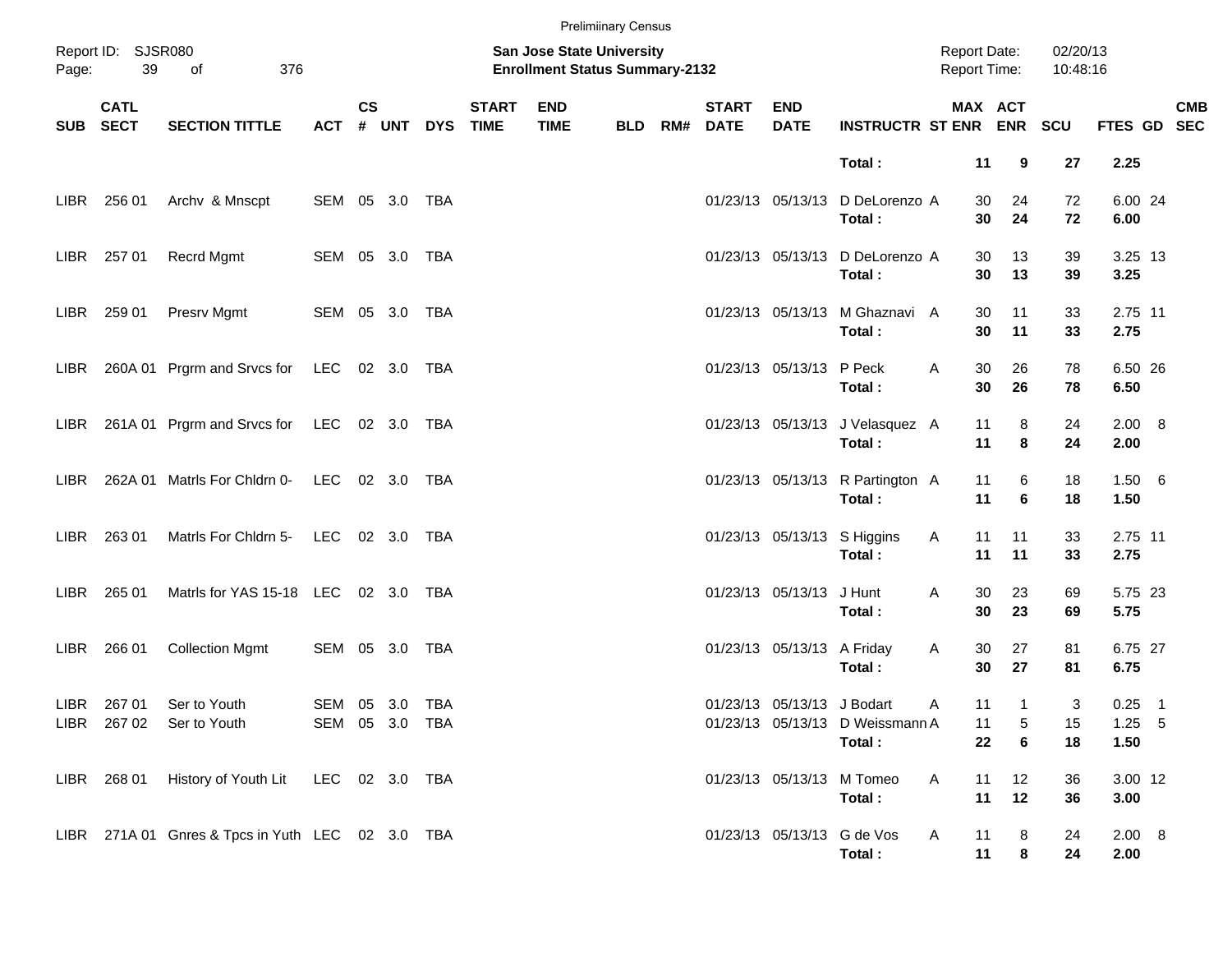|             |                            |                                |                |                    |            |            |                             |                                                                           | <b>Prelimiinary Census</b> |     |                             |                            |                                  |                                            |                       |                      |                 |                |                          |
|-------------|----------------------------|--------------------------------|----------------|--------------------|------------|------------|-----------------------------|---------------------------------------------------------------------------|----------------------------|-----|-----------------------------|----------------------------|----------------------------------|--------------------------------------------|-----------------------|----------------------|-----------------|----------------|--------------------------|
| Page:       | Report ID: SJSR080<br>40   | 376<br>of                      |                |                    |            |            |                             | <b>San Jose State University</b><br><b>Enrollment Status Summary-2132</b> |                            |     |                             |                            |                                  | <b>Report Date:</b><br><b>Report Time:</b> |                       | 02/20/13<br>10:48:16 |                 |                |                          |
| <b>SUB</b>  | <b>CATL</b><br><b>SECT</b> | <b>SECTION TITTLE</b>          | <b>ACT</b>     | $\mathsf{cs}$<br># | <b>UNT</b> | <b>DYS</b> | <b>START</b><br><b>TIME</b> | <b>END</b><br><b>TIME</b>                                                 | <b>BLD</b>                 | RM# | <b>START</b><br><b>DATE</b> | <b>END</b><br><b>DATE</b>  | <b>INSTRUCTR ST ENR</b>          |                                            | MAX ACT<br><b>ENR</b> | <b>SCU</b>           | <b>FTES GD</b>  |                | <b>CMB</b><br><b>SEC</b> |
| LIBR        | 275 01                     | Libr Sev Div Comm              | SEM 05 3.0     |                    |            | TBA        |                             |                                                                           |                            |     |                             | 01/23/13 05/13/13 A Friday |                                  | A<br>11                                    | 9                     | 27                   | 2.25            | -9             |                          |
|             |                            |                                |                |                    |            |            |                             |                                                                           |                            |     |                             |                            | Total:                           | 11                                         | 9                     | 27                   | 2.25            |                |                          |
| LIBR.       | 280 01                     | Hist of Bks & Lib              | SEM 05 3.0     |                    |            | TBA        |                             |                                                                           |                            |     |                             | 01/23/13 05/13/13          | D Hansen<br>Total:               | A                                          | 30<br>23<br>23<br>30  | 69<br>69             | 5.75 23<br>5.75 |                |                          |
|             |                            |                                |                |                    |            |            |                             |                                                                           |                            |     |                             |                            |                                  |                                            |                       |                      |                 |                |                          |
| <b>LIBR</b> | 281 01                     | Colloq Contemp Iss             | SEM            | 05                 | 3.0        | <b>TBA</b> |                             |                                                                           |                            |     | 01/23/13                    |                            | 05/13/13 E Wrenn-Este A          | 11                                         | 4                     | 12                   | 1.004           |                |                          |
| <b>LIBR</b> | 281 02                     | Colloq Contemp Iss             | <b>SEM</b>     | 05                 | 3.0        | <b>TBA</b> |                             |                                                                           |                            |     | 01/23/13                    | 05/13/13                   | M Bolin                          | 11<br>A                                    | 10                    | 30                   | 2.50 10         |                |                          |
| <b>LIBR</b> | 281 03                     | Colloq Contemp Iss             | SEM            | 05                 | 3.0        | <b>TBA</b> |                             |                                                                           |                            |     |                             | 01/23/13 05/13/13          | M Stephens                       | 11<br>A                                    | 9                     | 27                   | 2.25            | -9             |                          |
| <b>LIBR</b> | 281 04                     | Colloq Contemp Iss             | <b>SEM</b>     | 05                 | 3.0        | <b>TBA</b> |                             |                                                                           |                            |     | 01/23/13                    |                            | 05/13/13 K Rebmann A             | 11                                         | 4                     | 12                   | 1.00            | -4             |                          |
| <b>LIBR</b> | 281 05                     | Colloq Contemp Iss             | <b>SEM</b>     | 05                 | 3.0        | <b>TBA</b> |                             |                                                                           |                            |     | 01/23/13                    |                            | 05/13/13 P Christense A          | 11                                         | 3                     | 9                    | 0.75            | 3              |                          |
| <b>LIBR</b> | 281 07                     | Colloq Contemp Iss             | SEM            | 05                 | 3.0        | TBA        |                             |                                                                           |                            |     |                             | 01/23/13 05/13/13 C Hagar  |                                  | 11<br>A                                    | 4                     | 12                   | 1.00            | -4             |                          |
|             |                            |                                |                |                    |            |            |                             |                                                                           |                            |     |                             |                            | Total:                           |                                            | 66<br>34              | 102                  | 8.50            |                |                          |
| <b>LIBR</b> | 282 01                     | Sem in Libr Mgmt               | SEM            | 05                 | 3.0        | TBA        |                             |                                                                           |                            |     |                             |                            | 01/23/13 05/13/13 J Horodyski    | 11<br>A                                    | 4                     | 4                    | 1.00            | $\overline{4}$ |                          |
| <b>LIBR</b> | 282 02                     | Sem in Libr Mgmt               | <b>SEM</b>     |                    | 1.0        |            |                             |                                                                           |                            |     |                             |                            |                                  | Х                                          | 0<br>0                | 0                    | 0.00            | 0              |                          |
| <b>LIBR</b> | 282 03                     | Sem in Libr Mgmt               | <b>SEM</b>     | 05                 | 3.0        | <b>TBA</b> |                             |                                                                           |                            |     |                             |                            | 01/23/13 05/13/13 S Gaffney      | 11<br>A                                    | 1                     | $\mathbf{1}$         | 0.25            | -1             |                          |
| <b>LIBR</b> | 282 04                     | Sem in Libr Mgmt               | SEM            | 05                 | 3.0        | TBA        |                             |                                                                           |                            |     |                             | 01/23/13 05/13/13 P Wong   |                                  | 11<br>Α                                    | 8                     | 8                    | 2.00            | 8              |                          |
| <b>LIBR</b> | 282 05                     | Sem in Libr Mgmt               | <b>SEM</b>     |                    | 3.0        |            |                             |                                                                           |                            |     |                             |                            |                                  | X                                          | 0<br>0                | 0                    | 0.00            | 0              |                          |
| LIBR        | 282 06                     | Sem in Libr Mgmt               | SEM            | 05                 | 3.0        | TBA        |                             |                                                                           |                            |     |                             | 01/23/13 05/13/13 H Chen   |                                  | 11<br>A                                    | 2                     | $\overline{c}$       | 0.50            | $\overline{2}$ |                          |
|             |                            |                                |                |                    |            |            |                             |                                                                           |                            |     |                             |                            | Total:                           | 44                                         | 15                    | 15                   | 3.75            |                |                          |
| LIBR.       | 28301                      | <b>Library Market</b>          | SEM 05 3.0     |                    |            | TBA        |                             |                                                                           |                            |     |                             | 01/23/13 05/13/13          | C Koontz                         | A<br>11                                    | 9                     | 27                   | $2.25$ 9        |                |                          |
|             |                            |                                |                |                    |            |            |                             |                                                                           |                            |     |                             |                            | Total:                           | 11                                         | 9                     | 27                   | 2.25            |                |                          |
| <b>LIBR</b> | 284 01                     | Sem Archiv Rec Mgmt SEM        |                | 05                 | 3.0        | TBA        |                             |                                                                           |                            |     | 01/23/13                    |                            | 05/13/13 L Lindberg              | 11<br>A                                    | 2                     | 2                    | 0.50            | $\overline{c}$ |                          |
| <b>LIBR</b> | 284 02                     | Sem Archiv Rec Mgmt SEM        |                | 05                 | 3.0        | TBA        |                             |                                                                           |                            |     | 01/23/13                    | 05/13/13 A Scott           |                                  | 11<br>A                                    | 9                     | 9                    | 2.25            | 9              |                          |
| <b>LIBR</b> | 284 03                     | Sem Archiv Rec Mgmt SEM        |                | 05                 | 3.0        | <b>TBA</b> |                             |                                                                           |                            |     | 01/23/13                    |                            | 05/13/13 L Gleason               | 11<br>A                                    | 7                     | 7                    | 1.75            | 7              |                          |
| <b>LIBR</b> | 284 04                     | Sem Archiv Rec Mgmt SEM        |                | 05                 | 3.0        | <b>TBA</b> |                             |                                                                           |                            |     | 01/23/13                    |                            | 05/13/13 L Thomas                | 11<br>A                                    | 6                     | 6                    | 1.50            | 6              |                          |
| LIBR        | 284 05                     | Sem Archiv Rec Mgmt SEM 05 3.0 |                |                    |            | TBA        |                             |                                                                           |                            |     |                             | 01/23/13 05/13/13 L Daulby |                                  | 11<br>A                                    | 3                     | 3                    | 0.75            | -3             |                          |
|             |                            |                                |                |                    |            |            |                             |                                                                           |                            |     |                             |                            | Total:                           |                                            | 55<br>27              | 27                   | 6.75            |                |                          |
| LIBR        | 285 01                     | Res Meth in Libr               | SEM            | 05                 | 3.0        | TBA        |                             |                                                                           |                            |     |                             | 01/23/13 05/13/13 L Luo    |                                  | A                                          | 26<br>30              | 26                   | 6.50 26         |                |                          |
| <b>LIBR</b> | 285 02                     | Res Meth in Libr               | SEM            | 05                 | 3.0        | <b>TBA</b> |                             |                                                                           |                            |     |                             |                            | 01/23/13 05/13/13 J de Groot     | 11<br>A                                    | 8                     | 8                    | 2.00 8          |                |                          |
| LIBR        | 285 03                     | Res Meth in Libr               | <b>SEM</b>     |                    | 3.0        |            |                             |                                                                           |                            |     |                             |                            |                                  | Χ                                          | 0<br>0                | 0                    | $0.00 \t 0$     |                |                          |
| LIBR        | 285 04                     | Res Meth in Libr               | SEM            | 05                 | 3.0        | <b>TBA</b> |                             |                                                                           |                            |     |                             |                            | 01/23/13 05/13/13 C Stenstrom A  | 11                                         | 11                    | 11                   | 2.75 11         |                |                          |
| LIBR        | 285 05                     | Res Meth in Libr               | SEM            | 05                 | 3.0        | TBA        |                             |                                                                           |                            |     |                             | 01/23/13 05/13/13 J Tunon  |                                  | 11<br>Α                                    | 10                    | 10                   | 2.50 10         |                |                          |
| LIBR        | 285 06                     | Res Meth in Libr               | SEM            | 05                 | 3.0        | TBA        |                             |                                                                           |                            |     |                             |                            | 01/23/13 05/13/13 J Kaltenbach A | 11                                         | 11                    | 11                   | 2.75 11         |                |                          |
| LIBR        | 285 07                     | Res Meth in Libr               | SEM 05 3.0 TBA |                    |            |            |                             |                                                                           |                            |     |                             | 01/23/13 05/13/13 T Dickey |                                  | 11<br>A                                    | 11                    | 11                   | 2.75 11         |                |                          |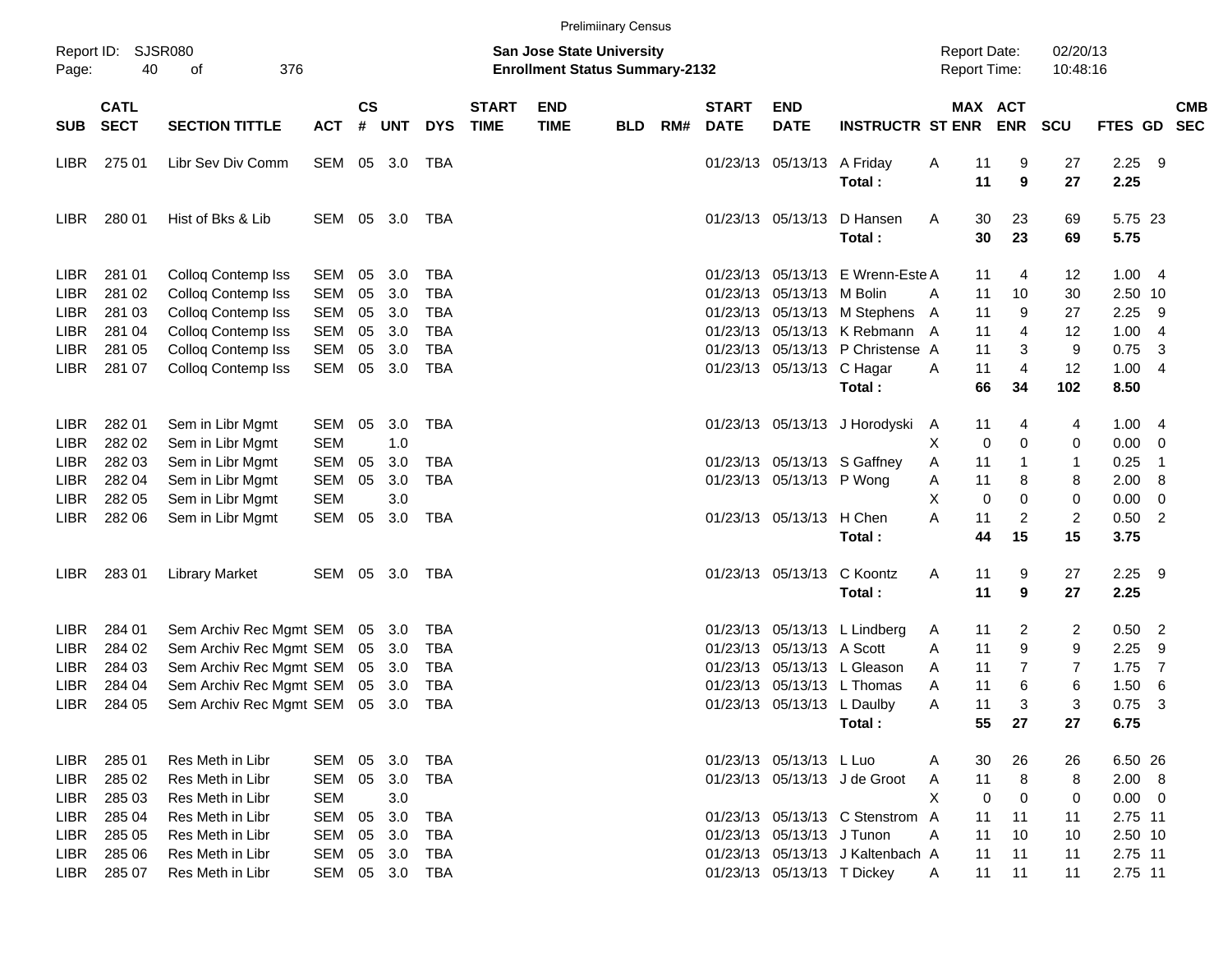|                            |                                                      |                                    |                          |                    |            |                          |                             |                                                                           | <b>Prelimiinary Census</b> |     |                             |                                                          |                                                            |        |                                            |                     |                      |                     |                                 |            |
|----------------------------|------------------------------------------------------|------------------------------------|--------------------------|--------------------|------------|--------------------------|-----------------------------|---------------------------------------------------------------------------|----------------------------|-----|-----------------------------|----------------------------------------------------------|------------------------------------------------------------|--------|--------------------------------------------|---------------------|----------------------|---------------------|---------------------------------|------------|
| Page:                      | Report ID: SJSR080<br>41<br>376<br>of<br><b>CATL</b> |                                    |                          |                    |            |                          |                             | <b>San Jose State University</b><br><b>Enrollment Status Summary-2132</b> |                            |     |                             |                                                          |                                                            |        | <b>Report Date:</b><br><b>Report Time:</b> |                     | 02/20/13<br>10:48:16 |                     |                                 |            |
| <b>SUB</b>                 | <b>SECT</b>                                          | <b>SECTION TITTLE</b>              | <b>ACT</b>               | $\mathsf{cs}$<br># | <b>UNT</b> | <b>DYS</b>               | <b>START</b><br><b>TIME</b> | <b>END</b><br><b>TIME</b>                                                 | <b>BLD</b>                 | RM# | <b>START</b><br><b>DATE</b> | <b>END</b><br><b>DATE</b>                                | <b>INSTRUCTR ST ENR</b>                                    |        | MAX ACT                                    | <b>ENR</b>          | <b>SCU</b>           | FTES GD SEC         |                                 | <b>CMB</b> |
|                            |                                                      |                                    |                          |                    |            |                          |                             |                                                                           |                            |     |                             |                                                          | Total:                                                     |        | 85                                         | 77                  | 77                   | 19.25               |                                 |            |
| LIBR                       | 286 01                                               | Interper Com Skill                 | SEM 05 3.0               |                    |            | TBA                      |                             |                                                                           |                            |     | 01/23/13 05/13/13           |                                                          | <b>B</b> Roberts<br>Total:                                 | A      | 11<br>11                                   | 8<br>8              | 24<br>24             | 2.00 8<br>2.00      |                                 |            |
| <b>LIBR</b><br><b>LIBR</b> | 287 01<br>287 02                                     | Sem Inf Sci<br>Sem Inf Sci         | SEM<br><b>SEM</b>        | 05                 | 3.0<br>3.0 | <b>TBA</b>               |                             |                                                                           |                            |     |                             |                                                          | 01/23/13 05/13/13 M Stephens A                             | X      | 11<br>0                                    | 5<br>0              | 5<br>$\pmb{0}$       | 1.25<br>0.00        | - 5<br>$\overline{\phantom{0}}$ |            |
| <b>LIBR</b><br><b>LIBR</b> | 287 03<br>287 04                                     | Sem Inf Sci<br>Sem Inf Sci         | <b>SEM</b><br><b>SEM</b> | 05<br>05           | 3.0<br>3.0 | <b>TBA</b><br><b>TBA</b> |                             |                                                                           |                            |     |                             |                                                          | 01/23/13 05/13/13 M Simmons<br>01/23/13 05/13/13 A Schmidt | A<br>A | 11<br>11                                   | 12<br>7             | 12<br>$\overline{7}$ | 3.00 12<br>$1.75$ 7 |                                 |            |
| <b>LIBR</b><br>LIBR        | 287 05<br>287 06                                     | Sem Inf Sci<br>Sem Inf Sci         | <b>SEM</b><br><b>SEM</b> | 05                 | 3.0<br>1.0 | <b>TBA</b>               |                             |                                                                           |                            |     |                             | 01/23/13 05/13/13 A Kassel                               |                                                            | Α<br>X | 11<br>0                                    | 8<br>0              | 8<br>$\pmb{0}$       | 2.00<br>$0.00 \t 0$ | $_{\rm 8}$                      |            |
|                            |                                                      |                                    |                          |                    |            |                          |                             |                                                                           |                            |     |                             |                                                          | Total:                                                     |        | 44                                         | 32                  | 32                   | 8.00                |                                 |            |
| <b>LIBR</b>                | 289 01                                               | Adv Topics Libr & In               | SUP                      |                    | 25 3.0     | TBA                      |                             |                                                                           |                            |     |                             | 01/23/13 05/13/13                                        | L Main<br>Total:                                           | A      | 350<br>350                                 | 50<br>50            | 150<br>150           | 12.50 50<br>12.50   |                                 |            |
| <b>LIBR</b>                | 294 02                                               | Prof Exp Intern                    | <b>SUP</b>               | 25                 | 2.0        | <b>TBA</b>               |                             |                                                                           |                            |     |                             | 01/23/13 05/13/13 W Fisher                               |                                                            | A      | 60                                         | 6                   | 12                   | 1.00 6              |                                 |            |
| <b>LIBR</b><br><b>LIBR</b> | 294 03<br>294 04                                     | Prof Exp Intern                    | <b>SUP</b><br><b>SUP</b> | 25<br>25           | 3.0<br>4.0 | <b>TBA</b><br><b>TBA</b> |                             |                                                                           |                            |     |                             | 01/23/13 05/13/13 W Fisher<br>01/23/13 05/13/13 W Fisher |                                                            | A<br>A | 120<br>60                                  | 11                  | 33<br>8              | 2.75 11<br>$0.67$ 2 |                                 |            |
| <b>LIBR</b>                | 294 05                                               | Prof Exp Intern<br>Prof Exp Intern | <b>SUP</b>               | 25                 | 2.0        | <b>TBA</b>               |                             |                                                                           |                            |     |                             |                                                          | 01/23/13 05/13/13 L Lindberg                               | A      | 70                                         | $\overline{2}$<br>2 | $\overline{4}$       | 0.33                | $\overline{2}$                  |            |
| <b>LIBR</b>                | 294 06                                               | Prof Exp Intern                    | <b>SUP</b>               | 25                 | 3.0        | <b>TBA</b>               |                             |                                                                           |                            |     |                             |                                                          | 01/23/13 05/13/13 L Lindberg                               | Α      | 120                                        | 4                   | 12                   | 1.00                | $\overline{4}$                  |            |
| LIBR                       | 294 07                                               | Prof Exp Intern                    | <b>SUP</b>               |                    | 25 4.0     | <b>TBA</b>               |                             |                                                                           |                            |     |                             |                                                          | 01/23/13 05/13/13 L Lindberg<br>Total:                     | Α      | 70<br>500                                  | 0<br>25             | $\mathbf 0$<br>69    | $0.00 \t 0$<br>5.75 |                                 |            |
| <b>LIBR</b>                | 295 01                                               | Sch Libr Fieldwork                 | <b>SUP</b>               |                    | 25 3.0     | TBA                      |                             |                                                                           |                            |     |                             | 01/23/13 05/13/13                                        | M Harlan                                                   | Α      | 100                                        | 3                   | 9                    | $0.75$ 3            |                                 |            |
|                            |                                                      |                                    |                          |                    |            |                          |                             |                                                                           |                            |     |                             |                                                          | Total:                                                     |        | 100                                        | 3                   | 9                    | 0.75                |                                 |            |
| <b>LIBR</b>                | 298 01                                               | <b>Special Study</b>               | <b>SUP</b>               | 25                 | 1.0        | <b>TBA</b>               |                             |                                                                           |                            |     | 01/23/13                    | 05/13/13 L Main                                          |                                                            | A      | 40                                         | 2                   | 2                    | $0.17$ 2            |                                 |            |
| LIBR.                      | 298 02                                               | <b>Special Study</b>               | <b>SUP</b>               | 25                 | 2.0        | <b>TBA</b>               |                             |                                                                           |                            |     | 01/23/13                    | 05/13/13 L Main                                          |                                                            | A      | 100                                        | 0                   | 0                    | 0.00                | $\overline{\mathbf{0}}$         |            |
| LIBR                       | 298 03                                               | <b>Special Study</b>               | <b>SUP</b>               |                    | 25 3.0     | TBA                      |                             |                                                                           |                            |     |                             | 01/23/13 05/13/13 L Main                                 |                                                            | A      | 120                                        | 1                   | 3                    | 0.25                | $\overline{1}$                  |            |
| LIBR                       | 298 04                                               | <b>Special Study</b>               | <b>SUP</b>               |                    | 25 3.0     | TBA                      |                             |                                                                           |                            |     |                             | 01/23/13 05/13/13 D Faires                               |                                                            | A      | 50                                         | 0                   | 0                    | $0.00 \t 0$         |                                 |            |
| LIBR                       | 298 05                                               | <b>Special Study</b>               | <b>SUP</b>               |                    | 25 3.0     | TBA                      |                             |                                                                           |                            |     |                             | 01/23/13 05/13/13 D Faires                               |                                                            | A      | 50                                         | 3                   | 9                    | $0.75$ 3            |                                 |            |
| LIBR                       | 298 06                                               | <b>Special Study</b>               | <b>SUP</b>               |                    | 25 3.0     | TBA                      |                             |                                                                           |                            |     |                             | 01/23/13 05/13/13 D Faires                               |                                                            | Α      | 59                                         | 3                   | 9                    | $0.75$ 3            |                                 |            |
| LIBR                       | 298 07                                               | <b>Special Study</b>               | <b>SUP</b>               |                    | 25 3.0     | TBA                      |                             |                                                                           |                            |     |                             |                                                          | 01/23/13 05/13/13 P Christense A<br>Total:                 |        | 11<br>430                                  | 0<br>9              | $\pmb{0}$<br>23      | $0.00 \t 0$<br>1.92 |                                 |            |
|                            | LIBR 299 01                                          | MA Thesis/Project                  | SUP 25 3.0 TBA           |                    |            |                          |                             |                                                                           |                            |     |                             | 01/23/13 05/13/13 L Main                                 | Total:                                                     | A      | 30<br>$30\,$                               | 0<br>0              | 0<br>0               | $0.00 \t 0$<br>0.00 |                                 |            |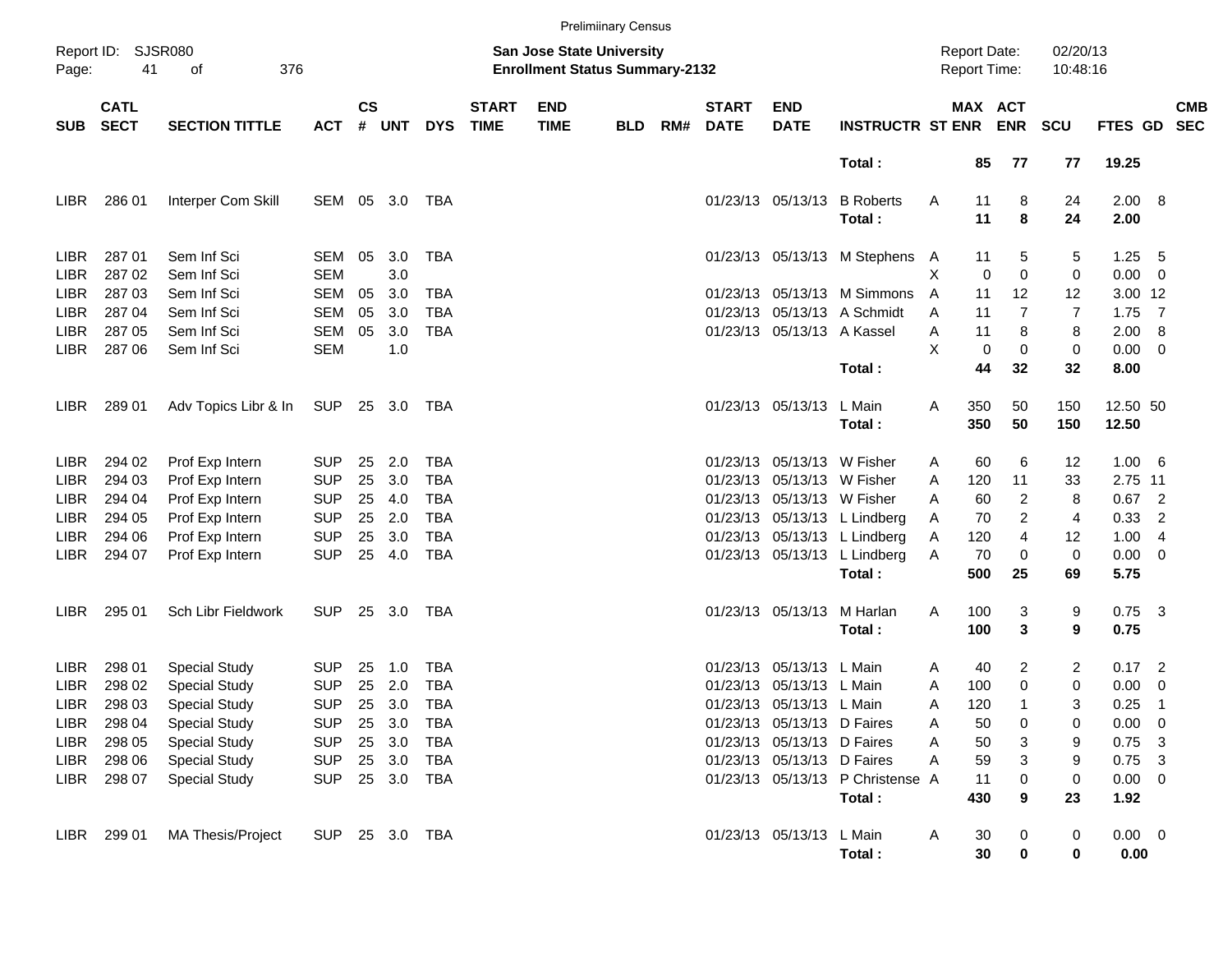|                                          |                                          |            |                              |            |                      |                                                                           | <b>Prelimiinary Census</b> |     |                             |                           |                                                                          |                                            |                                  |                         |                                  |                   |
|------------------------------------------|------------------------------------------|------------|------------------------------|------------|----------------------|---------------------------------------------------------------------------|----------------------------|-----|-----------------------------|---------------------------|--------------------------------------------------------------------------|--------------------------------------------|----------------------------------|-------------------------|----------------------------------|-------------------|
| Report ID:<br>42<br>Page:                | SJSR080<br>376<br>0f                     |            |                              |            |                      | <b>San Jose State University</b><br><b>Enrollment Status Summary-2132</b> |                            |     |                             |                           |                                                                          | <b>Report Date:</b><br><b>Report Time:</b> |                                  | 02/20/13<br>10:48:16    |                                  |                   |
| <b>CATL</b><br><b>SECT</b><br><b>SUB</b> | <b>SECTION TITTLE</b>                    | <b>ACT</b> | <b>CS</b><br>#<br><b>UNT</b> | <b>DYS</b> | <b>START</b><br>TIME | <b>END</b><br><b>TIME</b>                                                 | <b>BLD</b>                 | RM# | <b>START</b><br><b>DATE</b> | <b>END</b><br><b>DATE</b> | <b>INSTRUCTR ST ENR</b>                                                  | MAX                                        | ACT<br><b>ENR</b>                | <b>SCU</b>              | FTES GD                          | <b>CMB</b><br>SEC |
| Department :                             | <b>Library &amp; Information Science</b> |            |                              |            |                      |                                                                           |                            |     |                             | <b>Upper Division:</b>    | Department Total:<br><b>Lower Division:</b><br><b>Graduate Division:</b> | 2558<br>$\mathbf 0$<br>25<br>2533          | 884<br>$\mathbf{0}$<br>20<br>864 | 2244<br>0<br>60<br>2184 | 220.07<br>0.00<br>4.95<br>215.12 |                   |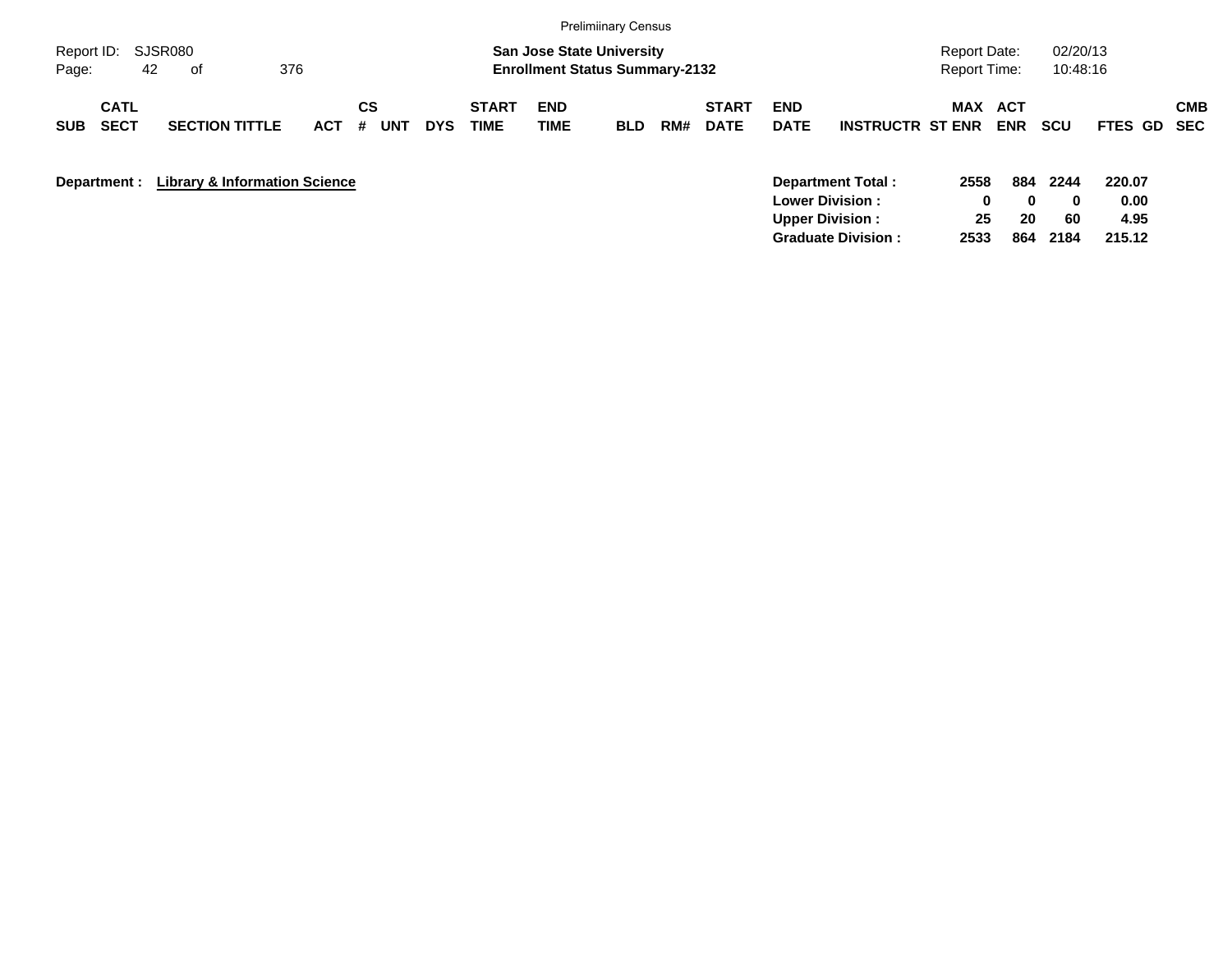|                            |                            |                                                               |                   |                             |            |                |                             | <b>Prelimiinary Census</b>                                                |                          |     |                                                  |                                                  |                                                       |                                            |                                               |                             |                              |                                  |  |
|----------------------------|----------------------------|---------------------------------------------------------------|-------------------|-----------------------------|------------|----------------|-----------------------------|---------------------------------------------------------------------------|--------------------------|-----|--------------------------------------------------|--------------------------------------------------|-------------------------------------------------------|--------------------------------------------|-----------------------------------------------|-----------------------------|------------------------------|----------------------------------|--|
| Report ID:<br>Page:        | 43                         | SJSR080<br>376<br>of                                          |                   |                             |            |                |                             | <b>San Jose State University</b><br><b>Enrollment Status Summary-2132</b> |                          |     |                                                  |                                                  |                                                       | <b>Report Date:</b><br><b>Report Time:</b> |                                               | 02/20/13<br>10:48:16        |                              |                                  |  |
| <b>SUB</b>                 | <b>CATL</b><br><b>SECT</b> | <b>SECTION TITTLE</b>                                         | <b>ACT</b>        | $\mathsf{cs}$<br>$\pmb{\#}$ | <b>UNT</b> | <b>DYS</b>     | <b>START</b><br><b>TIME</b> | <b>END</b><br><b>TIME</b>                                                 | <b>BLD</b>               | RM# | <b>START</b><br><b>DATE</b>                      | <b>END</b><br><b>DATE</b>                        | <b>INSTRUCTR ST ENR</b>                               |                                            | MAX ACT<br><b>ENR</b>                         | <b>SCU</b>                  | <b>FTES GD</b>               | <b>CMB</b><br><b>SEC</b>         |  |
| <b>College</b>             | Department :               | <b>Applied Sciences &amp; Arts</b><br><b>Military Science</b> |                   |                             |            |                |                             |                                                                           |                          |     |                                                  |                                                  |                                                       |                                            |                                               |                             |                              |                                  |  |
| <b>MILS</b><br><b>MILS</b> | 1B 01<br>1B 02             | Intro Tac Leadership<br>Intro Tac Leadership                  | <b>SUP</b><br>LAB | 77<br>78                    | 2.0<br>0.0 | <b>MW</b><br>W |                             | 08:00 AM 09:05 AM<br>02:15 PM 05:00 PM                                    | <b>OFF</b><br><b>OFF</b> |     | CAMP 01/23/13 05/13/13                           | CAMP 01/23/13 05/13/13 J Sperli                  | J Sperli<br>Total:                                    | A<br>A                                     | 11<br>30<br>30<br>11<br>60<br>22              | 22<br>11<br>33              | 1.47<br>0.00<br>1.47         | $\overline{0}$<br>$\overline{0}$ |  |
| <b>MILS</b><br><b>MILS</b> | 2B 01<br>2B 02             | Fnd Tac Ldrshp<br>Fnd Tac Ldrshp                              | <b>SUP</b><br>LAB | 77<br>78                    | 2.0<br>0.0 | <b>MW</b><br>W |                             | 08:00 AM 09:05 AM<br>02:15 PM 05:00 PM                                    | <b>OFF</b><br><b>OFF</b> |     | CAMP 01/23/13 05/13/13<br>CAMP 01/23/13 05/13/13 |                                                  | M Morales<br><b>M</b> Morales<br>Total:               | A<br>A                                     | 30<br>3<br>3<br>30<br>6<br>60                 | 6<br>3<br>9                 | 0.40<br>0.00<br>0.40         | $\overline{0}$<br>$\overline{0}$ |  |
| <b>MILS</b><br><b>MILS</b> |                            | 130B 01 Appl Tm Ldrshp<br>130B 02 Appl Tm Ldrshp              | <b>SUP</b><br>LAB | 77<br>78                    | 4.0<br>0.0 | <b>TR</b><br>W |                             | 08:00 AM 09:05 AM<br>02:15 PM 05:00 PM                                    | <b>OFF</b><br><b>OFF</b> |     | CAMP 01/23/13 05/13/13<br>CAMP 01/23/13 05/13/13 |                                                  | M Michelson A<br>M Michelson A<br>Total:              |                                            | 30<br>30<br>$\mathbf 1$<br>60<br>$\mathbf{2}$ | 4<br>$\mathbf{1}$<br>5      | 0.27<br>0.00<br>0.27         | $\overline{0}$<br>0              |  |
| <b>MILS</b><br><b>MILS</b> | 140B 01                    | Ldrshp Cplx Wld<br>140B 02 Ldrshp Cplx Wld                    | <b>SUP</b><br>LAB | 77<br>78                    | 4.0<br>0.0 | <b>TR</b><br>W |                             | 09:55 AM 11:40 AM<br>02:15 PM 05:00 PM                                    | <b>OFF</b><br><b>OFF</b> |     | CAMP 01/23/13<br>CAMP 01/23/13 05/13/13          | 05/13/13                                         | J Tao<br>J Tao<br>Total:                              | Α<br>А<br>60                               | 30<br>7<br>$\overline{7}$<br>30<br>14         | 28<br>$\overline{7}$<br>35  | 1.87<br>0.00<br>1.87         | $\overline{0}$<br>0              |  |
| <b>MILS</b>                | 180 01                     | <b>Individual Studies</b>                                     | <b>SUP</b>        | 77                          | 3.0        | <b>TBA</b>     |                             |                                                                           |                          |     |                                                  | 01/23/13 05/13/13                                | J Tao<br>Total:                                       | A                                          | 30<br>-1<br>30<br>$\blacktriangleleft$        | 3<br>3                      | 0.20<br>0.20                 | $\overline{0}$                   |  |
| MILS                       | 199 01                     | American Military Hi                                          | LEC.              |                             | 02 3.0     | -F             |                             | 03:30 PM 06:30 PM                                                         | <b>OFF</b>               |     | CAMP 01/23/13                                    | 05/13/13                                         | J Tao<br>Total:                                       | A                                          | 30<br>7<br>$\overline{7}$<br>30               | 21<br>21                    | 1.40<br>1.40                 | $\overline{0}$                   |  |
|                            | Department :               | <b>Military Science</b>                                       |                   |                             |            |                |                             |                                                                           |                          |     |                                                  | <b>Lower Division:</b><br><b>Upper Division:</b> | <b>Department Total:</b><br><b>Graduate Division:</b> | 300<br>120<br>180                          | 52<br>28<br>24<br>$\bf{0}$<br>$\mathbf 0$     | 106<br>42<br>64<br>$\bf{0}$ | 5.60<br>1.87<br>3.73<br>0.00 |                                  |  |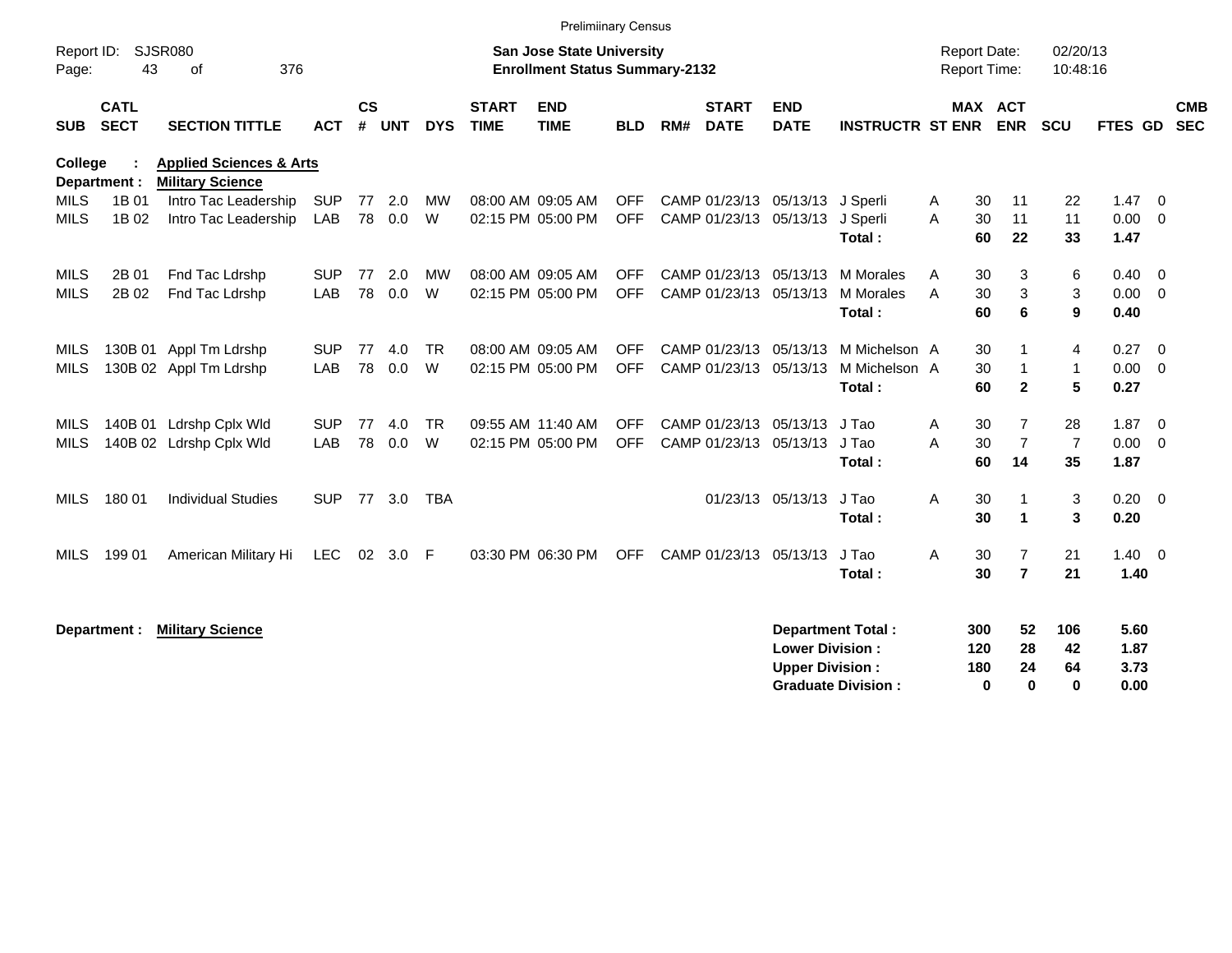|                     |                            |                                                      |            |               |                  |              |                             | <b>Prelimiinary Census</b>                                                |            |            |                             |                                                         |                                  |                                            |                  |                      |                        |                          |                          |
|---------------------|----------------------------|------------------------------------------------------|------------|---------------|------------------|--------------|-----------------------------|---------------------------------------------------------------------------|------------|------------|-----------------------------|---------------------------------------------------------|----------------------------------|--------------------------------------------|------------------|----------------------|------------------------|--------------------------|--------------------------|
| Report ID:<br>Page: | 44                         | <b>SJSR080</b><br>376<br>οf                          |            |               |                  |              |                             | <b>San Jose State University</b><br><b>Enrollment Status Summary-2132</b> |            |            |                             |                                                         |                                  | <b>Report Date:</b><br><b>Report Time:</b> |                  | 02/20/13<br>10:48:16 |                        |                          |                          |
| <b>SUB</b>          | <b>CATL</b><br><b>SECT</b> | <b>SECTION TITTLE</b>                                | <b>ACT</b> | $\mathsf{cs}$ | # UNT            | <b>DYS</b>   | <b>START</b><br><b>TIME</b> | <b>END</b><br><b>TIME</b>                                                 | <b>BLD</b> | RM#        | <b>START</b><br><b>DATE</b> | <b>END</b><br><b>DATE</b>                               | <b>INSTRUCTR ST ENR ENR</b>      |                                            | MAX ACT          | <b>SCU</b>           | FTES GD                |                          | <b>CMB</b><br><b>SEC</b> |
| <b>College</b>      |                            | <b>Applied Sciences &amp; Arts</b>                   |            |               |                  |              |                             |                                                                           |            |            |                             |                                                         |                                  |                                            |                  |                      |                        |                          |                          |
| <b>NURS 2301</b>    | Department :               | <b>Nursing</b><br>Pathophysiology-I                  | LEC.       | 01            | 3.0              | -R           |                             | 03:00 PM 05:50 PM                                                         | МH         | 324        |                             | 01/23/13 05/13/13                                       | A Spilker<br>Total:              | 65<br>A<br>65                              | 62<br>62         | 186<br>186           | $12.40 \t 0$<br>12.40  |                          |                          |
| <b>NURS</b> 24 01   |                            | Adult Care Mgmt I                                    | LEC.       | 01            | 4.0              | TF           |                             | 10:30 AM 12:20 PM                                                         | CL         | 222        |                             | 01/23/13 05/13/13                                       | K Bawel-Brin A<br>Total:         | 65<br>65                                   | 61<br>61         | 244<br>244           | 16.27 0<br>16.27       |                          |                          |
| NURS 33 02          |                            | Prof Role Dev I                                      | LEC        | 02            | 2.0              | W            |                             | 05:00 PM 06:50 PM                                                         | НB         | 408        |                             | 01/23/13 05/13/13                                       | D Gaylle                         | 33<br>A                                    | 30               | 60                   | $4.00 \ 0$             |                          |                          |
| <b>NURS 3303</b>    |                            | Prof Role Dev I                                      | <b>LEC</b> | 02            | 2.0              | W            |                             | 02:00 PM 03:50 PM                                                         | <b>MUS</b> | 211        |                             | 01/23/13 05/13/13                                       | D Gaylle<br>Total:               | 32<br>A<br>65                              | 32<br>62         | 64<br>124            | $4.27$ 0<br>8.27       |                          |                          |
|                     | NURS 34A 01                | Prof Role Dev II                                     | LEC.       | 02            | 1.0              | F            |                             | 08:00 AM 10:15 AM                                                         | НB         | 408        |                             | 01/23/13 05/13/13 A Spilker                             |                                  | 33<br>A                                    | 32               | 32                   | $2.13 \quad 0$         |                          |                          |
|                     | NURS 34A 02                | Prof Role Dev II                                     | <b>LEC</b> | 02            | 1.0              | F            |                             | 01:15 PM 03:30 PM                                                         | HB         | 408        |                             | 01/23/13 05/13/13                                       | L Rauch<br>Total:                | 33<br>Α<br>66                              | 26<br>58         | 26<br>58             | $1.73 \t 0$<br>3.87    |                          |                          |
|                     |                            |                                                      |            |               |                  |              |                             |                                                                           |            |            |                             |                                                         |                                  |                                            |                  |                      |                        |                          |                          |
| NURS 43 01          |                            | Pharmacology                                         | LEC.       | 01            | 3.0              | $\top$       |                             | 01:30 PM 04:20 PM                                                         | CL         | 222        |                             | 01/23/13 05/13/13 S Malloy                              | Total:                           | 65<br>A<br>65                              | 62<br>62         | 186<br>186           | $12.40 \t 0$<br>12.40  |                          |                          |
|                     | NURS 44 02                 | <b>Adult Care Clin Prac</b>                          | LAB.       | 17            | 3.0              | м            |                             | 02:00 PM 10:15 PM                                                         | <b>OFF</b> |            |                             | CAMP 01/23/13 05/13/13 C Fowlks                         |                                  | A                                          | 10<br>10         | 30                   | $2.00 \t 0$            |                          |                          |
| <b>NURS</b>         | 44 03                      | Adult Care Clin Prac                                 | <b>LAB</b> | 17            | 3.0              | W            |                             | 02:00 PM 10:15 PM                                                         | <b>OFF</b> |            |                             | CAMP 01/23/13 05/13/13 K Kinner                         |                                  | Α<br>10                                    | 10               | 30                   | $2.00 \t 0$            |                          |                          |
| <b>NURS</b>         | 44 04                      | <b>Adult Care Clin Prac</b>                          | LAB        |               | 3.0              |              |                             |                                                                           |            |            |                             |                                                         |                                  | X                                          | 0<br>0           | 0                    | $0.00 \t 0$            |                          |                          |
| <b>NURS</b>         | 44 05                      | <b>Adult Care Clin Prac</b>                          | LAB        | 17            | 3.0              | Т            |                             | 02:00 PM 10:15 PM                                                         | <b>OFF</b> |            |                             | CAMP 01/23/13 05/13/13 C Keane                          |                                  | 10<br>A                                    | 10               | 30                   | 2.00                   | $\overline{\phantom{0}}$ |                          |
| <b>NURS</b>         | 44 06                      | Adult Care Clin Prac                                 | LAB        | 17            | 3.0              | S            |                             | 07:00 AM 03:00 PM                                                         | <b>OFF</b> |            |                             | CAMP 01/23/13 05/13/13                                  | M Mistal                         | A<br>10                                    | 9                | 27                   | 1.80                   | $\overline{\phantom{0}}$ |                          |
| <b>NURS</b>         | 44 07                      | <b>Adult Care Clin Prac</b>                          | <b>LAB</b> | 17            | 3.0              | т            |                             | 02:00 PM 10:30 PM                                                         | <b>OFF</b> |            |                             | CAMP 01/23/13 05/13/13 P Mayer                          |                                  | Α<br>10                                    |                  | 9<br>27              | 1.80                   | $\overline{\phantom{0}}$ |                          |
|                     | <b>NURS 44 08</b>          | <b>Adult Care Clin Prac</b>                          | <b>LAB</b> | 17            | 3.0              | M            |                             | 03:00 PM 11:00 PM                                                         |            |            |                             |                                                         | 01/23/13 05/13/13 J Romero       | A<br>10                                    |                  | $\mathbf 0$<br>0     | 0.00                   | $\overline{\phantom{0}}$ |                          |
|                     | <b>NURS 44 12</b>          | Adult Care Clin Prac                                 | LAB        |               | 3.0              |              |                             |                                                                           |            |            |                             |                                                         |                                  | X                                          | 0<br>$\mathbf 0$ | 0                    | $0.00 \t 0$            |                          |                          |
|                     |                            |                                                      |            |               |                  |              |                             |                                                                           |            |            |                             |                                                         | Total:                           | 60                                         | 48               | 144                  | 9.60                   |                          |                          |
| NURS 53 01          |                            | Skills in Nursing I                                  | LEC.       |               | 02 0.0           | TBA          |                             |                                                                           |            |            |                             |                                                         | 01/23/13 05/13/13 K Bawel-Brin A |                                            | 62<br>65         | 62                   | $0.00 \t 0$            |                          |                          |
| NURS 53 02          |                            | Skills in Nursing I                                  | LAB        |               | 16 3.0           | WF           |                             | 08:00 AM 10:50 AM                                                         | HB         | 311        |                             |                                                         | 01/23/13 05/13/13 K Bawel-Brin A | 21                                         | 20               | 40                   | 4.00 0                 |                          |                          |
| NURS 53 03          |                            | Skills in Nursing I                                  | LAB        | 16            | 3.0              | WF           |                             | 11:00 AM 01:50 PM                                                         | HB         | 311        |                             | 01/23/13 05/13/13 A Spilker                             |                                  | 21<br>Α                                    | 21               | 42                   | $4.20 \ 0$             |                          |                          |
|                     | <b>NURS 5304</b>           | Skills in Nursing I                                  | LAB        |               | 16 3.0 WF        |              |                             | 02:00 PM 04:50 PM                                                         | HB         | 311        |                             | 01/23/13 05/13/13 A Spilker                             | Total:                           | 21<br>Α                                    | 21<br>128 124    | 42<br>186            | $4.20 \ 0$<br>12.40    |                          |                          |
|                     |                            |                                                      |            |               |                  |              |                             |                                                                           |            |            |                             |                                                         |                                  |                                            |                  |                      |                        |                          |                          |
| <b>NURS 54 01</b>   |                            | <b>Nursing Skills II</b>                             | LEC.       |               | 02 0.0           | TBA          |                             |                                                                           |            |            |                             | 01/23/13 05/13/13 J Barnby                              |                                  | 65<br>A                                    | 56               | 56                   | $0.00 \t 0$            |                          |                          |
| <b>NURS 54 02</b>   | <b>NURS 54 03</b>          | <b>Nursing Skills II</b><br><b>Nursing Skills II</b> | LAB        |               | 16 2.0<br>16 2.0 | $\mathsf{R}$ |                             | 08:00 AM 10:50 AM<br>11:00 AM 01:50 PM                                    | HB<br>HB   | 311        |                             | 01/23/13 05/13/13 C Keane<br>01/23/13 05/13/13 J Barnby |                                  | 22<br>Α                                    | 18<br>22<br>20   | 18                   | $2.40 \ 0$<br>$2.67$ 0 |                          |                          |
| <b>NURS 54 04</b>   |                            | Nursing Skills II                                    | LAB<br>LAB |               | 16 2.0 R         | R            |                             | 02:00 PM 04:50 PM                                                         | HB         | 311<br>311 |                             | 01/23/13 05/13/13 J Barnby                              |                                  | A<br>22<br>A                               | 18               | 20<br>18             | $2.40 \ 0$             |                          |                          |
|                     |                            |                                                      |            |               |                  |              |                             |                                                                           |            |            |                             |                                                         |                                  |                                            |                  |                      |                        |                          |                          |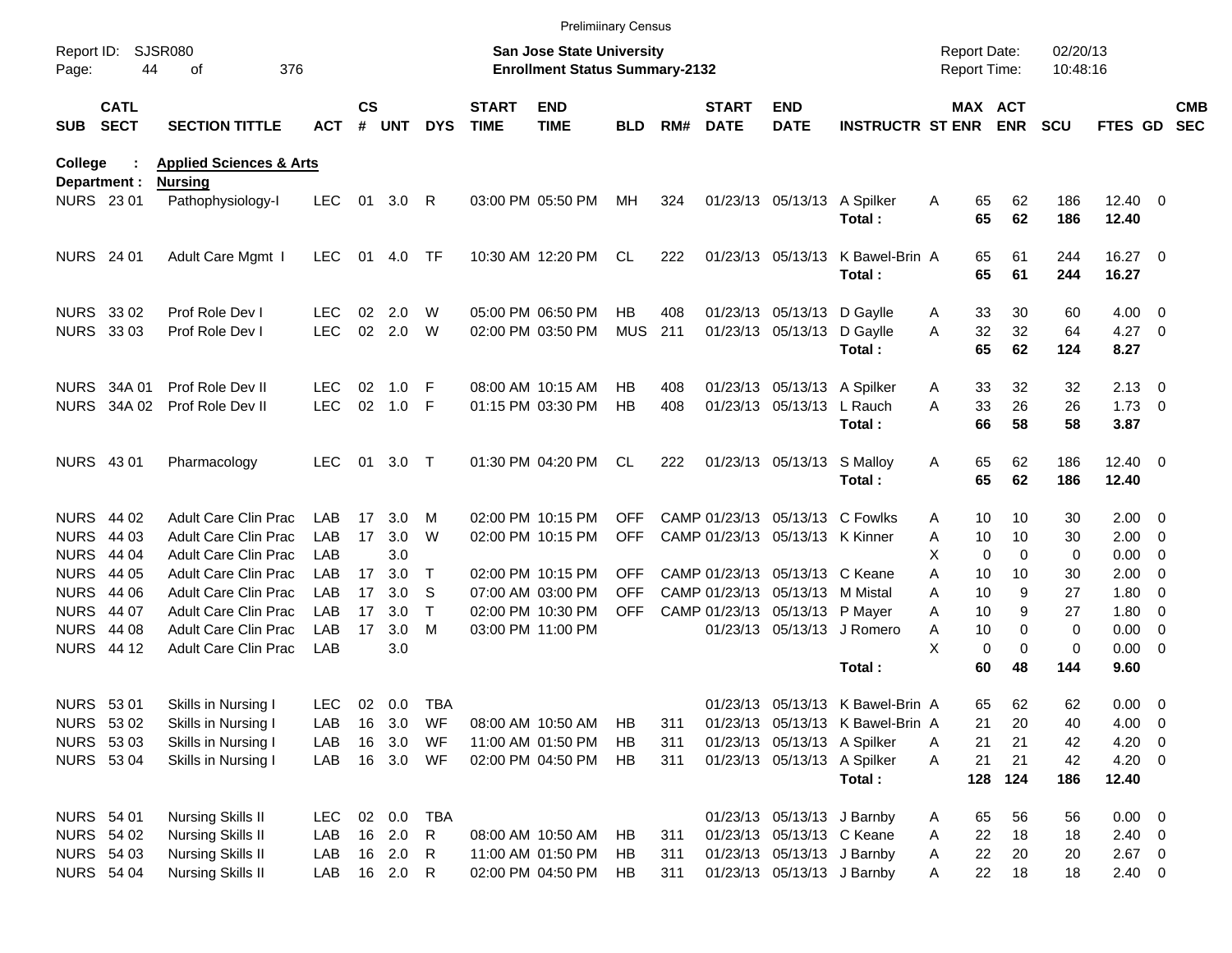|                     |                            |                                |                |                    |            |                |                             | <b>Prelimiinary Census</b>                                                |            |     |                             |                            |                                     |                                     |     |                |                      |                |                          |                          |
|---------------------|----------------------------|--------------------------------|----------------|--------------------|------------|----------------|-----------------------------|---------------------------------------------------------------------------|------------|-----|-----------------------------|----------------------------|-------------------------------------|-------------------------------------|-----|----------------|----------------------|----------------|--------------------------|--------------------------|
| Report ID:<br>Page: | 45                         | <b>SJSR080</b><br>376<br>οf    |                |                    |            |                |                             | <b>San Jose State University</b><br><b>Enrollment Status Summary-2132</b> |            |     |                             |                            |                                     | <b>Report Date:</b><br>Report Time: |     |                | 02/20/13<br>10:48:16 |                |                          |                          |
| <b>SUB</b>          | <b>CATL</b><br><b>SECT</b> | <b>SECTION TITTLE</b>          | <b>ACT</b>     | $\mathsf{cs}$<br># | <b>UNT</b> | <b>DYS</b>     | <b>START</b><br><b>TIME</b> | <b>END</b><br><b>TIME</b>                                                 | <b>BLD</b> | RM# | <b>START</b><br><b>DATE</b> | <b>END</b><br><b>DATE</b>  | <b>INSTRUCTR ST ENR ENR</b>         |                                     |     | MAX ACT        | <b>SCU</b>           | FTES GD        |                          | <b>CMB</b><br><b>SEC</b> |
|                     |                            |                                |                |                    |            |                |                             |                                                                           |            |     |                             |                            | Total:                              |                                     |     | 131 112        | 112                  | 7.47           |                          |                          |
|                     | NURS 125 01                | Adult Care Mgmt II             | <b>LEC</b>     | 01                 | 4.0        | MW             |                             | 10:30 AM 12:20 PM                                                         | CL         | 222 |                             | 01/23/13 05/13/13          | D Stuenkel                          | A                                   | 65  | 50             | 200                  | 13.33 0        |                          |                          |
|                     | <b>NURS 125 09</b>         | Adult Care Mgmt II             | <b>LEC</b>     | 01                 | 4.0        | <b>TBA</b>     |                             |                                                                           |            |     |                             | 01/23/13 05/13/13          | D Goyal                             | A                                   | 50  | $\overline{2}$ | 8                    | 0.53 0         |                          |                          |
|                     |                            |                                |                |                    |            |                |                             |                                                                           |            |     |                             |                            | Total:                              |                                     | 115 | 52             | 208                  | 13.87          |                          |                          |
|                     | NURS 126 01                | Mat/Child Theory               | <b>LEC</b>     | 01                 | 4.0        | R              |                             | 01:30 PM 03:20 PM                                                         | CL         | 222 |                             | 01/23/13 05/13/13          |                                     | A                                   | 71  | 64             | 256                  | 17.07 0        |                          |                          |
|                     | NURS 126 09                | Mat/Child Theory               | <b>LEC</b>     | 01                 | 4.0        | <b>TBA</b>     |                             |                                                                           |            |     |                             | 01/23/13 05/13/13 D Goyal  |                                     | A                                   | 50  | $\overline{1}$ | $\overline{4}$       | 0.27 0         |                          |                          |
|                     |                            |                                |                |                    |            |                |                             |                                                                           |            |     |                             |                            | Total:                              |                                     | 121 | 65             | 260                  | 17.33          |                          |                          |
|                     |                            | NURS 127A 01 Psych / MH Theory | <b>LEC</b>     | 01                 | 2.0        | F              |                             | 08:00 AM 09:50 AM                                                         | <b>IRC</b> | 306 |                             | 01/23/13 05/13/13 C Mao    |                                     | A                                   | 71  | 60             | 120                  | $8.00 \t 0$    |                          |                          |
|                     |                            | NURS 127A 09 Psych / MH Theory | <b>LEC</b>     | 01                 | 2.0        | <b>TBA</b>     |                             |                                                                           |            |     |                             | 01/23/13 05/13/13 D Goyal  |                                     | Α                                   | 50  | $\mathbf{1}$   | $\overline{2}$       | $0.13 \quad 0$ |                          |                          |
|                     |                            | NURS 127A 95 Psych / MH Theory | <b>LEC</b>     | 01                 | 2.0        | <b>TBA</b>     |                             |                                                                           |            |     |                             | 01/23/13 05/13/13 C Mao    |                                     | A                                   | 30  | $\overline{c}$ | 4                    | $0.27 \t 0$    |                          |                          |
|                     |                            |                                |                |                    |            |                |                             |                                                                           |            |     |                             |                            | Total:                              |                                     | 151 | 63             | 126                  | 8.40           |                          |                          |
|                     |                            | NURS 127B 01 Community Theory  | LEC.           | 01                 | 2.0        | F              |                             | 10:00 AM 11:50 AM                                                         | <b>IRC</b> | 306 |                             |                            | 01/23/13 05/13/13 T Adelman         | A                                   | 100 | 86             | 172                  | 11.50 1        |                          |                          |
|                     |                            | NURS 127B 95 Community Theory  | <b>LEC</b>     | 01                 | 2.0        | <b>TBA</b>     |                             |                                                                           |            |     |                             |                            | 01/23/13 05/13/13 T Adelman         | A                                   | 30  | 3              | 6                    | $0.40 \quad 0$ |                          |                          |
|                     |                            |                                |                |                    |            |                |                             |                                                                           |            |     |                             |                            | Total:                              |                                     | 130 | 89             | 178                  | 11.90          |                          |                          |
|                     | NURS 128 04                | <b>EBP</b> in Nursing          | <b>LEC</b>     | 02                 | 2.0        | R              |                             | 02:00 PM 03:50 PM                                                         | HВ         | 408 |                             | 01/23/13 05/13/13 C Hill   |                                     | A                                   | 31  | 30             | 60                   | $4.00 \ 0$     |                          |                          |
|                     | <b>NURS 128 05</b>         | EBP in Nursing                 | <b>LEC</b>     |                    | 02 2.0     | R              |                             | 12:00 PM 01:50 PM                                                         | <b>HB</b>  | 408 |                             |                            | 01/23/13 05/13/13 L Barnes-Wil A    |                                     | 31  | 31             | 62                   | $4.13 \quad 0$ |                          |                          |
|                     |                            |                                |                |                    |            |                |                             |                                                                           |            |     |                             |                            | Total:                              |                                     | 62  | 61             | 122                  | 8.13           |                          |                          |
|                     | <b>NURS 13301</b>          | Prof Role Dev IV               | LEC.           | 02                 | 2.0        | $\mathsf{T}$   |                             | 08:30 AM 10:20 AM                                                         | НB         | 408 |                             | 01/23/13 05/13/13 V Wong   |                                     | A                                   | 28  | 25             | 50                   | 3.3300         |                          |                          |
|                     | NURS 133 02                | Prof Role Dev IV               | <b>LEC</b>     | 02                 | 2.0        | T              |                             | 01:00 PM 02:50 PM                                                         | HB         | 408 |                             | 01/23/13 05/13/13 C Fowlks |                                     | A                                   | 28  | 24             | 48                   | $3.20 \ 0$     |                          |                          |
|                     | NURS 133 09                | Prof Role Dev IV               | <b>LEC</b>     |                    | 02 2.0     | <b>TBA</b>     |                             |                                                                           |            |     |                             | 01/23/13 05/13/13 D Goyal  |                                     | A                                   | 50  | 3              | 6                    | $0.40 \quad 0$ |                          |                          |
|                     |                            |                                |                |                    |            |                |                             |                                                                           |            |     |                             |                            | Total:                              |                                     | 106 | 52             | 104                  | 6.93           |                          |                          |
|                     | NURS 136 01                | Prof Role Dev III              | LEC            | 02                 | 2.0        | R              |                             | 08:30 AM 10:20 AM                                                         | HВ         | 408 |                             |                            | 01/23/13 05/13/13 S McNiesh         | A                                   | 36  | 30             | 60                   | $4.00 \ 0$     |                          |                          |
|                     | NURS 136 02                | Prof Role Dev III              | <b>LEC</b>     |                    | $02$ 2.0   | R              |                             | 04:00 PM 05:50 PM                                                         | HB         | 408 |                             | 01/23/13 05/13/13 D Nelson |                                     | Α                                   | 36  | 33             | 66                   | 4.40           | $\overline{\phantom{0}}$ |                          |
|                     | NURS 136 09                | Prof Role Dev III              |                |                    |            | LEC 02 2.0 TBA |                             |                                                                           |            |     |                             | 01/23/13 05/13/13 D Goyal  |                                     | Α                                   | 50  | 2              | 4                    | $0.27 \t 0$    |                          |                          |
|                     |                            |                                |                |                    |            |                |                             |                                                                           |            |     |                             |                            | Total:                              |                                     | 122 | 65             | 130                  | 8.67           |                          |                          |
|                     | NURS 137 01                | Prof Role Dev V                | LEC 02 2.0 F   |                    |            |                |                             | 12:30 PM 02:20 PM IRC 306                                                 |            |     |                             |                            | 01/23/13 05/13/13 T Adelman         | A                                   | 50  | 51             | 102                  | $6.80$ 0       |                          |                          |
|                     | NURS 137 02                | Prof Role Dev V                | LEC 02 2.0 F   |                    |            |                |                             | 12:30 PM 02:20 PM                                                         |            |     |                             |                            | 01/23/13 05/13/13 C Finkbeiner A    |                                     | 50  | 38             | 76                   | 5.13 2         |                          |                          |
|                     | NURS 137 97                | Prof Role Dev V                | LEC 02 2.0 TBA |                    |            |                |                             |                                                                           |            |     |                             |                            | 01/23/13 05/13/13 T Adelman         | A                                   | 40  | $\overline{1}$ | $\overline{c}$       | $0.13 \ 0$     |                          |                          |
|                     |                            |                                |                |                    |            |                |                             |                                                                           |            |     |                             |                            | Total:                              |                                     | 140 | 90             | 180                  | 12.07          |                          |                          |
|                     | NURS 138 01                | Prof Role Dev VI               | LEC 02 2.0 W   |                    |            |                |                             | 03:00 PM 04:40 PM CL                                                      |            |     |                             |                            | 229 01/23/13 05/13/13 L Rodriguez A |                                     | 45  | 48             | 96                   | $6.40\quad 0$  |                          |                          |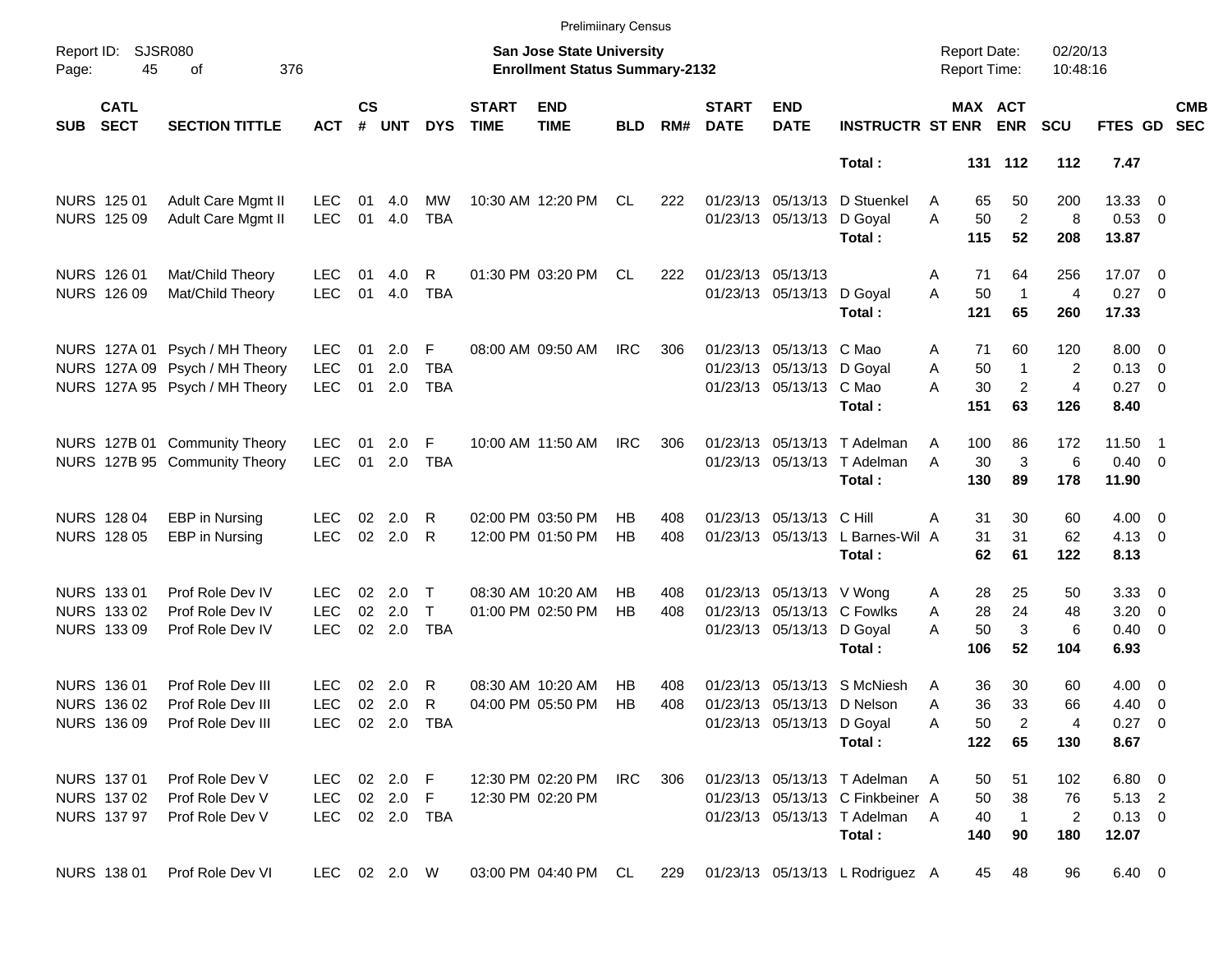|                                          |                                 |              |                    |            |              |                             | <b>Prelimiinary Census</b>                                                |            |     |                             |                                    |                                      |                                            |                 |                       |                      |                    |                         |                          |
|------------------------------------------|---------------------------------|--------------|--------------------|------------|--------------|-----------------------------|---------------------------------------------------------------------------|------------|-----|-----------------------------|------------------------------------|--------------------------------------|--------------------------------------------|-----------------|-----------------------|----------------------|--------------------|-------------------------|--------------------------|
| Report ID:<br>46<br>Page:                | <b>SJSR080</b><br>376<br>оf     |              |                    |            |              |                             | <b>San Jose State University</b><br><b>Enrollment Status Summary-2132</b> |            |     |                             |                                    |                                      | <b>Report Date:</b><br><b>Report Time:</b> |                 |                       | 02/20/13<br>10:48:16 |                    |                         |                          |
| <b>CATL</b><br><b>SECT</b><br><b>SUB</b> | <b>SECTION TITTLE</b>           | <b>ACT</b>   | $\mathsf{cs}$<br># | <b>UNT</b> | <b>DYS</b>   | <b>START</b><br><b>TIME</b> | <b>END</b><br><b>TIME</b>                                                 | <b>BLD</b> | RM# | <b>START</b><br><b>DATE</b> | <b>END</b><br><b>DATE</b>          | <b>INSTRUCTR ST ENR</b>              |                                            |                 | MAX ACT<br><b>ENR</b> | SCU                  | FTES GD            |                         | <b>CMB</b><br><b>SEC</b> |
| NURS 138 02                              | Prof Role Dev VI                | <b>LEC</b>   | 02                 | 2.0        | W            |                             | 03:00 PM 04:40 PM                                                         | CL         | 302 |                             | 01/23/13 05/13/13                  | K Abriam-Yag A<br>Total:             |                                            | 45<br>90        | 41<br>89              | 82<br>178            | $5.47\ 0$<br>11.87 |                         |                          |
| NURS 145 01                              | <b>Adult Care Clin II</b>       | LAB          | 17                 | 4.0        | <b>RF</b>    |                             | 07:00 AM 03:00 PM                                                         | <b>OFF</b> |     |                             | CAMP 01/23/13 05/13/13 K Kinner    |                                      | Α                                          | 9               | 8                     | 32                   | 2.13               | $\overline{\mathbf{0}}$ |                          |
| NURS 145 02                              | <b>Adult Care Clin II</b>       | LAB          | 17                 | 4.0        | <b>RF</b>    |                             | 07:00 AM 03:00 PM                                                         | <b>OFF</b> |     |                             | CAMP 01/23/13 05/13/13 V Wong      |                                      | Α                                          | 8               | 8                     | 32                   | 2.13               | 0                       |                          |
| NURS 145 03                              | Adult Care Clin II              | LAB          | 17                 | 4.0        | R            |                             | 07:00 AM 07:00 PM                                                         | <b>OFF</b> |     |                             | CAMP 01/23/13 05/13/13 C Pham      |                                      | A                                          | 10              | 9                     | 36                   | 2.40               | 0                       |                          |
| NURS 145 07                              | Adult Care Clin II              | LAB          | 17                 | 4.0        | <b>RF</b>    |                             | 07:00 AM 10:00 PM                                                         | <b>OFF</b> |     |                             |                                    | CAMP 01/23/13 05/13/13 P Edwards     | A                                          | 8               | 8                     | 32                   | 2.13               | 0                       |                          |
| NURS 145 09                              | Adult Care Clin II              | LAB          | 17                 | 4.0        | <b>TBA</b>   |                             |                                                                           |            |     |                             | 01/23/13 05/13/13                  | D Goyal                              | A                                          | 50              | 4                     | 16                   | 1.07               | 0                       |                          |
| <b>NURS 14511</b>                        | Adult Care Clin II              | LAB          | 17                 | 4.0        | <b>WR</b>    |                             | 02:00 PM 10:00 PM                                                         | <b>OFF</b> |     |                             | CAMP 01/23/13 05/13/13             | J Romero                             | A                                          | 8               | 8                     | 32                   | 2.13               | $\mathbf 0$             |                          |
| <b>NURS 14512</b>                        | Adult Care Clin II              | LAB          | 17                 | 4.0        | <b>WR</b>    |                             | 02:00 PM 10:00 PM                                                         | <b>OFF</b> |     |                             | CAMP 01/23/13 05/13/13             | P Mayer                              | A                                          | 10              | 9                     | 36                   | 2.40               | $\overline{\mathbf{0}}$ |                          |
|                                          |                                 |              |                    |            |              |                             |                                                                           |            |     |                             |                                    | Total :                              |                                            | 103             | 54                    | 216                  | 14.40              |                         |                          |
| NURS 146A 02 Peds Clinical               |                                 | LAB          | 17                 | 2.0        | F            |                             | 07:00 AM 03:00 PM                                                         | <b>OFF</b> |     |                             |                                    | CAMP 01/23/13 05/13/13 C Fowlks      | A                                          | 8               | 9                     | 18                   | 1.20               | $\overline{\mathbf{0}}$ |                          |
| NURS 146A 03 Peds Clinical               |                                 | LAB          | 17                 | 2.0        | $\top$       |                             | 07:00 AM 03:00 PM                                                         | <b>OFF</b> |     |                             |                                    | CAMP 01/23/13 05/13/13 S McKenna     | A                                          | 10              | 9                     | 18                   | 1.20               | 0                       |                          |
| NURS 146A 04 Peds Clinical               |                                 | LAB          |                    | 2.0        |              |                             |                                                                           |            |     |                             |                                    |                                      | х                                          | 0               | $\Omega$              | 0                    | 0.00               | 0                       |                          |
|                                          |                                 | LAB          |                    | 2.0        |              |                             |                                                                           |            |     |                             |                                    |                                      | Χ                                          |                 | 0                     |                      |                    |                         |                          |
| NURS 146A 05 Peds Clinical               |                                 |              |                    |            |              |                             | 02:00 PM 10:00 PM                                                         |            |     |                             | CAMP 01/23/13 05/13/13 K Ketner    |                                      |                                            | 0               |                       | 0                    | 0.00               | 0                       |                          |
| NURS 146A 06 Peds Clinical               |                                 | LAB          | 17                 | 2.0        | $\top$       |                             |                                                                           | <b>OFF</b> |     |                             |                                    |                                      | Α                                          | 8               | 9                     | 18                   | 1.20               | 0                       |                          |
| NURS 146A 07 Peds Clinical               |                                 | LAB          | 17                 | 2.0        | W            |                             | 07:00 AM 03:00 PM                                                         | <b>OFF</b> |     |                             | CAMP 01/23/13 05/13/13             | C Hill                               | A                                          | 6               | 8                     | 16                   | 1.07               | 0                       |                          |
| NURS 146A 08 Peds Clinical               |                                 | LAB          | 17                 | 2.0        | F            |                             | 07:00 AM 04:00 PM                                                         | <b>OFF</b> |     |                             |                                    | CAMP 01/23/13 05/13/13 S McKenna     | A                                          | 10              | 10                    | 20                   | 1.33               | 0                       |                          |
| NURS 146A 09 Peds Clinical               |                                 | <b>LAB</b>   | 17                 | 2.0        | <b>TBA</b>   |                             |                                                                           | <b>OFF</b> |     |                             | CAMP 01/23/13 05/13/13 D Goyal     |                                      | Α                                          | 50              | $\overline{c}$        | $\overline{4}$       | 0.27               | 0                       |                          |
| NURS 146A 10 Peds Clinical               |                                 | LAB          |                    | 2.0        |              |                             |                                                                           |            |     |                             |                                    |                                      | X                                          | $\mathbf 0$     | $\Omega$              | 0                    | 0.00               | $\overline{0}$          |                          |
| NURS 146A 11 Peds Clinical               |                                 | LAB          | 17                 | 2.0        | W            |                             | 02:00 PM 10:00 PM                                                         | <b>OFF</b> |     |                             |                                    | CAMP 01/23/13 05/13/13 R Rosenblum A |                                            | 10              | 10                    | 20                   | 1.33               | 0                       |                          |
| NURS 146A 12 Peds Clinical               |                                 | LAB          | 17                 | 2.0        | S            |                             | 07:00 AM 03:00 PM                                                         | <b>OFF</b> |     |                             | CAMP 01/23/13 05/13/13             | J Ruiz                               | A                                          | 10              | 8                     | 16                   | 1.07               | $\overline{0}$          |                          |
|                                          |                                 |              |                    |            |              |                             |                                                                           |            |     |                             |                                    | Total:                               |                                            | 112             | 65                    | 130                  | 8.67               |                         |                          |
|                                          | NURS 146B 01 Mat Hith Clinical  | LAB          | 17                 | 2.0        | $\top$       |                             | 02:00 PM 10:00 PM                                                         | <b>OFF</b> |     |                             | CAMP 01/23/13 05/13/13 J Barnby    |                                      | Α                                          | 10              | 10                    | 20                   | 1.33               | $\overline{\mathbf{0}}$ |                          |
|                                          | NURS 146B 02 Mat Hith Clinical  | LAB          | 17                 | 2.0        | W            |                             | 12:30 PM 02:00 PM                                                         | <b>OFF</b> |     | CAMP 01/23/13 05/13/13      |                                    |                                      | Α                                          | 9               | 8                     | 16                   | 1.07               | $\overline{\mathbf{0}}$ |                          |
|                                          | NURS 146B 03 Mat Hith Clinical  | LAB          |                    | 2.0        |              |                             |                                                                           |            |     |                             |                                    |                                      | х                                          | 0               | 0                     | 0                    | 0.00               | 0                       |                          |
|                                          | NURS 146B 04 Mat Hith Clinical  | LAB          | 17                 | 2.0        | $\top$       |                             | 07:00 AM 03:00 PM                                                         | <b>OFF</b> |     |                             | CAMP 01/23/13 05/13/13 D Goyal     |                                      | Α                                          | 9               | 9                     | 18                   | 1.20               | 0                       |                          |
|                                          | NURS 146B 06 Mat Hith Clinical  | LAB          | 17                 | 2.0        | W            |                             | 07:00 PM 10:30 PM                                                         | <b>OFF</b> |     | CAMP 01/23/13 05/13/13      |                                    |                                      | Α                                          | 8               | 9                     | 18                   | 1.20               | $\mathbf 0$             |                          |
|                                          | NURS 146B 07 Mat Hith Clinical  | LAB          |                    | 17 2.0     | W            |                             | 07:00 AM 04:00 PM                                                         |            |     |                             |                                    | OFF CAMP 01/23/13 05/13/13 D Nelson  | Α                                          | 9               | 8                     | 16                   | $1.07 \t 0$        |                         |                          |
|                                          | NURS 146B 09 Mat Hlth Clinical  | LAB.         |                    |            | 17  2.0  TBA |                             |                                                                           |            |     |                             | 01/23/13 05/13/13 D Goyal          |                                      | Α                                          | 50              |                       | 2                    | $0.13 \quad 0$     |                         |                          |
|                                          | NURS 146B 14 Mat Hith Clinical  | LAB          |                    | 17 2.0 F   |              |                             | 07:00 AM 04:00 PM                                                         | OFF        |     |                             | CAMP 01/23/13 05/13/13 T Lind      |                                      | Α                                          | 9               | 9                     | 18                   | $1.20 \t 0$        |                         |                          |
|                                          | NURS 146B 15 Mat Hith Clinical  | LAB          |                    | 17 2.0 F   |              |                             | 07:00 AM 04:00 PM                                                         |            |     |                             | OFF CAMP 01/23/13 05/13/13 S Guido |                                      | A                                          | 9               | 10                    | 20                   | $1.33 \ 0$         |                         |                          |
|                                          |                                 |              |                    |            |              |                             |                                                                           |            |     |                             |                                    | Total:                               |                                            | 113             | 64                    | 128                  | 8.53               |                         |                          |
|                                          | NURS 147A 01 Mental Health Clin |              |                    |            |              |                             |                                                                           |            |     |                             |                                    |                                      |                                            |                 |                       |                      |                    |                         |                          |
|                                          |                                 | LAB.         |                    | 17 2.0 T   |              |                             | 08:00 AM 01:50 PM                                                         | OFF        |     |                             | CAMP 01/23/13 05/13/13 D Gaylle    |                                      | Α                                          | 9               | 9                     | 18                   | $1.20 \t 0$        |                         |                          |
|                                          | NURS 147A 02 Mental Health Clin | LAB          |                    | 17  2.0  W |              |                             | 08:00 AM 01:50 PM                                                         | OFF        |     |                             | CAMP 01/23/13 05/13/13 C Mao       |                                      | A                                          | 10              | 9                     | 18                   | $1.20 \t 0$        |                         |                          |
|                                          | NURS 147A 03 Mental Health Clin | LAB 17 2.0 T |                    |            |              |                             | 08:00 AM 01:50 PM                                                         |            |     |                             | OFF CAMP 01/23/13 05/13/13 C Mao   |                                      | Α                                          | 10 <sup>°</sup> | 10                    | 20                   | $1.33 \ 0$         |                         |                          |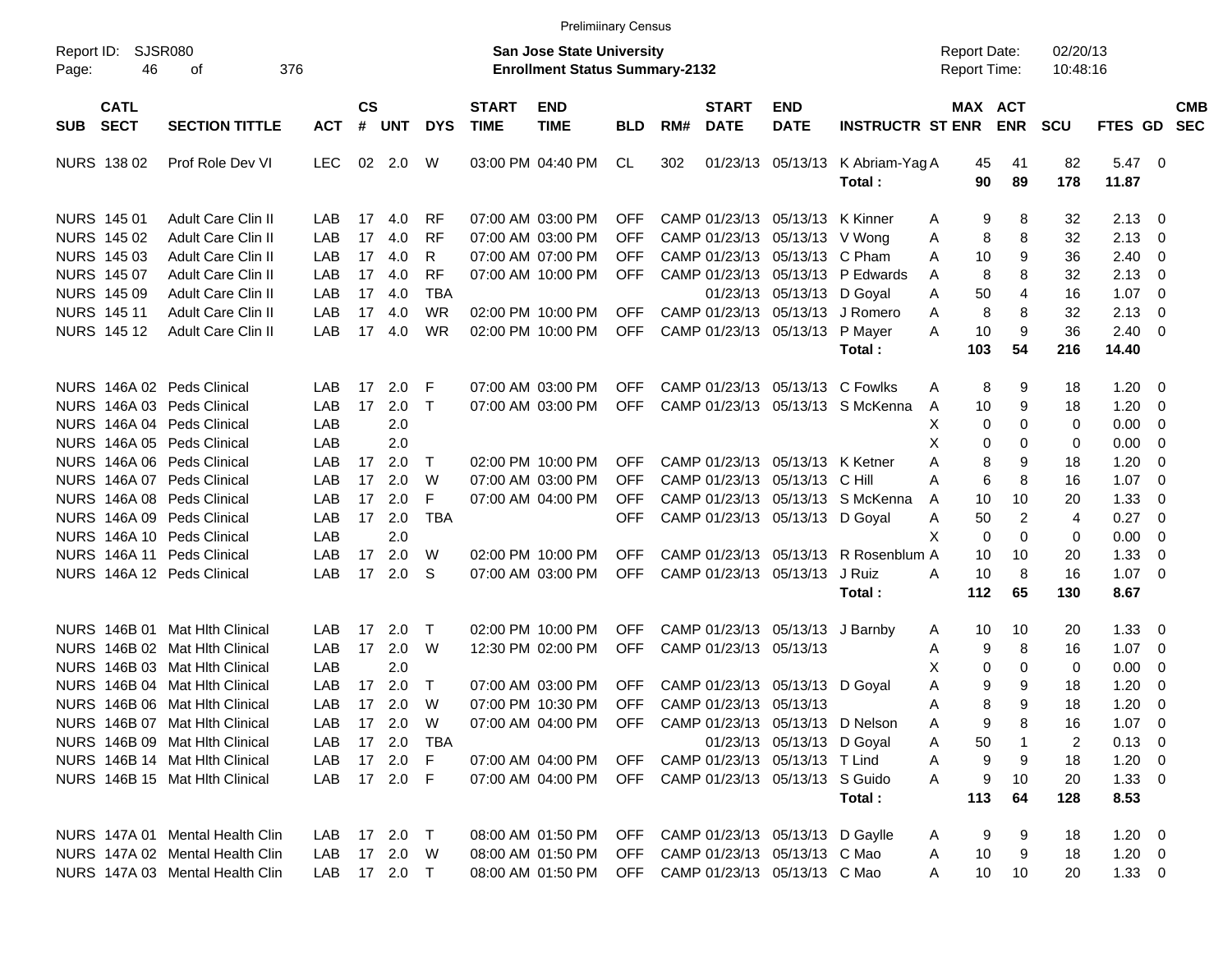|            |                    |                                                                    |               |               |               |            |              | <b>Prelimiinary Census</b>             |                          |     |                                |                            |                                                        |   |                     |                   |          |                |        |            |
|------------|--------------------|--------------------------------------------------------------------|---------------|---------------|---------------|------------|--------------|----------------------------------------|--------------------------|-----|--------------------------------|----------------------------|--------------------------------------------------------|---|---------------------|-------------------|----------|----------------|--------|------------|
|            | Report ID: SJSR080 |                                                                    |               |               |               |            |              | <b>San Jose State University</b>       |                          |     |                                |                            |                                                        |   | <b>Report Date:</b> |                   | 02/20/13 |                |        |            |
| Page:      | 47                 | 376<br>оf                                                          |               |               |               |            |              | <b>Enrollment Status Summary-2132</b>  |                          |     |                                |                            |                                                        |   | <b>Report Time:</b> |                   | 10:48:16 |                |        |            |
|            |                    |                                                                    |               |               |               |            |              |                                        |                          |     |                                |                            |                                                        |   |                     |                   |          |                |        |            |
|            | <b>CATL</b>        |                                                                    |               | $\mathsf{cs}$ |               |            | <b>START</b> | <b>END</b>                             |                          |     | <b>START</b>                   | <b>END</b>                 |                                                        |   | MAX ACT             |                   |          |                |        | <b>CMB</b> |
| <b>SUB</b> | <b>SECT</b>        | <b>SECTION TITTLE</b>                                              | <b>ACT</b>    | #             | <b>UNT</b>    | <b>DYS</b> | <b>TIME</b>  | <b>TIME</b>                            | <b>BLD</b>               | RM# | <b>DATE</b>                    | <b>DATE</b>                | <b>INSTRUCTR ST ENR</b>                                |   |                     | <b>ENR</b>        | SCU      | <b>FTES GD</b> |        | <b>SEC</b> |
|            |                    |                                                                    |               |               |               | Т          |              |                                        |                          |     |                                | 05/13/13                   |                                                        |   |                     |                   |          |                |        |            |
|            |                    | NURS 147A 04 Mental Health Clin<br>NURS 147A 05 Mental Health Clin | LAB<br>LAB    | 17            | 17 2.0<br>2.0 | W          |              | 08:00 AM 02:00 PM<br>08:00 AM 01:50 PM | <b>OFF</b><br><b>OFF</b> |     | CAMP 01/23/13<br>CAMP 01/23/13 |                            | 05/13/13 L Barnes-Wil A                                | Α | 10<br>8             | 0                 | 0<br>16  | 0.00<br>1.07   | 0<br>0 |            |
|            |                    | NURS 147A 06 Mental Health Clin                                    | LAB           | 17            | 2.0           | W          |              | 08:00 AM 01:50 PM                      | <b>OFF</b>               |     |                                | CAMP 01/23/13 05/13/13     |                                                        |   | 10                  | 8                 | 16       | 1.07           | 0      |            |
|            |                    | NURS 147A 08 Mental Health Clin                                    | LAB           | 17            | 2.0           | M          |              | 08:00 AM 02:00 PM                      | <b>OFF</b>               |     |                                |                            | G Farrington A<br>CAMP 01/23/13 05/13/13 C Hartman-KoA |   | 8                   | 8<br>9            | 18       | 1.20           |        |            |
|            |                    | NURS 147A 09 Mental Health Clin                                    | LAB           | 17            | 2.0           | <b>TBA</b> |              |                                        |                          |     |                                | 01/23/13 05/13/13          | D Goval                                                |   | 50                  |                   | 2        | 0.13           | 0      |            |
|            |                    | NURS 147A 10 Mental Health Clin                                    | LAB           |               | 17 2.0        | R          |              | 08:00 AM 02:00 PM                      | OFF                      |     |                                | CAMP 01/23/13 05/13/13     |                                                        | Α |                     | $\mathbf{1}$<br>9 | 18       | 1.20           | 0<br>0 |            |
|            |                    |                                                                    |               |               |               |            |              |                                        |                          |     |                                |                            | S Ashby                                                | Α | 8                   |                   |          |                |        |            |
|            |                    |                                                                    |               |               |               |            |              |                                        |                          |     |                                |                            | Total:                                                 |   | 123                 | 63                | 126      | 8.40           |        |            |
|            |                    | NURS 147B 01 Com Hith Clin                                         | LAB           | 17            | 3.0           | $\top$     |              | 08:00 AM 04:50 PM                      | <b>OFF</b>               |     | CAMP 01/23/13                  | 05/13/13 L Rauch           |                                                        | A | 10                  | 10                | 30       | 2.00           | 0      |            |
|            |                    | NURS 147B 02 Com Hith Clin                                         | LAB           | 17            | 3.0           | W          |              | 08:00 AM 04:50 PM                      | <b>OFF</b>               |     | CAMP 01/23/13                  | 05/13/13                   | D Canham                                               | A | 10                  | 10                | 30       | 2.00           | 0      |            |
|            |                    | NURS 147B 05 Com Hith Clin                                         | LAB           | 17            | 3.0           | <b>TBA</b> |              |                                        |                          |     | 01/23/13 05/13/13              |                            |                                                        | Α | 10                  | 9                 | 27       | 1.80           | 0      |            |
|            |                    | NURS 147B 06 Com Hith Clin                                         | LAB           | 17            | 3.0           | т          |              | 08:00 AM 04:50 PM                      | <b>OFF</b>               |     |                                |                            | CAMP 01/23/13 05/13/13 T Adelman                       | A | 10                  | 12                | 36       | 2.40           | 0      |            |
|            |                    | NURS 147B 07 Com Hith Clin                                         | LAB           | 17            | 3.0           | т          |              | 08:00 AM 04:50 PM                      | <b>OFF</b>               |     |                                |                            | CAMP 01/23/13 05/13/13 C Finkbeiner A                  |   | 10                  | 8                 | 24       | 1.60           | 0      |            |
|            |                    | NURS 147B 08 Com Hlth Clin                                         | LAB           | 17            | 3.0           | т          |              | 08:00 AM 05:00 PM                      | <b>OFF</b>               |     | CAMP 01/23/13                  | 05/13/13                   | D Gennette                                             | A | 10                  | 10                | 30       | 2.00           | 0      |            |
|            |                    | NURS 147B 10 Com Hith Clin                                         | LAB           | 17            | 3.0           | R          |              | 08:00 AM 04:50 PM                      | <b>OFF</b>               |     | CAMP 01/23/13                  | 05/13/13 L Rauch           |                                                        | Α | 10                  | 10                | 30       | 2.00           | 0      |            |
|            |                    | NURS 147B 12 Com Hith Clin                                         | LAB           | 17            | 3.0           | W          |              | 08:00 AM 04:50 PM                      | <b>OFF</b>               |     | CAMP 01/23/13                  | 05/13/13                   | J Monahan                                              | A | 8                   | 9                 | 27       | 1.80           | 0      |            |
|            |                    | NURS 147B 13 Com Hlth Clin                                         | LAB           | 17            | 3.0           | R          |              | 09:00 AM 04:00 PM                      | <b>OFF</b>               |     |                                | CAMP 01/23/13 05/13/13     | T Mckinnon                                             | A | 10                  | 10                | 30       | 2.05           | -1     |            |
|            |                    |                                                                    |               |               |               |            |              |                                        |                          |     |                                |                            | Total:                                                 |   | 88                  | 88                | 264      | 17.65          |        |            |
|            |                    |                                                                    |               |               |               |            |              |                                        |                          |     |                                |                            |                                                        |   |                     |                   |          |                |        |            |
|            | NURS 148 09        | Nursing Pract V                                                    | LAB           |               | 3.0           |            |              |                                        |                          |     |                                |                            |                                                        | X | 0                   | 0                 | 0        | $0.00 \t 0$    |        |            |
|            |                    |                                                                    |               |               |               |            |              |                                        |                          |     |                                |                            | Total:                                                 |   | 0                   | 0                 | 0        | 0.00           |        |            |
|            |                    | NURS 148A 01 Sen Precept                                           | <b>PRA</b> 17 |               | -4.0          | TBA        |              |                                        |                          |     |                                | 01/23/13 05/13/13 C Hooper |                                                        | A | 12                  | 10                | 40       | 2.67           | 0      |            |
|            |                    | NURS 148A 02 Sen Precept                                           | <b>PRA</b>    | 17            | 4.0           | <b>TBA</b> |              |                                        |                          |     | 01/23/13                       |                            | 05/13/13 M Sternlieb                                   | A | 12                  | 12                | 48       | 3.20           | 0      |            |
|            |                    | NURS 148A 03 Sen Precept                                           | <b>PRA</b>    | 17            | -4.0          | TBA        |              |                                        |                          |     | 01/23/13                       | 05/13/13 S Malloy          |                                                        | Α | 12                  | 11                | 44       | 2.93           | 0      |            |
|            |                    | NURS 148A 04 Sen Precept                                           | <b>PRA</b>    | 17            | -4.0          | <b>TBA</b> |              |                                        |                          |     | 01/23/13                       |                            | 05/13/13 L Rodriguez A                                 |   | 12                  | 10                | 40       | 2.67           | 0      |            |
|            |                    | NURS 148A 05 Sen Precept                                           | <b>PRA</b>    | 17            | - 4.0         | <b>TBA</b> |              |                                        |                          |     | 01/23/13                       |                            | 05/13/13 D Stuenkel                                    | A | 12                  | 12                | 48       | 3.20           | 0      |            |
|            |                    | NURS 148A 06 Sen Precept                                           | <b>PRA</b>    | 17            | -4.0          | <b>TBA</b> |              |                                        |                          |     | 01/23/13                       |                            | 05/13/13 L Barnes-Wil A                                |   | 12                  | 11                | 44       | 2.93           | 0      |            |
|            |                    | NURS 148A 07 Sen Precept                                           | <b>PRA</b>    | 17            | -4.0          | <b>TBA</b> |              |                                        |                          |     | 01/23/13                       | 05/13/13 C Hill            |                                                        | A | 12                  | 12                | 48       | 3.20           | 0      |            |
|            |                    | NURS 148A 08 Sen Precept                                           | <b>PRA</b>    |               | 17 4.0        | <b>TBA</b> |              |                                        |                          |     |                                |                            | 01/23/13 05/13/13 K Bawel-Brin A                       |   | 12                  | 12                | 48       | 3.20           | 0      |            |
|            |                    | NURS 148A 09 Sen Precept                                           | <b>PRA</b>    |               | 4.0           |            |              |                                        |                          |     |                                |                            |                                                        | X | 0                   | 0                 | 0        | $0.00 \t 0$    |        |            |
|            |                    |                                                                    |               |               |               |            |              |                                        |                          |     |                                |                            | Total:                                                 |   | 96                  | 90                | 360      | 24.00          |        |            |
|            |                    |                                                                    |               |               |               |            |              |                                        |                          |     |                                |                            |                                                        |   |                     |                   |          |                |        |            |
|            | NURS 180 01        | <b>Indivi Stdies</b>                                               | <b>SUP</b>    |               | 36 1.0        | TBA        |              |                                        |                          |     |                                | 01/23/13 05/13/13 J Cohen  |                                                        | A | 40                  | 19                | 19       | $1.27 \t 0$    |        |            |
|            | <b>NURS 180 02</b> | <b>Indivi Stdies</b>                                               | <b>SUP</b>    |               | 36 2.0        | TBA        |              |                                        |                          |     |                                | 01/23/13 05/13/13 J Cohen  |                                                        | A | 36                  | 4                 | 8        | 0.53 0         |        |            |
|            | <b>NURS 18003</b>  | <b>Indivi Stdies</b>                                               | <b>SUP</b>    |               | 36 3.0        | TBA        |              |                                        |                          |     |                                | 01/23/13 05/13/13 J Cohen  |                                                        | A | 36                  | $\mathbf{1}$      | 3        | $0.20 \ 0$     |        |            |
|            | <b>NURS 180 04</b> | <b>Indivi Stdies</b>                                               | <b>SUP</b>    |               | 36 4.0        | TBA        |              |                                        |                          |     |                                | 01/23/13 05/13/13 J Cohen  |                                                        | A | 36                  | 0                 | 0        | $0.00 \t 0$    |        |            |
|            |                    |                                                                    |               |               |               |            |              |                                        |                          |     |                                |                            | Total:                                                 |   | 148                 | 24                | 30       | 2.00           |        |            |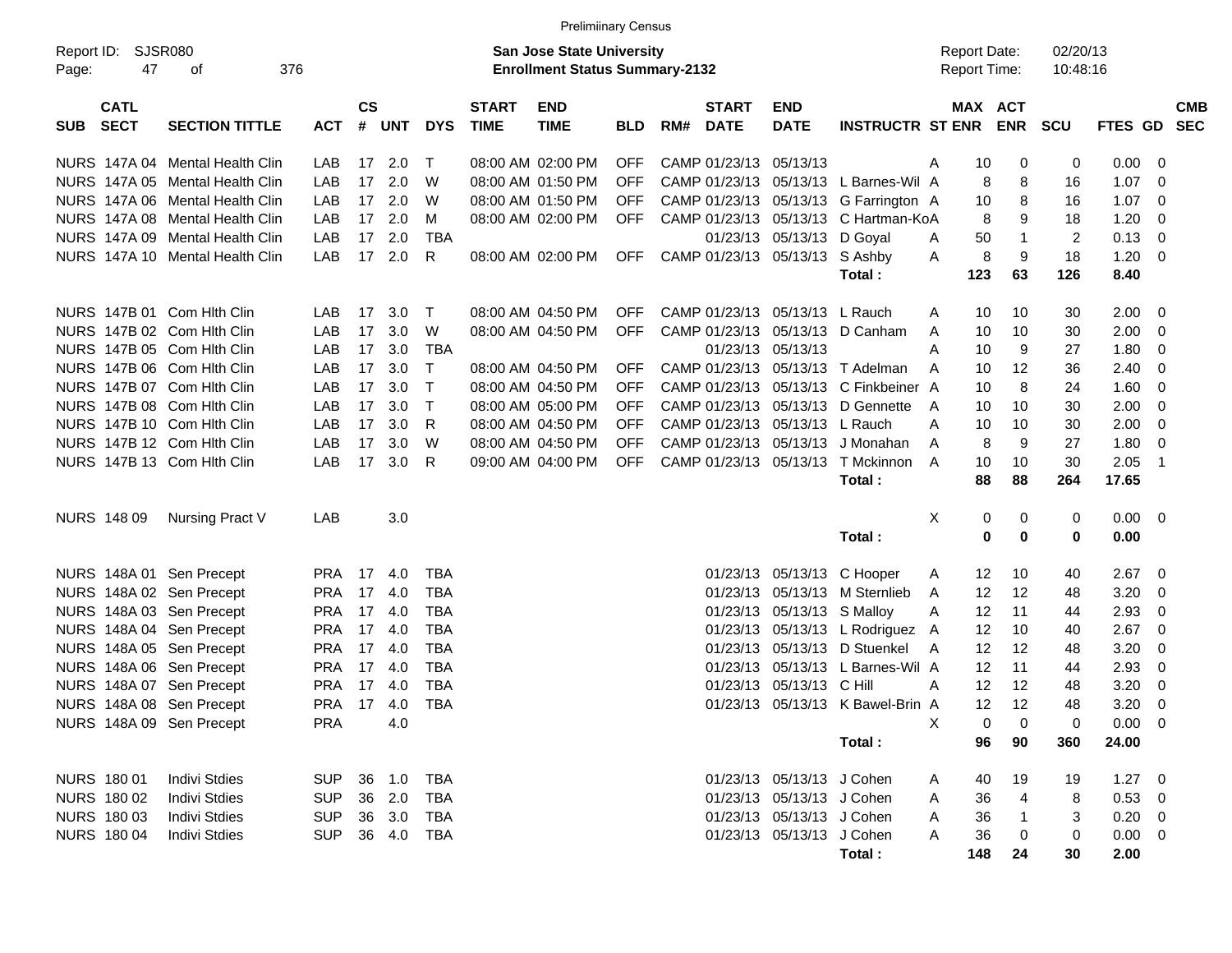|                     |                                   |                                                  |                          |                    |            |            |                             | <b>Prelimiinary Census</b>                                                |            |     |                             |                                                  |                                                       |                                            |                                                                  |                            |                                   |                |                          |
|---------------------|-----------------------------------|--------------------------------------------------|--------------------------|--------------------|------------|------------|-----------------------------|---------------------------------------------------------------------------|------------|-----|-----------------------------|--------------------------------------------------|-------------------------------------------------------|--------------------------------------------|------------------------------------------------------------------|----------------------------|-----------------------------------|----------------|--------------------------|
| Report ID:<br>Page: | 48                                | SJSR080<br>376<br>οf                             |                          |                    |            |            |                             | <b>San Jose State University</b><br><b>Enrollment Status Summary-2132</b> |            |     |                             |                                                  |                                                       | <b>Report Date:</b><br><b>Report Time:</b> |                                                                  | 02/20/13<br>10:48:16       |                                   |                |                          |
| <b>SUB</b>          | <b>CATL</b><br><b>SECT</b>        | <b>SECTION TITTLE</b>                            | <b>ACT</b>               | $\mathsf{cs}$<br># | <b>UNT</b> | <b>DYS</b> | <b>START</b><br><b>TIME</b> | <b>END</b><br><b>TIME</b>                                                 | <b>BLD</b> | RM# | <b>START</b><br><b>DATE</b> | <b>END</b><br><b>DATE</b>                        | <b>INSTRUCTR ST ENR</b>                               |                                            | MAX ACT<br><b>ENR</b>                                            | <b>SCU</b>                 | <b>FTES GD</b>                    |                | <b>CMB</b><br><b>SEC</b> |
|                     | NURS 200 01                       | Health Care Systms                               | SEM                      | 05                 | 3.0        | W          |                             | 05:00 PM 07:50 PM                                                         | <b>SH</b>  | 347 | 01/23/13                    | 05/13/13                                         | T Mckinnon<br>Total:                                  | A                                          | 20<br>13<br>13<br>20                                             | 39<br>39                   | 3.20 12<br>3.20                   |                |                          |
|                     | NURS 202 01                       | <b>Theoretical Found</b>                         | SEM                      | 05                 | 2.0        | M          |                             | 04:30 PM 06:20 PM                                                         | HB         | 408 | 01/23/13                    | 05/13/13                                         | S McNiesh<br>Total:                                   | $\mathsf{A}$                               | 20<br>9<br>20<br>9                                               | 18<br>18                   | $1.50$ 9<br>1.50                  |                |                          |
|                     | NURS 297 02                       | Master's Project                                 | <b>SUP</b>               | 25                 | 2.0        | <b>TBA</b> |                             |                                                                           |            |     | 01/23/13                    | 05/13/13                                         | D Canham<br>Total:                                    | A                                          | 25<br>4<br>25<br>4                                               | 8<br>8                     | 0.67<br>0.67                      | $\overline{4}$ |                          |
|                     | <b>NURS 298 01</b><br>NURS 298 03 | <b>Special Studies</b><br><b>Special Studies</b> | <b>SUP</b><br><b>SUP</b> |                    | 1.0<br>3.0 |            |                             |                                                                           |            |     |                             |                                                  | Total:                                                | X.<br>X                                    | 0<br>0<br>$\boldsymbol{0}$<br>$\overline{0}$<br>0<br>$\mathbf 0$ | 0<br>0<br>0                | $0.00 \t 0$<br>0.00<br>0.00       | - 0            |                          |
|                     | Department :                      | <b>Nursing</b>                                   |                          |                    |            |            |                             |                                                                           |            |     |                             | <b>Lower Division:</b><br><b>Upper Division:</b> | <b>Department Total:</b><br><b>Graduate Division:</b> | 2530<br>645<br>1840                        | 1689<br>589<br>1087<br>45<br>13                                  | 4045<br>1240<br>2779<br>26 | 270.85<br>82.67<br>186.02<br>2.17 |                |                          |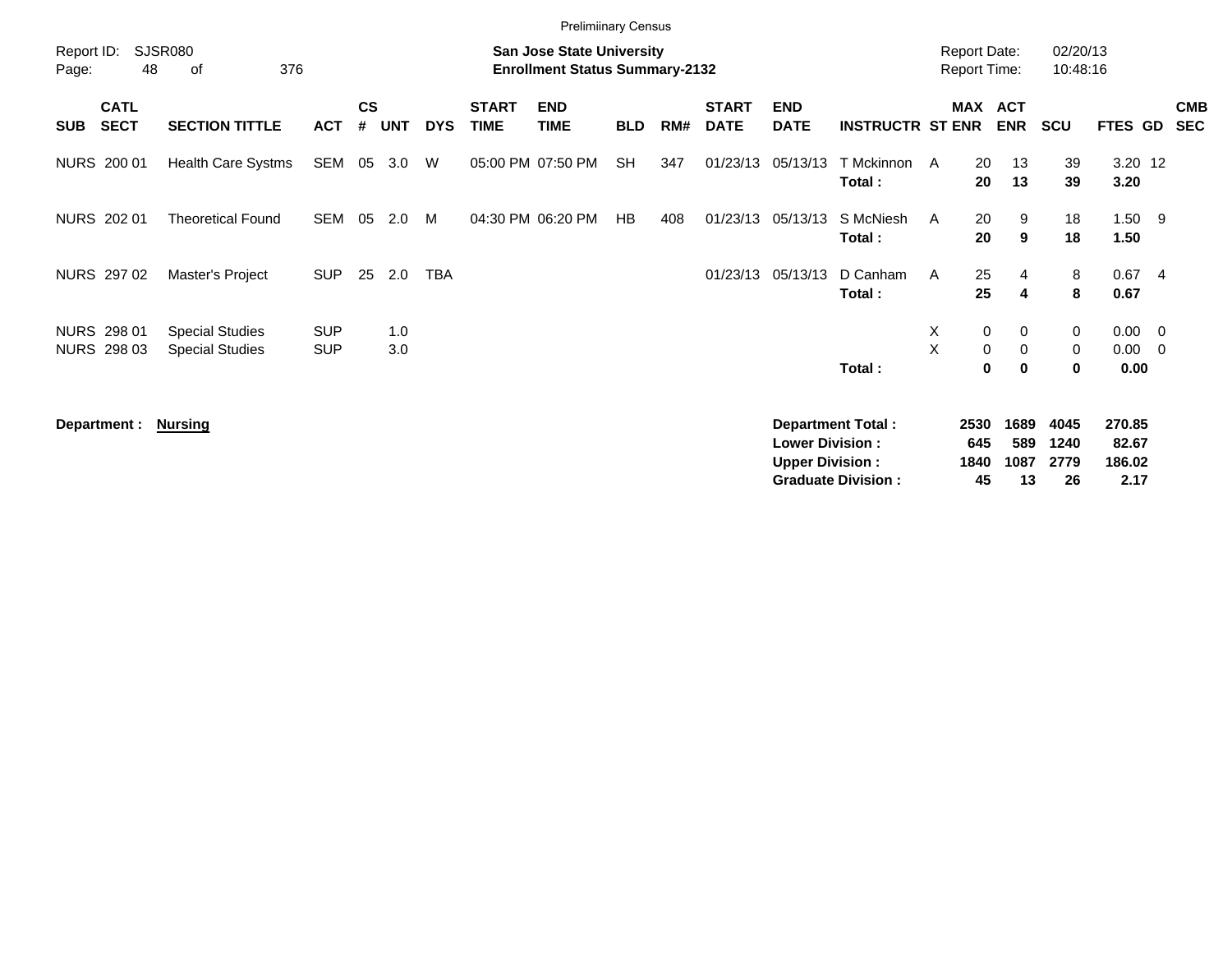|                     |                            |                                                                   |              |                    |                        |            |                             | <b>Prelimiinary Census</b>                                         |            |     |                             |                                                      |                                                            |                                     |                      |                      |                        |                          |
|---------------------|----------------------------|-------------------------------------------------------------------|--------------|--------------------|------------------------|------------|-----------------------------|--------------------------------------------------------------------|------------|-----|-----------------------------|------------------------------------------------------|------------------------------------------------------------|-------------------------------------|----------------------|----------------------|------------------------|--------------------------|
| Report ID:<br>Page: | 49                         | <b>SJSR080</b><br>376<br>οf                                       |              |                    |                        |            |                             | San Jose State University<br><b>Enrollment Status Summary-2132</b> |            |     |                             |                                                      |                                                            | <b>Report Date:</b><br>Report Time: |                      | 02/20/13<br>10:48:16 |                        |                          |
| <b>SUB</b>          | <b>CATL</b><br><b>SECT</b> | <b>SECTION TITTLE</b>                                             | <b>ACT</b>   | $\mathsf{cs}$<br># | <b>UNT</b>             | <b>DYS</b> | <b>START</b><br><b>TIME</b> | <b>END</b><br><b>TIME</b>                                          | <b>BLD</b> | RM# | <b>START</b><br><b>DATE</b> | <b>END</b><br><b>DATE</b>                            | <b>INSTRUCTR ST ENR ENR</b>                                |                                     | MAX ACT              | <b>SCU</b>           | <b>FTES GD</b>         | <b>CMB</b><br><b>SEC</b> |
| College             | Department :               | <b>Applied Sciences &amp; Arts</b><br><b>Occupational Therapy</b> |              |                    |                        |            |                             |                                                                    |            |     |                             |                                                      |                                                            |                                     |                      |                      |                        |                          |
|                     | OCTH 108 01                | Conds Human Dys                                                   | <b>LEC</b>   |                    | 02 3.0 M               |            |                             | 01:30 PM 04:15 PM                                                  | <b>CCB</b> | 101 |                             |                                                      | 01/23/13 05/13/13 A George<br>Total:                       | A                                   | 40<br>37<br>40<br>37 | 111<br>111           | $7.40 \quad 0$<br>7.40 |                          |
|                     | OCTH 120 01                | <b>Function Kines</b>                                             | LEC.         | 02                 | 3.0                    | TR.        |                             | 09:00 AM 10:15 AM                                                  | <b>CCB</b> | 101 |                             |                                                      | 01/23/13 05/13/13 A George                                 | A                                   | 21<br>20             | 63                   | $4.20 \ 0$             |                          |
|                     | OCTH 120 02                | <b>Function Kines</b>                                             | <b>LEC</b>   | 02                 | 3.0                    | <b>TR</b>  |                             | 10:30 AM 11:45 AM                                                  | <b>CCB</b> | 101 |                             |                                                      | 01/23/13 05/13/13 A George<br>Total:                       | A                                   | 23<br>20<br>40<br>44 | 69<br>132            | $4.60$ 0<br>8.80       |                          |
|                     | OCTH 122 01                | OT in Mental Health                                               | <b>SEM</b>   | 05                 | 3.0                    | M          |                             | 09:00 AM 11:45 AM                                                  | <b>CCB</b> | 209 |                             | 01/23/13 05/13/13 E Cara                             |                                                            | A                                   | 20<br>20             | 60                   | $4.00 \ 0$             |                          |
|                     | OCTH 122 02                | OT in Mental Health                                               | <b>SEM</b>   | 05                 | 3.0                    | R          |                             | 05:00 PM 07:45 PM                                                  | <b>CCB</b> | 210 |                             | 01/23/13 05/13/13 E Cara                             | Total:                                                     | A                                   | 20<br>20<br>40<br>40 | 60<br>120            | $4.00 \ 0$<br>8.00     |                          |
|                     | OCTH 126 01                | Comm & Occ Adapt                                                  | <b>LEC</b>   | 02                 | 3.0                    | M          |                             | 09:00 AM 11:45 AM                                                  | CCB        | 210 |                             |                                                      | 01/23/13 05/13/13 J Koketsu                                | A                                   | 20<br>20             | 60                   | $4.00 \ 0$             |                          |
|                     | OCTH 126 02                | Comm & Occ Adapt                                                  | <b>LEC</b>   |                    | 02 3.0                 | M          |                             | 01:30 PM 04:15 PM                                                  | <b>CCB</b> | 210 |                             | 01/23/13 05/13/13                                    | M Chang<br>Total:                                          | A                                   | 20<br>20<br>40<br>40 | 60<br>120            | $4.00 \ 0$<br>8.00     |                          |
|                     | OCTH 130 01                | Eval in OT                                                        | SEM          | 05                 | 3.0                    | $\top$     |                             | 01:30 PM 04:15 PM                                                  | <b>CCB</b> | 209 |                             |                                                      | 01/23/13 05/13/13 H Pendleton A                            |                                     | 20<br>20             | 60                   | $4.00 \ 0$             |                          |
|                     | OCTH 130 02                | Eval in OT                                                        | <b>SEM</b>   | 05                 | 3.0                    | R          |                             | 01:30 PM 04:15 PM                                                  | <b>CCB</b> | 101 |                             | 01/23/13 05/13/13                                    | M Chang<br>Total:                                          | A                                   | 20<br>20<br>40<br>40 | 60<br>120            | $4.00 \ 0$<br>8.00     |                          |
|                     | OCTH 131 01                | OT in Neuro                                                       | SEM          | 05                 | 3.0                    | R          |                             | 09:00 AM 11:45 AM                                                  | <b>CCB</b> | 210 |                             |                                                      | 01/23/13 05/13/13 W Schultz-Kr A                           |                                     | 17<br>20             | 51                   | 4.25 17                |                          |
|                     | OCTH 131 02                | OT in Neuro                                                       | <b>SEM</b>   | 05                 | 3.0                    | R          |                             | 01:30 PM 04:15 PM                                                  | <b>CCB</b> | 210 |                             | 01/23/13 05/13/13                                    | G Teaford<br>Total:                                        | A                                   | 20<br>20<br>40<br>37 | 60<br>111            | 5.00 20<br>9.25        |                          |
|                     | OCTH 132 01                | OT Ther Phys/Ortho                                                | SEM          | 05                 | 3.0                    | $\top$     |                             | 09:00 AM 11:45 AM                                                  | <b>CCB</b> | 209 |                             |                                                      | 01/23/13 05/13/13 H Pendleton A                            |                                     | 20<br>17             | 51                   | 4.25 17                |                          |
|                     | OCTH 132 02                | OT Ther Phys/Ortho                                                | SEM          | 05                 | 3.0                    | R          |                             | 09:00 AM 11:45 AM                                                  | <b>CCB</b> | 209 |                             |                                                      | 01/23/13 05/13/13 H Pendleton A<br>Total:                  |                                     | 20<br>20<br>40<br>37 | 60<br>111            | 5.00 20<br>9.25        |                          |
|                     | OCTH 133 01                | OT in Peds                                                        | SEM 05       |                    | 3.0                    | $\top$     |                             | 09:00 AM 11:45 AM                                                  | CCB 210    |     |                             |                                                      | 01/23/13 05/13/13 W Schultz-Kr A                           |                                     | 20<br>20             | 60                   | 5.00 20                |                          |
|                     |                            | OCTH 133 02 OT in Peds                                            |              |                    | SEM 05 3.0 T           |            |                             |                                                                    |            |     |                             |                                                      | 01:30 PM 04:15 PM CCB 210 01/23/13 05/13/13 W Schultz-Kr A |                                     | 20<br>17             | 51                   | 4.25 17                |                          |
|                     |                            |                                                                   |              |                    |                        |            |                             |                                                                    |            |     |                             |                                                      | Total:                                                     |                                     | 37<br>40             | 111                  | 9.25                   |                          |
|                     | OCTH 134 01                | OT Prace & Sem I                                                  | SEM 05 3.0 T |                    |                        |            |                             | 01:30 PM 03:15 PM CCB 101                                          |            |     |                             |                                                      | 01/23/13 05/13/13 C Glogoski                               | A                                   | 19<br>20             | 38                   | 4.75 19                |                          |
|                     | OCTH 134 02                | OT Prace & Sem I                                                  | LAB          |                    | 17 0.0                 | TBA        |                             |                                                                    |            |     |                             |                                                      | 01/23/13 05/13/13 C Glogoski                               | 20<br>A                             | 19                   | 19                   | $0.00$ 19              |                          |
|                     | OCTH 134 03<br>OCTH 134 04 | OT Prace & Sem I<br>OT Prace & Sem I                              | SEM<br>LAB   |                    | 05 3.0<br>17  0.0  TBA | W          |                             | 09:00 AM 10:45 AM                                                  | CCB 210    |     |                             | 01/23/13 05/13/13 E Cara<br>01/23/13 05/13/13 E Cara |                                                            | 20<br>A<br>Α                        | 18<br>18             | 36<br>18             | 4.50 18<br>$0.00$ 18   |                          |
|                     |                            |                                                                   |              |                    |                        |            |                             |                                                                    |            |     |                             |                                                      | Total:                                                     | 20                                  | 74<br>80             | 111                  | 9.25                   |                          |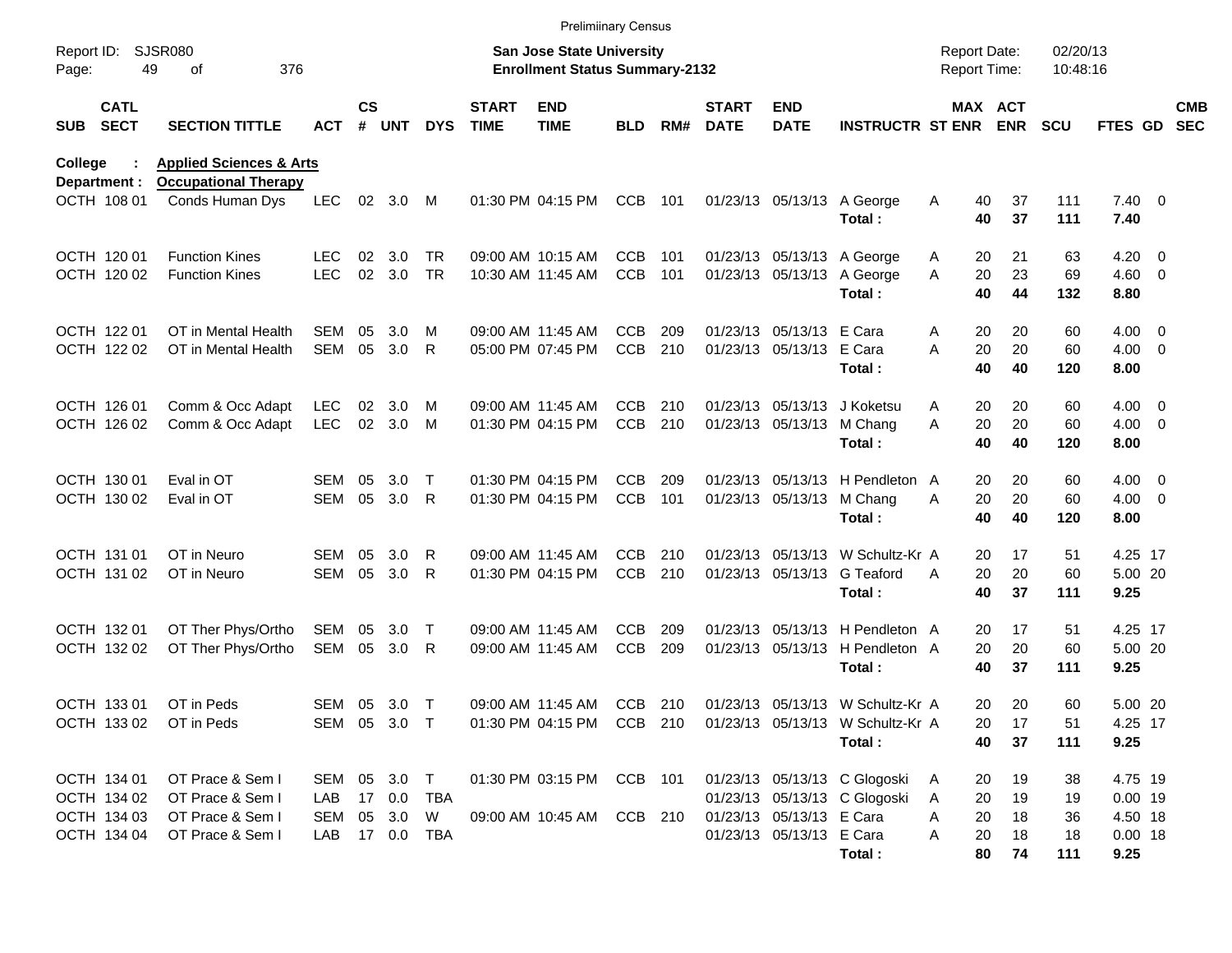OCTH 136 01 OT in Geriatric Prac SEM 3.0 3.0 And 12 OCTH 136 01 OCTH 136 01 OCTO 0 0.00 0 0.00 OCTH 136 01 OCT OCTH 136 02 OT in Geriatric Prac SEM 05 3.0 W 01:30 PM 04:15 PM CCB 115 01/23/13 05/13/13 C Glogoski A 19 18 54 3.60 0 OCTH 136 03 OT in Geriatric Prac SEM 05 3.0 W 09:00 AM 11:45 AM CCB 115 01/23/13 05/13/13 C Glogoski A 19 18 54 3.60 0 **Total : 38 36 108 7.20** OCTH 156 01 Ind Liv Ag + Disab LEC 02 3.0 W 01:30 PM 04:15 PM CCB 210 01/23/13 05/13/13 J Smith A 27 27 81 5.40 0 C GERO 156 01 Ind Liv Ag + Disab LEC 02 3.0 W 01:30 PM 04:15 PM CCB 210 01/23/13 05/13/13 J Smith A 0 0 0 0.00 0 C OCTH 156 02 Ind Liv Ag + Disab LEC 02 3.0 R 01:30 PM 04:15 PM CCB 209 01/23/13 05/13/13 J Smith A 27 27 81 5.45 1 C GERO 156 02 Ind Liv Ag + Disab LEC 02 3.0 R 01:30 PM 04:15 PM CCB 209 01/23/13 05/13/13 J Smith A 0 0 0 0.00 0 C **Total : 54 54 162 10.85** OCTH 180 01 Indiv Studies SUP 36 1.0 TBA 01/23/13 05/13/13 P Richardson A 36 0 0 0.00 0 OCTH 180.02 Indiv Studies SUP 36 2.0 TBA 01/23/13 05/13/13 P Richardson A 36 0 0 0.00 0 OCTH 180 03 Indiv Studies SUP 36 3.0 TBA 01/23/13 05/13/13 P Richardson A 36 0 0 0.00 0 OCTH 180 04 Indiv Studies SUP 36 4.0 TBA 01/23/13 05/13/13 P Richardson A 36 0 0 0.00 0 **Total : 144 0 0 0.00** OCTH 201A 01 Field Work Exper SUP 25 6.0 TBA 01/23/13 05/13/13 K Papesh A 15 1 6 0.50 1 **Total : 15 1 6 0.50** OCTH 201B 01 Adv Field Wrk Exp SUP 25 6.0 TBA 01/23/13 05/13/13 K Papesh A 15 5 30 2.50 5 **Total : 15 5 30 2.50** OCTH 202 01 Prof Concetps LEC  $3.0$   $\times$  0  $0$  0.00 0  $\times$ OCTH 202 02 Prof Concetps LEC 02 3.0 M 01:30 PM 04:15 PM CCB 115 01/23/13 05/13/13 C Glogoski A 38 34 102 6.80 0 **Total : 38 34 102 6.80** OCTH 204 01 Intro to History of LEC 02 3.0 F 09:00 AM 11:45 AM CCB 210 01/23/13 05/13/13 H Pendleton A 26 25 75 6.25 25 **Total : 26 25 75 6.25** OCTH 208 01 E-B Pract in Clt Cen LEC 02 3.0 W 09:00 AM 11:45 AM CCB 209 01/23/13 05/13/13 S Krishnagir A 13 12 36 3.00 12 OCTH 208 02 E-B Pract in Clt Cen LEC 02 3.0 W 01:30 PM 04:15 PM CCB 209 01/23/13 05/13/13 S Krishnagir A 13 11 33 2.75 11 **Total : 26 23 69 5.75** OCTH 210 01 Sem in Occup Therapy LEC 02 3.0 R 05:00 PM 07:45 PM CCB 115 01/23/13 05/13/13 R McLaughlin A 36 35 70 8.75 35 **Total : 36 35 70 8.75** OCTH 220 01 Educ and Occup TheraSEM 05 3.0 M 05:00 PM 07:45 PM CCB 115 01/23/13 05/13/13 S Krishnagir A 36 36 108 9.00 36 **Total : 36 36 108 9.00** Report ID: SJSR080 **San Jose State University San Jose State University San Jose State University Report Date:** 02/20/13 Page: 50 of 376 **Enrollment Status Summary-2132** Report Time: 10:48:16 **CATL CS START END START END MAX ACT CMB SUB SECT SECTION TITTLE ACT # UNT DYS TIME TIME BLD RM# DATE DATE INSTRUCTR ST ENR ENR SCU FTES GD SEC** Prelimiinary Census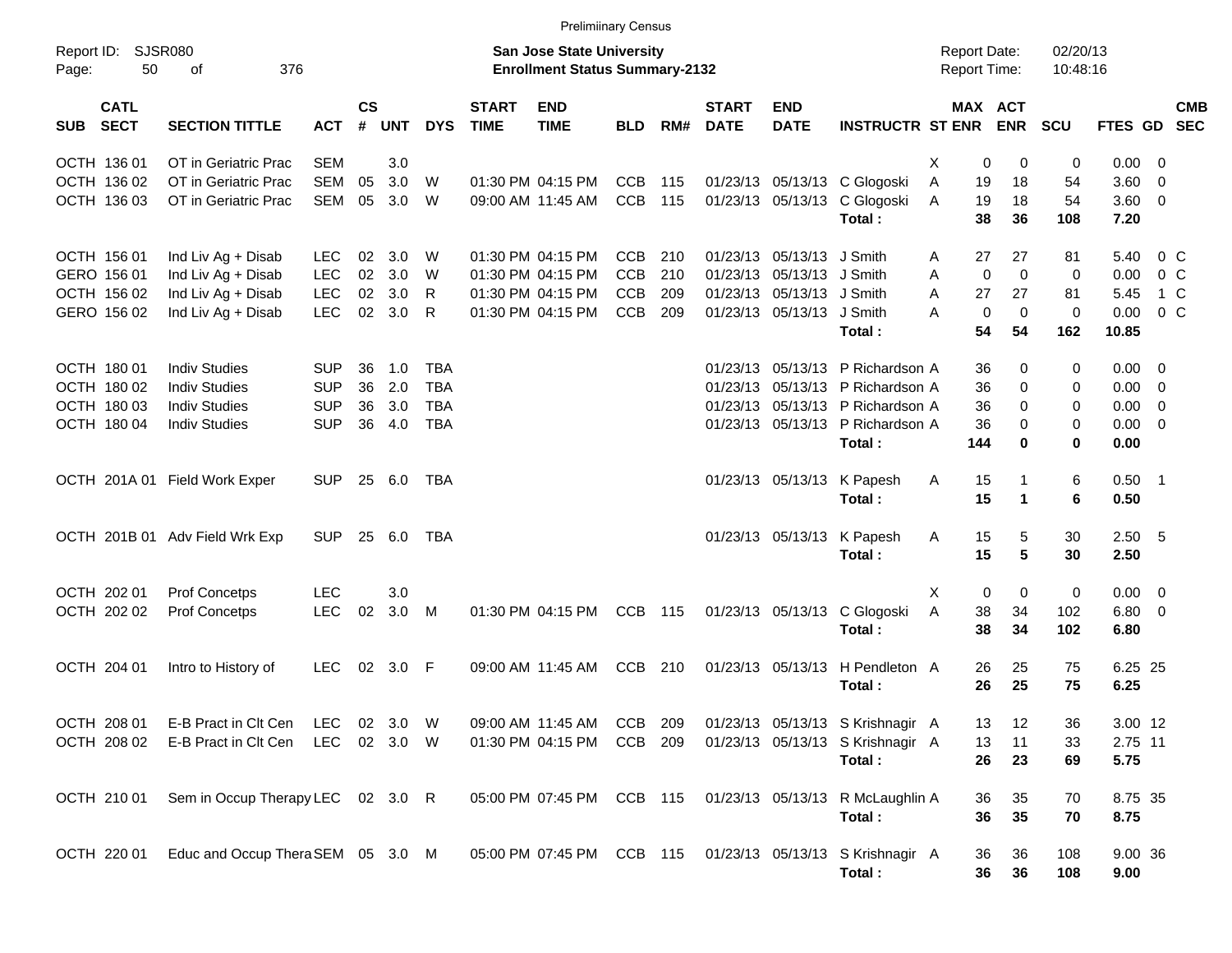| Report ID:                                               | <b>Prelimiinary Census</b><br>SJSR080<br><b>San Jose State University</b><br>376<br><b>Enrollment Status Summary-2132</b><br>οf |                                                      |                      |                          |                                                      |                             |                                                                                  |                                                      |                          |                                  |                                                    |                                                                                                                    |                                                |                                            | 02/20/13                    |                                                                  |                          |
|----------------------------------------------------------|---------------------------------------------------------------------------------------------------------------------------------|------------------------------------------------------|----------------------|--------------------------|------------------------------------------------------|-----------------------------|----------------------------------------------------------------------------------|------------------------------------------------------|--------------------------|----------------------------------|----------------------------------------------------|--------------------------------------------------------------------------------------------------------------------|------------------------------------------------|--------------------------------------------|-----------------------------|------------------------------------------------------------------|--------------------------|
| 51<br>Page:                                              |                                                                                                                                 |                                                      |                      |                          |                                                      |                             |                                                                                  |                                                      |                          |                                  |                                                    |                                                                                                                    | <b>Report Time:</b>                            |                                            | 10:48:16                    |                                                                  |                          |
| <b>CATL</b><br><b>SECT</b><br><b>SUB</b>                 | <b>SECTION TITTLE</b>                                                                                                           | <b>ACT</b>                                           | <b>CS</b><br>#       | <b>UNT</b>               | <b>DYS</b>                                           | <b>START</b><br><b>TIME</b> | <b>END</b><br><b>TIME</b>                                                        | <b>BLD</b>                                           | RM#                      | <b>START</b><br><b>DATE</b>      | <b>END</b><br><b>DATE</b>                          | <b>INSTRUCTR ST ENR</b>                                                                                            | MAX ACT                                        | <b>ENR</b>                                 | <b>SCU</b>                  | <b>FTES GD</b>                                                   | <b>CMB</b><br><b>SEC</b> |
| OCTH 230 01<br>OCTH 230 02                               | Mgmt and Occup TheraLEC<br>Mgmt and Occup TheraLEC                                                                              |                                                      | 02<br>02             | 3.0<br>3.0               | $\top$<br>R                                          |                             | 09:00 AM 11:45 AM<br>09:00 AM 11:45 AM                                           | <b>CCB</b><br>CCB                                    | 115<br>115               |                                  | 01/23/13 05/13/13<br>01/23/13 05/13/13             | L Andonian<br>L Andonian<br>Total:                                                                                 | 31<br>A<br>31<br>A<br>62                       | 30<br>31<br>61                             | 90<br>93<br>183             | 7.50 30<br>7.75 31<br>15.25                                      |                          |
| OCTH 235 01                                              | Cult Div in OT                                                                                                                  | <b>LEC</b>                                           | 02                   | 3.0                      | $\top$                                               |                             | 05:00 PM 07:45 PM                                                                | <b>CCB</b>                                           | 115                      |                                  | 01/23/13 05/13/13                                  | L Andonian<br>Total:                                                                                               | 40<br>A<br>40                                  | 37<br>37                                   | 111<br>111                  | 9.25 37<br>9.25                                                  |                          |
| OCTH 244 01<br>OCTH 244 02<br>OCTH 244 03<br>OCTH 244 04 | Prac & Sem 2<br>Prac & Sem 2<br>Prac & Sem 2<br>Prac & Sem 2                                                                    | <b>SEM</b><br><b>SUP</b><br><b>SEM</b><br><b>SUP</b> | 05<br>23<br>05<br>23 | 4.0<br>0.0<br>4.0<br>0.0 | <b>TR</b><br><b>TR</b><br><b>TR</b><br><b>TR</b>     |                             | 01:30 PM 02:45 PM<br>03:00 PM 04:15 PM<br>02:00 PM 03:15 PM<br>03:30 PM 04:45 PM | <b>CCB</b><br><b>CCB</b><br><b>CCB</b><br><b>CCB</b> | 115<br>222<br>222<br>115 | 01/23/13<br>01/23/13             | 05/13/13<br>01/23/13 05/13/13 P Steffen            | 01/23/13 05/13/13 A George<br>A George<br>05/13/13 P Steffen<br>Total:                                             | 13<br>A<br>13<br>A<br>13<br>A<br>13<br>А<br>52 | 11<br>11<br>13<br>13<br>48                 | 33<br>44<br>39<br>52<br>168 | 3.67 11<br>$0.00$ 11<br>4.33 13<br>$0.00$ 13<br>8.00             |                          |
|                                                          | OCTH 295B 01 Adv Res Method in OT LEC<br>OCTH 295B 02 Adv Res Method in OT LEC<br>OCTH 295B 03 Adv Res Method in OT LEC         |                                                      | 02<br>02<br>02       | 3.0<br>3.0<br>3.0        | M<br>M<br>W                                          |                             | 09:00 AM 11:45 AM<br>01:30 PM 04:15 PM<br>01:30 PM 04:15 PM                      | <b>CCB</b><br><b>CCB</b><br><b>CCB</b>               | 115<br>209<br>101        | 01/23/13                         | 01/23/13 05/13/13<br>05/13/13<br>01/23/13 05/13/13 | W Schultz-Kr A<br>S Krishnagir A<br>E Cara<br>Total:                                                               | 21<br>21<br>21<br>A<br>63                      | 22<br>18<br>22<br>62                       | 66<br>54<br>66<br>186       | 5.50 22<br>4.50 18<br>5.50 22<br>15.50                           |                          |
| OCTH 298 01<br>OCTH 298 02<br>OCTH 298 03<br>OCTH 298 04 | Sup Study OT<br>Sup Study OT<br>Sup Study OT<br>Sup Study OT                                                                    | <b>SUP</b><br><b>SUP</b><br><b>SUP</b><br><b>SUP</b> | 25<br>25<br>25<br>25 | 1.0<br>2.0<br>3.0<br>3.0 | <b>TBA</b><br><b>TBA</b><br><b>TBA</b><br><b>TBA</b> |                             |                                                                                  |                                                      |                          | 01/23/13<br>01/23/13<br>01/23/13 | 05/13/13                                           | 05/13/13 P Richardson A<br>P Richardson A<br>05/13/13 P Richardson A<br>01/23/13 05/13/13 P Richardson A<br>Total: | 32<br>40<br>10<br>10<br>92                     | $\Omega$<br>$\Omega$<br>0<br>0<br>$\bf{0}$ | 0<br>0<br>0<br>0<br>0       | $0.00 \t 0$<br>$0.00 \t 0$<br>$0.00 \t 0$<br>$0.00 \t 0$<br>0.00 |                          |

**Department : Occupational Therapy Department Total : 1137 843 2425 182.80 Lower Division : Upper Division : 636 476 1317 95.25 Graduate Division : 501 367 1108 87.55**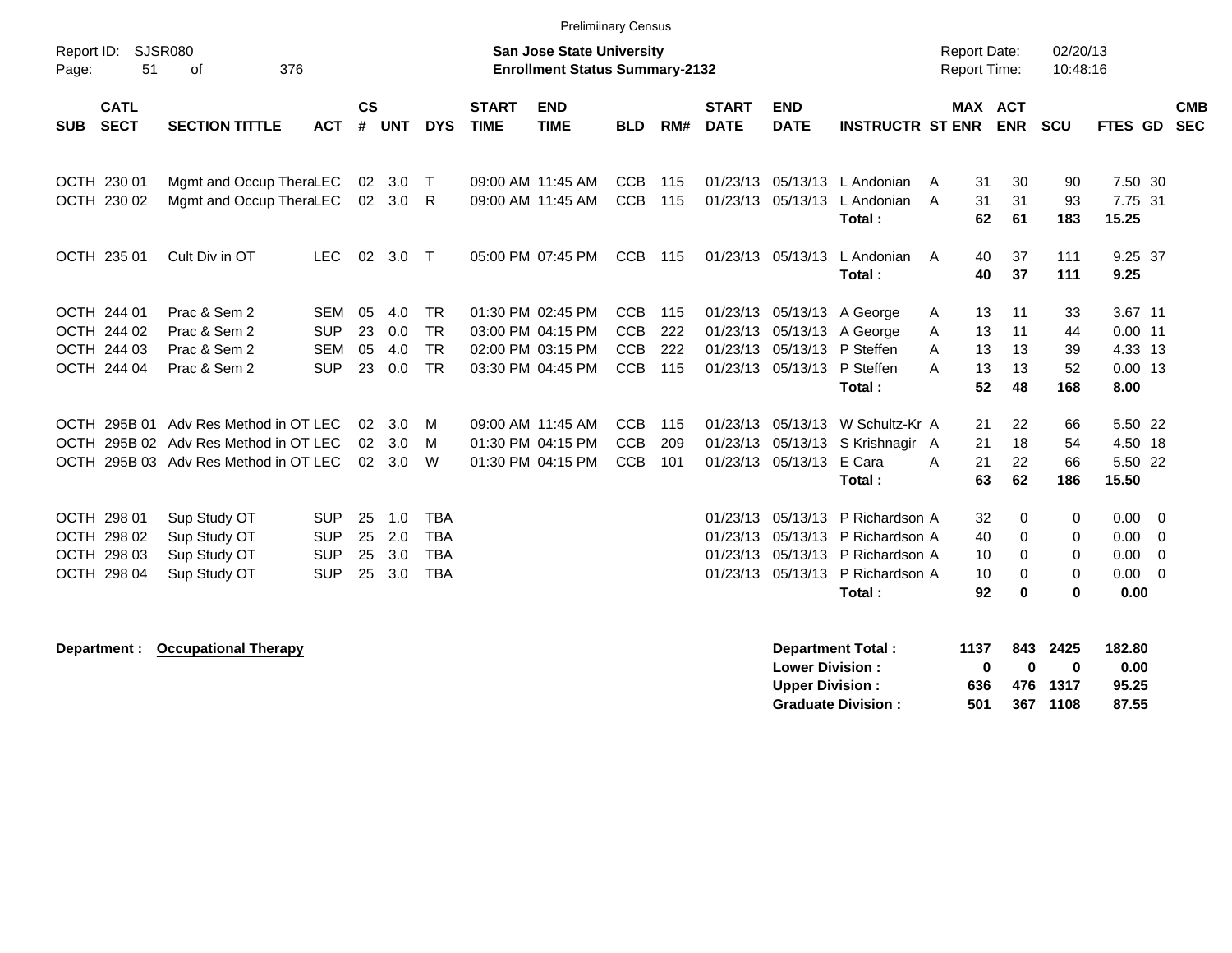|                     |                            |                                                   |            |                    |                |            |                             | <b>Prelimiinary Census</b>                                                |                 |     |                             |                                    |                         |                                     |                              |                      |                 |                          |                          |
|---------------------|----------------------------|---------------------------------------------------|------------|--------------------|----------------|------------|-----------------------------|---------------------------------------------------------------------------|-----------------|-----|-----------------------------|------------------------------------|-------------------------|-------------------------------------|------------------------------|----------------------|-----------------|--------------------------|--------------------------|
| Report ID:<br>Page: | 52                         | <b>SJSR080</b><br>376<br>оf                       |            |                    |                |            |                             | <b>San Jose State University</b><br><b>Enrollment Status Summary-2132</b> |                 |     |                             |                                    |                         | <b>Report Date:</b><br>Report Time: |                              | 02/20/13<br>10:48:16 |                 |                          |                          |
| SUB                 | <b>CATL</b><br><b>SECT</b> | <b>SECTION TITTLE</b>                             | <b>ACT</b> | $\mathsf{cs}$<br># | <b>UNT</b>     | <b>DYS</b> | <b>START</b><br><b>TIME</b> | <b>END</b><br><b>TIME</b>                                                 | <b>BLD</b>      | RM# | <b>START</b><br><b>DATE</b> | <b>END</b><br><b>DATE</b>          | <b>INSTRUCTR ST ENR</b> |                                     | <b>MAX ACT</b><br><b>ENR</b> | <b>SCU</b>           | <b>FTES GD</b>  |                          | <b>CMB</b><br><b>SEC</b> |
| <b>College</b>      |                            | <b>Applied Sciences &amp; Arts</b>                |            |                    |                |            |                             |                                                                           |                 |     |                             |                                    |                         |                                     |                              |                      |                 |                          |                          |
| KIN                 | Department :<br>1 0 1      | <b>Kinesiology</b><br><b>Adapted Phys Activit</b> | ACT        |                    | 1.0            |            |                             |                                                                           |                 |     |                             |                                    |                         | X                                   | $\mathbf 0$<br>0             | 0                    | $0.00 \t 0$     |                          |                          |
| KIN                 | 1 0 2                      | <b>Adapted Phys Activit</b>                       | ACT 11     |                    | 1.0            | TR         |                             | 09:30 AM 10:20 AM                                                         |                 |     |                             | SPXE 091A 01/23/13 05/13/13        | J Schachner A           | 10                                  | 5                            | 5                    | 0.33 0          |                          |                          |
|                     |                            |                                                   |            |                    |                |            |                             |                                                                           |                 |     |                             |                                    | Total:                  | 10                                  | 5                            | 5                    | 0.33            |                          |                          |
| KIN                 | 2A 01                      | Begin Swimming                                    | ACT        |                    | $11 \quad 1.0$ | МW         |                             | 11:30 AM 12:20 PM                                                         | <b>SPXE 079</b> |     |                             | 01/23/13 05/13/13 C May            |                         | 25<br>Α                             | 26                           | 26                   | $1.73 \t 0$     |                          |                          |
| KIN                 | 2A 02                      | Begin Swimming                                    | ACT        | 11                 | 1.0            | <b>TR</b>  |                             | 02:30 PM 03:20 PM                                                         | <b>SPXE 079</b> |     |                             | 01/23/13 05/13/13 K Bruga          |                         | 25<br>Α                             | 25                           | 25                   | 1.67            | $\overline{\phantom{0}}$ |                          |
| KIN                 | 2A 03                      | Begin Swimming                                    | <b>ACT</b> |                    | 11 1.0         | <b>TR</b>  |                             | 03:30 PM 04:20 PM                                                         | <b>SPXE 079</b> |     |                             | 01/23/13 05/13/13 K Bruga          |                         | 25<br>Α                             | 31                           | 31                   | $2.10$ 2        |                          |                          |
|                     |                            |                                                   |            |                    |                |            |                             |                                                                           |                 |     |                             |                                    | Total:                  | 75                                  | 82                           | 82                   | 5.50            |                          |                          |
| KIN                 | 2B 01                      | Inter Swimming                                    | <b>ACT</b> |                    | 11 1.0         | МW         |                             | 09:30 AM 10:20 AM                                                         | <b>SPXE 079</b> |     |                             | 01/23/13 05/13/13                  | C May                   | 15<br>Α                             | 14                           | 14                   | $0.95$ 1        |                          |                          |
|                     |                            |                                                   |            |                    |                |            |                             |                                                                           |                 |     |                             |                                    | Total:                  | 15                                  | 14                           | 14                   | 0.95            |                          |                          |
| <b>KIN</b>          | 2C 01                      | Adv Swim                                          | ACT        |                    | 11 1.0         | МW         |                             | 09:30 AM 10:20 AM                                                         | <b>SPXE 079</b> |     |                             | 01/23/13 05/13/13                  | C May                   | Α<br>10                             | 14                           | 14                   | 0.93 0          |                          |                          |
|                     |                            |                                                   |            |                    |                |            |                             |                                                                           |                 |     |                             |                                    | Total:                  | 10                                  | 14                           | 14                   | 0.93            |                          |                          |
| KIN                 | 801                        | Scuba Diving                                      | LEC.       | 02                 | 2.0            | W          |                             | 07:00 PM 09:30 PM                                                         | <b>SPXC 068</b> |     |                             | 01/23/13 05/13/13 F Barry          |                         | 25<br>Α                             | 32                           | 32                   | 4.30 1          |                          |                          |
| KIN                 | 802                        | Scuba Diving                                      | LAB        | 16                 | 0.0            | <b>TBA</b> |                             |                                                                           | <b>SPXE 079</b> |     |                             | 01/23/13 05/13/13 F Barry          |                         | 25<br>Α                             | 32                           | 32                   | 0.00            | $\overline{\phantom{0}}$ |                          |
| KIN                 | 803                        | Scuba Diving                                      | <b>LEC</b> | 02                 | 2.0            | R          |                             | 07:00 PM 09:30 PM                                                         | <b>SPXE 077</b> |     |                             | 01/23/13 05/13/13 F Barry          |                         | 25<br>Α                             | 20                           | 20                   | $2.67$ 0        |                          |                          |
| KIN                 | 804                        | Scuba Diving                                      | LAB        | 16                 | 0.0            | <b>TBA</b> |                             |                                                                           | <b>SPXE 079</b> |     |                             | 01/23/13 05/13/13 F Barry          |                         | 25<br>А                             | 20                           | 20                   | $0.00 \t 0$     |                          |                          |
|                     |                            |                                                   |            |                    |                |            |                             |                                                                           |                 |     |                             |                                    | Total:                  | 100                                 | 104                          | 104                  | 6.97            |                          |                          |
| KIN                 | 9A 01                      | <b>Begin Sailing</b>                              | <b>ACT</b> |                    | 11  1.0        | W          |                             | 01:30 PM 04:20 PM                                                         | <b>SPXE 082</b> |     |                             | 01/23/13 05/13/13                  | C May                   | 15<br>Α                             | 14                           | 14                   | 0.93 0          |                          |                          |
|                     |                            |                                                   |            |                    |                |            |                             |                                                                           |                 |     |                             |                                    | Total:                  | 15                                  | 14                           | 14                   | 0.93            |                          |                          |
| KIN                 | 10A 01                     | Beg Kayaking                                      | <b>ACT</b> |                    | 11  1.0        | F          |                             | 01:30 PM 04:20 PM                                                         | <b>SPXE 079</b> |     |                             | 01/23/13 05/13/13                  | S Reekie                | Α<br>15                             | 15                           | 15                   | $1.00 \t 0$     |                          |                          |
|                     |                            |                                                   |            |                    |                |            |                             |                                                                           |                 |     |                             |                                    | Total:                  | 15                                  | 15                           | 15                   | 1.00            |                          |                          |
| KIN                 | 11A 01                     | <b>Begin Rowing</b>                               | <b>ACT</b> |                    | 11 1.0         | - TR       |                             | 09:00 AM 10:30 AM                                                         | <b>SPXE 082</b> |     |                             | 01/23/13 05/13/13 S Reekie         |                         | Α<br>22                             | 12                           | 12                   | $0.80 \ 0$      |                          |                          |
|                     |                            |                                                   |            |                    |                |            |                             |                                                                           |                 |     |                             |                                    | Total:                  | 22                                  | 12                           | 12                   | 0.80            |                          |                          |
| <b>KIN</b>          | 14A 01                     | Begin Volleyball                                  | ACT 11 1.0 |                    |                | MW         |                             | 10:30 AM 11:20 AM                                                         |                 |     |                             | SPXC 044B 01/23/13 05/13/13 G Mano |                         | 40<br>A                             | 48                           | 48                   | $3.20 \ 0$      |                          |                          |
| <b>KIN</b>          | 14A 02                     | Begin Volleyball                                  | ACT        |                    | $11 \t 1.0$    | MW         |                             | 11:30 AM 12:20 PM                                                         |                 |     |                             | SPXC 044B 01/23/13 05/13/13 G Mano |                         | 40<br>Α                             | 42                           | 42                   | 2.80 0          |                          |                          |
| <b>KIN</b>          | 14A 03                     | Begin Volleyball                                  | <b>ACT</b> |                    | $11 \quad 1.0$ | TR         |                             | 08:30 AM 09:20 AM                                                         |                 |     |                             | SPXC 044B 01/23/13 05/13/13 C May  |                         | 40<br>A                             | 39                           | 39                   | 2.60 0          |                          |                          |
| <b>KIN</b>          | 14A 04                     | Begin Volleyball                                  | <b>ACT</b> |                    | $11 \quad 1.0$ | <b>TR</b>  |                             | 01:30 PM 02:20 PM                                                         |                 |     |                             | SPXC 044B 01/23/13 05/13/13 G Mano |                         | 40<br>A                             | 50                           | 50                   | 3.3300          |                          |                          |
| KIN.                | 14A 05                     | Begin Volleyball                                  |            |                    | ACT 11 1.0 TR  |            |                             | 03:30 PM 04:20 PM                                                         |                 |     |                             | SPXC 044B 01/23/13 05/13/13 C May  | Total:                  | 40<br>A<br>200                      | 42<br>221                    | 42<br>221            | 2.80 0<br>14.73 |                          |                          |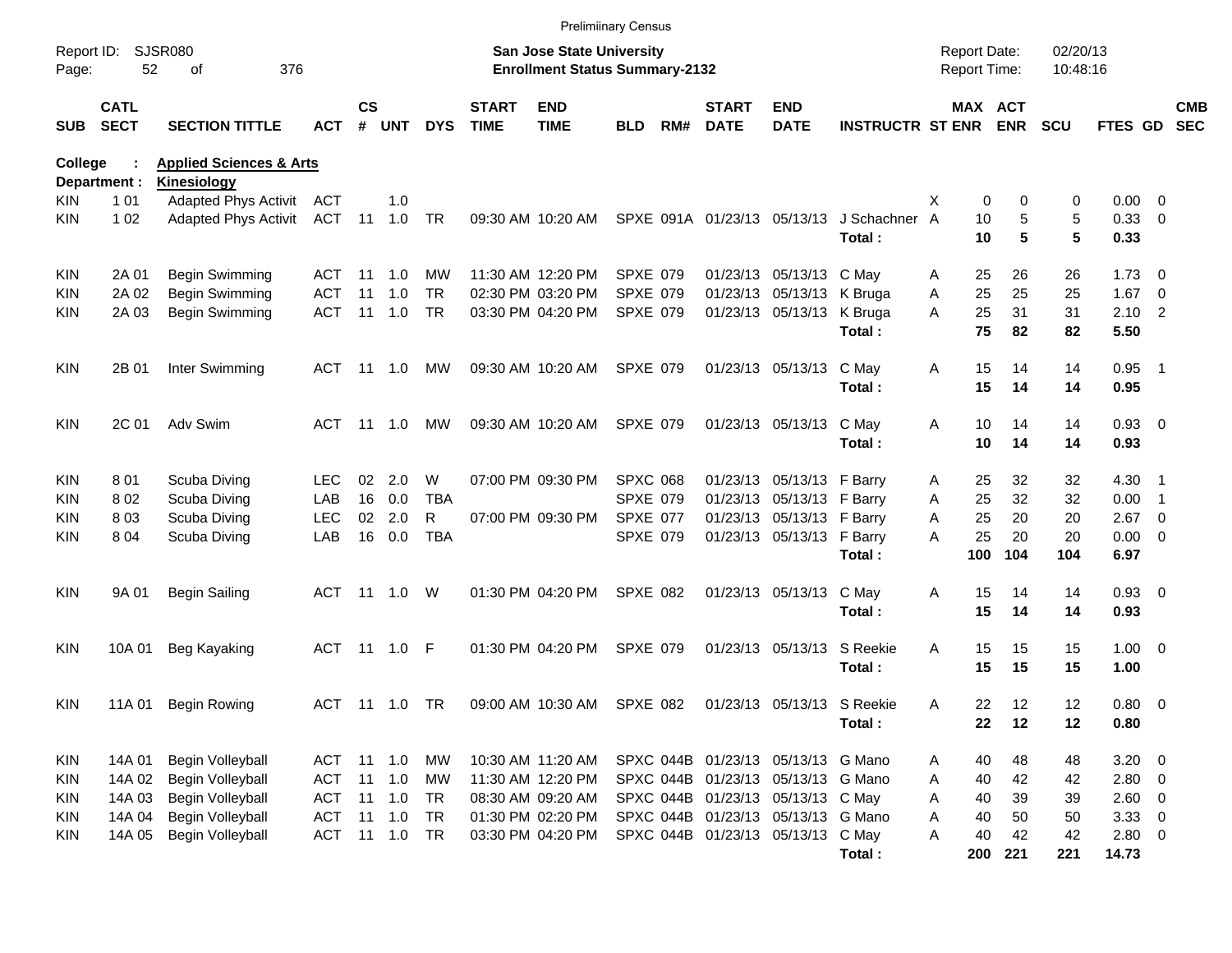| <b>Prelimiinary Census</b> |
|----------------------------|
|                            |

| Report ID:<br>Page:             | 53                                   | <b>SJSR080</b><br>οf                                                     | 376                                           |                       |                          |                                   |                             | <b>San Jose State University</b><br><b>Enrollment Status Summary-2132</b>        |            |            |                                                                                                                |                             |                                                                       | <b>Report Date:</b><br><b>Report Time:</b> |                             | 02/20/13<br>10:48:16        |                                      |                                                                        |                          |
|---------------------------------|--------------------------------------|--------------------------------------------------------------------------|-----------------------------------------------|-----------------------|--------------------------|-----------------------------------|-----------------------------|----------------------------------------------------------------------------------|------------|------------|----------------------------------------------------------------------------------------------------------------|-----------------------------|-----------------------------------------------------------------------|--------------------------------------------|-----------------------------|-----------------------------|--------------------------------------|------------------------------------------------------------------------|--------------------------|
| <b>SUB</b>                      | <b>CATL</b><br><b>SECT</b>           | <b>SECTION TITTLE</b>                                                    | <b>ACT</b>                                    | $\mathsf{cs}$<br>$\#$ | <b>UNT</b>               | <b>DYS</b>                        | <b>START</b><br><b>TIME</b> | <b>END</b><br><b>TIME</b>                                                        | <b>BLD</b> | RM#        | <b>START</b><br><b>DATE</b>                                                                                    | <b>END</b><br><b>DATE</b>   | <b>INSTRUCTR ST ENR</b>                                               | MAX ACT                                    | <b>ENR</b>                  | SCU                         | FTES GD                              |                                                                        | <b>CMB</b><br><b>SEC</b> |
| <b>KIN</b><br><b>KIN</b>        | 14B 01<br>14B 02                     | Inter Volleyball<br>Inter Volleyball                                     | ACT<br><b>ACT</b>                             | 11<br>11              | 1.0<br>1.0               | MW<br><b>TR</b>                   |                             | 12:30 PM 01:20 PM<br>02:30 PM 03:20 PM                                           |            |            | SPXC 044B 01/23/13 05/13/13<br>SPXC 044B 01/23/13 05/13/13                                                     |                             | R MontgomeryA<br>C May<br>Total:                                      | 40<br>40<br>A<br>80                        | 42<br>40<br>82              | 42<br>40<br>82              | 2.80<br>2.67<br>5.47                 | - 0<br>$\overline{0}$                                                  |                          |
| <b>KIN</b>                      | 14C 01                               | Adv Volleyball                                                           | ACT                                           |                       | 11  1.0                  | - F                               |                             | 12:30 PM 02:20 PM                                                                |            |            | SPXC 044B 01/23/13 05/13/13                                                                                    |                             | C May<br>Total:                                                       | Α<br>40<br>40                              | 39<br>39                    | 39<br>39                    | $2.63$ 2<br>2.63                     |                                                                        |                          |
| <b>KIN</b><br>KIN               | 15A 01<br>15A 02                     | <b>Beg Basketball</b><br><b>Beg Basketball</b>                           | ACT<br><b>ACT</b>                             | -11<br>11             | 1.0<br>1.0               | MW<br><b>MW</b>                   |                             | 11:30 AM 12:20 PM<br>12:30 PM 01:20 PM                                           |            |            | SPXC 044A 01/23/13 05/13/13                                                                                    | SPXC 044A 01/23/13 05/13/13 | S Butler<br>S Butler<br>A<br>Total:                                   | 24<br>A<br>24<br>48                        | 25<br>27<br>52              | 25<br>27<br>52              | 1.67<br>1.80<br>3.47                 | - 0<br>$\mathbf 0$                                                     |                          |
| <b>KIN</b>                      | 18A 01                               | <b>Beg Handball</b>                                                      | ACT                                           | - 11                  | 1.0                      | W                                 |                             | 06:00 PM 07:50 PM                                                                | EC         | <b>RQB</b> | 01/23/13 05/13/13                                                                                              |                             | R Chavez<br>Α<br>Total:                                               | 30<br>30                                   | 34<br>34                    | 34<br>34                    | 2.27<br>2.27                         | $\overline{\phantom{0}}$                                               |                          |
| <b>KIN</b><br>KIN               | 19A 01<br>19A 02                     | <b>Begin Soccer</b><br><b>Begin Soccer</b>                               | ACT<br><b>ACT</b>                             | -11<br>11             | 1.0<br>1.0               | W<br>$\top$                       |                             | 09:30 AM 11:20 AM<br>09:30 AM 11:20 AM                                           |            |            | SPXC 044B 01/23/13 05/13/13                                                                                    | SPXC 044B 01/23/13 05/13/13 | C Behler<br>Α<br>C Behler<br>A<br>Total:                              | 30<br>30<br>60                             | 39<br>29<br>68              | 39<br>29<br>68              | 2.60<br>1.93<br>4.53                 | $\overline{\mathbf{0}}$<br>$\overline{0}$                              |                          |
| <b>KIN</b><br>KIN<br>KIN<br>KIN | 20A 01<br>20A 02<br>20A 03<br>20A 04 | Begin Badminton<br>Begin Badminton<br>Begin Badminton<br>Begin Badminton | ACT<br><b>ACT</b><br><b>ACT</b><br><b>ACT</b> | 11<br>11<br>11<br>11  | 1.0<br>1.0<br>1.0<br>1.0 | MW<br><b>TR</b><br><b>TR</b><br>F |                             | 10:30 AM 11:20 AM<br>12:30 PM 01:20 PM<br>09:30 AM 10:20 AM<br>08:30 AM 10:20 AM |            | SPXC 044A  | SPXC 044A 01/23/13 05/13/13<br>01/23/13 05/13/13<br>SPXC 044A 01/23/13 05/13/13<br>SPXC 044A 01/23/13 05/13/13 |                             | G Chen<br>Α<br>L Cai<br>A<br>L Cai<br>Α<br>L Cai<br>Α<br>Total:       | 24<br>24<br>24<br>24<br>96                 | 26<br>24<br>30<br>29<br>109 | 26<br>24<br>30<br>29<br>109 | 1.73<br>1.60<br>2.00<br>1.93<br>7.27 | $\overline{\mathbf{0}}$<br>0<br>$\mathbf 0$<br>$\overline{\mathbf{0}}$ |                          |
| <b>KIN</b><br>KIN               | 20B 01<br>20B 02                     | Inter Badminton<br>Inter Badminton                                       | ACT<br><b>ACT</b>                             | -11<br>11             | 1.0<br>1.0               | F<br><b>TR</b>                    |                             | 10:30 AM 12:20 PM<br>11:30 AM 12:20 PM                                           |            | SPXC 044A  | SPXC 044A 01/23/13 05/13/13<br>01/23/13 05/13/13                                                               |                             | L Cai<br>Α<br>L Cai<br>A<br>Total:                                    | 12<br>24<br>36                             | 17<br>23<br>40              | 17<br>23<br>40              | 1.15<br>$1.53 \t 0$<br>2.68          | - 1                                                                    |                          |
| <b>KIN</b>                      | 20C 01                               | Adv Badminton                                                            | ACT                                           | -11                   | 1.0                      | -F                                |                             | 10:30 AM 12:20 PM                                                                |            |            | SPXC 044A 01/23/13 05/13/13                                                                                    |                             | L Cai<br>Total:                                                       | Α<br>12<br>12                              | 9<br>9                      | 9<br>9                      | $0.60 \quad 0$<br>0.60               |                                                                        |                          |
| <b>KIN</b>                      |                                      | 21A 01 Begin Tennis                                                      |                                               |                       | ACT 11 1.0 R             |                                   |                             |                                                                                  |            |            |                                                                                                                |                             | 10:30 AM 12:20 PM SPXC 044A 01/23/13 05/13/13 A Nguyen-ChuA<br>Total: | 25<br>25                                   | 37<br>37                    | 37<br>37                    | $2.47 \t 0$<br>2.47                  |                                                                        |                          |
| KIN                             |                                      | 21B 01 Inter Tennis                                                      | ACT 11 1.0 M                                  |                       |                          |                                   |                             |                                                                                  |            |            |                                                                                                                |                             | 11:30 AM 01:20 PM SPXC 044A 01/23/13 05/13/13 A Nguyen-ChuA<br>Total: | 15<br>15                                   | 21<br>21                    | 21<br>21                    | $1.40 \ 0$<br>1.40                   |                                                                        |                          |
| KIN                             |                                      | 21C 01 Advance Tennis                                                    | ACT 11 1.0 M                                  |                       |                          |                                   |                             |                                                                                  |            |            |                                                                                                                |                             | 11:30 AM 01:20 PM SPXC 044A 01/23/13 05/13/13 A Nguyen-ChuA<br>Total: | 10<br>10                                   | 8<br>8                      | 8<br>8                      | $0.53$ 0<br>0.53                     |                                                                        |                          |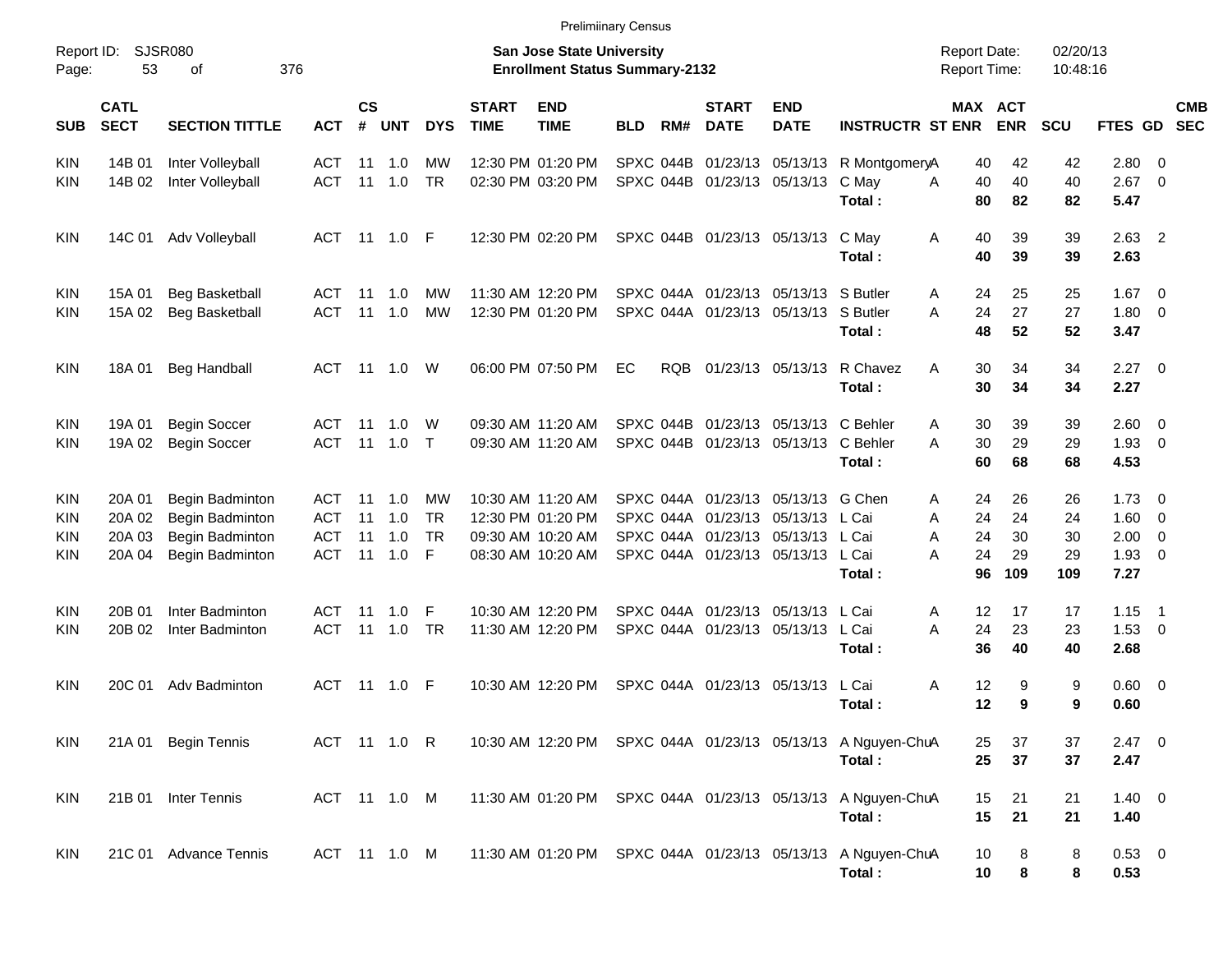|                                               |                                      |                                                                                              |                                            |                    |                                 |                              |                             |                                                                                                 | <b>Prelimiinary Census</b> |            |                             |                                                                                                    |                                                                      |                                            |                       |                       |                                                 |                          |                          |
|-----------------------------------------------|--------------------------------------|----------------------------------------------------------------------------------------------|--------------------------------------------|--------------------|---------------------------------|------------------------------|-----------------------------|-------------------------------------------------------------------------------------------------|----------------------------|------------|-----------------------------|----------------------------------------------------------------------------------------------------|----------------------------------------------------------------------|--------------------------------------------|-----------------------|-----------------------|-------------------------------------------------|--------------------------|--------------------------|
| Page:                                         | Report ID: SJSR080<br>54             | 376<br>оf                                                                                    |                                            |                    |                                 |                              |                             | San Jose State University<br><b>Enrollment Status Summary-2132</b>                              |                            |            |                             |                                                                                                    |                                                                      | <b>Report Date:</b><br><b>Report Time:</b> |                       | 02/20/13<br>10:48:16  |                                                 |                          |                          |
| SUB                                           | <b>CATL</b><br><b>SECT</b>           | <b>SECTION TITTLE</b>                                                                        | <b>ACT</b>                                 | $\mathsf{cs}$<br># | <b>UNT</b>                      | <b>DYS</b>                   | <b>START</b><br><b>TIME</b> | <b>END</b><br><b>TIME</b>                                                                       | <b>BLD</b>                 | RM#        | <b>START</b><br><b>DATE</b> | <b>END</b><br><b>DATE</b>                                                                          | <b>INSTRUCTR ST ENR</b>                                              |                                            | MAX ACT<br><b>ENR</b> | <b>SCU</b>            | <b>FTES GD</b>                                  |                          | <b>CMB</b><br><b>SEC</b> |
| <b>KIN</b>                                    | 22A 01                               | Begin Racquetball                                                                            | ACT 11 1.0 T                               |                    |                                 |                              |                             | 06:00 PM 07:50 PM                                                                               | EC                         | <b>RQB</b> |                             | 01/23/13 05/13/13                                                                                  | R Kwok<br>Total:                                                     | 15<br>A<br>15                              | 25<br>25              | 25<br>25              | $1.67$ 0<br>1.67                                |                          |                          |
| <b>KIN</b>                                    | 22B 01                               | Inter Racqueball                                                                             | ACT 11 1.0 T                               |                    |                                 |                              |                             | 06:00 PM 07:50 PM                                                                               | EC                         | <b>RQB</b> |                             | 01/23/13 05/13/13                                                                                  | R Kwok<br>Total:                                                     | Α                                          | 5<br>6<br>5<br>6      | 6<br>6                | $0.40 \quad 0$<br>0.40                          |                          |                          |
| <b>KIN</b><br><b>KIN</b>                      | 23A 01<br>23A 02                     | <b>Begin Archery</b><br><b>Begin Archery</b>                                                 | ACT 11<br><b>ACT</b>                       |                    | 1.0<br>11  1.0                  | $\top$<br>W                  |                             | 12:30 PM 02:20 PM<br>12:30 PM 02:20 PM                                                          | <b>SPXE 089</b>            |            |                             | 01/23/13 05/13/13 K Bruga<br>SPXC 044A 01/23/13 05/13/13                                           | K Bruga<br>Total:                                                    | 22<br>A<br>25<br>A<br>47                   | 28<br>35<br>63        | 28<br>35<br>63        | $1.87 \t 0$<br>2.3300<br>4.20                   |                          |                          |
| <b>KIN</b>                                    | 23B 01                               | Inter Archery                                                                                | ACT 11 1.0 T                               |                    |                                 |                              |                             | 12:30 PM 02:20 PM                                                                               | SPXE 089                   |            |                             | 01/23/13 05/13/13                                                                                  | K Bruga<br>Total:                                                    | A                                          | 5<br>4<br>5<br>4      | 4<br>4                | $0.27$ 0<br>0.27                                |                          |                          |
| <b>KIN</b><br><b>KIN</b><br><b>KIN</b>        | 24A 01<br>24A 02<br>24A 03<br>24A 04 | <b>Begin Bowling</b><br><b>Begin Bowling</b><br><b>Begin Bowling</b>                         | ACT<br>ACT<br>ACT<br>ACT                   | 11<br>11<br>11     | 11 1.0<br>1.0<br>1.0<br>1.0     | MW<br>МW<br>МW<br><b>TR</b>  |                             | 09:30 AM 10:20 AM<br>11:30 AM 12:20 PM<br>12:30 PM 01:20 PM<br>09:30 AM 10:20 AM                | SU<br>SU<br>SU<br>SU       |            |                             | ALLE 01/23/13 05/13/13 J Baker<br>ALLE 01/23/13 05/13/13 J Baker<br>ALLE 01/23/13 05/13/13 J Baker | ALLE 01/23/13 05/13/13 R Agustin                                     | 30<br>Α<br>30<br>Α<br>30<br>A<br>30        | 28<br>28<br>29<br>30  | 28<br>28<br>29<br>30  | $1.87 \ 0$<br>$1.87 \ 0$<br>1.93<br>$2.00 \t 0$ | $\overline{\phantom{0}}$ |                          |
| <b>KIN</b><br><b>KIN</b><br><b>KIN</b><br>KIN | 24A 05<br>24A 06<br>24A 07           | <b>Begin Bowling</b><br><b>Begin Bowling</b><br><b>Begin Bowling</b><br><b>Begin Bowling</b> | <b>ACT</b><br><b>ACT</b><br><b>ACT</b>     | 11                 | $11 \quad 1.0$<br>1.0<br>11 1.0 | <b>TR</b><br><b>TR</b><br>TR |                             | 10:30 AM 11:20 AM<br>11:30 AM 12:20 PM<br>12:30 PM 01:20 PM                                     | SU<br>SU<br>SU             |            |                             | ALLE 01/23/13 05/13/13<br>ALLE 01/23/13 05/13/13                                                   | ALLE 01/23/13 05/13/13 R Agustin<br>R Agustin<br>R Agustin<br>Total: | A<br>30<br>Α<br>30<br>Α<br>30<br>А<br>210  | 30<br>31<br>30<br>206 | 30<br>31<br>30<br>206 | $2.00 \t 0$<br>$2.07$ 0<br>$2.00 \t 0$<br>13.73 |                          |                          |
| <b>KIN</b>                                    | 24B 01                               | Inter Bowling                                                                                | ACT 11 1.0                                 |                    |                                 | МW                           |                             | 10:30 AM 11:20 AM                                                                               | SU                         |            | ALLE 01/23/13 05/13/13      |                                                                                                    | J Baker<br>Total:                                                    | 20<br>Α<br>20                              | 21<br>21              | 21<br>21              | $1.40 \ 0$<br>1.40                              |                          |                          |
| <b>KIN</b>                                    | 24C 01                               | <b>Advanced Bowling</b>                                                                      | ACT                                        |                    | 11 1.0                          | МW                           |                             | 10:30 AM 11:20 AM                                                                               | SU                         |            | ALLE 01/23/13 05/13/13      |                                                                                                    | J Baker<br>Total:                                                    | Α<br>10<br>10                              | 9<br>9                | 9<br>9                | $0.60 \quad 0$<br>0.60                          |                          |                          |
| <b>KIN</b><br>KIN<br>KIN.                     | 25A 01                               | <b>Begin Golf</b><br>25A 02 Begin Golf<br>25A 03 Begin Golf                                  | ACT 11 1.0<br>ACT 11 1.0 T<br>ACT 11 1.0 W |                    |                                 | M                            |                             | 09:30 AM 11:20 AM<br>09:30 AM 11:20 AM SPXC 044A 01/23/13 05/13/13 D Rader<br>09:30 AM 11:20 AM |                            |            |                             | SPXC 044A 01/23/13 05/13/13 D Rader                                                                | SPXC 044A 01/23/13 05/13/13 M ZimmermanA<br>Total:                   | 25<br>A<br>25<br>25<br>75                  | 26<br>31<br>22<br>79  | 26<br>31<br>22<br>79  | $1.73 \t 0$<br>$2.07$ 0<br>$1.47 \ 0$<br>5.27   |                          |                          |
| KIN                                           |                                      | 25B 01 Inter Golf                                                                            | ACT 11 1.0 R                               |                    |                                 |                              |                             | 09:30 AM 11:20 AM SPXC 044A 01/23/13 05/13/13                                                   |                            |            |                             |                                                                                                    | D Rader<br>Total:                                                    | 15<br>A<br>15                              | 20<br>20              | 20<br>20              | $1.33 \ 0$<br>1.33                              |                          |                          |
| <b>KIN</b>                                    |                                      | 25C 01 Advanced Golf                                                                         | ACT 11 1.0 R                               |                    |                                 |                              |                             | 09:30 AM 11:20 AM SPXC 044A 01/23/13 05/13/13 D Rader                                           |                            |            |                             |                                                                                                    | Total:                                                               | 10<br>A<br>10                              | 7<br>$\overline{7}$   | 7<br>$\mathbf{7}$     | 0.47 0<br>0.47                                  |                          |                          |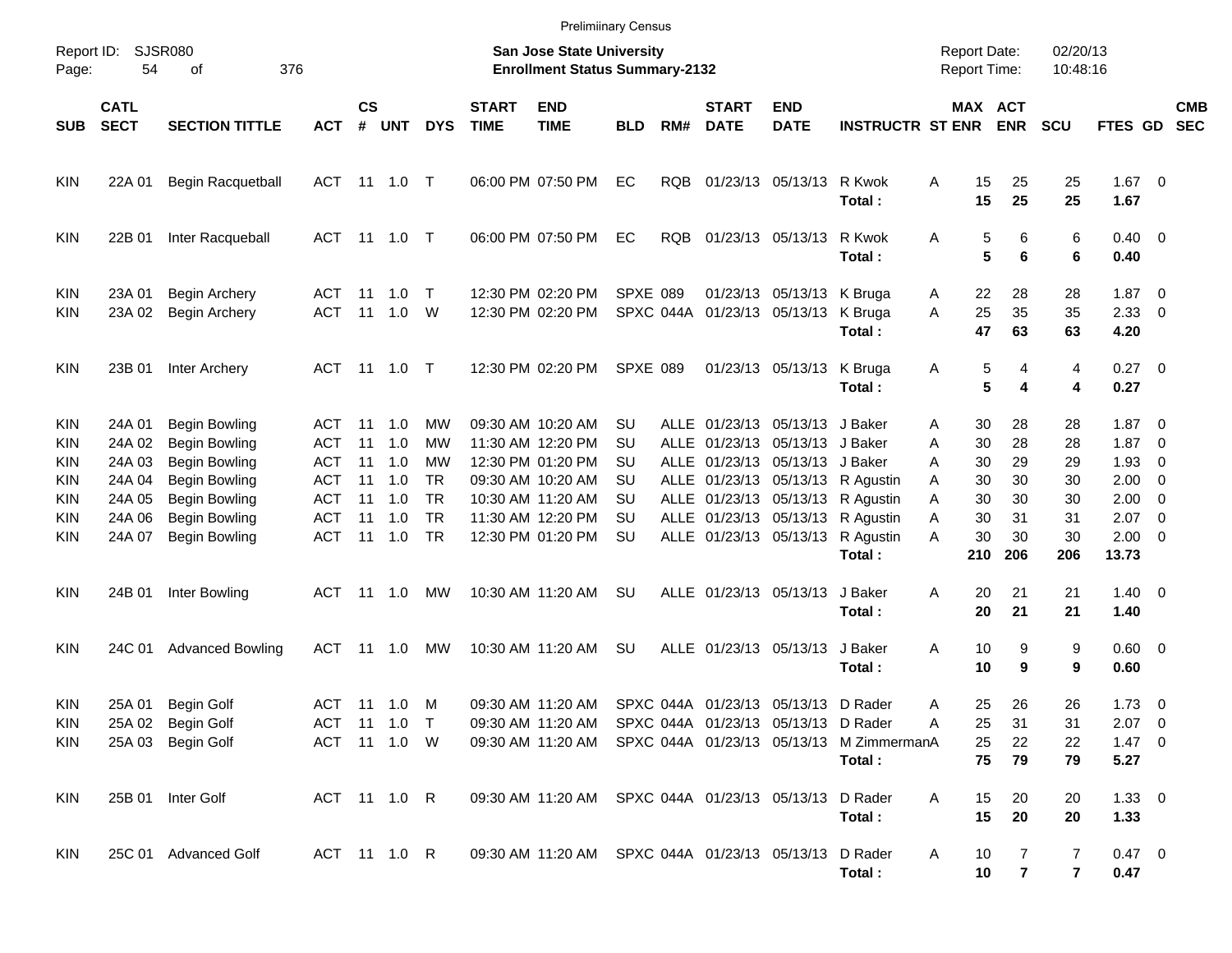| <b>Prelimiinary Census</b> |  |
|----------------------------|--|
|                            |  |

| Report ID:<br>Page: | 55                         | <b>SJSR080</b><br>376<br>οf |               |                    |               |               |                             | <b>San Jose State University</b><br><b>Enrollment Status Summary-2132</b> |            |            |                             |                              |                                                                        | <b>Report Date:</b><br><b>Report Time:</b> |                       | 02/20/13<br>10:48:16 |                     |                          |                          |
|---------------------|----------------------------|-----------------------------|---------------|--------------------|---------------|---------------|-----------------------------|---------------------------------------------------------------------------|------------|------------|-----------------------------|------------------------------|------------------------------------------------------------------------|--------------------------------------------|-----------------------|----------------------|---------------------|--------------------------|--------------------------|
| <b>SUB</b>          | <b>CATL</b><br><b>SECT</b> | <b>SECTION TITTLE</b>       | <b>ACT</b>    | $\mathsf{cs}$<br># | <b>UNT</b>    | <b>DYS</b>    | <b>START</b><br><b>TIME</b> | <b>END</b><br><b>TIME</b>                                                 | <b>BLD</b> | RM#        | <b>START</b><br><b>DATE</b> | <b>END</b><br><b>DATE</b>    | <b>INSTRUCTR ST ENR</b>                                                |                                            | MAX ACT<br><b>ENR</b> | <b>SCU</b>           | FTES GD             |                          | <b>CMB</b><br><b>SEC</b> |
| KIN                 | 27A 01                     | <b>Begin Table Tennis</b>   | <b>ACT</b>    | -11                | 1.0           | TR            |                             | 11:30 AM 12:20 PM                                                         |            |            |                             | SPXC 044B 01/23/13 05/13/13  | G Chen                                                                 | A                                          | 41<br>40              | 41                   | 2.73                | $\overline{\phantom{0}}$ |                          |
| KIN                 | 27A 02                     | <b>Begin Table Tennis</b>   | <b>ACT</b>    | 11                 | 1.0           | <b>TR</b>     |                             | 10:30 AM 11:20 AM                                                         |            | SPXC 044B  |                             | 01/23/13 05/13/13            | L Cai                                                                  | Α<br>40                                    | 42                    | 42                   | 2.80                | 0                        |                          |
| KIN                 | 27A 03                     | <b>Begin Table Tennis</b>   | <b>ACT</b>    | 11                 | 1.0           | F             |                             | 08:30 AM 10:20 AM                                                         |            |            |                             | SPXC 044B 01/23/13 05/13/13  | G Chen<br>Total:                                                       | A<br>40<br>120                             | 50<br>133             | 50<br>133            | 3.33<br>8.87        | $\overline{\mathbf{0}}$  |                          |
| <b>KIN</b>          | 27B 01                     | Inter Table Tennis          | <b>ACT</b>    | 11                 | 1.0           | -F            |                             | 10:30 AM 12:20 PM                                                         |            |            | SPXC 044B 01/23/13 05/13/13 |                              | G Chen<br>Total:                                                       | Α<br>40<br>40                              | 44<br>44              | 44<br>44             | $2.93$ 0<br>2.93    |                          |                          |
| KIN                 | 28A 01                     | <b>Beg Gymnastics</b>       | <b>ACT</b>    | -11                | 1.0           | МW            |                             | 08:30 AM 09:20 AM                                                         |            |            |                             | SPXC 044A 01/23/13 05/13/13  | C Brown                                                                | 30<br>A                                    | 25                    | 25                   | 1.67                | $\overline{\phantom{0}}$ |                          |
| KIN                 | 28A 02                     | <b>Beg Gymnastics</b>       | <b>ACT</b>    | 11                 | 1.0           | <b>MW</b>     |                             | 07:30 AM 08:20 AM                                                         |            |            |                             | SPXC 044A 01/23/13 05/13/13  | C Brown                                                                | 30<br>Α                                    | 29                    | 29                   | 1.93                | $\overline{\mathbf{0}}$  |                          |
|                     |                            |                             |               |                    |               |               |                             |                                                                           |            |            |                             |                              | Total:                                                                 | 60                                         | 54                    | 54                   | 3.60                |                          |                          |
| KIN                 | 29 01                      | Cardio Kickboxing           | <b>ACT</b>    | -11                | 1.0           | TR            |                             | 01:30 PM 02:20 PM                                                         | EC         | <b>AER</b> |                             | 01/23/13 05/13/13            | C Sullivan                                                             | 30<br>A                                    | 44                    | 44                   | 2.93                | $\overline{\phantom{0}}$ |                          |
| KIN                 | 29 03                      | Cardio Kickboxing           | <b>ACT</b>    | 11                 | 1.0           | <b>MW</b>     |                             | 02:30 PM 03:20 PM                                                         | EC         | <b>AER</b> |                             | 01/23/13 05/13/13            | L Lund                                                                 | 30<br>Α                                    | 38                    | 38                   | 2.53                | $\overline{\mathbf{0}}$  |                          |
|                     |                            |                             |               |                    |               |               |                             |                                                                           |            |            |                             |                              | Total:                                                                 | 60                                         | 82                    | 82                   | 5.47                |                          |                          |
| KIN                 | 30 01                      | Pilates                     | ACT           | -11                | 1.0           | МW            |                             | 01:30 PM 02:20 PM                                                         | EC         | <b>AER</b> |                             | 01/23/13 05/13/13            | J Linafelter                                                           | 30<br>A                                    | 36                    | 36                   | $2.40 \ 0$          |                          |                          |
| KIN                 | 30 02                      | Pilates                     | <b>ACT</b>    | 11                 | 1.0           | <b>TR</b>     |                             | 08:30 AM 09:20 AM                                                         | EC         | <b>AER</b> |                             | 01/23/13 05/13/13            | C Sullivan                                                             | Α<br>30                                    | 36                    | 36                   | 2.40                | $\overline{\phantom{0}}$ |                          |
| KIN                 | 30 03                      | Pilates                     | <b>ACT</b>    | 11                 | 1.0           | <b>MW</b>     |                             | 02:30 PM 03:20 PM                                                         |            | SPXC 044B  |                             | 01/23/13 05/13/13            | J Linafelter                                                           | 30<br>A                                    | 30                    | 30                   | 2.00                | $\overline{\mathbf{0}}$  |                          |
| KIN                 | 30 04                      | Pilates                     | <b>ACT</b>    | 11                 | 1.0           | <b>TR</b>     |                             | 10:30 AM 11:20 AM                                                         | EC         | AER        |                             | 01/23/13 05/13/13            | J Linafelter<br>Total:                                                 | 30<br>A<br>120                             | 34<br>136             | 34<br>136            | 2.27<br>9.07        | $\overline{\mathbf{0}}$  |                          |
| KIN                 | 31 01                      | <b>Body Sculpting</b>       | <b>ACT</b>    | -11                | 1.0           | TR.           |                             | 07:30 AM 08:20 AM                                                         | EC         | <b>AER</b> |                             | 01/23/13 05/13/13            | L Pate                                                                 | 50<br>A                                    | 80                    | 80                   | 5.35                | $\overline{1}$           |                          |
| KIN                 | 31 03                      | <b>Body Sculpting</b>       | <b>ACT</b>    | 11                 | 1.0           | <b>TR</b>     |                             | 12:30 PM 01:20 PM                                                         | EC         | <b>AER</b> |                             | 01/23/13 05/13/13            | L Pate                                                                 | 50<br>A                                    | 82                    | 82                   | 5.47                | $\overline{\mathbf{0}}$  |                          |
|                     |                            |                             |               |                    |               |               |                             |                                                                           |            |            |                             |                              | Total:                                                                 | 100                                        | 162                   | 162                  | 10.82               |                          |                          |
| KIN                 | 32 01                      | Aerobics                    | <b>ACT</b>    | -11                | 1.0           | МW            |                             | 07:30 AM 08:20 AM                                                         |            | SPXC 044B  |                             | 01/23/13 05/13/13            | C Sullivan                                                             | A                                          | 48<br>50              | 48                   | 3.20                | $\overline{\phantom{0}}$ |                          |
| KIN                 | 32 02                      | Aerobics                    | <b>ACT</b>    | 11                 | 1.0           | TR            |                             | 02:30 PM 03:20 PM                                                         | EC.        | <b>AER</b> | 01/23/13                    | 05/13/13                     | Y Mitchell                                                             | Α<br>50                                    | 47                    | 47                   | 3.13                | $\overline{\mathbf{0}}$  |                          |
| KIN                 | 32 03                      | Aerobics                    | ACT           | 11                 | 1.0           | МW            |                             | 01:30 PM 02:20 PM                                                         |            | SPXC 044B  | 01/23/13                    | 05/13/13                     | C Sullivan                                                             | 50<br>Α                                    | 54                    | 54                   | 3.60                | $\mathbf 0$              |                          |
| <b>KIN</b>          | 32 04                      | Aerobics                    | <b>ACT</b>    | 11                 | 1.0           | <b>TR</b>     |                             | 09:30 AM 10:20 AM                                                         | EC         | <b>AER</b> |                             | 01/23/13 05/13/13 L Pate     |                                                                        | Α<br>50                                    | 52                    | 52                   | 3.47                | $\overline{\mathbf{0}}$  |                          |
| <b>KIN</b>          | 32 05                      | Aerobics                    |               |                    | ACT 11 1.0 TR |               |                             | 11:30 AM 12:20 PM                                                         | EC.        |            |                             | AER 01/23/13 05/13/13 L Pate |                                                                        | 50<br>Α                                    | 54                    | 54                   | $3.63$ 2            |                          |                          |
| <b>KIN</b>          | 32 06                      | Aerobics                    | ACT 11 1.0 TR |                    |               |               |                             | 12:30 PM 01:20 PM SPXC 044B 01/23/13 05/13/13 C Sullivan                  |            |            |                             |                              |                                                                        | 50<br>A                                    | 51                    | 51                   | $3.40 \ 0$          |                          |                          |
|                     |                            |                             |               |                    |               |               |                             |                                                                           |            |            |                             |                              | Total:                                                                 | 300                                        | 306                   | 306                  | 20.43               |                          |                          |
| KIN                 | 33 01                      | Adv Aerobic Act             |               |                    |               | ACT 11 1.0 MW |                             | 09:30 AM 10:20 AM SPXC 044B 01/23/13 05/13/13 C Sullivan                  |            |            |                             |                              | Total:                                                                 | A                                          | 30<br>29<br>30<br>29  | 29<br>29             | $1.93 \t 0$<br>1.93 |                          |                          |
| KIN                 | 34 01                      | <b>Step Training</b>        |               |                    |               |               |                             |                                                                           |            |            |                             |                              | ACT 11 1.0 MW 08:30 AM 09:20 AM SPXC 044B 01/23/13 05/13/13 C Sullivan | - A                                        | 50<br>49              | 49                   | $3.27 \ 0$          |                          |                          |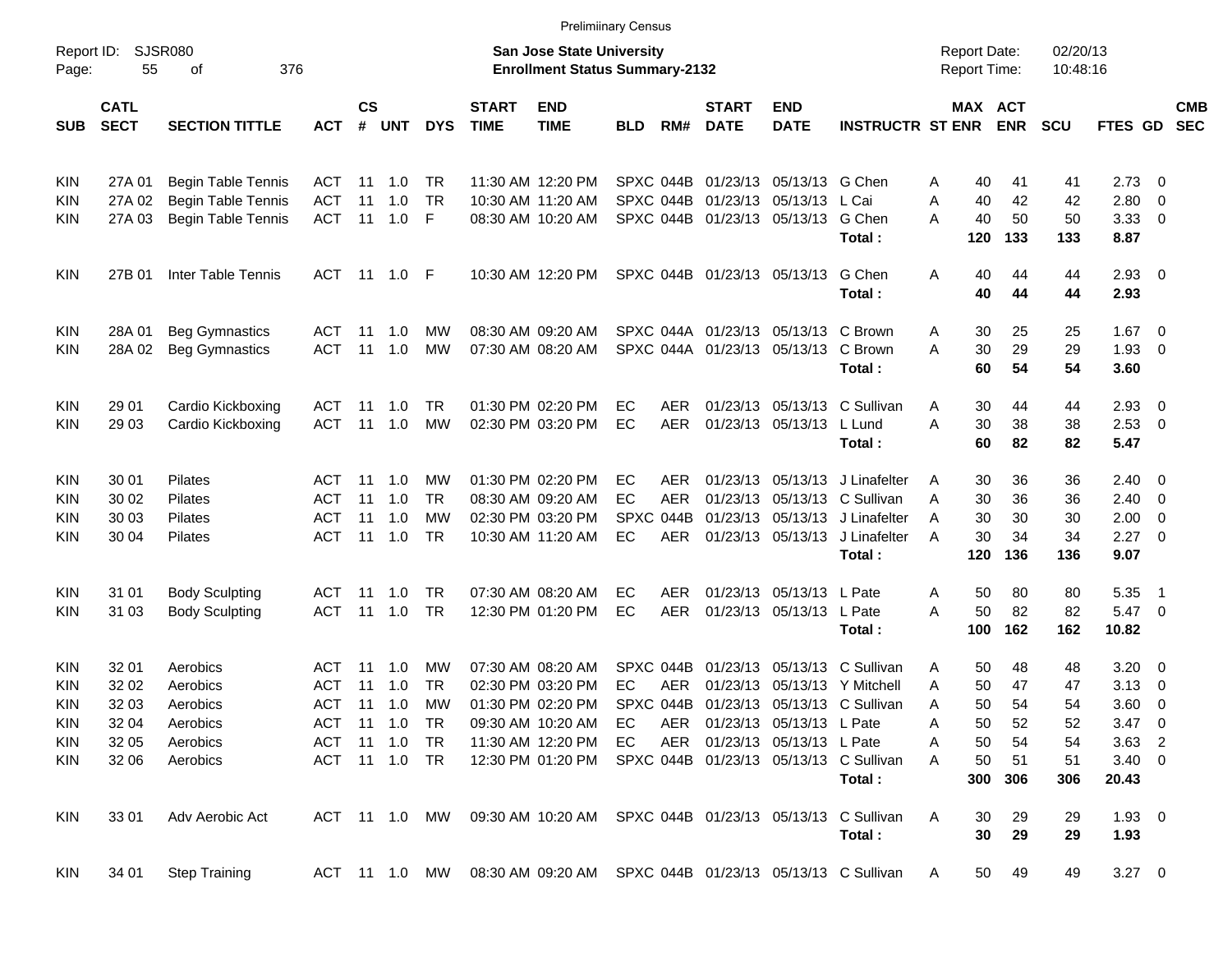|                     |                            |                             |            |                    |                |            |                             |                                                                           | <b>Prelimiinary Census</b> |           |                             |                                     |                                        |                                            |                |                      |                |                          |                          |
|---------------------|----------------------------|-----------------------------|------------|--------------------|----------------|------------|-----------------------------|---------------------------------------------------------------------------|----------------------------|-----------|-----------------------------|-------------------------------------|----------------------------------------|--------------------------------------------|----------------|----------------------|----------------|--------------------------|--------------------------|
| Report ID:<br>Page: | 56                         | <b>SJSR080</b><br>οf<br>376 |            |                    |                |            |                             | <b>San Jose State University</b><br><b>Enrollment Status Summary-2132</b> |                            |           |                             |                                     |                                        | <b>Report Date:</b><br><b>Report Time:</b> |                | 02/20/13<br>10:48:16 |                |                          |                          |
| <b>SUB</b>          | <b>CATL</b><br><b>SECT</b> | <b>SECTION TITTLE</b>       | <b>ACT</b> | $\mathsf{cs}$<br># | <b>UNT</b>     | <b>DYS</b> | <b>START</b><br><b>TIME</b> | <b>END</b><br><b>TIME</b>                                                 | <b>BLD</b>                 | RM#       | <b>START</b><br><b>DATE</b> | <b>END</b><br><b>DATE</b>           | <b>INSTRUCTR ST ENR</b>                | MAX ACT                                    | <b>ENR</b>     | <b>SCU</b>           | FTES GD        |                          | <b>CMB</b><br><b>SEC</b> |
| KIN                 | 34 02                      | <b>Step Training</b>        | <b>ACT</b> | 11                 | 1.0            | TR         |                             | 07:30 AM 08:20 AM                                                         |                            | SPXC 044B | 01/23/13                    |                                     | 05/13/13 C Sullivan                    | 50<br>Α                                    | 48             | 48                   | 3.20           | - 0                      |                          |
| KIN                 | 34 03                      | <b>Step Training</b>        | <b>ACT</b> | 11                 | 1.0            | <b>TR</b>  |                             | 09:30 AM 10:20 AM                                                         |                            |           |                             |                                     | SPXC 044B 01/23/13 05/13/13 C Sullivan | A<br>50                                    | 49             | 49                   | 3.27           | $\overline{\phantom{0}}$ |                          |
|                     |                            |                             |            |                    |                |            |                             |                                                                           |                            |           |                             |                                     | Total:                                 | 150                                        | 146            | 146                  | 9.73           |                          |                          |
| KIN                 | 35A 01                     | Begin Wt Training           | ACT.       | 11                 | 1.0            | МW         |                             | 07:30 AM 08:20 AM                                                         | <b>SPXC 218</b>            |           |                             |                                     | 01/23/13 05/13/13 R MontgomeryA        | 32                                         | 31             | 31                   | $2.07$ 0       |                          |                          |
| KIN                 | 35A 02                     | Begin Wt Training           | <b>ACT</b> | 11                 | 1.0            | МW         |                             | 08:30 AM 09:20 AM                                                         | <b>SPXC 218</b>            |           |                             |                                     | 01/23/13 05/13/13 R MontgomeryA        | 32                                         | 31             | 31                   | 2.07           | $\overline{\phantom{0}}$ |                          |
| KIN                 | 35A 03                     | Begin Wt Training           | <b>ACT</b> | 11                 | 1.0            | МW         |                             | 01:30 PM 02:20 PM                                                         | <b>SPXC 218</b>            |           |                             | 01/23/13 05/13/13 S Butler          |                                        | 32<br>A                                    | 35             | 35                   | 2.33           | $\overline{\mathbf{0}}$  |                          |
| KIN                 | 35A 04                     | Begin Wt Training           | <b>ACT</b> | 11                 | 1.0            | МW         |                             | 02:30 PM 03:20 PM                                                         | <b>SPXC 218</b>            |           |                             | 01/23/13 05/13/13 S Butler          |                                        | 32<br>Α                                    | 30             | 30                   | $2.00 \t 0$    |                          |                          |
| KIN                 | 35A 05                     | Begin Wt Training           | <b>ACT</b> | 11                 | 1.0            | <b>TR</b>  |                             | 07:30 AM 08:20 AM                                                         | <b>SPXC 218</b>            |           |                             | 01/23/13 05/13/13 M Bejar           |                                        | 32<br>Α                                    | 34             | 34                   | 2.28           | -1                       |                          |
| KIN                 | 35A 06                     | Begin Wt Training           | <b>ACT</b> | 11                 | 1.0            | <b>TR</b>  |                             | 08:30 AM 09:20 AM                                                         | <b>SPXC 218</b>            |           |                             | 01/23/13 05/13/13 L Pate            |                                        | 32<br>A                                    | 37             | 37                   | 2.47           | $\overline{\mathbf{0}}$  |                          |
| KIN                 | 35A 07                     | Begin Wt Training           | <b>ACT</b> | 11                 | 1.0            | TR         |                             | 09:30 AM 10:20 AM                                                         | <b>SPXC 218</b>            |           |                             |                                     | 01/23/13 05/13/13 M Nicolini           | 32<br>A                                    | 31             | 31                   | 2.07           | $\overline{\mathbf{0}}$  |                          |
| <b>KIN</b>          | 35A 08                     | Begin Wt Training           | <b>ACT</b> | 11                 | 1.0            | <b>TR</b>  |                             | 02:30 PM 03:20 PM                                                         | <b>SPXC 218</b>            |           |                             | 01/23/13 05/13/13 M Bejar           |                                        | 32<br>Α                                    | 38             | 38                   | 2.55           | $\overline{\mathbf{1}}$  |                          |
| KIN                 | 35A 09                     | Begin Wt Training           | <b>ACT</b> | 11                 | 1.0            | <b>TR</b>  |                             | 03:30 PM 04:20 PM                                                         | <b>SPXC 218</b>            |           |                             | 01/23/13 05/13/13 S Butler          |                                        | 32<br>Α                                    | 35             | 35                   | 2.33           | $\overline{\phantom{0}}$ |                          |
|                     |                            |                             |            |                    |                |            |                             |                                                                           |                            |           |                             |                                     | Total:                                 | 288                                        | 302            | 302                  | 20.17          |                          |                          |
| KIN                 | 35B 01                     | Inter Wt Training           | ACT        | 11                 | 1.0            | МW         |                             | 09:30 AM 10:20 AM                                                         | <b>SPXC 218</b>            |           |                             |                                     | 01/23/13 05/13/13 R MontgomeryA        | 22                                         | 22             | 22                   | $1.47 \quad 0$ |                          |                          |
| KIN                 | 35B 02                     | Inter Wt Training           | <b>ACT</b> | 11                 | 1.0            | TR         |                             | 04:30 PM 05:20 PM                                                         | <b>SPXC 218</b>            |           |                             | 01/23/13 05/13/13 S Butler          |                                        | 32<br>Α                                    | 37             | 37                   | $2.47 \t 0$    |                          |                          |
|                     |                            |                             |            |                    |                |            |                             |                                                                           |                            |           |                             |                                     | Total:                                 | 54                                         | 59             | 59                   | 3.93           |                          |                          |
| KIN                 | 35C 01                     | Adv Wgt Training            | ACT        | 11                 | 1.0            | MW         |                             | 09:30 AM 10:20 AM                                                         | <b>SPXC 218</b>            |           |                             | 01/23/13 05/13/13                   | R MontgomeryA                          | 10                                         | 10             | 10                   | $0.67$ 0       |                          |                          |
|                     |                            |                             |            |                    |                |            |                             |                                                                           |                            |           |                             |                                     | Total:                                 | 10                                         | 10             | 10                   | 0.67           |                          |                          |
| <b>KIN</b>          | 37 01                      | <b>Fitness Walking</b>      | ACT.       |                    | $11 \quad 1.0$ | MW         |                             | 11:30 AM 12:20 PM                                                         |                            |           | SPXC 044B 01/23/13 05/13/13 |                                     | C Sullivan                             | 30<br>Α                                    | 32             | 32                   | $2.13 \quad 0$ |                          |                          |
|                     |                            |                             |            |                    |                |            |                             |                                                                           |                            |           |                             |                                     | Total:                                 | 30                                         | 32             | 32                   | 2.13           |                          |                          |
| KIN                 | 38 01                      | Begin Jogging               | ACT        | 11                 | 1.0            | МW         |                             | 09:30 AM 10:20 AM                                                         |                            |           |                             |                                     | SPXC 044A 01/23/13 05/13/13 M Watson   | 30<br>Α                                    | 36             | 36                   | $2.40 \quad 0$ |                          |                          |
| KIN                 | 38 02                      | Begin Jogging               | <b>ACT</b> | 11                 | 1.0            | МW         |                             | 10:30 AM 11:20 AM                                                         |                            |           |                             |                                     | SPXC 044A 01/23/13 05/13/13 M Watson   | 30<br>Α                                    | 39             | 39                   | 2.60 0         |                          |                          |
| KIN                 | 38 03                      | Begin Jogging               | <b>ACT</b> |                    | 1.0            |            |                             |                                                                           |                            |           |                             |                                     |                                        | Χ<br>0                                     | 0              | 0                    | 0.00           | $\overline{\phantom{0}}$ |                          |
| KIN                 | 38 04                      | Begin Jogging               | <b>ACT</b> | 11                 | 1.0            | TR         |                             | 11:30 AM 12:20 PM                                                         |                            |           |                             |                                     | SPXC 044A 01/23/13 05/13/13 M Watson   | Α<br>30                                    | 39             | 39                   | 2.60           | $\overline{\phantom{0}}$ |                          |
| KIN                 | 38 05                      | Begin Jogging               | ACT        | 11                 | 1.0            | <b>TR</b>  |                             | 03:30 PM 04:20 PM                                                         |                            |           |                             | SPXC 044A 01/23/13 05/13/13 M Bejar |                                        | 30<br>Α                                    | 31             | 31                   | 2.07           | $\overline{\phantom{0}}$ |                          |
|                     |                            |                             |            |                    |                |            |                             |                                                                           |                            |           |                             |                                     | Total:                                 |                                            | 120 145        | 145                  | 9.67           |                          |                          |
| KIN                 | 45A 01                     | Beg Lindy & Swing           | ACT 11 1.0 |                    |                | МW         |                             | 09:30 AM 10:20 AM                                                         | <b>SPXE 089</b>            |           |                             | 01/23/13 05/13/13 A Ayers           |                                        | 50<br>A                                    | 44             | 44                   | 2.93 0 C       |                          |                          |
| DANC                | 45A 01                     | Beg Lindy & Swing           | ACT 11 1.0 |                    |                | МW         |                             | 09:30 AM 10:20 AM                                                         | <b>SPXE 089</b>            |           |                             | 01/23/13 05/13/13 A Ayers           |                                        | $\pmb{0}$<br>A                             | $\overline{4}$ | $\overline{4}$       | 0.27 0 C       |                          |                          |
|                     |                            |                             |            |                    |                |            |                             |                                                                           |                            |           |                             |                                     | Total:                                 | 50                                         | 48             | 48                   | 3.20           |                          |                          |
|                     |                            |                             |            |                    |                |            |                             |                                                                           |                            |           |                             |                                     |                                        |                                            |                |                      |                |                          |                          |
| KIN                 | 46A 01                     | <b>Beg Social Dance</b>     | ACT 11 1.0 |                    |                | МW         |                             | 10:30 AM 11:20 AM                                                         | SPXE 089                   |           |                             | 01/23/13 05/13/13 A Ayers           |                                        | 50<br>A                                    | 46             | 46                   | 3.07 0 C       |                          |                          |
| <b>DANC</b>         | 46A 01                     | <b>Beg Social Dance</b>     | ACT        |                    | $11 \quad 1.0$ | МW         |                             | 10:30 AM 11:20 AM                                                         | <b>SPXE 089</b>            |           |                             | 01/23/13 05/13/13 A Ayers           |                                        | 0<br>A                                     | $\overline{4}$ | 4                    | 0.28           | $\overline{1}$ C         |                          |
| KIN                 | 46A 02                     | <b>Beg Social Dance</b>     | ACT 11 1.0 |                    |                | МW         |                             | 11:30 AM 12:20 PM                                                         | <b>SPXE 089</b>            |           |                             | 01/23/13 05/13/13 A Ayers           |                                        | 50<br>Α                                    | 31             | 31                   | 2.07 0 C       |                          |                          |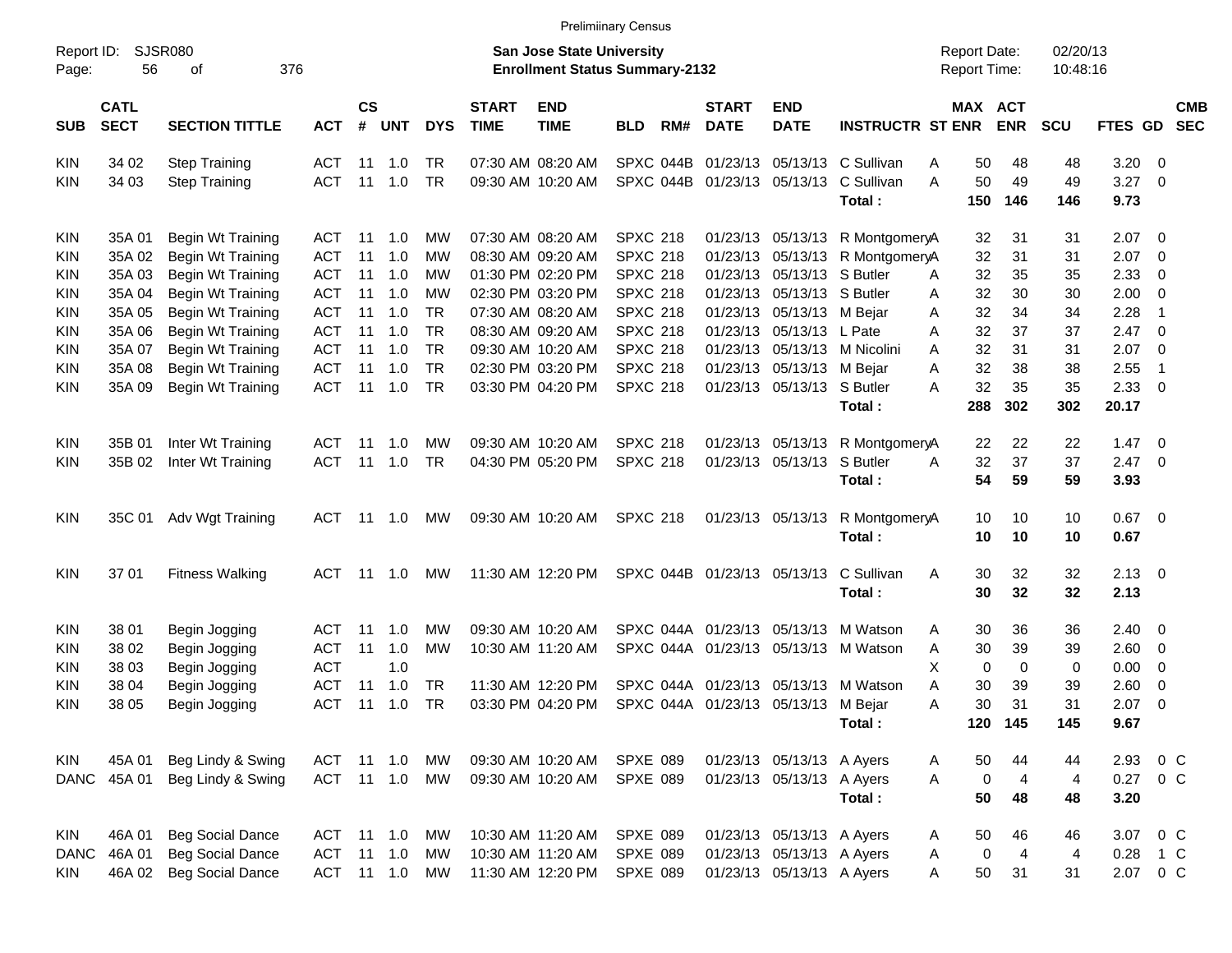|                     |                            |                             |                    |            |                |                             |                           |                                                                           | <b>Prelimiinary Census</b> |                             |                           |                           |                                  |                                     |                |                      |                |                          |  |
|---------------------|----------------------------|-----------------------------|--------------------|------------|----------------|-----------------------------|---------------------------|---------------------------------------------------------------------------|----------------------------|-----------------------------|---------------------------|---------------------------|----------------------------------|-------------------------------------|----------------|----------------------|----------------|--------------------------|--|
| Report ID:<br>Page: | 57                         | <b>SJSR080</b><br>376<br>οf |                    |            |                |                             |                           | <b>San Jose State University</b><br><b>Enrollment Status Summary-2132</b> |                            |                             |                           |                           |                                  | <b>Report Date:</b><br>Report Time: |                | 02/20/13<br>10:48:16 |                |                          |  |
| <b>SUB</b>          | <b>CATL</b><br><b>SECT</b> | <b>ACT</b>                  | $\mathsf{cs}$<br># | <b>UNT</b> | <b>DYS</b>     | <b>START</b><br><b>TIME</b> | <b>END</b><br><b>TIME</b> | <b>BLD</b>                                                                | RM#                        | <b>START</b><br><b>DATE</b> | <b>END</b><br><b>DATE</b> | <b>INSTRUCTR ST ENR</b>   |                                  | MAX ACT<br><b>ENR</b>               | <b>SCU</b>     | FTES GD SEC          |                | <b>CMB</b>               |  |
| <b>DANC</b>         | 46A 02                     | <b>Beg Social Dance</b>     | ACT                |            | $11 \quad 1.0$ | МW                          |                           | 11:30 AM 12:20 PM                                                         | <b>SPXE 089</b>            |                             | 01/23/13                  | 05/13/13 A Ayers          |                                  | 0<br>Α                              | 6              | 6                    | 0.40           | 0 C                      |  |
| <b>KIN</b>          | 46A 03                     | <b>Beg Social Dance</b>     | <b>ACT</b>         | 11         | 1.0            | МW                          |                           | 12:30 PM 01:20 PM                                                         | <b>SPXE 089</b>            |                             | 01/23/13                  | 05/13/13 A Ayers          |                                  | 50<br>Α                             | 43             | 43                   | 2.87           | $0\,C$                   |  |
| <b>DANC</b>         | 46A 03                     | <b>Beg Social Dance</b>     | <b>ACT</b>         | 11         | 1.0            | <b>MW</b>                   |                           | 12:30 PM 01:20 PM                                                         | SPXE 089                   |                             |                           | 01/23/13 05/13/13 A Ayers |                                  | $\mathbf 0$<br>A                    | 5              | 5                    | 0.33           | $0\,C$                   |  |
|                     |                            |                             |                    |            |                |                             |                           |                                                                           |                            |                             |                           |                           | Total:                           | 150                                 | 135            | 135                  | 9.02           |                          |  |
| <b>KIN</b>          | 48A 01                     | Beg Latin Dance             | ACT                | 11         | 1.0            | TR                          |                           | 08:30 AM 09:20 AM                                                         | <b>SPXE 089</b>            |                             | 01/23/13                  | 05/13/13 O David          |                                  | 50<br>Α                             | 41             | 41                   | 2.73           | $0\,$ C                  |  |
| <b>DANC</b>         | 48A 01                     | Beg Latin Dance             | ACT                | 11         | 1.0            | <b>TR</b>                   |                           | 08:30 AM 09:20 AM                                                         | <b>SPXE 089</b>            |                             | 01/23/13                  | 05/13/13 O David          |                                  | $\mathbf 0$<br>A                    | $\overline{2}$ | 2                    | 0.13           | $0\,$ C                  |  |
| KIN                 | 48A 02                     | Beg Latin Dance             | ACT                |            | $11 \quad 1.0$ | <b>TR</b>                   |                           | 09:30 AM 10:20 AM                                                         | <b>SPXE 089</b>            |                             | 01/23/13                  | 05/13/13 O David          |                                  | 50<br>A                             | 53             | 53                   | 3.53           | $0\,$ C                  |  |
| <b>DANC</b>         | 48A 02                     | Beg Latin Dance             | ACT                |            | $11 \quad 1.0$ | <b>TR</b>                   |                           | 09:30 AM 10:20 AM                                                         | <b>SPXE 089</b>            |                             | 01/23/13                  | 05/13/13 O David          |                                  | $\mathbf 0$<br>Α                    | 5              | 5                    | 0.33           | 0 <sup>o</sup>           |  |
| <b>KIN</b>          | 48A 03                     | Beg Latin Dance             | <b>ACT</b>         |            | $11 \quad 1.0$ | <b>TR</b>                   |                           | 10:30 AM 11:20 AM                                                         | <b>SPXE 089</b>            |                             | 01/23/13                  | 05/13/13 O David          |                                  | 50<br>A                             | 45             | 45                   | 3.02           | 1 C                      |  |
| <b>DANC</b>         | 48A 03                     | Beg Latin Dance             | <b>ACT</b>         |            | $11 \quad 1.0$ | <b>TR</b>                   |                           | 10:30 AM 11:20 AM                                                         | <b>SPXE 089</b>            |                             | 01/23/13                  | 05/13/13 O David          |                                  | $\mathbf 0$<br>A                    | 4              | 4                    | 0.27           | $0\,$ C                  |  |
| <b>KIN</b>          | 48A 04                     | Beg Latin Dance             | ACT                | 11         | 1.0            | <b>TR</b>                   |                           | 11:30 AM 12:20 PM                                                         | <b>SPXE 089</b>            |                             | 01/23/13                  | 05/13/13 O David          |                                  | 50<br>A                             | 45             | 45                   | 3.00           | $0\,$ C                  |  |
| <b>DANC</b>         | 48A 04                     | Beg Latin Dance             | ACT                | 11         | 1.0            | <b>TR</b>                   |                           | 11:30 AM 12:20 PM                                                         | <b>SPXE 089</b>            |                             | 01/23/13                  | 05/13/13 O David          |                                  | $\mathbf 0$<br>A                    | $\overline{4}$ | 4                    | 0.27           | $0\,$ C                  |  |
| KIN                 | 48A 05                     | Beg Latin Dance             | <b>ACT</b>         | 11         | 1.0            | МW                          |                           | 08:30 AM 09:20 AM                                                         | <b>SPXE 089</b>            |                             | 01/23/13                  | 05/13/13 A Ayers          |                                  | 50<br>A                             | 41             | 41                   | 2.73           | $0\,$ C                  |  |
| <b>DANC</b>         | 48A 05                     | Beg Latin Dance             | <b>ACT</b>         | 11         | 1.0            | <b>MW</b>                   |                           | 08:30 AM 09:20 AM                                                         | <b>SPXE 089</b>            |                             |                           | 01/23/13 05/13/13 A Ayers |                                  | 0<br>A                              | $\overline{1}$ | $\mathbf{1}$         | 0.07           | $0\,$ C                  |  |
|                     |                            |                             |                    |            |                |                             |                           |                                                                           |                            |                             |                           |                           | Total:                           | 250                                 | 241            | 241                  | 16.08          |                          |  |
| <b>KIN</b>          | 50 01                      | Tai Chi                     | ACT                | 11         | 1.0            | МW                          |                           | 01:30 PM 02:20 PM                                                         | <b>SPXE 089</b>            |                             | 01/23/13                  | 05/13/13 G Chen           |                                  | 40<br>Α                             | 44             | 44                   | 2.93           | $\overline{\phantom{0}}$ |  |
| <b>KIN</b>          | 50 02                      | Tai Chi                     | ACT                | 11         | 1.0            | <b>MW</b>                   |                           | 03:30 PM 04:20 PM                                                         |                            | SPXC 044B                   |                           | 01/23/13 05/13/13 C Weng  |                                  | 40<br>A                             | 39             | 39                   | $2.62$ 1       |                          |  |
|                     |                            |                             |                    |            |                |                             |                           |                                                                           |                            |                             |                           |                           | Total:                           | 80                                  | 83             | 83                   | 5.55           |                          |  |
| <b>KIN</b>          | 51A 01                     | Begin Aikido                | ACT                | 11         | 1.0            | МW                          |                           | 10:30 AM 11:20 AM                                                         | <b>SPXC 218</b>            |                             | 01/23/13                  |                           | 05/13/13 S Olliges               | 30<br>A                             | 34             | 34                   | 2.27           | $\overline{\phantom{0}}$ |  |
| <b>KIN</b>          | 51A 02                     | Begin Aikido                | <b>ACT</b>         | 11         | 1.0            | <b>MW</b>                   |                           | 11:30 AM 12:20 PM                                                         | <b>SPXC 218</b>            |                             |                           |                           | 01/23/13 05/13/13 S Olliges      | 20<br>A                             | 18             | 18                   | 1.20           | $\overline{\phantom{0}}$ |  |
|                     |                            |                             |                    |            |                |                             |                           |                                                                           |                            |                             |                           |                           | Total:                           | 50                                  | 52             | 52                   | 3.47           |                          |  |
| <b>KIN</b>          | 51B 01                     | Int Aikido                  | ACT                |            | 11 1.0         | MW                          |                           | 11:30 AM 12:20 PM                                                         | <b>SPXC 218</b>            |                             |                           |                           | 01/23/13 05/13/13 S Olliges      | 10<br>Α                             | 7              | 7                    | $0.47 \quad 0$ |                          |  |
|                     |                            |                             |                    |            |                |                             |                           |                                                                           |                            |                             |                           |                           | Total:                           | 10                                  | $\overline{7}$ | 7                    | 0.47           |                          |  |
| KIN                 | 52A 01                     | Begin Judo                  | ACT                | 11         | 1.0            | TR.                         |                           | 11:30 AM 12:20 PM                                                         | <b>SPXC 218</b>            |                             | 01/23/13                  | 05/13/13                  | D Williams                       | 30<br>Α                             | 34             | 34                   | 2.27           | $\overline{\phantom{0}}$ |  |
| <b>KIN</b>          | 52A 02                     | Begin Judo                  | ACT                |            | $11 \quad 1.0$ | TR                          |                           | 01:30 PM 02:20 PM                                                         | <b>SPXC 218</b>            |                             |                           |                           | 01/23/13 05/13/13 D Williams     | 30<br>Α                             | 36             | 36                   | 2.40           | $\overline{\phantom{0}}$ |  |
|                     |                            |                             |                    |            |                |                             |                           |                                                                           |                            |                             |                           |                           | Total:                           | 60                                  | 70             | 70                   | 4.67           |                          |  |
| KIN                 |                            | 52B 01 Inter Judo           |                    |            | ACT 11 1.0 TR  |                             |                           | 12:30 PM 01:20 PM SPXC 218                                                |                            |                             |                           |                           | 01/23/13 05/13/13 D Williams     | A<br>30                             | 23             | 23                   | $1.53 \t 0$    |                          |  |
|                     |                            |                             |                    |            |                |                             |                           |                                                                           |                            |                             |                           |                           | Total:                           | 30                                  | 23             | 23                   | 1.53           |                          |  |
| KIN                 |                            | 52C 01 Competitive Judo     |                    |            |                | ACT 11 1.0 TBA              |                           |                                                                           |                            |                             |                           |                           | 01/23/13 05/13/13 Y Uchida       | Α<br>30                             | 12             | 12                   | $0.80 \ 0$     |                          |  |
|                     |                            |                             |                    |            |                |                             |                           |                                                                           |                            |                             |                           |                           | Total:                           | 30                                  | 12             | 12                   | 0.80           |                          |  |
| KIN                 |                            | 53A 01 Begin Karate         |                    |            | ACT 11 1.0 M   |                             |                           | 05:30 PM 07:20 PM SPXE 089                                                |                            |                             |                           |                           | 01/23/13 05/13/13 L Castellano A | 30                                  | 30             | 30                   | $2.00 \t 0$    |                          |  |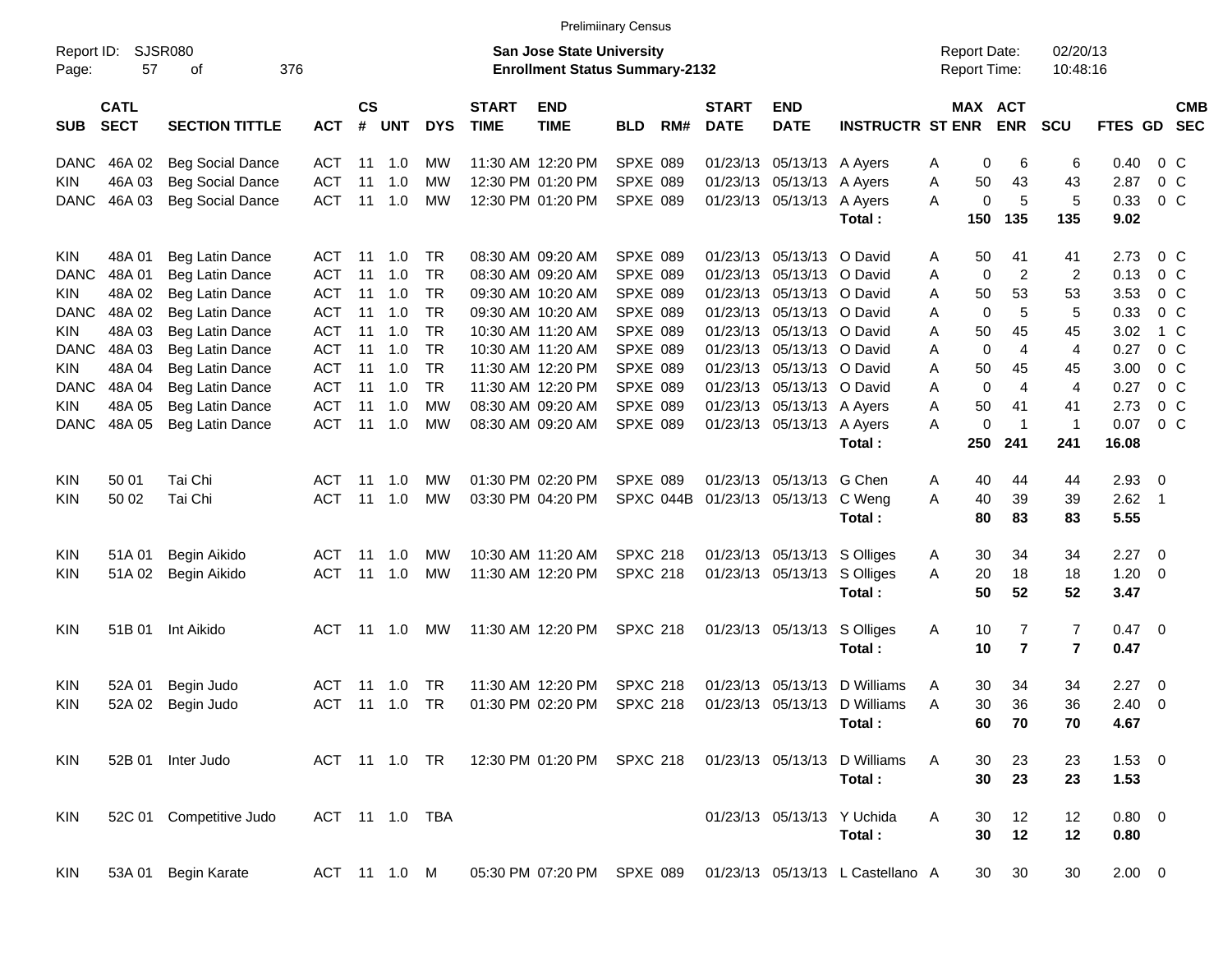|                     |                            |                             |              |                    |            |            |                             |                                                                           | <b>Prelimiinary Census</b> |            |                             |                                    |                                            |                                            |                       |                      |                        |                          |                          |
|---------------------|----------------------------|-----------------------------|--------------|--------------------|------------|------------|-----------------------------|---------------------------------------------------------------------------|----------------------------|------------|-----------------------------|------------------------------------|--------------------------------------------|--------------------------------------------|-----------------------|----------------------|------------------------|--------------------------|--------------------------|
| Report ID:<br>Page: | 58                         | <b>SJSR080</b><br>376<br>οf |              |                    |            |            |                             | <b>San Jose State University</b><br><b>Enrollment Status Summary-2132</b> |                            |            |                             |                                    |                                            | <b>Report Date:</b><br><b>Report Time:</b> |                       | 02/20/13<br>10:48:16 |                        |                          |                          |
| <b>SUB</b>          | <b>CATL</b><br><b>SECT</b> | <b>SECTION TITTLE</b>       | ACT          | $\mathsf{cs}$<br># | <b>UNT</b> | <b>DYS</b> | <b>START</b><br><b>TIME</b> | <b>END</b><br><b>TIME</b>                                                 | <b>BLD</b>                 | RM#        | <b>START</b><br><b>DATE</b> | <b>END</b><br><b>DATE</b>          | <b>INSTRUCTR ST ENR</b>                    |                                            | MAX ACT<br><b>ENR</b> | <b>SCU</b>           | FTES GD                |                          | <b>CMB</b><br><b>SEC</b> |
|                     |                            |                             |              |                    |            |            |                             |                                                                           |                            |            |                             |                                    | Total:                                     | 30                                         | 30                    | 30                   | 2.00                   |                          |                          |
| <b>KIN</b>          | 53B 01                     | <b>Inter Karate</b>         | ACT          |                    | 11  1.0    | W          |                             | 05:30 PM 07:20 PM                                                         | <b>SPXE 089</b>            |            |                             | 01/23/13 05/13/13                  | L Castellano A<br>Total:                   | 20<br>20                                   | 3<br>3                | 3<br>3               | $0.20 \ 0$<br>0.20     |                          |                          |
| <b>KIN</b>          | 54A 01                     | Begin Tae Kwon Do           | ACT          | 11                 | 1.0        | TR.        |                             | 07:30 AM 08:20 AM                                                         |                            |            | SPXC 044A 01/23/13 05/13/13 |                                    | J Schachner A                              | 30                                         | 30                    | 30                   | $2.00 \t 0$            |                          |                          |
| <b>KIN</b>          | 54A 02                     | Begin Tae Kwon Do           | <b>ACT</b>   | 11                 | 1.0        | <b>TR</b>  |                             | 08:30 AM 09:20 AM                                                         |                            |            | SPXC 044A 01/23/13 05/13/13 |                                    | J Schachner A<br>Total:                    | 20<br>50                                   | 21<br>51              | 21<br>51             | 1.42<br>3.42           | $\overline{\phantom{1}}$ |                          |
| <b>KIN</b>          | 54B 01                     | Int Tae Kwon Do             | ACT          |                    | 11  1.0    | <b>TR</b>  |                             | 08:30 AM 09:20 AM                                                         |                            |            | SPXC 044A 01/23/13 05/13/13 |                                    | J Schachner A<br>Total:                    | 10                                         | 10<br>11<br>11        | 11<br>11             | $0.73 \quad 0$<br>0.73 |                          |                          |
| <b>KIN</b>          | 55A 01                     | Begin Self-Defense          | ACT          | 11                 | 1.0        | MW         |                             | 12:30 PM 01:20 PM                                                         | <b>SPXC 218</b>            |            |                             | 01/23/13 05/13/13 G Chen           |                                            | 30<br>Α                                    | 38                    | 38                   | $2.53$ 0               |                          |                          |
| <b>KIN</b>          | 55A 02                     | Begin Self-Defense          | <b>ACT</b>   | 11                 | 1.0        | <b>TR</b>  |                             | 10:30 AM 11:20 AM                                                         | <b>SPXC 218</b>            |            |                             | 01/23/13 05/13/13 G Chen           | Total:                                     | A<br>30<br>60                              | 36<br>74              | 36<br>74             | 2.42<br>4.95           | $\blacksquare$ 1         |                          |
| <b>KIN</b>          | 61A 01                     | Begin Hatha Yoga            | ACT          | 11                 | 1.0        | M          |                             | 07:30 AM 09:20 AM                                                         | EC                         | <b>AER</b> |                             |                                    | 01/23/13 05/13/13 L Caughlan               | 50<br>A                                    | 48                    | 48                   | $3.20 \ 0$             |                          |                          |
| KIN                 | 61A 02                     | Begin Hatha Yoga            | ACT          | 11                 | 1.0        | м          |                             | 09:30 AM 11:20 AM                                                         | EС                         | <b>AER</b> |                             |                                    | 01/23/13 05/13/13 L Caughlan               | 50<br>A                                    | 53                    | 53                   | 3.53                   | $\overline{\mathbf{0}}$  |                          |
| KIN                 | 61A 03                     | Begin Hatha Yoga            | ACT          | 11                 | 1.0        | M          |                             | 11:30 AM 01:20 PM                                                         | EС                         | <b>AER</b> |                             |                                    | 01/23/13 05/13/13 L Caughlan               | 50<br>Α                                    | 51                    | 51                   | 3.40                   | $\overline{\mathbf{0}}$  |                          |
| KIN                 | 61A 04                     | Begin Hatha Yoga            | <b>ACT</b>   | 11                 | 1.0        | W          |                             | 07:30 AM 09:20 AM                                                         | EС                         | <b>AER</b> |                             |                                    | 01/23/13 05/13/13 L Caughlan               | 50<br>Α                                    | 56                    | 56                   | 3.75                   | $\overline{1}$           |                          |
| KIN                 | 61A 05                     | Begin Hatha Yoga            | <b>ACT</b>   | 11                 | 1.0        | W          |                             | 09:30 AM 11:20 AM                                                         | EС                         | <b>AER</b> |                             |                                    | 01/23/13 05/13/13 L Caughlan               | 50<br>Α                                    | 48                    | 48                   | 3.20                   | 0                        |                          |
| KIN                 | 61A 06                     | Begin Hatha Yoga            | ACT          | 11                 | 1.0        | W          |                             | 11:30 AM 01:20 PM                                                         | EС                         | <b>AER</b> |                             |                                    | 01/23/13 05/13/13 L Caughlan               | 50<br>Α                                    | 51                    | 51                   | 3.40                   | $\overline{\mathbf{0}}$  |                          |
| KIN                 | 61A 07                     | Begin Hatha Yoga            | <b>ACT</b>   | 11                 | 1.0        | F          |                             | 07:30 AM 09:20 AM                                                         | EС                         | AER.       |                             |                                    | 01/23/13 05/13/13 J Linafelter             | 50<br>Α                                    | 45                    | 45                   | 3.02                   | - 1                      |                          |
| KIN                 | 61A 08                     | Begin Hatha Yoga            | <b>ACT</b>   | 11                 | 1.0        | F          |                             | 09:30 AM 11:20 AM                                                         | EС                         | AER        |                             |                                    | 01/23/13 05/13/13 J Linafelter             | 50<br>Α                                    | 50                    | 50                   | 3.33                   | 0                        |                          |
| <b>KIN</b>          | 61A 09                     | Begin Hatha Yoga            | <b>ACT</b>   | 11                 | 1.0        | -F         |                             | 01:30 PM 03:20 PM                                                         | EC                         | <b>AER</b> |                             |                                    | 01/23/13 05/13/13 S Caughlan<br>Total:     | 50<br>A<br>450                             | 55<br>457             | 55<br>457            | $3.67$ 0<br>30.50      |                          |                          |
| <b>KIN</b>          | 61B 01                     | Int Hatha Yoga              | ACT 11 1.0 F |                    |            |            |                             | 11:30 AM 01:20 PM                                                         | EC                         | AER        |                             |                                    | 01/23/13 05/13/13 S Caughlan A<br>Total:   | 50<br>50                                   | 44<br>44              | 44<br>44             | $2.93$ 0<br>2.93       |                          |                          |
| <b>KIN</b>          |                            | 62A 01 Begin Ice Skating    | ACT 11 1.0 T |                    |            |            |                             | 09:30 AM 11:10 AM SPXC 044A 01/23/13 05/13/13 G Chen                      |                            |            |                             |                                    |                                            | 50<br>Α                                    | 45                    | 45                   | $3.00 \ 0$             |                          |                          |
| <b>KIN</b>          |                            | 62A 02 Begin Ice Skating    | ACT 11 1.0 F |                    |            |            |                             | 08:20 AM 10:00 AM                                                         |                            |            |                             | SPXC 044A 01/23/13 05/13/13 G Chen |                                            | 50<br>Α                                    | 34                    | 34                   | $2.27$ 0               |                          |                          |
|                     |                            |                             |              |                    |            |            |                             |                                                                           |                            |            |                             |                                    | Total:                                     | 100                                        | 79                    | 79                   | 5.27                   |                          |                          |
| KIN                 |                            | 63A 01 Beg Hiking           | ACT 11 1.0 F |                    |            |            |                             | 01:00 PM 03:50 PM SPXE 077                                                |                            |            |                             |                                    | 01/23/13 05/13/13 K Kirkendall A<br>Total: |                                            | 24<br>22<br>22<br>24  | 24<br>24             | $1.60 \t 0$<br>1.60    |                          |                          |
| KIN                 | 65A 01                     | Begin Ice Hockey            | ACT 11 1.0 R |                    |            |            |                             | 09:30 AM 11:10 AM                                                         |                            |            |                             | SPXC 044B 01/23/13 05/13/13 G Chen |                                            | 50<br>Α                                    | 37                    | 37                   | $2.47 \quad 0$         |                          |                          |
| KIN                 | 65A 02                     | Begin Ice Hockey            | ACT 11 1.0 F |                    |            |            |                             | 09:50 AM 11:30 AM                                                         |                            |            |                             | SPXC 044B 01/23/13 05/13/13 G Chen |                                            | Α                                          | 50<br>35              | 35                   | $2.33 \t 0$            |                          |                          |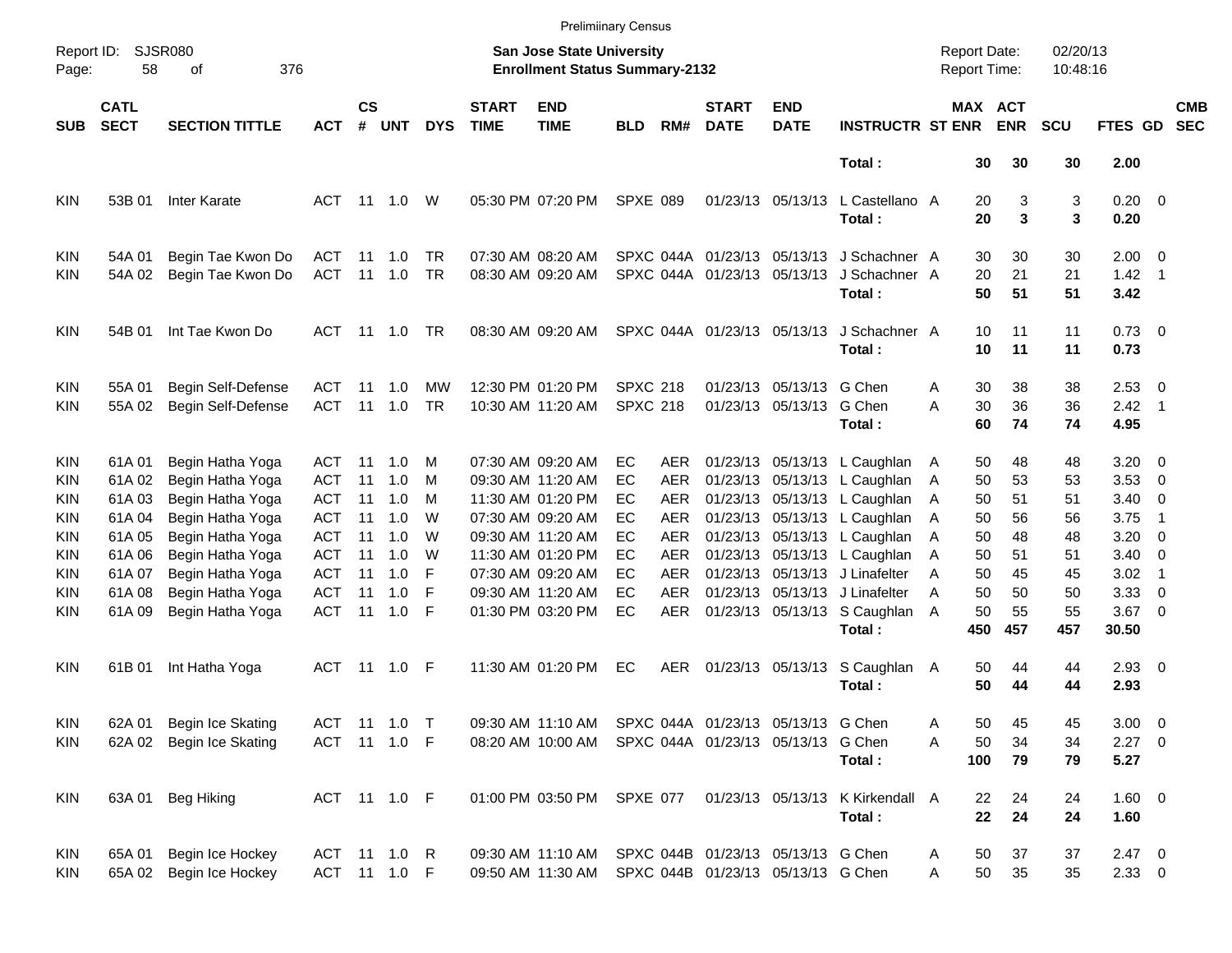|                     |                            |                                  |            |                    |            |              |                             | <b>Prelimiinary Census</b>                                                |                 |     |                             |                             |                             |   |                                     |                |                      |         |                          |                          |
|---------------------|----------------------------|----------------------------------|------------|--------------------|------------|--------------|-----------------------------|---------------------------------------------------------------------------|-----------------|-----|-----------------------------|-----------------------------|-----------------------------|---|-------------------------------------|----------------|----------------------|---------|--------------------------|--------------------------|
| Report ID:<br>Page: | SJSR080<br>59              | 376<br>οf                        |            |                    |            |              |                             | <b>San Jose State University</b><br><b>Enrollment Status Summary-2132</b> |                 |     |                             |                             |                             |   | <b>Report Date:</b><br>Report Time: |                | 02/20/13<br>10:48:16 |         |                          |                          |
| <b>SUB</b>          | <b>CATL</b><br><b>SECT</b> | <b>SECTION TITTLE</b>            | <b>ACT</b> | $\mathsf{cs}$<br># | <b>UNT</b> | <b>DYS</b>   | <b>START</b><br><b>TIME</b> | <b>END</b><br><b>TIME</b>                                                 | <b>BLD</b>      | RM# | <b>START</b><br><b>DATE</b> | <b>END</b><br><b>DATE</b>   | <b>INSTRUCTR ST ENR</b>     |   | <b>MAX ACT</b>                      | <b>ENR</b>     | <b>SCU</b>           | FTES GD |                          | <b>CMB</b><br><b>SEC</b> |
|                     |                            |                                  |            |                    |            |              |                             |                                                                           |                 |     |                             |                             | Total:                      |   | 100                                 | 72             | 72                   | 4.80    |                          |                          |
| KIN                 | 69 01                      | <b>Stress Management</b>         | <b>LEC</b> | 02                 | 3.0        | MW           |                             | 09:00 AM 10:15 AM                                                         | MН              | 222 |                             | 01/23/13 05/13/13           | B Hutchings A               |   | 30                                  | 35             | 105                  | 7.00    | $\overline{\phantom{0}}$ |                          |
| KIN                 | 69 02                      | <b>Stress Management</b>         | <b>LEC</b> | 02                 | 3.0        | МW           |                             | 10:30 AM 11:45 AM                                                         | IS              | 215 |                             | 01/23/13 05/13/13           | T Butryn                    | Α | 30                                  | 29             | 87                   | 5.80    | - 0                      |                          |
| KIN                 | 6903                       | <b>Stress Management</b>         | <b>LEC</b> | 02                 | 3.0        | МW           |                             | 01:30 PM 02:45 PM                                                         | <b>BBC</b>      | 225 |                             | 01/23/13 05/13/13           | <b>B</b> Hutchings          | A | 30                                  | 33             | 99                   | 6.60    | - 0                      |                          |
| KIN                 | 69 04                      | <b>Stress Management</b>         | <b>LEC</b> | 02                 | 3.0        | <b>TR</b>    |                             | 09:00 AM 10:15 AM                                                         | <b>BBC</b>      | 225 |                             | 01/23/13 05/13/13           | <b>B</b> Hutchings          | A | 30                                  | 30             | 90                   | 6.00    | - 0                      |                          |
| KIN                 | 69 05                      | <b>Stress Management</b>         | <b>LEC</b> | 02                 | 3.0        | <b>TR</b>    |                             | 10:30 AM 11:45 AM                                                         | <b>BBC</b>      | 225 |                             | 01/23/13 05/13/13           | K Moreno                    | Α | 30                                  | 33             | 99                   | 6.60    | $\overline{0}$           |                          |
| KIN                 | 69 06                      | <b>Stress Management</b>         | <b>LEC</b> | 02                 | 3.0        | $\mathsf{T}$ |                             | 05:00 PM 07:45 PM                                                         | <b>BBC</b>      | 225 |                             | 01/23/13 05/13/13           | T Beggs                     | Α | 30                                  | 37             | 111                  | 7.40    | $\overline{0}$           |                          |
|                     |                            |                                  |            |                    |            |              |                             |                                                                           |                 |     |                             |                             | Total:                      |   | 180                                 | 197            | 591                  | 39.40   |                          |                          |
| KIN                 | 70 01                      | Intro to Kinesiology             | <b>LEC</b> | 02                 | 3.0        | MW           |                             | 08:30 AM 09:20 AM                                                         | <b>BBC</b>      | 225 |                             | 01/23/13 05/13/13           | J Chin                      | Α | 40                                  | 40             | 80                   | 8.00    | $\overline{\phantom{0}}$ |                          |
| KIN                 | 70 02                      | Intro to Kinesiology             | <b>ACT</b> | 11                 | 0.0        | M            |                             | 09:30 AM 11:20 AM                                                         | <b>BBC</b>      | 225 | 01/23/13                    | 05/13/13                    | J Chin                      | Α | 20                                  | 20             | 20                   | 0.00    | - 0                      |                          |
| KIN                 | 70 03                      | Intro to Kinesiology             | <b>ACT</b> | 11                 | 0.0        | W            |                             | 09:30 AM 11:20 AM                                                         | <b>BBC</b>      | 225 |                             | 01/23/13 05/13/13           | J Chin                      | A | 20                                  | 20             | 20                   | 0.00    | - 0                      |                          |
| KIN                 | 70 04                      | Intro to Kinesiology             | <b>LEC</b> | 02                 | 3.0        | МW           |                             | 08:30 AM 09:20 AM                                                         | <b>CCB</b>      | 101 |                             | 01/23/13 05/13/13           | J Clair                     | Α | 40                                  | 41             | 82                   | 8.20    | - 0                      |                          |
| KIN                 | 70 05                      | Intro to Kinesiology             | <b>ACT</b> | 11                 | 0.0        | M            |                             | 09:30 AM 11:20 AM                                                         | <b>BBC</b>      | 126 |                             | 01/23/13 05/13/13           | J Clair                     | Α | 20                                  | 21             | 21                   | 0.00    | - 0                      |                          |
| KIN                 | 70 06                      | Intro to Kinesiology             | <b>ACT</b> | 11                 | 0.0        | W            |                             | 09:30 AM 11:20 AM                                                         | <b>BBC</b>      | 126 |                             | 01/23/13 05/13/13           | J Clair                     | Α | 20                                  | 20             | 20                   | 0.00    | $\overline{0}$           |                          |
| KIN                 | 70 07                      | Intro to Kinesiology             | <b>LEC</b> | 02                 | 3.0        | МW           |                             | 08:30 AM 09:20 AM                                                         | <b>SH</b>       | 345 |                             | 01/23/13 05/13/13           | J Mathis                    | Α | 40                                  | 42             | 84                   | 8.40    | $\overline{0}$           |                          |
| KIN                 | 70 08                      | Intro to Kinesiology             | <b>ACT</b> | 11                 | 0.0        | M            |                             | 09:30 AM 11:20 AM                                                         | <b>SH</b>       | 345 |                             | 01/23/13 05/13/13           | J Mathis                    | Α | 20                                  | 20             | 20                   | 0.00    | $\overline{0}$           |                          |
| KIN                 | 70 09                      | Intro to Kinesiology             | <b>ACT</b> | 11                 | 0.0        | W            |                             | 09:30 AM 11:20 AM                                                         | <b>SH</b>       | 345 |                             | 01/23/13 05/13/13           | J Mathis                    | Α | 20                                  | 22             | 22                   | 0.00    | $\overline{0}$           |                          |
|                     |                            |                                  |            |                    |            |              |                             |                                                                           |                 |     |                             |                             | Total:                      |   | 240                                 | 246            | 369                  | 24.60   |                          |                          |
| KIN                 | 80 01                      | <b>Indivdl Movement</b>          | <b>ACT</b> | 11                 | 1.0        | <b>TBA</b>   |                             |                                                                           |                 |     |                             | 01/23/13 05/13/13           | G Chen                      | Α | 15                                  | 0              | 0                    | 0.00    | - 0                      |                          |
| KIN                 | 80 02                      | Indivdl Movement                 | <b>ACT</b> | 11                 | 1.0        | <b>TBA</b>   |                             |                                                                           |                 |     |                             | 01/23/13 05/13/13           | D Williams                  | Α | 15                                  | $\overline{7}$ | 7                    | 0.47    | $\overline{0}$           |                          |
| KIN                 | 80 03                      | Indivdl Movement                 | <b>ACT</b> | 11                 | 1.0        | <b>TBA</b>   |                             |                                                                           |                 |     |                             | 01/23/13 05/13/13           | S Reekie                    | Α | 5                                   | 1              | 1                    | 0.07    | $\overline{0}$           |                          |
| KIN                 | 80 04                      | Indivdl Movement                 | <b>ACT</b> | 11                 | 1.0        | <b>TBA</b>   |                             |                                                                           |                 |     |                             | 01/23/13 05/13/13           | J Schachner                 | A | 5                                   | 2              | 2                    | 0.13    | $\overline{0}$           |                          |
| KIN                 | 80 05                      | <b>Indivdl Movement</b>          | <b>ACT</b> | 11                 | 1.0        | <b>TBA</b>   |                             |                                                                           |                 |     |                             | 01/23/13 05/13/13           |                             | Α | 5                                   | 0              | $\pmb{0}$            | 0.00    | $\overline{0}$           |                          |
|                     |                            |                                  |            |                    |            |              |                             |                                                                           |                 |     |                             |                             | Total:                      |   | 45                                  | 10             | 10                   | 0.67    |                          |                          |
| KIN                 |                            | 100W 02 Writing Workshop         | <b>SEM</b> | 04                 | 3.0        | TR           |                             | 10:30 AM 11:45 AM                                                         | <b>SPXC 068</b> |     |                             | 01/23/13 05/13/13           | D Murphy                    | A | 22                                  | 25             | 75                   | 5.00    | $\overline{\phantom{0}}$ |                          |
| KIN                 |                            | 100W 03 Writing Workshop         | <b>SEM</b> | 04                 | 3.0        | <b>TR</b>    |                             | 01:30 PM 02:45 PM                                                         | CL              | 231 |                             | 01/23/13 05/13/13           | P Toney                     | Α | 22                                  | 24             | 72                   | 4.80    | - 0                      |                          |
| <b>KIN</b>          |                            | 100W 04 Writing Workshop         |            |                    | SEM 04 3.0 | M            |                             | 01:30 PM 04:15 PM SPXE 082                                                |                 |     |                             | 01/23/13 05/13/13 S Olliges |                             | Α | 25                                  | 18             | 54                   | 3.60 0  |                          |                          |
|                     |                            |                                  |            |                    |            |              |                             |                                                                           |                 |     |                             |                             | Total:                      |   | 69                                  | 67             | 201                  | 13.40   |                          |                          |
| KIN                 | 101 01                     | Sport in America                 | <b>LEC</b> |                    | 02 3.0     | MW           |                             | 10:30 AM 11:45 AM                                                         | CCB 101         |     |                             |                             | 01/23/13 05/13/13 D Murphy  | A | 40                                  | 40             | 120                  | 8.05 1  |                          |                          |
| <b>KIN</b>          | 101 02                     | Sport in America                 | <b>LEC</b> |                    | 02 3.0     | $\top$       |                             | 03:00 PM 05:45 PM                                                         | <b>SH</b>       | 413 |                             |                             | 01/23/13 05/13/13 V Andrews | A | 40                                  | 34             | 102                  | 6.85 1  |                          |                          |
| KIN.                | 101 03                     | Sport in America                 | <b>LEC</b> |                    | 02 3.0     | TR           |                             | 09:00 AM 10:15 AM                                                         | <b>SPXC 068</b> |     |                             |                             | 01/23/13 05/13/13 M Masucci | Α | 40                                  | 39             | 117                  | 7.80 0  |                          |                          |
|                     |                            |                                  |            |                    |            |              |                             |                                                                           |                 |     |                             |                             | Total:                      |   | 120                                 | 113            | 339                  | 22.70   |                          |                          |
| <b>KIN</b>          | 106 01                     | Adv Scuba & Aquc TecLEC 02 3.0 T |            |                    |            |              |                             | 07:00 PM 09:30 PM                                                         | <b>SPXE 077</b> |     |                             | 01/23/13 05/13/13 F Barry   |                             | A | 25                                  | 9              | 9                    | 1.80 0  |                          |                          |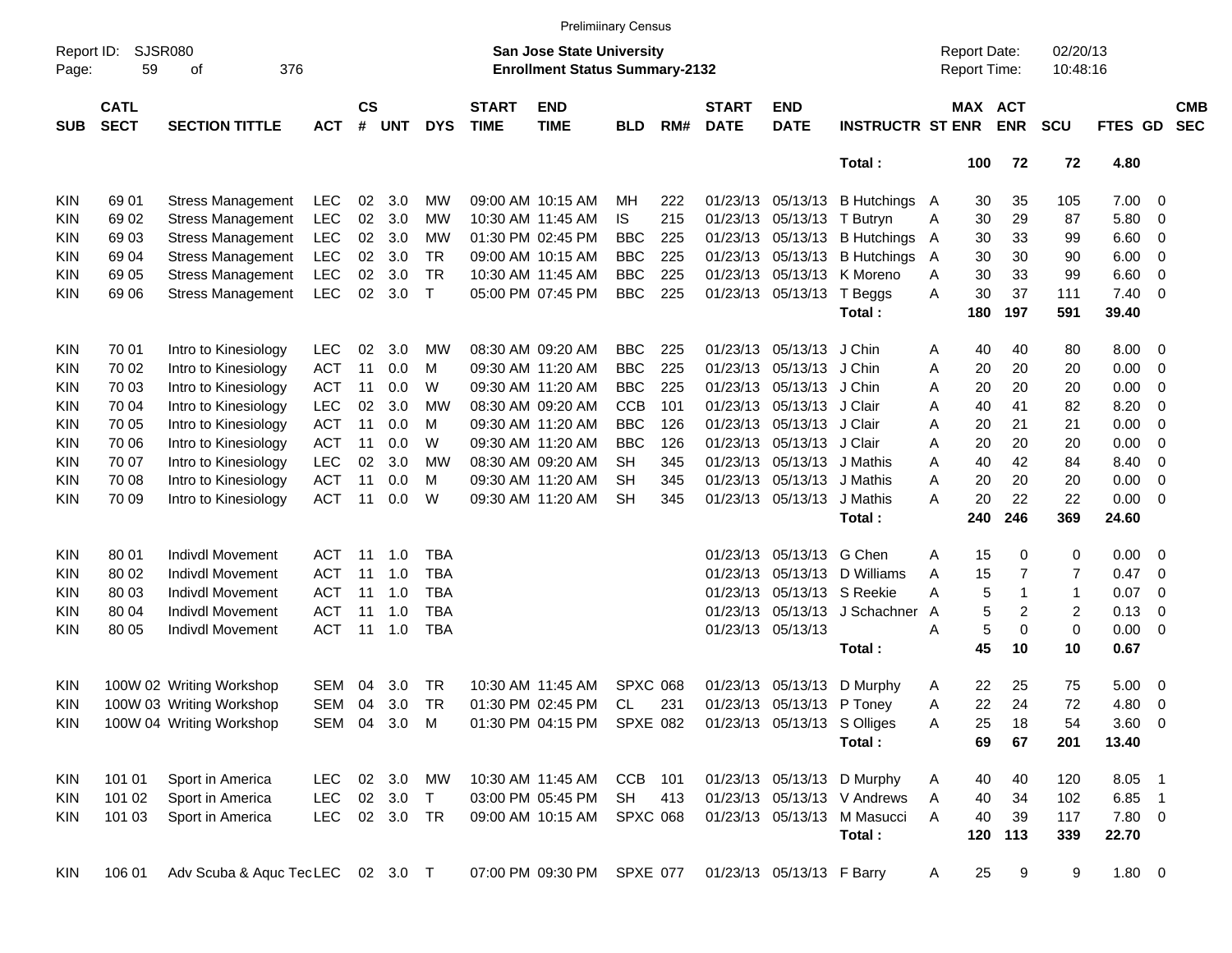|                     |                            |                                |            |                    |            |            |                             |                                                                    | <b>Prelimiinary Census</b> |     |                             |                           |                                      |                                            |                              |                      |                      |                          |                          |
|---------------------|----------------------------|--------------------------------|------------|--------------------|------------|------------|-----------------------------|--------------------------------------------------------------------|----------------------------|-----|-----------------------------|---------------------------|--------------------------------------|--------------------------------------------|------------------------------|----------------------|----------------------|--------------------------|--------------------------|
| Report ID:<br>Page: | 60                         | <b>SJSR080</b><br>376<br>оf    |            |                    |            |            |                             | San Jose State University<br><b>Enrollment Status Summary-2132</b> |                            |     |                             |                           |                                      | <b>Report Date:</b><br><b>Report Time:</b> |                              | 02/20/13<br>10:48:16 |                      |                          |                          |
| <b>SUB</b>          | <b>CATL</b><br><b>SECT</b> | <b>SECTION TITTLE</b>          | <b>ACT</b> | $\mathsf{cs}$<br># | <b>UNT</b> | <b>DYS</b> | <b>START</b><br><b>TIME</b> | <b>END</b><br><b>TIME</b>                                          | <b>BLD</b>                 | RM# | <b>START</b><br><b>DATE</b> | <b>END</b><br><b>DATE</b> | <b>INSTRUCTR ST ENR</b>              |                                            | <b>MAX ACT</b><br><b>ENR</b> | <b>SCU</b>           | <b>FTES GD</b>       |                          | <b>CMB</b><br><b>SEC</b> |
| <b>KIN</b>          | 106 02                     | Adv Scuba & Aquc TecACT 11 0.0 |            |                    |            | TBA        |                             |                                                                    | <b>SPXE 079</b>            |     |                             | 01/23/13 05/13/13         | F Barry<br>Total:                    | 25<br>Α<br>50                              | 9<br>18                      | 18<br>27             | $0.00 \t 0$<br>1.80  |                          |                          |
| <b>KIN</b>          | 107 01                     | <b>Adapted Aquatics</b>        | ACT 11 1.0 |                    |            | TBA        |                             |                                                                    | <b>SPXE 079</b>            |     |                             | 01/23/13 05/13/13         | J Clair                              | 25<br>Α<br>25                              | 13<br>13                     | 13                   | $0.87$ 0             |                          |                          |
|                     |                            |                                |            |                    |            |            |                             |                                                                    |                            |     |                             |                           | Total:                               |                                            |                              | 13                   | 0.87                 |                          |                          |
| <b>KIN</b>          | 153 01                     | Spt Fac Evnt Mgt               | LEC.       | 02                 | 3.0        | MW         |                             | 10:30 AM 11:45 AM                                                  | SPXE 077                   |     |                             | 01/23/13 05/13/13         | S Lilienthal<br>Total:               | 40<br>A<br>40                              | 26<br>26                     | 78<br>78             | 5.35<br>5.35         | $\overline{\mathbf{3}}$  |                          |
| <b>KIN</b>          |                            | 154A 01 Inst Ex Phys Biom      | LEC.       | 02                 | 3.0        | м          |                             | 04:30 PM 05:20 PM                                                  | <b>SPXC 208</b>            |     |                             | 01/23/13 05/13/13 P Plato |                                      | 20<br>A                                    | 23                           | 23                   | $4.60$ 0             |                          |                          |
| <b>KIN</b>          |                            | 154A 02 Inst Ex Phys Biom      | <b>ACT</b> | 13                 | 0.0        | MW         |                             | 05:30 PM 07:20 PM                                                  | <b>SPXC 208</b>            |     |                             | 01/23/13 05/13/13 J Kao   |                                      | 20<br>A                                    | 23                           | 46                   | 0.00                 | $\overline{\phantom{0}}$ |                          |
| <b>KIN</b>          |                            | 154A 03 Inst Ex Phys Biom      | <b>LEC</b> | 02                 | 3.0        | м          |                             | 04:30 PM 05:20 PM                                                  | <b>SPXC 208</b>            |     |                             | 01/23/13 05/13/13 J Kao   |                                      | 20<br>A                                    | 21                           | 21                   | 4.20                 | $\overline{\mathbf{0}}$  |                          |
| <b>KIN</b>          |                            | 154A 04 Inst Ex Phys Biom      | <b>ACT</b> | 13                 | 0.0        | MW         |                             | 05:30 PM 07:20 PM                                                  | SPXE 082                   |     |                             | 01/23/13 05/13/13 J Kao   | Total:                               | A<br>500<br>560                            | 21<br>88                     | 42<br>132            | $0.00 \t 0$<br>8.80  |                          |                          |
| <b>KIN</b>          |                            | 154B 01 ECG Interp & Test      | LEC.       | 02                 | 3.0        | МW         |                             | 12:30 PM 01:20 PM                                                  | <b>SPXC 208</b>            |     |                             | 01/23/13 05/13/13 P Plato |                                      | 20<br>A                                    | 28                           | 56                   | 5.80 4               |                          |                          |
| <b>KIN</b>          |                            | 154B 02 ECG Interp & Test      | <b>ACT</b> | 13                 | 0.0        | <b>MW</b>  |                             | 01:30 PM 02:20 PM                                                  | <b>SPXC 208</b>            |     |                             | 01/23/13 05/13/13 P Plato |                                      | 20<br>Α                                    | 28                           | 28                   | 0.004                |                          |                          |
| <b>KIN</b>          |                            | 154B 03 ECG Interp & Test      | <b>LEC</b> |                    | 3.0        |            |                             |                                                                    |                            |     |                             |                           |                                      | X                                          | $\mathbf 0$<br>0             | 0                    | 0.00                 | $\overline{\mathbf{0}}$  |                          |
| <b>KIN</b>          |                            | 154B 04 ECG Interp & Test      | <b>ACT</b> |                    | 0.0        |            |                             |                                                                    |                            |     |                             |                           |                                      | X                                          | 0<br>$\mathbf 0$             | 0                    | $0.00 \t 0$          |                          |                          |
|                     |                            |                                |            |                    |            |            |                             |                                                                    |                            |     |                             |                           | Total:                               | 40                                         | 56                           | 84                   | 5.80                 |                          |                          |
| <b>KIN</b>          | 155 01                     | <b>Exercise Physiology</b>     | <b>LEC</b> | 02                 | 3.0        | MW         |                             | 09:30 AM 10:20 AM                                                  | <b>BBC</b>                 | 004 |                             | 01/23/13 05/13/13 C Cisar |                                      | 100<br>A                                   | 77                           | 154                  | 15.55                | $\overline{\mathbf{3}}$  |                          |
| <b>KIN</b>          | 155 02                     | <b>Exercise Physiology</b>     | <b>ACT</b> | 07                 | 0.0        | м          |                             | 07:30 AM 09:20 AM                                                  | <b>SPXC 208</b>            |     |                             | 01/23/13 05/13/13 C Cisar |                                      | 20<br>A                                    | 16                           | 16                   | 0.00                 | $\overline{\phantom{0}}$ |                          |
| <b>KIN</b>          | 155 03                     | <b>Exercise Physiology</b>     | <b>ACT</b> | 07                 | 0.0        | W          |                             | 07:30 AM 09:20 AM                                                  | <b>SPXC 208</b>            |     |                             | 01/23/13 05/13/13 C Cisar |                                      | 20<br>A                                    | 20                           | 20                   | 0.00                 | $\overline{\phantom{0}}$ |                          |
| <b>KIN</b>          | 155 04                     | <b>Exercise Physiology</b>     | <b>ACT</b> | 07                 | 0.0        | м          |                             | 10:30 AM 12:20 PM                                                  | <b>SPXC 208</b>            |     |                             | 01/23/13 05/13/13 C Cisar |                                      | 20<br>A                                    | 21                           | 21                   | 0.00                 | -3                       |                          |
| KIN                 | 155 05                     | <b>Exercise Physiology</b>     | <b>ACT</b> | 07                 | 0.0        | W          |                             | 10:30 AM 12:20 PM                                                  | SPXC 208                   |     |                             | 01/23/13 05/13/13 C Cisar | Total:                               | 20<br>А<br>180                             | 20<br>154                    | 20<br>231            | $0.00 \t 0$<br>15.55 |                          |                          |
| <b>KIN</b>          | 156 01                     | Intro Adapted Act              | <b>LEC</b> | 02                 | 3.0        | MW         |                             | 01:30 PM 02:45 PM                                                  | <b>SPXE 077</b>            |     |                             | 01/23/13 05/13/13         | J Schachner A                        | 30                                         | 33                           | 99                   | $6.60$ 0             |                          |                          |
|                     |                            |                                |            |                    |            |            |                             |                                                                    |                            |     |                             |                           | Total:                               | 30                                         | 33                           | 99                   | 6.60                 |                          |                          |
| <b>KIN</b>          | 158 01                     | <b>Biomechanics</b>            | <b>LEC</b> | 02                 | 3.0        | TR         |                             | 08:30 AM 09:20 AM                                                  | CL                         | 222 |                             | 01/23/13 05/13/13 J Kao   |                                      | 70<br>A                                    | 70                           | 140                  | 14.05                | - 1                      |                          |
| <b>KIN</b>          | 158 02                     | <b>Biomechanics</b>            | ACT        | 07                 | 0.0        | $\top$     |                             | 09:30 AM 11:20 AM                                                  | <b>SH</b>                  | 345 |                             | 01/23/13 05/13/13 J Kao   |                                      | 20<br>A                                    | 20                           | 20                   | $0.00 \t 0$          |                          |                          |
| <b>KIN</b>          | 158 03                     | <b>Biomechanics</b>            | <b>ACT</b> | 07                 | 0.0        | R          |                             | 09:30 AM 11:20 AM                                                  | <b>SH</b>                  | 345 |                             |                           | 01/23/13 05/13/13 M Watson           | 20<br>A                                    | 19                           | 19                   | $0.00 \t 0$          |                          |                          |
| <b>KIN</b>          | 158 04                     | Biomechanics                   | <b>ACT</b> | 07                 | 0.0        | $\top$     |                             | 02:00 PM 03:50 PM                                                  | <b>SPXC 208</b>            |     |                             | 01/23/13 05/13/13 J Kao   |                                      | Α<br>20                                    | 20                           | 20                   | $0.00 \t 0$          |                          |                          |
| <b>KIN</b>          | 158 06                     | <b>Biomechanics</b>            | <b>ACT</b> |                    | 07 0.0     | R          |                             | 02:30 PM 04:20 PM                                                  | <b>SPXC 208</b>            |     |                             |                           | 01/23/13 05/13/13 M Watson<br>Total: | 20<br>A<br>150                             | 11<br>140                    | 11<br>210            | $0.00$ 1<br>14.05    |                          |                          |
| <b>KIN</b>          | 160 01                     | Hist of Sport & PE             | LEC        |                    | 02 3.0 TR  |            |                             | 12:00 PM 01:15 PM                                                  | <b>SPXC 068</b>            |     |                             |                           | 01/23/13 05/13/13 V Andrews          | 40<br>A                                    | 41                           | 123                  | 8.20 0               |                          |                          |
|                     |                            |                                |            |                    |            |            |                             |                                                                    |                            |     |                             |                           |                                      |                                            |                              |                      |                      |                          |                          |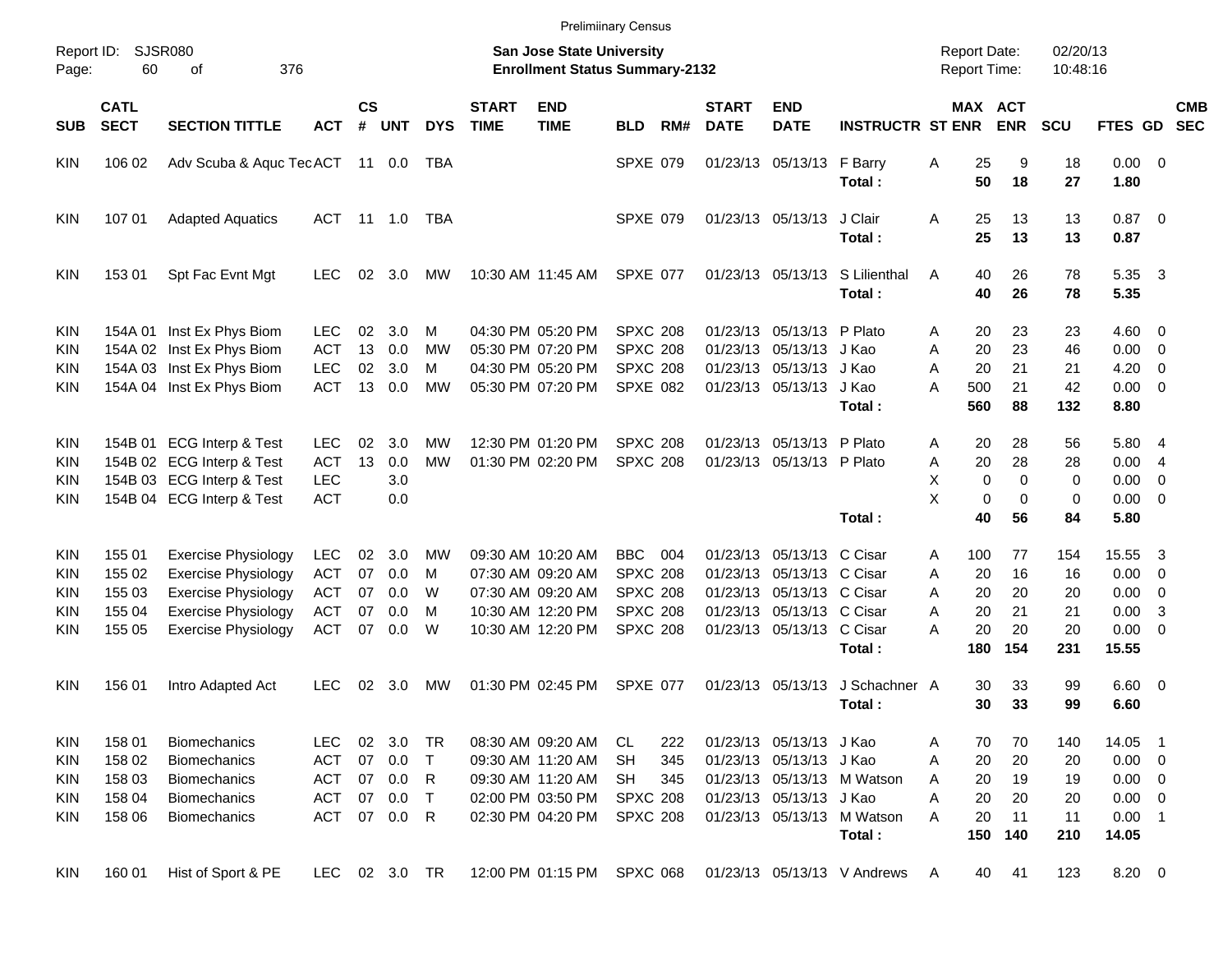|                          |                            |                                                          |                          |                    |                  |                           |                             | <b>Prelimiinary Census</b>                                         |                                    |            |                             |                                                        |                                                                    |                                            |                                     |                      |                                |                           |
|--------------------------|----------------------------|----------------------------------------------------------|--------------------------|--------------------|------------------|---------------------------|-----------------------------|--------------------------------------------------------------------|------------------------------------|------------|-----------------------------|--------------------------------------------------------|--------------------------------------------------------------------|--------------------------------------------|-------------------------------------|----------------------|--------------------------------|---------------------------|
| Report ID:<br>Page:      | 61                         | <b>SJSR080</b><br>376<br>оf                              |                          |                    |                  |                           |                             | San Jose State University<br><b>Enrollment Status Summary-2132</b> |                                    |            |                             |                                                        |                                                                    | <b>Report Date:</b><br><b>Report Time:</b> |                                     | 02/20/13<br>10:48:16 |                                |                           |
| <b>SUB</b>               | <b>CATL</b><br><b>SECT</b> | <b>SECTION TITTLE</b>                                    | <b>ACT</b>               | $\mathsf{cs}$<br># | <b>UNT</b>       | <b>DYS</b>                | <b>START</b><br><b>TIME</b> | <b>END</b><br><b>TIME</b>                                          | <b>BLD</b>                         | RM#        | <b>START</b><br><b>DATE</b> | <b>END</b><br><b>DATE</b>                              | <b>INSTRUCTR ST ENR</b>                                            |                                            | MAX ACT<br><b>ENR</b>               | <b>SCU</b>           | FTES GD                        | <b>CMB</b><br><b>SEC</b>  |
|                          |                            |                                                          |                          |                    |                  |                           |                             |                                                                    |                                    |            |                             |                                                        | Total:                                                             | 40                                         | 41                                  | 123                  | 8.20                           |                           |
| <b>KIN</b>               | 161 01                     | Philos of Sport                                          | <b>LEC</b>               | 02                 | 3.0              | MW                        |                             | 12:00 PM 01:15 PM                                                  | SPXE 077                           |            |                             | 01/23/13 05/13/13                                      | M Masucci<br>Total:                                                | Α<br>40<br>40                              | 41<br>41                            | 123<br>123           | $8.25$ 1<br>8.25               |                           |
| <b>KIN</b>               | 164 01                     | Soc-cult Perspectv                                       | LEC.                     | 02                 | 3.0              | TR                        |                             | 01:30 PM 02:45 PM                                                  | SPXE 077                           |            |                             | 01/23/13 05/13/13                                      | T Butryn<br>Total:                                                 | 40<br>A<br>40                              | 39<br>39                            | 117<br>117           | 7.80 0<br>7.80                 |                           |
| <b>KIN</b><br><b>KIN</b> | 165 01<br>165 02           | Motor Development<br>Motor Development                   | <b>LEC</b><br><b>LEC</b> | 02                 | 3.0<br>3.0       | MW                        |                             | 12:00 PM 01:15 PM                                                  | SPXC 068                           |            |                             | 01/23/13 05/13/13 J Clair                              |                                                                    | 40<br>A<br>X                               | 47<br>0<br>$\mathbf 0$              | 141<br>0             | 9.45<br>$0.00 \t 0$            | $\overline{\phantom{1}}$  |
| KIN                      | 165 03                     | Motor Development                                        | <b>LEC</b>               | 02                 | 3.0              | MW                        |                             | 01:30 PM 02:45 PM                                                  | <b>SPXC 068</b>                    |            |                             | 01/23/13 05/13/13                                      | J Kao<br>Total:                                                    | A<br>40<br>80                              | 43<br>90                            | 129<br>270           | 8.65<br>18.10                  | $\overline{1}$            |
| <b>KIN</b><br><b>KIN</b> | 166 01<br>166 02           | Motor Learning<br>Motor Learning                         | LEC.<br><b>ACT</b>       | 02<br>07           | 3.0<br>0.0       | <b>TR</b><br>$\mathsf{T}$ |                             | 12:30 PM 01:20 PM<br>01:30 PM 03:20 PM                             | <b>SPXE 077</b><br><b>SPXE 082</b> |            |                             | 01/23/13 05/13/13                                      | 01/23/13 05/13/13 E Wughalter A<br>E Wughalter                     | 40<br>20<br>A                              | 47<br>24                            | 94<br>24             | $9.40 \quad 0$<br>$0.00 \t 0$  |                           |
| KIN                      | 166 03                     | Motor Learning                                           | <b>ACT</b>               | 07                 | 0.0              | R                         |                             | 01:30 PM 03:20 PM                                                  | <b>SPXE 082</b>                    |            |                             | 01/23/13 05/13/13                                      | K Hoch<br>Total:                                                   | 20<br>А<br>80                              | 23<br>94                            | 23<br>141            | $0.00 \t 0$<br>9.40            |                           |
| <b>KIN</b>               | 168 01                     | Psych of Coaching                                        | <b>LEC</b>               | 02                 | 3.0              | TR                        |                             | 10:30 AM 11:45 AM                                                  | SPXE 077                           |            |                             | 01/23/13 05/13/13                                      | T Butryn<br>Total:                                                 | 40<br>Α<br>40                              | 37<br>37                            | 111<br>111           | 7.706<br>7.70                  |                           |
| <b>KIN</b><br>HS         | 169 01<br>169 01           | Divrsty/Stress/Hlth<br>Divrsty/Stress/Hlth               | SEM<br><b>SEM</b>        | 05<br>05           | 3.0<br>3.0       | MW<br>MW                  |                             | 01:30 PM 02:45 PM<br>01:30 PM 02:45 PM                             | SН<br>SН                           | 345<br>345 |                             | 01/23/13 05/13/13<br>01/23/13 05/13/13                 | D Murphy<br>D Murphy                                               | 30<br>A<br>A                               | 26<br>$\mathbf 0$<br>$\overline{4}$ | 78<br>12             | 5.20<br>0.80                   | $0\,$ C<br>0 <sup>o</sup> |
| <b>KIN</b><br>HS         | 169 02<br>169 02           | Divrsty/Stress/Hlth<br>Divrsty/Stress/Hlth               | <b>SEM</b><br><b>SEM</b> | 05<br>05           | 3.0<br>3.0       | <b>TR</b><br><b>TR</b>    |                             | 01:30 PM 02:45 PM<br>01:30 PM 02:45 PM                             | SН<br><b>SH</b>                    | 345<br>345 |                             | 01/23/13 05/13/13<br>01/23/13 05/13/13                 | D Murphy<br>D Murphy                                               | 30<br>A<br>A                               | 26<br>$\mathbf 0$<br>6              | 78<br>18             | 5.30<br>1.20                   | 2 C<br>$0\,$ C            |
|                          |                            |                                                          |                          |                    |                  |                           |                             |                                                                    |                                    |            |                             |                                                        | Total:                                                             | 60                                         | 62                                  | 186                  | 12.50                          |                           |
| <b>KIN</b><br>KIN        |                            | 170B 01 Fld Exp Teach<br>170B 02 Fld Exp Teach           | <b>SUP</b><br><b>SUP</b> | 36<br>36           | 1.0<br>1.0       | TBA<br><b>TBA</b>         |                             |                                                                    |                                    |            |                             | 01/23/13 05/13/13 A White<br>01/23/13 05/13/13 A White | Total :                                                            | 25<br>A<br>A<br>25<br>50                   | 11<br>10<br>21                      | 11<br>10<br>21       | $0.73 \quad 0$<br>0.67<br>1.40 | $\overline{\phantom{0}}$  |
| <b>KIN</b><br><b>KIN</b> |                            | 170C 01 Fieldwork-Adapted<br>170C 02 Fieldwork-Adapted   | <b>SUP</b><br><b>SUP</b> | 36<br>36           | 1.0<br>2.0       | TBA<br><b>TBA</b>         |                             |                                                                    |                                    |            |                             |                                                        | 01/23/13 05/13/13 N Megginson A<br>01/23/13 05/13/13 N Megginson A | 25<br>25                                   | 4<br>0                              | 4<br>0               | $0.27$ 0<br>$0.00 \t 0$        |                           |
| <b>KIN</b>               |                            | 170C 03 Fieldwork-Adapted                                | <b>SUP</b>               |                    | 36 3.0           | TBA                       |                             |                                                                    |                                    |            |                             |                                                        | 01/23/13 05/13/13 N Megginson A<br>Total:                          | 25<br>75                                   | 4<br>8                              | 12<br>16             | 0.80 0<br>1.07                 |                           |
| <b>KIN</b><br>KIN        |                            | 170D 01 Fldwrk Sport Mngmt<br>170D 02 Fldwrk Sport Mngmt | SUP<br><b>SUP</b>        |                    | 36 1.0<br>36 2.0 | TBA<br><b>TBA</b>         |                             |                                                                    |                                    |            |                             |                                                        | 01/23/13 05/13/13 S Lilienthal<br>01/23/13 05/13/13 S Lilienthal   | 25<br>A<br>25<br>A                         | 0<br>0                              | 0<br>0               | $0.00 \t 0$<br>$0.00 \t 0$     |                           |
| KIN                      |                            | 170D 03 Fldwrk Sport Mngmt                               | <b>SUP</b>               |                    |                  | 36 3.0 TBA                |                             |                                                                    |                                    |            |                             |                                                        | 01/23/13 05/13/13 S Lilienthal                                     | 25<br>Α                                    | $\overline{7}$                      | 21                   | $1.40 \ 0$                     |                           |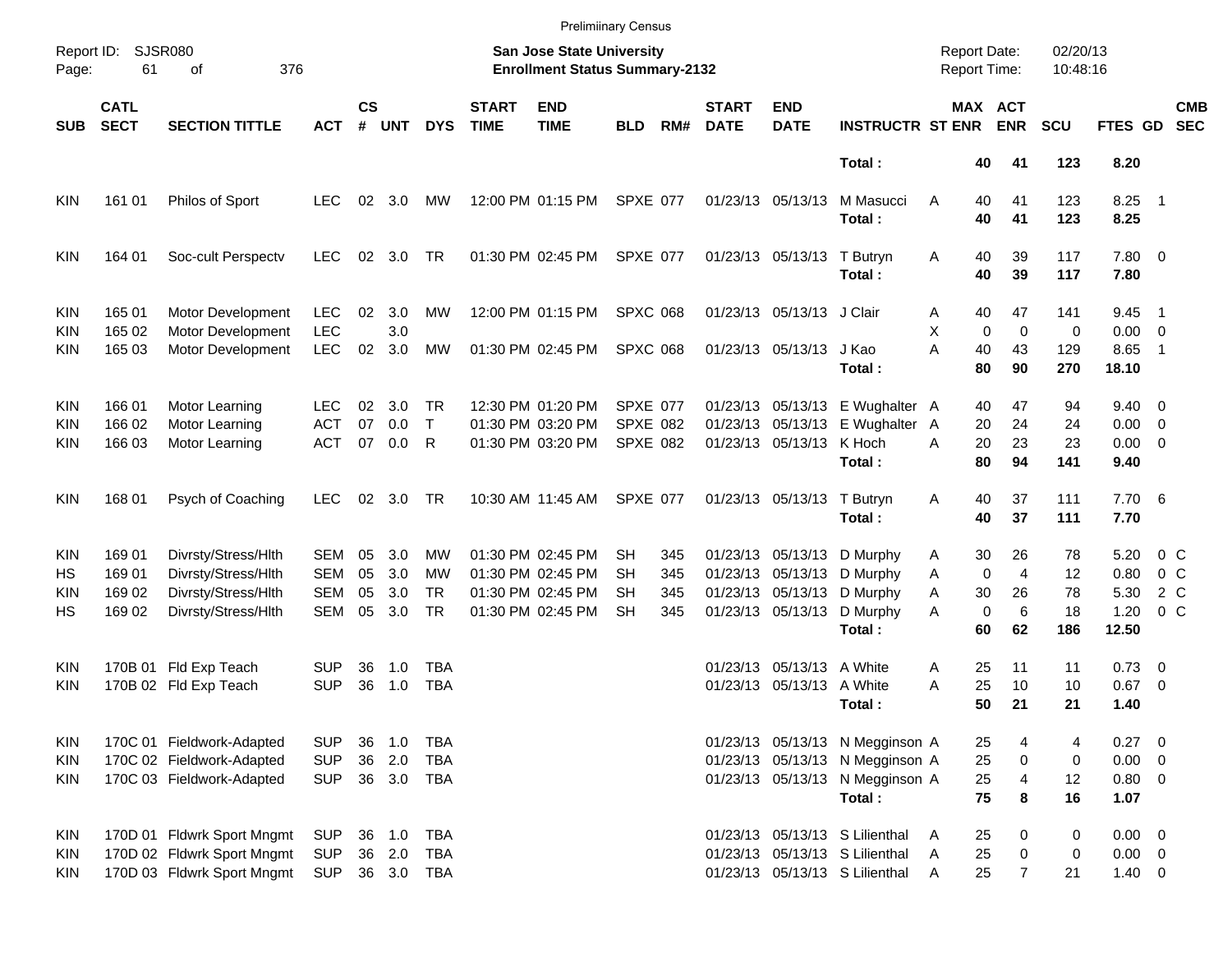|                                        |                            |                                                                                     |                                        |                    |                   |                                        |                             | <b>Prelimiinary Census</b>                                         |                                    |            |                             |                                                        |                                                                      |                                     |                 |                     |                                  |                                      |                          |            |
|----------------------------------------|----------------------------|-------------------------------------------------------------------------------------|----------------------------------------|--------------------|-------------------|----------------------------------------|-----------------------------|--------------------------------------------------------------------|------------------------------------|------------|-----------------------------|--------------------------------------------------------|----------------------------------------------------------------------|-------------------------------------|-----------------|---------------------|----------------------------------|--------------------------------------|--------------------------|------------|
| Report ID:<br>Page:                    | 62                         | <b>SJSR080</b><br>376<br>οf                                                         |                                        |                    |                   |                                        |                             | San Jose State University<br><b>Enrollment Status Summary-2132</b> |                                    |            |                             |                                                        |                                                                      | <b>Report Date:</b><br>Report Time: |                 |                     | 02/20/13<br>10:48:16             |                                      |                          |            |
| <b>SUB</b>                             | <b>CATL</b><br><b>SECT</b> | <b>SECTION TITTLE</b>                                                               | <b>ACT</b>                             | $\mathsf{cs}$<br># | <b>UNT</b>        | <b>DYS</b>                             | <b>START</b><br><b>TIME</b> | <b>END</b><br><b>TIME</b>                                          | <b>BLD</b>                         | RM#        | <b>START</b><br><b>DATE</b> | <b>END</b><br><b>DATE</b>                              | <b>INSTRUCTR ST ENR ENR</b>                                          |                                     |                 | MAX ACT             | <b>SCU</b>                       | FTES GD SEC                          |                          | <b>CMB</b> |
| <b>KIN</b>                             |                            | 170D 04 Fldwrk Sport Mngmt                                                          | <b>SUP</b>                             |                    | 36 3.0            | TBA                                    |                             |                                                                    |                                    |            |                             | 01/23/13 05/13/13                                      | Total:                                                               | Α                                   | 25<br>100       | 0<br>$\overline{7}$ | 0<br>21                          | $0.00 \t 0$<br>1.40                  |                          |            |
| KIN                                    |                            | 170E 01 Fld Exp Coaching                                                            | <b>SUP</b>                             |                    | 36 2.0            | TBA                                    |                             |                                                                    |                                    |            |                             | 01/23/13 05/13/13                                      | Total:                                                               | Α                                   | 25<br>25        | 0<br>$\mathbf 0$    | 0<br>0                           | $0.00 \t 0$<br>0.00                  |                          |            |
| KIN                                    |                            | 170F 01 Fld Exp Coaching                                                            | <b>SUP</b>                             |                    | 36 2.0            | TBA                                    |                             |                                                                    |                                    |            |                             | 01/23/13 05/13/13 T Butryn                             | Total:                                                               | Α                                   | 25<br>25        | 1                   | $\overline{2}$<br>$\overline{2}$ | $0.13 \quad 0$<br>0.13               |                          |            |
| <b>KIN</b><br><b>KIN</b>               |                            | 170G 01 Fld Exp Act Prgms<br>170G 02 Fld Exp Act Prgms                              | <b>SUP</b><br><b>SUP</b>               | 36<br>36           | 1.0<br>1.0        | <b>TBA</b><br><b>TBA</b>               |                             |                                                                    |                                    |            |                             |                                                        | 01/23/13 05/13/13 L Castellano A<br>01/23/13 05/13/13 K Kirkendall A |                                     | 25<br>25        | 0<br>1              | 0<br>1                           | $0.00 \t 0$<br>$0.07$ 0              |                          |            |
| <b>KIN</b><br><b>KIN</b><br><b>KIN</b> |                            | 170G 03 Fld Exp Act Prgms<br>170G 04 Fld Exp Act Prgms<br>170G 05 Fld Exp Act Prgms | <b>SUP</b><br><b>SUP</b><br><b>SUP</b> | 36<br>36<br>36     | 1.0<br>1.0<br>1.0 | <b>TBA</b><br><b>TBA</b><br><b>TBA</b> |                             |                                                                    |                                    |            |                             | 01/23/13 05/13/13 S Reekie<br>01/23/13 05/13/13 L Pate | 01/23/13 05/13/13 J Schachner A                                      | A<br>Α                              | 25<br>25<br>25  | 3<br>3<br>6         | 3<br>3<br>6                      | $0.20 \ 0$<br>0.22<br>$0.40 \quad 0$ | $\overline{\phantom{0}}$ |            |
| <b>KIN</b><br><b>KIN</b>               |                            | 170G 06 Fld Exp Act Prgms<br>170G 07 Fld Exp Act Prgms                              | <b>SUP</b><br><b>SUP</b>               | 36<br>36           | 1.0<br>1.0        | <b>TBA</b><br><b>TBA</b>               |                             |                                                                    |                                    |            |                             | 01/23/13 05/13/13 A Ayers<br>01/23/13 05/13/13 G Chen  |                                                                      | Α<br>A                              | $\sqrt{5}$<br>5 | $\mathbf 1$<br>1    | $\mathbf{1}$<br>$\mathbf{1}$     | $0.07$ 0<br>$0.07$ 0                 |                          |            |
|                                        |                            |                                                                                     |                                        |                    |                   |                                        |                             |                                                                    |                                    |            |                             |                                                        | Total:                                                               |                                     | 135             | 15                  | 15                               | 1.02                                 |                          |            |
| KIN                                    |                            | 170H 01 Fld Exp Sk & Sc Dive SUP                                                    |                                        |                    | 36 1.0            | TBA                                    |                             |                                                                    |                                    |            |                             | 01/23/13 05/13/13 F Barry                              | Total:                                                               | Α                                   | 25<br>25        | 0<br>$\mathbf 0$    | 0<br>0                           | $0.00 \t 0$<br>0.00                  |                          |            |
| <b>KIN</b><br><b>KIN</b>               |                            | 171A 01 Non Trdtnl Spt Act<br>171A 02 Non Trdtnl Spt Act                            | <b>LEC</b><br><b>ACT</b>               | 02                 | 3.0<br>13 0.0     | <b>TR</b><br><b>TR</b>                 |                             | 01:30 PM 02:20 PM<br>02:30 PM 03:20 PM                             | <b>SPXE 075</b><br><b>SPXE 075</b> |            |                             | 01/23/13 05/13/13 A White<br>01/23/13 05/13/13 A White | Total:                                                               | A<br>A                              | 30<br>30<br>60  | 13<br>13<br>26      | 26<br>13<br>39                   | 2.60 0<br>$0.00 \t 0$<br>2.60        |                          |            |
| KIN                                    | 172 01                     | Elem Sch Programs                                                                   | <b>LEC</b>                             | 02                 | 3.0               | MW                                     |                             | 08:30 AM 09:20 AM                                                  | <b>SPXE 077</b>                    |            |                             | 01/23/13 05/13/13 A White                              |                                                                      | A                                   | 22              | 11                  | 22                               | $2.20 \t 0$                          |                          |            |
| <b>KIN</b>                             | 172 02                     | Elem Sch Programs                                                                   | <b>ACT</b>                             |                    | 11 0.0            | <b>MW</b>                              |                             | 09:30 AM 10:20 AM                                                  | SPXE 077                           |            |                             | 01/23/13 05/13/13 A White                              | Total:                                                               | A                                   | 22<br>44        | 11<br>22            | 11<br>33                         | $0.00 \t 0$<br>2.20                  |                          |            |
| <b>KIN</b>                             | 174 01                     | Assess Psychomotor LEC 02 3.0 W                                                     |                                        |                    |                   |                                        |                             | 04:00 PM 06:30 PM                                                  | SPXC 068                           |            |                             |                                                        | 01/23/13 05/13/13 N Megginson A<br>Total:                            |                                     | 30<br>30        | 41<br>41            | 123<br>123                       | 8.20 0<br>8.20                       |                          |            |
| KIN<br>KIN                             | 175 01<br>175 02           | Meas & Eval in Kines LEC<br>Meas & Eval in Kines ACT                                |                                        |                    | 02 3.0<br>13 0.0  | MW<br>F                                |                             | 01:30 PM 02:20 PM<br>11:30 AM 01:20 PM                             | SH<br>CL                           | 413<br>111 |                             |                                                        | 01/23/13 05/13/13 B Shifflett<br>01/23/13 05/13/13 B Shifflett       | A<br>A                              | 40<br>20        | 32<br>17            | 64<br>17                         | $6.40\ 0$<br>$0.00 \t 0$             |                          |            |
| KIN                                    | 175 03                     | Meas & Eval in Kines ACT                                                            |                                        |                    | 13 0.0            | F                                      |                             | 01:30 PM 03:20 PM                                                  | CL                                 | 111        |                             |                                                        | 01/23/13 05/13/13 B Shifflett                                        | A                                   | 20              | 15                  | 15                               | $0.00 \t 0$                          |                          |            |
| KIN                                    | 175 04                     | Meas & Eval in Kines LEC                                                            |                                        |                    | 02 3.0            | TR                                     |                             | 08:00 AM 08:50 AM                                                  | <b>SPXE 077</b>                    |            |                             |                                                        | 01/23/13 05/13/13 E Wughalter A                                      |                                     | 40              | 49                  | 98                               | 9.80 0                               |                          |            |
| KIN                                    | 175 05                     | Meas & Eval in Kines ACT                                                            |                                        |                    | 13 0.0            | $\top$                                 |                             | 09:30 AM 11:20 AM                                                  | SPXE 082                           |            |                             |                                                        | 01/23/13 05/13/13 E Wughalter A                                      |                                     | 20              | 23                  | 23                               | $0.00 \t 0$                          |                          |            |
| KIN                                    | 175 06                     | Meas & Eval in Kines ACT 13 0.0 R                                                   |                                        |                    |                   |                                        |                             | 09:30 AM 11:20 AM                                                  | <b>SPXE 082</b>                    |            |                             |                                                        | 01/23/13 05/13/13 E Wughalter A<br>Total:                            |                                     | 20              | 26<br>160 162       | 26<br>243                        | $0.00 \t 0$<br>16.20                 |                          |            |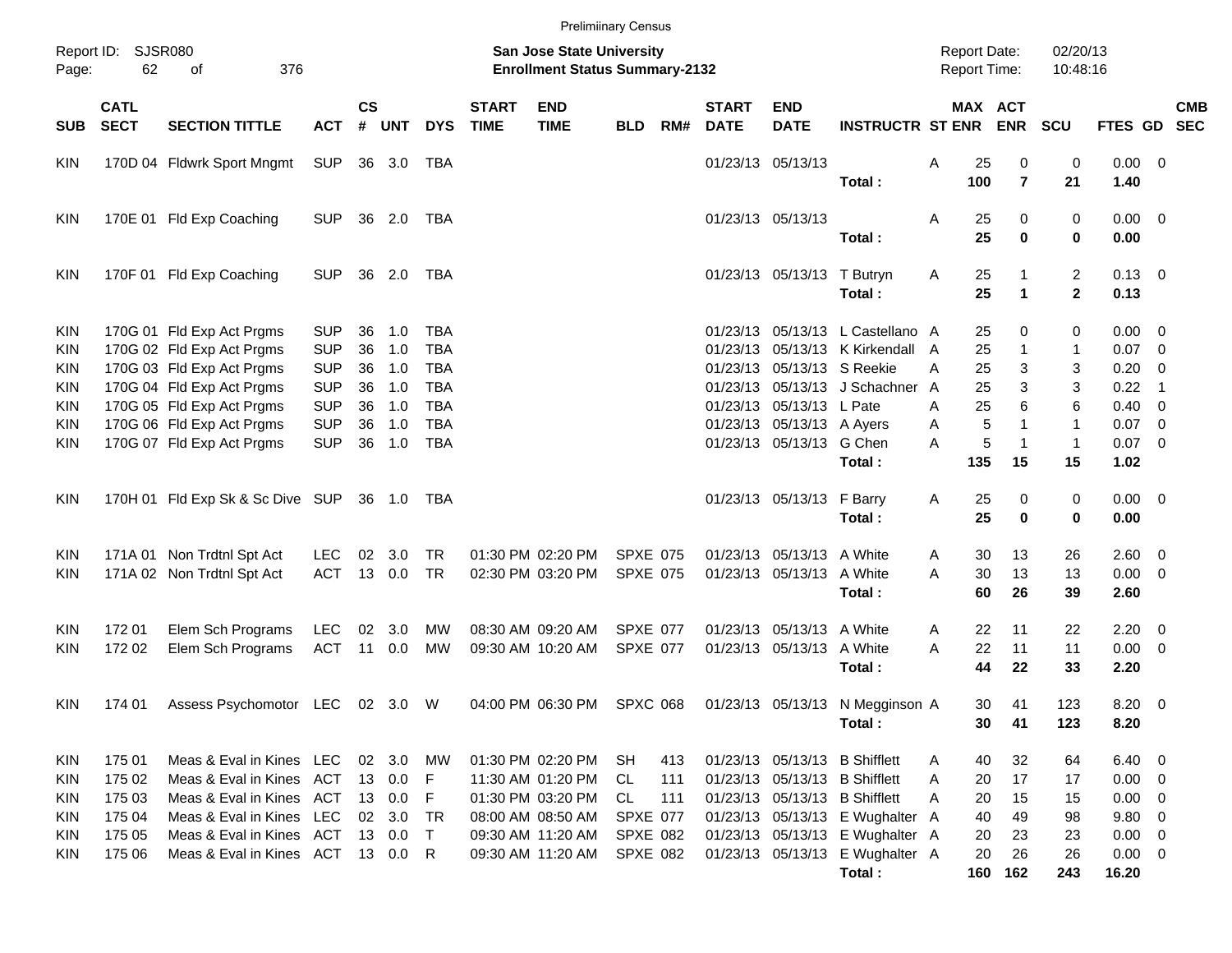| Report ID:<br>Page:                                                                                                               | SJSR080<br>63                                                                                                                                                                    |                                                                                                                                                                                                                                                                                                                                                                                                          |                                                                                                                                                                                                                                                          |                                                                                                          |                                                                                                                            |                                                                                                                                                                                                                                                          | <b>San Jose State University</b><br><b>Enrollment Status Summary-2132</b> |                                        |                                    |     |                                                                                                                                                                                                                      |                                                                                                                                                                                                                      | <b>Report Date:</b><br><b>Report Time:</b>                                                                                                                                                   |                                                                              | 02/20/13<br>10:48:16                                                                                                                                                                                            |                                                                                                                 |                                                                                                                                              |                                                                                                                               |                          |
|-----------------------------------------------------------------------------------------------------------------------------------|----------------------------------------------------------------------------------------------------------------------------------------------------------------------------------|----------------------------------------------------------------------------------------------------------------------------------------------------------------------------------------------------------------------------------------------------------------------------------------------------------------------------------------------------------------------------------------------------------|----------------------------------------------------------------------------------------------------------------------------------------------------------------------------------------------------------------------------------------------------------|----------------------------------------------------------------------------------------------------------|----------------------------------------------------------------------------------------------------------------------------|----------------------------------------------------------------------------------------------------------------------------------------------------------------------------------------------------------------------------------------------------------|---------------------------------------------------------------------------|----------------------------------------|------------------------------------|-----|----------------------------------------------------------------------------------------------------------------------------------------------------------------------------------------------------------------------|----------------------------------------------------------------------------------------------------------------------------------------------------------------------------------------------------------------------|----------------------------------------------------------------------------------------------------------------------------------------------------------------------------------------------|------------------------------------------------------------------------------|-----------------------------------------------------------------------------------------------------------------------------------------------------------------------------------------------------------------|-----------------------------------------------------------------------------------------------------------------|----------------------------------------------------------------------------------------------------------------------------------------------|-------------------------------------------------------------------------------------------------------------------------------|--------------------------|
| <b>SUB</b>                                                                                                                        | <b>CATL</b><br><b>SECT</b>                                                                                                                                                       | <b>SECTION TITTLE</b>                                                                                                                                                                                                                                                                                                                                                                                    | <b>ACT</b>                                                                                                                                                                                                                                               | <b>CS</b><br>$\#$                                                                                        | <b>UNT</b>                                                                                                                 | <b>DYS</b>                                                                                                                                                                                                                                               | <b>START</b><br><b>TIME</b>                                               | <b>END</b><br><b>TIME</b>              | <b>BLD</b>                         | RM# | <b>START</b><br><b>DATE</b>                                                                                                                                                                                          | <b>END</b><br><b>DATE</b>                                                                                                                                                                                            | <b>INSTRUCTR ST ENR</b>                                                                                                                                                                      |                                                                              | MAX ACT<br><b>ENR</b>                                                                                                                                                                                           | <b>SCU</b>                                                                                                      | FTES GD                                                                                                                                      |                                                                                                                               | <b>CMB</b><br><b>SEC</b> |
| <b>KIN</b><br><b>KIN</b>                                                                                                          | 17701<br>17702                                                                                                                                                                   | Mvt Exp Children<br>Mvt Exp Children                                                                                                                                                                                                                                                                                                                                                                     | <b>LEC</b><br><b>ACT</b>                                                                                                                                                                                                                                 | 02<br>13                                                                                                 | 3.0<br>0.0                                                                                                                 | Т<br>$\mathsf{T}$                                                                                                                                                                                                                                        |                                                                           | 04:30 PM 06:20 PM<br>06:30 PM 08:20 PM | <b>SPXC 068</b><br><b>SPXC 068</b> |     | 01/23/13<br>01/23/13                                                                                                                                                                                                 | 05/13/13<br>05/13/13                                                                                                                                                                                                 | R Friedrich<br>R Friedrich<br>Total:                                                                                                                                                         | A<br>A                                                                       | 30<br>10<br>30<br>10<br>60<br>20                                                                                                                                                                                | 20<br>10<br>30                                                                                                  | 2.00<br>0.00<br>2.00                                                                                                                         | 0<br>0                                                                                                                        |                          |
| <b>KIN</b><br><b>KIN</b>                                                                                                          | 179 01<br>179 02                                                                                                                                                                 | Dsgn/Asmt Movement LEC<br>Dsgn/Asmt Movement ACT                                                                                                                                                                                                                                                                                                                                                         |                                                                                                                                                                                                                                                          |                                                                                                          | 02 3.0<br>13 0.0                                                                                                           | MW<br>MW                                                                                                                                                                                                                                                 |                                                                           | 03:00 PM 03:50 PM<br>04:00 PM 04:50 PM | <b>SPXE 075</b><br><b>SPXE 075</b> |     | 01/23/13<br>01/23/13                                                                                                                                                                                                 | 05/13/13<br>05/13/13                                                                                                                                                                                                 | A White<br>A White<br>Total:                                                                                                                                                                 | A<br>A                                                                       | 22<br>10<br>22<br>10<br>44<br>20                                                                                                                                                                                | 20<br>10<br>30                                                                                                  | 2.00<br>0.00<br>2.00                                                                                                                         | 0<br>0                                                                                                                        |                          |
| <b>KIN</b><br>KIN<br>KIN<br>KIN<br>KIN<br>KIN<br>KIN<br>KIN<br>KIN<br>KIN<br>KIN<br>KIN<br>KIN<br>KIN<br>KIN<br>KIN<br>KIN<br>KIN | 180 01<br>180 02<br>180 03<br>180 04<br>180 05<br>180 06<br>180 07<br>180 08<br>180 09<br>180 10<br>180 11<br>180 12<br>180 13<br>180 14<br>180 15<br>180 16<br>180 17<br>180 18 | <b>Ind Studies</b><br><b>Ind Studies</b><br><b>Ind Studies</b><br><b>Ind Studies</b><br><b>Ind Studies</b><br><b>Ind Studies</b><br><b>Ind Studies</b><br><b>Ind Studies</b><br><b>Ind Studies</b><br><b>Ind Studies</b><br><b>Ind Studies</b><br><b>Ind Studies</b><br><b>Ind Studies</b><br><b>Ind Studies</b><br><b>Ind Studies</b><br><b>Ind Studies</b><br><b>Ind Studies</b><br><b>Ind Studies</b> | <b>SUP</b><br><b>SUP</b><br><b>SUP</b><br><b>SUP</b><br><b>SUP</b><br><b>SUP</b><br><b>SUP</b><br><b>SUP</b><br><b>SUP</b><br><b>SUP</b><br><b>SUP</b><br><b>SUP</b><br><b>SUP</b><br><b>SUP</b><br><b>SUP</b><br><b>SUP</b><br><b>SUP</b><br><b>SUP</b> | 36<br>36<br>36<br>36<br>36<br>36<br>36<br>36<br>36<br>36<br>36<br>36<br>36<br>36<br>36<br>36<br>36<br>36 | 1.0<br>2.0<br>3.0<br>4.0<br>1.0<br>1.0<br>1.0<br>1.0<br>1.0<br>2.0<br>2.0<br>2.0<br>2.0<br>3.0<br>3.0<br>3.0<br>3.0<br>3.0 | <b>TBA</b><br><b>TBA</b><br><b>TBA</b><br><b>TBA</b><br><b>TBA</b><br><b>TBA</b><br><b>TBA</b><br><b>TBA</b><br><b>TBA</b><br><b>TBA</b><br><b>TBA</b><br><b>TBA</b><br><b>TBA</b><br><b>TBA</b><br><b>TBA</b><br><b>TBA</b><br><b>TBA</b><br><b>TBA</b> |                                                                           |                                        |                                    |     | 01/23/13<br>01/23/13<br>01/23/13<br>01/23/13<br>01/23/13<br>01/23/13<br>01/23/13<br>01/23/13<br>01/23/13<br>01/23/13<br>01/23/13<br>01/23/13<br>01/23/13<br>01/23/13<br>01/23/13<br>01/23/13<br>01/23/13<br>01/23/13 | 05/13/13<br>05/13/13<br>05/13/13<br>05/13/13<br>05/13/13<br>05/13/13<br>05/13/13<br>05/13/13<br>05/13/13<br>05/13/13<br>05/13/13<br>05/13/13<br>05/13/13<br>05/13/13<br>05/13/13<br>05/13/13<br>05/13/13<br>05/13/13 | T Semerjian<br>J Kao<br><b>B</b> Shifflett<br>H Brown<br>J Chin<br>N Megginson A<br>J Chin<br>M Masucci<br>T Butryn<br>T Semerjian A<br>H Brown<br>J Kao<br>P Plato<br>T Butryn<br>M Masucci | A<br>Α<br>A<br>A<br>A<br>A<br>A<br>A<br>A<br>Α<br>Α<br>Α<br>Α<br>Α<br>A<br>A | 10<br>0<br>10<br>0<br>10<br>1<br>10<br>0<br>10<br>1<br>3<br>10<br>2<br>10<br>$\mathbf 1$<br>10<br>10<br>0<br>10<br>4<br>10<br>-1<br>10<br>-1<br>10<br>-1<br>5<br>10<br>6<br>10<br>2<br>10<br>4<br>10<br>3<br>10 | 0<br>0<br>3<br>0<br>1<br>3<br>2<br>1<br>0<br>8<br>2<br>2<br>$\overline{\mathbf{c}}$<br>15<br>18<br>6<br>12<br>9 | 0.00<br>0.00<br>0.20<br>0.00<br>0.07<br>0.20<br>0.13<br>0.07<br>0.00<br>0.53<br>0.17<br>0.13<br>0.13<br>1.05<br>1.25<br>0.40<br>0.95<br>0.60 | 0<br>0<br>0<br>0<br>0<br>0<br>0<br>0<br>0<br>0<br>$\overline{1}$<br>0<br>0<br>$\overline{1}$<br>$\overline{1}$<br>0<br>3<br>0 |                          |
| KIN<br><b>KIN</b><br>KIN<br><b>KIN</b><br><b>KIN</b><br>KIN<br>KIN<br><b>KIN</b><br><b>KIN</b><br><b>KIN</b>                      | 180 19<br>180 20<br>180 21<br>180 22<br>180 23<br>180 24<br>180 25<br>180 26<br>180 27<br>180 28                                                                                 | <b>Ind Studies</b><br><b>Ind Studies</b><br><b>Ind Studies</b><br><b>Ind Studies</b><br>Ind Studies<br><b>Ind Studies</b><br>Ind Studies<br>Ind Studies<br><b>Ind Studies</b><br><b>Ind Studies</b>                                                                                                                                                                                                      | <b>SUP</b><br><b>SUP</b><br><b>SUP</b><br><b>SUP</b><br><b>SUP</b><br><b>SUP</b><br><b>SUP</b><br><b>SUP</b><br><b>SUP</b><br><b>SUP</b>                                                                                                                 | 36<br>36<br>36<br>36<br>36<br>36                                                                         | 3.0<br>3.0<br>3.0<br>4.0<br>1.0<br>2.0<br>36 2.0<br>36 3.0<br>36 3.0<br>36 3.0                                             | <b>TBA</b><br><b>TBA</b><br><b>TBA</b><br><b>TBA</b><br>TBA<br><b>TBA</b><br><b>TBA</b><br><b>TBA</b><br><b>TBA</b><br><b>TBA</b>                                                                                                                        |                                                                           |                                        |                                    |     | 01/23/13<br>01/23/13<br>01/23/13<br>01/23/13 05/13/13                                                                                                                                                                | 05/13/13<br>05/13/13<br>05/13/13<br>01/23/13 05/13/13<br>01/23/13 05/13/13<br>01/23/13 05/13/13<br>01/23/13 05/13/13 C Cisar                                                                                         | <b>B</b> Shifflett<br>J Chin<br>S Lilienthal<br>01/23/13 05/13/13 J Schachner A<br>01/23/13 05/13/13 N Megginson A<br>Total:                                                                 | A<br>A<br>A<br>Α<br>Α<br>Α<br>Α<br>$\mathsf{A}$<br>250                       | $\overline{c}$<br>10<br>$\mathbf 1$<br>10<br>3<br>10<br>10<br>$\mathbf 0$<br>5<br>0<br>0<br>0<br>5<br>44                                                                                                        | 6<br>3<br>9<br>0<br>0<br>0<br>0<br>3<br>3<br>3<br>111                                                           | 0.40<br>0.20<br>0.70<br>0.00<br>0.00<br>0.00<br>0.00<br>0.20<br>0.20<br>0.25<br>7.83                                                         | 0<br>0<br>$\overline{c}$<br>0<br>$\overline{\mathbf{0}}$<br>0<br>0<br>0<br>0<br>$\overline{1}$                                |                          |

Prelimiinary Census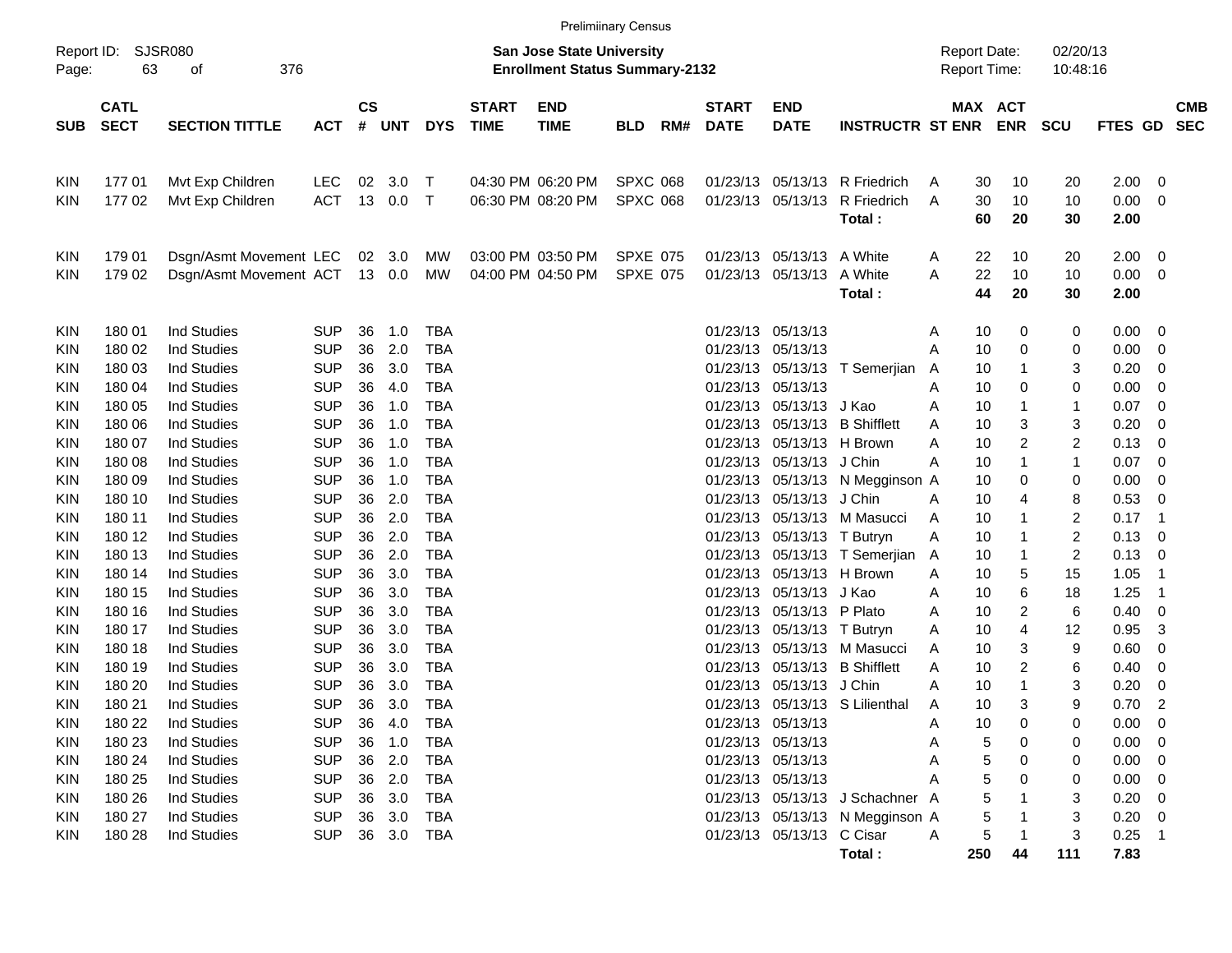|                           |                            |                                                          |                                        |                |                              |                                        |                             | <b>Prelimiinary Census</b>                                                |                                                       |     |                             |                                                             |                                                                      |                                            |                |                                     |                               |                                    |                                           |                          |
|---------------------------|----------------------------|----------------------------------------------------------|----------------------------------------|----------------|------------------------------|----------------------------------------|-----------------------------|---------------------------------------------------------------------------|-------------------------------------------------------|-----|-----------------------------|-------------------------------------------------------------|----------------------------------------------------------------------|--------------------------------------------|----------------|-------------------------------------|-------------------------------|------------------------------------|-------------------------------------------|--------------------------|
| Report ID:<br>Page:       | <b>SJSR080</b><br>64       | 376<br>оf                                                |                                        |                |                              |                                        |                             | <b>San Jose State University</b><br><b>Enrollment Status Summary-2132</b> |                                                       |     |                             |                                                             |                                                                      | <b>Report Date:</b><br><b>Report Time:</b> |                |                                     | 02/20/13<br>10:48:16          |                                    |                                           |                          |
| <b>SUB</b>                | <b>CATL</b><br><b>SECT</b> | <b>SECTION TITTLE</b>                                    | <b>ACT</b>                             | <b>CS</b><br># | <b>UNT</b>                   | <b>DYS</b>                             | <b>START</b><br><b>TIME</b> | <b>END</b><br><b>TIME</b>                                                 | <b>BLD</b>                                            | RM# | <b>START</b><br><b>DATE</b> | <b>END</b><br><b>DATE</b>                                   | <b>INSTRUCTR ST ENR</b>                                              |                                            | MAX ACT        | <b>ENR</b>                          | <b>SCU</b>                    | <b>FTES GD</b>                     |                                           | <b>CMB</b><br><b>SEC</b> |
| KIN                       |                            | 180C 01 Ind Studies Coach                                | <b>SUP</b>                             | 36             | 2.0                          | TBA                                    |                             |                                                                           |                                                       |     |                             | 01/23/13 05/13/13                                           | T Butryn<br>Total:                                                   | Α                                          | 36<br>36       | -1<br>$\mathbf{1}$                  | $\overline{c}$<br>$\mathbf 2$ | 0.13<br>0.13                       | - 0                                       |                          |
| KIN<br>KIN                | 184 01<br>184 02           | Directed Reading<br>Directed Reading                     | <b>SUP</b><br><b>SUP</b>               | 36<br>36       | 1.0<br>2.0                   | <b>TBA</b><br><b>TBA</b>               |                             |                                                                           |                                                       |     | 01/23/13                    | 01/23/13 05/13/13<br>05/13/13                               |                                                                      | A<br>Α                                     | 10<br>10       | 0<br>0                              | 0<br>0                        | 0.00<br>0.00                       | 0<br>$\mathbf 0$                          |                          |
| KIN<br>KIN<br>KIN         | 184 03<br>184 04<br>184 05 | Directed Reading<br>Directed Reading<br>Directed Reading | <b>SUP</b><br><b>SUP</b><br><b>SUP</b> | 36<br>36<br>36 | 3.0<br>4.0<br>1.0            | <b>TBA</b><br><b>TBA</b><br><b>TBA</b> |                             |                                                                           |                                                       |     |                             | 01/23/13 05/13/13<br>01/23/13 05/13/13<br>01/23/13 05/13/13 |                                                                      | Α<br>Α<br>Α                                | 10<br>10<br>10 | 0<br>0<br>0                         | 0<br>0<br>0                   | 0.00<br>0.00<br>0.00               | $\mathbf 0$<br>$\mathbf 0$<br>$\mathbf 0$ |                          |
| KIN<br>KIN<br>KIN         | 184 06<br>184 07<br>184 08 | Directed Reading<br>Directed Reading<br>Directed Reading | <b>SUP</b><br><b>SUP</b><br><b>SUP</b> | 36<br>36<br>36 | 1.0<br>2.0<br>3.0            | <b>TBA</b><br><b>TBA</b><br><b>TBA</b> |                             |                                                                           |                                                       |     |                             | 01/23/13 05/13/13<br>01/23/13 05/13/13<br>01/23/13 05/13/13 | E Wughalter                                                          | A<br>Α<br>A                                | 10<br>10<br>10 | 0<br>0<br>1                         | 0<br>0<br>3                   | 0.00<br>0.00<br>0.20               | $\mathbf 0$<br>0<br>$\mathbf 0$           |                          |
| KIN<br>KIN                | 184 09<br>184 10           | Directed Reading<br>Directed Reading                     | <b>SUP</b><br><b>SUP</b>               | 36<br>36       | 3.0<br>3.0                   | <b>TBA</b><br><b>TBA</b>               |                             |                                                                           |                                                       |     |                             | 01/23/13 05/13/13<br>01/23/13 05/13/13                      |                                                                      | Α<br>Α                                     | 10<br>10       | 0<br>0                              | 0<br>0                        | 0.00<br>0.00                       | $\mathbf 0$<br>$\mathbf 0$                |                          |
| KIN<br>KIN<br>KIN         | 184 11<br>184 12<br>184 13 | Directed Reading<br>Directed Reading<br>Directed Reading | <b>SUP</b><br><b>SUP</b><br><b>SUP</b> | 36<br>36<br>36 | 3.0<br>3.0<br>3.0            | <b>TBA</b><br><b>TBA</b><br><b>TBA</b> |                             |                                                                           |                                                       |     |                             | 01/23/13 05/13/13<br>01/23/13 05/13/13<br>01/23/13 05/13/13 |                                                                      | Α<br>A<br>А                                | 10<br>10<br>10 | 0<br>0<br>0                         | 0<br>0<br>$\mathbf 0$         | 0.00<br>0.00<br>0.00               | $\mathbf 0$<br>$\mathbf 0$<br>$\mathbf 0$ |                          |
|                           |                            |                                                          |                                        |                |                              |                                        |                             |                                                                           |                                                       |     |                             |                                                             | Total:                                                               |                                            | 130            | $\mathbf 1$                         | 3                             | 0.20                               |                                           |                          |
| KIN<br>KIN                | 185 01<br>185 02           | Senior Seminar<br>Senior Seminar                         | <b>SEM</b><br><b>SEM</b>               | 05<br>05       | 3.0<br>3.0                   | <b>TR</b><br><b>TR</b>                 |                             | 09:00 AM 10:15 AM<br>01:30 PM 02:45 PM                                    | <b>SPXE 077</b><br><b>SPXC 068</b>                    |     | 01/23/13                    | 01/23/13 05/13/13<br>05/13/13                               | T Butryn<br>J Chin                                                   | A<br>Α                                     | 20<br>20       | 20<br>21                            | 60<br>63                      | 4.00<br>4.20                       | 0<br>$\mathbf 0$                          |                          |
| KIN<br>KIN                | 185 03<br>185 04           | Senior Seminar<br><b>Senior Seminar</b>                  | <b>SEM</b><br><b>SEM</b>               | 05<br>05       | 3.0<br>3.0                   | МW<br>T                                |                             | 12:00 PM 01:15 PM<br>07:30 AM 10:15 AM                                    | <b>SPXC 211</b><br><b>SPXC 208</b>                    |     | 01/23/13                    | 05/13/13<br>01/23/13 05/13/13                               | J Chin<br>L Wilkin<br>Total:                                         | Α<br>А                                     | 20<br>20<br>80 | 20<br>14<br>75                      | 60<br>42<br>225               | 4.00<br>2.80<br>15.00              | $\mathbf 0$<br>$\mathbf 0$                |                          |
| KIN<br>KIN                |                            | 185H 01 Senior Sem Honors<br>185H 02 Senior Sem Honors   | <b>SEM</b><br><b>SEM</b>               | 05<br>05       | 3.0<br>3.0                   | <b>TR</b><br><b>TR</b>                 |                             | 09:00 AM 10:15 AM<br>01:30 PM 02:45 PM                                    | <b>SPXE 077</b><br><b>SPXC 068</b>                    |     | 01/23/13<br>01/23/13        | 05/13/13<br>05/13/13                                        | T Butryn<br>J Chin                                                   | A<br>Α                                     | 5<br>5         | 1<br>$\overline{c}$                 | 3<br>6                        | 0.20<br>0.40                       | 0<br>$\mathbf 0$                          |                          |
| KIN<br>KIN                |                            | 185H 03 Senior Sem Honors<br>185H 04 Senior Sem Honors   | <b>SEM</b><br><b>SEM</b>               | 05<br>05       | 3.0<br>3.0                   | МW<br>Т                                |                             | 12:00 PM 01:15 PM<br>07:30 AM 10:15 AM                                    | <b>SPXC 211</b><br><b>SPXC 208</b>                    |     | 01/23/13                    | 05/13/13<br>01/23/13 05/13/13                               | J Chin<br>L Wilkin<br>Total:                                         | Α<br>Α                                     | 5<br>5<br>20   | $\overline{2}$<br>$\mathbf{1}$<br>6 | 6<br>3<br>18                  | 0.40<br>0.20<br>1.20               | $\mathbf 0$<br>$\mathbf 0$                |                          |
| KIN                       | 18701                      | Clin Ex Physiol                                          | LEC                                    |                | 02 3.0 TR                    |                                        |                             | 12:00 PM 01:15 PM SPXC 208                                                |                                                       |     |                             | 01/23/13 05/13/13 L Wilkin                                  | Total:                                                               | Α                                          | 40<br>40       | 38<br>38                            | 114<br>114                    | 7.702<br>7.70                      |                                           |                          |
| <b>KIN</b>                | 18801                      | Prev Care Ath Inj                                        | LEC                                    |                | 02  2.0  TR                  |                                        |                             | 09:30 AM 10:20 AM SPXE 075                                                |                                                       |     |                             | 01/23/13 05/13/13 H Brown                                   | Total:                                                               | A                                          | 60<br>60       | 60<br>60                            | 120<br>120                    | $8.00 \t 0$<br>8.00                |                                           |                          |
| KIN<br>KIN.<br><b>KIN</b> | 18901<br>18902<br>18903    | Care & Prev Lab<br>Care & Prev Lab<br>Care & Prev Lab    | LAB<br>LAB<br>LAB                      |                | 15 1.0<br>15 1.0<br>15 1.0 F | M<br>W                                 |                             | 12:30 PM 02:20 PM<br>12:30 PM 02:20 PM<br>10:30 AM 12:20 PM               | <b>SPXE 075</b><br><b>SPXE 075</b><br><b>SPXE 075</b> |     |                             | 01/23/13 05/13/13 J Alongi                                  | 01/23/13 05/13/13 C Charleston A<br>01/23/13 05/13/13 C Charleston A | A                                          | 20<br>20<br>20 | 14<br>13<br>21                      | 14<br>13<br>21                | $0.93$ 0<br>$0.87$ 0<br>$1.40 \ 0$ |                                           |                          |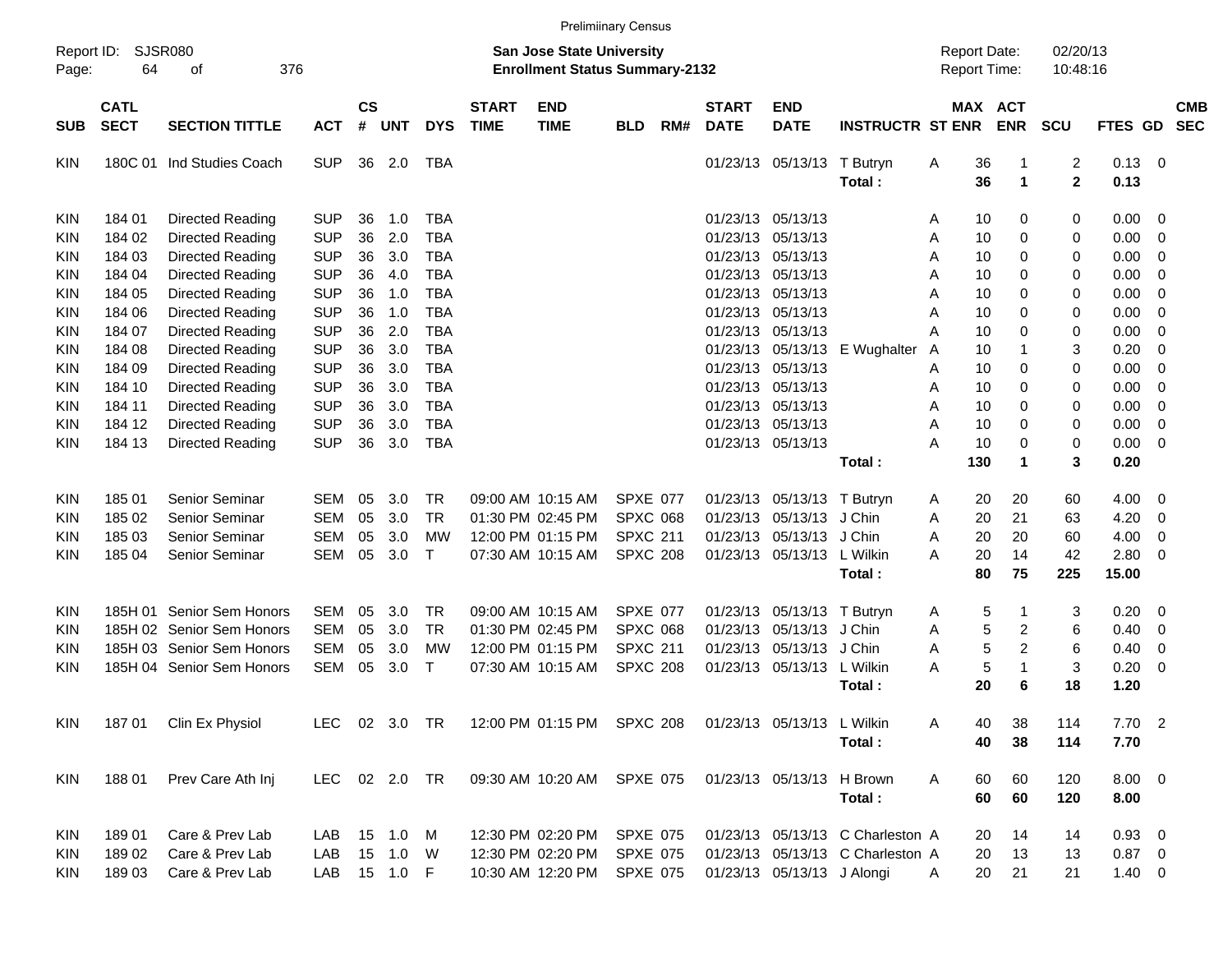|                     |                            |                              |            |                    |            |              |                             | <b>Prelimiinary Census</b>                                         |                 |     |                             |                            |                                 |                                     |     |                         |                      |                |                |                          |
|---------------------|----------------------------|------------------------------|------------|--------------------|------------|--------------|-----------------------------|--------------------------------------------------------------------|-----------------|-----|-----------------------------|----------------------------|---------------------------------|-------------------------------------|-----|-------------------------|----------------------|----------------|----------------|--------------------------|
| Report ID:<br>Page: | 65                         | <b>SJSR080</b><br>376<br>оf  |            |                    |            |              |                             | San Jose State University<br><b>Enrollment Status Summary-2132</b> |                 |     |                             |                            |                                 | <b>Report Date:</b><br>Report Time: |     |                         | 02/20/13<br>10:48:16 |                |                |                          |
| <b>SUB</b>          | <b>CATL</b><br><b>SECT</b> | <b>SECTION TITTLE</b>        | <b>ACT</b> | $\mathsf{cs}$<br># | <b>UNT</b> | <b>DYS</b>   | <b>START</b><br><b>TIME</b> | <b>END</b><br><b>TIME</b>                                          | <b>BLD</b>      | RM# | <b>START</b><br><b>DATE</b> | <b>END</b><br><b>DATE</b>  | <b>INSTRUCTR ST ENR</b>         | <b>MAX ACT</b>                      |     | <b>ENR</b>              | <b>SCU</b>           | <b>FTES GD</b> |                | <b>CMB</b><br><b>SEC</b> |
|                     |                            |                              |            |                    |            |              |                             |                                                                    |                 |     |                             |                            | Total:                          |                                     | 60  | 48                      | 48                   | 3.20           |                |                          |
| <b>KIN</b>          |                            | 191B 01 Adv Assess Upr Ext   | <b>LEC</b> | 02                 | 3.0        | MW           |                             | 09:30 AM 10:20 AM                                                  | CL              | 302 |                             | 01/23/13 05/13/13          | H Brown                         | A                                   | 50  | 43                      | 86                   | 8.60           | 0              |                          |
| <b>KIN</b>          |                            | 191B 02 Adv Assess Upr Ext   | LAB        | 15                 | 0.0        | м            |                             | 10:30 AM 12:20 PM                                                  | <b>SPXE 075</b> |     |                             | 01/23/13 05/13/13          | M Tsuruike                      | A                                   | 25  | 22                      | 22                   | 0.00           | 0              |                          |
| KIN                 |                            | 191B 03 Adv Assess Upr Ext   | LAB        | 15                 | 0.0        | W            |                             | 10:30 AM 12:20 PM                                                  | <b>SPXE 075</b> |     |                             | 01/23/13 05/13/13 H Brown  |                                 | Α                                   | 25  | 21                      | 21                   | 0.00           | 0              |                          |
|                     |                            |                              |            |                    |            |              |                             |                                                                    |                 |     |                             |                            | Total:                          |                                     | 100 | 86                      | 129                  | 8.60           |                |                          |
| <b>KIN</b>          | 195 01                     | Therapeutic Modaliti         | <b>LEC</b> | 01                 | 3.0        | TR           |                             | 10:30 AM 11:20 AM                                                  | CL              | 302 |                             | 01/23/13 05/13/13 H Brown  |                                 | A                                   | 60  | 56                      | 112                  | 11.25          | - 1            |                          |
| <b>KIN</b>          | 195 02                     | Therapeutic Modaliti         | <b>ACT</b> | 11                 | 0.0        | $\mathsf{T}$ |                             | 11:30 AM 01:20 PM                                                  | <b>SPXE 075</b> |     |                             | 01/23/13 05/13/13 H Brown  |                                 | A                                   | 20  | 21                      | 21                   | 0.00           | - 1            |                          |
| KIN                 | 195 03                     | Therapeutic Modaliti         | <b>ACT</b> | 11                 | 0.0        | $\mathsf{T}$ |                             | 07:00 PM 08:50 PM                                                  | <b>SPXE 075</b> |     |                             | 01/23/13 05/13/13 J Alongi |                                 | Α                                   | 20  | 15                      | 15                   | 0.00           | 0              |                          |
| KIN                 | 195 04                     | Therapeutic Modaliti         | <b>ACT</b> | 11                 | 0.0        | R            |                             | 11:30 AM 01:20 PM                                                  | <b>SPXE 075</b> |     |                             | 01/23/13 05/13/13 H Brown  |                                 | Α                                   | 20  | 20                      | 20                   | 0.00           | 0              |                          |
|                     |                            |                              |            |                    |            |              |                             |                                                                    |                 |     |                             |                            | Total:                          |                                     | 120 | 112                     | 168                  | 11.25          |                |                          |
| <b>KIN</b>          |                            | 197B 01 Practicum Ath Trn II | <b>SUP</b> | 36                 | 1.0        | M            |                             | 07:30 AM 08:20 AM                                                  | <b>SPXE 075</b> |     |                             | 01/23/13 05/13/13          | M Tsuruike                      | A                                   | 12  | 13                      | 13                   | $0.87$ 0       |                |                          |
|                     |                            |                              |            |                    |            |              |                             |                                                                    |                 |     |                             |                            | Total:                          |                                     | 12  | 13                      | 13                   | 0.87           |                |                          |
| <b>KIN</b>          |                            | 197D 01 Practicum Ath Trn IV | SUP        | 36                 | 1.0        | W            |                             | 07:30 AM 08:20 AM                                                  | <b>SPXE 075</b> |     |                             | 01/23/13 05/13/13          | H Brown                         | A                                   | 12  | 6                       | 6                    | $0.40 \quad 0$ |                |                          |
|                     |                            |                              |            |                    |            |              |                             |                                                                    |                 |     |                             |                            | Total:                          |                                     | 12  | 6                       | 6                    | 0.40           |                |                          |
| <b>KIN</b>          | 198 01                     | Internship Kinesiolo         | <b>SUP</b> | 36                 | 1.0        | <b>TBA</b>   |                             |                                                                    |                 |     |                             | 01/23/13 05/13/13          |                                 | Α                                   | 10  | 0                       | 0                    | 0.00           | 0              |                          |
| <b>KIN</b>          | 198 02                     | Internship Kinesiolo         | <b>SUP</b> | 36                 | 2.0        | <b>TBA</b>   |                             |                                                                    |                 |     |                             | 01/23/13 05/13/13 P Plato  |                                 | Α                                   | 10  | 2                       | 4                    | 0.27           | 0              |                          |
| <b>KIN</b>          | 198 03                     | Internship Kinesiolo         | <b>SUP</b> | 36                 | 3.0        | <b>TBA</b>   |                             |                                                                    |                 |     |                             | 01/23/13 05/13/13          |                                 | Α                                   | 10  | 0                       | 0                    | 0.00           | 0              |                          |
| <b>KIN</b>          | 198 04                     | Internship Kinesiolo         | <b>SUP</b> | 36                 | 4.0        | <b>TBA</b>   |                             |                                                                    |                 |     |                             | 01/23/13 05/13/13          |                                 | A                                   | 10  | 0                       | 0                    | 0.00           | 0              |                          |
| <b>KIN</b>          | 198 05                     | Internship Kinesiolo         | <b>SUP</b> | 36                 | 1.0        | <b>TBA</b>   |                             |                                                                    |                 |     |                             |                            | 01/23/13 05/13/13 B Shifflett   | A                                   | 10  | 5                       | 5                    | 0.33           | 0              |                          |
| <b>KIN</b>          | 198 06                     | Internship Kinesiolo         | <b>SUP</b> | 36                 | 1.0        | <b>TBA</b>   |                             |                                                                    |                 |     |                             | 01/23/13 05/13/13 P Plato  |                                 | Α                                   | 10  | 4                       | 4                    | 0.27           | 0              |                          |
| <b>KIN</b>          | 198 07                     | Internship Kinesiolo         | <b>SUP</b> | 36                 | 1.0        | <b>TBA</b>   |                             |                                                                    |                 |     |                             | 01/23/13 05/13/13 H Brown  |                                 | A                                   | 10  | 4                       | 4                    | 0.27           | 0              |                          |
| <b>KIN</b>          | 198 08                     | Internship Kinesiolo         | <b>SUP</b> | 36                 | 1.0        | <b>TBA</b>   |                             |                                                                    |                 |     |                             |                            | 01/23/13 05/13/13 T Semerjian   | A                                   | 10  | 9                       | 9                    | 0.60           | 0              |                          |
| <b>KIN</b>          | 198 09                     | Internship Kinesiolo         | <b>SUP</b> | 36                 | 1.0        | <b>TBA</b>   |                             |                                                                    |                 |     |                             |                            | 01/23/13 05/13/13 S Lilienthal  | A                                   | 10  |                         | $\mathbf{1}$         | 0.07           | 0              |                          |
| KIN                 | 198 10                     | Internship Kinesiolo         | <b>SUP</b> | 36                 | 1.0        | <b>TBA</b>   |                             |                                                                    |                 |     |                             | 01/23/13 05/13/13 J Chin   |                                 | А                                   | 10  | 0                       | 0                    | 0.00           | 0              |                          |
| KIN                 | 198 11                     | Internship Kinesiolo         | <b>SUP</b> | 36                 | 1.0        | <b>TBA</b>   |                             |                                                                    |                 |     |                             |                            | 01/23/13 05/13/13 N Megginson A |                                     | 10  |                         | 1                    | 0.07           | $\mathbf 0$    |                          |
| <b>KIN</b>          | 198 12                     | Internship Kinesiolo         | <b>SUP</b> | 36                 | 1.0        | <b>TBA</b>   |                             |                                                                    |                 |     |                             |                            | 01/23/13 05/13/13 M Masucci     | A                                   | 10  | 4                       | 4                    | 0.27           | 0              |                          |
| <b>KIN</b>          | 198 13                     | Internship Kinesiolo         | <b>SUP</b> | 36                 | 2.0        | <b>TBA</b>   |                             |                                                                    |                 |     |                             | 01/23/13 05/13/13 C Cisar  |                                 | А                                   | 10  | 4                       | 8                    | 0.53           | 0              |                          |
| <b>KIN</b>          | 198 14                     | Internship Kinesiolo         | <b>SUP</b> | 36                 | 2.0        | <b>TBA</b>   |                             |                                                                    |                 |     |                             | 01/23/13 05/13/13 H Brown  |                                 | Α                                   | 10  | $\overline{\mathbf{c}}$ | 4                    | 0.27           | 0              |                          |
| <b>KIN</b>          | 198 15                     | Internship Kinesiolo         | <b>SUP</b> | 36                 | 2.0        | <b>TBA</b>   |                             |                                                                    |                 |     |                             |                            | 01/23/13 05/13/13 N Megginson A |                                     | 10  | $\overline{2}$          | 4                    | 0.27           | 0              |                          |
| <b>KIN</b>          | 198 16                     | Internship Kinesiolo         | <b>SUP</b> | 36                 | 2.0        | <b>TBA</b>   |                             |                                                                    |                 |     |                             |                            | 01/23/13 05/13/13 T Semerjian A |                                     | 10  |                         | 2                    | 0.13           | 0              |                          |
| <b>KIN</b>          | 198 17                     | Internship Kinesiolo         | <b>SUP</b> | 36                 | 2.0        | <b>TBA</b>   |                             |                                                                    |                 |     |                             |                            | 01/23/13 05/13/13 B Shifflett   | Α                                   | 10  |                         | 2                    | 0.13           | 0              |                          |
| <b>KIN</b>          | 198 18                     | Internship Kinesiolo         | <b>SUP</b> | 36                 | 3.0        | <b>TBA</b>   |                             |                                                                    |                 |     |                             |                            | 01/23/13 05/13/13 E Wughalter A |                                     | 10  | 3                       | 9                    | 0.60           | $\mathbf 0$    |                          |
| <b>KIN</b>          | 198 19                     | Internship Kinesiolo         | <b>SUP</b> | 36                 | 3.0        | <b>TBA</b>   |                             |                                                                    |                 |     |                             |                            | 01/23/13 05/13/13 S Lilienthal  | Α                                   | 10  | 5                       | 15                   | 1.00           | $\overline{0}$ |                          |
| KIN                 | 198 20                     | Internship Kinesiolo         | <b>SUP</b> |                    |            | 36 3.0 TBA   |                             |                                                                    |                 |     |                             | 01/23/13 05/13/13 C Cisar  |                                 | Α                                   | 10  | 3                       | 9                    | $0.60 \t 0$    |                |                          |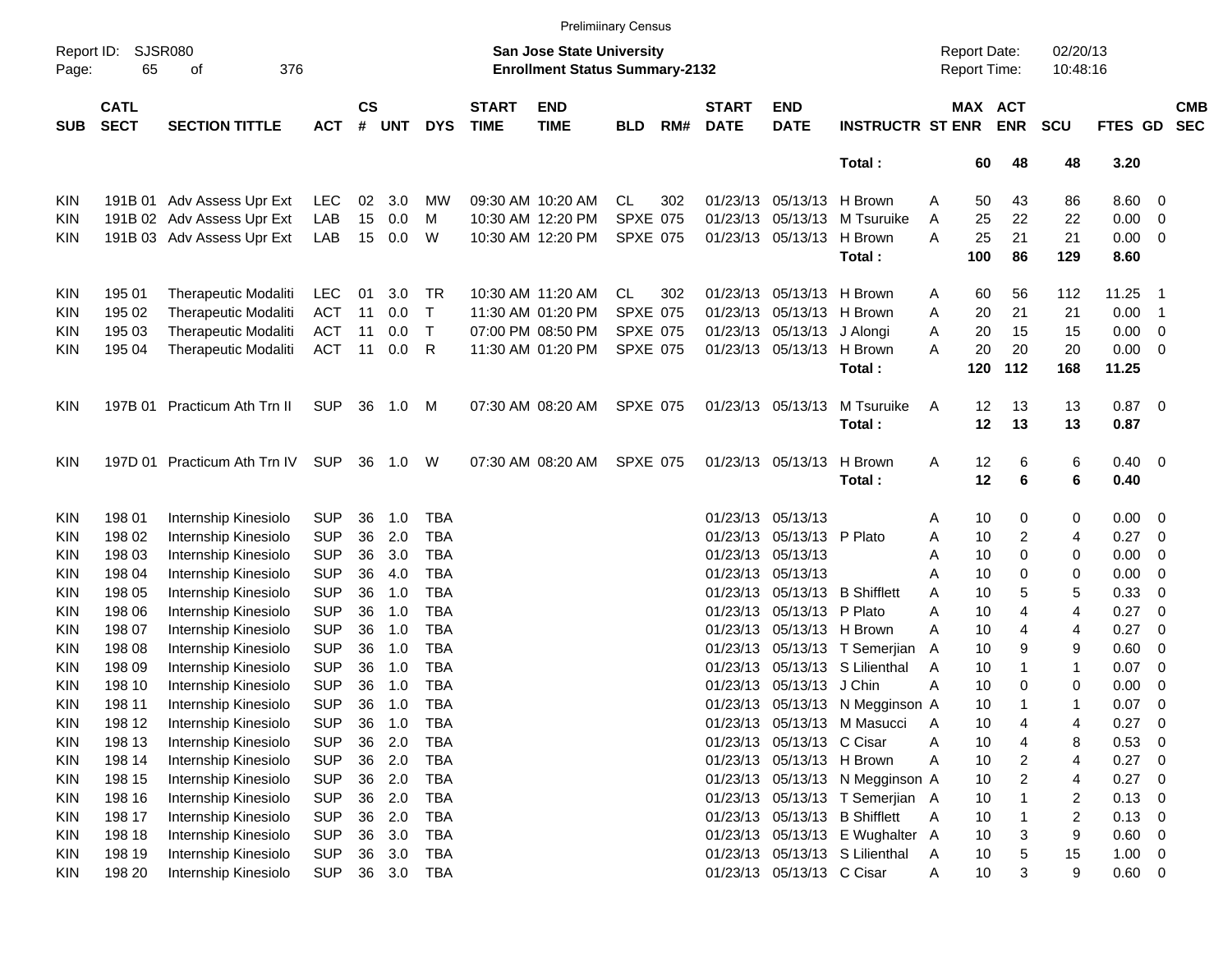| <b>Prelimiinary Census</b><br><b>SJSR080</b><br><b>Report Date:</b><br>Report ID:<br><b>San Jose State University</b> |                            |                                   |            |                    |            |            |                             |                                       |                 |     |                             |                           |                                                            |     |              |                          |                      |                |     |                          |
|-----------------------------------------------------------------------------------------------------------------------|----------------------------|-----------------------------------|------------|--------------------|------------|------------|-----------------------------|---------------------------------------|-----------------|-----|-----------------------------|---------------------------|------------------------------------------------------------|-----|--------------|--------------------------|----------------------|----------------|-----|--------------------------|
| Page:                                                                                                                 | 66                         | 376<br>οf                         |            |                    |            |            |                             | <b>Enrollment Status Summary-2132</b> |                 |     |                             |                           |                                                            |     | Report Time: |                          | 02/20/13<br>10:48:16 |                |     |                          |
| <b>SUB</b>                                                                                                            | <b>CATL</b><br><b>SECT</b> | <b>SECTION TITTLE</b>             | <b>ACT</b> | $\mathsf{cs}$<br># | <b>UNT</b> | <b>DYS</b> | <b>START</b><br><b>TIME</b> | <b>END</b><br><b>TIME</b>             | <b>BLD</b>      | RM# | <b>START</b><br><b>DATE</b> | <b>END</b><br><b>DATE</b> | <b>INSTRUCTR ST ENR</b>                                    |     | MAX          | <b>ACT</b><br><b>ENR</b> | <b>SCU</b>           | <b>FTES GD</b> |     | <b>CMB</b><br><b>SEC</b> |
| KIN                                                                                                                   | 198 21                     | Internship Kinesiolo              | <b>SUP</b> | 36                 | 3.0        | TBA        |                             |                                       |                 |     | 01/23/13                    | 05/13/13                  | J Schachner A                                              |     | 10           | 2                        | 6                    | 0.40           | 0   |                          |
| KIN                                                                                                                   | 198 22                     | Internship Kinesiolo              | <b>SUP</b> | 36                 | 3.0        | <b>TBA</b> |                             |                                       |                 |     | 01/23/13                    | 05/13/13                  | J Kao                                                      | A   | 10           | $\overline{1}$           | 3                    | 0.20           | 0   |                          |
| KIN                                                                                                                   | 198 23                     | Internship Kinesiolo              | <b>SUP</b> | 36                 | 3.0        | <b>TBA</b> |                             |                                       |                 |     | 01/23/13                    | 05/13/13                  | T Semerjian                                                | A   | 10           | $\mathbf 1$              | 3                    | 0.20           | 0   |                          |
| KIN                                                                                                                   | 198 24                     | Internship Kinesiolo              | <b>SUP</b> | 36                 | 3.0        | <b>TBA</b> |                             |                                       |                 |     | 01/23/13                    | 05/13/13                  | <b>B</b> Shifflett                                         | A   | 10           | 3                        | 9                    | 0.60           | 0   |                          |
| KIN                                                                                                                   | 198 25                     | Internship Kinesiolo              | <b>SUP</b> | 36                 | 3.0        | <b>TBA</b> |                             |                                       |                 |     | 01/23/13                    | 05/13/13                  | P Plato                                                    | A   | 10           | 3                        | 9                    | 0.60           | 0   |                          |
| KIN                                                                                                                   | 198 26                     | Internship Kinesiolo              | <b>SUP</b> | 36                 | 3.0        | <b>TBA</b> |                             |                                       |                 |     | 01/23/13                    | 05/13/13                  | J Chin                                                     | A   | 10           | 1                        | 3                    | 0.20           | 0   |                          |
| KIN                                                                                                                   | 198 27                     | Internship Kinesiolo              | <b>SUP</b> | 36                 | 4.0        | <b>TBA</b> |                             |                                       |                 |     | 01/23/13                    | 05/13/13                  | E Wughalter                                                | A   | 10           | $\mathbf 1$              | 4                    | 0.27           | 0   |                          |
| KIN                                                                                                                   | 198 28                     | Internship Kinesiolo              | <b>SUP</b> | 36                 | 4.0        | <b>TBA</b> |                             |                                       |                 |     | 01/23/13                    | 05/13/13                  |                                                            | Α   | 10           | 0                        | 0                    | 0.00           | 0   |                          |
| KIN                                                                                                                   | 198 29                     | Internship Kinesiolo              | <b>SUP</b> | 36                 | 1.0        | <b>TBA</b> |                             |                                       |                 |     | 01/23/13                    | 05/13/13                  | T Butryn                                                   | Α   | 10           | $\mathbf 1$              | 1                    | 0.07           | 0   |                          |
| KIN                                                                                                                   | 198 30                     | Internship Kinesiolo              | <b>SUP</b> | 36                 | 1.0        | <b>TBA</b> |                             |                                       |                 |     | 01/23/13                    | 05/13/13                  | E Wughalter                                                | A   | 10           | 0                        | 0                    | 0.00           | 0   |                          |
| KIN                                                                                                                   | 198 31                     | Internship Kinesiolo              | <b>SUP</b> | 36                 | 1.0        | <b>TBA</b> |                             |                                       |                 |     | 01/23/13                    | 05/13/13                  |                                                            | A   | 10           | 0                        | 0                    | 0.00           | 0   |                          |
| KIN                                                                                                                   | 198 32                     | Internship Kinesiolo              | <b>SUP</b> | 36                 | 1.0        | <b>TBA</b> |                             |                                       |                 |     | 01/23/13                    | 05/13/13                  |                                                            | A   | 10           | 0                        | 0                    | 0.00           | 0   |                          |
| KIN                                                                                                                   | 198 33                     | Internship Kinesiolo              | <b>SUP</b> | 36                 | 1.0        | <b>TBA</b> |                             |                                       |                 |     | 01/23/13                    | 05/13/13                  |                                                            | Α   | 10           | 0                        | 0                    | 0.00           | 0   |                          |
| KIN                                                                                                                   | 198 34                     | Internship Kinesiolo              | <b>SUP</b> | 36                 | 1.0        | <b>TBA</b> |                             |                                       |                 |     | 01/23/13                    | 05/13/13                  |                                                            | A   | 10           | 0                        | 0                    | 0.00           | 0   |                          |
| KIN                                                                                                                   | 198 35                     | Internship Kinesiolo              | <b>SUP</b> | 36                 | 3.0        | <b>TBA</b> |                             |                                       |                 |     | 01/23/13                    | 05/13/13                  | S Butler                                                   | A   | 5            | 1                        | 3                    | 0.20           | 0   |                          |
| KIN                                                                                                                   | 198 36                     | Internship Kinesiolo              | <b>SUP</b> | 36                 | 3.0        | <b>TBA</b> |                             |                                       |                 |     | 01/23/13                    | 05/13/13                  | T Butryn                                                   | Α   | 5            | $\mathbf 1$              | 3                    | 0.20           | 0   |                          |
| KIN                                                                                                                   | 198 37                     | Internship Kinesiolo              | <b>SUP</b> | 36                 | 3.0        | <b>TBA</b> |                             |                                       |                 |     | 01/23/13                    | 05/13/13                  |                                                            | A   | 5            | $\mathbf 0$              | $\mathbf 0$          | 0.00           | 0   |                          |
|                                                                                                                       |                            |                                   |            |                    |            |            |                             |                                       |                 |     |                             |                           | Total:                                                     |     | 355          | 66                       | 129                  | 8.60           |     |                          |
| KIN                                                                                                                   | 250 01                     | <b>Fund Quant Resrch</b>          | <b>SEM</b> | 05                 | 3.0        | R          |                             | 04:00 PM 06:45 PM                     | CL              | 111 | 01/23/13                    | 05/13/13                  | <b>B</b> Shifflett                                         | Α   | 22           | 8                        | 24                   | 2.00           | - 8 |                          |
|                                                                                                                       |                            |                                   |            |                    |            |            |                             |                                       |                 |     |                             |                           | Total:                                                     |     | 22           | 8                        | 24                   | 2.00           |     |                          |
| KIN                                                                                                                   | 251 01                     | <b>Fund Qual Resrch</b>           | SEM        | 05                 | 3.0        | W          |                             | 04:00 PM 06:45 PM                     | <b>SPXE 077</b> |     | 01/23/13                    | 05/13/13                  | J Chin                                                     | Α   | 22           | 21                       | 63                   | 5.25 21        |     |                          |
|                                                                                                                       |                            |                                   |            |                    |            |            |                             |                                       |                 |     |                             |                           | Total:                                                     |     | 22           | 21                       | 63                   | 5.25           |     |                          |
| KIN                                                                                                                   | 256 01                     | Environmental Ex Phy SEM 05 3.0   |            |                    |            | $\top$     |                             | 04:00 PM 06:45 PM                     | <b>SPXE 077</b> |     | 01/23/13                    | 05/13/13                  | C Cisar                                                    | Α   | 15           | 13                       | 39                   | 3.25 13        |     |                          |
|                                                                                                                       |                            |                                   |            |                    |            |            |                             |                                       |                 |     |                             |                           | Total:                                                     |     | 15           | 13                       | 39                   | 3.25           |     |                          |
| KIN                                                                                                                   | 259 01                     | Adv APA Internship                | <b>SUP</b> | 25                 | 3.0        | <b>TBA</b> |                             |                                       |                 |     | 01/23/13                    | 05/13/13                  | N Megginson A                                              |     | 10           | 0                        | 0                    | 0.00           | - 0 |                          |
|                                                                                                                       |                            |                                   |            |                    |            |            |                             |                                       |                 |     |                             |                           | Total:                                                     |     | 10           | 0                        | 0                    | 0.00           |     |                          |
| KIN.                                                                                                                  | 266 01                     | Prin & Conc Mot Lrng SEM 05 3.0 M |            |                    |            |            |                             |                                       |                 |     |                             |                           | 04:00 PM 06:45 PM SPXE 077 01/23/13 05/13/13 E Wughalter A |     | 15           | 51                       | 153                  | 12.75 51       |     |                          |
|                                                                                                                       |                            |                                   |            |                    |            |            |                             |                                       |                 |     |                             |                           | Total:                                                     |     | 15           | 51                       | 153                  | 12.75          |     |                          |
| KIN                                                                                                                   | 269 01                     | Res/Prac/Mgmt/Inj - SEM 05 2.0 M  |            |                    |            |            |                             | 07:00 PM 08:50 PM SPXE 075            |                 |     | 01/23/13 05/13/13           |                           | M Tsuruike                                                 | A   | 15           | 6                        | 12                   | 1.00 6         |     |                          |
|                                                                                                                       |                            |                                   |            |                    |            |            |                             |                                       |                 |     |                             |                           | Total:                                                     |     | 15           | 6                        | 12                   | 1.00           |     |                          |
| KIN.                                                                                                                  | 273 01                     | Res/Prac Ther Modali SEM 05 2.0 W |            |                    |            |            |                             | 07:00 PM 08:50 PM SPXE 075            |                 |     | 01/23/13 05/13/13           |                           | M Tsuruike                                                 | - A | 15           |                          | 8                    | $0.67$ 4       |     |                          |
|                                                                                                                       |                            |                                   |            |                    |            |            |                             |                                       |                 |     |                             |                           | Total:                                                     |     | 15           | 4                        | 8                    | 0.67           |     |                          |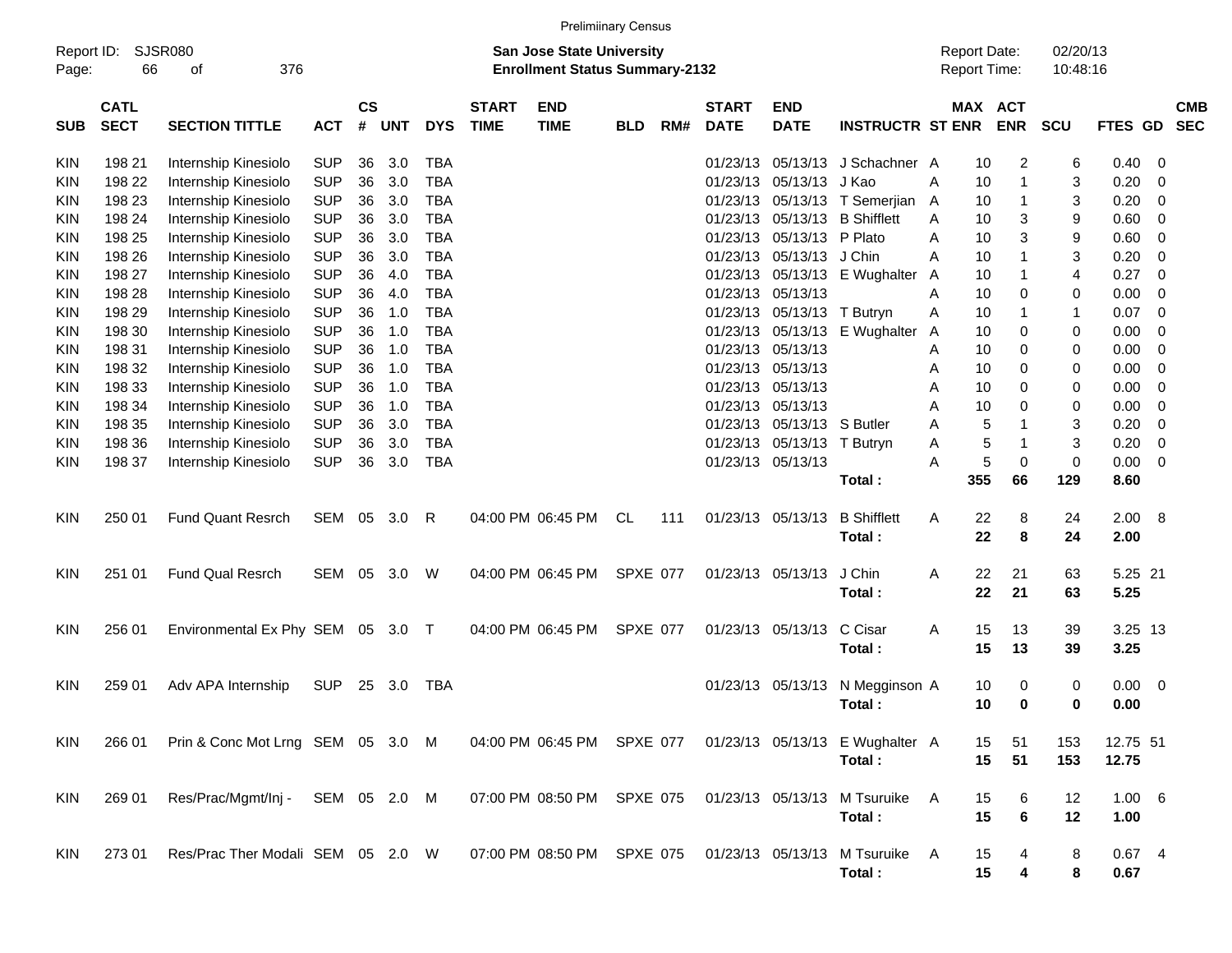|                     |                            |                                           |            |                    |            |            |                             |                                                                           | <b>Prelimiinary Census</b> |     |                             |                           |                                |                                            |                              |                      |                 |                |                          |
|---------------------|----------------------------|-------------------------------------------|------------|--------------------|------------|------------|-----------------------------|---------------------------------------------------------------------------|----------------------------|-----|-----------------------------|---------------------------|--------------------------------|--------------------------------------------|------------------------------|----------------------|-----------------|----------------|--------------------------|
| Report ID:<br>Page: | 67                         | <b>SJSR080</b><br>376<br>οf               |            |                    |            |            |                             | <b>San Jose State University</b><br><b>Enrollment Status Summary-2132</b> |                            |     |                             |                           |                                | <b>Report Date:</b><br><b>Report Time:</b> |                              | 02/20/13<br>10:48:16 |                 |                |                          |
| <b>SUB</b>          | <b>CATL</b><br><b>SECT</b> | <b>SECTION TITTLE</b>                     | <b>ACT</b> | $\mathsf{cs}$<br># | <b>UNT</b> | <b>DYS</b> | <b>START</b><br><b>TIME</b> | <b>END</b><br><b>TIME</b>                                                 | <b>BLD</b>                 | RM# | <b>START</b><br><b>DATE</b> | <b>END</b><br><b>DATE</b> | <b>INSTRUCTR ST ENR</b>        |                                            | <b>MAX ACT</b><br><b>ENR</b> | <b>SCU</b>           | <b>FTES GD</b>  |                | <b>CMB</b><br><b>SEC</b> |
| <b>KIN</b>          | 280 01                     | Adv Fldwk Sprt Mgt                        | <b>SUP</b> | 25                 | 1.0        | <b>TBA</b> |                             |                                                                           |                            |     |                             | 01/23/13 05/13/13         |                                | 10<br>A                                    | 0                            | 0                    | 0.00            | 0              |                          |
| KIN                 | 280 02                     | Adv Fldwk Sprt Mgt                        | <b>SUP</b> | 25                 | 2.0        | <b>TBA</b> |                             |                                                                           |                            |     |                             | 01/23/13 05/13/13         |                                | A<br>10                                    | 0                            | 0                    | 0.00            | 0              |                          |
| KIN                 | 280 03                     | Adv Fldwk Sprt Mgt                        | <b>SUP</b> | 25                 | 3.0        | <b>TBA</b> |                             |                                                                           |                            |     |                             |                           | 01/23/13 05/13/13 S Lilienthal | 10<br>A                                    | 3                            | 9                    | 0.75            | 3              |                          |
| KIN                 | 280 04                     | Adv Fldwk Sprt Mgt                        | <b>SUP</b> | 25                 | 3.0        | <b>TBA</b> |                             |                                                                           |                            |     |                             | 01/23/13 05/13/13         |                                | Α<br>10                                    | 0                            | 0                    | 0.00            | 0              |                          |
| KIN                 | 280 05                     | Adv Fldwk Sprt Mgt                        | <b>SUP</b> | 25                 | 3.0        | <b>TBA</b> |                             |                                                                           |                            |     |                             | 01/23/13 05/13/13         |                                | 10<br>Α                                    | 0                            | 0                    | 0.00            | $\overline{0}$ |                          |
|                     |                            |                                           |            |                    |            |            |                             |                                                                           |                            |     |                             |                           | Total:                         | 50                                         | 3                            | 9                    | 0.75            |                |                          |
| KIN                 | 281 01                     | Legal Aspects Sprt                        | SEM 05     |                    | 3.0        | M          |                             | 04:00 PM 06:45 PM                                                         | <b>SPXC 068</b>            |     |                             | 01/23/13 05/13/13         | S Lilienthal<br>Total:         | 15<br>Α<br>15                              | 16<br>16                     | 48<br>48             | 4.00 16<br>4.00 |                |                          |
| KIN                 | 284 02                     | Finance Aspt Sport                        | SEM        | 05                 | 3.0        | W          |                             | 07:00 PM 09:45 PM                                                         | <b>SPXE 077</b>            |     |                             | 01/23/13 05/13/13         | S Lilienthal<br>Total:         | 15<br>A<br>15                              | 14<br>14                     | 42<br>42             | 3.50 14<br>3.50 |                |                          |
| <b>KIN</b>          | 285 01                     | Internship Kinesiolo                      | <b>SUP</b> | 25                 | 1.0        | <b>TBA</b> |                             |                                                                           |                            |     |                             | 01/23/13 05/13/13         |                                | 10<br>Α                                    | 0                            | 0                    | 0.00            | $\overline{0}$ |                          |
| KIN                 | 285 02                     | Internship Kinesiolo                      | <b>SUP</b> | 25                 | 2.0        | <b>TBA</b> |                             |                                                                           |                            |     |                             | 01/23/13 05/13/13         |                                | 10<br>Α                                    | 0                            | 0                    | 0.00            | 0              |                          |
| KIN                 | 285 03                     | Internship Kinesiolo                      | <b>SUP</b> | 25                 | 3.0        | <b>TBA</b> |                             |                                                                           |                            |     |                             | 01/23/13 05/13/13         |                                | 10<br>Α                                    | 0                            | 0                    | 0.00            | 0              |                          |
| KIN                 | 285 04                     | Internship Kinesiolo                      | <b>SUP</b> | 25                 | 1.0        | <b>TBA</b> |                             |                                                                           |                            |     |                             | 01/23/13 05/13/13         |                                | 10<br>Α                                    | 0                            | 0                    | 0.00            | 0              |                          |
| KIN                 | 285 05                     | Internship Kinesiolo                      | <b>SUP</b> | 25                 | 2.0        | <b>TBA</b> |                             |                                                                           |                            |     |                             | 01/23/13 05/13/13         |                                | Α<br>10                                    | 0                            | 0                    | 0.00            | 0              |                          |
| KIN                 | 285 06                     | Internship Kinesiolo                      | <b>SUP</b> | 25                 | 2.0        | <b>TBA</b> |                             |                                                                           |                            |     |                             | 01/23/13 05/13/13         |                                | 10<br>Α                                    | 0                            | 0                    | 0.00            | 0              |                          |
| KIN                 | 285 07                     | Internship Kinesiolo                      | <b>SUP</b> | 25                 | 3.0        | <b>TBA</b> |                             |                                                                           |                            |     |                             | 01/23/13 05/13/13 C Cisar |                                | 10<br>Α                                    | 1                            | 3                    | 0.25            | -1             |                          |
| KIN                 | 285 08                     | Internship Kinesiolo                      | <b>SUP</b> | 25                 | 3.0        | <b>TBA</b> |                             |                                                                           |                            |     |                             | 01/23/13 05/13/13 J Kao   |                                | A<br>10                                    | 2                            | 6                    | 0.50            | $\overline{2}$ |                          |
| KIN                 | 285 09                     | Internship Kinesiolo                      | <b>SUP</b> | 25                 | 3.0        | <b>TBA</b> |                             |                                                                           |                            |     |                             | 01/23/13 05/13/13 P Plato |                                | A<br>10                                    | $\mathbf{1}$                 | 3                    | 0.25            | -1             |                          |
|                     |                            |                                           |            |                    |            |            |                             |                                                                           |                            |     |                             |                           | Total:                         | 90                                         | 4                            | 12                   | 1.00            |                |                          |
| KIN                 |                            | 292B 01 Sem Sport Medicine I SEM 05 2.0 M |            |                    |            |            |                             | 08:30 AM 10:20 AM                                                         | <b>SPXE 075</b>            |     |                             | 01/23/13 05/13/13         | M Tsuruike                     | 15<br>Α                                    | 4                            | 8                    | 0.674           |                |                          |
|                     |                            |                                           |            |                    |            |            |                             |                                                                           |                            |     |                             |                           | Total:                         | 15                                         | 4                            | 8                    | 0.67            |                |                          |
| KIN                 | 293B 01                    | Fieldwork AT II                           | SEM        | 05                 | 3.0        | <b>TBA</b> |                             |                                                                           |                            |     | 01/23/13                    | 05/13/13                  | M Tsuruike                     | 15<br>A                                    | 4                            | 4                    | 1.004           |                |                          |
| KIN                 |                            | 293B 02 Fieldwork AT II                   | <b>SUP</b> | 25                 | 0.0        | <b>TBA</b> |                             |                                                                           |                            |     |                             |                           | 01/23/13 05/13/13 M Tsuruike   | 15<br>Α                                    | 4                            | 8                    | 0.00            | $\overline{4}$ |                          |
|                     |                            |                                           |            |                    |            |            |                             |                                                                           |                            |     |                             |                           | Total:                         | 30                                         | 8                            | 12                   | 1.00            |                |                          |
| KIN                 |                            | 293D 01 Fieldwork AT IV                   | SEM 05 3.0 |                    |            | TBA        |                             |                                                                           |                            |     |                             | 01/23/13 05/13/13 H Brown |                                | 15<br>A                                    | 13                           | 13                   | 3.25 13         |                |                          |
| <b>KIN</b>          |                            | 293D 02 Fieldwork AT IV                   | <b>SUP</b> |                    | 25 0.0     | TBA        |                             |                                                                           |                            |     |                             | 01/23/13 05/13/13 H Brown |                                | 15<br>A                                    | 13                           | 26                   | $0.00$ 13       |                |                          |
|                     |                            |                                           |            |                    |            |            |                             |                                                                           |                            |     |                             |                           | Total:                         | 30                                         | 26                           | 39                   | 3.25            |                |                          |
| <b>KIN</b>          | 298 01                     | Spec Studies P E                          | <b>SUP</b> |                    | 25 3.0     | TBA        |                             |                                                                           |                            |     |                             | 01/23/13 05/13/13         |                                | 10<br>A                                    | 0                            | 0                    | $0.00 \t 0$     |                |                          |
| KIN                 | 298 02                     | Spec Studies P E                          | <b>SUP</b> |                    | 25 3.0     | <b>TBA</b> |                             |                                                                           |                            |     |                             | 01/23/13 05/13/13 H Brown |                                | 10<br>A                                    | 2                            | 6                    | $0.50$ 2        |                |                          |
| <b>KIN</b>          | 298 03                     | Spec Studies P E                          | <b>SUP</b> |                    |            | 25 3.0 TBA |                             |                                                                           |                            |     |                             | 01/23/13 05/13/13 J Kao   |                                | $10$<br>A                                  | $\overline{2}$               | 6                    | $0.50$ 2        |                |                          |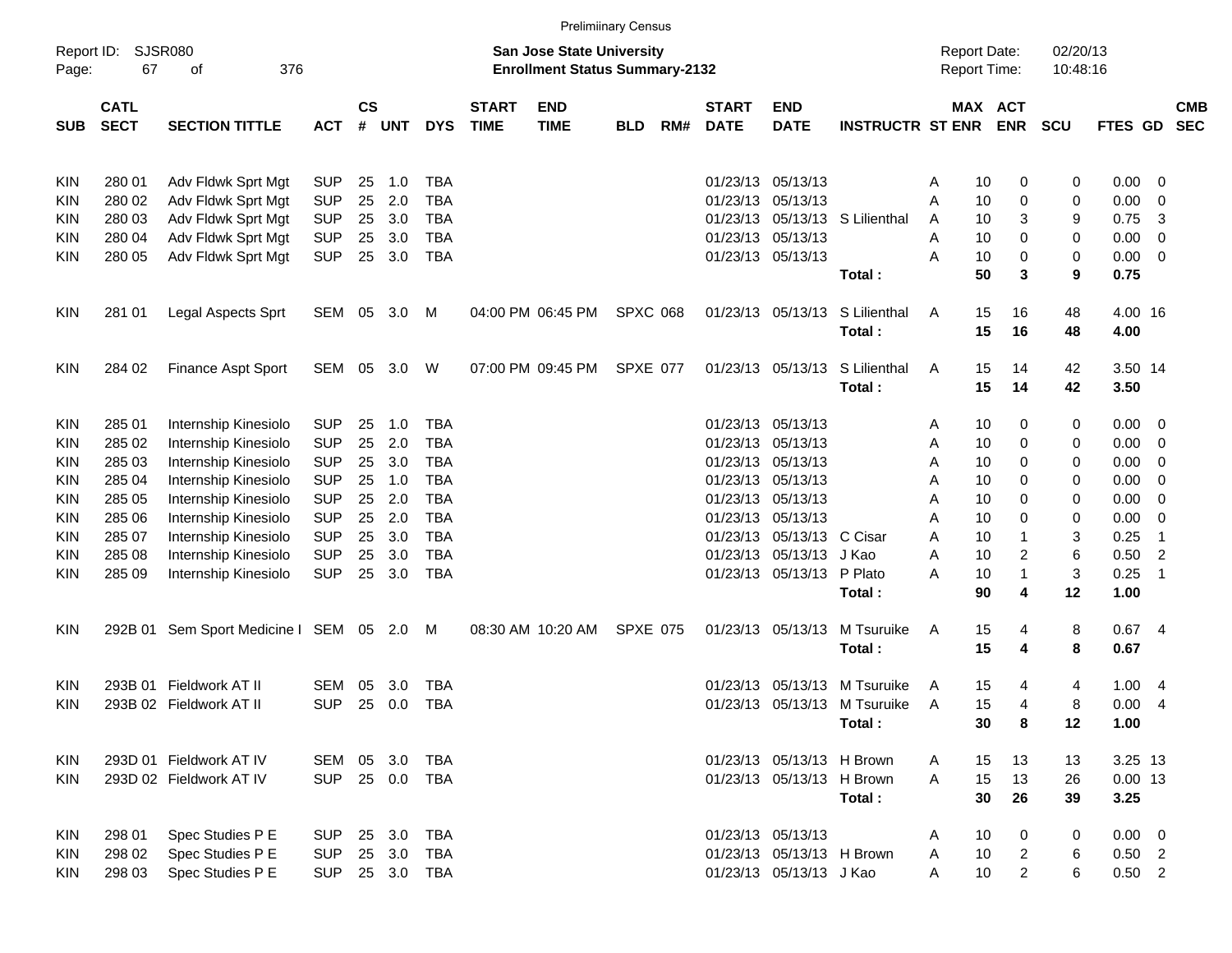|                                                                                                                     | <b>Prelimiinary Census</b><br><b>Report Date:</b>                                                              |                                                                                                                                                                                                                                                                                                              |                                                                                                                                                                      |                                                                      |                                                                                  |                                                                                                                                                                      |                             |                           |            |     |                                                                                                                      |                                                                                                                                    |                                                                                                                           |                                                          |                                                                             |                                                                                  |                                                                          |                                                                                                                 |                                                                                                                                  |            |
|---------------------------------------------------------------------------------------------------------------------|----------------------------------------------------------------------------------------------------------------|--------------------------------------------------------------------------------------------------------------------------------------------------------------------------------------------------------------------------------------------------------------------------------------------------------------|----------------------------------------------------------------------------------------------------------------------------------------------------------------------|----------------------------------------------------------------------|----------------------------------------------------------------------------------|----------------------------------------------------------------------------------------------------------------------------------------------------------------------|-----------------------------|---------------------------|------------|-----|----------------------------------------------------------------------------------------------------------------------|------------------------------------------------------------------------------------------------------------------------------------|---------------------------------------------------------------------------------------------------------------------------|----------------------------------------------------------|-----------------------------------------------------------------------------|----------------------------------------------------------------------------------|--------------------------------------------------------------------------|-----------------------------------------------------------------------------------------------------------------|----------------------------------------------------------------------------------------------------------------------------------|------------|
| Report ID:<br>Page:                                                                                                 | <b>SJSR080</b><br><b>San Jose State University</b><br>68<br>376<br><b>Enrollment Status Summary-2132</b><br>οf |                                                                                                                                                                                                                                                                                                              |                                                                                                                                                                      |                                                                      |                                                                                  |                                                                                                                                                                      |                             |                           |            |     |                                                                                                                      |                                                                                                                                    |                                                                                                                           |                                                          |                                                                             | Report Time:                                                                     | 02/20/13<br>10:48:16                                                     |                                                                                                                 |                                                                                                                                  |            |
| <b>SUB</b>                                                                                                          | <b>CATL</b><br><b>SECT</b>                                                                                     | <b>SECTION TITTLE</b>                                                                                                                                                                                                                                                                                        | <b>ACT</b>                                                                                                                                                           | <b>CS</b><br>#                                                       | <b>UNT</b>                                                                       | <b>DYS</b>                                                                                                                                                           | <b>START</b><br><b>TIME</b> | <b>END</b><br><b>TIME</b> | <b>BLD</b> | RM# | <b>START</b><br><b>DATE</b>                                                                                          | <b>END</b><br><b>DATE</b>                                                                                                          | <b>INSTRUCTR ST ENR</b>                                                                                                   |                                                          |                                                                             | <b>MAX ACT</b><br><b>ENR</b>                                                     | <b>SCU</b>                                                               | FTES GD SEC                                                                                                     |                                                                                                                                  | <b>CMB</b> |
| <b>KIN</b><br>KIN<br><b>KIN</b><br><b>KIN</b><br>KIN<br>KIN<br><b>KIN</b><br><b>KIN</b>                             | 298 04<br>298 05<br>298 06<br>298 07<br>298 08<br>298 09<br>298 10<br>298 11                                   | Spec Studies P E<br>Spec Studies P E<br>Spec Studies P E<br>Spec Studies P E<br>Spec Studies P E<br>Spec Studies P E<br>Spec Studies P E<br>Spec Studies P E                                                                                                                                                 | <b>SUP</b><br><b>SUP</b><br><b>SUP</b><br><b>SUP</b><br><b>SUP</b><br><b>SUP</b><br><b>SUP</b><br><b>SUP</b>                                                         | 25<br>25<br>25<br>25<br>25<br>25<br>25<br>25                         | 3.0<br>3.0<br>3.0<br>3.0<br>3.0<br>3.0<br>3.0<br>3.0                             | <b>TBA</b><br><b>TBA</b><br><b>TBA</b><br><b>TBA</b><br><b>TBA</b><br><b>TBA</b><br><b>TBA</b><br><b>TBA</b>                                                         |                             |                           |            |     | 01/23/13<br>01/23/13<br>01/23/13<br>01/23/13<br>01/23/13<br>01/23/13<br>01/23/13<br>01/23/13                         | 05/13/13 P Plato<br>05/13/13 C Cisar<br>05/13/13 J Chin<br>05/13/13 T Butryn                                                       | 05/13/13 M Masucci<br>05/13/13 M Tsuruike<br>05/13/13 E Wughalter<br>05/13/13 S Lilienthal                                | A<br>A<br>Α<br>Α<br>A<br>A<br>Α<br>A                     | 10<br>10<br>10<br>10<br>10<br>10<br>10<br>10                                | 4<br>$\overline{4}$<br>$\overline{2}$<br>2<br>4                                  | 12<br>12<br>6<br>3<br>6<br>3<br>12<br>3                                  | 1.00<br>1.00<br>0.50<br>0.25<br>0.50<br>0.25<br>1.00<br>0.25                                                    | -4<br>$\overline{4}$<br>$\overline{2}$<br>-1<br>$\overline{2}$<br>$\overline{1}$<br>$\overline{4}$<br>$\overline{\mathbf{1}}$    |            |
| <b>KIN</b>                                                                                                          | 298 12                                                                                                         | Spec Studies P E                                                                                                                                                                                                                                                                                             | <b>SUP</b>                                                                                                                                                           | 25                                                                   | 3.0                                                                              | <b>TBA</b>                                                                                                                                                           |                             |                           |            |     | 01/23/13                                                                                                             |                                                                                                                                    | 05/13/13 S Reekie<br>Total:                                                                                               | A                                                        | 10<br>120                                                                   | 1<br>24                                                                          | 3<br>72                                                                  | 0.25<br>6.00                                                                                                    | $\overline{1}$                                                                                                                   |            |
| <b>KIN</b><br><b>KIN</b><br>KIN<br><b>KIN</b><br>KIN<br><b>KIN</b><br><b>KIN</b><br>KIN<br>KIN<br>KIN<br><b>KIN</b> | 299 01<br>299 02<br>299 03<br>299 04<br>299 05<br>299 06<br>299 07<br>299 08<br>299 09<br>299 10<br>299 11     | <b>Masters Thesis</b><br><b>Masters Thesis</b><br><b>Masters Thesis</b><br><b>Masters Thesis</b><br><b>Masters Thesis</b><br><b>Masters Thesis</b><br><b>Masters Thesis</b><br><b>Masters Thesis</b><br><b>Masters Thesis</b><br><b>Masters Thesis</b><br><b>Masters Thesis</b><br>KNED 184Y 01 Stdt Tchg II | <b>SUP</b><br><b>SUP</b><br><b>SUP</b><br><b>SUP</b><br><b>SUP</b><br><b>SUP</b><br><b>SUP</b><br><b>SUP</b><br><b>SUP</b><br><b>SUP</b><br><b>SUP</b><br><b>SUP</b> | 25<br>25<br>25<br>25<br>25<br>25<br>25<br>25<br>25<br>25<br>25<br>25 | 1.0<br>2.0<br>3.0<br>3.0<br>3.0<br>3.0<br>3.0<br>3.0<br>3.0<br>3.0<br>6.0<br>4.0 | <b>TBA</b><br><b>TBA</b><br><b>TBA</b><br><b>TBA</b><br><b>TBA</b><br><b>TBA</b><br><b>TBA</b><br><b>TBA</b><br><b>TBA</b><br><b>TBA</b><br><b>TBA</b><br><b>TBA</b> |                             |                           |            |     | 01/23/13<br>01/23/13<br>01/23/13<br>01/23/13<br>01/23/13<br>01/23/13<br>01/23/13<br>01/23/13<br>01/23/13<br>01/23/13 | 05/13/13<br>05/13/13<br>05/13/13 T Butryn<br>05/13/13 J Chin<br>05/13/13 P Plato<br>01/23/13 05/13/13<br>01/23/13 05/13/13 A White | 05/13/13 E Wughalter<br>05/13/13 E Wughalter<br>05/13/13 S Reekie<br>05/13/13 M Masucci<br>05/13/13 T Semerjian<br>Total: | Α<br>A<br>A<br>A<br>Α<br>Α<br>Α<br>A<br>A<br>A<br>A<br>A | 10<br>10<br>10<br>10<br>10<br>10<br>10<br>10<br>10<br>10<br>10<br>110<br>10 | 0<br>$\Omega$<br>0<br>3<br>$\overline{2}$<br>$\mathbf 0$<br>10<br>$\overline{2}$ | 0<br>2<br>0<br>0<br>3<br>9<br>6<br>3<br>3<br>3<br>$\mathbf 0$<br>29<br>8 | 0.00<br>0.17<br>0.00<br>0.00<br>0.25<br>0.75<br>0.50<br>0.25<br>0.25<br>0.25<br>$0.00 \t 0$<br>2.42<br>$0.53$ 0 | $\overline{0}$<br>$\overline{\phantom{0}}$<br>$\overline{0}$<br>- 0<br>$\overline{1}$<br>3<br>$\overline{2}$<br>-1<br>- 1<br>- 1 |            |
|                                                                                                                     |                                                                                                                | KNED 184Z 01 Stdt Tchg III                                                                                                                                                                                                                                                                                   | <b>SUP</b>                                                                                                                                                           | 25                                                                   | 5.0                                                                              | <b>TBA</b>                                                                                                                                                           |                             |                           |            |     |                                                                                                                      | 01/23/13 05/13/13                                                                                                                  | Total:<br>A White<br>Total:                                                                                               | A                                                        | 10<br>10<br>10                                                              | $\overline{2}$<br>$\overline{2}$<br>$\mathbf{2}$                                 | 8<br>10<br>10                                                            | 0.53<br>0.67<br>0.67                                                                                            | $\overline{\phantom{0}}$                                                                                                         |            |

**Department : Kinesiology Department Total : 9236 7256 10278 696.83 Lower Division : 4875 5029 5546 370.07 Upper Division : 3772 2015 4162 279.27 Graduate Division :**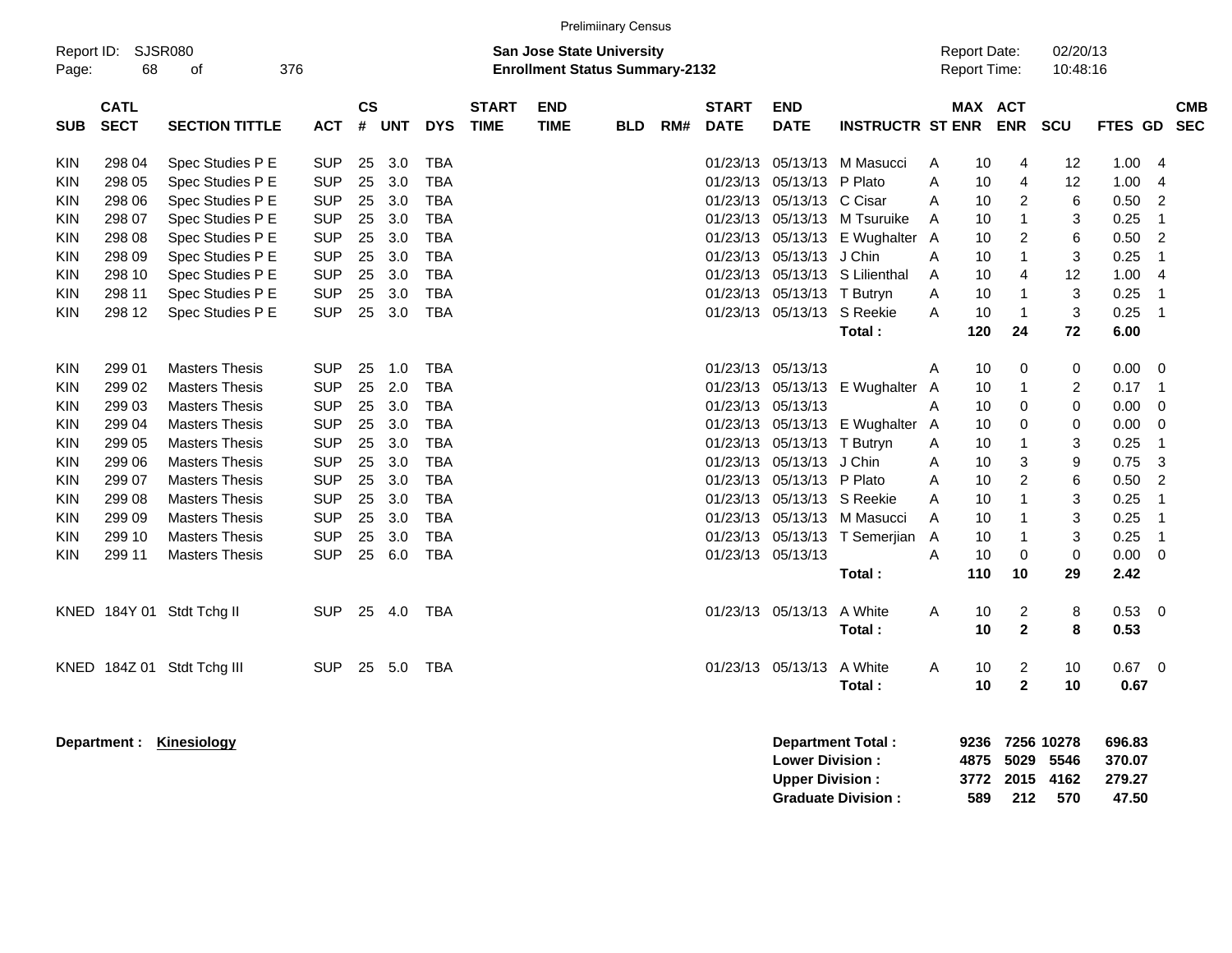|                                           |                            |                                                                                     |                                  |               |                      |                          |                             | <b>Prelimiinary Census</b>                                                |                 |            |                             |                                                                   |                                                           |                                      |                       |                             |                                                |                          |                          |
|-------------------------------------------|----------------------------|-------------------------------------------------------------------------------------|----------------------------------|---------------|----------------------|--------------------------|-----------------------------|---------------------------------------------------------------------------|-----------------|------------|-----------------------------|-------------------------------------------------------------------|-----------------------------------------------------------|--------------------------------------|-----------------------|-----------------------------|------------------------------------------------|--------------------------|--------------------------|
| Report ID:<br>Page:                       | 69                         | <b>SJSR080</b><br>376<br>of                                                         |                                  |               |                      |                          |                             | <b>San Jose State University</b><br><b>Enrollment Status Summary-2132</b> |                 |            |                             |                                                                   |                                                           | <b>Report Date:</b><br>Report Time:  |                       | 02/20/13<br>10:48:16        |                                                |                          |                          |
| <b>SUB</b>                                | <b>CATL</b><br><b>SECT</b> | <b>SECTION TITTLE</b>                                                               | <b>ACT</b>                       | $\mathsf{cs}$ | # UNT                | <b>DYS</b>               | <b>START</b><br><b>TIME</b> | <b>END</b><br><b>TIME</b>                                                 | <b>BLD</b>      | RM#        | <b>START</b><br><b>DATE</b> | <b>END</b><br><b>DATE</b>                                         | <b>INSTRUCTR ST ENR</b>                                   |                                      | MAX ACT<br><b>ENR</b> | <b>SCU</b>                  | <b>FTES GD</b>                                 |                          | <b>CMB</b><br><b>SEC</b> |
| College<br>Department :                   |                            | <b>Applied Sciences &amp; Arts</b><br><b>Social Work</b>                            |                                  |               |                      |                          |                             |                                                                           |                 |            |                             |                                                                   |                                                           |                                      |                       |                             |                                                |                          |                          |
| SCWK 1001                                 |                            | Int Soc Wel & SocW                                                                  | <b>LEC</b>                       |               | 02 3.0               | R                        |                             | 09:00 AM 11:45 AM                                                         | <b>SH</b>       | 312        |                             | 01/23/13 05/13/13                                                 | G Villagran<br>Total:                                     | 30<br>A<br>30                        | 23<br>23              | 69<br>69                    | $4.60$ 0<br>4.60                               |                          |                          |
|                                           |                            | SCWK 100W 01 Writing Workshop                                                       | SEM 04                           |               | 3.0                  | $\top$                   |                             | 06:00 PM 08:45 PM                                                         | MН              | 322        |                             | 01/23/13 05/13/13                                                 | J Hubbs<br>Total:                                         | 25<br>A<br>25                        | 29<br>29              | 87<br>87                    | 5.80 0<br>5.80                                 |                          |                          |
| <b>SCWK 11201</b><br><b>SCWK 11202</b>    |                            | <b>Gen SW Practice II</b><br>Gen SW Practice II                                     | SEM<br><b>SEM</b>                | 05<br>05      | 3.0<br>3.0           | M<br>W                   |                             | 12:00 PM 02:45 PM<br>12:00 PM 02:45 PM                                    | MН<br>МH        | 322<br>322 |                             | 01/23/13 05/13/13<br>01/23/13 05/13/13                            | N Thomas<br>M Han<br>Total:                               | Α<br>25<br>A<br>25<br>50             | 22<br>19<br>41        | 66<br>57<br>123             | $4.40 \quad 0$<br>3.80 0<br>8.20               |                          |                          |
| SCWK 121 01<br>SCWK 121 02                |                            | Soc Wel Ins II<br>Soc Wel Ins II                                                    | LEC<br><b>LEC</b>                | 02<br>02      | 3.0<br>3.0           | M<br>W                   |                             | 03:00 PM 05:45 PM<br>03:00 PM 05:45 PM                                    | SН<br><b>SH</b> | 312<br>312 |                             | 01/23/13 05/13/13<br>01/23/13 05/13/13                            | M Crowe<br>A Jacob<br>Total:                              | 25<br>A<br>25<br>A<br>50             | 26<br>24<br>50        | 78<br>72<br>150             | $5.20 \ 0$<br>4.80 0<br>10.00                  |                          |                          |
| SCWK 131 01<br>SCWK 131 02                |                            | Hm Bhyr Soc Eny II<br>Hm Bhvr Soc Env II                                            | LEC<br><b>LEC</b>                | 02<br>02      | 3.0<br>3.0           | м<br>W                   |                             | 03:00 PM 05:45 PM<br>03:00 PM 05:45 PM                                    | MН<br>МH        | 322<br>322 |                             | 01/23/13 05/13/13<br>01/23/13 05/13/13                            | H Calvillo<br>F Krebs<br>Total:                           | 25<br>Α<br>A<br>25<br>50             | 28<br>30<br>58        | 84<br>90<br>174             | 5.60 0<br>$6.00 \quad 0$<br>11.60              |                          |                          |
| <b>SCWK 14201</b><br>SCWK 142 02          |                            | Field Practicum II<br><b>Field Practicum II</b>                                     | <b>SUP</b><br><b>SUP</b>         | 36<br>36      | 4.0<br>4.0           | <b>TBA</b><br><b>TBA</b> |                             |                                                                           |                 |            |                             | 01/23/13 05/13/13<br>01/23/13 05/13/13                            | <b>B</b> Tavera<br>C Shaffar<br>Total:                    | Α<br>40<br>A<br>40<br>80             | 19<br>22<br>41        | 76<br>88<br>164             | 5.07<br>5.87 0<br>10.93                        | $\overline{\phantom{0}}$ |                          |
| <b>SCWK 17001</b><br><b>SCWK 170 02</b>   |                            | Intro Res Methods<br>Intro Res Methods                                              | SEM<br><b>SEM</b>                | 04<br>04      | 3.0<br>3.0           | м<br>W                   |                             | 09:00 AM 11:45 AM<br>09:00 AM 11:45 AM                                    | MН<br>МH        | 322<br>322 |                             | 01/23/13 05/13/13 S Lee<br>01/23/13 05/13/13 S Lee                | Total:                                                    | 25<br>A<br>25<br>A<br>50             | 27<br>26<br>53        | 81<br>78<br>159             | $5.40 \ 0$<br>$5.20 \ 0$<br>10.60              |                          |                          |
| <b>SCWK 17501</b><br><b>SCWK 17502</b>    |                            | Senior Seminar<br><b>Senior Seminar</b>                                             | SEM<br>SEM                       | 05<br>05      | 3.0<br>3.0           | W<br>м                   |                             | 12:00 PM 02:45 PM<br>12:00 PM 02:45 PM                                    | SН<br><b>SH</b> | 346<br>312 | 01/23/13                    | 05/13/13<br>01/23/13 05/13/13 H Calvillo                          | R Jacobsen<br>Total:                                      | 25<br>A<br>25<br>Α<br>50             | 24<br>25<br>49        | 72<br>75<br>147             | $4.80$ 0<br>$5.00 \t 0$<br>9.80                |                          |                          |
| SCWK 180 01<br>SCWK 180 02<br>SCWK 180 03 |                            | <b>Individual Studies</b><br><b>Individual Studies</b><br><b>Individual Studies</b> | SUP.<br><b>SUP</b><br><b>SUP</b> | 36<br>36      | 1.0<br>1.0<br>36 1.0 | TBA<br>TBA<br>TBA        |                             |                                                                           |                 |            |                             | 01/23/13 05/13/13 M Han<br>01/23/13 05/13/13<br>01/23/13 05/13/13 | Total:                                                    | 30<br>A<br>36<br>Α<br>36<br>Α<br>102 | 0<br>0<br>1           | $\mathbf{1}$<br>0<br>0<br>1 | $0.07$ 0<br>$0.00 \t 0$<br>$0.00 \t 0$<br>0.07 |                          |                          |
| <b>SCWK 204 01</b><br>SCWK 204 02         |                            | Soc Pol Analsis<br>Soc Pol Analsis                                                  | SEM 05 3.0<br>SEM 05 3.0 T       |               |                      | $\top$                   |                             | 12:00 PM 02:45 PM<br>09:00 AM 11:45 AM                                    | MН<br>МH        | 322<br>322 |                             |                                                                   | 01/23/13 05/13/13 Y Maxwell<br>01/23/13 05/13/13 M Conroy | 25<br>A<br>25<br>A                   | 23<br>23              | 69<br>69                    | 5.75 23<br>5.75 23                             |                          |                          |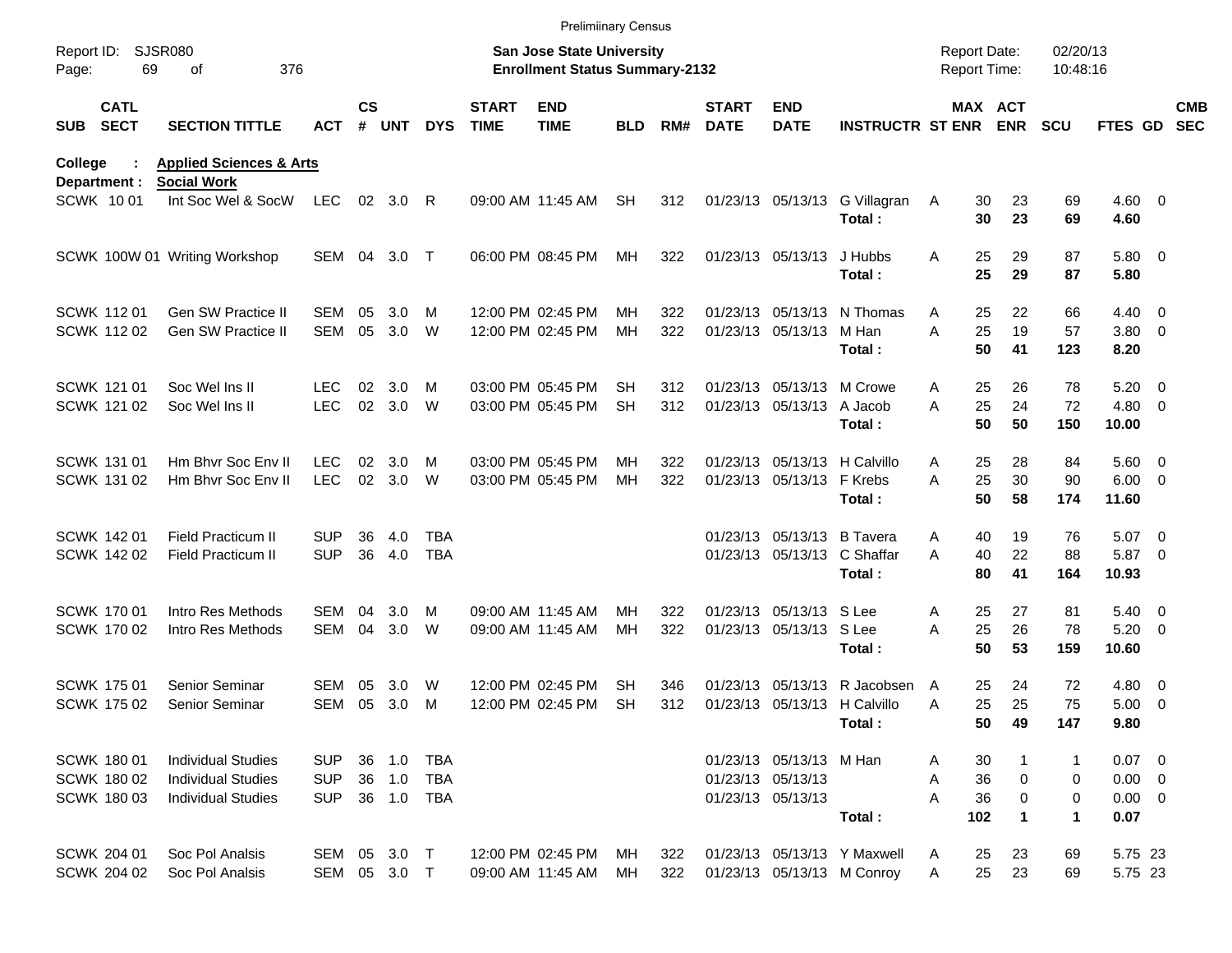| <b>Prelimiinary Census</b>               |                          |                |                    |         |              |                             |                                                                           |                 |     |                             |                            |                                  |                                     |                            |                      |                |            |
|------------------------------------------|--------------------------|----------------|--------------------|---------|--------------|-----------------------------|---------------------------------------------------------------------------|-----------------|-----|-----------------------------|----------------------------|----------------------------------|-------------------------------------|----------------------------|----------------------|----------------|------------|
| Report ID:<br>70<br>Page:                | SJSR080<br>376<br>of     |                |                    |         |              |                             | <b>San Jose State University</b><br><b>Enrollment Status Summary-2132</b> |                 |     |                             |                            |                                  | <b>Report Date:</b><br>Report Time: |                            | 02/20/13<br>10:48:16 |                |            |
| <b>CATL</b><br><b>SECT</b><br><b>SUB</b> | <b>SECTION TITTLE</b>    | <b>ACT</b>     | $\mathsf{cs}$<br># | UNT     | <b>DYS</b>   | <b>START</b><br><b>TIME</b> | <b>END</b><br><b>TIME</b>                                                 | <b>BLD</b>      | RM# | <b>START</b><br><b>DATE</b> | <b>END</b><br><b>DATE</b>  | <b>INSTRUCTR ST ENR</b>          |                                     | MAX ACT<br><b>ENR</b>      | <b>SCU</b>           | FTES GD SEC    | <b>CMB</b> |
| <b>SCWK 204 03</b>                       | Soc Pol Analsis          | SEM            | 05                 | 3.0     | $\mathsf{R}$ |                             | 12:00 PM 02:45 PM                                                         | MH              | 322 | 01/23/13                    |                            | 05/13/13 G Thomas                | 25<br>A                             | 22                         | 66                   | 5.50 22        |            |
| <b>SCWK 204 04</b>                       | Soc Pol Analsis          | SEM            | 05                 | 3.0     | M            |                             | 06:00 PM 08:45 PM                                                         | <b>MH</b>       | 322 |                             | 01/23/13 05/13/13 M Crowe  |                                  | A<br>25                             | 21                         | 63                   | 5.25 21        |            |
| <b>SCWK 204 05</b>                       | Soc Pol Analsis          | SEM            | 05                 | 3.0     | W            |                             | 06:00 PM 08:45 PM                                                         | <b>SH</b>       | 312 |                             |                            | 01/23/13 05/13/13 G Thomas       | 25<br>A                             | 24                         | 72                   | 6.00 24        |            |
|                                          |                          |                |                    |         |              |                             |                                                                           |                 |     |                             |                            | Total:                           | 125                                 | 113                        | 339                  | 28.25          |            |
| <b>SCWK 214 01</b>                       | Hum Be Soc Env II        | SEM            | 05                 | 3.0     | $\top$       |                             | 09:00 AM 11:45 AM                                                         | <b>SH</b>       | 346 |                             |                            | 01/23/13 05/13/13 Y Maxwell      | 25<br>A                             | 21                         | 63                   | 5.25 21        |            |
| <b>SCWK 214 02</b>                       | Hum Be Soc Env II        | SEM            | 05                 | 3.0     | $\top$       |                             | 12:00 PM 02:45 PM                                                         | <b>SH</b>       | 312 | 01/23/13                    | 05/13/13 S Sen             |                                  | A<br>25                             | 23                         | 69                   | 5.75 23        |            |
| <b>SCWK 214 03</b>                       | Hum Be Soc Env II        | SEM            | 05                 | 3.0     | $R_{\rm}$    |                             | 09:00 AM 11:45 AM                                                         | MН              | 322 | 01/23/13                    |                            | 05/13/13 R Jacobsen              | 25<br>A                             | 23                         | 69                   | 5.75 23        |            |
| <b>SCWK 214 04</b>                       | Hum Be Soc Env II        | SEM            | 05                 | 3.0     | W            |                             | 06:00 PM 08:45 PM                                                         | MН              | 322 |                             | 01/23/13 05/13/13 F Krebs  |                                  | 25<br>A                             | 21                         | 63                   | 5.25 21        |            |
| <b>SCWK 214 05</b>                       | Hum Be Soc Env II        | SEM            | 05                 | 3.0     | M            |                             | 06:00 PM 08:45 PM                                                         | <b>SH</b>       | 312 |                             | 01/23/13 05/13/13 M Reyes  |                                  | 25<br>A                             | 23                         | 69                   | 5.75 23        |            |
|                                          |                          |                |                    |         |              |                             |                                                                           |                 |     |                             |                            | Total:                           | 125                                 | 111                        | 333                  | 27.75          |            |
| <b>SCWK 221 01</b>                       | <b>Trans Gen Prac II</b> | SEM            | 05                 | 3.0     | W            |                             | 09:00 AM 11:45 AM                                                         | <b>SH</b>       | 312 |                             | 01/23/13 05/13/13 L Arieta |                                  | 25<br>A                             | 22                         | 66                   | 5.50 22        |            |
| <b>SCWK 221 02</b>                       | Trans Gen Prac II        | SEM            | 05                 | 3.0     | W            |                             | 12:00 PM 02:45 PM                                                         | <b>SH</b>       | 312 | 01/23/13                    |                            | 05/13/13 M Reyes                 | 25<br>Α                             | 23                         | 69                   | 5.75 23        |            |
| <b>SCWK 221 03</b>                       | Trans Gen Prac II        | SEM            | 05                 | 3.0     | -F           |                             | 09:00 AM 11:45 AM                                                         | MН              | 322 |                             | 01/23/13 05/13/13 L Arieta |                                  | 25<br>A                             | 23                         | 69                   | 5.75 23        |            |
| <b>SCWK 221 04</b>                       | <b>Trans Gen Prac II</b> | SEM            | 05                 | 3.0     | W            |                             | 06:00 PM 08:45 PM                                                         | <b>SPXC 211</b> |     |                             | 01/23/13 05/13/13 M Reyes  |                                  | 25<br>A                             | 25                         | 75                   | 6.25 25        |            |
| <b>SCWK 221 05</b>                       | Trans Gen Prac II        | SEM            | 05                 | 3.0     | M            |                             | 06:00 PM 08:45 PM                                                         | <b>SPXC 211</b> |     |                             |                            | 01/23/13 05/13/13 L Moore-Guer A | 25                                  | 24                         | 72                   | 6.00 24        |            |
|                                          |                          |                |                    |         |              |                             |                                                                           |                 |     |                             |                            | Total:                           | 125                                 | 117                        | 351                  | 29.25          |            |
| <b>SCWK 223 01</b>                       | Trans Adv Gen II         | SEM            | 05                 | 3.0     | $\top$       |                             | 09:00 AM 11:45 AM                                                         | <b>SH</b>       | 312 |                             |                            | 01/23/13 05/13/13 J Gonzalez     | 25<br>A                             | 20                         | 60                   | 5.00 20        |            |
| SCWK 223 02                              | Trans Adv Gen II         | SEM            | 05                 | $3.0$ T |              |                             | 06:00 PM 08:45 PM                                                         | <b>SH</b>       | 312 |                             | 01/23/13 05/13/13 M Reyes  |                                  | 25<br>A                             | 20                         | 60                   | 5.00 20        |            |
|                                          |                          |                |                    |         |              |                             |                                                                           |                 |     |                             |                            | Total:                           | 50                                  | 40                         | 120                  | 10.00          |            |
| SCWK 231 01                              | Soc W Pract II           | <b>SUP</b>     | 23                 | 4.0     | <b>TBA</b>   |                             |                                                                           |                 |     |                             |                            | 01/23/13 05/13/13 J Jackson      | 30<br>A                             | 11                         | 44                   | 3.67 11        |            |
| SCWK 231 02                              | Soc W Pract II           | <b>SUP</b>     | 23                 | 4.0     | <b>TBA</b>   |                             |                                                                           |                 |     | 01/23/13                    |                            | 05/13/13 A Fimbres-Wi A          | 30                                  | 9                          | 36                   | $3.00$ 9       |            |
| <b>SCWK 231 03</b>                       | Soc W Pract II           | <b>SUP</b>     | 23                 | 4.0     | <b>TBA</b>   |                             |                                                                           |                 |     | 01/23/13                    |                            | 05/13/13 B Watkins               | 30<br>A                             | 12                         | 48                   | 4.00 12        |            |
| <b>SCWK 231 04</b>                       | Soc W Pract II           | <b>SUP</b>     | 23                 | 4.0     | <b>TBA</b>   |                             |                                                                           |                 |     | 01/23/13                    | 05/13/13 L Chin            |                                  | Α<br>30                             | 15                         | 60                   | 5.00 15        |            |
| <b>SCWK 231 05</b>                       | Soc W Pract II           | <b>SUP</b>     | 23                 | 4.0     | <b>TBA</b>   |                             |                                                                           |                 |     | 01/23/13                    | 05/13/13 V Smith           |                                  | Α<br>30                             | 10                         | 40                   | 3.33 10        |            |
| <b>SCWK 231 06</b>                       | Soc W Pract II           | <b>SUP</b>     | 23                 | 4.0     | <b>TBA</b>   |                             |                                                                           |                 |     | 01/23/13                    | 05/13/13 M Curry           |                                  | 30<br>A                             | 15                         | 60                   | 5.00 15        |            |
| SCWK 231 07                              | Soc W Pract II           | <b>SUP</b>     | 23                 | 4.0     | <b>TBA</b>   |                             |                                                                           |                 |     |                             |                            | 01/23/13 05/13/13 M Blandino     | 30<br>A                             | 13                         | 52                   | 4.33 13        |            |
| SCWK 231 08                              | Soc W Pract II           | SUP 23 4.0     |                    |         | TBA          |                             |                                                                           |                 |     |                             |                            | 01/23/13 05/13/13 R Bhader       | 30<br>A                             | -11                        | 44                   | 3.67 11        |            |
| SCWK 231 09                              | Soc W Pract II           | <b>SUP</b>     |                    | 23 4.0  | TBA          |                             |                                                                           |                 |     |                             |                            | 01/23/13 05/13/13 L Alvarez      | 30<br>A                             | 10                         | 40                   | 3.33 10        |            |
| SCWK 231 10                              | Soc W Pract II           | SUP 23 4.0 TBA |                    |         |              |                             |                                                                           |                 |     |                             |                            | 01/23/13 05/13/13 R Ghezzi       | 30<br>A                             | 7                          | 28                   | $2.33 \quad 7$ |            |
|                                          |                          |                |                    |         |              |                             |                                                                           |                 |     |                             |                            | Total:                           |                                     | 300 113                    | 452                  | 37.67          |            |
| SCWK 232 01                              | Soc W Pract III          | SUP 23 5.0 TBA |                    |         |              |                             |                                                                           |                 |     |                             |                            | 01/23/13 05/13/13 B Watkins      | A                                   | 0<br>1                     | 0                    | $0.00 \t 0$    |            |
|                                          |                          |                |                    |         |              |                             |                                                                           |                 |     |                             |                            | Total:                           |                                     | $\mathbf 1$<br>$\mathbf 0$ | 0                    | 0.00           |            |
|                                          |                          |                |                    |         |              |                             |                                                                           |                 |     |                             |                            |                                  |                                     |                            |                      |                |            |
| SCWK 233 01                              | Soc W Pract IV           | SUP 23 5.0 TBA |                    |         |              |                             |                                                                           |                 |     |                             |                            | 01/23/13 05/13/13 J Jackson      | A                                   | 30<br>13                   | 65                   | 5.42 13        |            |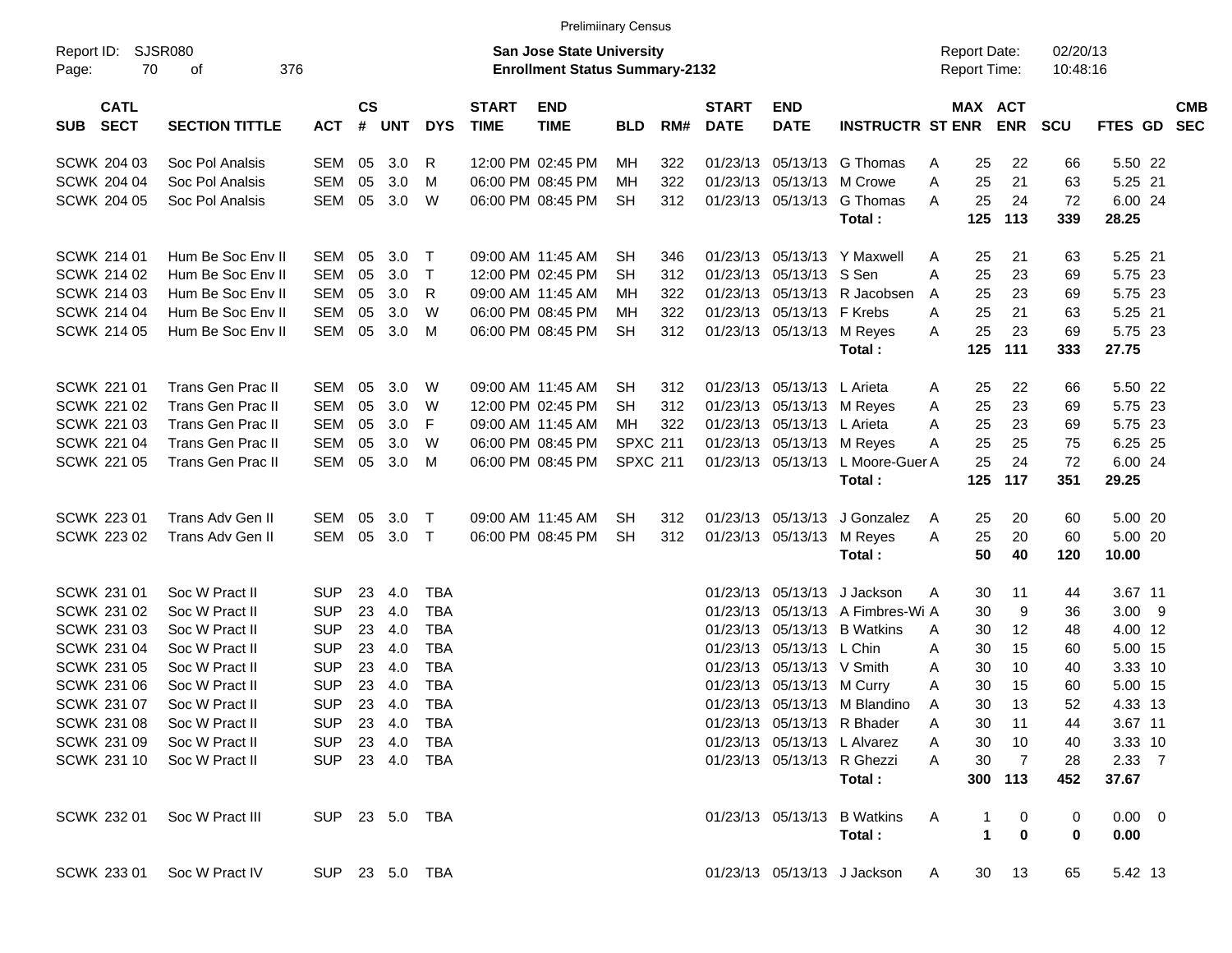| <b>Prelimiinary Census</b> |                           |              |               |            |              |              |                                       |            |     |              |                             |                                 |                     |             |            |             |            |
|----------------------------|---------------------------|--------------|---------------|------------|--------------|--------------|---------------------------------------|------------|-----|--------------|-----------------------------|---------------------------------|---------------------|-------------|------------|-------------|------------|
| Report ID:                 | <b>SJSR080</b>            |              |               |            |              |              | <b>San Jose State University</b>      |            |     |              |                             |                                 | <b>Report Date:</b> |             | 02/20/13   |             |            |
| 71<br>Page:                | 376<br>of                 |              |               |            |              |              | <b>Enrollment Status Summary-2132</b> |            |     |              |                             |                                 | Report Time:        |             | 10:48:16   |             |            |
| <b>CATL</b>                |                           |              | $\mathsf{cs}$ |            |              | <b>START</b> | <b>END</b>                            |            |     | <b>START</b> | <b>END</b>                  |                                 | MAX ACT             |             |            | FTES GD     | <b>CMB</b> |
| <b>SECT</b><br><b>SUB</b>  | <b>SECTION TITTLE</b>     | <b>ACT</b>   | #             | <b>UNT</b> | <b>DYS</b>   | <b>TIME</b>  | <b>TIME</b>                           | <b>BLD</b> | RM# | <b>DATE</b>  | <b>DATE</b>                 | <b>INSTRUCTR ST ENR</b>         |                     | <b>ENR</b>  | <b>SCU</b> |             | <b>SEC</b> |
| SCWK 233 02                | Soc W Pract IV            | <b>SUP</b>   | 23            | 5.0        | <b>TBA</b>   |              |                                       |            |     | 01/23/13     |                             | 05/13/13 A Fimbres-Wi A         | 30                  | 15          | 75         | 6.25 15     |            |
| SCWK 233 03                | Soc W Pract IV            | <b>SUP</b>   | 23            | 5.0        | <b>TBA</b>   |              |                                       |            |     | 01/23/13     |                             | 05/13/13 B Watkins              | 30<br>A             | 10          | 50         | 4.17 10     |            |
| SCWK 233 04                | Soc W Pract IV            | <b>SUP</b>   | 23            | 5.0        | <b>TBA</b>   |              |                                       |            |     | 01/23/13     | 05/13/13 L Chin             |                                 | 30<br>A             | 9           | 45         | 3.75        | - 9        |
| SCWK 233 05                | Soc W Pract IV            | <b>SUP</b>   | 23            | 5.0        | <b>TBA</b>   |              |                                       |            |     | 01/23/13     | 05/13/13 V Smith            |                                 | 30<br>A             | 8           | 40         | 3.33        | -8         |
| <b>SCWK 233 06</b>         | Soc W Pract IV            | <b>SUP</b>   | 23            | 5.0        | <b>TBA</b>   |              |                                       |            |     | 01/23/13     | 05/13/13 M Curry            |                                 | 30<br>Α             | 8           | 40         | 3.33        | - 8        |
| SCWK 233 07                | Soc W Pract IV            | <b>SUP</b>   | 23            | 5.0        | <b>TBA</b>   |              |                                       |            |     | 01/23/13     |                             | 05/13/13 M Blandino             | 30<br>A             | 10          | 50         | 4.17 10     |            |
| <b>SCWK 233 08</b>         | Soc W Pract IV            | <b>SUP</b>   | 23            | 5.0        | <b>TBA</b>   |              |                                       |            |     | 01/23/13     |                             | 05/13/13 R Bhader               | 30<br>A             | 11          | 55         | 4.58 11     |            |
| SCWK 233 09                | Soc W Pract IV            | <b>SUP</b>   | 23            | 5.0        | <b>TBA</b>   |              |                                       |            |     | 01/23/13     |                             | 05/13/13 R Ghezzi               | 30<br>A             | 15          | 75         | 6.25 15     |            |
| SCWK 233 10                | Soc W Pract IV            | <b>SUP</b>   | 23            | 5.0        | <b>TBA</b>   |              |                                       |            |     | 01/23/13     |                             | 05/13/13 L Alvarez              | 30<br>A             | 6           | 30         | 2.50        | - 6        |
| SCWK 233 11                | Soc W Pract IV            | <b>SUP</b>   | 23            | 4.0        | <b>TBA</b>   |              |                                       |            |     |              | 01/23/13 05/13/13 L Alvarez |                                 | 30<br>A             | 9           | 36         | $3.00$ 9    |            |
|                            |                           |              |               |            |              |              |                                       |            |     |              |                             | Total:                          | 330                 | 114         | 561        | 46.75       |            |
|                            |                           |              |               |            |              |              |                                       |            |     |              |                             |                                 |                     |             |            |             |            |
| SCWK 242 01                | <b>Res Meth Data Eval</b> | SEM          |               | 3.0        |              |              |                                       |            |     |              |                             |                                 | Х<br>0              | $\mathbf 0$ | 0          | $0.00 \t 0$ |            |
| SCWK 242 02                | <b>Res Meth Data Eval</b> | SEM          | 05            | 3.0        | W            |              | 09:00 AM 11:45 AM                     | <b>SH</b>  | 346 | 01/23/13     | 05/13/13 P Lee              |                                 | А<br>25             | 22          | 66         | 5.50 22     |            |
| <b>SCWK 242 03</b>         | <b>Res Meth Data Eval</b> | SEM          | 05            | 3.0        | F            |              | 12:00 PM 02:45 PM                     | MН         | 323 | 01/23/13     |                             | 05/13/13 K Lemon OsteA          | 25                  | 23          | 69         | 5.75 23     |            |
| SCWK 242 04                | <b>Res Meth Data Eval</b> | SEM          | 05            | 3.0        | M            |              | 06:00 PM 08:45 PM                     | <b>BBC</b> | 126 | 01/23/13     |                             | 05/13/13 A Cablas               | 25<br>A             | 22          | 66         | 5.50 22     |            |
| <b>SCWK 242 05</b>         | <b>Res Meth Data Eval</b> | <b>SEM</b>   | 05            | 3.0        | W            |              | 06:00 PM 08:45 PM                     | <b>BBC</b> | 126 | 01/23/13     |                             | 05/13/13 F Prochaska A          | 25                  | 24          | 72         | 6.00 24     |            |
| <b>SCWK 242 06</b>         | <b>Res Meth Data Eval</b> | SEM          | 05            | 3.0        | W            |              | 12:00 PM 02:45 PM                     |            |     |              |                             | 01/23/13 05/13/13 K Lemon OsteA | 25                  | 23          | 69         | 5.75 23     |            |
|                            |                           |              |               |            |              |              |                                       |            |     |              |                             | Total:                          | 125                 | 114         | 342        | 28.50       |            |
| SCWK 245 01                | Mngmt Hum Serv            | SEM 05       |               | 3.0        | M            |              | 12:00 PM 02:45 PM                     | <b>SH</b>  | 346 |              | 01/23/13 05/13/13           | J Williamson A                  | 30                  | 31          | 93         | 7.75 31     |            |
|                            |                           |              |               |            |              |              |                                       |            |     |              |                             | Total:                          | 30                  | 31          | 93         | 7.75        |            |
|                            |                           |              |               |            |              |              |                                       |            |     |              |                             |                                 |                     |             |            |             |            |
| SCWK 250 01                | Policy Prac Aging         | SEM 05       |               | 3.0        | M            |              | 06:00 PM 08:45 PM                     | <b>CCB</b> | 101 |              | 01/23/13 05/13/13           | M Breaux                        | 25<br>Α             | 10          | 30         | 2.50 10     |            |
|                            |                           |              |               |            |              |              |                                       |            |     |              |                             | Total:                          | 25                  | 10          | 30         | 2.50        |            |
| SCWK 260 01                | Pol Prac Child Fam        | SEM          | 05            | 3.0        | $\mathsf{T}$ |              | 06:00 PM 08:45 PM                     | <b>CCB</b> | 101 | 01/23/13     | 05/13/13 E Bruce            |                                 | 25<br>A             | 23          | 69         | 5.75 23     |            |
| SCWK 260 02                | Pol Prac Child Fam        | SEM          | 05            | 3.0        | M            |              | 06:00 PM 08:45 PM                     | <b>SH</b>  | 345 |              | 01/23/13 05/13/13           | E Bruce                         | 25<br>A             | 30          | 90         | 7.50 30     |            |
|                            |                           |              |               |            |              |              |                                       |            |     |              |                             | Total:                          | 50                  | 53          | 159        | 13.25       |            |
|                            |                           |              |               |            |              |              |                                       |            |     |              |                             |                                 |                     |             |            |             |            |
| <b>SCWK 280 01</b>         | Pol Prac Hith/MH          | SEM 05 3.0 M |               |            |              |              | 09:00 AM 11:45 AM SH                  |            | 312 |              |                             | 01/23/13 05/13/13 M Conroy      | Α<br>30             | 37          | 111        | 9.25 37     |            |
| SCWK 280 02                | Pol Prac Hith/MH          | SEM 05 3.0 T |               |            |              |              | 12:00 PM 02:45 PM                     | SH         | 346 |              |                             | 01/23/13 05/13/13 M Conroy      | Α<br>30             | 35          | 105        | 8.75 35     |            |
|                            |                           |              |               |            |              |              |                                       |            |     |              |                             | Total:                          | 60                  | 72          | 216        | 18.00       |            |
| SCWK 283 01                | Pharmco for Scwkrs        | SEM 05 3.0 M |               |            |              |              | 06:00 PM 08:45 PM                     | BBC 225    |     |              | 01/23/13 05/13/13 R Cresci  |                                 | 30<br>A             | 18          | 54         | 4.50 18     |            |
|                            |                           |              |               |            |              |              |                                       |            |     |              |                             | Total:                          | 30                  | 18          | 54         | 4.50        |            |
|                            |                           |              |               |            |              |              |                                       |            |     |              |                             |                                 |                     |             |            |             |            |
| SCWK 285 01                | SW and Soc Prob           | SEM 05 3.0 T |               |            |              |              | 06:00 PM 08:45 PM SH                  |            |     |              |                             | 414 01/23/13 05/13/13 E Gorman  | A<br>30             | 27          | 81         | 6.75 27     |            |
|                            |                           |              |               |            |              |              |                                       |            |     |              |                             | Total:                          | 30                  | 27          | 81         | 6.75        |            |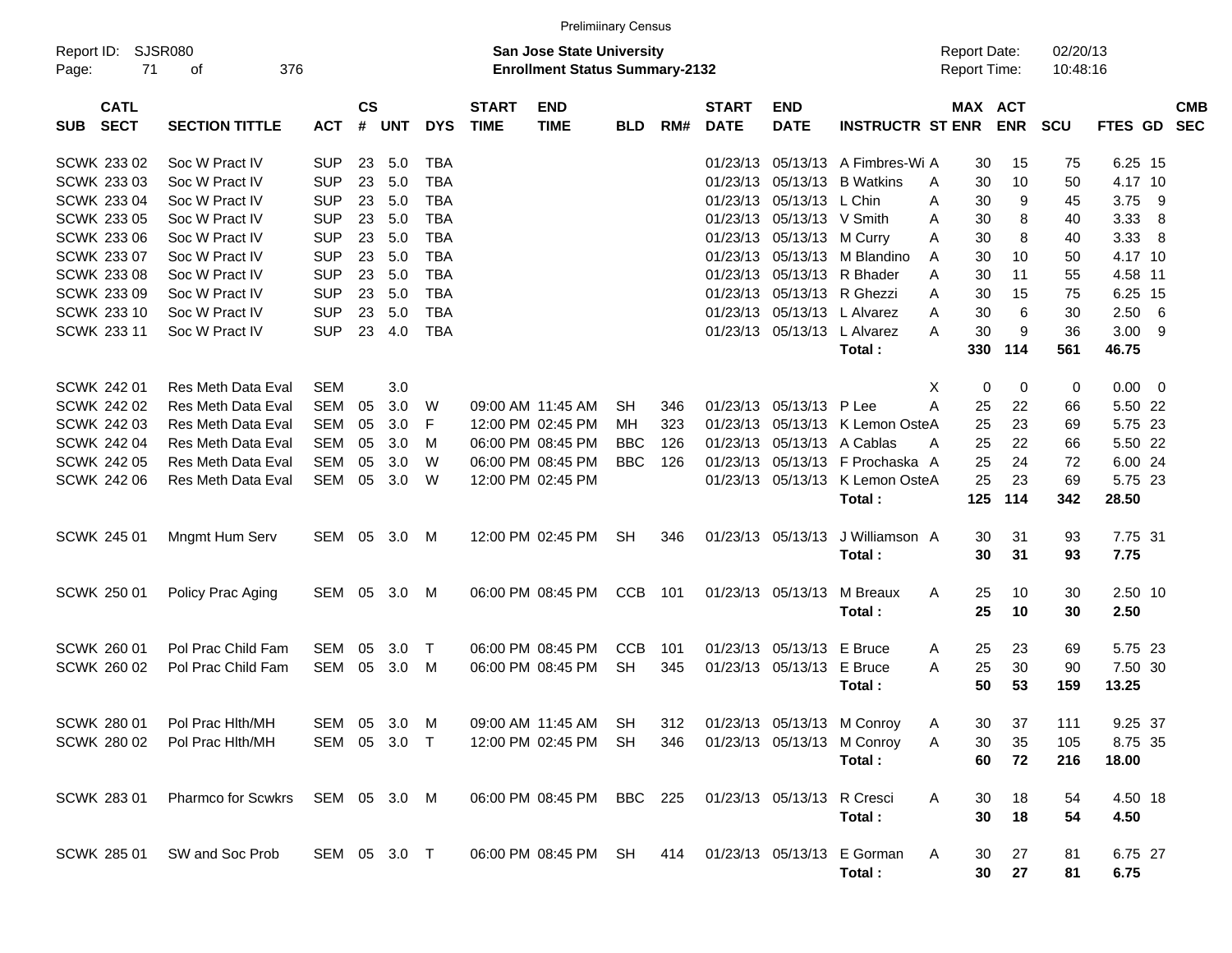|                     |                            |                       |            |                |            |              |                             | <b>Prelimiinary Census</b>                                                |            |     |                             |                           |                         |                                            |                          |                      |                 |                          |
|---------------------|----------------------------|-----------------------|------------|----------------|------------|--------------|-----------------------------|---------------------------------------------------------------------------|------------|-----|-----------------------------|---------------------------|-------------------------|--------------------------------------------|--------------------------|----------------------|-----------------|--------------------------|
| Report ID:<br>Page: | 72                         | SJSR080<br>376<br>οf  |            |                |            |              |                             | <b>San Jose State University</b><br><b>Enrollment Status Summary-2132</b> |            |     |                             |                           |                         | <b>Report Date:</b><br><b>Report Time:</b> |                          | 02/20/13<br>10:48:16 |                 |                          |
| <b>SUB</b>          | <b>CATL</b><br><b>SECT</b> | <b>SECTION TITTLE</b> | <b>ACT</b> | <b>CS</b><br># | <b>UNT</b> | <b>DYS</b>   | <b>START</b><br><b>TIME</b> | <b>END</b><br>TIME                                                        | <b>BLD</b> | RM# | <b>START</b><br><b>DATE</b> | <b>END</b><br><b>DATE</b> | <b>INSTRUCTR ST ENR</b> | MAX                                        | <b>ACT</b><br><b>ENR</b> | <b>SCU</b>           | FTES GD         | <b>CMB</b><br><b>SEC</b> |
| SCWK 287 01         |                            | Gen Prac Sub Abuse    | SEM        | 05             | 1.0        | <sub>S</sub> |                             | 09:00 AM 05:00 PM                                                         | <b>SH</b>  | 434 | 01/23/13                    | 05/13/13                  | L Arieta<br>Total :     | 35<br>A<br>35                              | 43<br>43                 | 129<br>129           | 3.58 43<br>3.58 |                          |
| <b>SCWK 298 01</b>  |                            | <b>Special Study</b>  | <b>SUP</b> | 25             | 3.0        | M            |                             | 03:00 PM 05:45 PM                                                         | -CL        | 125 | 01/23/13                    | 05/13/13                  | S Diwan                 | 20<br>A                                    | 14                       | 42                   | 3.50 14         |                          |
| SCWK 298 02         |                            | <b>Special Study</b>  | <b>SUP</b> | 25             | 3.0        | M            |                             | 03:00 PM 05:45 PM                                                         | HGH        | 227 | 01/23/13                    | 05/13/13                  | L Drabble               | 20<br>A                                    | 16                       | 48                   | 4.00 16         |                          |
| SCWK 298 03         |                            | <b>Special Study</b>  | <b>SUP</b> | 25             | 3.0        | M            |                             | 03:00 PM 05:45 PM                                                         | IS.        | 215 | 01/23/13                    | 05/13/13                  | S Lee                   | 20<br>A                                    | 17                       | 51                   | 4.25 17         |                          |
| SCWK 298 04         |                            | <b>Special Study</b>  | <b>SUP</b> | 25             | 3.0        | м            |                             | 03:00 PM 05:45 PM                                                         |            |     | 01/23/13                    | 05/13/13                  | S Sen                   | 20<br>A                                    | 17                       | 51                   | 4.25 17         |                          |
| SCWK 298 05         |                            | <b>Special Study</b>  | <b>SUP</b> | 25             | 3.0        |              |                             | 03:00 PM 05:45 PM                                                         | HGH        | 221 | 01/23/13                    | 05/13/13                  | E Bruce                 | 20<br>A                                    | 13                       | 39                   | 3.25 13         |                          |
| SCWK 298 06         |                            | <b>Special Study</b>  | <b>SUP</b> | 25             | 3.0        | T            |                             | 03:00 PM 05:45 PM                                                         | CL         | 129 | 01/23/13                    | 05/13/13                  | E Gorman                | 20<br>A                                    | 14                       | 42                   | 3.50 14         |                          |
| <b>SCWK 298 07</b>  |                            | <b>Special Study</b>  | <b>SUP</b> | 25             | 3.0        | т            |                             | 03:00 PM 05:45 PM                                                         | .CL        | 318 | 01/23/13                    | 05/13/13                  | K Lemon OsteA           | 20                                         | 16                       | 48                   | 4.00 16         |                          |
| <b>SCWK 298 08</b>  |                            | <b>Special Study</b>  | <b>SUP</b> | 25             | 3.0        | т            |                             | 03:00 PM 05:45 PM                                                         |            |     | 01/23/13                    | 05/13/13                  | A D'Andrade A           | 20                                         | 14                       | 42                   | 3.50 14         |                          |
|                     |                            |                       |            |                |            |              |                             |                                                                           |            |     |                             |                           | Total:                  | 160                                        | 121                      | 363                  | 30.25           |                          |

| Department : Social Work | <b>Department Total:</b>  | 2088 | 1442 | 4697 | 366.35 |
|--------------------------|---------------------------|------|------|------|--------|
|                          | <b>Lower Division:</b>    | 30   | 23   | 69   | 4.60   |
|                          | <b>Upper Division:</b>    | 457  | 322  | 1005 | 67.00  |
|                          | <b>Graduate Division:</b> | 1601 | 1097 | 3623 | 294.75 |